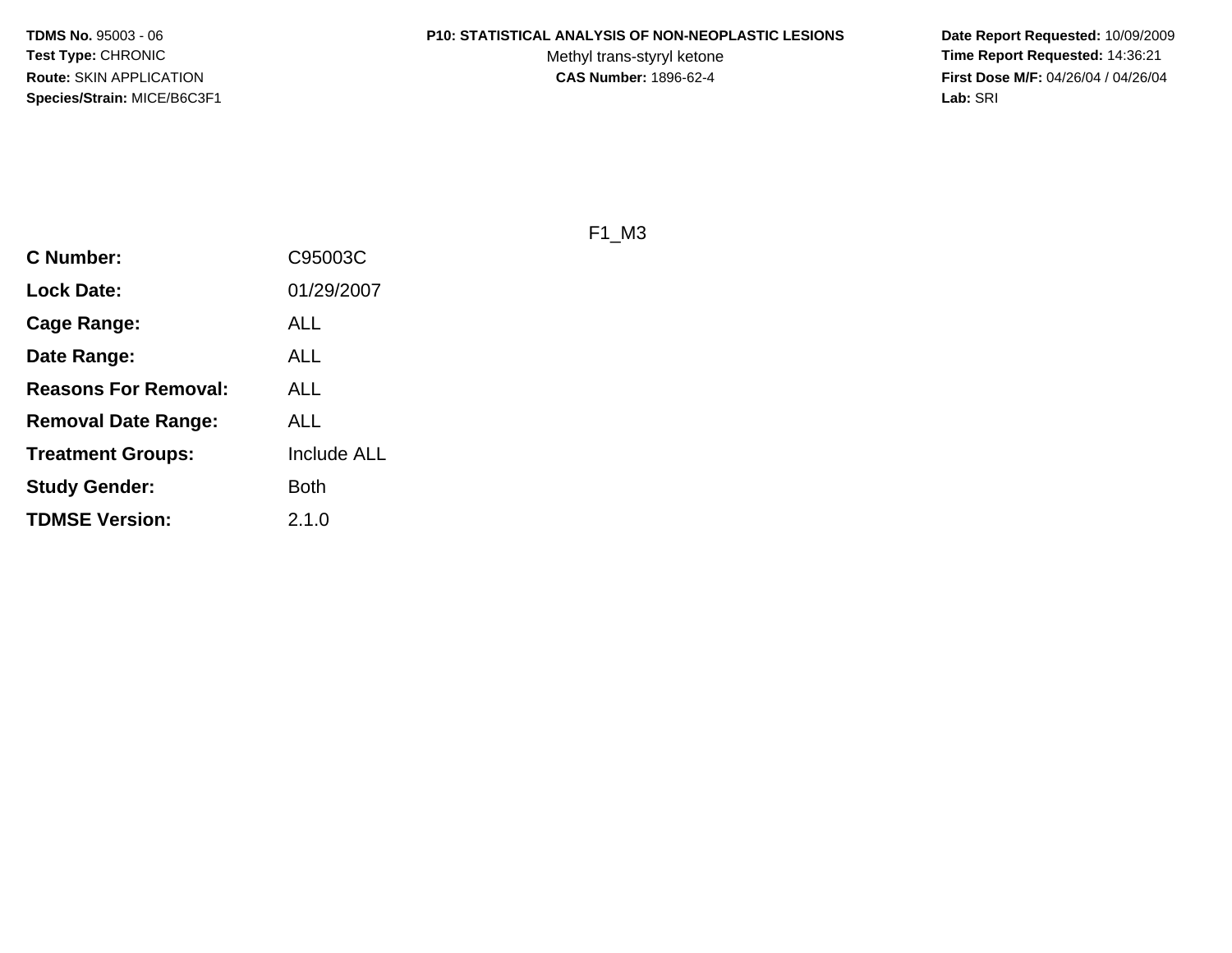Methyl trans-styryl ketone<br>CAS Number: 1896-62-4

 **Date Report Requested:** 10/09/2009 **Time Report Requested:** 14:36:21 **First Dose M/F:** 04/26/04 / 04/26/04 Lab: SRI **Lab:** SRI

#### **SUMMARY OF STATISTICALLY SIGNIFICANT (P<=.05) RESULTS IN THE ANALYSIS OF METHYL TRANS-STYRYL KETONE**

#### **MALE MICE**

| Organ                                | <b>Morphology</b>                        |
|--------------------------------------|------------------------------------------|
| <b>Adrenal Cortex</b>                | <b>Accessory Adrenal Cortical Nodule</b> |
|                                      | <b>Degeneration Fatty</b>                |
|                                      | Hyperplasia                              |
| Eye                                  | <b>Inflammation Chronic</b>              |
| Eye: Cornea                          | Hyperplasia                              |
| <b>Harderian Gland</b>               | <b>Inflammation Chronic</b>              |
| Heart                                | Cardiomyopathy                           |
| Islets, Pancreatic                   | Hyperplasia                              |
| Kidney                               | Cyst                                     |
|                                      | Hyperplasia Lymphoid                     |
| Liver                                | Cyst                                     |
|                                      | Necrosis Focal                           |
| Lung                                 | Hemorrhage                               |
|                                      | Infiltration Cellular Histiocyte         |
| Lymph Node, Mandibular               | Atrophy                                  |
|                                      | Hyperplasia Lymphoid                     |
| Lymph Node, Mesenteric               | Hematopoietic Cell Proliferation         |
| Lymph Node: Iliac                    | Hyperplasia Lymphoid                     |
| Prostate                             | Cyst                                     |
|                                      | <b>Inflammation Chronic</b>              |
|                                      | Polyarteritis                            |
| Prostate: Epithelium                 | Hyperplasia                              |
| <b>Seminal Vesicle</b>               | Infiltration Cellular Lymphocyte         |
| Skin                                 | <b>Inflammation Chronic</b>              |
| Skin: Epidermis                      | Hyperplasia                              |
| Skin: Epidermis, Site of Application | Hyperplasia                              |
| Skin: Site of Application            | Fibrosis                                 |
|                                      | Hyperkeratosis                           |

n **External Structure Cell Proliferation**<br>
Hematopoietic Cell Proliferation Spleen

 Hyperplasia MelanocyteInflammation Chronic

Ulcer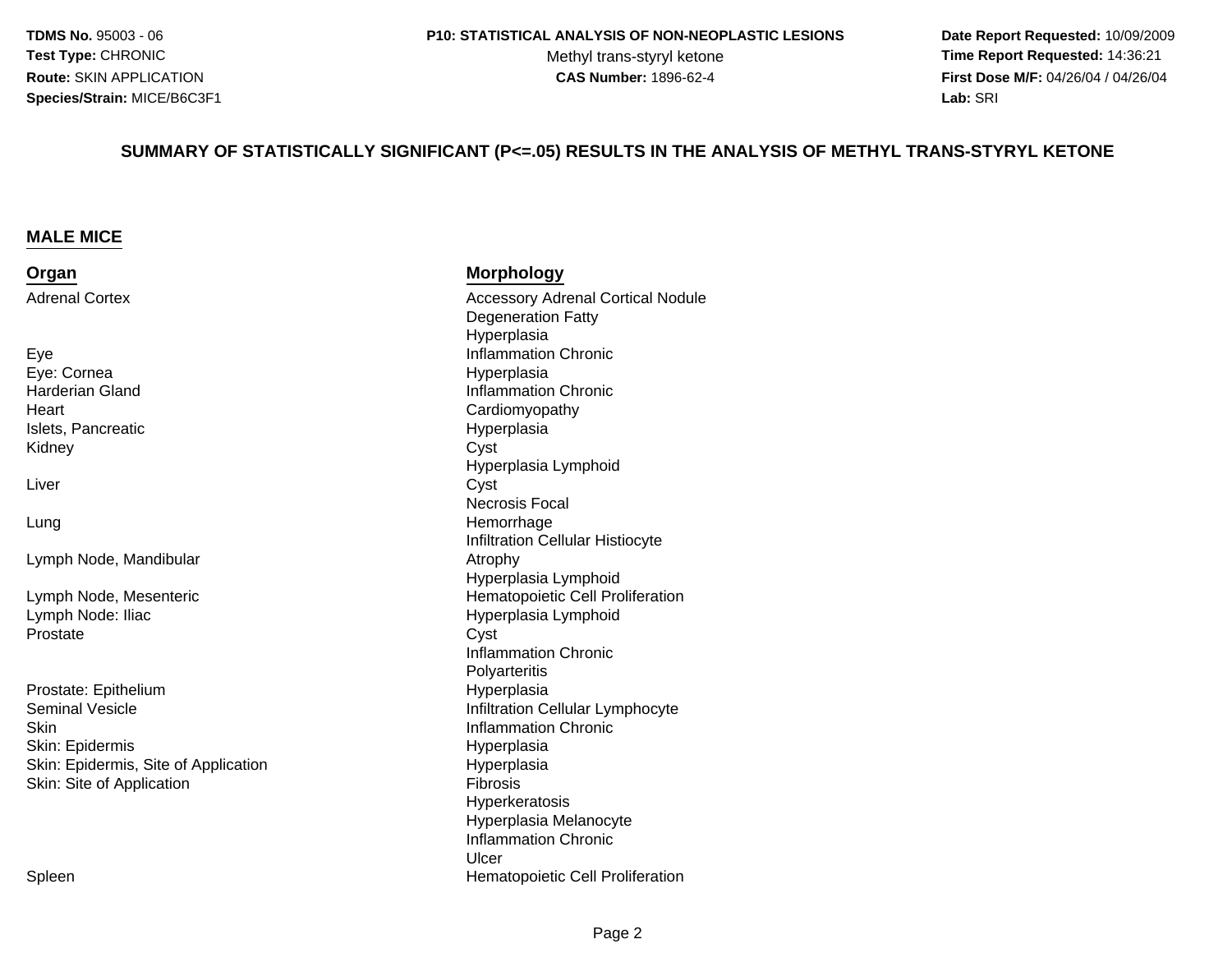#### **P10: STATISTICAL ANALYSIS OF NON-NEOPLASTIC LESIONS**

Methyl trans-styryl ketone<br>CAS Number: 1896-62-4

 **Date Report Requested:** 10/09/2009 **Time Report Requested:** 14:36:21 **First Dose M/F:** 04/26/04 / 04/26/04 Lab: SRI **Lab:** SRI

#### **SUMMARY OF STATISTICALLY SIGNIFICANT (P<=.05) RESULTS IN THE ANALYSIS OF METHYL TRANS-STYRYL KETONE**

Spleen: Lymphoid FollicleStomach, Forestomach

Stomach, Glandular

Testes: Germinal EpitheliumThymuss Cyst Urinary Bladderr **Edema** 

#### **FEMALE MICE**

#### **Organ**

Adrenal Cortex

Bone: Femur**Brain** Eye: CorneaHarderian GlandKidneyy and the contract of the contract of the contract of the contract of the contract of the contract of the contract of the contract of the contract of the contract of the contract of the contract of the contract of the cont

Liver

Liver: HepatocyteLungLymph Node, Mandibular**Ovary** y Cyst

Ovary: Interstitial Cell**Pancreas** s Cyst Pituitary Gland: Pars Distaliss **Suppliers Mineralization** Salivary Glandsn and the settlement of the settlement of the Hyperkeratosis and the Hyperkeratosis of the settlement of the s **Skin** 

Hyperplasia<br>Erosion h Erosion and the Erosion Inflammation Chronicr Cyst Inflammation Acute Inflammation ChronicMineralizationm Atrophy<br>Cycle

#### **Morphology**

 Accessory Adrenal Cortical NoduleHypertrophy Focal Hyperostosisn Compression Hyperplasia Inflammation Chronic<br>Infarct Mineralization Angiectasis Hematopoietic Cell Proliferation Hypertrophy Hyperplasia Lymphoid Hyperplasia Lymphoid**Hemorrhage**  Thrombosisl and the contract of the Hyperplasia HyperplasiaInflammation Chronic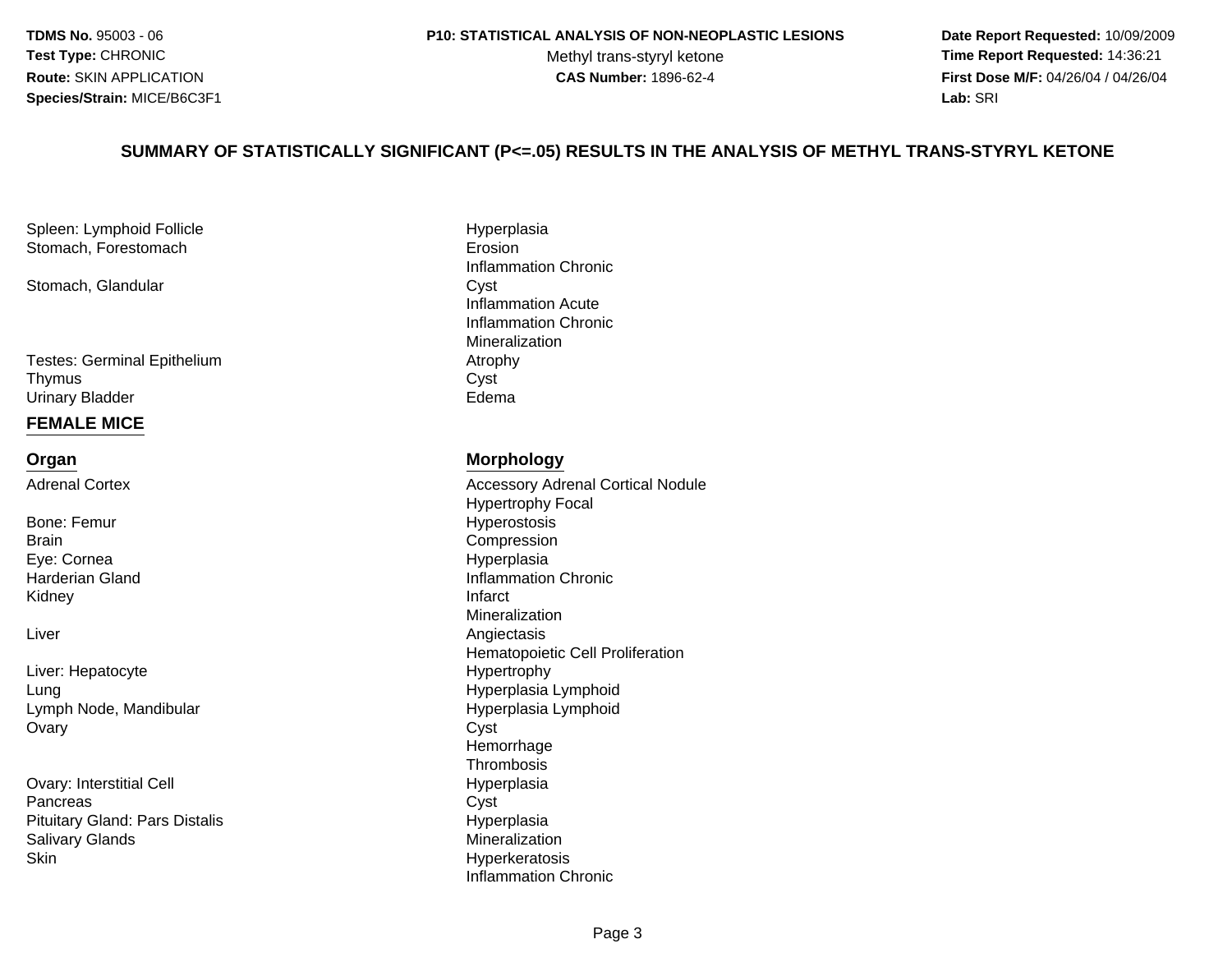Methyl trans-styryl ketone<br>CAS Number: 1896-62-4

 **Date Report Requested:** 10/09/2009 **Time Report Requested:** 14:36:21 **First Dose M/F:** 04/26/04 / 04/26/04 Lab: SRI **Lab:** SRI

#### **SUMMARY OF STATISTICALLY SIGNIFICANT (P<=.05) RESULTS IN THE ANALYSIS OF METHYL TRANS-STYRYL KETONE**

Skin: EpidermisSkin: Epidermis, Site of ApplicationSkin: Site of Application

Stomach, Glandular Hyperplasia Cystic Uterus

 Hyperplasian Hyperplasia Hyperkeratosis Hyperplasia MelanocyteInflammation ChronicUlcer**Example 2018 Example 2018 Example 2019**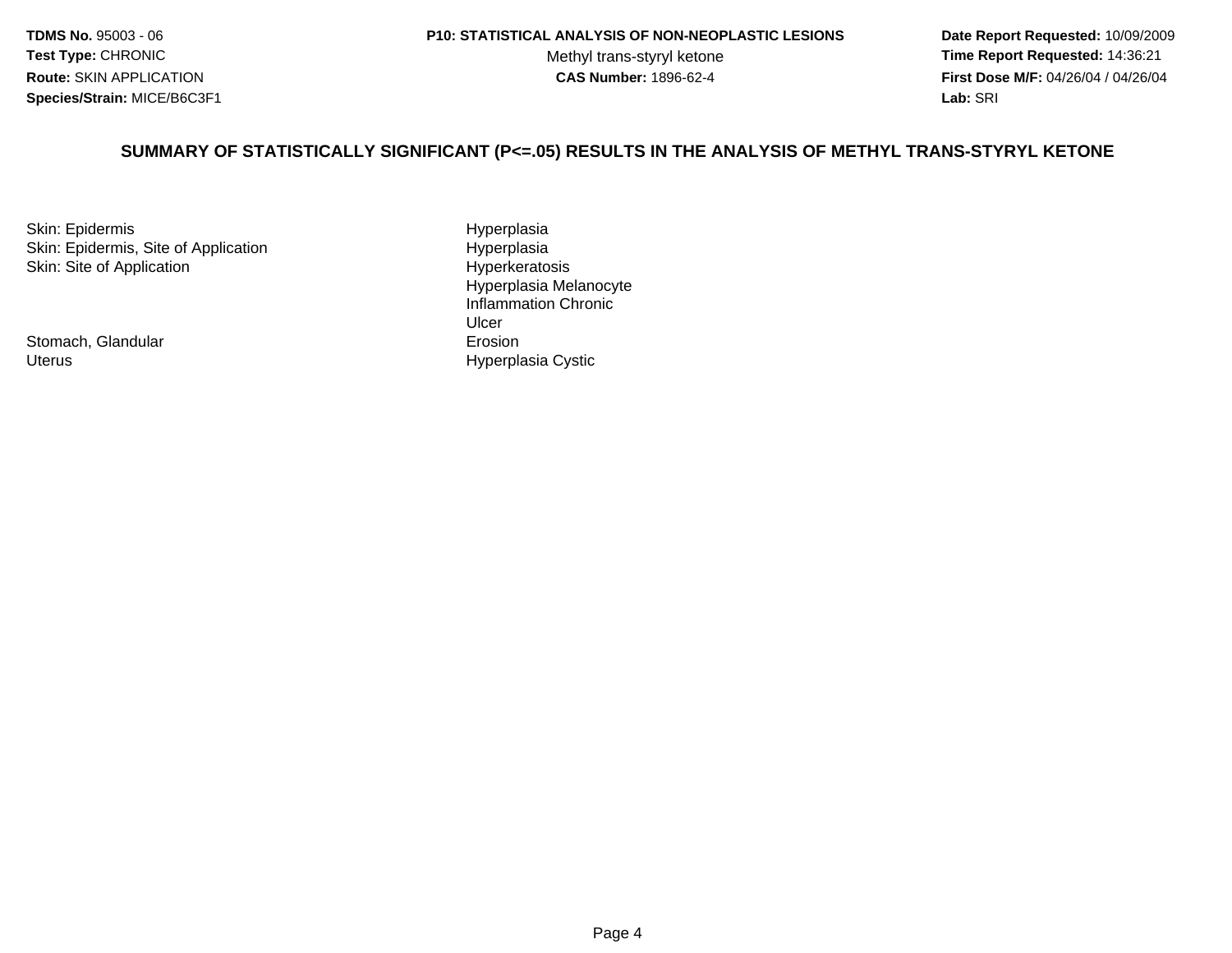Methyl trans-styryl ketone<br>CAS Number: 1896-62-4

 **Date Report Requested:** 10/09/2009 **Time Report Requested:** 14:36:21 **First Dose M/F:** 04/26/04 / 04/26/04 Lab: SRI **Lab:** SRI

|                                                                   |             |                 | <b>Males</b> |                 |  |
|-------------------------------------------------------------------|-------------|-----------------|--------------|-----------------|--|
| <b>DOSE</b>                                                       | 0 MG/KG     | <b>10 MG/KG</b> | 30 MG/KG     | <b>90 MG/KG</b> |  |
|                                                                   |             |                 |              |                 |  |
| <b>Adrenal Cortex</b><br><b>Accessory Adrenal Cortical Nodule</b> |             |                 |              |                 |  |
| <b>LESION RATES</b>                                               |             |                 |              |                 |  |
| <b>OVERALL</b> (a)                                                | 2/50(4%)    | 1/50(2%)        | 2/50(4%)     | 8/49 (16%)      |  |
| POLY-3 RATE (b)                                                   | 2/44.43     | 1/44.28         | 2/44.93      | 8/47.52         |  |
| POLY-3 PERCENT (g)                                                | 4.5%        | 2.3%            | 4.5%         | 16.8%           |  |
| <b>TERMINAL (d)</b>                                               | 2/34(6%)    | 1/35(3%)        | 1/35(3%)     | 6/38(16%)       |  |
| <b>FIRST INCIDENCE</b>                                            | 729 (T)     | 729 (T)         | 571          | 521             |  |
| <b>STATISTICAL TESTS</b>                                          |             |                 |              |                 |  |
| POLY <sub>3</sub>                                                 | P=0.003**   | $P = 0.501N$    | P=0.690N     | $P = 0.057$     |  |
| <b>POLY 1.5</b>                                                   | P=0.003**   | P=0.500N        | P=0.691N     | $P = 0.051$     |  |
| POLY 6                                                            | P=0.004**   | P=0.504N        | P=0.689N     | $P = 0.065$     |  |
| <b>COCH-ARM / FISHERS</b>                                         | $P=0.002**$ | $P = 0.500N$    | $P = 0.691N$ | $P=0.043*$      |  |
| <b>MAX-ISO-POLY-3</b>                                             | $P=0.005**$ | P=0.282N        | P=0.495N     | $P=0.032*$      |  |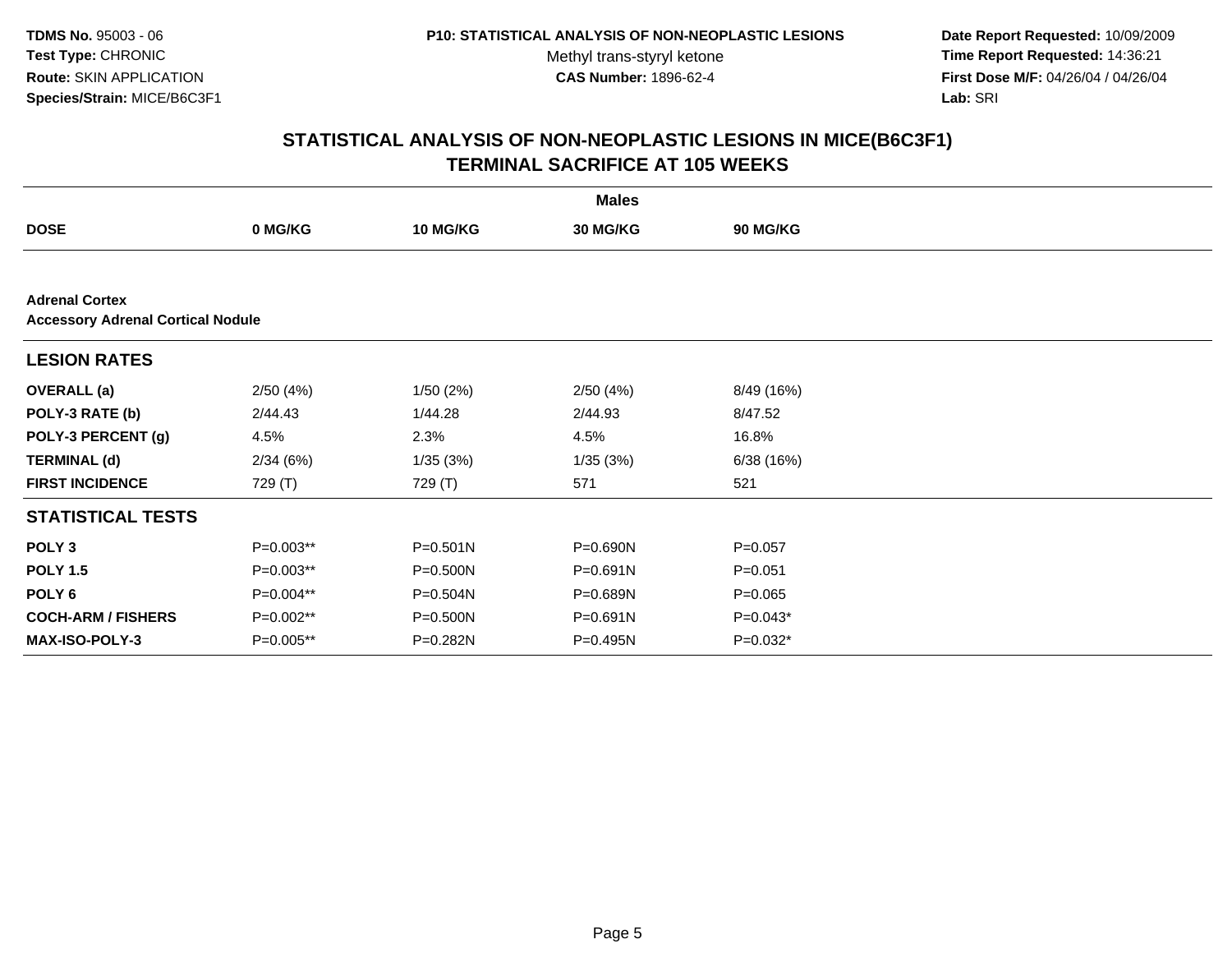**Date Report Requested:** 10/09/2009 **Time Report Requested:** 14:36:21 **First Dose M/F:** 04/26/04 / 04/26/04 Lab: SRI **Lab:** SRI

| <b>Males</b>                                       |             |                 |             |                 |  |  |
|----------------------------------------------------|-------------|-----------------|-------------|-----------------|--|--|
| <b>DOSE</b>                                        | 0 MG/KG     | <b>10 MG/KG</b> | 30 MG/KG    | <b>90 MG/KG</b> |  |  |
|                                                    |             |                 |             |                 |  |  |
| <b>Adrenal Cortex</b><br><b>Degeneration Fatty</b> |             |                 |             |                 |  |  |
| <b>LESION RATES</b>                                |             |                 |             |                 |  |  |
| <b>OVERALL</b> (a)                                 | 4/50 (8%)   | 12/50 (24%)     | 9/50 (18%)  | 6/49 (12%)      |  |  |
| POLY-3 RATE (b)                                    | 4/44.43     | 12/44.93        | 9/44.41     | 6/46.41         |  |  |
| POLY-3 PERCENT (g)                                 | 9%          | 26.7%           | 20.3%       | 12.9%           |  |  |
| <b>TERMINAL (d)</b>                                | 4/34 (12%)  | 11/35 (31%)     | 9/35(26%)   | 6/38(16%)       |  |  |
| <b>FIRST INCIDENCE</b>                             | 729 (T)     | 515             | 729 (T)     | 729 (T)         |  |  |
| <b>STATISTICAL TESTS</b>                           |             |                 |             |                 |  |  |
| POLY <sub>3</sub>                                  | P=0.347N    | P=0.026*        | $P = 0.113$ | $P = 0.397$     |  |  |
| <b>POLY 1.5</b>                                    | P=0.373N    | $P=0.026*$      | $P = 0.115$ | $P=0.382$       |  |  |
| POLY <sub>6</sub>                                  | P=0.318N    | P=0.025*        | $P = 0.111$ | $P=0.414$       |  |  |
| <b>COCH-ARM / FISHERS</b>                          | P=0.414N    | P=0.027*        | $P = 0.117$ | $P = 0.357$     |  |  |
| <b>MAX-ISO-POLY-3</b>                              | $P = 0.140$ | $P=0.013*$      | $P = 0.065$ | $P = 0.282$     |  |  |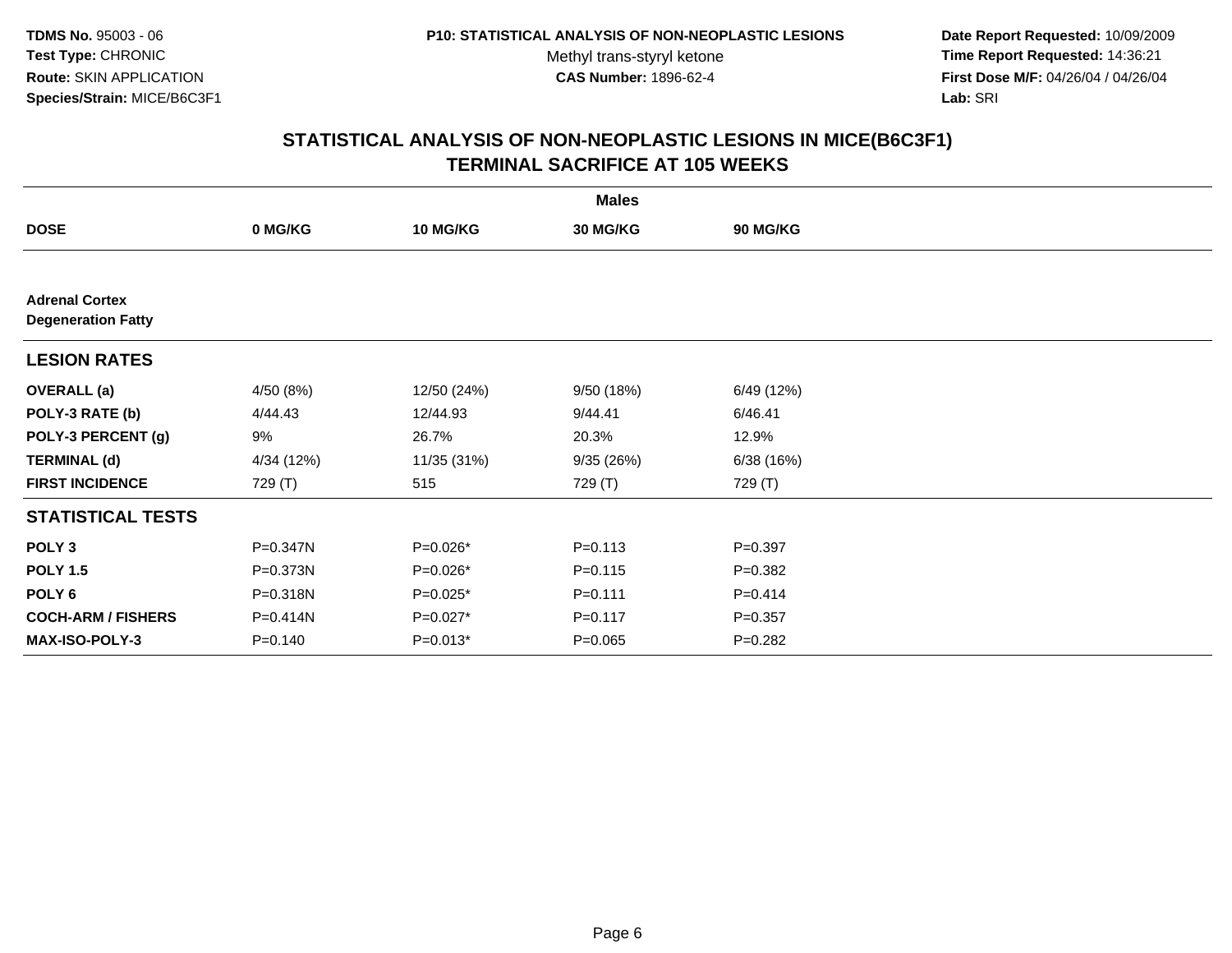Methyl trans-styryl ketone<br>CAS Number: 1896-62-4

 **Date Report Requested:** 10/09/2009 **Time Report Requested:** 14:36:21 **First Dose M/F:** 04/26/04 / 04/26/04 Lab: SRI **Lab:** SRI

| <b>Males</b>                                                     |          |          |                        |          |  |  |
|------------------------------------------------------------------|----------|----------|------------------------|----------|--|--|
| <b>DOSE</b>                                                      | 0 MG/KG  | 10 MG/KG | 30 MG/KG               | 90 MG/KG |  |  |
|                                                                  |          |          |                        |          |  |  |
| <b>Adrenal Cortex</b><br><b>Hematopoietic Cell Proliferation</b> |          |          |                        |          |  |  |
| <b>LESION RATES</b>                                              |          |          |                        |          |  |  |
| <b>OVERALL</b> (a)                                               | 0/50(0%) | 0/50(0%) | 0/50(0%)               | 0/49(0%) |  |  |
| POLY-3 RATE (b)                                                  | 0/44.43  | 0/44.28  | 0/44.41                | 0/46.41  |  |  |
| POLY-3 PERCENT (g)                                               | 0%       | 0%       | 0%                     | $0\%$    |  |  |
| <b>TERMINAL (d)</b>                                              | 0/34(0%) | 0/35(0%) | 0/35(0%)               | 0/38(0%) |  |  |
| <b>FIRST INCIDENCE</b>                                           | ---      | ---      | $\qquad \qquad \cdots$ | $\cdots$ |  |  |
| <b>STATISTICAL TESTS</b>                                         |          |          |                        |          |  |  |
| POLY <sub>3</sub>                                                | (e)      | (e)      | (e)                    | (e)      |  |  |
| <b>POLY 1.5</b>                                                  | (e)      | (e)      | (e)                    | (e)      |  |  |
| POLY 6                                                           | (e)      | (e)      | (e)                    | (e)      |  |  |
| <b>COCH-ARM / FISHERS</b>                                        | (e)      | (e)      | (e)                    | (e)      |  |  |
| MAX-ISO-POLY-3                                                   | (e)      | (e)      | (e)                    | (e)      |  |  |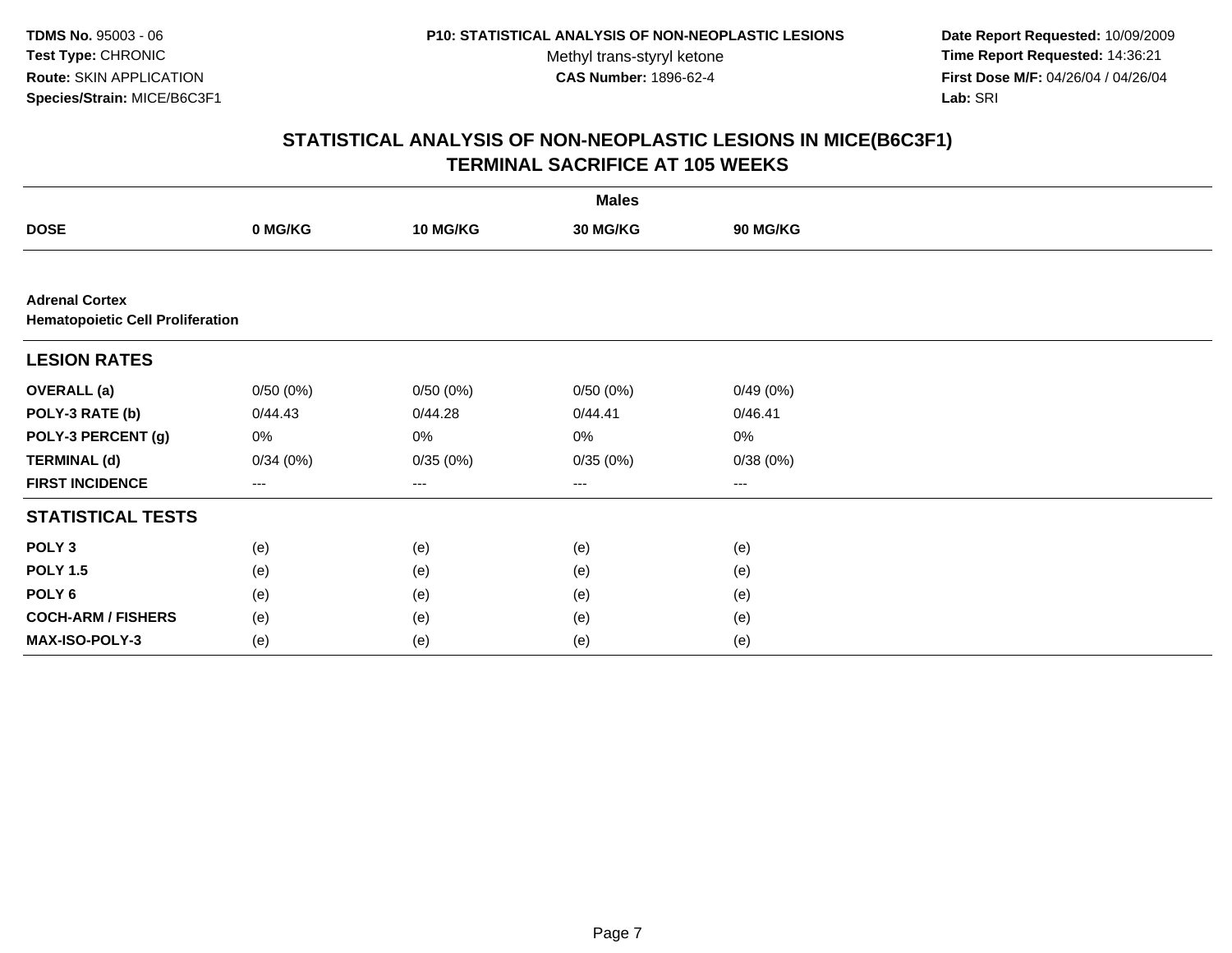**Date Report Requested:** 10/09/2009 **Time Report Requested:** 14:36:21 **First Dose M/F:** 04/26/04 / 04/26/04 Lab: SRI **Lab:** SRI

| <b>Males</b>                         |              |                 |                   |          |  |  |
|--------------------------------------|--------------|-----------------|-------------------|----------|--|--|
| <b>DOSE</b>                          | 0 MG/KG      | <b>10 MG/KG</b> | 30 MG/KG          | 90 MG/KG |  |  |
|                                      |              |                 |                   |          |  |  |
| <b>Adrenal Cortex</b><br>Hyperplasia |              |                 |                   |          |  |  |
| <b>LESION RATES</b>                  |              |                 |                   |          |  |  |
| <b>OVERALL</b> (a)                   | 2/50(4%)     | 0/50(0%)        | 0/50(0%)          | 0/49(0%) |  |  |
| POLY-3 RATE (b)                      | 2/44.43      | 0/44.28         | 0/44.41           | 0/46.41  |  |  |
| POLY-3 PERCENT (g)                   | 4.5%         | 0%              | 0%                | $0\%$    |  |  |
| <b>TERMINAL (d)</b>                  | 2/34(6%)     | 0/35(0%)        | 0/35(0%)          | 0/38(0%) |  |  |
| <b>FIRST INCIDENCE</b>               | 729 (T)      | ---             | $\qquad \qquad -$ | $---$    |  |  |
| <b>STATISTICAL TESTS</b>             |              |                 |                   |          |  |  |
| POLY <sub>3</sub>                    | P=0.236N     | P=0.238N        | P=0.237N          | P=0.228N |  |  |
| <b>POLY 1.5</b>                      | P=0.238N     | P=0.237N        | P=0.237N          | P=0.233N |  |  |
| POLY 6                               | P=0.234N     | P=0.239N        | P=0.238N          | P=0.222N |  |  |
| <b>COCH-ARM / FISHERS</b>            | $P = 0.241N$ | $P = 0.247N$    | $P = 0.247N$      | P=0.253N |  |  |
| MAX-ISO-POLY-3                       | P=0.035N*    | P=0.077N        | P=0.076N          | P=0.077N |  |  |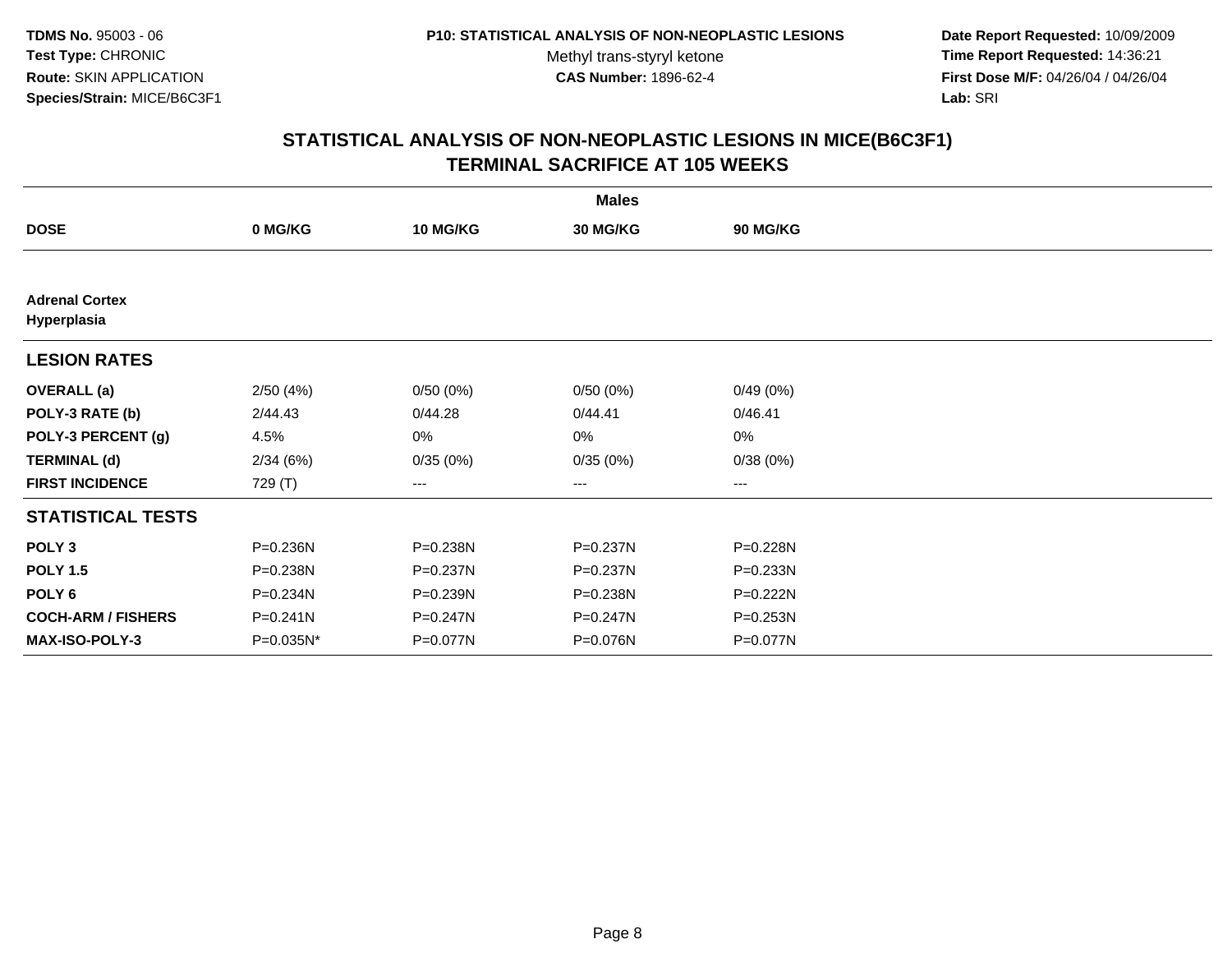**Date Report Requested:** 10/09/2009 **Time Report Requested:** 14:36:21 **First Dose M/F:** 04/26/04 / 04/26/04 Lab: SRI **Lab:** SRI

| <b>Males</b>                                      |          |                 |             |                        |  |  |
|---------------------------------------------------|----------|-----------------|-------------|------------------------|--|--|
| <b>DOSE</b>                                       | 0 MG/KG  | <b>10 MG/KG</b> | 30 MG/KG    | 90 MG/KG               |  |  |
|                                                   |          |                 |             |                        |  |  |
| <b>Adrenal Cortex</b><br><b>Hyperplasia Focal</b> |          |                 |             |                        |  |  |
| <b>LESION RATES</b>                               |          |                 |             |                        |  |  |
| <b>OVERALL</b> (a)                                | 1/50(2%) | 1/50(2%)        | 1/50(2%)    | 0/49(0%)               |  |  |
| POLY-3 RATE (b)                                   | 1/44.43  | 1/44.28         | 1/44.41     | 0/46.41                |  |  |
| POLY-3 PERCENT (g)                                | 2.3%     | 2.3%            | 2.3%        | 0%                     |  |  |
| <b>TERMINAL (d)</b>                               | 1/34(3%) | 1/35(3%)        | 1/35(3%)    | 0/38(0%)               |  |  |
| <b>FIRST INCIDENCE</b>                            | 729 (T)  | 729 (T)         | 729 (T)     | $\qquad \qquad \cdots$ |  |  |
| <b>STATISTICAL TESTS</b>                          |          |                 |             |                        |  |  |
| POLY <sub>3</sub>                                 | P=0.314N | $P = 0.760$     | $P = 0.761$ | P=0.491N               |  |  |
| <b>POLY 1.5</b>                                   | P=0.320N | $P = 0.760$     | P=0.760N    | P=0.496N               |  |  |
| POLY <sub>6</sub>                                 | P=0.307N | $P = 0.759$     | $P = 0.760$ | P=0.486N               |  |  |
| <b>COCH-ARM / FISHERS</b>                         | P=0.328N | P=0.753N        | P=0.753N    | P=0.505N               |  |  |
| <b>MAX-ISO-POLY-3</b>                             | P=0.336N | $P = 0.498$     | $P = 0.499$ | P=0.160N               |  |  |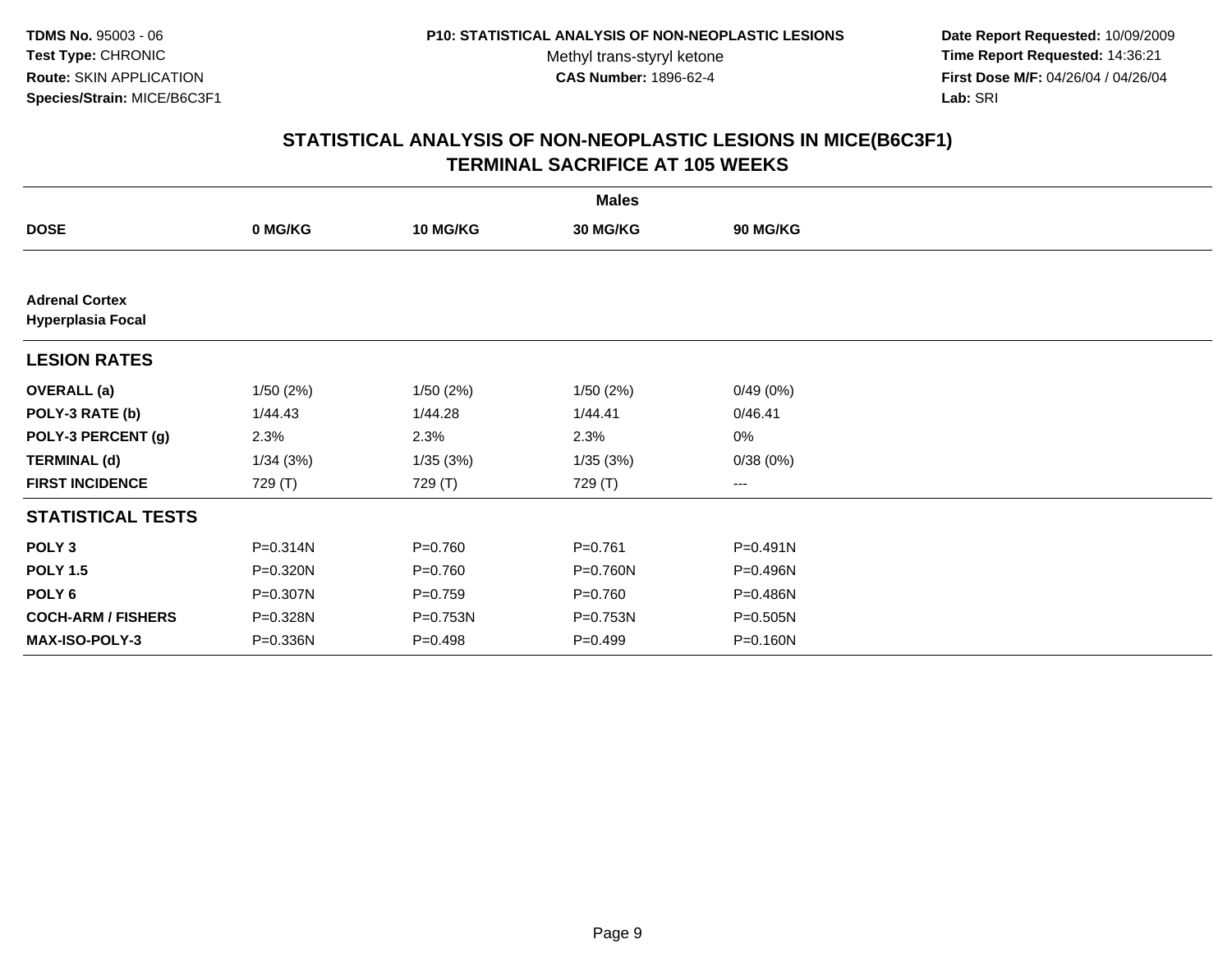**Date Report Requested:** 10/09/2009 **Time Report Requested:** 14:36:21 **First Dose M/F:** 04/26/04 / 04/26/04 Lab: SRI **Lab:** SRI

| <b>Males</b>                                      |             |                 |             |                 |  |  |
|---------------------------------------------------|-------------|-----------------|-------------|-----------------|--|--|
| <b>DOSE</b>                                       | 0 MG/KG     | <b>10 MG/KG</b> | 30 MG/KG    | <b>90 MG/KG</b> |  |  |
|                                                   |             |                 |             |                 |  |  |
| <b>Adrenal Cortex</b><br><b>Hypertrophy Focal</b> |             |                 |             |                 |  |  |
| <b>LESION RATES</b>                               |             |                 |             |                 |  |  |
| <b>OVERALL</b> (a)                                | 16/50 (32%) | 16/50 (32%)     | 20/50 (40%) | 12/49 (24%)     |  |  |
| POLY-3 RATE (b)                                   | 16/45.14    | 16/45.35        | 20/45.22    | 12/46.43        |  |  |
| POLY-3 PERCENT (g)                                | 35.5%       | 35.3%           | 44.2%       | 25.8%           |  |  |
| <b>TERMINAL (d)</b>                               | 14/34 (41%) | 14/35 (40%)     | 17/35 (49%) | 11/38 (29%)     |  |  |
| <b>FIRST INCIDENCE</b>                            | 521         | 509             | 534         | 723             |  |  |
| <b>STATISTICAL TESTS</b>                          |             |                 |             |                 |  |  |
| POLY <sub>3</sub>                                 | P=0.142N    | P=0.581N        | $P = 0.259$ | P=0.220N        |  |  |
| <b>POLY 1.5</b>                                   | P=0.164N    | P=0.580N        | $P = 0.263$ | P=0.240N        |  |  |
| POLY 6                                            | P=0.119N    | $P = 0.585N$    | $P=0.255$   | P=0.199N        |  |  |
| <b>COCH-ARM / FISHERS</b>                         | P=0.202N    | $P = 0.585N$    | $P = 0.266$ | P=0.272N        |  |  |
| <b>MAX-ISO-POLY-3</b>                             | P=0.171N    | P=0.493N        | $P = 0.195$ | P=0.163N        |  |  |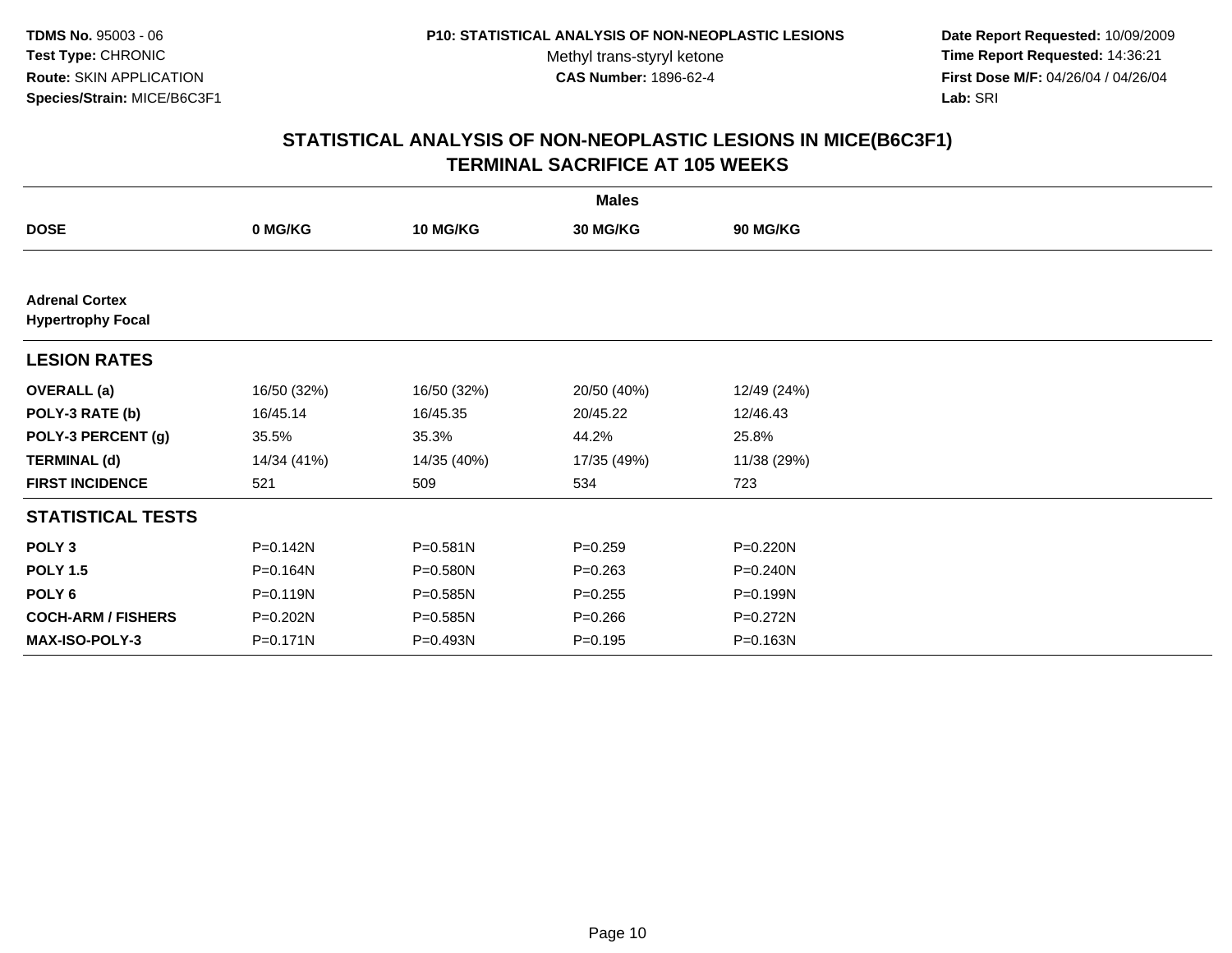**Date Report Requested:** 10/09/2009 **Time Report Requested:** 14:36:21 **First Dose M/F:** 04/26/04 / 04/26/04 Lab: SRI **Lab:** SRI

| <b>Males</b>                                  |              |                 |             |                 |  |  |
|-----------------------------------------------|--------------|-----------------|-------------|-----------------|--|--|
| <b>DOSE</b>                                   | 0 MG/KG      | <b>10 MG/KG</b> | 30 MG/KG    | <b>90 MG/KG</b> |  |  |
|                                               |              |                 |             |                 |  |  |
| <b>Adrenal Cortex: Capsule</b><br>Hyperplasia |              |                 |             |                 |  |  |
| <b>LESION RATES</b>                           |              |                 |             |                 |  |  |
| <b>OVERALL</b> (a)                            | 38/50 (76%)  | 40/50 (80%)     | 40/50 (80%) | 36/49 (73%)     |  |  |
| POLY-3 RATE (b)                               | 38/48.30     | 40/50.00        | 40/49.57    | 36/48.57        |  |  |
| POLY-3 PERCENT (g)                            | 78.7%        | 80%             | 80.7%       | 74.1%           |  |  |
| <b>TERMINAL (d)</b>                           | 27/34 (79%)  | 25/35 (71%)     | 28/35 (80%) | 29/38 (76%)     |  |  |
| <b>FIRST INCIDENCE</b>                        | 402          | 500             | 471         | 521             |  |  |
| <b>STATISTICAL TESTS</b>                      |              |                 |             |                 |  |  |
| POLY <sub>3</sub>                             | $P = 0.281N$ | $P = 0.535$     | $P = 0.501$ | P=0.385N        |  |  |
| <b>POLY 1.5</b>                               | P=0.300N     | $P=0.479$       | $P=0.462$   | P=0.422N        |  |  |
| POLY 6                                        | P=0.264N     | P=0.594N        | $P=0.547$   | P=0.342N        |  |  |
| <b>COCH-ARM / FISHERS</b>                     | $P = 0.330N$ | $P = 0.405$     | $P=0.405$   | $P=0.477N$      |  |  |
| <b>MAX-ISO-POLY-3</b>                         | P=0.404N     | $P=0.434$       | $P = 0.399$ | P=0.298N        |  |  |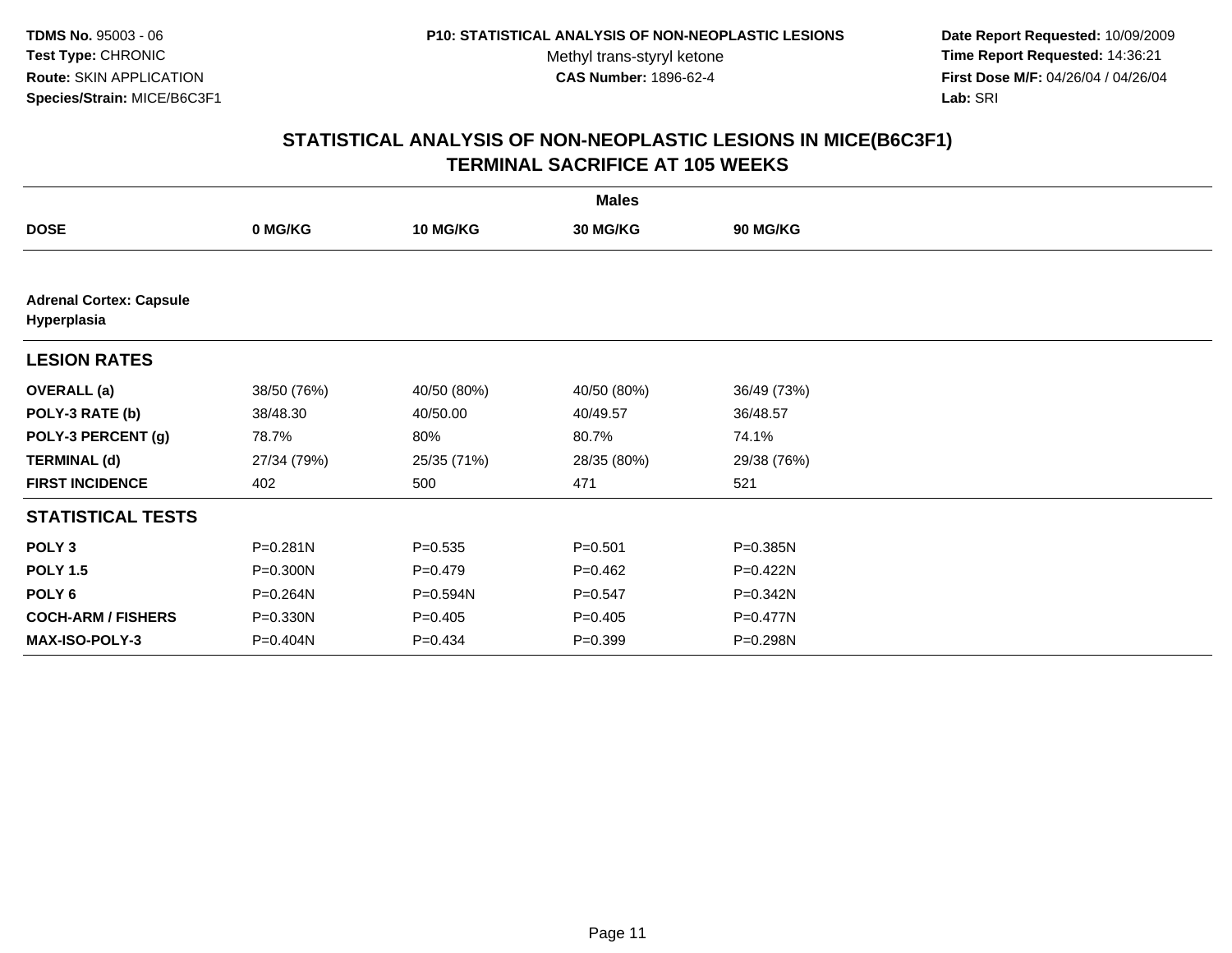**Date Report Requested:** 10/09/2009 **Time Report Requested:** 14:36:21 **First Dose M/F:** 04/26/04 / 04/26/04 Lab: SRI **Lab:** SRI

| <b>Males</b>                          |             |                 |          |                 |  |  |
|---------------------------------------|-------------|-----------------|----------|-----------------|--|--|
| <b>DOSE</b>                           | 0 MG/KG     | <b>10 MG/KG</b> | 30 MG/KG | <b>90 MG/KG</b> |  |  |
|                                       |             |                 |          |                 |  |  |
| <b>Adrenal Medulla</b><br>Hyperplasia |             |                 |          |                 |  |  |
| <b>LESION RATES</b>                   |             |                 |          |                 |  |  |
| <b>OVERALL</b> (a)                    | 4/49 (8%)   | 2/50(4%)        | 1/50(2%) | 5/49 (10%)      |  |  |
| POLY-3 RATE (b)                       | 4/43.88     | 2/44.28         | 1/44.41  | 5/46.79         |  |  |
| POLY-3 PERCENT (g)                    | 9.1%        | 4.5%            | 2.3%     | 10.7%           |  |  |
| <b>TERMINAL (d)</b>                   | 4/34 (12%)  | 2/35(6%)        | 1/35(3%) | 3/38(8%)        |  |  |
| <b>FIRST INCIDENCE</b>                | 729 (T)     | 729 (T)         | 729 (T)  | 630             |  |  |
| <b>STATISTICAL TESTS</b>              |             |                 |          |                 |  |  |
| POLY <sub>3</sub>                     | $P = 0.270$ | P=0.333N        | P=0.175N | $P = 0.540$     |  |  |
| <b>POLY 1.5</b>                       | $P=0.258$   | $P = 0.330N$    | P=0.174N | $P=0.525$       |  |  |
| POLY 6                                | $P = 0.285$ | P=0.338N        | P=0.177N | $P = 0.557$     |  |  |
| <b>COCH-ARM / FISHERS</b>             | $P = 0.243$ | P=0.329N        | P=0.175N | $P = 0.500$     |  |  |
| <b>MAX-ISO-POLY-3</b>                 | $P = 0.255$ | P=0.197N        | P=0.081N | $P=0.403$       |  |  |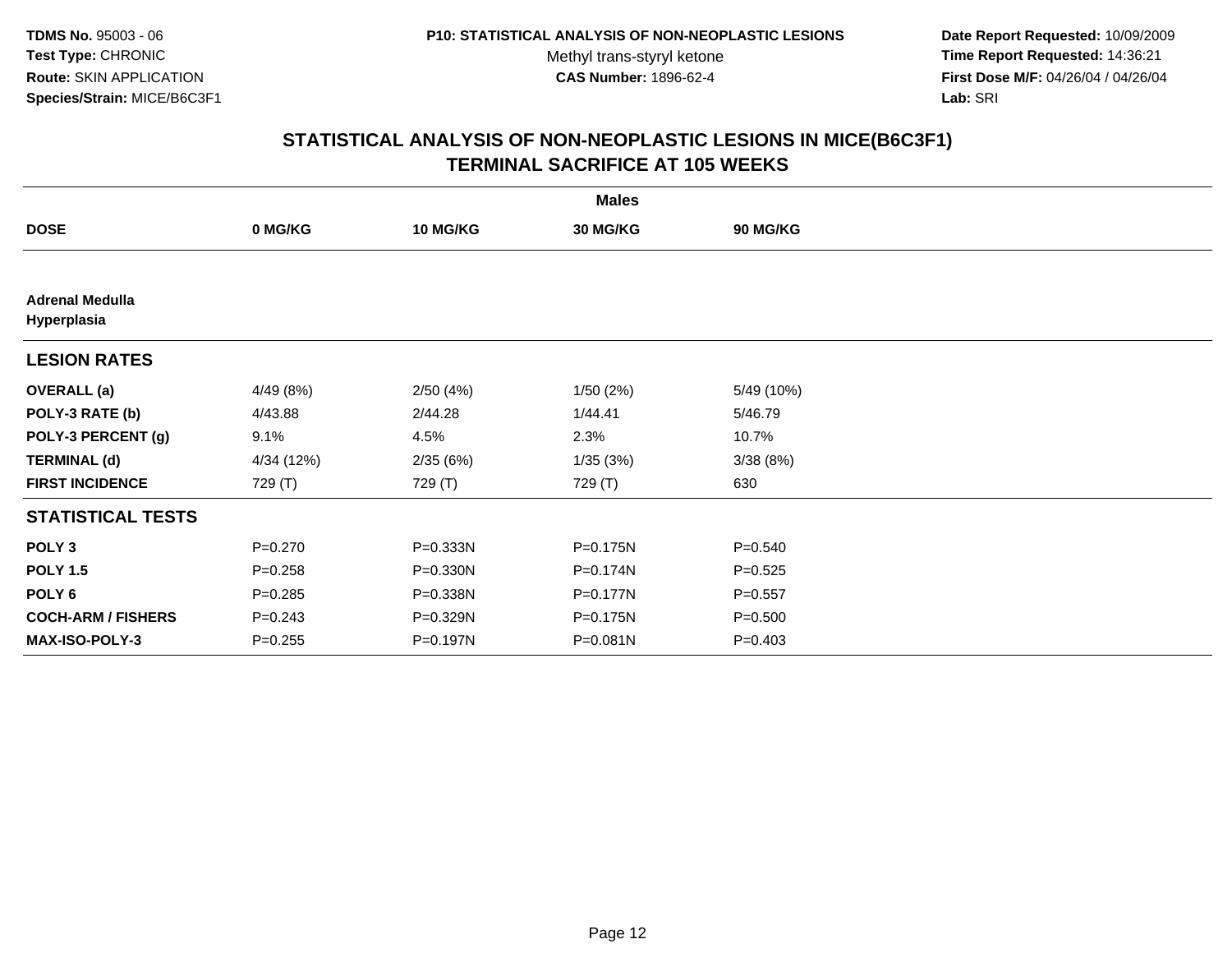**Date Report Requested:** 10/09/2009 **Time Report Requested:** 14:36:21 **First Dose M/F:** 04/26/04 / 04/26/04 Lab: SRI **Lab:** SRI

| <b>Males</b>                            |          |                   |                 |          |  |  |
|-----------------------------------------|----------|-------------------|-----------------|----------|--|--|
| <b>DOSE</b>                             | 0 MG/KG  | <b>10 MG/KG</b>   | <b>30 MG/KG</b> | 90 MG/KG |  |  |
|                                         |          |                   |                 |          |  |  |
| <b>Bone: Cranium</b><br><b>Fibrosis</b> |          |                   |                 |          |  |  |
| <b>LESION RATES</b>                     |          |                   |                 |          |  |  |
| <b>OVERALL (a)</b>                      | 0/50(0%) | 0/49(0%)          | 0/50(0%)        | 0/50(0%) |  |  |
| POLY-3 RATE (b)                         | 0/44.43  | 0/43.28           | 0/44.41         | 0/47.41  |  |  |
| POLY-3 PERCENT (g)                      | 0%       | 0%                | 0%              | 0%       |  |  |
| <b>TERMINAL (d)</b>                     | 0/34(0%) | 0/34(0%)          | 0/35(0%)        | 0/38(0%) |  |  |
| <b>FIRST INCIDENCE</b>                  | $--$     | $\qquad \qquad -$ | $\cdots$        | $\cdots$ |  |  |
| <b>STATISTICAL TESTS</b>                |          |                   |                 |          |  |  |
| POLY <sub>3</sub>                       | (e)      | (e)               | (e)             | (e)      |  |  |
| <b>POLY 1.5</b>                         | (e)      | (e)               | (e)             | (e)      |  |  |
| POLY <sub>6</sub>                       | (e)      | (e)               | (e)             | (e)      |  |  |
| <b>COCH-ARM / FISHERS</b>               | (e)      | (e)               | (e)             | (e)      |  |  |
| MAX-ISO-POLY-3                          | (e)      | (e)               | (e)             | (e)      |  |  |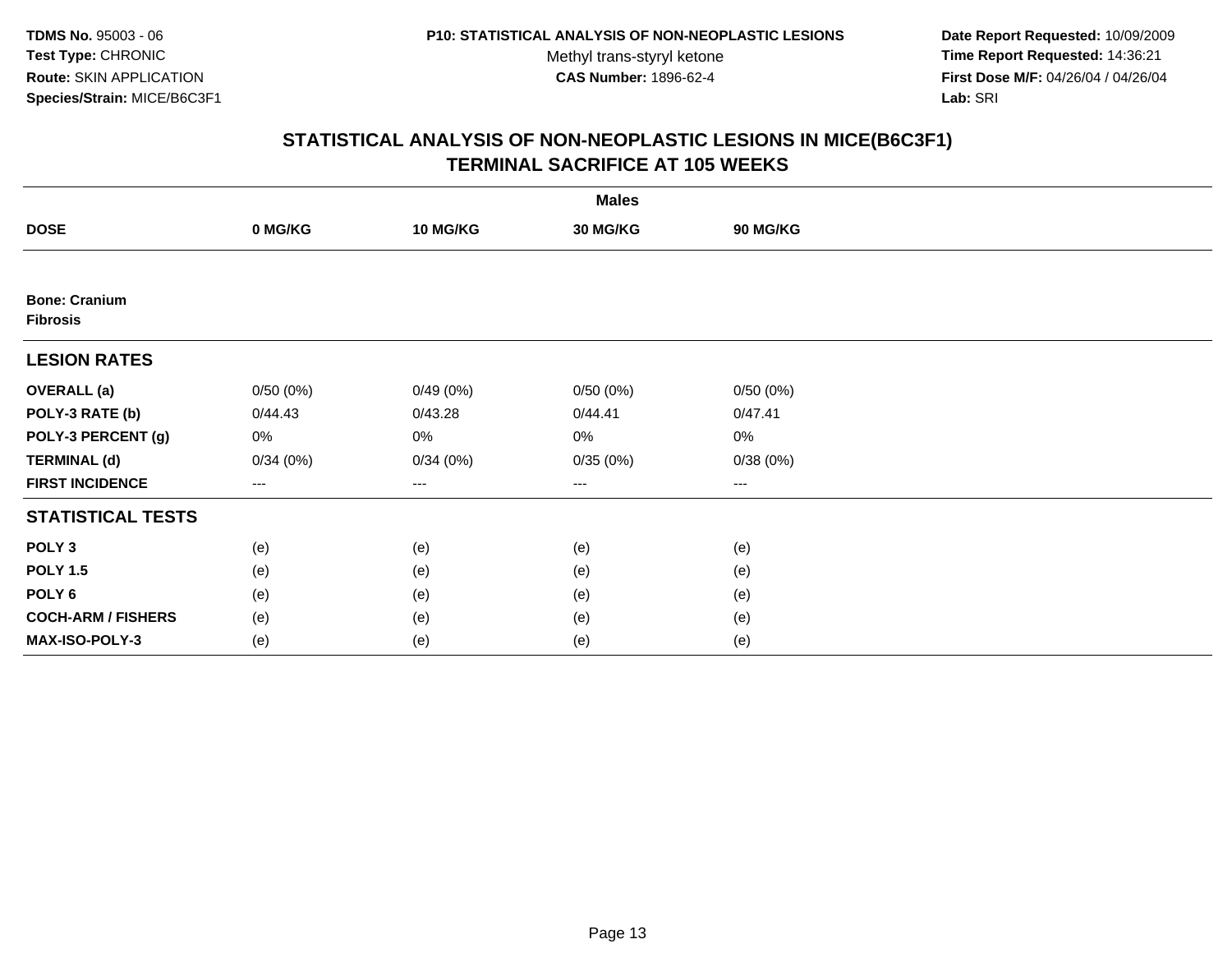**Date Report Requested:** 10/09/2009 **Time Report Requested:** 14:36:21 **First Dose M/F:** 04/26/04 / 04/26/04 Lab: SRI **Lab:** SRI

| <b>Males</b>                                 |          |                 |             |          |  |  |
|----------------------------------------------|----------|-----------------|-------------|----------|--|--|
| <b>DOSE</b>                                  | 0 MG/KG  | <b>10 MG/KG</b> | 30 MG/KG    | 90 MG/KG |  |  |
|                                              |          |                 |             |          |  |  |
| <b>Bone: Cranium</b><br><b>Osteopetrosis</b> |          |                 |             |          |  |  |
| <b>LESION RATES</b>                          |          |                 |             |          |  |  |
| <b>OVERALL</b> (a)                           | 2/50(4%) | 1/49(2%)        | 2/50(4%)    | 0/50(0%) |  |  |
| POLY-3 RATE (b)                              | 2/44.67  | 1/43.28         | 2/44.52     | 0/47.41  |  |  |
| POLY-3 PERCENT (g)                           | 4.5%     | 2.3%            | 4.5%        | 0%       |  |  |
| <b>TERMINAL (d)</b>                          | 1/34(3%) | 1/34(3%)        | 1/35(3%)    | 0/38(0%) |  |  |
| <b>FIRST INCIDENCE</b>                       | 668      | 729 (T)         | 703         | $---$    |  |  |
| <b>STATISTICAL TESTS</b>                     |          |                 |             |          |  |  |
| POLY <sub>3</sub>                            | P=0.190N | $P = 0.511N$    | $P = 0.693$ | P=0.224N |  |  |
| <b>POLY 1.5</b>                              | P=0.197N | P=0.509N        | $P = 0.694$ | P=0.229N |  |  |
| POLY 6                                       | P=0.182N | P=0.515N        | $P = 0.691$ | P=0.219N |  |  |
| <b>COCH-ARM / FISHERS</b>                    | P=0.207N | P=0.508N        | P=0.691N    | P=0.247N |  |  |
| <b>MAX-ISO-POLY-3</b>                        | P=0.163N | P=0.292N        | $P = 0.498$ | P=0.076N |  |  |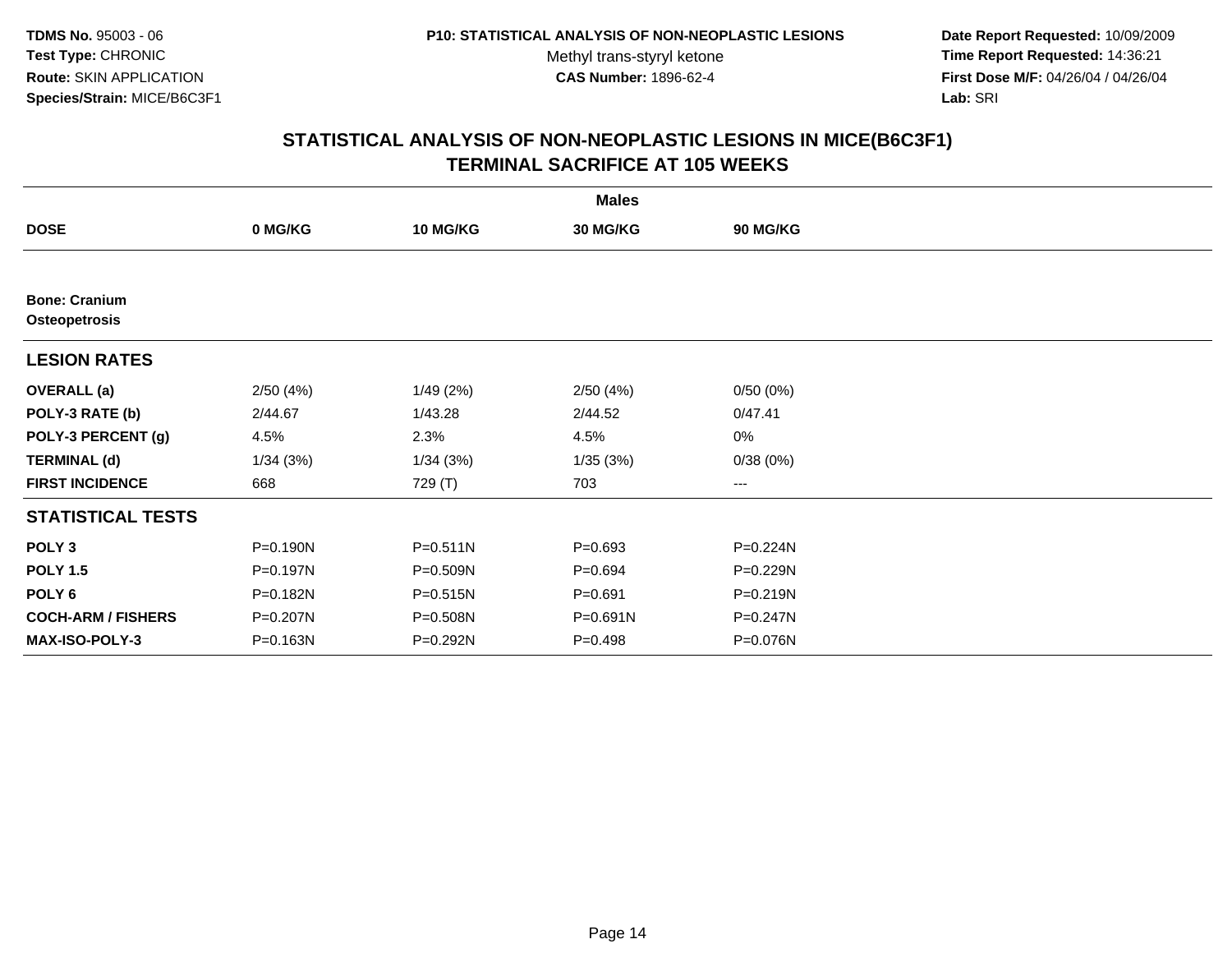**Date Report Requested:** 10/09/2009 **Time Report Requested:** 14:36:21 **First Dose M/F:** 04/26/04 / 04/26/04 Lab: SRI **Lab:** SRI

|                                                   |          |          | <b>Males</b> |          |  |
|---------------------------------------------------|----------|----------|--------------|----------|--|
| <b>DOSE</b>                                       | 0 MG/KG  | 10 MG/KG | 30 MG/KG     | 90 MG/KG |  |
|                                                   |          |          |              |          |  |
| <b>Bone: Femur</b><br><b>Fibro-osseous Lesion</b> |          |          |              |          |  |
| <b>LESION RATES</b>                               |          |          |              |          |  |
| <b>OVERALL</b> (a)                                | 0/50(0%) | 0/49(0%) | 0/50(0%)     | 0/50(0%) |  |
| POLY-3 RATE (b)                                   | 0/44.43  | 0/43.28  | 0/44.41      | 0/47.41  |  |
| POLY-3 PERCENT (g)                                | 0%       | 0%       | 0%           | 0%       |  |
| <b>TERMINAL (d)</b>                               | 0/34(0%) | 0/34(0%) | 0/35(0%)     | 0/38(0%) |  |
| <b>FIRST INCIDENCE</b>                            | ---      | $--$     | ---          | ---      |  |
| <b>STATISTICAL TESTS</b>                          |          |          |              |          |  |
| POLY <sub>3</sub>                                 | (e)      | (e)      | (e)          | (e)      |  |
| <b>POLY 1.5</b>                                   | (e)      | (e)      | (e)          | (e)      |  |
| POLY 6                                            | (e)      | (e)      | (e)          | (e)      |  |
| <b>COCH-ARM / FISHERS</b>                         | (e)      | (e)      | (e)          | (e)      |  |
| <b>MAX-ISO-POLY-3</b>                             | (e)      | (e)      | (e)          | (e)      |  |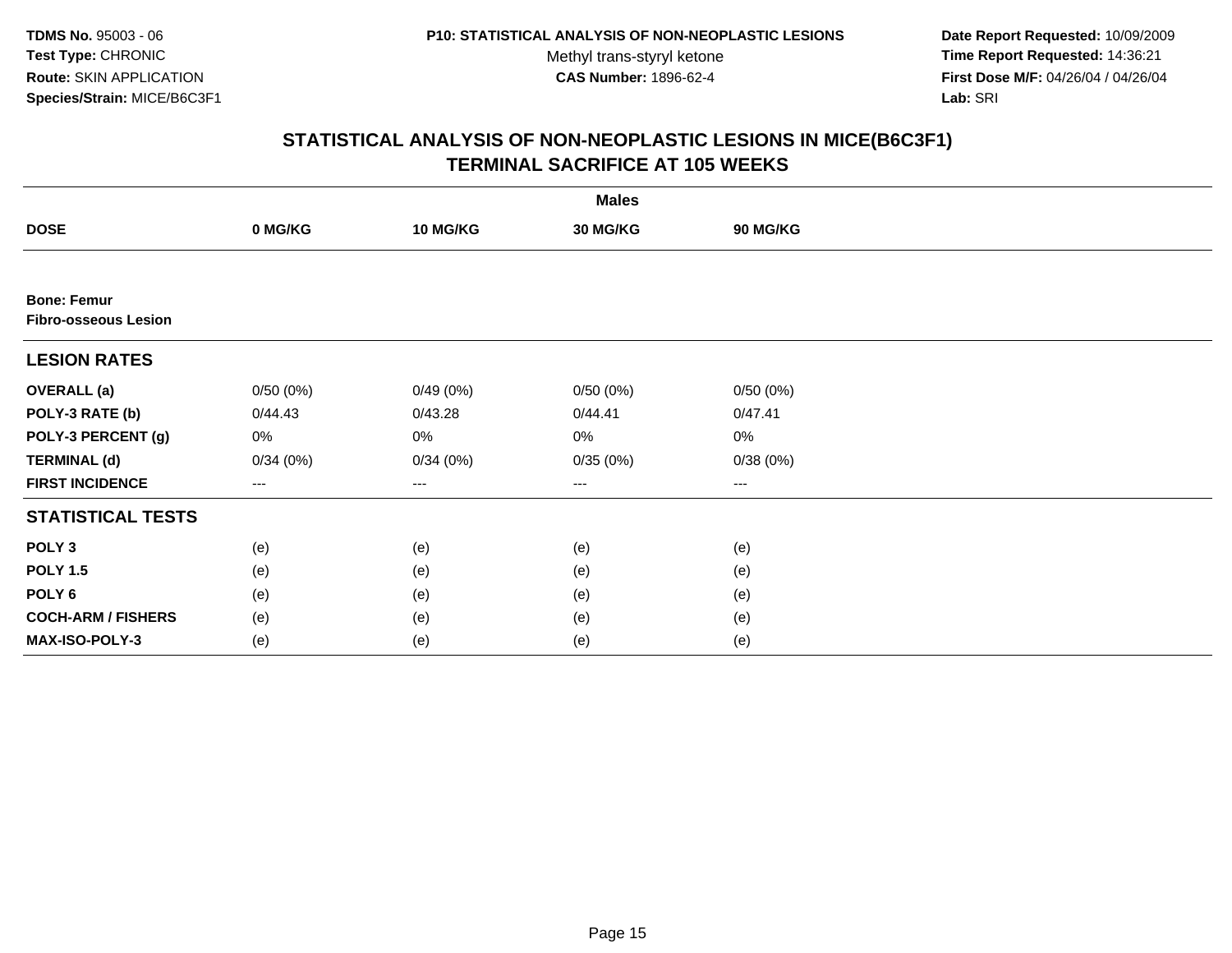**Date Report Requested:** 10/09/2009 **Time Report Requested:** 14:36:21 **First Dose M/F:** 04/26/04 / 04/26/04 Lab: SRI **Lab:** SRI

|                                           |          |                 | <b>Males</b> |          |  |
|-------------------------------------------|----------|-----------------|--------------|----------|--|
| <b>DOSE</b>                               | 0 MG/KG  | <b>10 MG/KG</b> | 30 MG/KG     | 90 MG/KG |  |
|                                           |          |                 |              |          |  |
| <b>Bone: Femur</b><br><b>Hyperostosis</b> |          |                 |              |          |  |
| <b>LESION RATES</b>                       |          |                 |              |          |  |
| <b>OVERALL</b> (a)                        | 0/50(0%) | 0/49(0%)        | 0/50(0%)     | 0/50(0%) |  |
| POLY-3 RATE (b)                           | 0/44.43  | 0/43.28         | 0/44.41      | 0/47.41  |  |
| POLY-3 PERCENT (g)                        | 0%       | 0%              | 0%           | $0\%$    |  |
| <b>TERMINAL (d)</b>                       | 0/34(0%) | 0/34(0%)        | 0/35(0%)     | 0/38(0%) |  |
| <b>FIRST INCIDENCE</b>                    | $---$    | $\cdots$        | $\cdots$     | $\cdots$ |  |
| <b>STATISTICAL TESTS</b>                  |          |                 |              |          |  |
| POLY <sub>3</sub>                         | (e)      | (e)             | (e)          | (e)      |  |
| <b>POLY 1.5</b>                           | (e)      | (e)             | (e)          | (e)      |  |
| POLY 6                                    | (e)      | (e)             | (e)          | (e)      |  |
| <b>COCH-ARM / FISHERS</b>                 | (e)      | (e)             | (e)          | (e)      |  |
| MAX-ISO-POLY-3                            | (e)      | (e)             | (e)          | (e)      |  |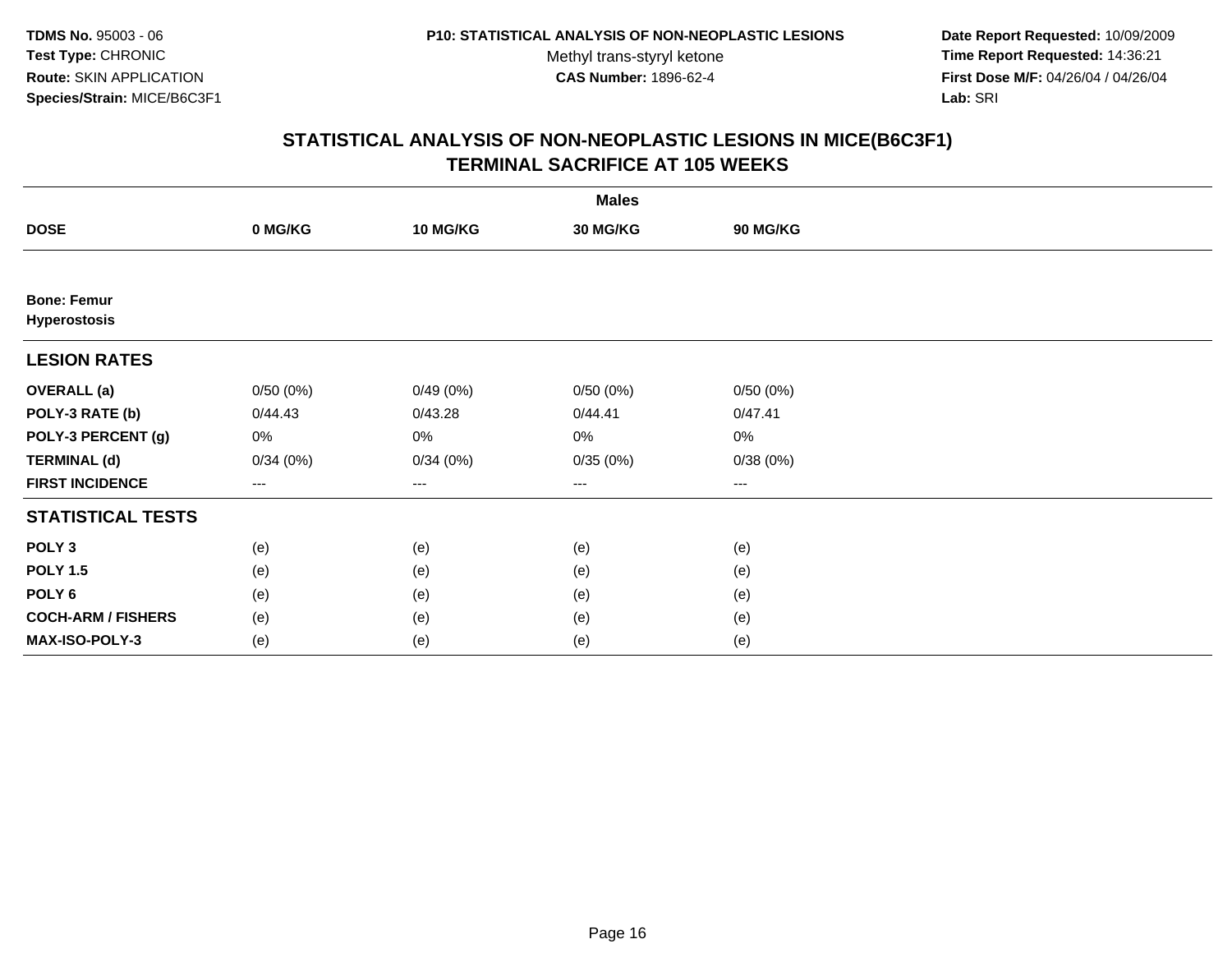**Date Report Requested:** 10/09/2009 **Time Report Requested:** 14:36:21 **First Dose M/F:** 04/26/04 / 04/26/04 Lab: SRI **Lab:** SRI

|                                    | <b>Males</b>      |          |                 |             |  |  |  |  |
|------------------------------------|-------------------|----------|-----------------|-------------|--|--|--|--|
| <b>DOSE</b>                        | 0 MG/KG           | 10 MG/KG | <b>30 MG/KG</b> | 90 MG/KG    |  |  |  |  |
|                                    |                   |          |                 |             |  |  |  |  |
| <b>Brain</b><br><b>Compression</b> |                   |          |                 |             |  |  |  |  |
| <b>LESION RATES</b>                |                   |          |                 |             |  |  |  |  |
| <b>OVERALL</b> (a)                 | 0/50(0%)          | 0/50(0%) | 0/50(0%)        | 1/50(2%)    |  |  |  |  |
| POLY-3 RATE (b)                    | 0/44.43           | 0/44.28  | 0/44.41         | 1/47.43     |  |  |  |  |
| POLY-3 PERCENT (g)                 | 0%                | $0\%$    | 0%              | 2.1%        |  |  |  |  |
| <b>TERMINAL (d)</b>                | 0/34(0%)          | 0/35(0%) | 0/35(0%)        | 0/38(0%)    |  |  |  |  |
| <b>FIRST INCIDENCE</b>             | $\qquad \qquad -$ | ---      | ---             | 723         |  |  |  |  |
| <b>STATISTICAL TESTS</b>           |                   |          |                 |             |  |  |  |  |
| POLY <sub>3</sub>                  | $P=0.226$         | (e)      | (e)             | $P = 0.513$ |  |  |  |  |
| <b>POLY 1.5</b>                    | $P=0.222$         | (e)      | (e)             | $P = 0.508$ |  |  |  |  |
| POLY <sub>6</sub>                  | $P = 0.231$       | (e)      | (e)             | $P = 0.519$ |  |  |  |  |
| <b>COCH-ARM / FISHERS</b>          | $P = 0.215$       | (e)      | (e)             | $P = 0.500$ |  |  |  |  |
| MAX-ISO-POLY-3                     | $P = 0.150$       | (e)      | (e)             | $P = 0.175$ |  |  |  |  |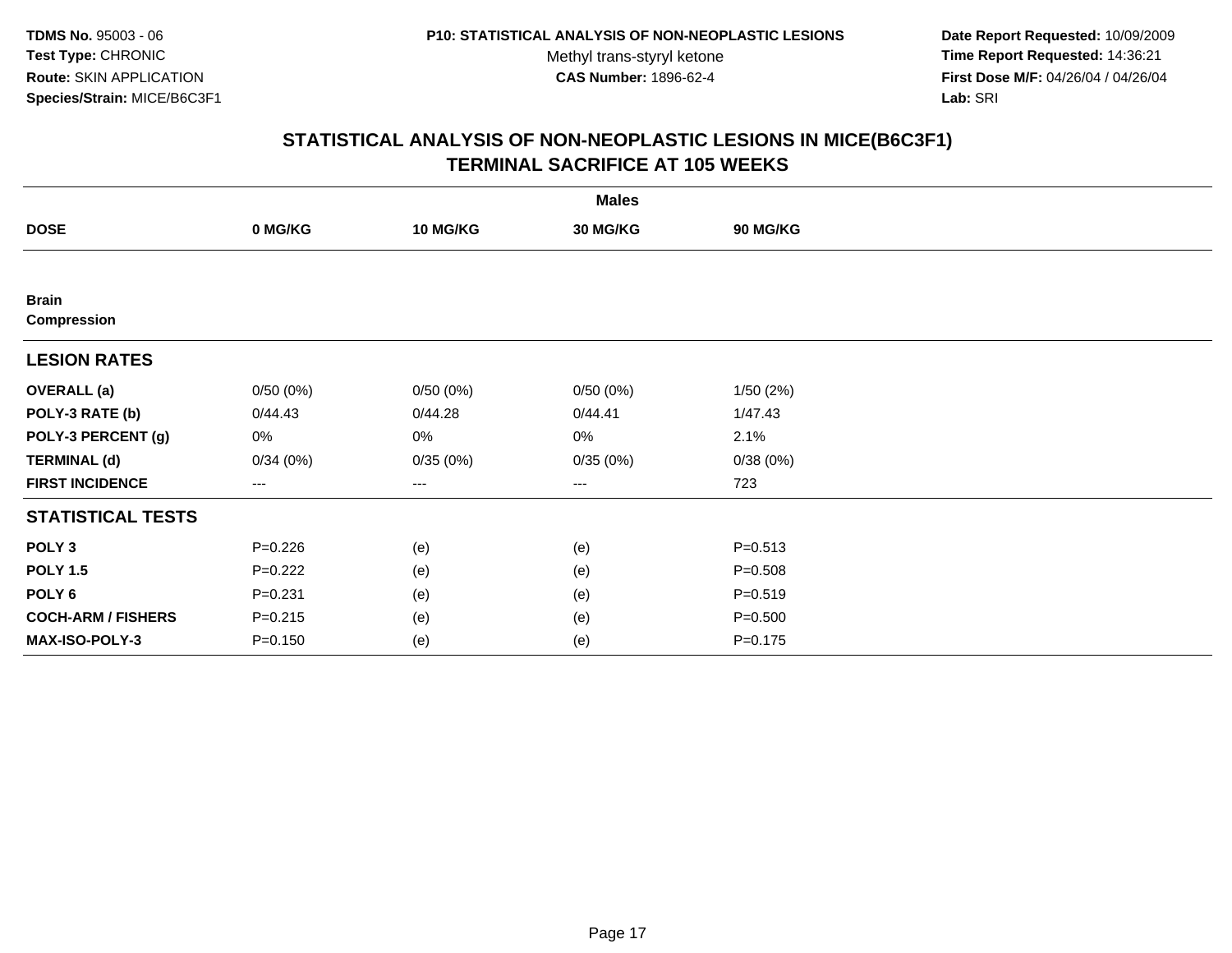**Date Report Requested:** 10/09/2009 **Time Report Requested:** 14:36:21 **First Dose M/F:** 04/26/04 / 04/26/04 Lab: SRI **Lab:** SRI

|                            |             |                 | <b>Males</b> |             |  |
|----------------------------|-------------|-----------------|--------------|-------------|--|
| <b>DOSE</b>                | 0 MG/KG     | <b>10 MG/KG</b> | 30 MG/KG     | 90 MG/KG    |  |
|                            |             |                 |              |             |  |
| <b>Brain</b><br>Hemorrhage |             |                 |              |             |  |
| <b>LESION RATES</b>        |             |                 |              |             |  |
| <b>OVERALL</b> (a)         | 2/50(4%)    | 5/50 (10%)      | 4/50 (8%)    | 5/50 (10%)  |  |
| POLY-3 RATE (b)            | 2/44.51     | 5/44.66         | 4/45.09      | 5/48.05     |  |
| POLY-3 PERCENT (g)         | 4.5%        | 11.2%           | 8.9%         | 10.4%       |  |
| <b>TERMINAL (d)</b>        | 1/34(3%)    | 3/35(9%)        | 1/35(3%)     | 2/38(5%)    |  |
| <b>FIRST INCIDENCE</b>     | 709         | 641             | 649          | 630         |  |
| <b>STATISTICAL TESTS</b>   |             |                 |              |             |  |
| POLY <sub>3</sub>          | $P=0.352$   | $P = 0.217$     | $P = 0.343$  | $P = 0.249$ |  |
| <b>POLY 1.5</b>            | $P = 0.331$ | $P = 0.218$     | $P = 0.341$  | $P = 0.236$ |  |
| POLY 6                     | $P = 0.377$ | $P = 0.216$     | $P = 0.346$  | $P = 0.264$ |  |
| <b>COCH-ARM / FISHERS</b>  | $P = 0.301$ | $P = 0.218$     | $P = 0.339$  | $P = 0.218$ |  |
| MAX-ISO-POLY-3             | $P = 0.269$ | $P = 0.120$     | $P = 0.207$  | $P = 0.150$ |  |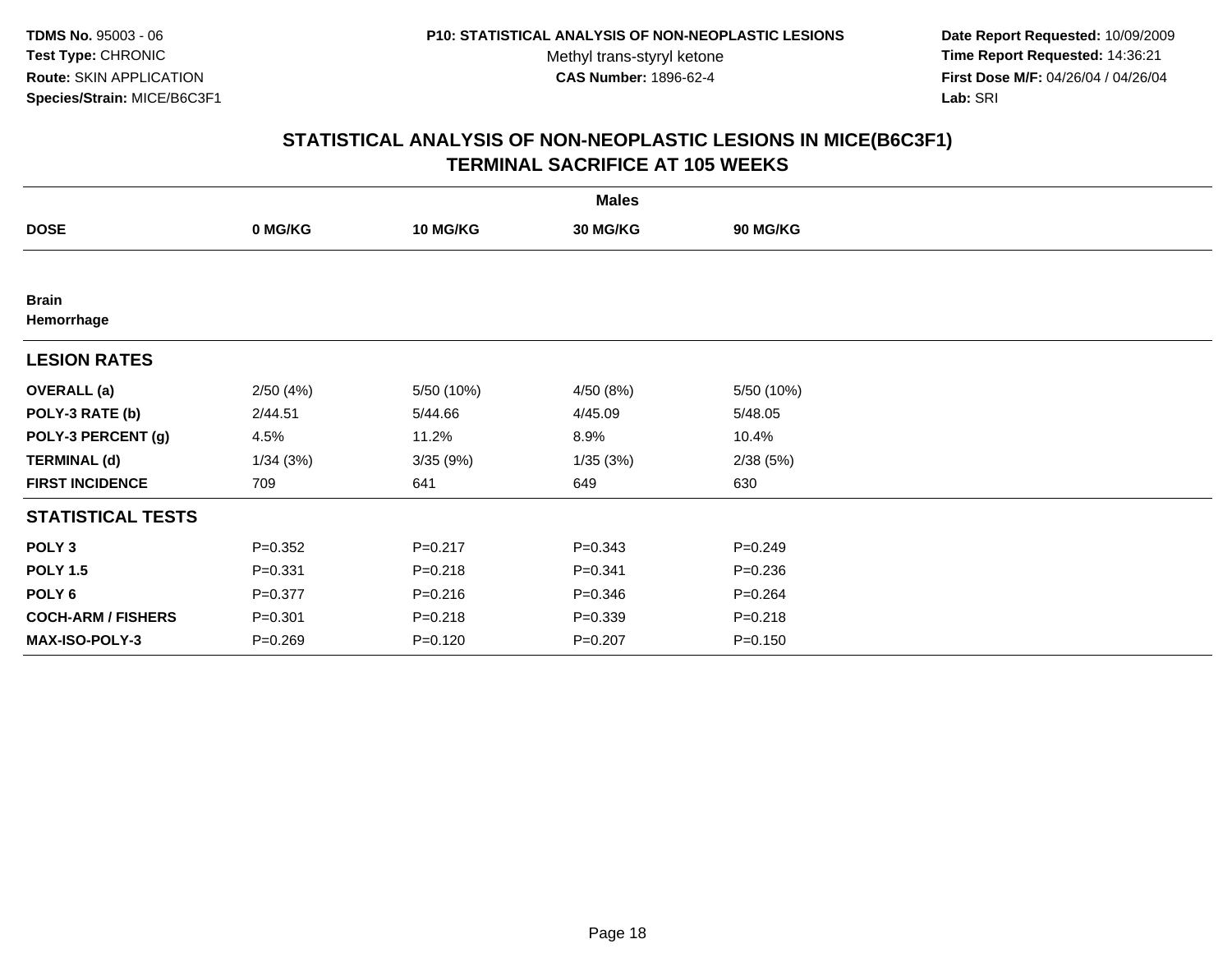**Date Report Requested:** 10/09/2009 **Time Report Requested:** 14:36:21 **First Dose M/F:** 04/26/04 / 04/26/04 Lab: SRI **Lab:** SRI

|                                      |             |                 | <b>Males</b> |             |  |
|--------------------------------------|-------------|-----------------|--------------|-------------|--|
| <b>DOSE</b>                          | 0 MG/KG     | <b>10 MG/KG</b> | 30 MG/KG     | 90 MG/KG    |  |
|                                      |             |                 |              |             |  |
| <b>Brain</b><br>Hyperplasia Lymphoid |             |                 |              |             |  |
| <b>LESION RATES</b>                  |             |                 |              |             |  |
| <b>OVERALL</b> (a)                   | 0/50(0%)    | 2/50(4%)        | 0/50(0%)     | 1/50(2%)    |  |
| POLY-3 RATE (b)                      | 0/44.43     | 2/44.28         | 0/44.41      | 1/47.41     |  |
| POLY-3 PERCENT (g)                   | 0%          | 4.5%            | 0%           | 2.1%        |  |
| <b>TERMINAL (d)</b>                  | 0/34(0%)    | 2/35(6%)        | 0/35(0%)     | 1/38(3%)    |  |
| <b>FIRST INCIDENCE</b>               | ---         | 729 (T)         | $--$         | 729 (T)     |  |
| <b>STATISTICAL TESTS</b>             |             |                 |              |             |  |
| POLY <sub>3</sub>                    | $P = 0.634$ | $P = 0.236$     | (e)          | $P = 0.513$ |  |
| <b>POLY 1.5</b>                      | $P = 0.626$ | $P = 0.237$     | (e)          | $P = 0.508$ |  |
| POLY <sub>6</sub>                    | $P = 0.641$ | $P = 0.235$     | (e)          | $P = 0.518$ |  |
| <b>COCH-ARM / FISHERS</b>            | $P = 0.615$ | $P = 0.247$     | (e)          | $P = 0.500$ |  |
| <b>MAX-ISO-POLY-3</b>                | $P = 0.341$ | $P = 0.076$     | (e)          | $P = 0.174$ |  |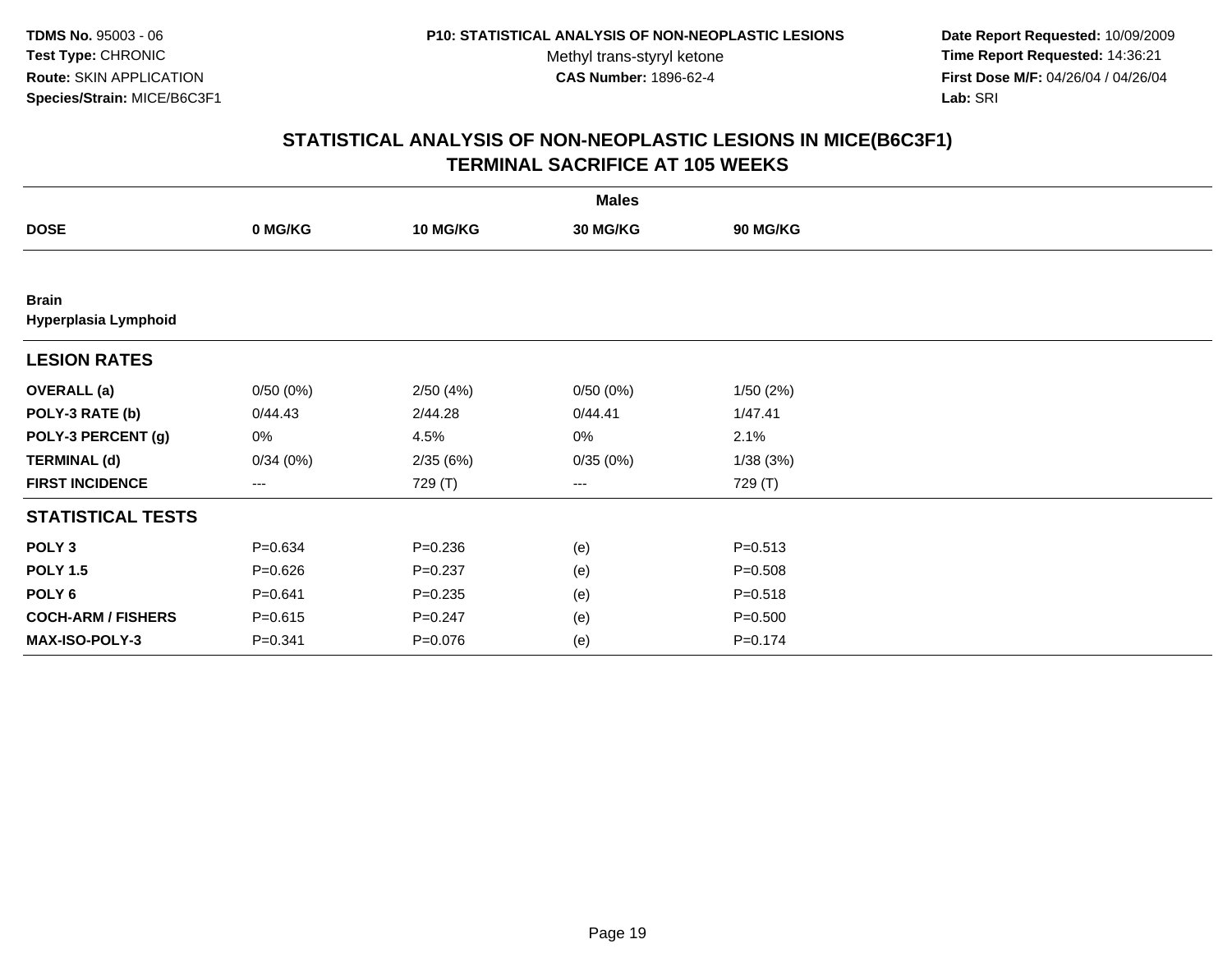**Date Report Requested:** 10/09/2009 **Time Report Requested:** 14:36:21 **First Dose M/F:** 04/26/04 / 04/26/04 Lab: SRI **Lab:** SRI

|                                       |          |          | <b>Males</b>         |                   |  |
|---------------------------------------|----------|----------|----------------------|-------------------|--|
| <b>DOSE</b>                           | 0 MG/KG  | 10 MG/KG | 30 MG/KG             | 90 MG/KG          |  |
|                                       |          |          |                      |                   |  |
| <b>Brain</b><br><b>Necrosis Focal</b> |          |          |                      |                   |  |
| <b>LESION RATES</b>                   |          |          |                      |                   |  |
| <b>OVERALL (a)</b>                    | 0/50(0%) | 0/50(0%) | 0/50(0%)             | 0/50(0%)          |  |
| POLY-3 RATE (b)                       | 0/44.43  | 0/44.28  | 0/44.41              | 0/47.41           |  |
| POLY-3 PERCENT (g)                    | 0%       | 0%       | 0%                   | $0\%$             |  |
| <b>TERMINAL (d)</b>                   | 0/34(0%) | 0/35(0%) | 0/35(0%)             | 0/38(0%)          |  |
| <b>FIRST INCIDENCE</b>                | ---      | $---$    | $\scriptstyle\cdots$ | $\qquad \qquad -$ |  |
| <b>STATISTICAL TESTS</b>              |          |          |                      |                   |  |
| POLY <sub>3</sub>                     | (e)      | (e)      | (e)                  | (e)               |  |
| <b>POLY 1.5</b>                       | (e)      | (e)      | (e)                  | (e)               |  |
| POLY 6                                | (e)      | (e)      | (e)                  | (e)               |  |
| <b>COCH-ARM / FISHERS</b>             | (e)      | (e)      | (e)                  | (e)               |  |
| MAX-ISO-POLY-3                        | (e)      | (e)      | (e)                  | (e)               |  |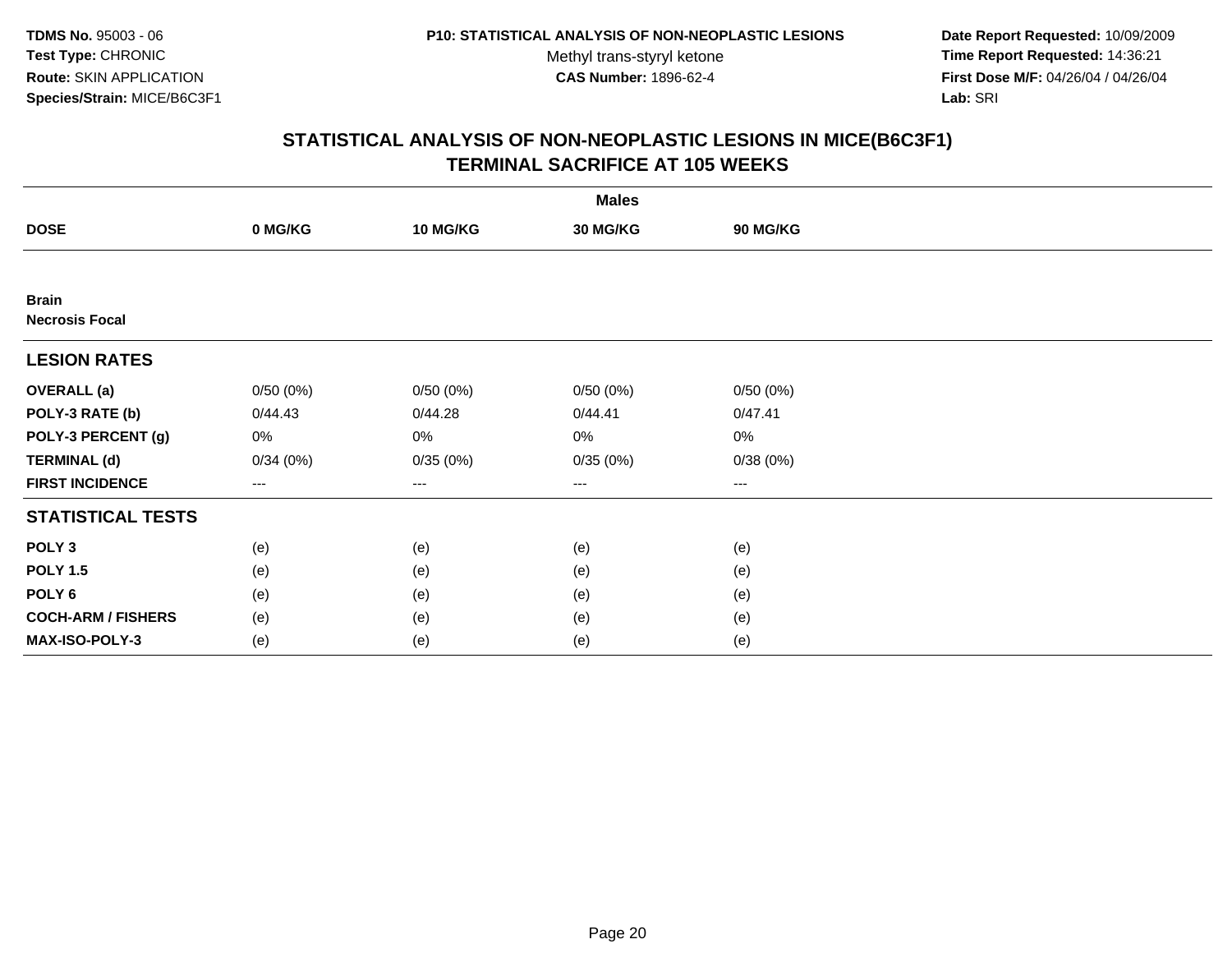Methyl trans-styryl ketone<br>CAS Number: 1896-62-4

 **Date Report Requested:** 10/09/2009 **Time Report Requested:** 14:36:21 **First Dose M/F:** 04/26/04 / 04/26/04 Lab: SRI **Lab:** SRI

|                                             |                   |                 | <b>Males</b>    |                        |  |
|---------------------------------------------|-------------------|-----------------|-----------------|------------------------|--|
| <b>DOSE</b>                                 | 0 MG/KG           | <b>10 MG/KG</b> | <b>30 MG/KG</b> | 90 MG/KG               |  |
|                                             |                   |                 |                 |                        |  |
| <b>Epididymis</b><br><b>Granuloma Sperm</b> |                   |                 |                 |                        |  |
| <b>LESION RATES</b>                         |                   |                 |                 |                        |  |
| <b>OVERALL</b> (a)                          | 0/50(0%)          | 0/50(0%)        | 2/50(4%)        | 0/50(0%)               |  |
| POLY-3 RATE (b)                             | 0/44.43           | 0/44.28         | 2/44.41         | 0/47.41                |  |
| POLY-3 PERCENT (g)                          | 0%                | 0%              | 4.5%            | 0%                     |  |
| <b>TERMINAL (d)</b>                         | 0/34(0%)          | 0/35(0%)        | 2/35(6%)        | 0/38(0%)               |  |
| <b>FIRST INCIDENCE</b>                      | $\qquad \qquad -$ | ---             | 729 (T)         | $\qquad \qquad \cdots$ |  |
| <b>STATISTICAL TESTS</b>                    |                   |                 |                 |                        |  |
| POLY <sub>3</sub>                           | P=0.674N          | (e)             | $P = 0.237$     | (e)                    |  |
| <b>POLY 1.5</b>                             | P=0.682N          | (e)             | $P = 0.237$     | (e)                    |  |
| POLY <sub>6</sub>                           | P=0.663N          | (e)             | $P = 0.236$     | (e)                    |  |
| <b>COCH-ARM / FISHERS</b>                   | P=0.695N          | (e)             | $P = 0.247$     | (e)                    |  |
| MAX-ISO-POLY-3                              | $P = 0.266$       | (e)             | $P = 0.076$     | (e)                    |  |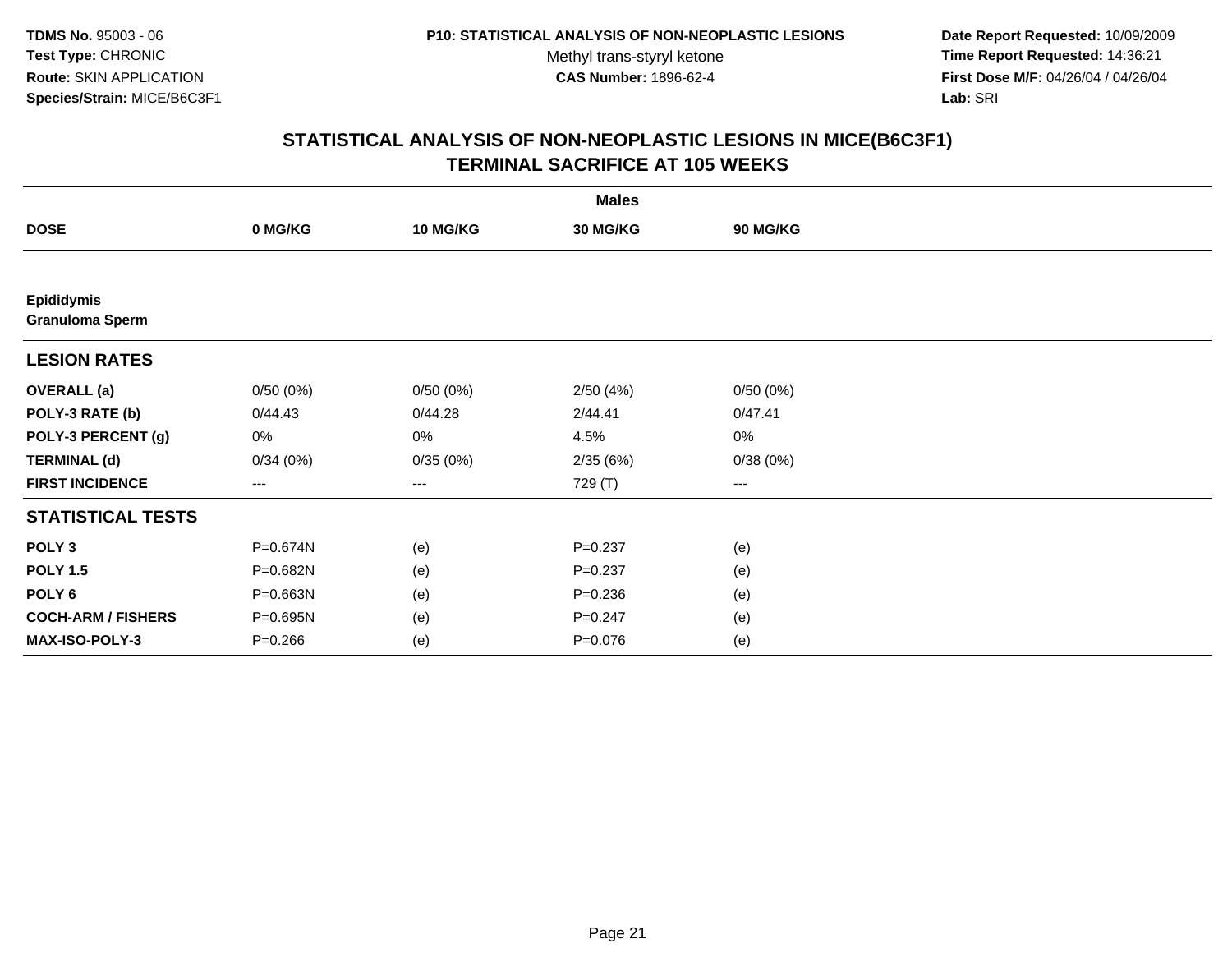**Date Report Requested:** 10/09/2009 **Time Report Requested:** 14:36:21 **First Dose M/F:** 04/26/04 / 04/26/04 Lab: SRI **Lab:** SRI

|                                                  |             |                 | <b>Males</b>           |                 |  |
|--------------------------------------------------|-------------|-----------------|------------------------|-----------------|--|
| <b>DOSE</b>                                      | 0 MG/KG     | <b>10 MG/KG</b> | 30 MG/KG               | <b>90 MG/KG</b> |  |
|                                                  |             |                 |                        |                 |  |
| <b>Epididymis</b><br><b>Inflammation Chronic</b> |             |                 |                        |                 |  |
| <b>LESION RATES</b>                              |             |                 |                        |                 |  |
| <b>OVERALL</b> (a)                               | 1/50(2%)    | 3/50(6%)        | 0/50(0%)               | 3/50(6%)        |  |
| POLY-3 RATE (b)                                  | 1/44.43     | 3/44.96         | 0/44.41                | 3/47.44         |  |
| POLY-3 PERCENT (g)                               | 2.3%        | 6.7%            | 0%                     | 6.3%            |  |
| <b>TERMINAL (d)</b>                              | 1/34(3%)    | 2/35(6%)        | 0/35(0%)               | 2/38(5%)        |  |
| <b>FIRST INCIDENCE</b>                           | 729 (T)     | 500             | $\qquad \qquad \cdots$ | 720             |  |
| <b>STATISTICAL TESTS</b>                         |             |                 |                        |                 |  |
| POLY <sub>3</sub>                                | $P = 0.342$ | $P = 0.309$     | P=0.500N               | $P = 0.329$     |  |
| <b>POLY 1.5</b>                                  | $P = 0.333$ | $P = 0.309$     | P=0.500N               | $P=0.320$       |  |
| POLY <sub>6</sub>                                | $P = 0.353$ | $P = 0.309$     | $P = 0.501N$           | $P = 0.340$     |  |
| <b>COCH-ARM / FISHERS</b>                        | $P = 0.320$ | $P = 0.309$     | P=0.500N               | $P = 0.309$     |  |
| <b>MAX-ISO-POLY-3</b>                            | $P = 0.263$ | $P = 0.158$     | P=0.159N               | $P = 0.179$     |  |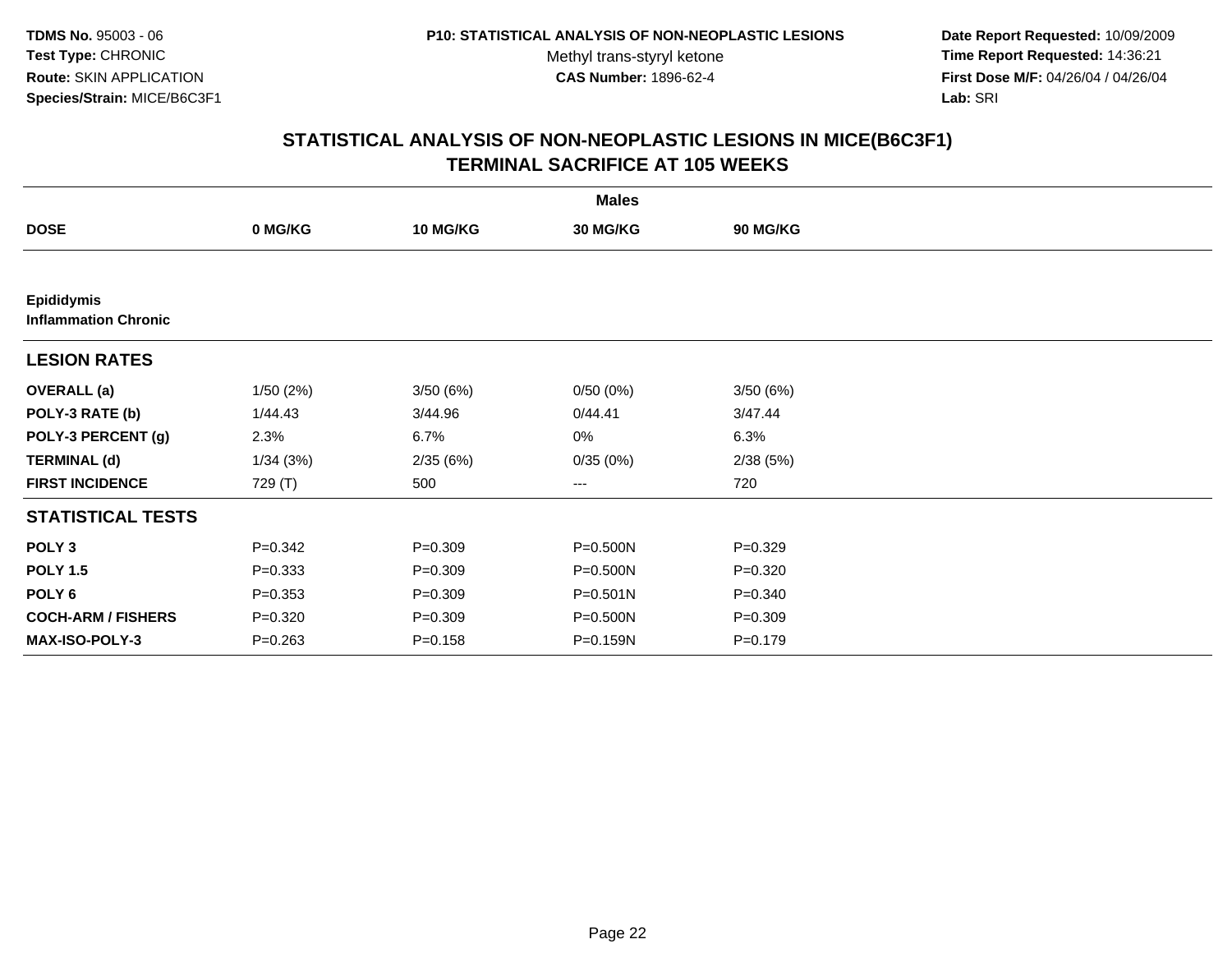**Date Report Requested:** 10/09/2009 **Time Report Requested:** 14:36:21 **First Dose M/F:** 04/26/04 / 04/26/04 Lab: SRI **Lab:** SRI

|                                    |            |                 | <b>Males</b>    |             |  |
|------------------------------------|------------|-----------------|-----------------|-------------|--|
| <b>DOSE</b>                        | 0 MG/KG    | <b>10 MG/KG</b> | <b>30 MG/KG</b> | 90 MG/KG    |  |
|                                    |            |                 |                 |             |  |
| Eye<br><b>Inflammation Chronic</b> |            |                 |                 |             |  |
| <b>LESION RATES</b>                |            |                 |                 |             |  |
| <b>OVERALL</b> (a)                 | 1/49(2%)   | 1/48(2%)        | 1/48(2%)        | 5/45 (11%)  |  |
| POLY-3 RATE (b)                    | 1/43.92    | 1/42.70         | 1/43.43         | 5/43.53     |  |
| POLY-3 PERCENT (g)                 | 2.3%       | 2.3%            | 2.3%            | 11.5%       |  |
| <b>TERMINAL (d)</b>                | 1/34(3%)   | 1/35(3%)        | 0/35(0%)        | 4/38 (11%)  |  |
| <b>FIRST INCIDENCE</b>             | 729 (T)    | 729 (T)         | 571             | 521         |  |
| <b>STATISTICAL TESTS</b>           |            |                 |                 |             |  |
| POLY <sub>3</sub>                  | P=0.017*   | $P = 0.754$     | $P = 0.758$     | $P = 0.099$ |  |
| <b>POLY 1.5</b>                    | $P=0.015*$ | $P=0.755$       | $P=0.757$       | $P = 0.092$ |  |
| POLY 6                             | $P=0.019*$ | $P = 0.753$     | $P = 0.760$     | $P = 0.106$ |  |
| <b>COCH-ARM / FISHERS</b>          | $P=0.014*$ | $P = 0.747$     | $P = 0.747$     | $P = 0.084$ |  |
| MAX-ISO-POLY-3                     | $P=0.027*$ | $P=0.491$       | $P = 0.496$     | $P=0.046*$  |  |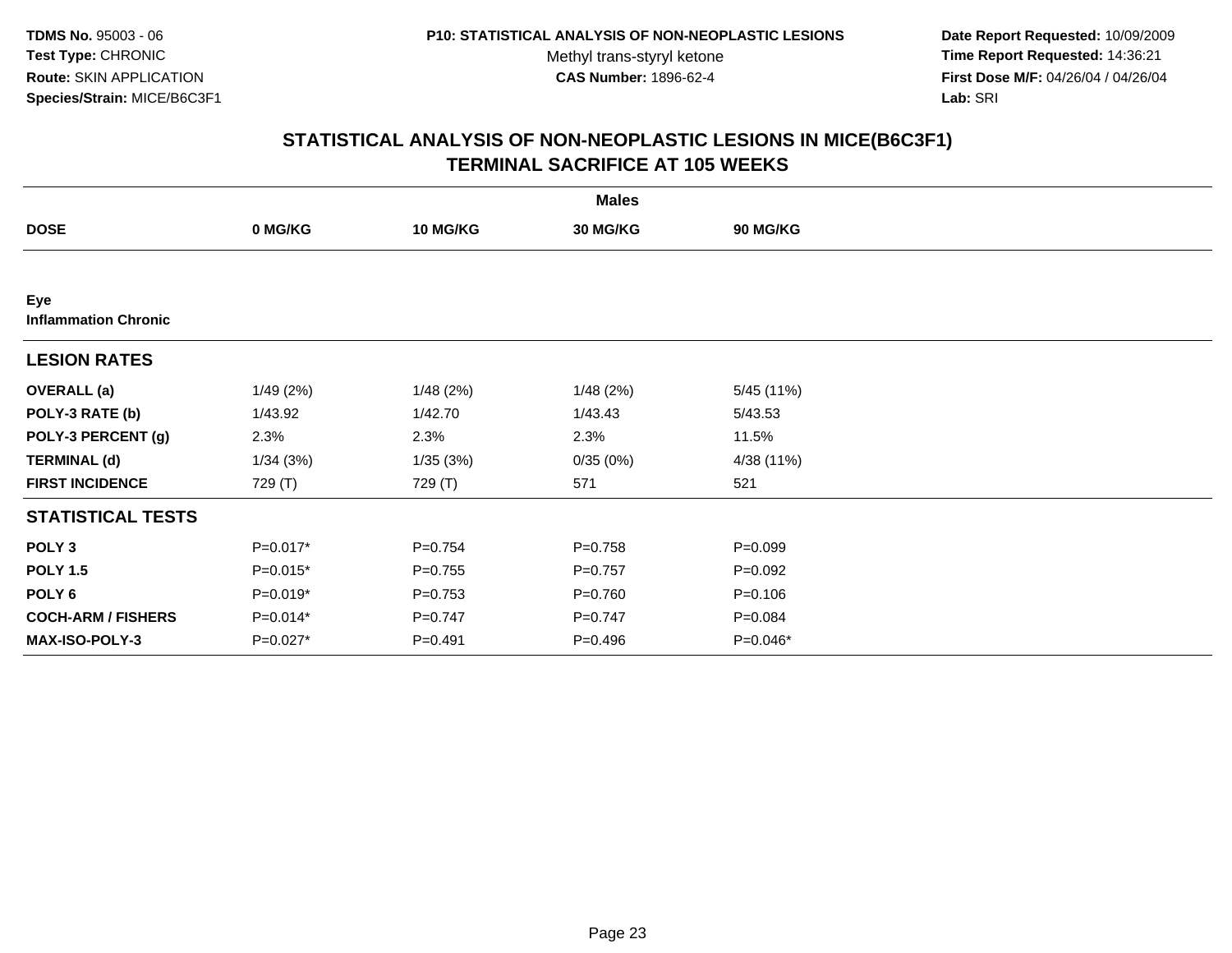**Date Report Requested:** 10/09/2009 **Time Report Requested:** 14:36:21 **First Dose M/F:** 04/26/04 / 04/26/04 Lab: SRI **Lab:** SRI

|                            |            |             | <b>Males</b> |             |  |
|----------------------------|------------|-------------|--------------|-------------|--|
| <b>DOSE</b>                | 0 MG/KG    | 10 MG/KG    | 30 MG/KG     | 90 MG/KG    |  |
|                            |            |             |              |             |  |
| Eye: Cornea<br>Hyperplasia |            |             |              |             |  |
| <b>LESION RATES</b>        |            |             |              |             |  |
| <b>OVERALL</b> (a)         | 0/49(0%)   | 1/48(2%)    | 1/48(2%)     | 4/45 (9%)   |  |
| POLY-3 RATE (b)            | 0/43.92    | 1/42.70     | 1/43.43      | 4/42.89     |  |
| POLY-3 PERCENT (g)         | 0%         | 2.3%        | 2.3%         | 9.3%        |  |
| <b>TERMINAL (d)</b>        | 0/34(0%)   | 1/35(3%)    | 0/35(0%)     | 4/38 (11%)  |  |
| <b>FIRST INCIDENCE</b>     | ---        | 729 (T)     | 571          | 729 (T)     |  |
| <b>STATISTICAL TESTS</b>   |            |             |              |             |  |
| POLY <sub>3</sub>          | $P=0.016*$ | $P=0.494$   | $P = 0.498$  | $P = 0.057$ |  |
| <b>POLY 1.5</b>            | $P=0.015*$ | $P=0.495$   | $P=0.497$    | $P = 0.054$ |  |
| POLY 6                     | $P=0.018*$ | $P=0.493$   | $P = 0.499$  | $P = 0.060$ |  |
| <b>COCH-ARM / FISHERS</b>  | $P=0.014*$ | $P=0.495$   | $P = 0.495$  | P=0.049*    |  |
| MAX-ISO-POLY-3             | P=0.014*   | $P = 0.157$ | $P = 0.157$  | P=0.019*    |  |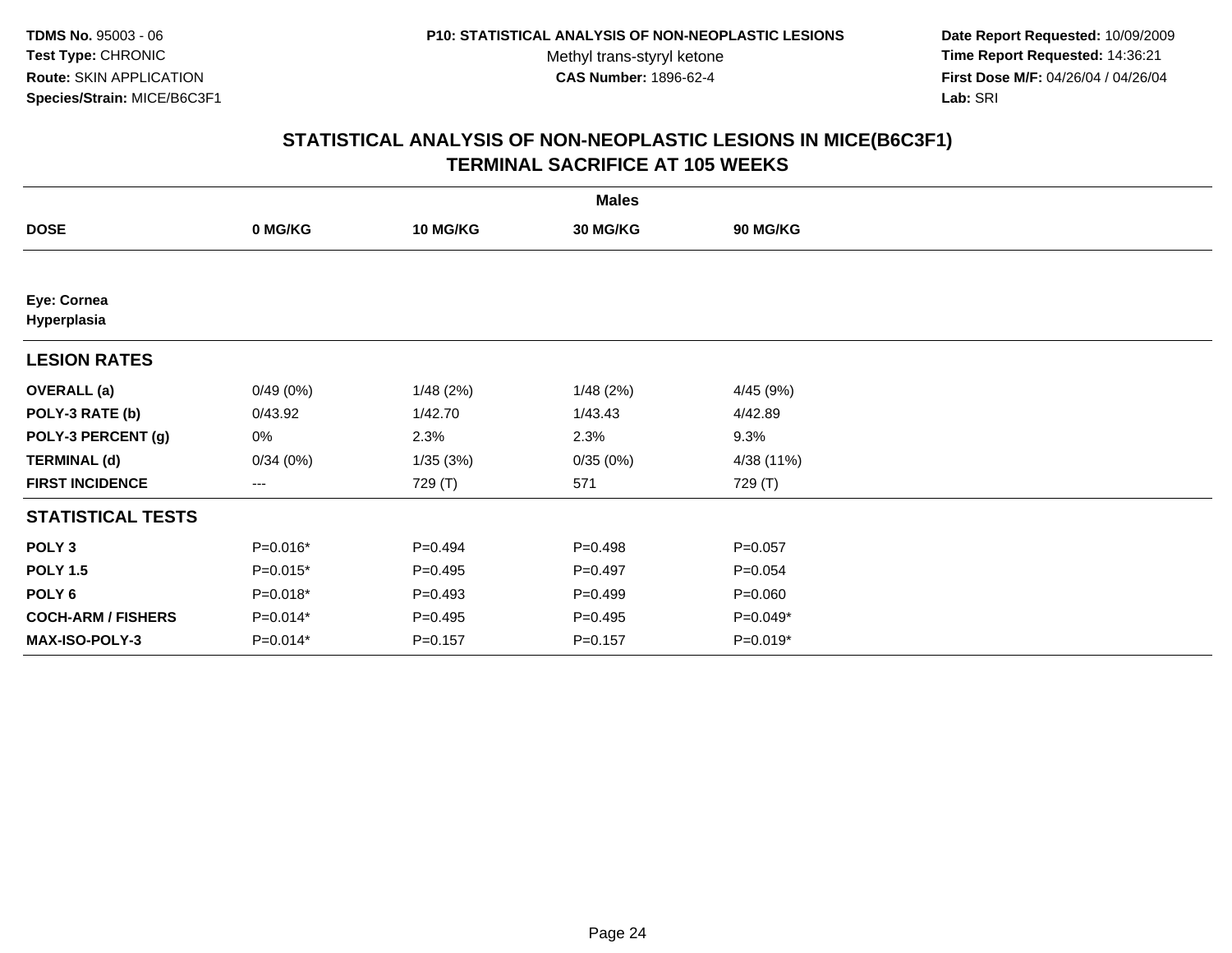**Date Report Requested:** 10/09/2009 **Time Report Requested:** 14:36:21 **First Dose M/F:** 04/26/04 / 04/26/04 Lab: SRI **Lab:** SRI

|                             |          |          | <b>Males</b>         |          |  |
|-----------------------------|----------|----------|----------------------|----------|--|
| <b>DOSE</b>                 | 0 MG/KG  | 10 MG/KG | 30 MG/KG             | 90 MG/KG |  |
|                             |          |          |                      |          |  |
| Eye: Retina<br>Degeneration |          |          |                      |          |  |
| <b>LESION RATES</b>         |          |          |                      |          |  |
| <b>OVERALL</b> (a)          | 0/49(0%) | 0/48(0%) | 0/48(0%)             | 0/45(0%) |  |
| POLY-3 RATE (b)             | 0/43.92  | 0/42.70  | 0/42.91              | 0/42.89  |  |
| POLY-3 PERCENT (g)          | 0%       | 0%       | 0%                   | $0\%$    |  |
| <b>TERMINAL (d)</b>         | 0/34(0%) | 0/35(0%) | 0/35(0%)             | 0/38(0%) |  |
| <b>FIRST INCIDENCE</b>      | ---      | $---$    | $\scriptstyle\cdots$ | $\cdots$ |  |
| <b>STATISTICAL TESTS</b>    |          |          |                      |          |  |
| POLY <sub>3</sub>           | (e)      | (e)      | (e)                  | (e)      |  |
| <b>POLY 1.5</b>             | (e)      | (e)      | (e)                  | (e)      |  |
| POLY 6                      | (e)      | (e)      | (e)                  | (e)      |  |
| <b>COCH-ARM / FISHERS</b>   | (e)      | (e)      | (e)                  | (e)      |  |
| MAX-ISO-POLY-3              | (e)      | (e)      | (e)                  | (e)      |  |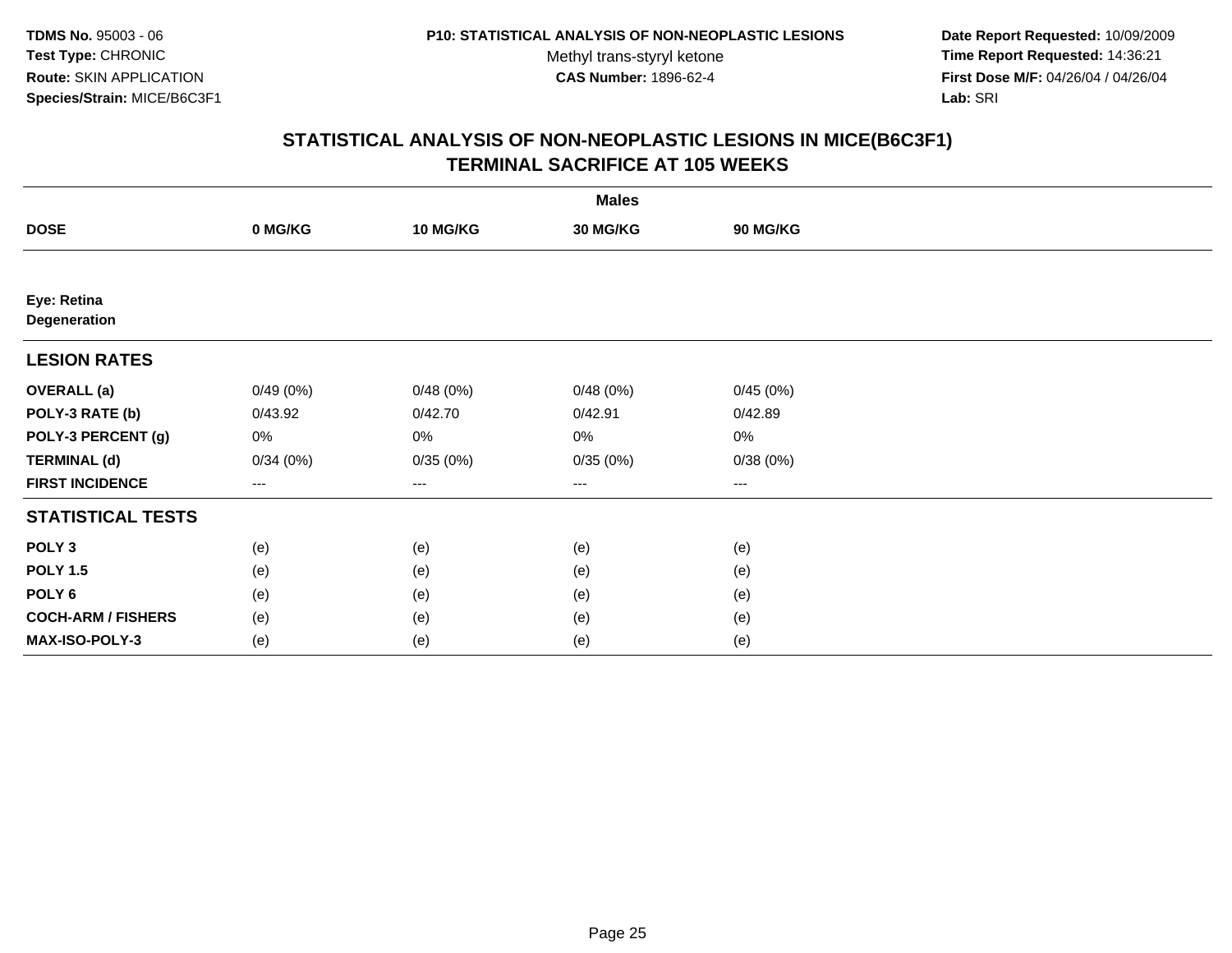**Date Report Requested:** 10/09/2009 **Time Report Requested:** 14:36:21 **First Dose M/F:** 04/26/04 / 04/26/04 Lab: SRI **Lab:** SRI

|                                                    |             |                 | <b>Males</b> |                 |  |
|----------------------------------------------------|-------------|-----------------|--------------|-----------------|--|
| <b>DOSE</b>                                        | 0 MG/KG     | <b>10 MG/KG</b> | 30 MG/KG     | <b>90 MG/KG</b> |  |
|                                                    |             |                 |              |                 |  |
| <b>Harderian Gland</b><br><b>Hyperplasia Focal</b> |             |                 |              |                 |  |
| <b>LESION RATES</b>                                |             |                 |              |                 |  |
| <b>OVERALL</b> (a)                                 | 2/48(4%)    | 2/50(4%)        | 1/50(2%)     | 3/50(6%)        |  |
| POLY-3 RATE (b)                                    | 2/42.86     | 2/44.47         | 1/44.41      | 3/48.07         |  |
| POLY-3 PERCENT (g)                                 | 4.7%        | 4.5%            | 2.3%         | 6.2%            |  |
| <b>TERMINAL (d)</b>                                | 2/34(6%)    | 1/35(3%)        | 1/35(3%)     | 0/38(0%)        |  |
| <b>FIRST INCIDENCE</b>                             | 729 (T)     | 681             | 729 (T)      | 630             |  |
| <b>STATISTICAL TESTS</b>                           |             |                 |              |                 |  |
| POLY <sub>3</sub>                                  | $P=0.422$   | P=0.681N        | P=0.488N     | $P = 0.552$     |  |
| <b>POLY 1.5</b>                                    | $P = 0.409$ | P=0.679N        | P=0.486N     | $P = 0.539$     |  |
| POLY <sub>6</sub>                                  | $P=0.440$   | P=0.684N        | P=0.490N     | $P=0.567$       |  |
| <b>COCH-ARM / FISHERS</b>                          | $P = 0.389$ | P=0.676N        | $P=0.485N$   | $P = 0.520$     |  |
| <b>MAX-ISO-POLY-3</b>                              | $P=0.472$   | P=0.484N        | P=0.271N     | $P = 0.376$     |  |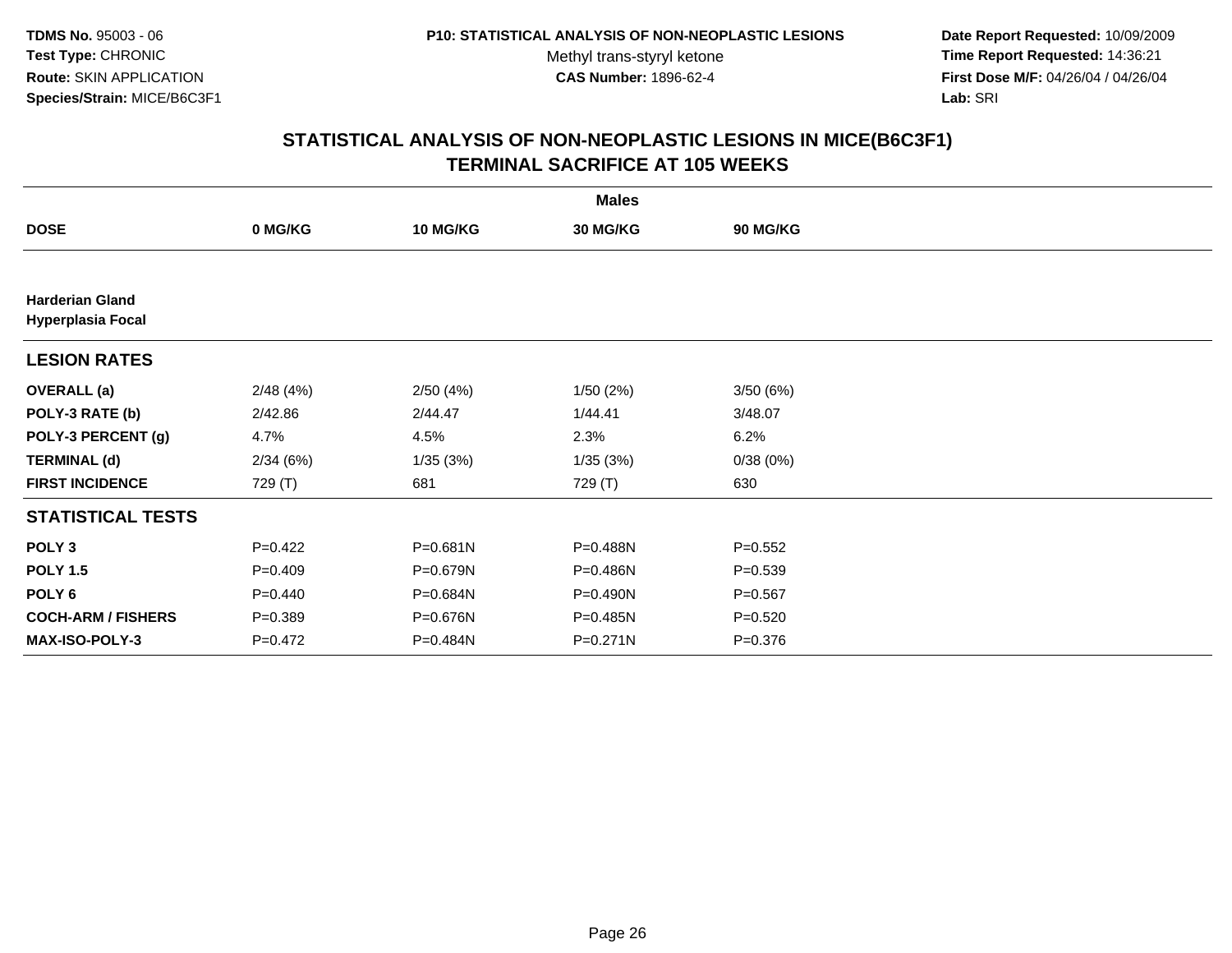**Date Report Requested:** 10/09/2009 **Time Report Requested:** 14:36:21 **First Dose M/F:** 04/26/04 / 04/26/04 Lab: SRI **Lab:** SRI

|                                                       |          |                 | <b>Males</b> |          |  |
|-------------------------------------------------------|----------|-----------------|--------------|----------|--|
| <b>DOSE</b>                                           | 0 MG/KG  | <b>10 MG/KG</b> | 30 MG/KG     | 90 MG/KG |  |
|                                                       |          |                 |              |          |  |
| <b>Harderian Gland</b><br><b>Inflammation Chronic</b> |          |                 |              |          |  |
| <b>LESION RATES</b>                                   |          |                 |              |          |  |
| <b>OVERALL</b> (a)                                    | 3/48(6%) | 3/50(6%)        | 0/50(0%)     | 2/50(4%) |  |
| POLY-3 RATE (b)                                       | 3/42.86  | 3/45.04         | 0/44.41      | 2/47.41  |  |
| POLY-3 PERCENT (g)                                    | 7%       | 6.7%            | 0%           | 4.2%     |  |
| <b>TERMINAL (d)</b>                                   | 3/34(9%) | 1/35(3%)        | 0/35(0%)     | 2/38(5%) |  |
| <b>FIRST INCIDENCE</b>                                | 729 (T)  | 613             | ---          | 729 (T)  |  |
| <b>STATISTICAL TESTS</b>                              |          |                 |              |          |  |
| POLY <sub>3</sub>                                     | P=0.390N | P=0.639N        | P=0.112N     | P=0.454N |  |
| <b>POLY 1.5</b>                                       | P=0.397N | P=0.640N        | P=0.112N     | P=0.464N |  |
| POLY 6                                                | P=0.381N | P=0.639N        | $P = 0.113N$ | P=0.444N |  |
| <b>COCH-ARM / FISHERS</b>                             | P=0.408N | P=0.641N        | P=0.114N     | P=0.480N |  |
| <b>MAX-ISO-POLY-3</b>                                 | P=0.230N | P=0.474N        | P=0.036N*    | P=0.292N |  |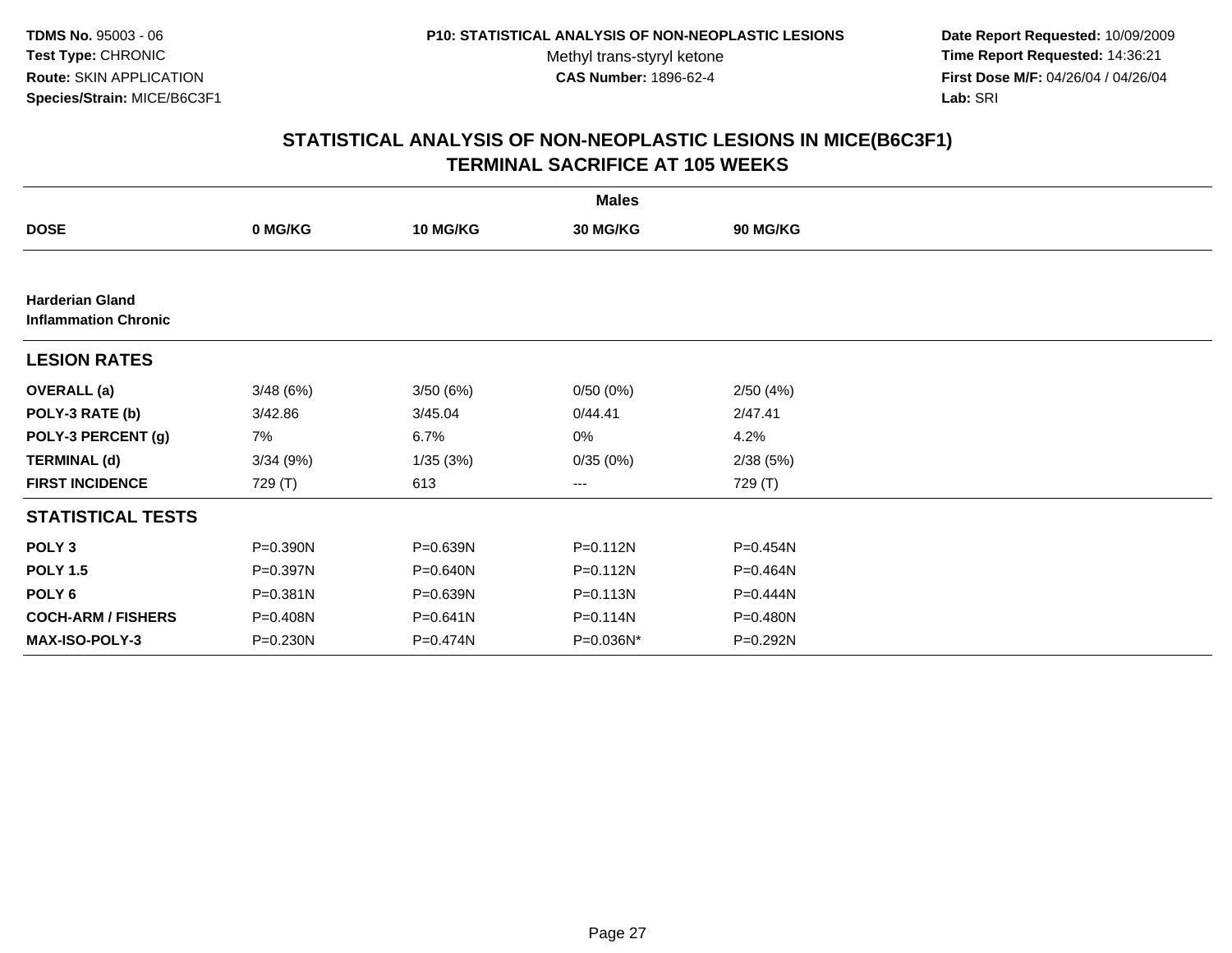**Date Report Requested:** 10/09/2009 **Time Report Requested:** 14:36:21 **First Dose M/F:** 04/26/04 / 04/26/04 Lab: SRI **Lab:** SRI

| <b>Males</b>              |             |                 |            |                 |  |  |
|---------------------------|-------------|-----------------|------------|-----------------|--|--|
| <b>DOSE</b>               | 0 MG/KG     | <b>10 MG/KG</b> | 30 MG/KG   | <b>90 MG/KG</b> |  |  |
|                           |             |                 |            |                 |  |  |
| Heart<br>Cardiomyopathy   |             |                 |            |                 |  |  |
| <b>LESION RATES</b>       |             |                 |            |                 |  |  |
| <b>OVERALL</b> (a)        | 11/50 (22%) | 7/50 (14%)      | 8/50 (16%) | 4/50 (8%)       |  |  |
| POLY-3 RATE (b)           | 11/45.28    | 7/44.93         | 8/45.13    | 4/47.45         |  |  |
| POLY-3 PERCENT (g)        | 24.3%       | 15.6%           | 17.7%      | 8.4%            |  |  |
| <b>TERMINAL (d)</b>       | 7/34 (21%)  | 6/35(17%)       | 5/35(14%)  | 2/38(5%)        |  |  |
| <b>FIRST INCIDENCE</b>    | 521         | 513             | 571        | 718             |  |  |
| <b>STATISTICAL TESTS</b>  |             |                 |            |                 |  |  |
| POLY <sub>3</sub>         | P=0.044N*   | P=0.220N        | P=0.306N   | P=0.034N*       |  |  |
| <b>POLY 1.5</b>           | P=0.050N*   | P=0.217N        | P=0.305N   | P=0.038N*       |  |  |
| POLY 6                    | P=0.038N*   | P=0.226N        | P=0.307N   | P=0.031N*       |  |  |
| <b>COCH-ARM / FISHERS</b> | P=0.059N    | P=0.218N        | P=0.306N   | P=0.045N*       |  |  |
| <b>MAX-ISO-POLY-3</b>     | P=0.033N*   | P=0.150N        | P=0.223N   | P=0.020N*       |  |  |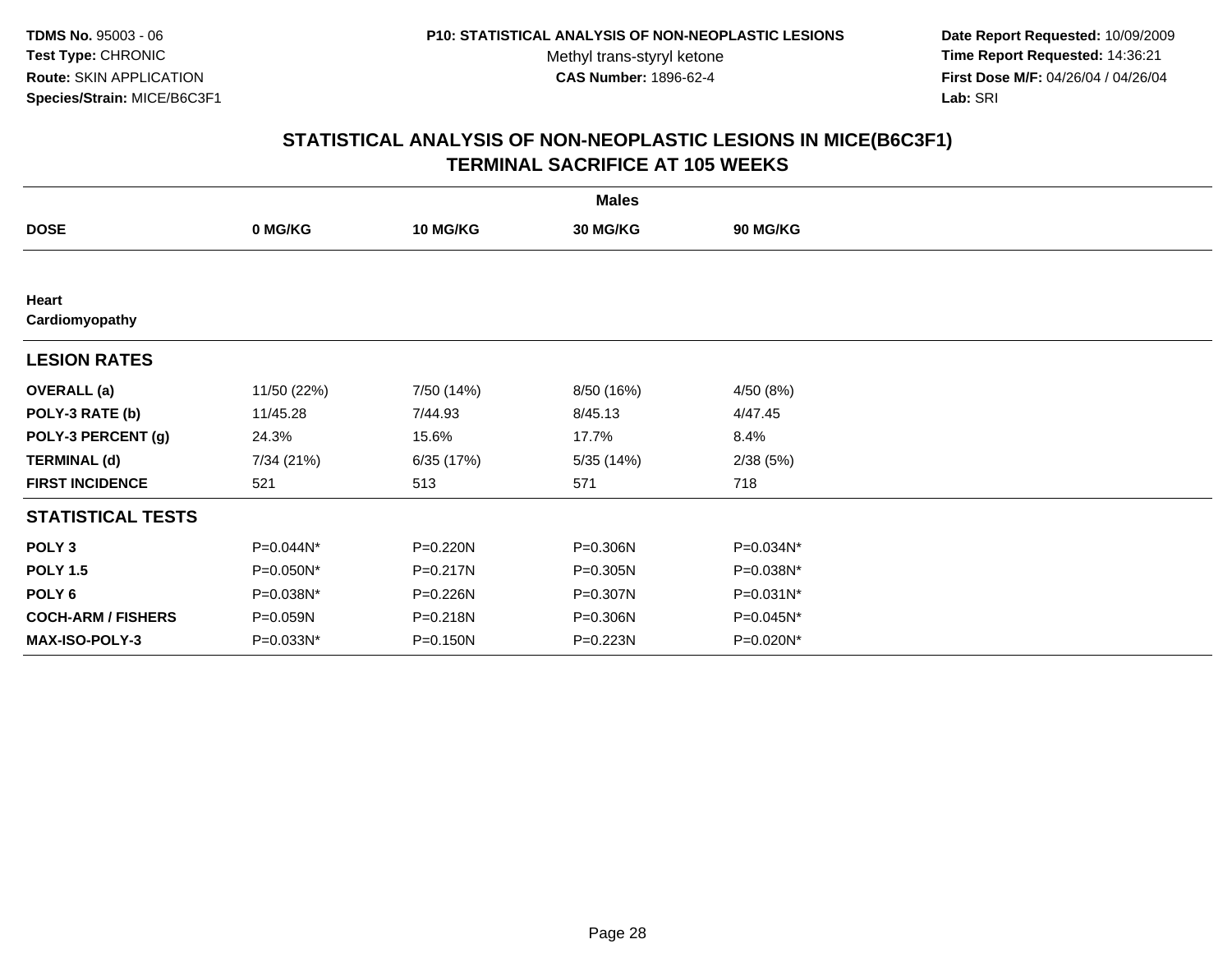**Date Report Requested:** 10/09/2009 **Time Report Requested:** 14:36:21 **First Dose M/F:** 04/26/04 / 04/26/04 Lab: SRI **Lab:** SRI

| <b>Males</b>                   |             |                 |             |                 |  |  |
|--------------------------------|-------------|-----------------|-------------|-----------------|--|--|
| <b>DOSE</b>                    | 0 MG/KG     | <b>10 MG/KG</b> | 30 MG/KG    | <b>90 MG/KG</b> |  |  |
|                                |             |                 |             |                 |  |  |
| Heart<br><b>Mineralization</b> |             |                 |             |                 |  |  |
| <b>LESION RATES</b>            |             |                 |             |                 |  |  |
| <b>OVERALL</b> (a)             | 0/50(0%)    | 0/50(0%)        | 2/50(4%)    | 1/50(2%)        |  |  |
| POLY-3 RATE (b)                | 0/44.43     | 0/44.28         | 2/44.90     | 1/47.45         |  |  |
| POLY-3 PERCENT (g)             | 0%          | 0%              | 4.5%        | 2.1%            |  |  |
| <b>TERMINAL (d)</b>            | 0/34(0%)    | 0/35(0%)        | 0/35(0%)    | 0/38(0%)        |  |  |
| <b>FIRST INCIDENCE</b>         | ---         | ---             | 653         | 718             |  |  |
| <b>STATISTICAL TESTS</b>       |             |                 |             |                 |  |  |
| POLY <sub>3</sub>              | $P = 0.385$ | (e)             | $P = 0.239$ | $P = 0.513$     |  |  |
| <b>POLY 1.5</b>                | $P = 0.372$ | (e)             | $P = 0.239$ | $P = 0.508$     |  |  |
| POLY <sub>6</sub>              | $P = 0.400$ | (e)             | $P = 0.241$ | $P = 0.519$     |  |  |
| <b>COCH-ARM / FISHERS</b>      | $P = 0.354$ | (e)             | $P = 0.247$ | $P = 0.500$     |  |  |
| <b>MAX-ISO-POLY-3</b>          | $P = 0.190$ | (e)             | $P = 0.078$ | $P = 0.175$     |  |  |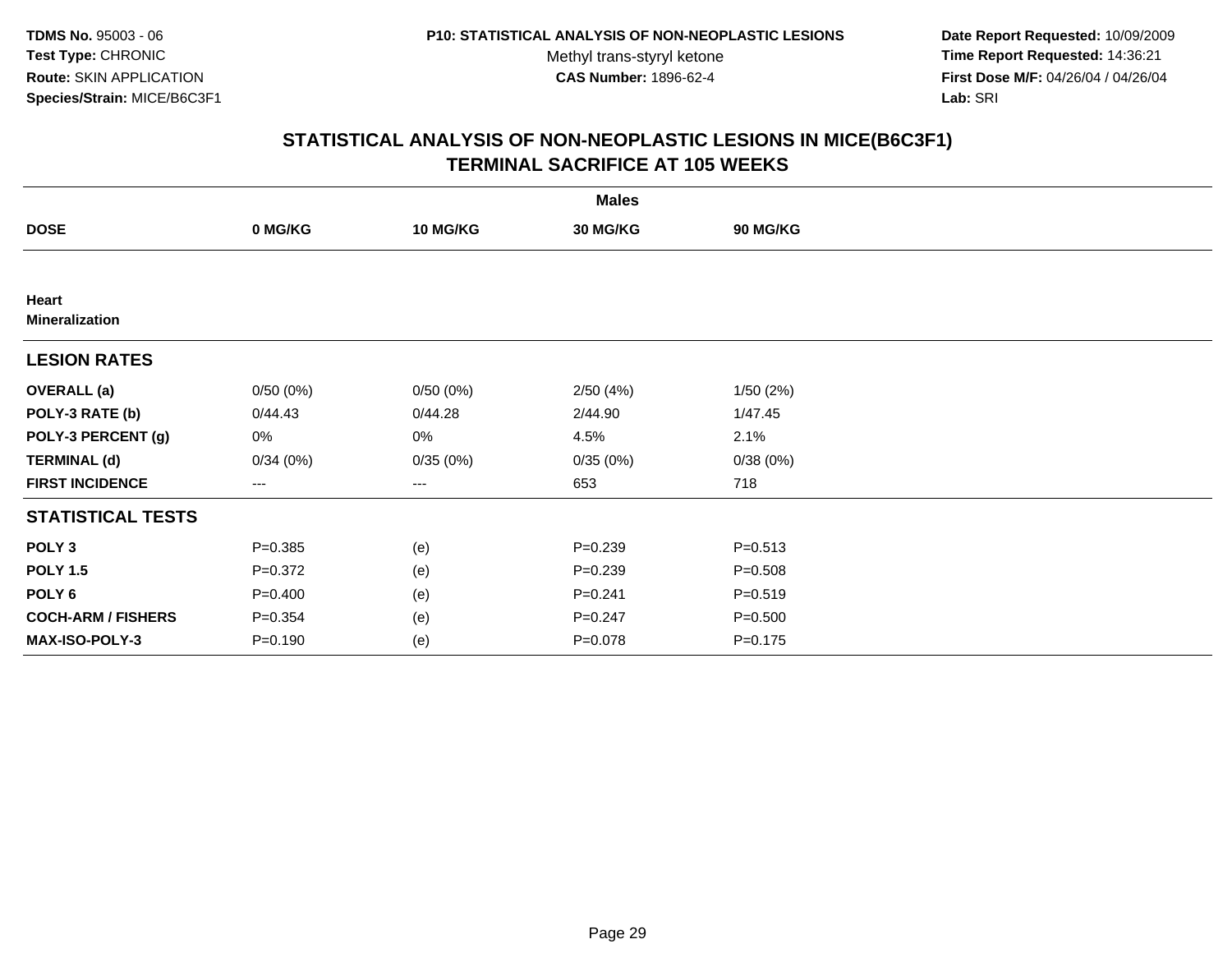**Date Report Requested:** 10/09/2009 **Time Report Requested:** 14:36:21 **First Dose M/F:** 04/26/04 / 04/26/04 Lab: SRI **Lab:** SRI

| <b>Males</b>                           |                   |                 |             |                        |  |  |
|----------------------------------------|-------------------|-----------------|-------------|------------------------|--|--|
| <b>DOSE</b>                            | 0 MG/KG           | <b>10 MG/KG</b> | 30 MG/KG    | 90 MG/KG               |  |  |
|                                        |                   |                 |             |                        |  |  |
| <b>Intestine Large, Colon</b><br>Edema |                   |                 |             |                        |  |  |
| <b>LESION RATES</b>                    |                   |                 |             |                        |  |  |
| <b>OVERALL</b> (a)                     | 0/39(0%)          | 0/43(0%)        | 1/44(2%)    | 0/43(0%)               |  |  |
| POLY-3 RATE (b)                        | 0/37.41           | 0/40.42         | 1/40.91     | 0/41.55                |  |  |
| POLY-3 PERCENT (g)                     | 0%                | 0%              | 2.4%        | $0\%$                  |  |  |
| <b>TERMINAL (d)</b>                    | 0/34(0%)          | 0/35(0%)        | 0/35(0%)    | 0/38(0%)               |  |  |
| <b>FIRST INCIDENCE</b>                 | $\qquad \qquad -$ | ---             | 719         | $\qquad \qquad \cdots$ |  |  |
| <b>STATISTICAL TESTS</b>               |                   |                 |             |                        |  |  |
| POLY <sub>3</sub>                      | P=0.776N          | (e)             | $P = 0.518$ | (e)                    |  |  |
| <b>POLY 1.5</b>                        | P=0.777N          | (e)             | $P = 0.520$ | (e)                    |  |  |
| POLY <sub>6</sub>                      | P=0.774N          | (e)             | $P = 0.515$ | (e)                    |  |  |
| <b>COCH-ARM / FISHERS</b>              | P=0.779N          | (e)             | $P = 0.530$ | (e)                    |  |  |
| MAX-ISO-POLY-3                         | $P = 0.407$       | (e)             | $P = 0.173$ | (e)                    |  |  |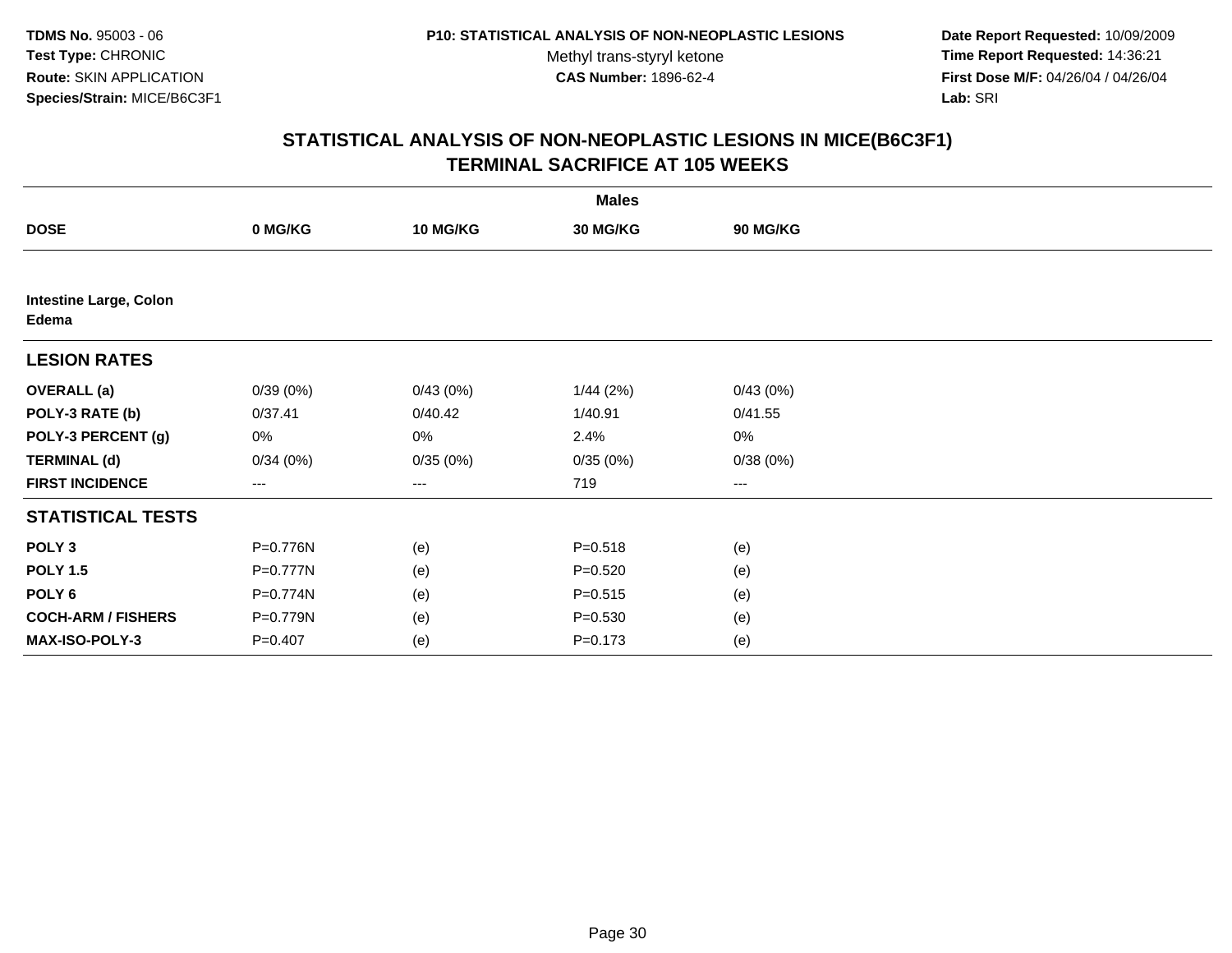**Date Report Requested:** 10/09/2009 **Time Report Requested:** 14:36:21 **First Dose M/F:** 04/26/04 / 04/26/04 Lab: SRI **Lab:** SRI

|                                                            |             |          | <b>Males</b> |                 |  |
|------------------------------------------------------------|-------------|----------|--------------|-----------------|--|
| <b>DOSE</b>                                                | 0 MG/KG     | 10 MG/KG | 30 MG/KG     | <b>90 MG/KG</b> |  |
|                                                            |             |          |              |                 |  |
| <b>Intestine Small, Ileum</b><br><b>Inflammation Acute</b> |             |          |              |                 |  |
| <b>LESION RATES</b>                                        |             |          |              |                 |  |
| <b>OVERALL</b> (a)                                         | 0/40(0%)    | 0/44(0%) | 1/45(2%)     | 0/43(0%)        |  |
| POLY-3 RATE (b)                                            | 0/38.12     | 0/41.01  | 1/41.77      | 0/41.55         |  |
| POLY-3 PERCENT (g)                                         | 0%          | 0%       | 2.4%         | 0%              |  |
| <b>TERMINAL (d)</b>                                        | 0/33(0%)    | 0/35(0%) | 1/35 (3%)    | 0/38(0%)        |  |
| <b>FIRST INCIDENCE</b>                                     | ---         | $--$     | 729 (T)      | ---             |  |
| <b>STATISTICAL TESTS</b>                                   |             |          |              |                 |  |
| POLY <sub>3</sub>                                          | P=0.779N    | (e)      | $P = 0.518$  | (e)             |  |
| <b>POLY 1.5</b>                                            | P=0.780N    | (e)      | $P=0.520$    | (e)             |  |
| POLY 6                                                     | P=0.776N    | (e)      | $P = 0.516$  | (e)             |  |
| <b>COCH-ARM / FISHERS</b>                                  | P=0.783N    | (e)      | $P = 0.529$  | (e)             |  |
| MAX-ISO-POLY-3                                             | $P = 0.406$ | (e)      | $P = 0.174$  | (e)             |  |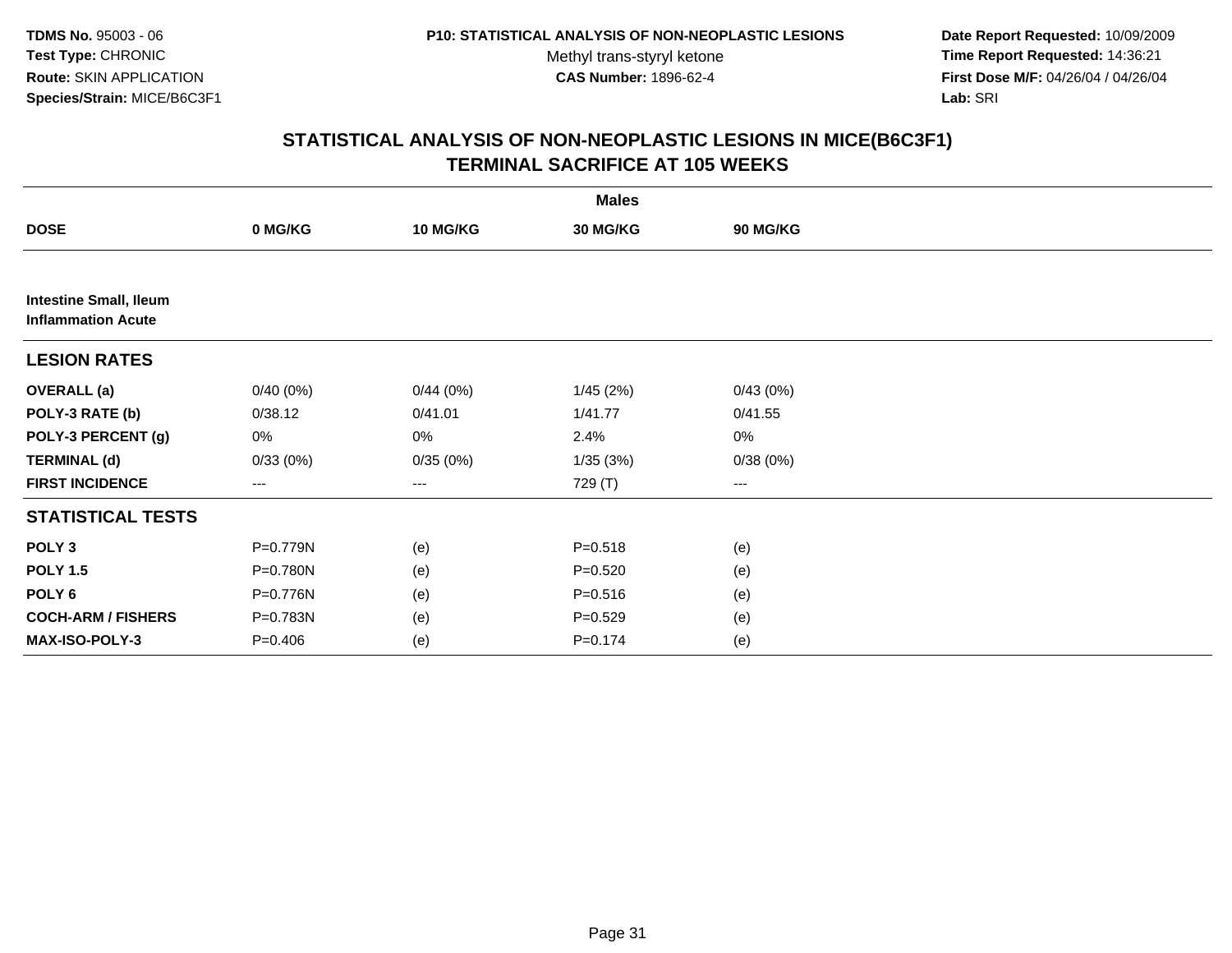**Date Report Requested:** 10/09/2009 **Time Report Requested:** 14:36:21 **First Dose M/F:** 04/26/04 / 04/26/04 Lab: SRI **Lab:** SRI

| <b>Males</b>                             |             |                 |              |                 |  |  |
|------------------------------------------|-------------|-----------------|--------------|-----------------|--|--|
| <b>DOSE</b>                              | 0 MG/KG     | <b>10 MG/KG</b> | 30 MG/KG     | <b>90 MG/KG</b> |  |  |
|                                          |             |                 |              |                 |  |  |
| <b>Islets, Pancreatic</b><br>Hyperplasia |             |                 |              |                 |  |  |
| <b>LESION RATES</b>                      |             |                 |              |                 |  |  |
| <b>OVERALL</b> (a)                       | 28/50 (56%) | 23/50 (46%)     | 28/50 (56%)  | 19/49 (39%)     |  |  |
| POLY-3 RATE (b)                          | 28/48.09    | 23/46.00        | 28/46.99     | 19/47.52        |  |  |
| POLY-3 PERCENT (g)                       | 58.2%       | 50%             | 59.6%        | 40%             |  |  |
| <b>TERMINAL (d)</b>                      | 19/34 (56%) | 20/35 (57%)     | 20/35 (57%)  | 16/38 (42%)     |  |  |
| <b>FIRST INCIDENCE</b>                   | 402         | 509             | 521          | 521             |  |  |
| <b>STATISTICAL TESTS</b>                 |             |                 |              |                 |  |  |
| POLY <sub>3</sub>                        | P=0.049N*   | P=0.274N        | $P = 0.529$  | P=0.054N        |  |  |
| <b>POLY 1.5</b>                          | P=0.060N    | $P = 0.245N$    | $P = 0.549$  | P=0.058N        |  |  |
| POLY 6                                   | P=0.039N*   | $P = 0.321N$    | $P = 0.509$  | $P = 0.051N$    |  |  |
| <b>COCH-ARM / FISHERS</b>                | P=0.079N    | P=0.212N        | $P = 0.580N$ | P=0.065N        |  |  |
| <b>MAX-ISO-POLY-3</b>                    | P=0.053N    | P=0.214N        | $P = 0.444$  | P=0.035N*       |  |  |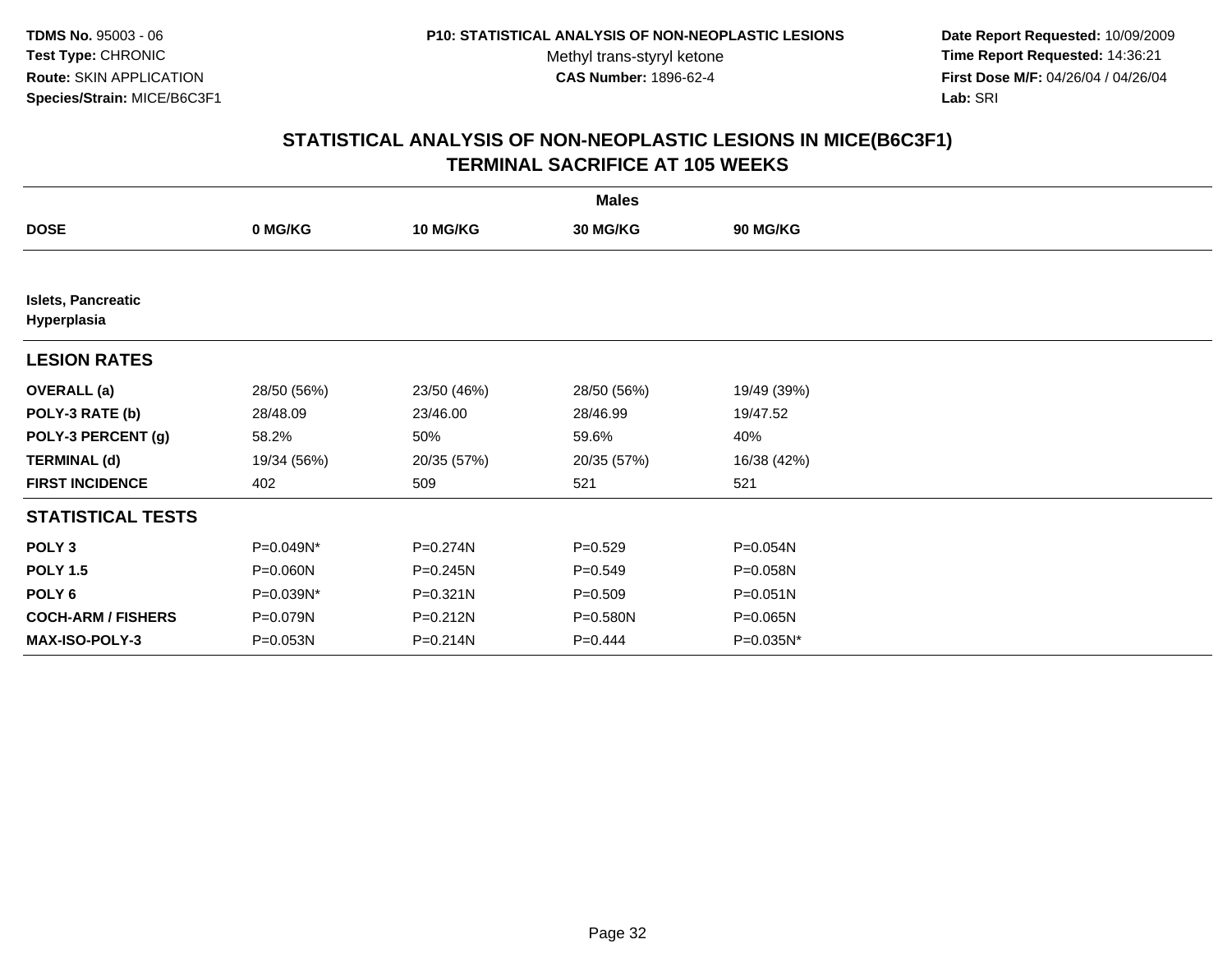**Date Report Requested:** 10/09/2009 **Time Report Requested:** 14:36:21 **First Dose M/F:** 04/26/04 / 04/26/04 Lab: SRI **Lab:** SRI

| <b>Males</b>                    |                   |                 |                        |                        |  |  |
|---------------------------------|-------------------|-----------------|------------------------|------------------------|--|--|
| <b>DOSE</b>                     | 0 MG/KG           | <b>10 MG/KG</b> | 30 MG/KG               | <b>90 MG/KG</b>        |  |  |
|                                 |                   |                 |                        |                        |  |  |
| Kidney<br><b>Casts Granular</b> |                   |                 |                        |                        |  |  |
| <b>LESION RATES</b>             |                   |                 |                        |                        |  |  |
| <b>OVERALL</b> (a)              | 0/48(0%)          | 2/49(4%)        | 0/49(0%)               | 0/47(0%)               |  |  |
| POLY-3 RATE (b)                 | 0/43.27           | 2/44.71         | 0/43.62                | 0/44.48                |  |  |
| POLY-3 PERCENT (g)              | 0%                | 4.5%            | 0%                     | $0\%$                  |  |  |
| <b>TERMINAL (d)</b>             | 0/34(0%)          | 0/35(0%)        | 0/35(0%)               | 0/38(0%)               |  |  |
| <b>FIRST INCIDENCE</b>          | $\qquad \qquad -$ | 500             | $\qquad \qquad \cdots$ | $\qquad \qquad \cdots$ |  |  |
| <b>STATISTICAL TESTS</b>        |                   |                 |                        |                        |  |  |
| POLY <sub>3</sub>               | P=0.375N          | $P = 0.244$     | (e)                    | (e)                    |  |  |
| <b>POLY 1.5</b>                 | P=0.379N          | $P = 0.244$     | (e)                    | (e)                    |  |  |
| POLY <sub>6</sub>               | P=0.372N          | $P = 0.244$     | (e)                    | (e)                    |  |  |
| <b>COCH-ARM / FISHERS</b>       | P=0.386N          | $P = 0.253$     | (e)                    | (e)                    |  |  |
| <b>MAX-ISO-POLY-3</b>           | P=0.259N          | $P=0.082$       | (e)                    | (e)                    |  |  |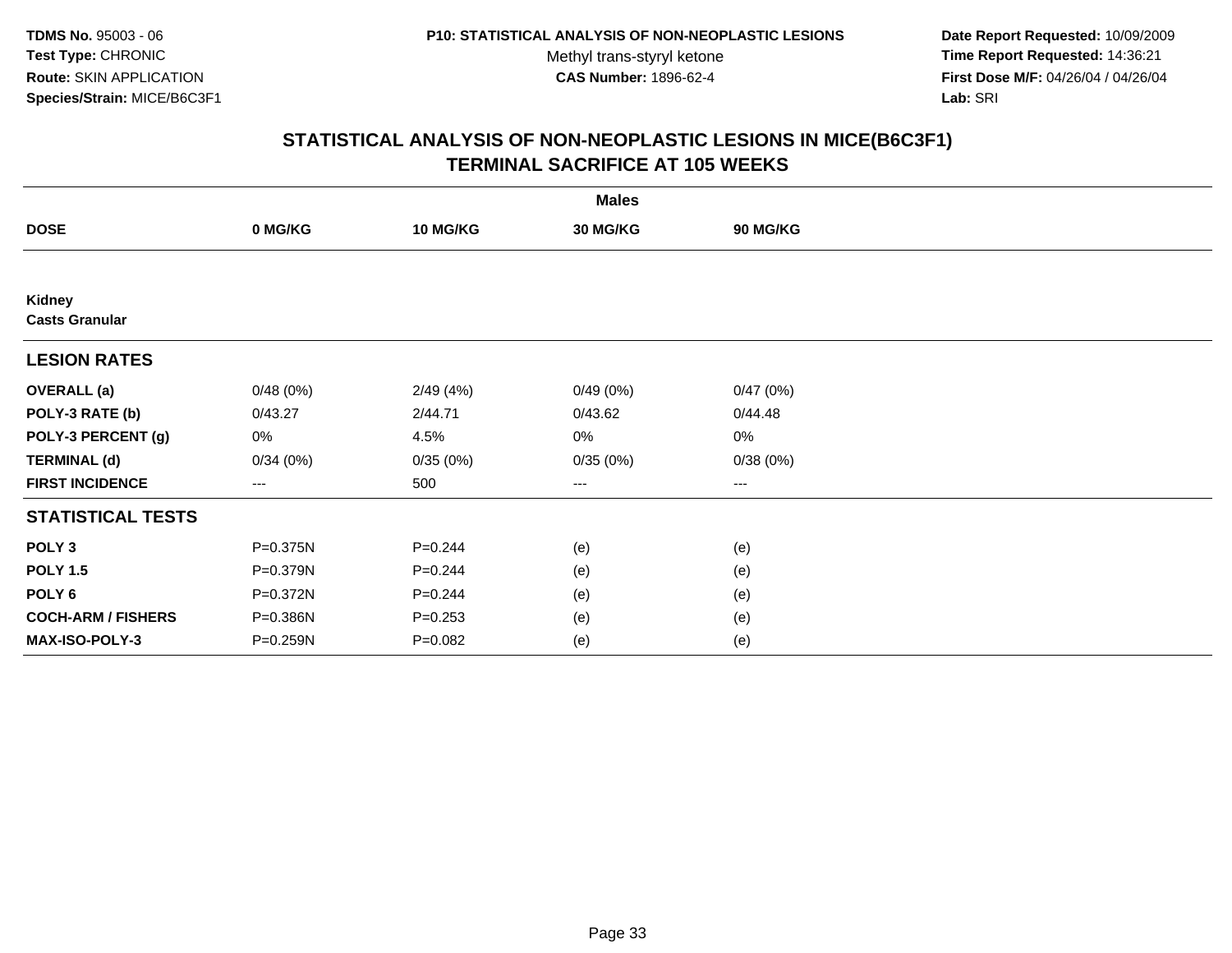**Date Report Requested:** 10/09/2009 **Time Report Requested:** 14:36:21 **First Dose M/F:** 04/26/04 / 04/26/04 Lab: SRI **Lab:** SRI

| <b>Males</b>              |             |                 |            |              |  |  |
|---------------------------|-------------|-----------------|------------|--------------|--|--|
| <b>DOSE</b>               | 0 MG/KG     | <b>10 MG/KG</b> | 30 MG/KG   | 90 MG/KG     |  |  |
|                           |             |                 |            |              |  |  |
| Kidney<br>Cyst            |             |                 |            |              |  |  |
| <b>LESION RATES</b>       |             |                 |            |              |  |  |
| <b>OVERALL</b> (a)        | 15/48 (31%) | 13/49 (27%)     | 7/49 (14%) | 9/47 (19%)   |  |  |
| POLY-3 RATE (b)           | 15/44.33    | 13/43.82        | 7/43.62    | 9/44.74      |  |  |
| POLY-3 PERCENT (g)        | 33.8%       | 29.7%           | 16.1%      | 20.1%        |  |  |
| <b>TERMINAL (d)</b>       | 11/34 (32%) | 12/35 (34%)     | 7/35 (20%) | 8/38 (21%)   |  |  |
| <b>FIRST INCIDENCE</b>    | 619         | 681             | 729 (T)    | 659          |  |  |
| <b>STATISTICAL TESTS</b>  |             |                 |            |              |  |  |
| POLY <sub>3</sub>         | P=0.096N    | P=0.424N        | P=0.044N*  | P=0.110N     |  |  |
| <b>POLY 1.5</b>           | P=0.107N    | P=0.405N        | P=0.040N*  | P=0.116N     |  |  |
| POLY 6                    | P=0.087N    | P=0.456N        | P=0.050N*  | P=0.106N     |  |  |
| <b>COCH-ARM / FISHERS</b> | P=0.126N    | P=0.386N        | P=0.039N*  | $P = 0.131N$ |  |  |
| <b>MAX-ISO-POLY-3</b>     | P=0.066N    | P=0.338N        | P=0.027N*  | P=0.072N     |  |  |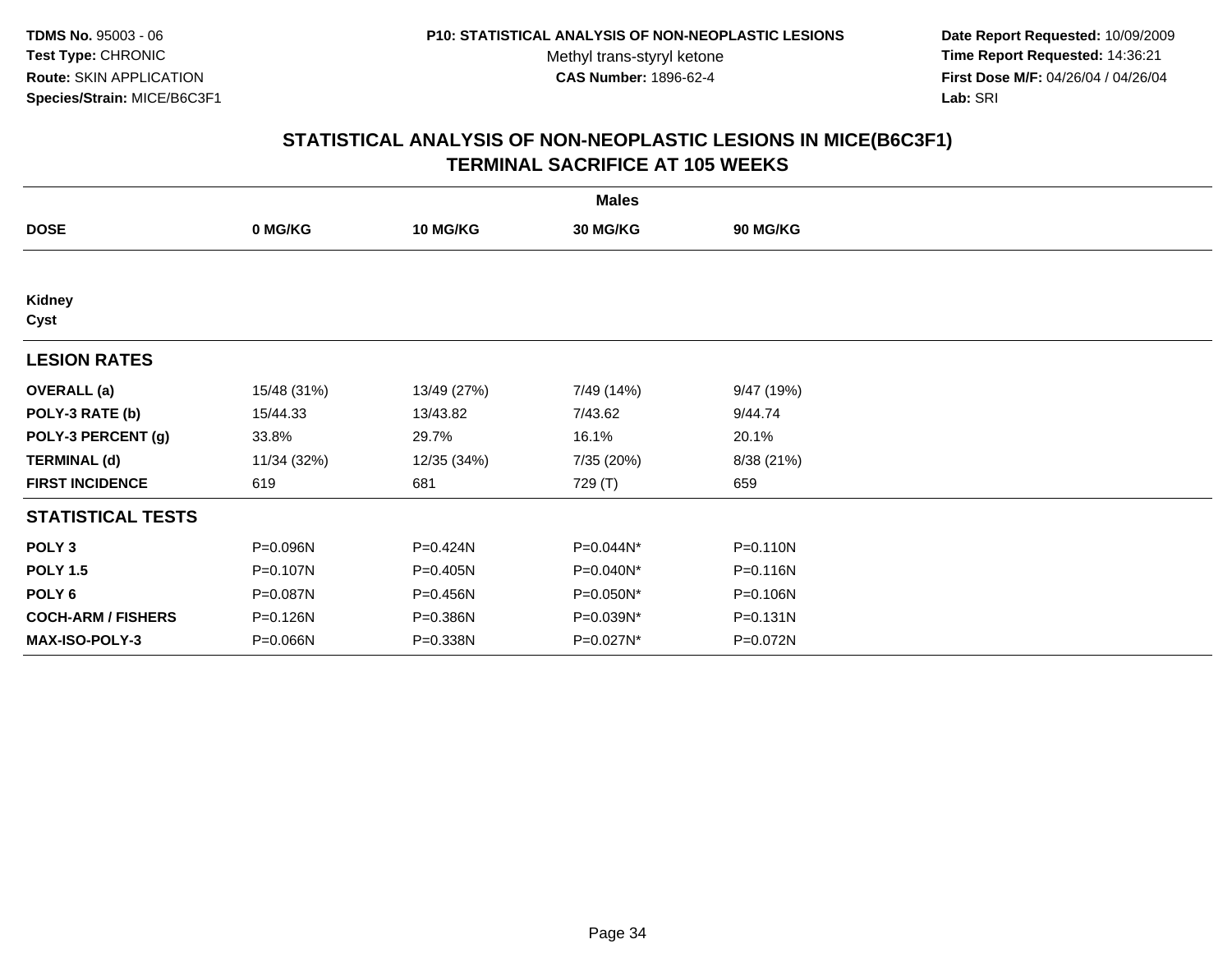**Date Report Requested:** 10/09/2009 **Time Report Requested:** 14:36:21 **First Dose M/F:** 04/26/04 / 04/26/04 Lab: SRI **Lab:** SRI

| <b>Males</b>                   |             |                 |             |                 |  |  |
|--------------------------------|-------------|-----------------|-------------|-----------------|--|--|
| <b>DOSE</b>                    | 0 MG/KG     | <b>10 MG/KG</b> | 30 MG/KG    | <b>90 MG/KG</b> |  |  |
|                                |             |                 |             |                 |  |  |
| Kidney<br>Hyperplasia Lymphoid |             |                 |             |                 |  |  |
| <b>LESION RATES</b>            |             |                 |             |                 |  |  |
| <b>OVERALL</b> (a)             | 10/48 (21%) | 18/49 (37%)     | 10/49 (20%) | 18/47 (38%)     |  |  |
| POLY-3 RATE (b)                | 10/43.90    | 18/45.26        | 10/43.62    | 18/45.29        |  |  |
| POLY-3 PERCENT (g)             | 22.8%       | 39.8%           | 22.9%       | 39.7%           |  |  |
| <b>TERMINAL (d)</b>            | 9/34(27%)   | 13/35 (37%)     | 10/35 (29%) | 14/38 (37%)     |  |  |
| <b>FIRST INCIDENCE</b>         | 521         | 509             | 729 (T)     | 645             |  |  |
| <b>STATISTICAL TESTS</b>       |             |                 |             |                 |  |  |
| POLY <sub>3</sub>              | $P = 0.134$ | $P = 0.064$     | $P = 0.594$ | $P = 0.065$     |  |  |
| <b>POLY 1.5</b>                | $P = 0.120$ | $P = 0.065$     | P=0.593N    | $P = 0.058$     |  |  |
| POLY 6                         | $P = 0.153$ | $P = 0.063$     | $P = 0.578$ | $P = 0.074$     |  |  |
| <b>COCH-ARM / FISHERS</b>      | $P = 0.105$ | $P = 0.066$     | P=0.579N    | P=0.050*        |  |  |
| <b>MAX-ISO-POLY-3</b>          | $P = 0.067$ | $P=0.041*$      | $P = 0.493$ | P=0.043*        |  |  |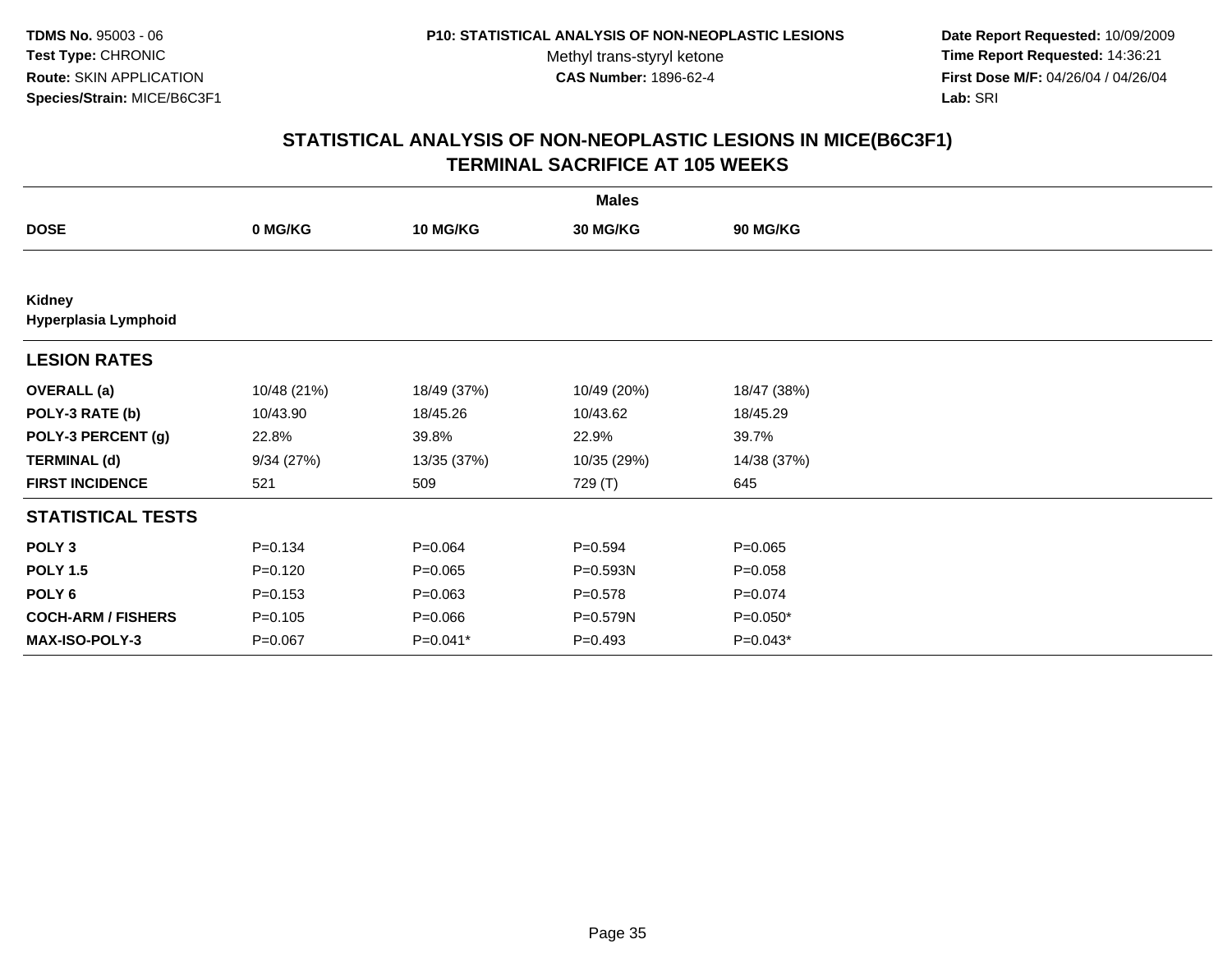**Date Report Requested:** 10/09/2009 **Time Report Requested:** 14:36:21 **First Dose M/F:** 04/26/04 / 04/26/04 Lab: SRI **Lab:** SRI

| <b>Males</b>              |          |             |                        |                 |  |  |
|---------------------------|----------|-------------|------------------------|-----------------|--|--|
| <b>DOSE</b>               | 0 MG/KG  | 10 MG/KG    | 30 MG/KG               | <b>90 MG/KG</b> |  |  |
|                           |          |             |                        |                 |  |  |
| Kidney<br><b>Infarct</b>  |          |             |                        |                 |  |  |
| <b>LESION RATES</b>       |          |             |                        |                 |  |  |
| <b>OVERALL</b> (a)        | 2/48(4%) | 4/49 (8%)   | 0/49(0%)               | 2/47(4%)        |  |  |
| POLY-3 RATE (b)           | 2/43.50  | 4/45.55     | 0/43.62                | 2/44.48         |  |  |
| POLY-3 PERCENT (g)        | 4.6%     | 8.8%        | 0%                     | 4.5%            |  |  |
| <b>TERMINAL (d)</b>       | 1/34(3%) | 0/35(0%)    | 0/35(0%)               | 2/38(5%)        |  |  |
| <b>FIRST INCIDENCE</b>    | 668      | 500         | $\qquad \qquad \cdots$ | 729 (T)         |  |  |
| <b>STATISTICAL TESTS</b>  |          |             |                        |                 |  |  |
| POLY <sub>3</sub>         | P=0.458N | $P = 0.359$ | P=0.236N               | P=0.686N        |  |  |
| <b>POLY 1.5</b>           | P=0.463N | $P = 0.355$ | P=0.234N               | P=0.691N        |  |  |
| POLY 6                    | P=0.453N | $P = 0.361$ | $P = 0.240N$           | P=0.682N        |  |  |
| <b>COCH-ARM / FISHERS</b> | P=0.473N | $P = 0.349$ | P=0.242N               | $P = 0.684$     |  |  |
| <b>MAX-ISO-POLY-3</b>     | P=0.258N | $P=0.221$   | P=0.076N               | P=0.490N        |  |  |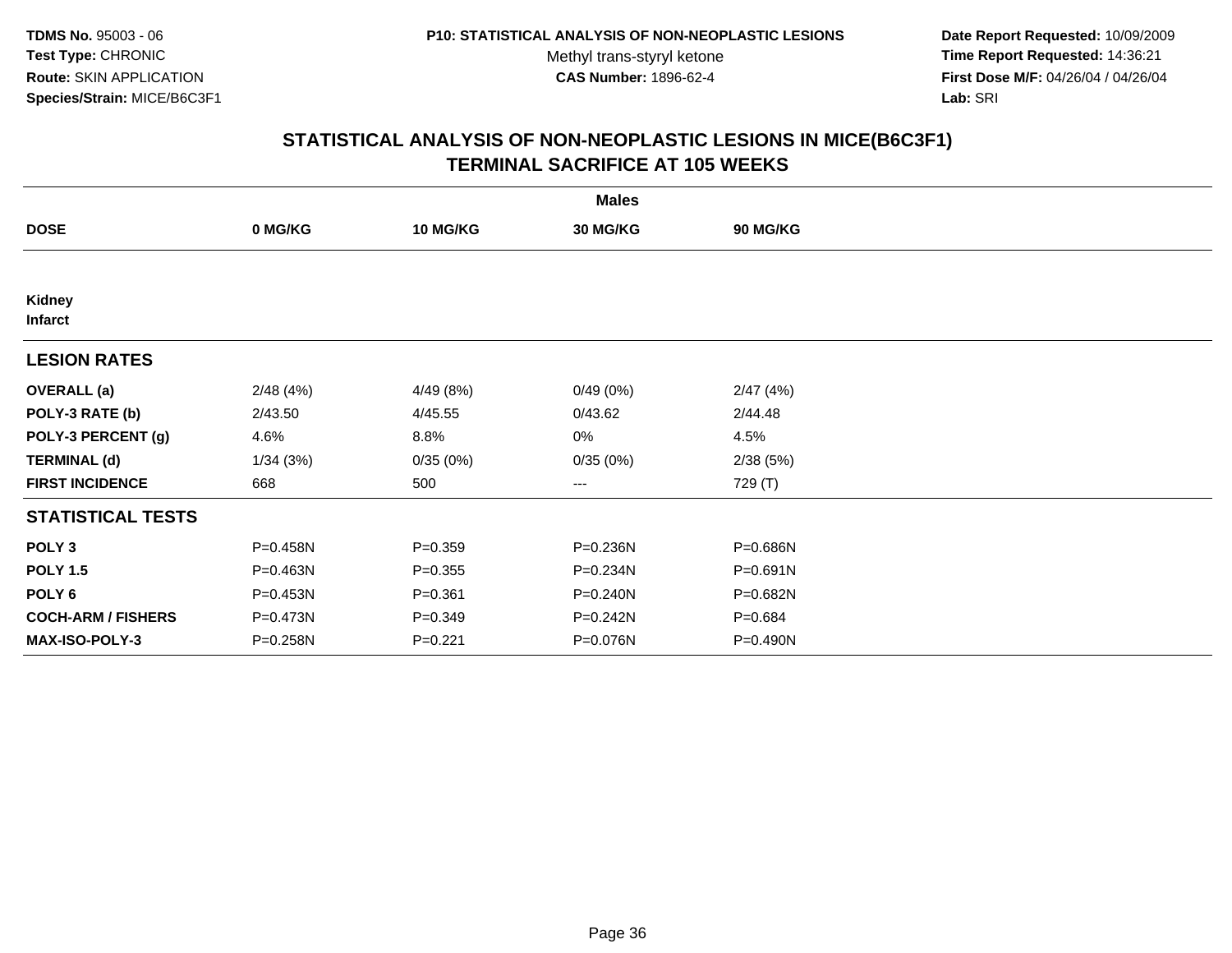**Date Report Requested:** 10/09/2009 **Time Report Requested:** 14:36:21 **First Dose M/F:** 04/26/04 / 04/26/04 Lab: SRI **Lab:** SRI

|                                            |              |                 | <b>Males</b> |          |  |
|--------------------------------------------|--------------|-----------------|--------------|----------|--|
| <b>DOSE</b>                                | 0 MG/KG      | <b>10 MG/KG</b> | 30 MG/KG     | 90 MG/KG |  |
|                                            |              |                 |              |          |  |
| <b>Kidney</b><br><b>Metaplasia Osseous</b> |              |                 |              |          |  |
| <b>LESION RATES</b>                        |              |                 |              |          |  |
| <b>OVERALL</b> (a)                         | 6/48 (13%)   | 8/49 (16%)      | 4/49(8%)     | 3/47(6%) |  |
| POLY-3 RATE (b)                            | 6/43.56      | 8/44.61         | 4/43.62      | 3/44.48  |  |
| POLY-3 PERCENT (g)                         | 13.8%        | 17.9%           | 9.2%         | 6.8%     |  |
| <b>TERMINAL (d)</b>                        | 3/34(9%)     | 5/35(14%)       | 4/35 (11%)   | 3/38(8%) |  |
| <b>FIRST INCIDENCE</b>                     | 691          | 515             | 729 (T)      | 729 (T)  |  |
| <b>STATISTICAL TESTS</b>                   |              |                 |              |          |  |
| POLY <sub>3</sub>                          | P=0.106N     | $P=0.405$       | P=0.368N     | P=0.231N |  |
| <b>POLY 1.5</b>                            | $P = 0.113N$ | $P=0.406$       | P=0.362N     | P=0.239N |  |
| POLY 6                                     | $P = 0.101N$ | $P = 0.400$     | P=0.378N     | P=0.226N |  |
| <b>COCH-ARM / FISHERS</b>                  | P=0.123N     | $P=0.403$       | P=0.357N     | P=0.254N |  |
| <b>MAX-ISO-POLY-3</b>                      | P=0.153N     | $P=0.299$       | P=0.252N     | P=0.142N |  |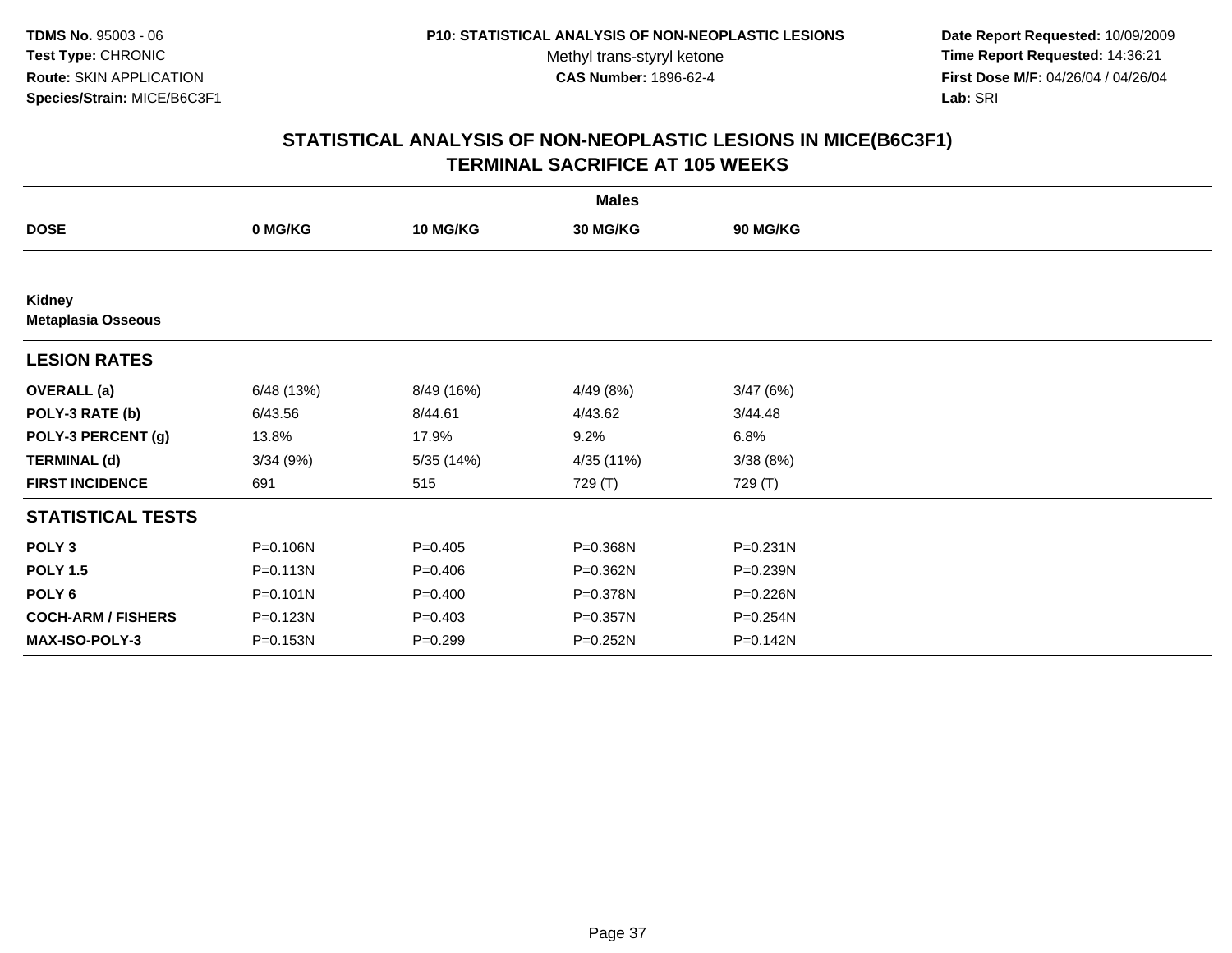**Date Report Requested:** 10/09/2009 **Time Report Requested:** 14:36:21 **First Dose M/F:** 04/26/04 / 04/26/04 Lab: SRI **Lab:** SRI

|                                 |          |                 | <b>Males</b> |          |  |
|---------------------------------|----------|-----------------|--------------|----------|--|
| <b>DOSE</b>                     | 0 MG/KG  | <b>10 MG/KG</b> | 30 MG/KG     | 90 MG/KG |  |
|                                 |          |                 |              |          |  |
| Kidney<br><b>Mineralization</b> |          |                 |              |          |  |
| <b>LESION RATES</b>             |          |                 |              |          |  |
| <b>OVERALL</b> (a)              | 0/48(0%) | 0/49(0%)        | 0/49(0%)     | 0/47(0%) |  |
| POLY-3 RATE (b)                 | 0/43.27  | 0/43.63         | 0/43.62      | 0/44.48  |  |
| POLY-3 PERCENT (g)              | 0%       | 0%              | 0%           | $0\%$    |  |
| <b>TERMINAL (d)</b>             | 0/34(0%) | 0/35(0%)        | 0/35(0%)     | 0/38(0%) |  |
| <b>FIRST INCIDENCE</b>          | ---      | $\cdots$        | $\cdots$     | $\cdots$ |  |
| <b>STATISTICAL TESTS</b>        |          |                 |              |          |  |
| POLY <sub>3</sub>               | (e)      | (e)             | (e)          | (e)      |  |
| <b>POLY 1.5</b>                 | (e)      | (e)             | (e)          | (e)      |  |
| POLY 6                          | (e)      | (e)             | (e)          | (e)      |  |
| <b>COCH-ARM / FISHERS</b>       | (e)      | (e)             | (e)          | (e)      |  |
| MAX-ISO-POLY-3                  | (e)      | (e)             | (e)          | (e)      |  |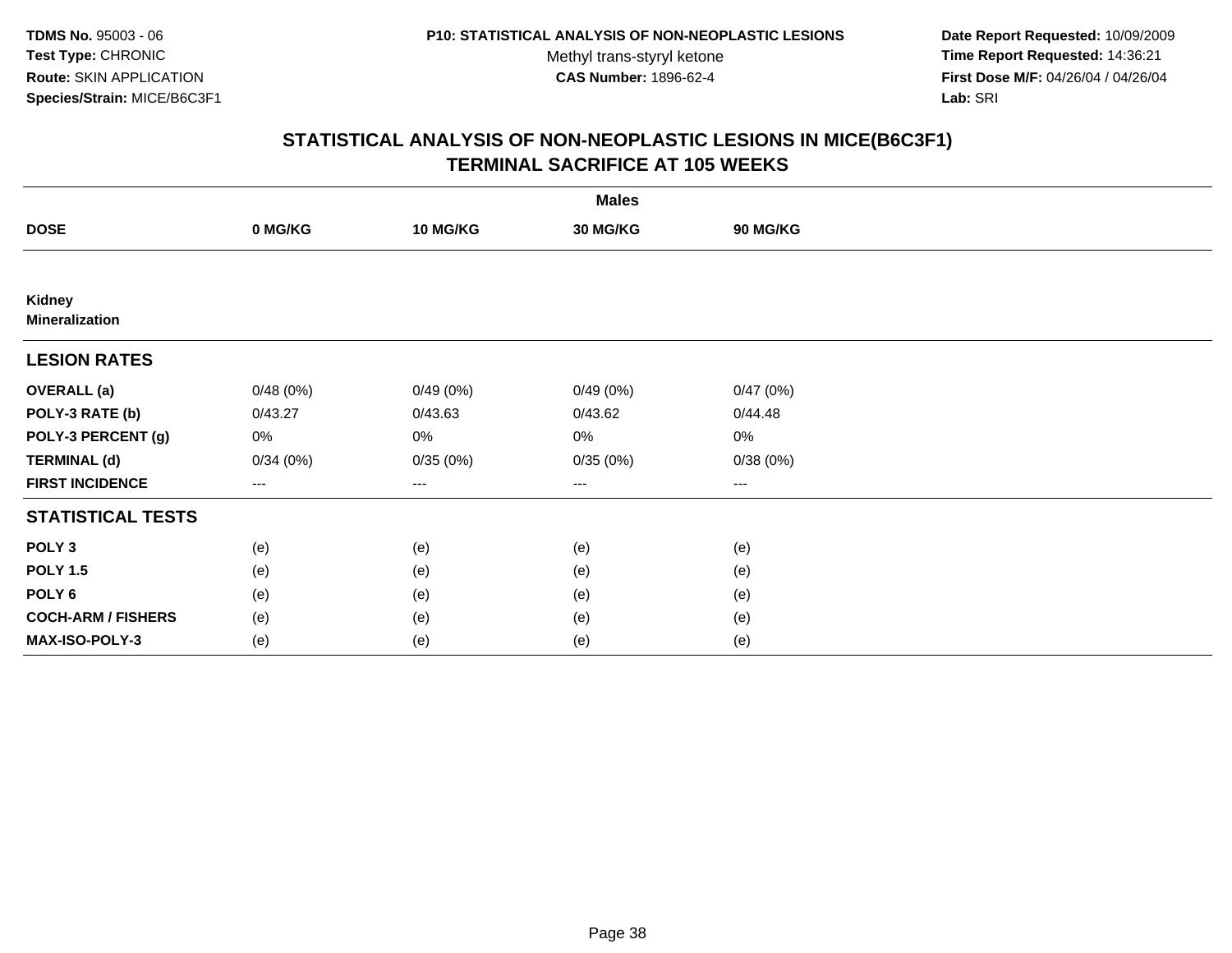**Date Report Requested:** 10/09/2009 **Time Report Requested:** 14:36:21 **First Dose M/F:** 04/26/04 / 04/26/04 Lab: SRI **Lab:** SRI

| <b>Males</b>              |              |                 |             |                 |  |  |
|---------------------------|--------------|-----------------|-------------|-----------------|--|--|
| <b>DOSE</b>               | 0 MG/KG      | <b>10 MG/KG</b> | 30 MG/KG    | <b>90 MG/KG</b> |  |  |
|                           |              |                 |             |                 |  |  |
| Kidney<br>Nephropathy     |              |                 |             |                 |  |  |
| <b>LESION RATES</b>       |              |                 |             |                 |  |  |
| <b>OVERALL</b> (a)        | 41/48 (85%)  | 43/49 (88%)     | 45/49 (92%) | 45/47 (96%)     |  |  |
| POLY-3 RATE (b)           | 41/45.40     | 43/45.82        | 45/47.46    | 45/46.49        |  |  |
| POLY-3 PERCENT (g)        | 90.3%        | 93.9%           | 94.8%       | 96.8%           |  |  |
| <b>TERMINAL (d)</b>       | 34/34 (100%) | 35/35 (100%)    | 34/35 (97%) | 38/38 (100%)    |  |  |
| <b>FIRST INCIDENCE</b>    | 402          | 515             | 521         | 521             |  |  |
| <b>STATISTICAL TESTS</b>  |              |                 |             |                 |  |  |
| POLY <sub>3</sub>         | $P = 0.145$  | $P = 0.385$     | $P = 0.307$ | $P = 0.162$     |  |  |
| <b>POLY 1.5</b>           | $P = 0.097$  | $P = 0.430$     | $P = 0.270$ | $P = 0.120$     |  |  |
| POLY <sub>6</sub>         | $P = 0.259$  | $P = 0.331$     | $P = 0.404$ | $P = 0.249$     |  |  |
| <b>COCH-ARM / FISHERS</b> | $P = 0.063$  | $P = 0.484$     | $P = 0.250$ | $P = 0.084$     |  |  |
| <b>MAX-ISO-POLY-3</b>     | $P = 0.097$  | $P=0.222$       | $P = 0.172$ | $P=0.072$       |  |  |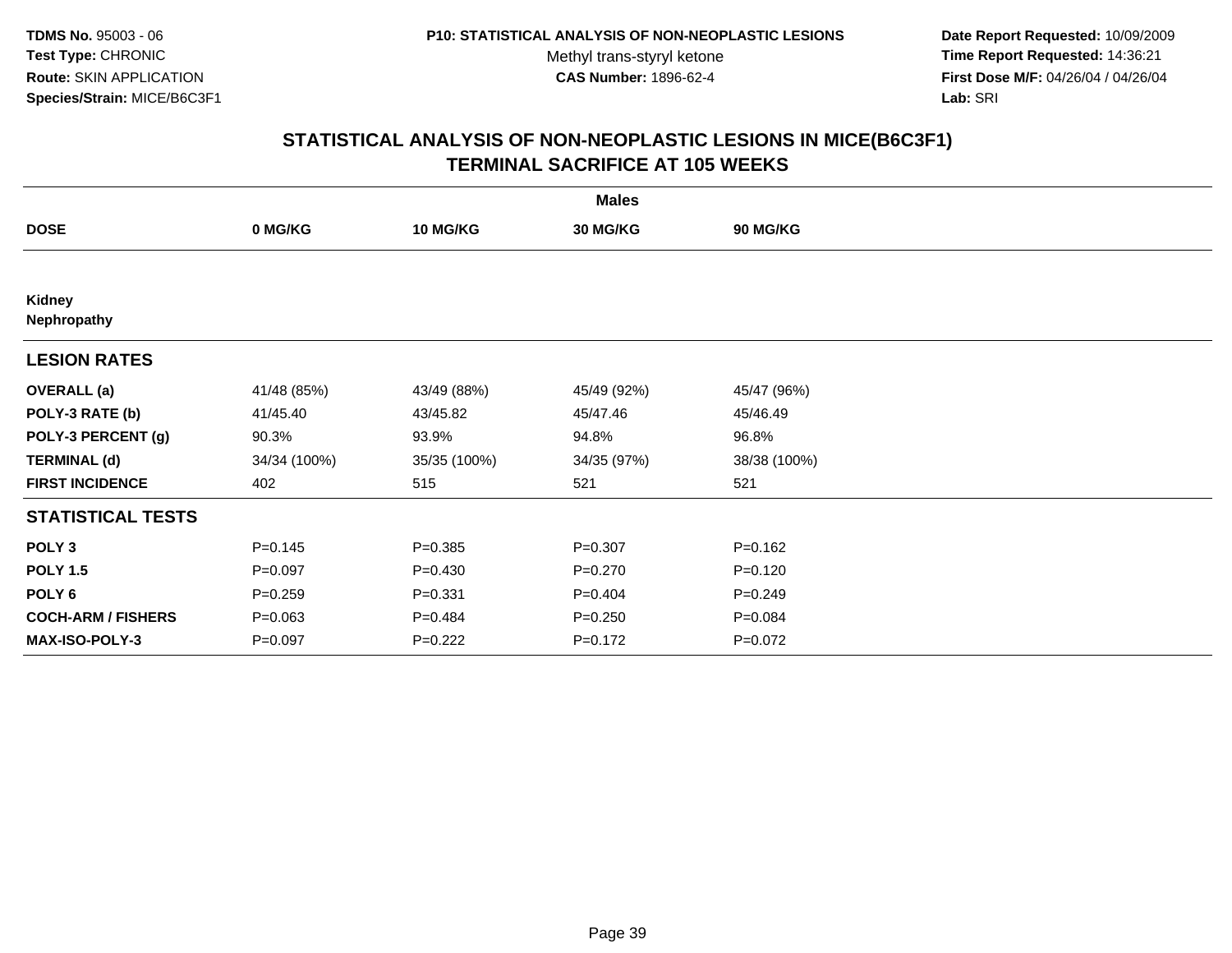**Date Report Requested:** 10/09/2009 **Time Report Requested:** 14:36:21 **First Dose M/F:** 04/26/04 / 04/26/04 Lab: SRI **Lab:** SRI

|                                    |          |                 | <b>Males</b>    |          |  |
|------------------------------------|----------|-----------------|-----------------|----------|--|
| <b>DOSE</b>                        | 0 MG/KG  | <b>10 MG/KG</b> | <b>30 MG/KG</b> | 90 MG/KG |  |
|                                    |          |                 |                 |          |  |
| Kidney: Papilla<br><b>Necrosis</b> |          |                 |                 |          |  |
| <b>LESION RATES</b>                |          |                 |                 |          |  |
| <b>OVERALL</b> (a)                 | 1/48(2%) | 3/49(6%)        | 0/49(0%)        | 0/47(0%) |  |
| POLY-3 RATE (b)                    | 1/43.72  | 3/44.90         | 0/43.62         | 0/44.48  |  |
| POLY-3 PERCENT (g)                 | 2.3%     | 6.7%            | 0%              | 0%       |  |
| <b>TERMINAL (d)</b>                | 0/34(0%) | 0/35(0%)        | 0/35(0%)        | 0/38(0%) |  |
| <b>FIRST INCIDENCE</b>             | 598      | 500             | $\cdots$        | $\cdots$ |  |
| <b>STATISTICAL TESTS</b>           |          |                 |                 |          |  |
| POLY <sub>3</sub>                  | P=0.152N | $P = 0.315$     | P=0.500N        | P=0.497N |  |
| <b>POLY 1.5</b>                    | P=0.154N | $P = 0.315$     | $P = 0.498N$    | P=0.499N |  |
| POLY 6                             | P=0.150N | $P = 0.314$     | P=0.504N        | P=0.494N |  |
| <b>COCH-ARM / FISHERS</b>          | P=0.159N | $P = 0.316$     | P=0.495N        | P=0.505N |  |
| <b>MAX-ISO-POLY-3</b>              | P=0.124N | $P = 0.163$     | P=0.160N        | P=0.160N |  |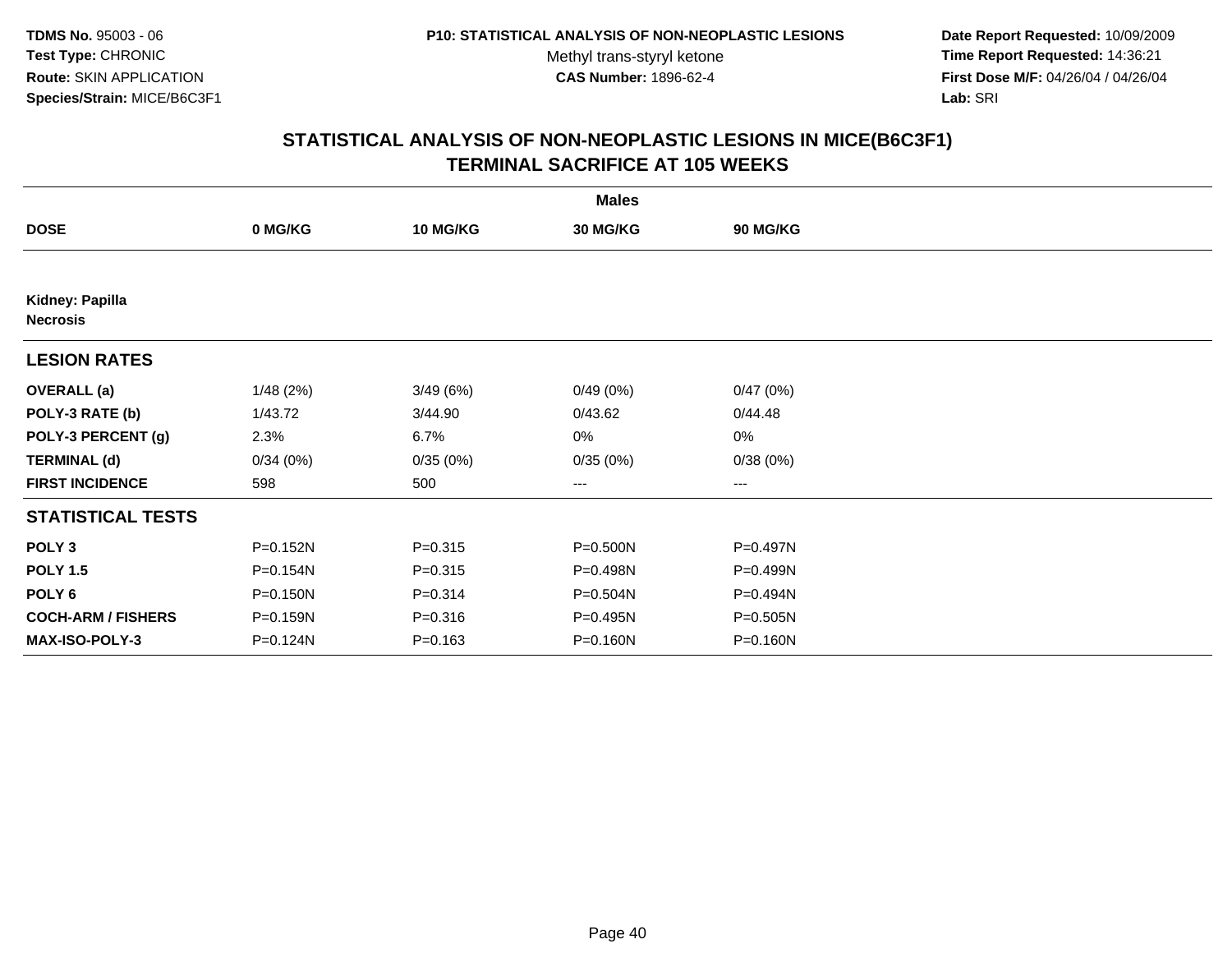**Date Report Requested:** 10/09/2009 **Time Report Requested:** 14:36:21 **First Dose M/F:** 04/26/04 / 04/26/04 Lab: SRI **Lab:** SRI

|                                                                     |             |                   | <b>Males</b>    |             |  |
|---------------------------------------------------------------------|-------------|-------------------|-----------------|-------------|--|
| <b>DOSE</b>                                                         | 0 MG/KG     | 10 MG/KG          | <b>30 MG/KG</b> | 90 MG/KG    |  |
|                                                                     |             |                   |                 |             |  |
| <b>Kidney: Renal Tubule</b><br><b>Accumulation, Hyaline Droplet</b> |             |                   |                 |             |  |
| <b>LESION RATES</b>                                                 |             |                   |                 |             |  |
| <b>OVERALL (a)</b>                                                  | 0/48(0%)    | 0/49(0%)          | 0/49(0%)        | 1/47(2%)    |  |
| POLY-3 RATE (b)                                                     | 0/43.27     | 0/43.63           | 0/43.62         | 1/44.52     |  |
| POLY-3 PERCENT (g)                                                  | 0%          | 0%                | 0%              | 2.3%        |  |
| <b>TERMINAL (d)</b>                                                 | 0/34(0%)    | 0/35(0%)          | 0/35(0%)        | 0/38(0%)    |  |
| <b>FIRST INCIDENCE</b>                                              | $--$        | $\qquad \qquad -$ | ---             | 718         |  |
| <b>STATISTICAL TESTS</b>                                            |             |                   |                 |             |  |
| POLY <sub>3</sub>                                                   | $P = 0.218$ | (e)               | (e)             | $P = 0.506$ |  |
| <b>POLY 1.5</b>                                                     | $P = 0.215$ | (e)               | (e)             | $P = 0.502$ |  |
| POLY <sub>6</sub>                                                   | $P=0.222$   | (e)               | (e)             | $P = 0.509$ |  |
| <b>COCH-ARM / FISHERS</b>                                           | $P = 0.209$ | (e)               | (e)             | $P=0.495$   |  |
| MAX-ISO-POLY-3                                                      | $P = 0.135$ | (e)               | (e)             | $P = 0.167$ |  |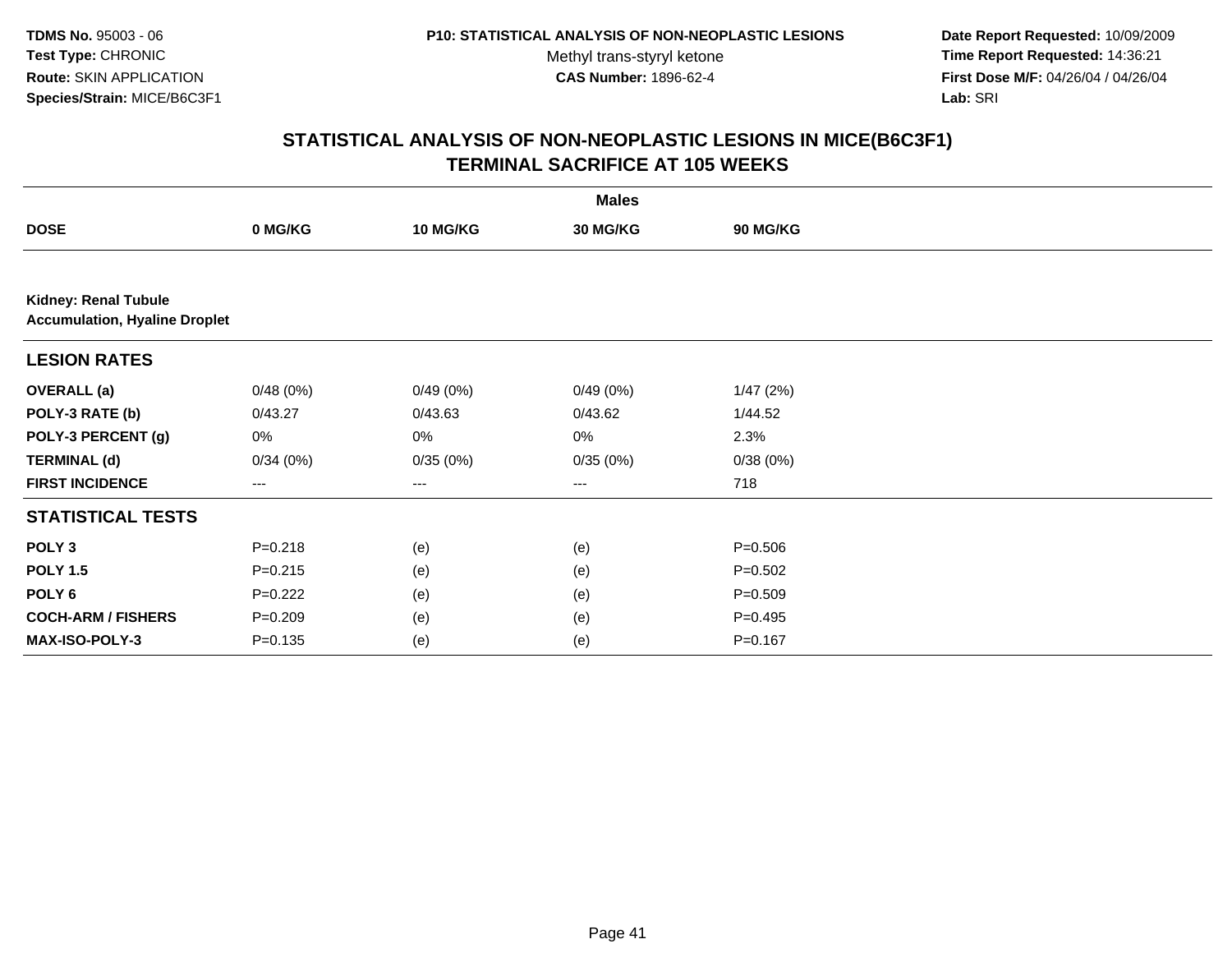**Date Report Requested:** 10/09/2009 **Time Report Requested:** 14:36:21 **First Dose M/F:** 04/26/04 / 04/26/04 Lab: SRI **Lab:** SRI

|                                            |          |                 | <b>Males</b> |                 |  |
|--------------------------------------------|----------|-----------------|--------------|-----------------|--|
| <b>DOSE</b>                                | 0 MG/KG  | <b>10 MG/KG</b> | 30 MG/KG     | <b>90 MG/KG</b> |  |
|                                            |          |                 |              |                 |  |
| <b>Kidney: Renal Tubule</b><br>Hyperplasia |          |                 |              |                 |  |
| <b>LESION RATES</b>                        |          |                 |              |                 |  |
| <b>OVERALL</b> (a)                         | 2/48(4%) | 2/49(4%)        | 2/49(4%)     | 0/47(0%)        |  |
| POLY-3 RATE (b)                            | 2/43.34  | 2/43.63         | 2/43.71      | 0/44.48         |  |
| POLY-3 PERCENT (g)                         | 4.6%     | 4.6%            | 4.6%         | $0\%$           |  |
| <b>TERMINAL (d)</b>                        | 1/34(3%) | 2/35(6%)        | 1/35(3%)     | 0/38(0%)        |  |
| <b>FIRST INCIDENCE</b>                     | 712      | 729 (T)         | 705          | ---             |  |
| <b>STATISTICAL TESTS</b>                   |          |                 |              |                 |  |
| POLY <sub>3</sub>                          | P=0.149N | P=0.692N        | P=0.691N     | P=0.231N        |  |
| <b>POLY 1.5</b>                            | P=0.154N | P=0.689N        | P=0.688N     | P=0.235N        |  |
| POLY <sub>6</sub>                          | P=0.144N | $P=0.692$       | $P = 0.694$  | P=0.228N        |  |
| <b>COCH-ARM / FISHERS</b>                  | P=0.162N | P=0.684N        | P=0.684N     | P=0.253N        |  |
| <b>MAX-ISO-POLY-3</b>                      | P=0.195N | P=0.496N        | P=0.496N     | P=0.077N        |  |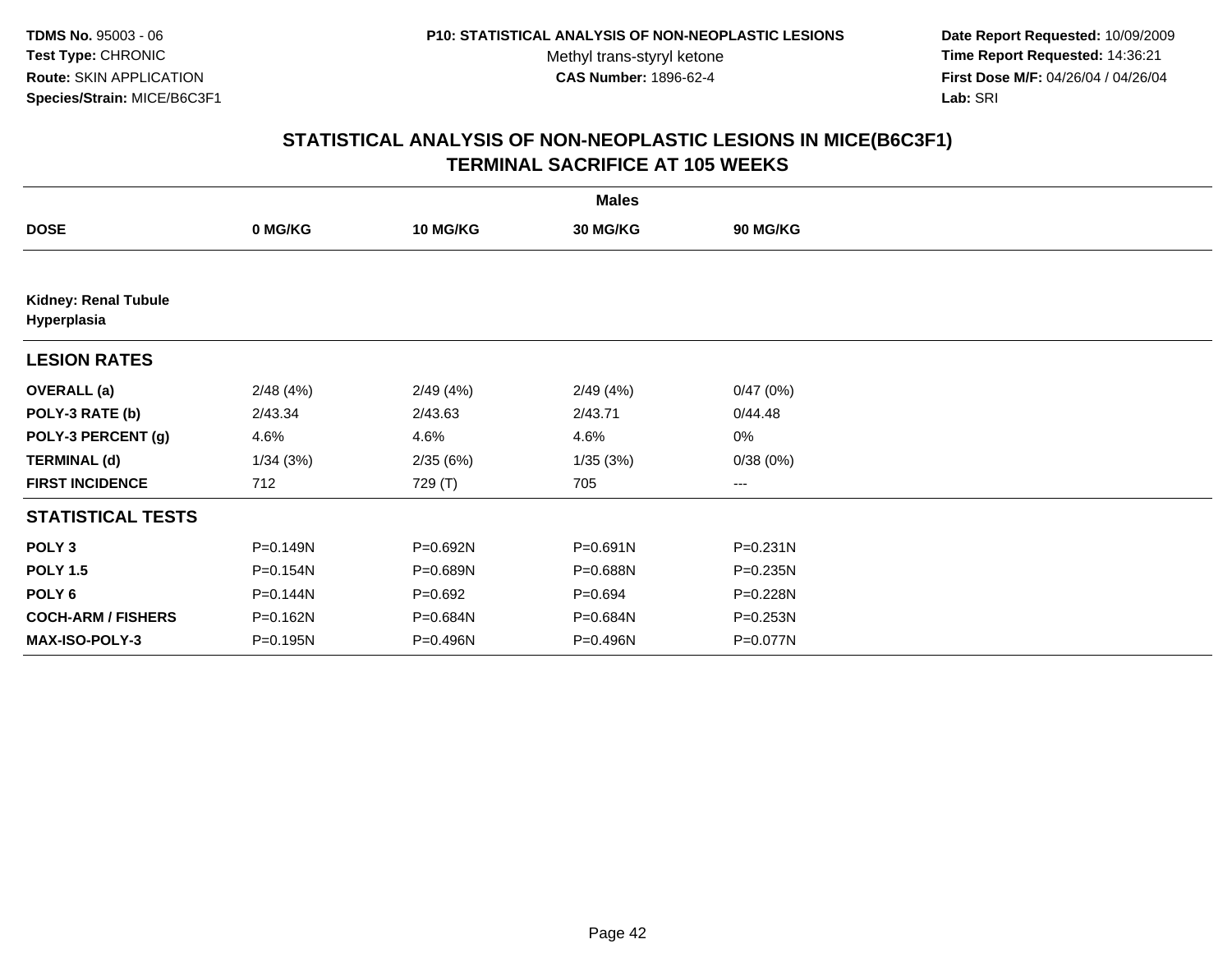**Date Report Requested:** 10/09/2009 **Time Report Requested:** 14:36:21 **First Dose M/F:** 04/26/04 / 04/26/04 Lab: SRI **Lab:** SRI

|                           |          |                 | <b>Males</b> |          |  |
|---------------------------|----------|-----------------|--------------|----------|--|
| <b>DOSE</b>               | 0 MG/KG  | <b>10 MG/KG</b> | 30 MG/KG     | 90 MG/KG |  |
|                           |          |                 |              |          |  |
| Liver<br>Angiectasis      |          |                 |              |          |  |
| <b>LESION RATES</b>       |          |                 |              |          |  |
| <b>OVERALL</b> (a)        | 2/50(4%) | 0/50(0%)        | 1/50(2%)     | 0/49(0%) |  |
| POLY-3 RATE (b)           | 2/44.43  | 0/44.28         | 1/44.41      | 0/46.41  |  |
| POLY-3 PERCENT (g)        | 4.5%     | 0%              | 2.3%         | 0%       |  |
| <b>TERMINAL (d)</b>       | 2/34(6%) | 0/35(0%)        | 1/35(3%)     | 0/38(0%) |  |
| <b>FIRST INCIDENCE</b>    | 729 (T)  | ---             | 729 (T)      | $--$     |  |
| <b>STATISTICAL TESTS</b>  |          |                 |              |          |  |
| POLY <sub>3</sub>         | P=0.258N | P=0.238N        | $P = 0.500N$ | P=0.228N |  |
| <b>POLY 1.5</b>           | P=0.263N | P=0.237N        | P=0.500N     | P=0.233N |  |
| POLY 6                    | P=0.251N | P=0.239N        | $P = 0.501N$ | P=0.222N |  |
| <b>COCH-ARM / FISHERS</b> | P=0.270N | P=0.247N        | P=0.500N     | P=0.253N |  |
| MAX-ISO-POLY-3            | P=0.080N | P=0.077N        | P=0.281N     | P=0.077N |  |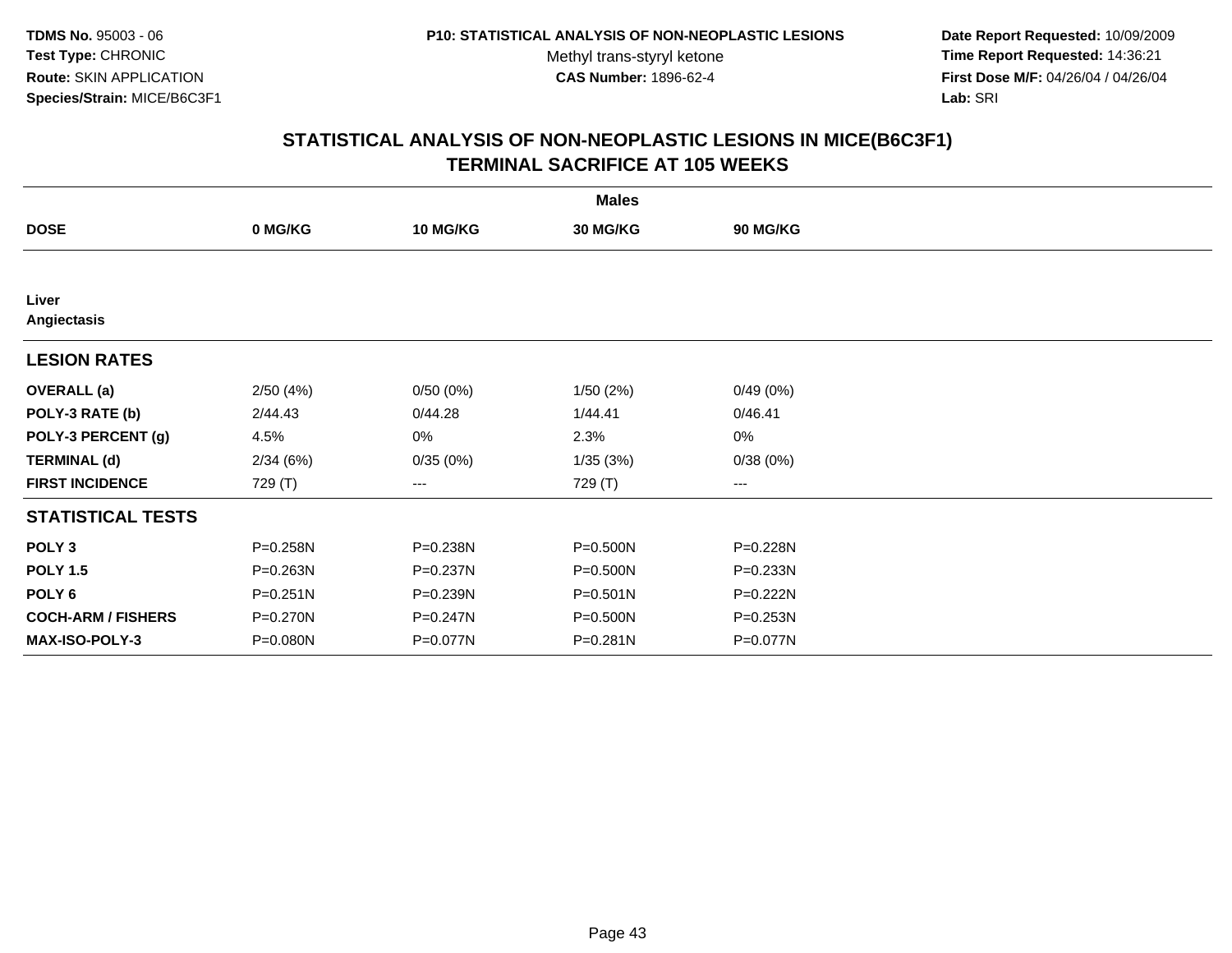**Date Report Requested:** 10/09/2009 **Time Report Requested:** 14:36:21 **First Dose M/F:** 04/26/04 / 04/26/04 Lab: SRI **Lab:** SRI

|                                  |              |                 | <b>Males</b> |            |  |
|----------------------------------|--------------|-----------------|--------------|------------|--|
| <b>DOSE</b>                      | 0 MG/KG      | <b>10 MG/KG</b> | 30 MG/KG     | 90 MG/KG   |  |
|                                  |              |                 |              |            |  |
| Liver<br><b>Basophilic Focus</b> |              |                 |              |            |  |
| <b>LESION RATES</b>              |              |                 |              |            |  |
| <b>OVERALL</b> (a)               | 5/50 (10%)   | 5/50 (10%)      | 3/50(6%)     | 4/49 (8%)  |  |
| POLY-3 RATE (b)                  | 5/44.43      | 5/45.01         | 3/44.45      | 4/46.41    |  |
| POLY-3 PERCENT (g)               | 11.3%        | 11.1%           | 6.8%         | 8.6%       |  |
| <b>TERMINAL (d)</b>              | 5/34(15%)    | 3/35(9%)        | 2/35(6%)     | 4/38 (11%) |  |
| <b>FIRST INCIDENCE</b>           | 729 (T)      | 613             | 719          | 729 (T)    |  |
| <b>STATISTICAL TESTS</b>         |              |                 |              |            |  |
| POLY <sub>3</sub>                | $P = 0.412N$ | P=0.623N        | P=0.356N     | P=0.473N   |  |
| <b>POLY 1.5</b>                  | $P = 0.427N$ | P=0.625N        | P=0.356N     | P=0.488N   |  |
| POLY 6                           | P=0.396N     | P=0.620N        | P=0.356N     | P=0.456N   |  |
| <b>COCH-ARM / FISHERS</b>        | P=0.449N     | P=0.630N        | P=0.357N     | P=0.513N   |  |
| <b>MAX-ISO-POLY-3</b>            | P=0.460N     | P=0.491N        | P=0.230N     | P=0.342N   |  |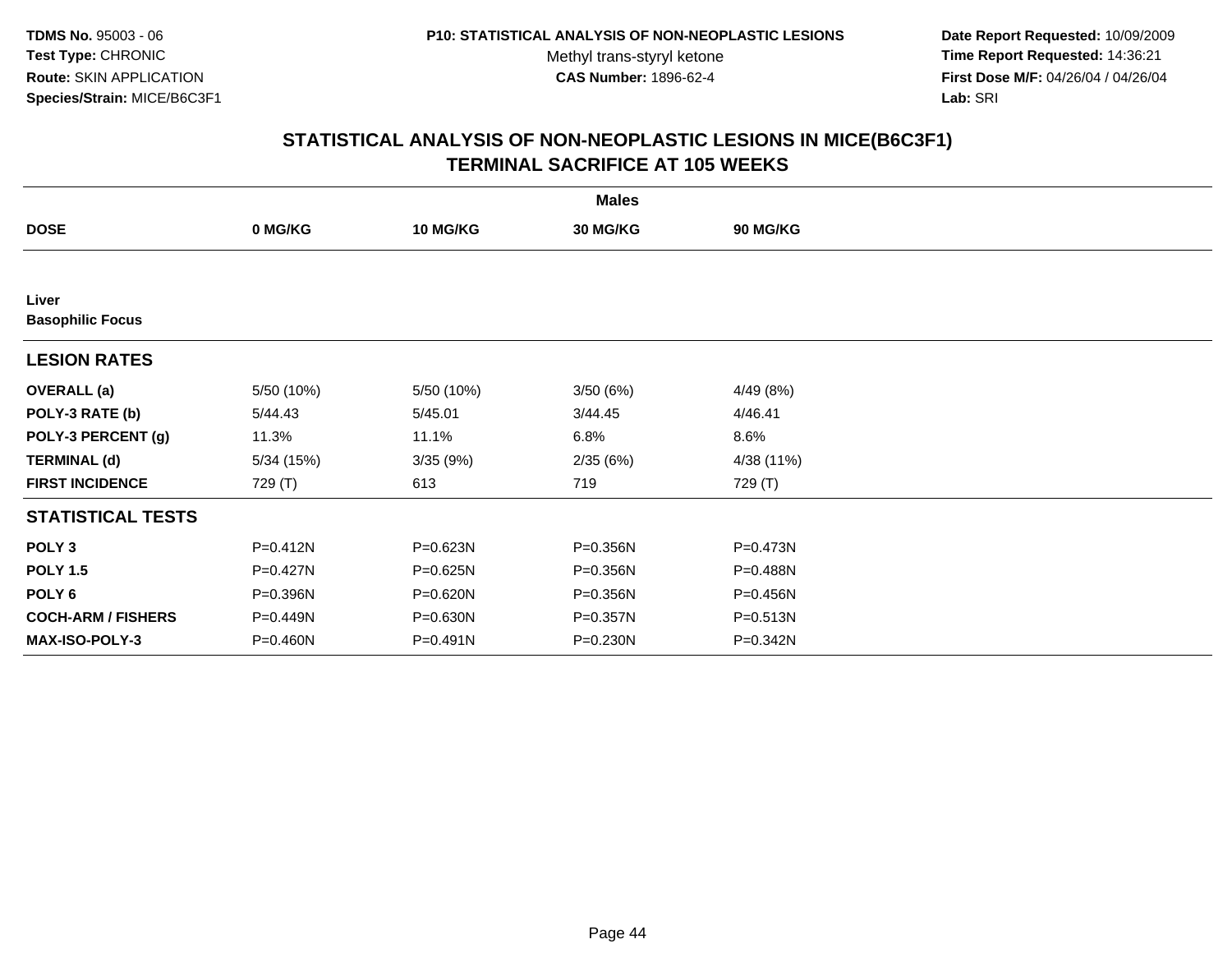**Date Report Requested:** 10/09/2009 **Time Report Requested:** 14:36:21 **First Dose M/F:** 04/26/04 / 04/26/04 Lab: SRI **Lab:** SRI

|                             |                   |                 | <b>Males</b> |                        |  |
|-----------------------------|-------------------|-----------------|--------------|------------------------|--|
| <b>DOSE</b>                 | 0 MG/KG           | <b>10 MG/KG</b> | 30 MG/KG     | <b>90 MG/KG</b>        |  |
|                             |                   |                 |              |                        |  |
| Liver<br><b>Bile Stasis</b> |                   |                 |              |                        |  |
| <b>LESION RATES</b>         |                   |                 |              |                        |  |
| <b>OVERALL</b> (a)          | 0/50(0%)          | 2/50(4%)        | 1/50(2%)     | 0/49(0%)               |  |
| POLY-3 RATE (b)             | 0/44.43           | 2/44.72         | 1/44.41      | 0/46.41                |  |
| POLY-3 PERCENT (g)          | 0%                | 4.5%            | 2.3%         | $0\%$                  |  |
| <b>TERMINAL (d)</b>         | 0/34(0%)          | 0/35(0%)        | 1/35(3%)     | 0/38(0%)               |  |
| <b>FIRST INCIDENCE</b>      | $\qquad \qquad -$ | 626             | 729 (T)      | $\qquad \qquad \cdots$ |  |
| <b>STATISTICAL TESTS</b>    |                   |                 |              |                        |  |
| POLY <sub>3</sub>           | P=0.371N          | $P = 0.238$     | $P = 0.500$  | (e)                    |  |
| <b>POLY 1.5</b>             | P=0.379N          | $P = 0.238$     | $P = 0.500$  | (e)                    |  |
| POLY <sub>6</sub>           | P=0.363N          | $P = 0.239$     | $P = 0.499$  | (e)                    |  |
| <b>COCH-ARM / FISHERS</b>   | P=0.390N          | $P = 0.247$     | $P = 0.500$  | (e)                    |  |
| <b>MAX-ISO-POLY-3</b>       | P=0.335N          | $P = 0.077$     | $P = 0.158$  | (e)                    |  |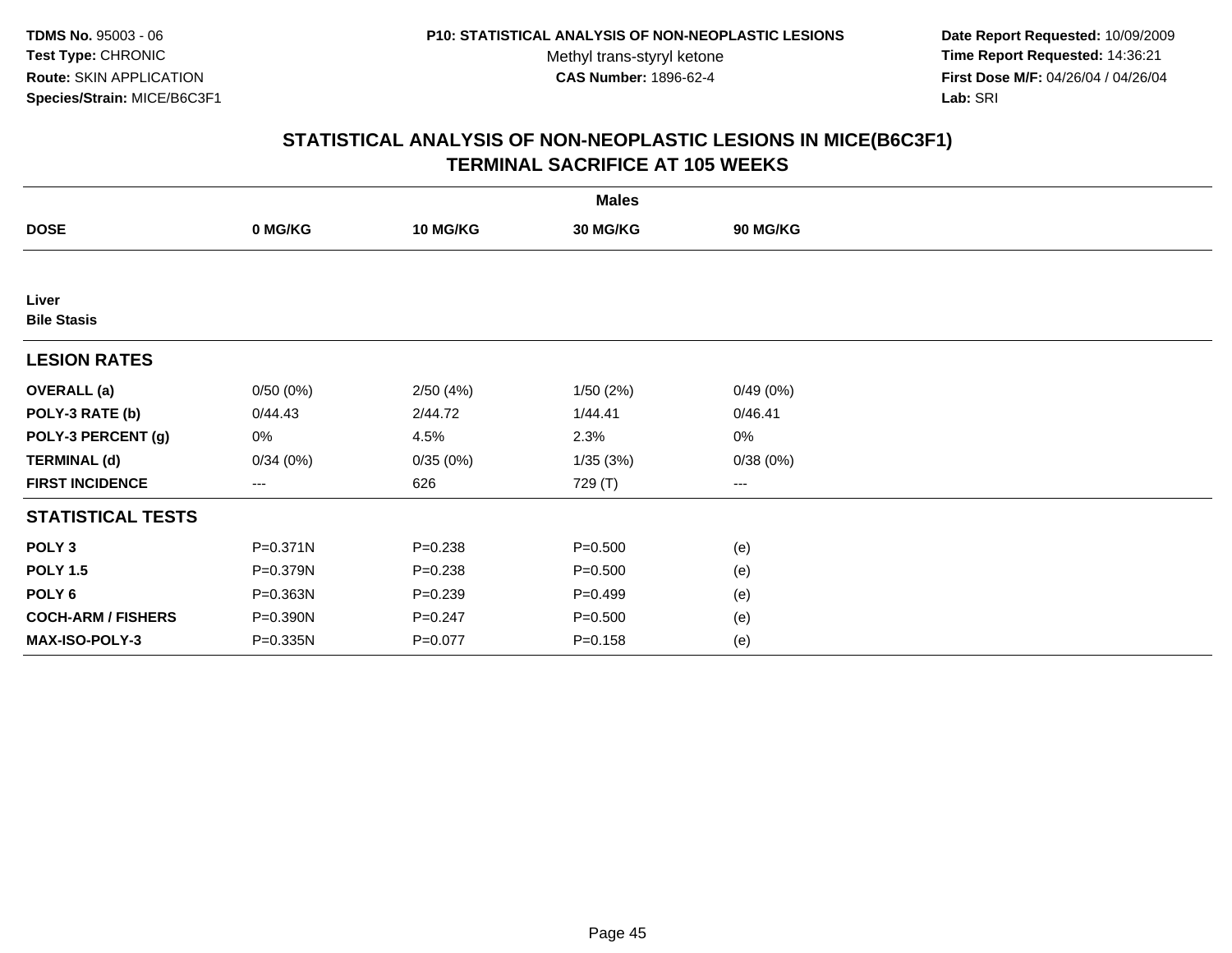**Date Report Requested:** 10/09/2009 **Time Report Requested:** 14:36:21 **First Dose M/F:** 04/26/04 / 04/26/04 Lab: SRI **Lab:** SRI

| <b>Males</b>                     |             |                 |             |                 |  |  |
|----------------------------------|-------------|-----------------|-------------|-----------------|--|--|
| <b>DOSE</b>                      | 0 MG/KG     | <b>10 MG/KG</b> | 30 MG/KG    | <b>90 MG/KG</b> |  |  |
|                                  |             |                 |             |                 |  |  |
| Liver<br><b>Clear Cell Focus</b> |             |                 |             |                 |  |  |
| <b>LESION RATES</b>              |             |                 |             |                 |  |  |
| <b>OVERALL</b> (a)               | 17/50 (34%) | 18/50 (36%)     | 15/50 (30%) | 18/49 (37%)     |  |  |
| POLY-3 RATE (b)                  | 17/44.43    | 18/44.69        | 15/44.93    | 18/46.62        |  |  |
| POLY-3 PERCENT (g)               | 38.3%       | 40.3%           | 33.4%       | 38.6%           |  |  |
| <b>TERMINAL (d)</b>              | 17/34 (50%) | 17/35 (49%)     | 14/35 (40%) | 17/38 (45%)     |  |  |
| <b>FIRST INCIDENCE</b>           | 729 (T)     | 610             | 571         | 673             |  |  |
| <b>STATISTICAL TESTS</b>         |             |                 |             |                 |  |  |
| POLY <sub>3</sub>                | P=0.549N    | $P = 0.509$     | P=0.397N    | $P = 0.572$     |  |  |
| <b>POLY 1.5</b>                  | $P = 0.514$ | $P = 0.507$     | P=0.403N    | $P = 0.532$     |  |  |
| POLY <sub>6</sub>                | P=0.496N    | $P = 0.509$     | P=0.390N    | P=0.554N        |  |  |
| <b>COCH-ARM / FISHERS</b>        | $P=0.449$   | $P = 0.500$     | P=0.415N    | $P = 0.470$     |  |  |
| <b>MAX-ISO-POLY-3</b>            | P=0.592N    | $P=0.420$       | P=0.315N    | $P = 0.486$     |  |  |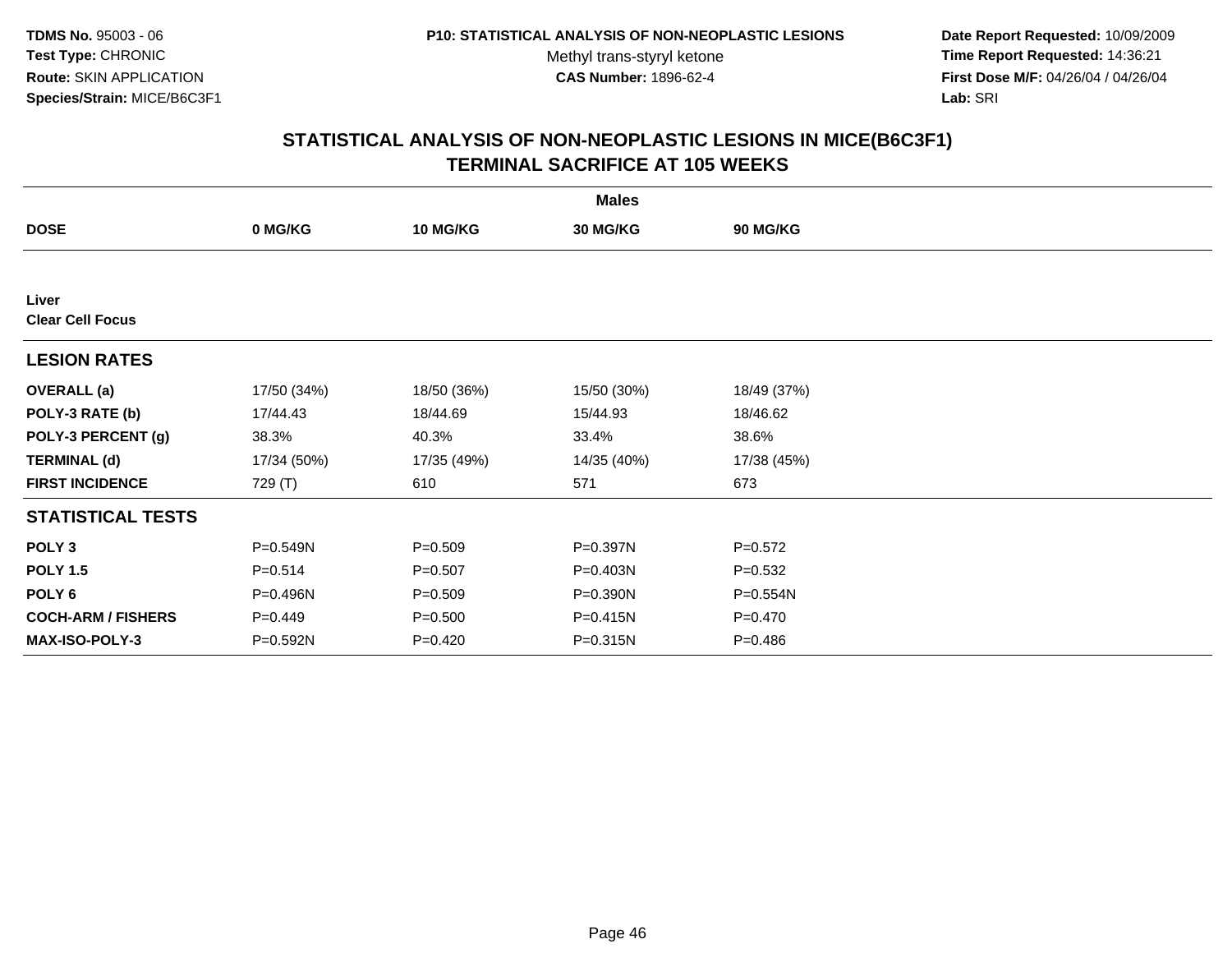**Date Report Requested:** 10/09/2009 **Time Report Requested:** 14:36:21 **First Dose M/F:** 04/26/04 / 04/26/04 Lab: SRI **Lab:** SRI

|                            |          |                 | <b>Males</b>    |          |  |
|----------------------------|----------|-----------------|-----------------|----------|--|
| <b>DOSE</b>                | 0 MG/KG  | <b>10 MG/KG</b> | <b>30 MG/KG</b> | 90 MG/KG |  |
|                            |          |                 |                 |          |  |
| Liver<br><b>Congestion</b> |          |                 |                 |          |  |
| <b>LESION RATES</b>        |          |                 |                 |          |  |
| <b>OVERALL</b> (a)         | 1/50(2%) | 2/50(4%)        | 0/50(0%)        | 0/49(0%) |  |
| POLY-3 RATE (b)            | 1/44.58  | 2/45.01         | 0/44.41         | 0/46.41  |  |
| POLY-3 PERCENT (g)         | 2.2%     | 4.4%            | 0%              | 0%       |  |
| <b>TERMINAL (d)</b>        | 0/34(0%) | 0/35(0%)        | 0/35(0%)        | 0/38(0%) |  |
| <b>FIRST INCIDENCE</b>     | 691      | 610             | $\cdots$        | $\cdots$ |  |
| <b>STATISTICAL TESTS</b>   |          |                 |                 |          |  |
| POLY <sub>3</sub>          | P=0.209N | $P = 0.503$     | $P = 0.501N$    | P=0.492N |  |
| <b>POLY 1.5</b>            | P=0.213N | $P = 0.502$     | P=0.500N        | P=0.497N |  |
| POLY 6                     | P=0.206N | $P = 0.504$     | P=0.502N        | P=0.487N |  |
| <b>COCH-ARM / FISHERS</b>  | P=0.218N | $P = 0.500$     | P=0.500N        | P=0.505N |  |
| <b>MAX-ISO-POLY-3</b>      | P=0.178N | $P = 0.284$     | P=0.159N        | P=0.160N |  |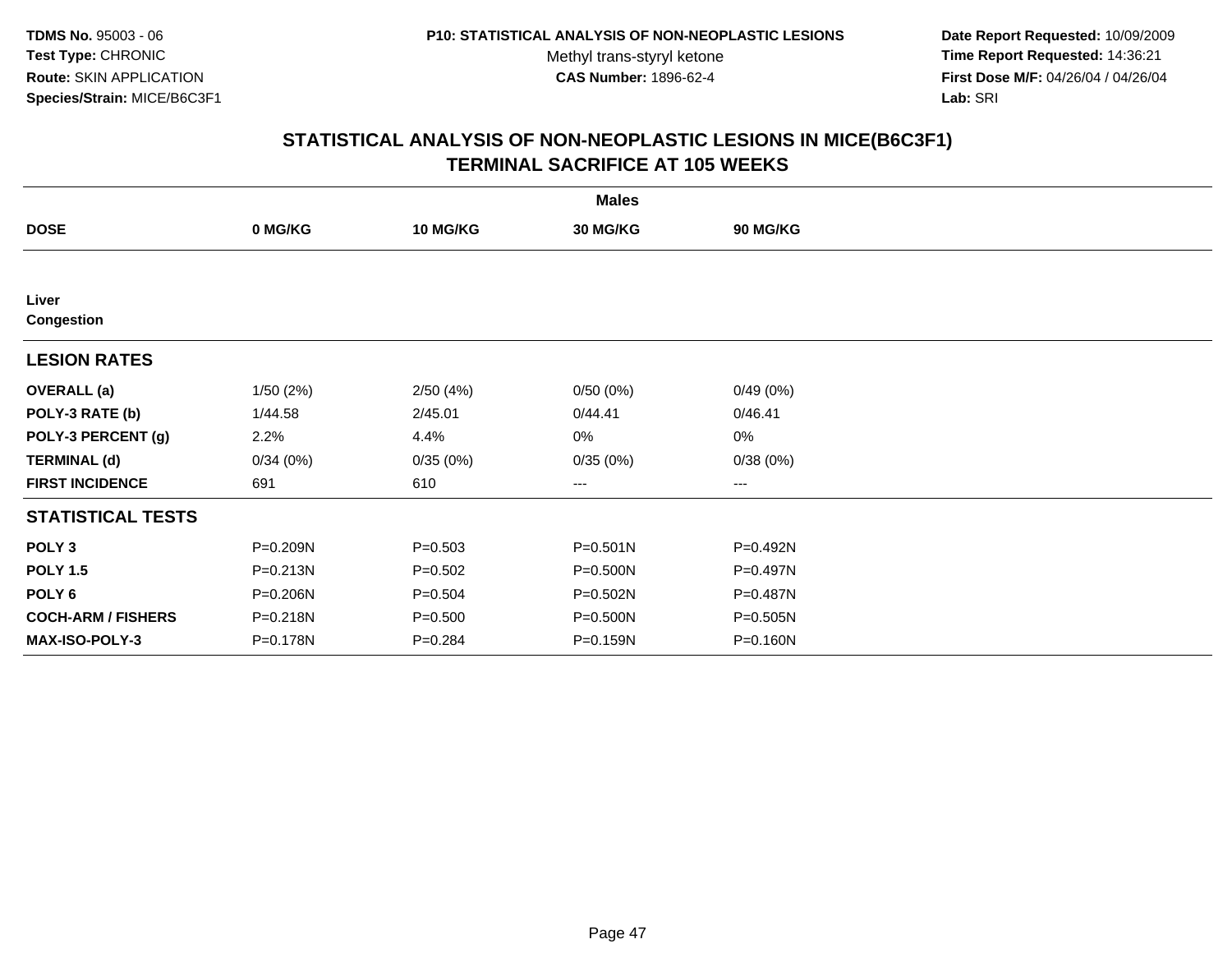**Date Report Requested:** 10/09/2009 **Time Report Requested:** 14:36:21 **First Dose M/F:** 04/26/04 / 04/26/04 Lab: SRI **Lab:** SRI

|                           |            |                 | <b>Males</b>      |             |  |
|---------------------------|------------|-----------------|-------------------|-------------|--|
| <b>DOSE</b>               | 0 MG/KG    | <b>10 MG/KG</b> | 30 MG/KG          | 90 MG/KG    |  |
|                           |            |                 |                   |             |  |
| Liver<br>Cyst             |            |                 |                   |             |  |
| <b>LESION RATES</b>       |            |                 |                   |             |  |
| <b>OVERALL (a)</b>        | 0/50(0%)   | 0/50(0%)        | 0/50(0%)          | 2/49(4%)    |  |
| POLY-3 RATE (b)           | 0/44.43    | 0/44.28         | 0/44.41           | 2/46.67     |  |
| POLY-3 PERCENT (g)        | 0%         | $0\%$           | 0%                | 4.3%        |  |
| <b>TERMINAL (d)</b>       | 0/34(0%)   | 0/35(0%)        | 0/35(0%)          | 1/38(3%)    |  |
| <b>FIRST INCIDENCE</b>    | ---        | ---             | $\qquad \qquad -$ | 659         |  |
| <b>STATISTICAL TESTS</b>  |            |                 |                   |             |  |
| POLY <sub>3</sub>         | $P=0.043*$ | (e)             | (e)               | $P = 0.248$ |  |
| <b>POLY 1.5</b>           | P=0.041*   | (e)             | (e)               | $P = 0.242$ |  |
| POLY <sub>6</sub>         | $P=0.045*$ | (e)             | (e)               | $P = 0.256$ |  |
| <b>COCH-ARM / FISHERS</b> | $P=0.040*$ | (e)             | (e)               | $P = 0.242$ |  |
| <b>MAX-ISO-POLY-3</b>     | P=0.044*   | (e)             | (e)               | $P = 0.088$ |  |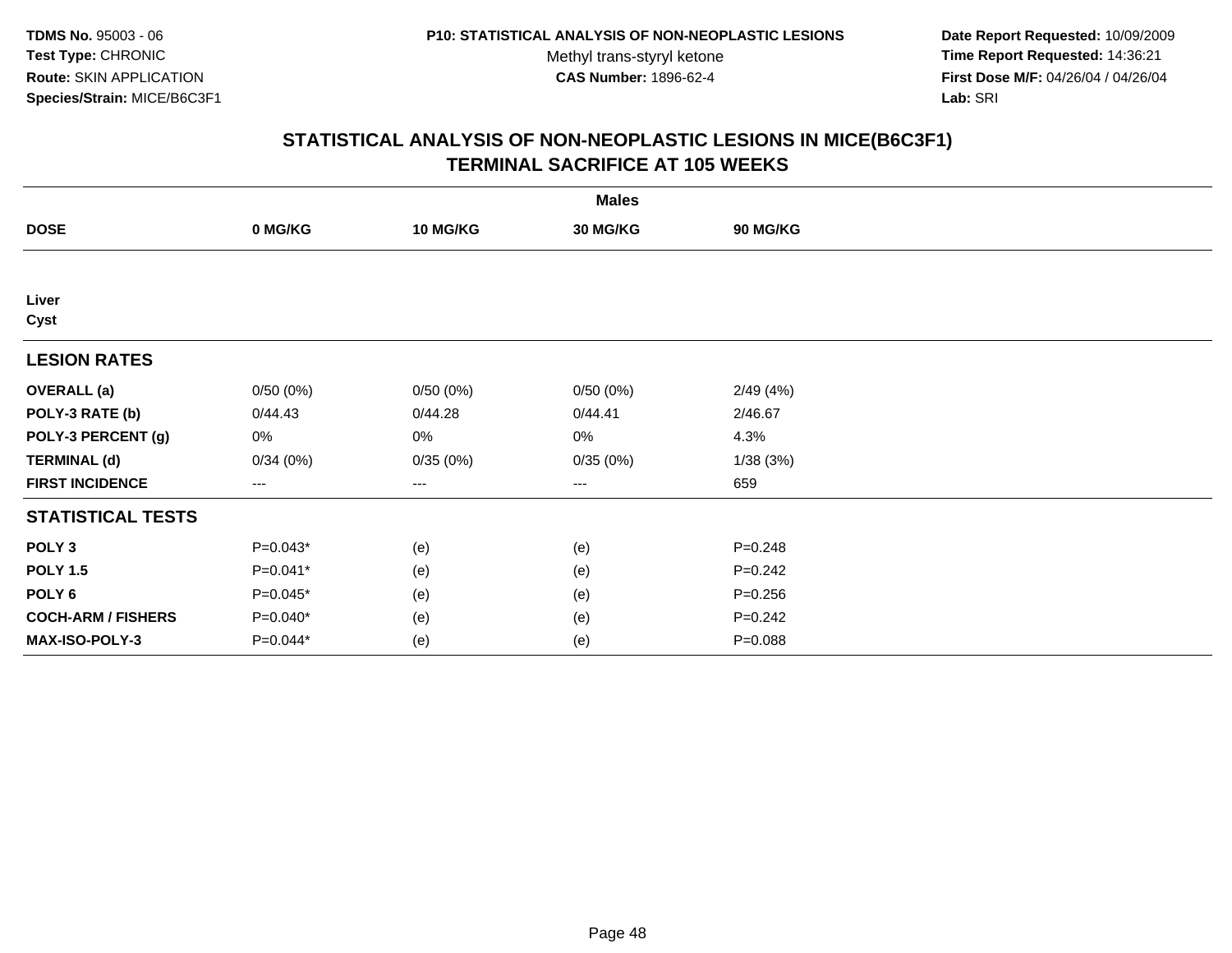**Date Report Requested:** 10/09/2009 **Time Report Requested:** 14:36:21 **First Dose M/F:** 04/26/04 / 04/26/04 Lab: SRI **Lab:** SRI

| <b>Males</b>                       |             |                 |             |                 |  |  |  |
|------------------------------------|-------------|-----------------|-------------|-----------------|--|--|--|
| <b>DOSE</b>                        | 0 MG/KG     | <b>10 MG/KG</b> | 30 MG/KG    | <b>90 MG/KG</b> |  |  |  |
|                                    |             |                 |             |                 |  |  |  |
| Liver<br><b>Eosinophilic Focus</b> |             |                 |             |                 |  |  |  |
| <b>LESION RATES</b>                |             |                 |             |                 |  |  |  |
| <b>OVERALL</b> (a)                 | 17/50 (34%) | 14/50 (28%)     | 16/50 (32%) | 13/49 (27%)     |  |  |  |
| POLY-3 RATE (b)                    | 17/45.24    | 14/45.85        | 16/46.21    | 13/47.03        |  |  |  |
| POLY-3 PERCENT (g)                 | 37.6%       | 30.5%           | 34.6%       | 27.6%           |  |  |  |
| <b>TERMINAL (d)</b>                | 13/34 (38%) | 10/35 (29%)     | 11/35 (31%) | 11/38 (29%)     |  |  |  |
| <b>FIRST INCIDENCE</b>             | 619         | 515             | 534         | 630             |  |  |  |
| <b>STATISTICAL TESTS</b>           |             |                 |             |                 |  |  |  |
| POLY <sub>3</sub>                  | P=0.238N    | P=0.312N        | P=0.470N    | P=0.212N        |  |  |  |
| <b>POLY 1.5</b>                    | P=0.265N    | P=0.319N        | P=0.481N    | P=0.236N        |  |  |  |
| POLY 6                             | P=0.210N    | P=0.310N        | P=0.459N    | P=0.190N        |  |  |  |
| <b>COCH-ARM / FISHERS</b>          | P=0.308N    | P=0.333N        | P=0.500N    | P=0.278N        |  |  |  |
| <b>MAX-ISO-POLY-3</b>              | P=0.258N    | P=0.240N        | P=0.384N    | P=0.159N        |  |  |  |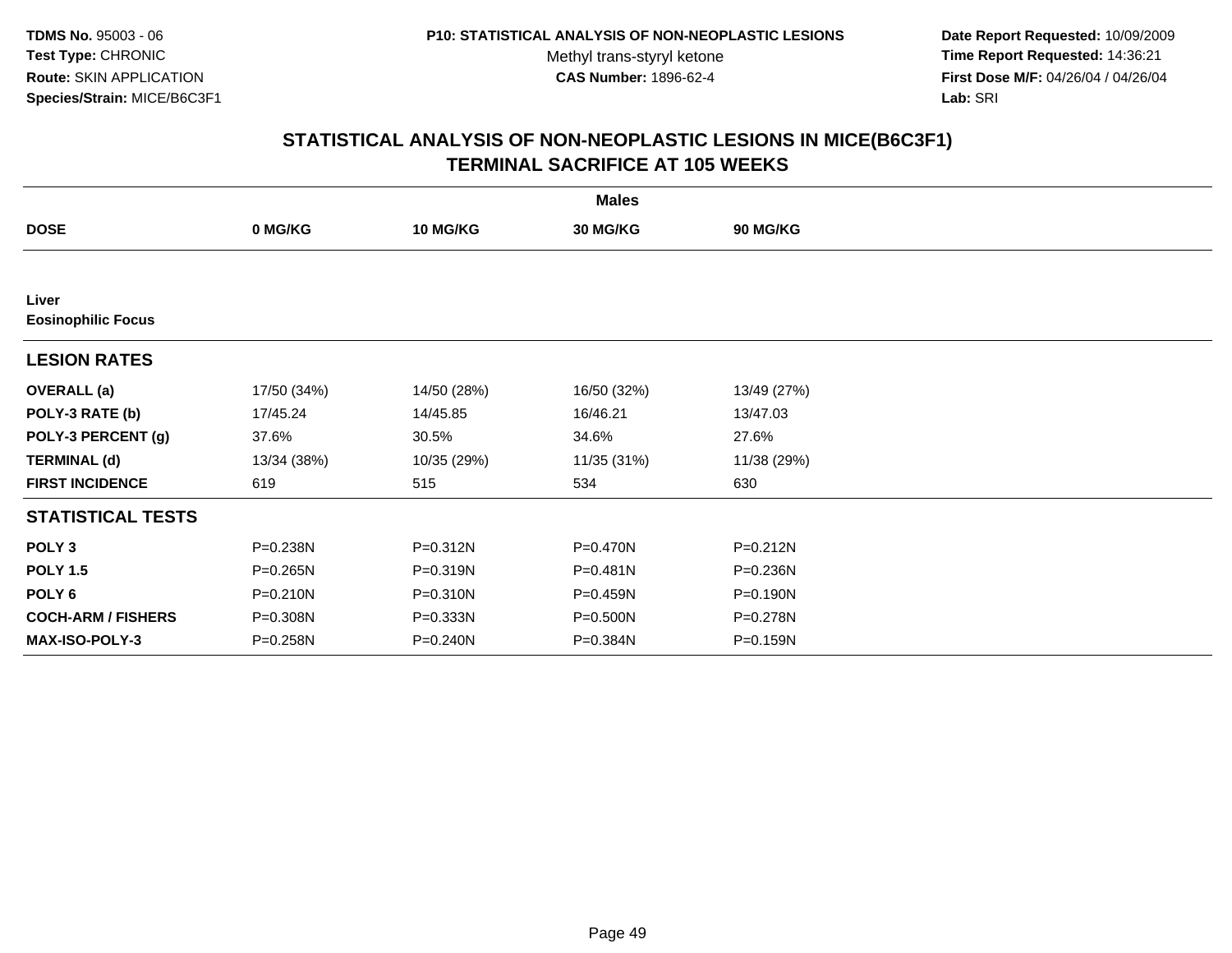**Date Report Requested:** 10/09/2009 **Time Report Requested:** 14:36:21 **First Dose M/F:** 04/26/04 / 04/26/04 Lab: SRI **Lab:** SRI

|                                                  |             |                 | <b>Males</b> |                 |  |
|--------------------------------------------------|-------------|-----------------|--------------|-----------------|--|
| <b>DOSE</b>                                      | 0 MG/KG     | <b>10 MG/KG</b> | 30 MG/KG     | <b>90 MG/KG</b> |  |
|                                                  |             |                 |              |                 |  |
| Liver<br><b>Hematopoietic Cell Proliferation</b> |             |                 |              |                 |  |
| <b>LESION RATES</b>                              |             |                 |              |                 |  |
| <b>OVERALL</b> (a)                               | 4/50 (8%)   | 1/50(2%)        | 4/50 (8%)    | 7/49 (14%)      |  |
| POLY-3 RATE (b)                                  | 4/44.43     | 1/44.28         | 4/44.41      | 7/46.41         |  |
| POLY-3 PERCENT (g)                               | 9%          | 2.3%            | 9%           | 15.1%           |  |
| <b>TERMINAL (d)</b>                              | 4/34 (12%)  | 1/35(3%)        | 4/35 (11%)   | 7/38 (18%)      |  |
| <b>FIRST INCIDENCE</b>                           | 729 (T)     | 729 (T)         | 729 (T)      | 729 (T)         |  |
| <b>STATISTICAL TESTS</b>                         |             |                 |              |                 |  |
| POLY <sub>3</sub>                                | $P = 0.066$ | P=0.179N        | $P = 0.643$  | $P = 0.286$     |  |
| <b>POLY 1.5</b>                                  | $P = 0.060$ | P=0.179N        | P=0.643N     | $P=0.272$       |  |
| POLY <sub>6</sub>                                | $P = 0.073$ | $P = 0.181N$    | $P = 0.642$  | $P = 0.302$     |  |
| <b>COCH-ARM / FISHERS</b>                        | $P = 0.054$ | $P = 0.181N$    | P=0.643N     | $P = 0.251$     |  |
| <b>MAX-ISO-POLY-3</b>                            | $P = 0.095$ | P=0.084N        | $P=0.499$    | $P = 0.195$     |  |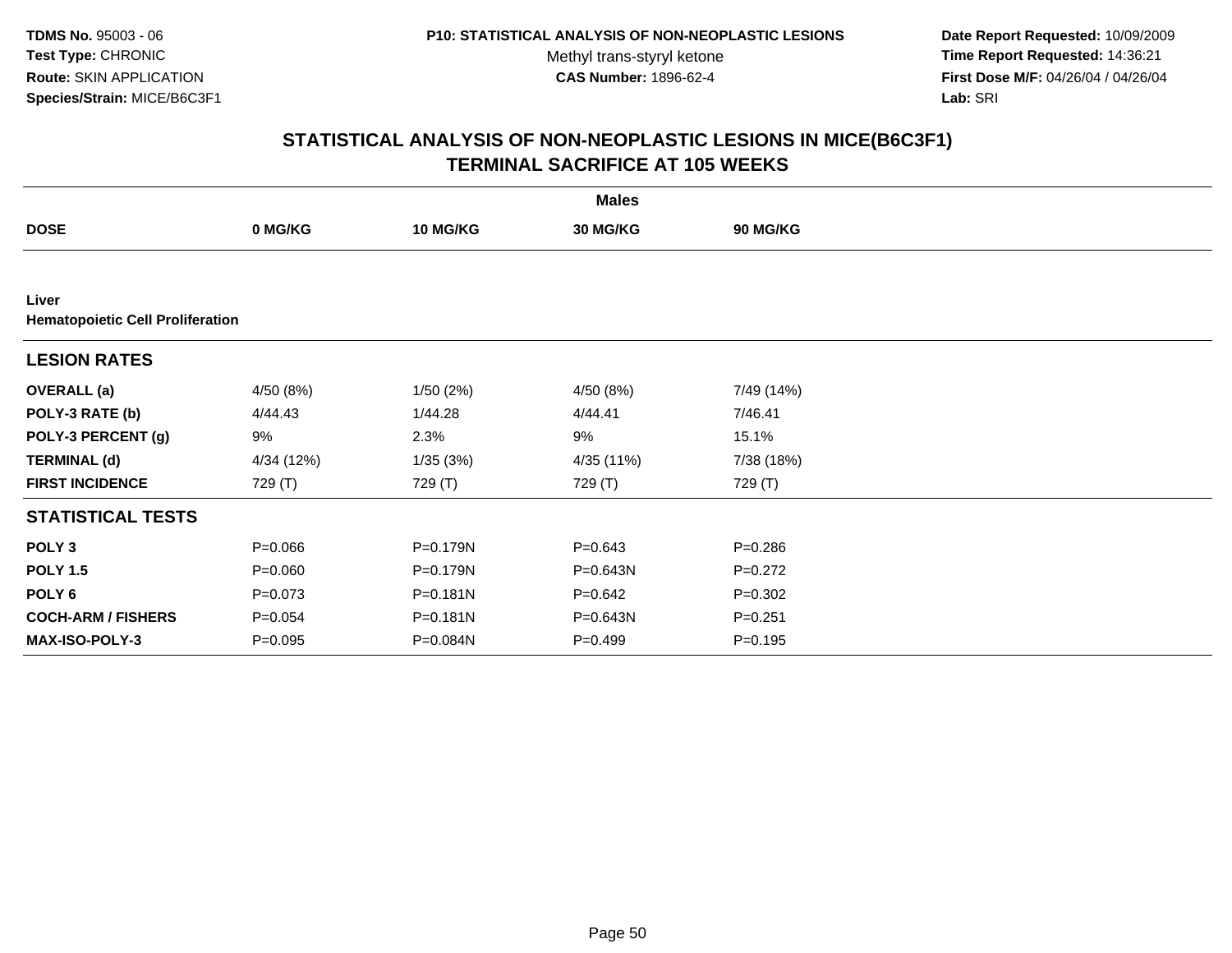**Date Report Requested:** 10/09/2009 **Time Report Requested:** 14:36:21 **First Dose M/F:** 04/26/04 / 04/26/04 Lab: SRI **Lab:** SRI

|                           |              |                 | <b>Males</b> |          |  |
|---------------------------|--------------|-----------------|--------------|----------|--|
| <b>DOSE</b>               | 0 MG/KG      | <b>10 MG/KG</b> | 30 MG/KG     | 90 MG/KG |  |
|                           |              |                 |              |          |  |
| Liver<br>Hemorrhage       |              |                 |              |          |  |
| <b>LESION RATES</b>       |              |                 |              |          |  |
| <b>OVERALL</b> (a)        | 2/50(4%)     | 2/50(4%)        | 0/50(0%)     | 0/49(0%) |  |
| POLY-3 RATE (b)           | 2/45.25      | 2/44.86         | 0/44.41      | 0/46.41  |  |
| POLY-3 PERCENT (g)        | 4.4%         | 4.5%            | 0%           | 0%       |  |
| <b>TERMINAL (d)</b>       | 0/34(0%)     | 0/35(0%)        | 0/35(0%)     | 0/38(0%) |  |
| <b>FIRST INCIDENCE</b>    | 503          | 641             | ---          | $--$     |  |
| <b>STATISTICAL TESTS</b>  |              |                 |              |          |  |
| POLY <sub>3</sub>         | P=0.120N     | $P = 0.691$     | $P = 0.241N$ | P=0.232N |  |
| <b>POLY 1.5</b>           | P=0.123N     | $P = 0.692$     | P=0.239N     | P=0.235N |  |
| POLY <sub>6</sub>         | $P = 0.118N$ | $P = 0.689$     | P=0.244N     | P=0.228N |  |
| <b>COCH-ARM / FISHERS</b> | P=0.126N     | P=0.691N        | P=0.247N     | P=0.253N |  |
| MAX-ISO-POLY-3            | P=0.122N     | $P = 0.496$     | P=0.080N     | P=0.077N |  |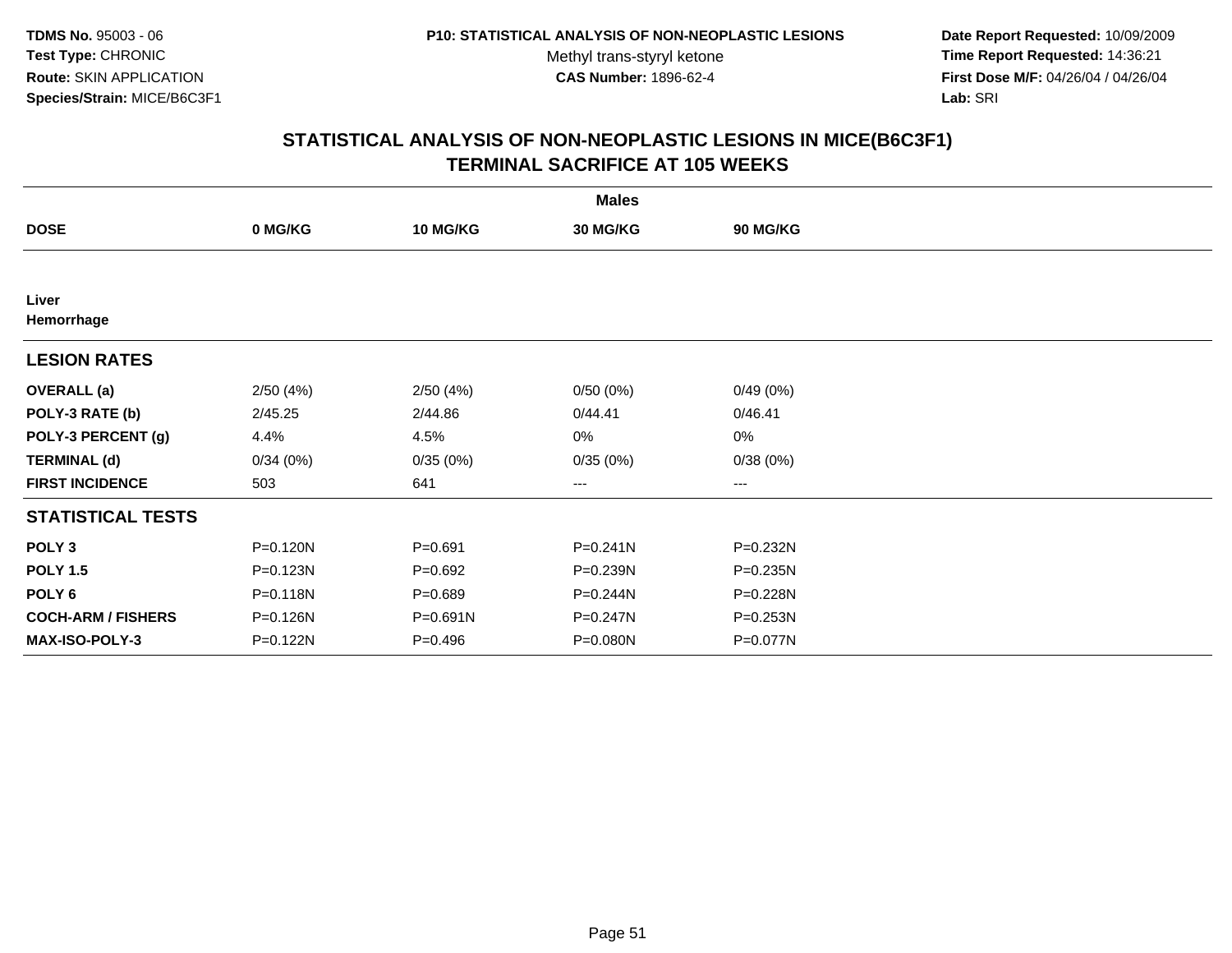**Date Report Requested:** 10/09/2009 **Time Report Requested:** 14:36:21 **First Dose M/F:** 04/26/04 / 04/26/04 Lab: SRI **Lab:** SRI

|                               | <b>Males</b> |              |                   |                 |  |  |  |  |
|-------------------------------|--------------|--------------|-------------------|-----------------|--|--|--|--|
| <b>DOSE</b>                   | 0 MG/KG      | 10 MG/KG     | 30 MG/KG          | <b>90 MG/KG</b> |  |  |  |  |
|                               |              |              |                   |                 |  |  |  |  |
| Liver<br>Hyperplasia Lymphoid |              |              |                   |                 |  |  |  |  |
| <b>LESION RATES</b>           |              |              |                   |                 |  |  |  |  |
| <b>OVERALL</b> (a)            | 1/50(2%)     | 0/50(0%)     | 0/50(0%)          | 0/49(0%)        |  |  |  |  |
| POLY-3 RATE (b)               | 1/44.56      | 0/44.28      | 0/44.41           | 0/46.41         |  |  |  |  |
| POLY-3 PERCENT (g)            | 2.2%         | 0%           | $0\%$             | $0\%$           |  |  |  |  |
| <b>TERMINAL (d)</b>           | 0/34(0%)     | 0/35(0%)     | 0/35(0%)          | 0/38(0%)        |  |  |  |  |
| <b>FIRST INCIDENCE</b>        | 698          | ---          | $\qquad \qquad -$ | $---$           |  |  |  |  |
| <b>STATISTICAL TESTS</b>      |              |              |                   |                 |  |  |  |  |
| POLY <sub>3</sub>             | P=0.474N     | $P = 0.501N$ | $P = 0.501N$      | P=0.492N        |  |  |  |  |
| <b>POLY 1.5</b>               | P=0.475N     | $P = 0.500N$ | $P = 0.500N$      | P=0.496N        |  |  |  |  |
| POLY 6                        | P=0.473N     | P=0.503N     | P=0.502N          | P=0.487N        |  |  |  |  |
| <b>COCH-ARM / FISHERS</b>     | P=0.475N     | P=0.500N     | P=0.500N          | P=0.505N        |  |  |  |  |
| <b>MAX-ISO-POLY-3</b>         | P=0.127N     | P=0.160N     | P=0.159N          | P=0.160N        |  |  |  |  |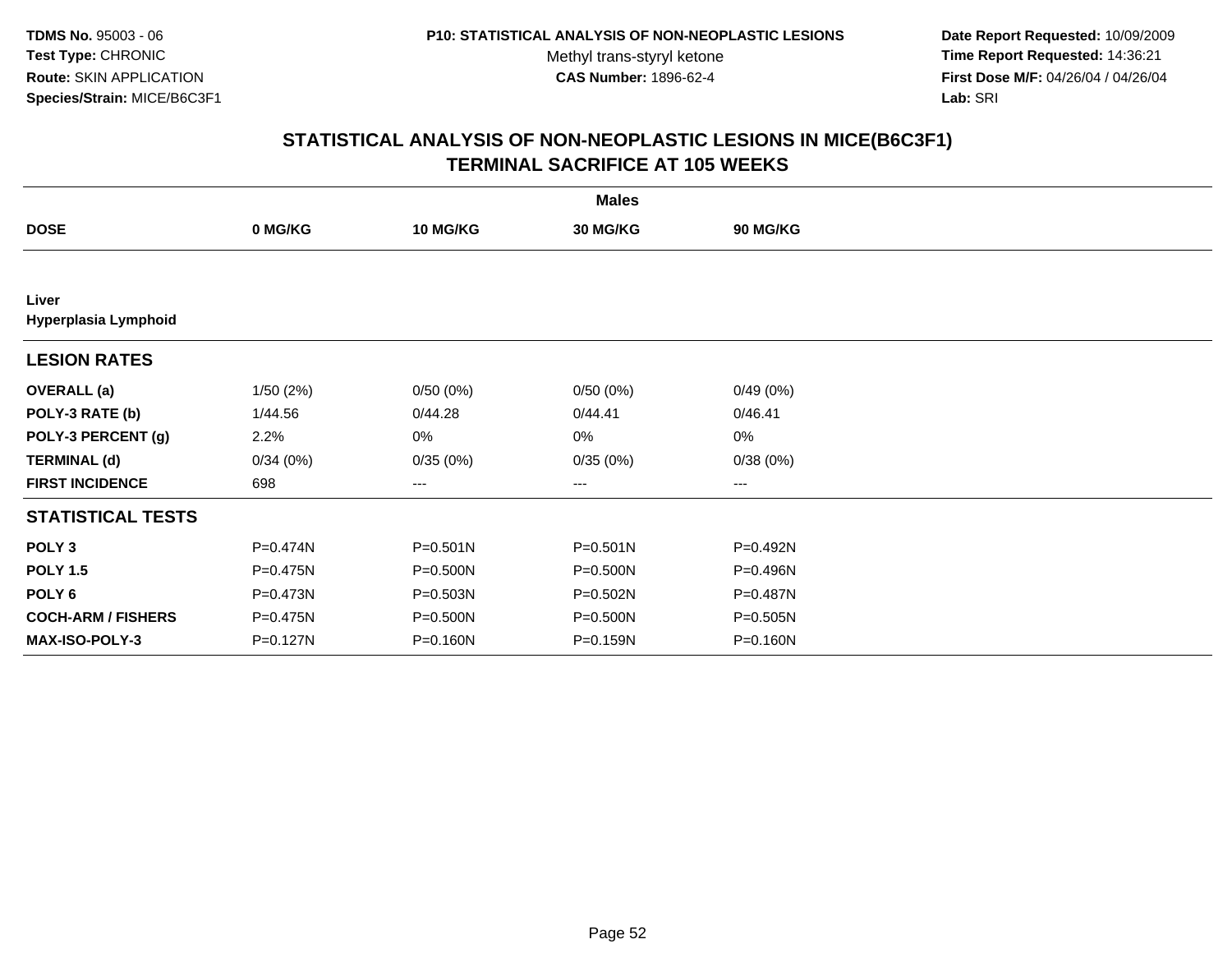**Date Report Requested:** 10/09/2009 **Time Report Requested:** 14:36:21 **First Dose M/F:** 04/26/04 / 04/26/04 Lab: SRI **Lab:** SRI

| <b>Males</b>                         |              |                 |                        |                 |  |  |  |
|--------------------------------------|--------------|-----------------|------------------------|-----------------|--|--|--|
| <b>DOSE</b>                          | 0 MG/KG      | <b>10 MG/KG</b> | 30 MG/KG               | <b>90 MG/KG</b> |  |  |  |
|                                      |              |                 |                        |                 |  |  |  |
| Liver<br><b>Inflammation Chronic</b> |              |                 |                        |                 |  |  |  |
| <b>LESION RATES</b>                  |              |                 |                        |                 |  |  |  |
| <b>OVERALL</b> (a)                   | 0/50(0%)     | 2/50(4%)        | 0/50(0%)               | 0/49(0%)        |  |  |  |
| POLY-3 RATE (b)                      | 0/44.43      | 2/44.28         | 0/44.41                | 0/46.41         |  |  |  |
| POLY-3 PERCENT (g)                   | 0%           | 4.5%            | 0%                     | $0\%$           |  |  |  |
| <b>TERMINAL (d)</b>                  | 0/34(0%)     | 2/35(6%)        | 0/35(0%)               | 0/38(0%)        |  |  |  |
| <b>FIRST INCIDENCE</b>               | ---          | 729 (T)         | $\qquad \qquad \cdots$ | ---             |  |  |  |
| <b>STATISTICAL TESTS</b>             |              |                 |                        |                 |  |  |  |
| POLY <sub>3</sub>                    | P=0.374N     | $P = 0.236$     | (e)                    | (e)             |  |  |  |
| <b>POLY 1.5</b>                      | P=0.378N     | $P = 0.237$     | (e)                    | (e)             |  |  |  |
| POLY <sub>6</sub>                    | $P = 0.371N$ | $P = 0.235$     | (e)                    | (e)             |  |  |  |
| <b>COCH-ARM / FISHERS</b>            | P=0.384N     | $P = 0.247$     | (e)                    | (e)             |  |  |  |
| <b>MAX-ISO-POLY-3</b>                | P=0.254N     | $P = 0.076$     | (e)                    | (e)             |  |  |  |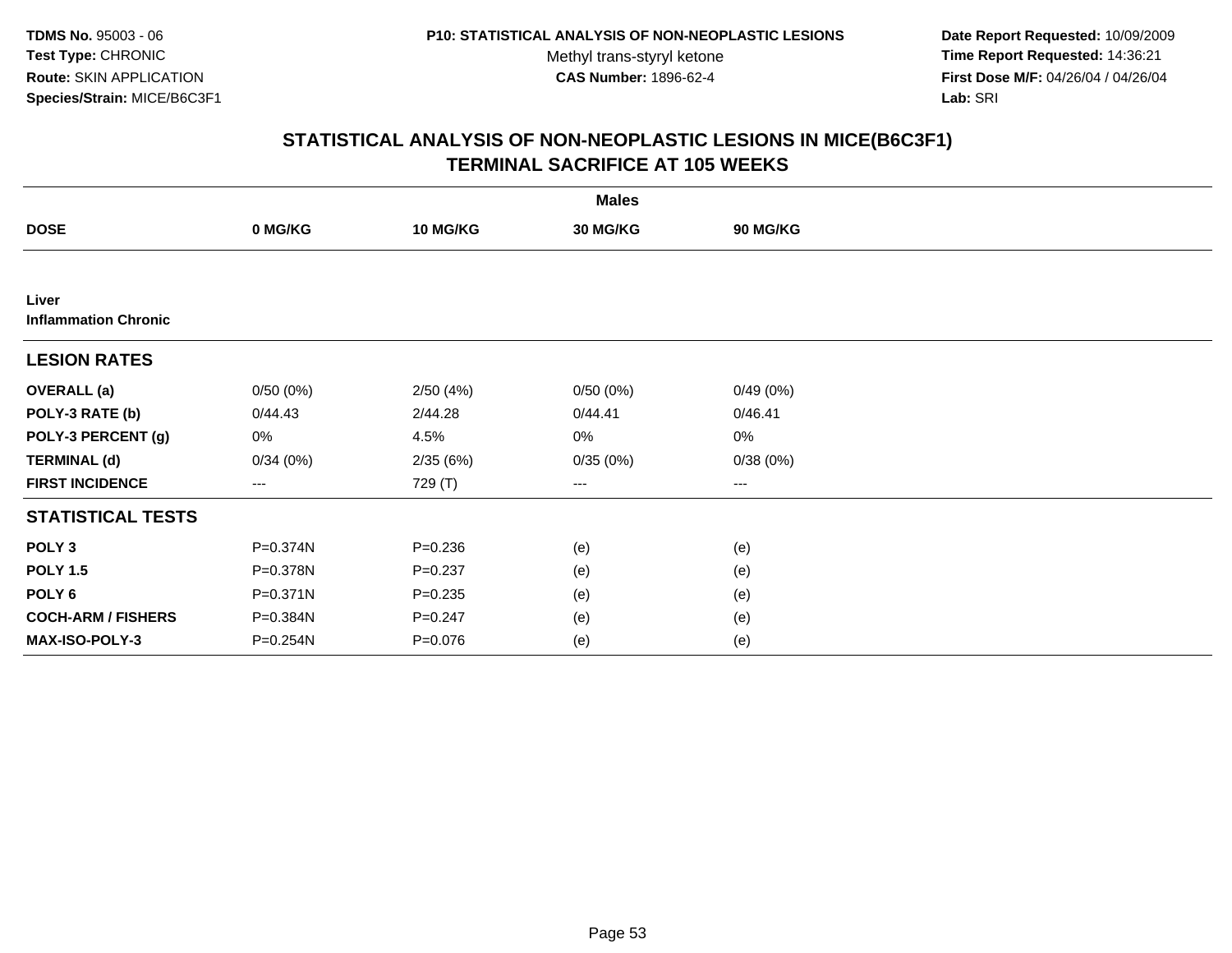**Date Report Requested:** 10/09/2009 **Time Report Requested:** 14:36:21 **First Dose M/F:** 04/26/04 / 04/26/04 Lab: SRI **Lab:** SRI

|                                  |             |             | <b>Males</b> |                 |  |
|----------------------------------|-------------|-------------|--------------|-----------------|--|
| <b>DOSE</b>                      | 0 MG/KG     | 10 MG/KG    | 30 MG/KG     | <b>90 MG/KG</b> |  |
|                                  |             |             |              |                 |  |
| Liver<br><b>Mixed Cell Focus</b> |             |             |              |                 |  |
| <b>LESION RATES</b>              |             |             |              |                 |  |
| <b>OVERALL (a)</b>               | 2/50(4%)    | 5/50 (10%)  | 2/50(4%)     | 4/49 (8%)       |  |
| POLY-3 RATE (b)                  | 2/44.43     | 5/44.28     | 2/44.41      | 4/46.41         |  |
| POLY-3 PERCENT (g)               | 4.5%        | 11.3%       | 4.5%         | 8.6%            |  |
| <b>TERMINAL (d)</b>              | 2/34(6%)    | 5/35(14%)   | 2/35(6%)     | 4/38 (11%)      |  |
| <b>FIRST INCIDENCE</b>           | 729 (T)     | 729 (T)     | 729 (T)      | 729 (T)         |  |
| <b>STATISTICAL TESTS</b>         |             |             |              |                 |  |
| POLY <sub>3</sub>                | $P=0.469$   | $P = 0.214$ | $P = 0.694$  | $P = 0.357$     |  |
| <b>POLY 1.5</b>                  | $P=0.454$   | $P = 0.216$ | P=0.693N     | $P = 0.346$     |  |
| POLY 6                           | $P=0.487$   | $P = 0.211$ | $P = 0.693$  | $P = 0.370$     |  |
| <b>COCH-ARM / FISHERS</b>        | $P = 0.430$ | $P = 0.218$ | $P = 0.691N$ | $P = 0.329$     |  |
| <b>MAX-ISO-POLY-3</b>            | $P = 0.372$ | $P = 0.118$ | $P = 0.499$  | $P=0.223$       |  |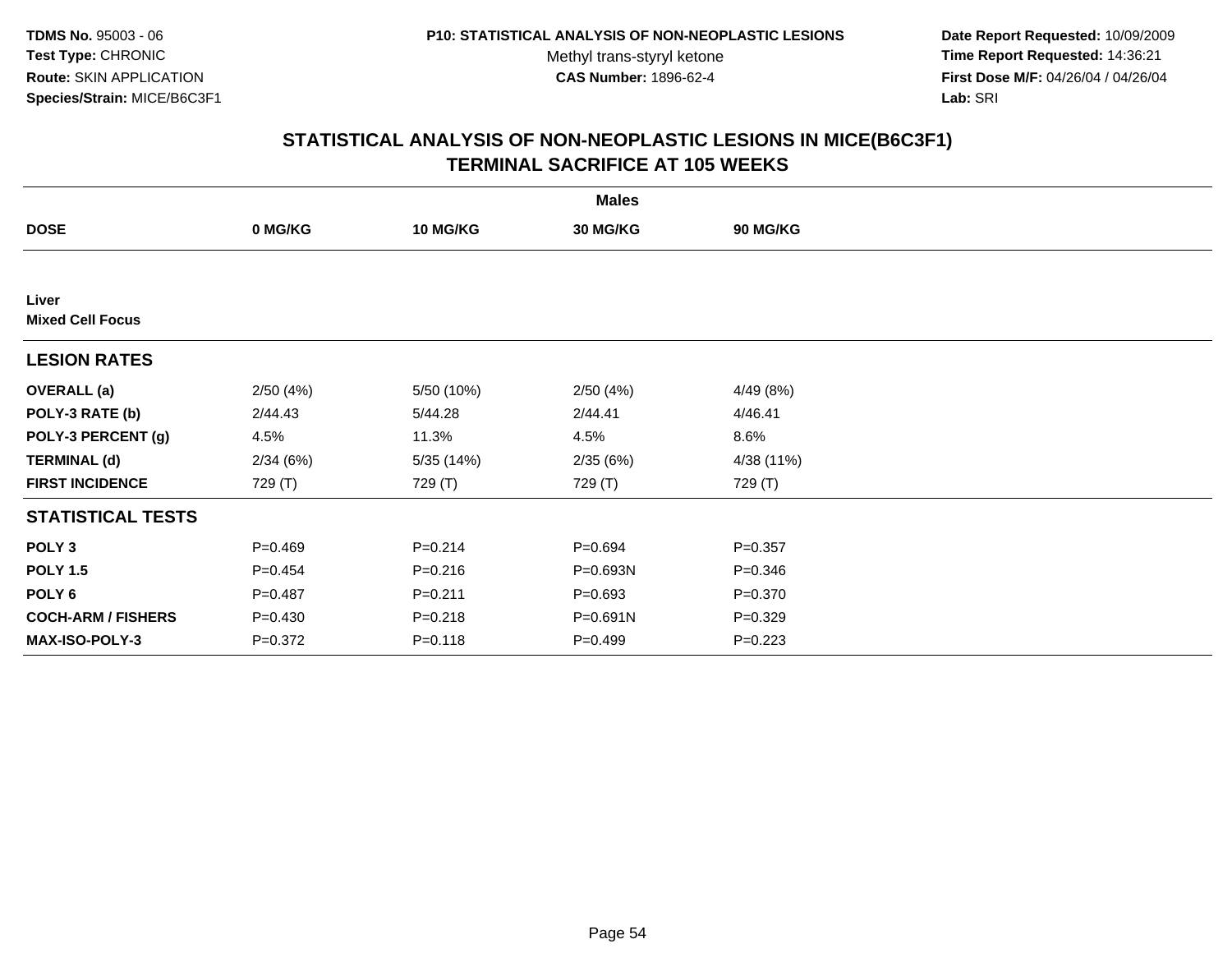**Date Report Requested:** 10/09/2009 **Time Report Requested:** 14:36:21 **First Dose M/F:** 04/26/04 / 04/26/04 Lab: SRI **Lab:** SRI

|                                |              |                 | <b>Males</b> |                 |  |
|--------------------------------|--------------|-----------------|--------------|-----------------|--|
| <b>DOSE</b>                    | 0 MG/KG      | <b>10 MG/KG</b> | 30 MG/KG     | <b>90 MG/KG</b> |  |
|                                |              |                 |              |                 |  |
| Liver<br><b>Necrosis Focal</b> |              |                 |              |                 |  |
| <b>LESION RATES</b>            |              |                 |              |                 |  |
| <b>OVERALL</b> (a)             | 15/50 (30%)  | 7/50 (14%)      | 8/50 (16%)   | 6/49 (12%)      |  |
| POLY-3 RATE (b)                | 15/48.08     | 7/47.10         | 8/45.96      | 6/47.63         |  |
| POLY-3 PERCENT (g)             | 31.2%        | 14.9%           | 17.4%        | 12.6%           |  |
| <b>TERMINAL (d)</b>            | 8/34 (24%)   | 2/35(6%)        | 4/35 (11%)   | 0/38(0%)        |  |
| <b>FIRST INCIDENCE</b>         | 402          | 500             | 571          | 630             |  |
| <b>STATISTICAL TESTS</b>       |              |                 |              |                 |  |
| POLY <sub>3</sub>              | P=0.058N     | P=0.048N*       | P=0.093N     | P=0.023N*       |  |
| <b>POLY 1.5</b>                | P=0.063N     | P=0.046N*       | P=0.086N     | P=0.025N*       |  |
| POLY 6                         | $P = 0.051N$ | P=0.050N*       | P=0.098N     | P=0.021N*       |  |
| <b>COCH-ARM / FISHERS</b>      | P=0.069N     | P=0.045N*       | P=0.077N     | P=0.027N*       |  |
| <b>MAX-ISO-POLY-3</b>          | P=0.015N*    | P=0.029N*       | P=0.062N     | P=0.012N*       |  |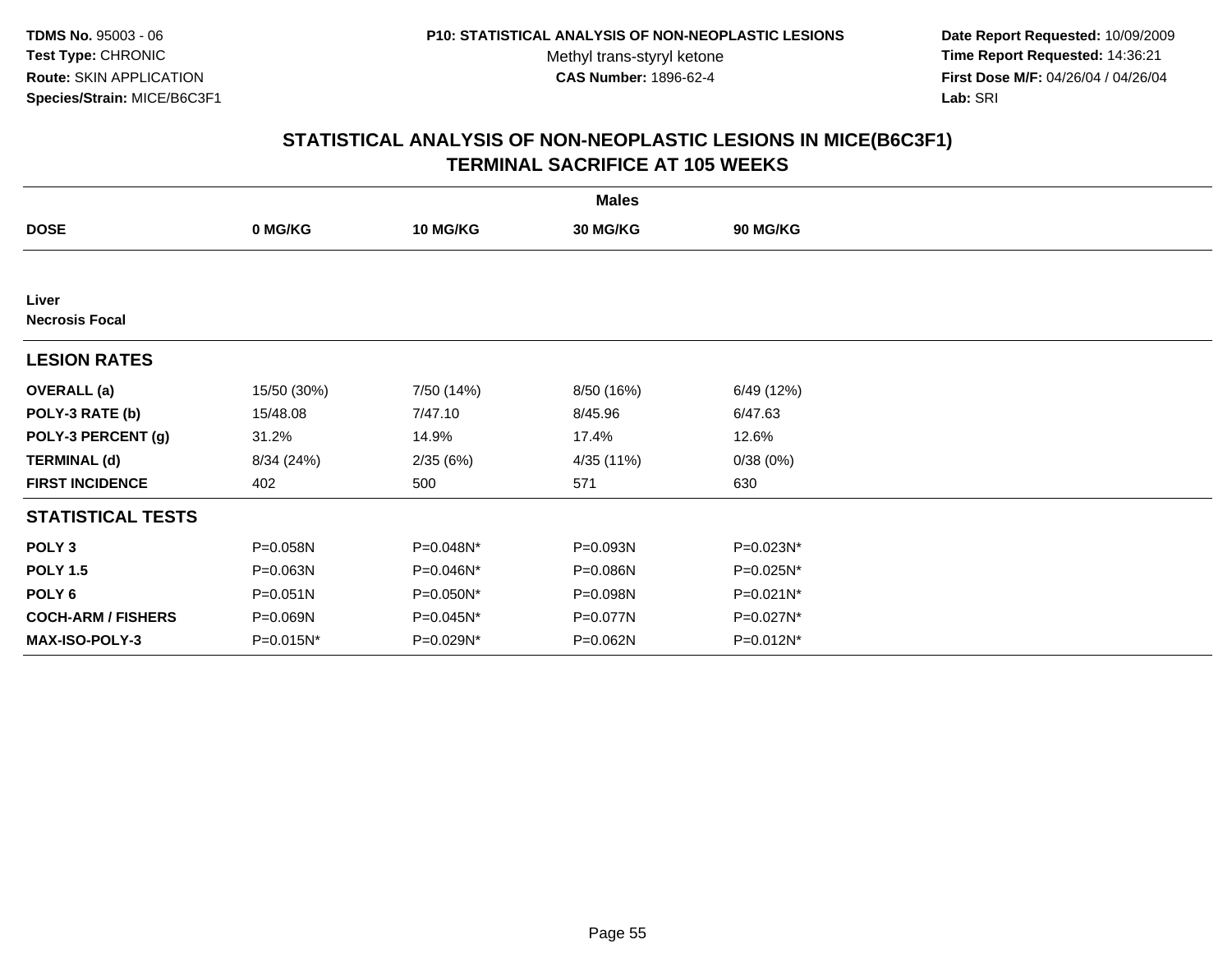**Date Report Requested:** 10/09/2009 **Time Report Requested:** 14:36:21 **First Dose M/F:** 04/26/04 / 04/26/04 Lab: SRI **Lab:** SRI

|                                           | <b>Males</b> |                 |                   |          |  |  |  |  |
|-------------------------------------------|--------------|-----------------|-------------------|----------|--|--|--|--|
| <b>DOSE</b>                               | 0 MG/KG      | <b>10 MG/KG</b> | 30 MG/KG          | 90 MG/KG |  |  |  |  |
|                                           |              |                 |                   |          |  |  |  |  |
| Liver<br><b>Vacuolization Cytoplasmic</b> |              |                 |                   |          |  |  |  |  |
| <b>LESION RATES</b>                       |              |                 |                   |          |  |  |  |  |
| <b>OVERALL</b> (a)                        | 0/50(0%)     | 0/50(0%)        | 0/50(0%)          | 0/49(0%) |  |  |  |  |
| POLY-3 RATE (b)                           | 0/44.43      | 0/44.28         | 0/44.41           | 0/46.41  |  |  |  |  |
| POLY-3 PERCENT (g)                        | 0%           | 0%              | 0%                | $0\%$    |  |  |  |  |
| <b>TERMINAL (d)</b>                       | 0/34(0%)     | 0/35(0%)        | 0/35(0%)          | 0/38(0%) |  |  |  |  |
| <b>FIRST INCIDENCE</b>                    | $---$        | $--$            | $\qquad \qquad -$ | $\cdots$ |  |  |  |  |
| <b>STATISTICAL TESTS</b>                  |              |                 |                   |          |  |  |  |  |
| POLY <sub>3</sub>                         | (e)          | (e)             | (e)               | (e)      |  |  |  |  |
| <b>POLY 1.5</b>                           | (e)          | (e)             | (e)               | (e)      |  |  |  |  |
| POLY 6                                    | (e)          | (e)             | (e)               | (e)      |  |  |  |  |
| <b>COCH-ARM / FISHERS</b>                 | (e)          | (e)             | (e)               | (e)      |  |  |  |  |
| MAX-ISO-POLY-3                            | (e)          | (e)             | (e)               | (e)      |  |  |  |  |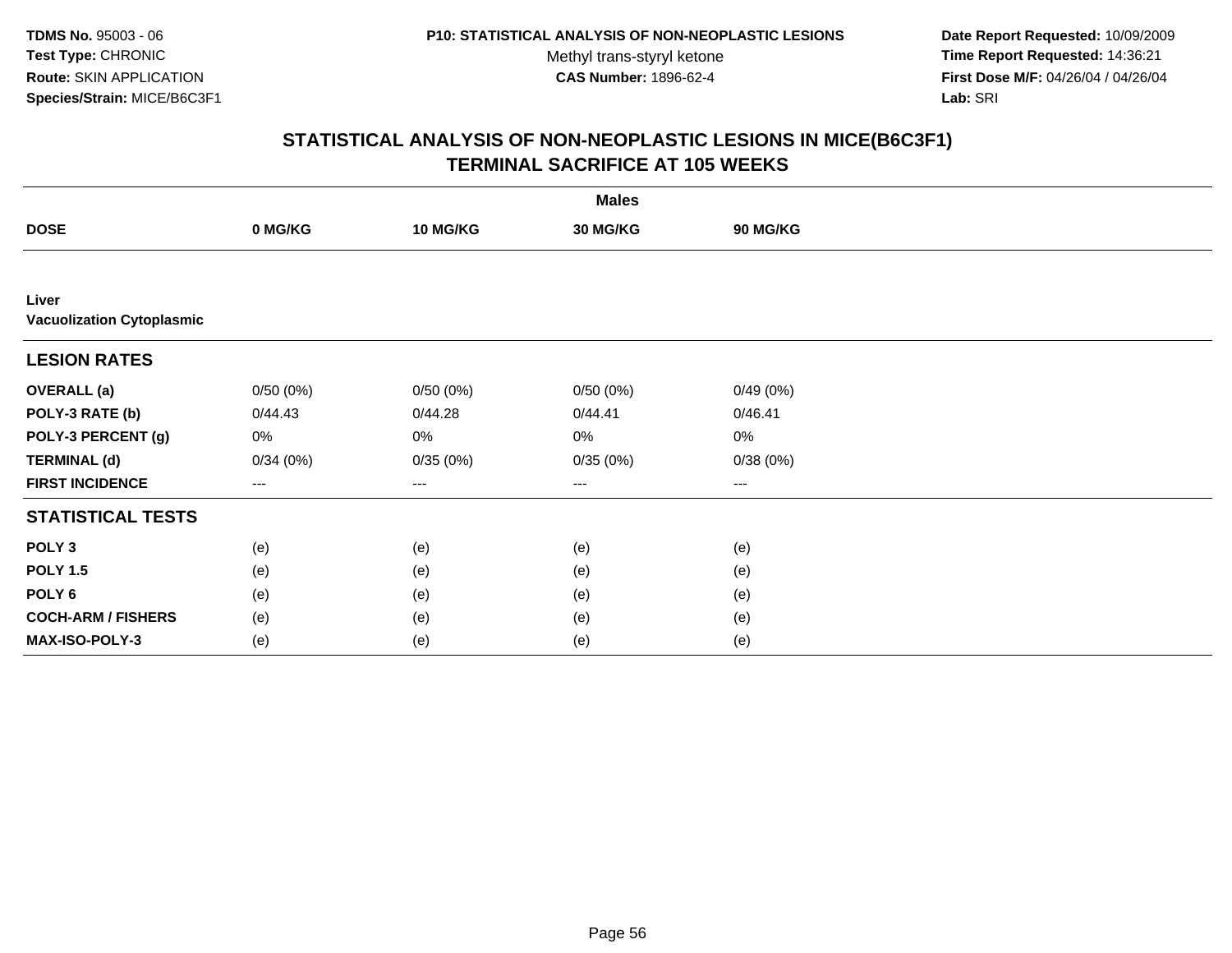**Date Report Requested:** 10/09/2009 **Time Report Requested:** 14:36:21 **First Dose M/F:** 04/26/04 / 04/26/04 Lab: SRI **Lab:** SRI

|                                  |             |             | <b>Males</b> |                 |  |
|----------------------------------|-------------|-------------|--------------|-----------------|--|
| <b>DOSE</b>                      | 0 MG/KG     | 10 MG/KG    | 30 MG/KG     | <b>90 MG/KG</b> |  |
|                                  |             |             |              |                 |  |
| Liver: Hepatocyte<br>Hypertrophy |             |             |              |                 |  |
| <b>LESION RATES</b>              |             |             |              |                 |  |
| <b>OVERALL</b> (a)               | 0/50(0%)    | 1/50(2%)    | 0/50(0%)     | 1/49(2%)        |  |
| POLY-3 RATE (b)                  | 0/44.43     | 1/44.93     | 0/44.41      | 1/46.41         |  |
| POLY-3 PERCENT (g)               | 0%          | 2.2%        | 0%           | 2.2%            |  |
| <b>TERMINAL (d)</b>              | 0/34(0%)    | 0/35(0%)    | 0/35(0%)     | 1/38(3%)        |  |
| <b>FIRST INCIDENCE</b>           | ---         | 515         | $\cdots$     | 729 (T)         |  |
| <b>STATISTICAL TESTS</b>         |             |             |              |                 |  |
| POLY <sub>3</sub>                | $P=0.471$   | $P = 0.502$ | (e)          | $P = 0.509$     |  |
| <b>POLY 1.5</b>                  | $P=0.465$   | $P = 0.502$ | (e)          | $P = 0.504$     |  |
| POLY <sub>6</sub>                | $P=0.479$   | $P = 0.502$ | (e)          | $P = 0.514$     |  |
| <b>COCH-ARM / FISHERS</b>        | $P=0.455$   | $P = 0.500$ | (e)          | $P=0.495$       |  |
| MAX-ISO-POLY-3                   | $P = 0.275$ | $P = 0.161$ | (e)          | $P = 0.171$     |  |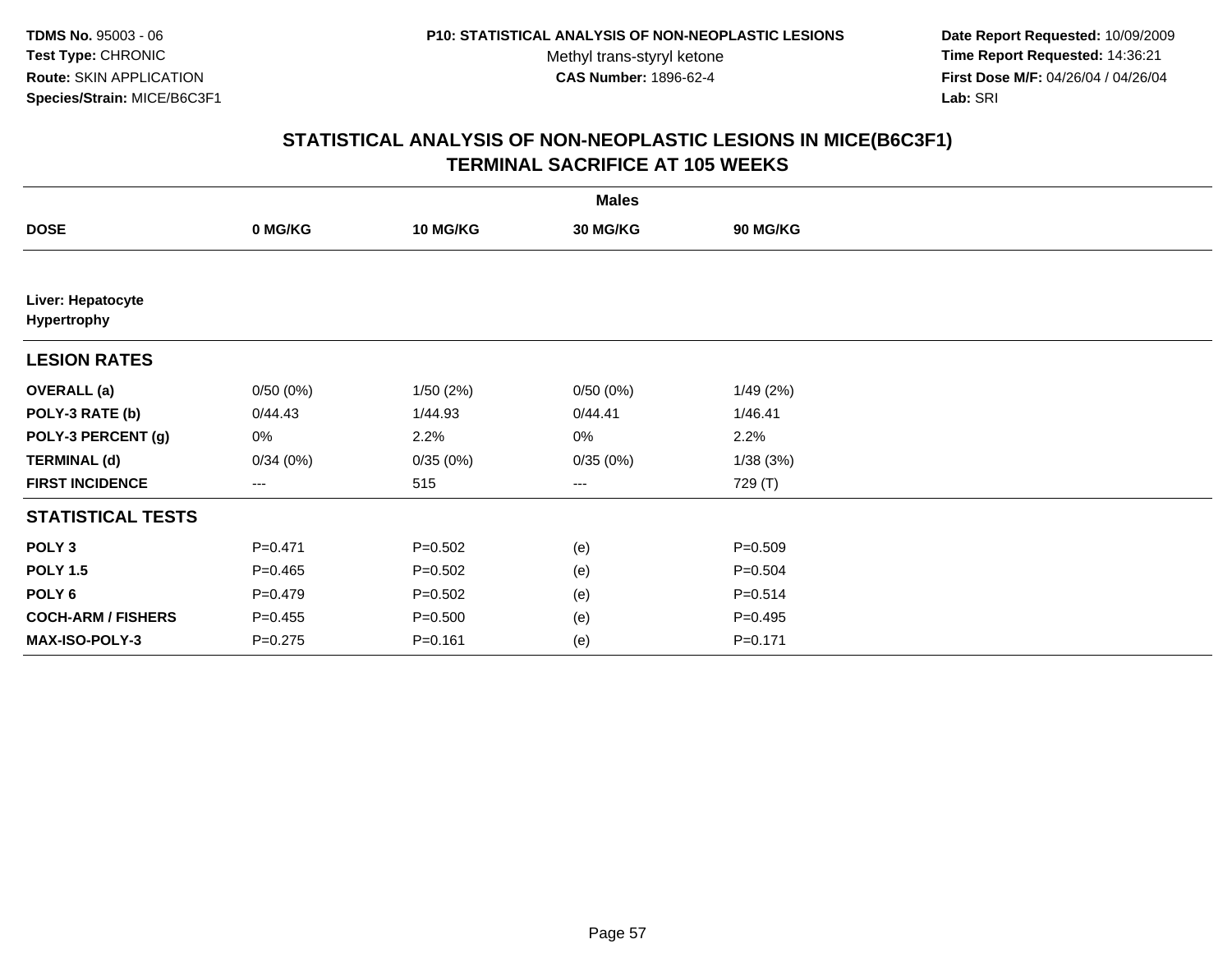**Date Report Requested:** 10/09/2009 **Time Report Requested:** 14:36:21 **First Dose M/F:** 04/26/04 / 04/26/04 Lab: SRI **Lab:** SRI

|                                                       |          |                 | <b>Males</b> |                 |  |
|-------------------------------------------------------|----------|-----------------|--------------|-----------------|--|
| <b>DOSE</b>                                           | 0 MG/KG  | <b>10 MG/KG</b> | 30 MG/KG     | <b>90 MG/KG</b> |  |
|                                                       |          |                 |              |                 |  |
| Liver: Hepatocyte<br><b>Vacuolization Cytoplasmic</b> |          |                 |              |                 |  |
| <b>LESION RATES</b>                                   |          |                 |              |                 |  |
| <b>OVERALL (a)</b>                                    | 1/50(2%) | 2/50(4%)        | 1/50(2%)     | 0/49(0%)        |  |
| POLY-3 RATE (b)                                       | 1/45.11  | 2/45.33         | 1/44.93      | 0/46.41         |  |
| POLY-3 PERCENT (g)                                    | 2.2%     | 4.4%            | 2.2%         | 0%              |  |
| <b>TERMINAL (d)</b>                                   | 0/34(0%) | 0/35(0%)        | 0/35(0%)     | 0/38(0%)        |  |
| <b>FIRST INCIDENCE</b>                                | 503      | 515             | 571          | ---             |  |
| <b>STATISTICAL TESTS</b>                              |          |                 |              |                 |  |
| POLY <sub>3</sub>                                     | P=0.228N | $P = 0.502$     | $P = 0.760$  | P=0.494N        |  |
| <b>POLY 1.5</b>                                       | P=0.233N | $P = 0.501$     | $P = 0.760$  | P=0.498N        |  |
| POLY 6                                                | P=0.223N | $P=0.502$       | $P=0.759$    | P=0.490N        |  |
| <b>COCH-ARM / FISHERS</b>                             | P=0.239N | $P = 0.500$     | P=0.753N     | $P = 0.505N$    |  |
| <b>MAX-ISO-POLY-3</b>                                 | P=0.234N | $P = 0.282$     | $P=0.498$    | P=0.160N        |  |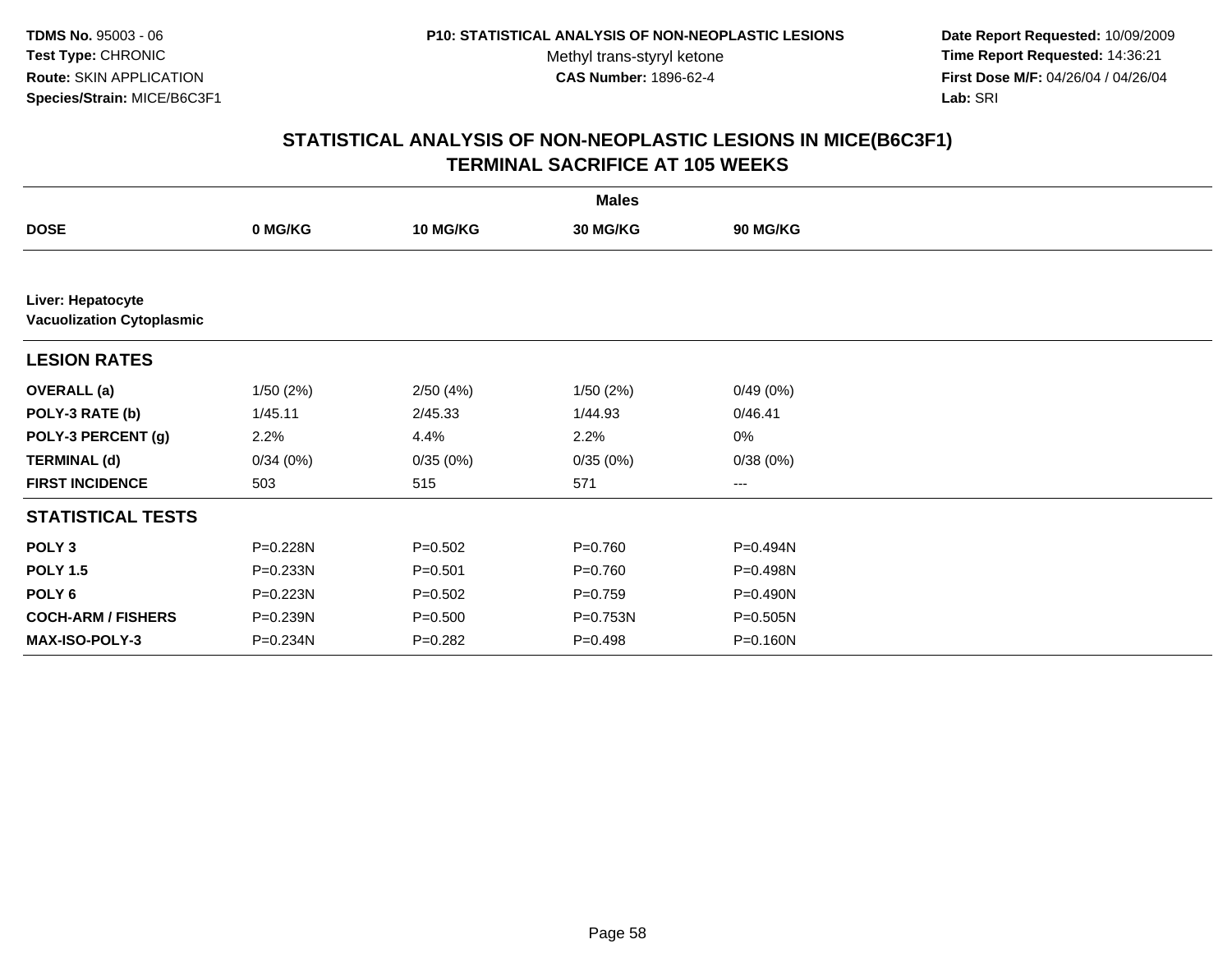**Date Report Requested:** 10/09/2009 **Time Report Requested:** 14:36:21 **First Dose M/F:** 04/26/04 / 04/26/04 Lab: SRI **Lab:** SRI

|                                     | <b>Males</b> |                 |          |          |  |  |  |  |
|-------------------------------------|--------------|-----------------|----------|----------|--|--|--|--|
| <b>DOSE</b>                         | 0 MG/KG      | <b>10 MG/KG</b> | 30 MG/KG | 90 MG/KG |  |  |  |  |
|                                     |              |                 |          |          |  |  |  |  |
| Liver: Kupffer Cell<br>Pigmentation |              |                 |          |          |  |  |  |  |
| <b>LESION RATES</b>                 |              |                 |          |          |  |  |  |  |
| <b>OVERALL</b> (a)                  | 0/50(0%)     | 0/50(0%)        | 0/50(0%) | 0/49(0%) |  |  |  |  |
| POLY-3 RATE (b)                     | 0/44.43      | 0/44.28         | 0/44.41  | 0/46.41  |  |  |  |  |
| POLY-3 PERCENT (g)                  | 0%           | 0%              | 0%       | $0\%$    |  |  |  |  |
| <b>TERMINAL (d)</b>                 | 0/34(0%)     | 0/35(0%)        | 0/35(0%) | 0/38(0%) |  |  |  |  |
| <b>FIRST INCIDENCE</b>              | $---$        | $\cdots$        | $\cdots$ | $\cdots$ |  |  |  |  |
| <b>STATISTICAL TESTS</b>            |              |                 |          |          |  |  |  |  |
| POLY <sub>3</sub>                   | (e)          | (e)             | (e)      | (e)      |  |  |  |  |
| <b>POLY 1.5</b>                     | (e)          | (e)             | (e)      | (e)      |  |  |  |  |
| POLY 6                              | (e)          | (e)             | (e)      | (e)      |  |  |  |  |
| <b>COCH-ARM / FISHERS</b>           | (e)          | (e)             | (e)      | (e)      |  |  |  |  |
| MAX-ISO-POLY-3                      | (e)          | (e)             | (e)      | (e)      |  |  |  |  |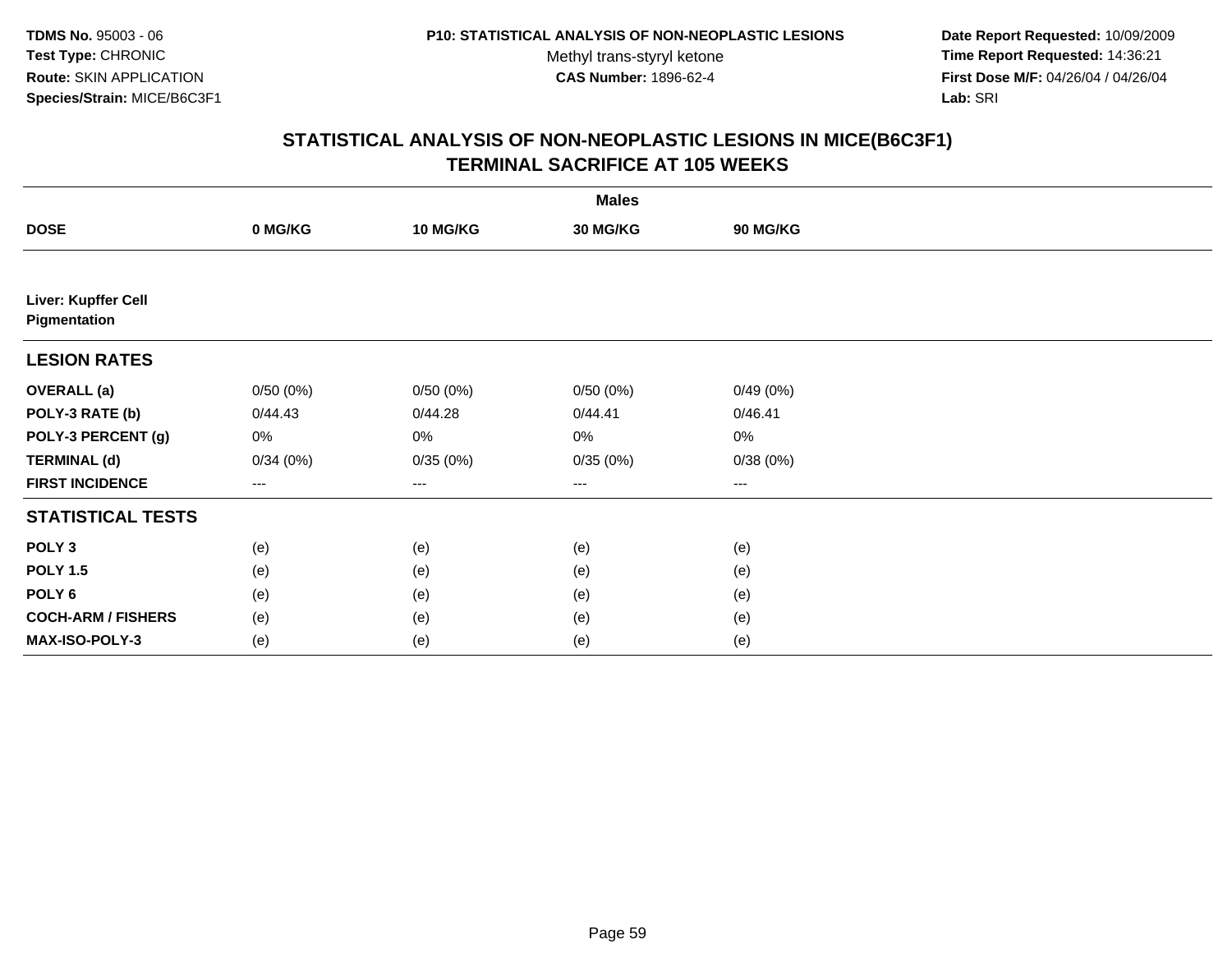**Date Report Requested:** 10/09/2009 **Time Report Requested:** 14:36:21 **First Dose M/F:** 04/26/04 / 04/26/04 Lab: SRI **Lab:** SRI

|                           |          |                 | <b>Males</b> |                        |  |
|---------------------------|----------|-----------------|--------------|------------------------|--|
| <b>DOSE</b>               | 0 MG/KG  | <b>10 MG/KG</b> | 30 MG/KG     | 90 MG/KG               |  |
|                           |          |                 |              |                        |  |
| Lung<br>Congestion        |          |                 |              |                        |  |
| <b>LESION RATES</b>       |          |                 |              |                        |  |
| <b>OVERALL</b> (a)        | 2/50(4%) | 3/50(6%)        | 1/50(2%)     | 0/50(0%)               |  |
| POLY-3 RATE (b)           | 2/45.46  | 3/45.36         | 1/44.51      | 0/47.41                |  |
| POLY-3 PERCENT (g)        | 4.4%     | 6.6%            | 2.3%         | 0%                     |  |
| <b>TERMINAL (d)</b>       | 0/34(0%) | 0/35(0%)        | 0/35(0%)     | 0/38(0%)               |  |
| <b>FIRST INCIDENCE</b>    | 503      | 613             | 705          | $\qquad \qquad \cdots$ |  |
| <b>STATISTICAL TESTS</b>  |          |                 |              |                        |  |
| POLY <sub>3</sub>         | P=0.099N | $P=0.499$       | P=0.507N     | P=0.228N               |  |
| <b>POLY 1.5</b>           | P=0.102N | $P = 0.500$     | P=0.504N     | $P = 0.231N$           |  |
| POLY <sub>6</sub>         | P=0.096N | $P=0.499$       | P=0.512N     | P=0.224N               |  |
| <b>COCH-ARM / FISHERS</b> | P=0.106N | $P = 0.500$     | P=0.500N     | P=0.247N               |  |
| <b>MAX-ISO-POLY-3</b>     | P=0.114N | $P = 0.323$     | P=0.289N     | P=0.076N               |  |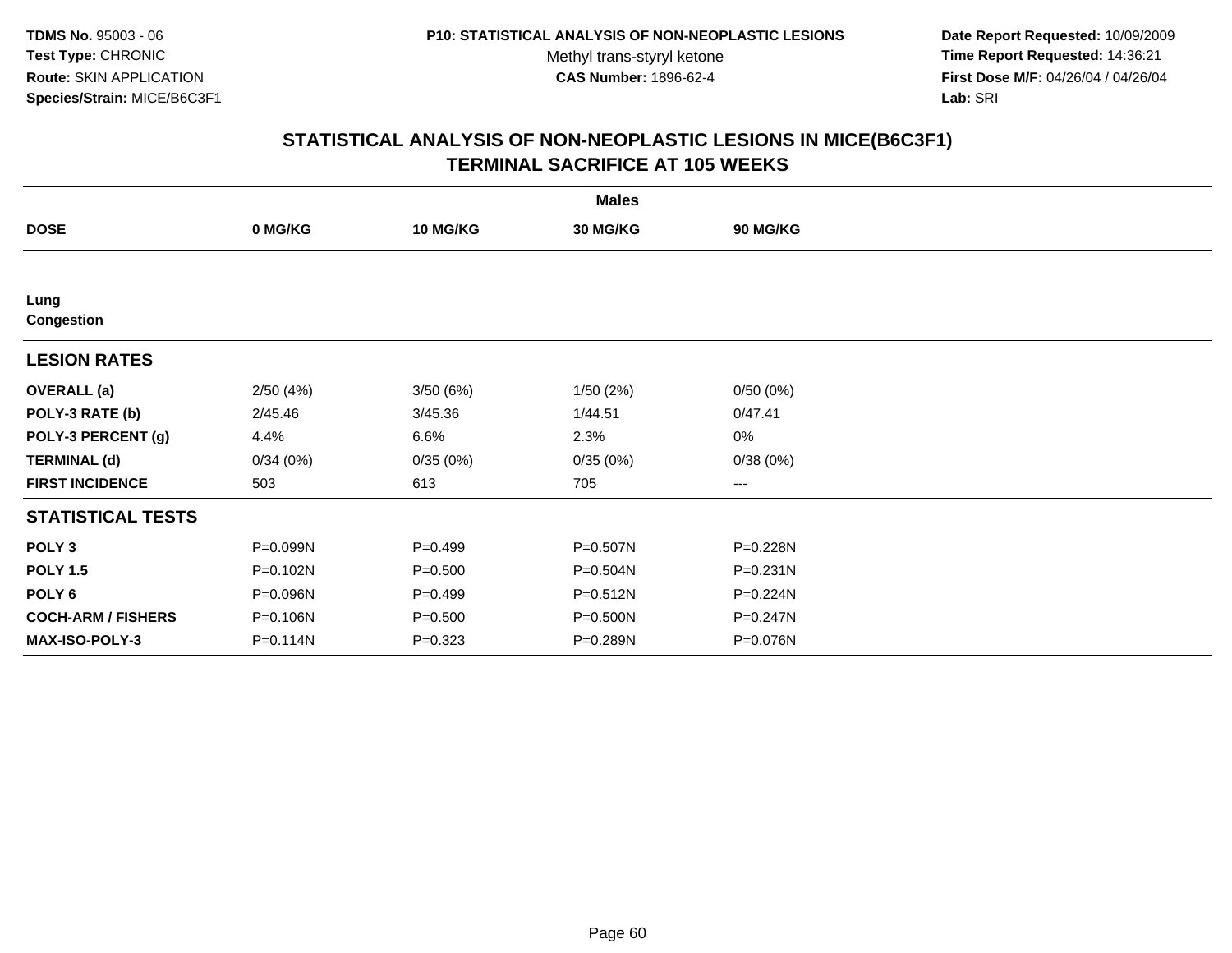**Date Report Requested:** 10/09/2009 **Time Report Requested:** 14:36:21 **First Dose M/F:** 04/26/04 / 04/26/04 Lab: SRI **Lab:** SRI

|                           |           |                 | <b>Males</b>    |                        |  |
|---------------------------|-----------|-----------------|-----------------|------------------------|--|
| <b>DOSE</b>               | 0 MG/KG   | <b>10 MG/KG</b> | <b>30 MG/KG</b> | 90 MG/KG               |  |
|                           |           |                 |                 |                        |  |
| Lung<br>Hemorrhage        |           |                 |                 |                        |  |
| <b>LESION RATES</b>       |           |                 |                 |                        |  |
| <b>OVERALL</b> (a)        | 2/50(4%)  | 6/50 (12%)      | 2/50(4%)        | 0/50(0%)               |  |
| POLY-3 RATE (b)           | 2/44.51   | 6/45.62         | 2/44.41         | 0/47.41                |  |
| POLY-3 PERCENT (g)        | 4.5%      | 13.2%           | 4.5%            | 0%                     |  |
| <b>TERMINAL (d)</b>       | 1/34(3%)  | 3/35(9%)        | 2/35(6%)        | 0/38(0%)               |  |
| <b>FIRST INCIDENCE</b>    | 709       | 500             | 729 (T)         | $\qquad \qquad \cdots$ |  |
| <b>STATISTICAL TESTS</b>  |           |                 |                 |                        |  |
| POLY <sub>3</sub>         | P=0.041N* | $P = 0.141$     | $P=0.693$       | P=0.223N               |  |
| <b>POLY 1.5</b>           | P=0.045N* | $P = 0.138$     | P=0.694N        | P=0.229N               |  |
| POLY 6                    | P=0.038N* | $P=0.143$       | $P=0.692$       | $P = 0.218N$           |  |
| <b>COCH-ARM / FISHERS</b> | P=0.052N  | $P = 0.134$     | P=0.691N        | P=0.247N               |  |
| MAX-ISO-POLY-3            | P=0.052N  | $P = 0.076$     | $P = 0.498$     | P=0.076N               |  |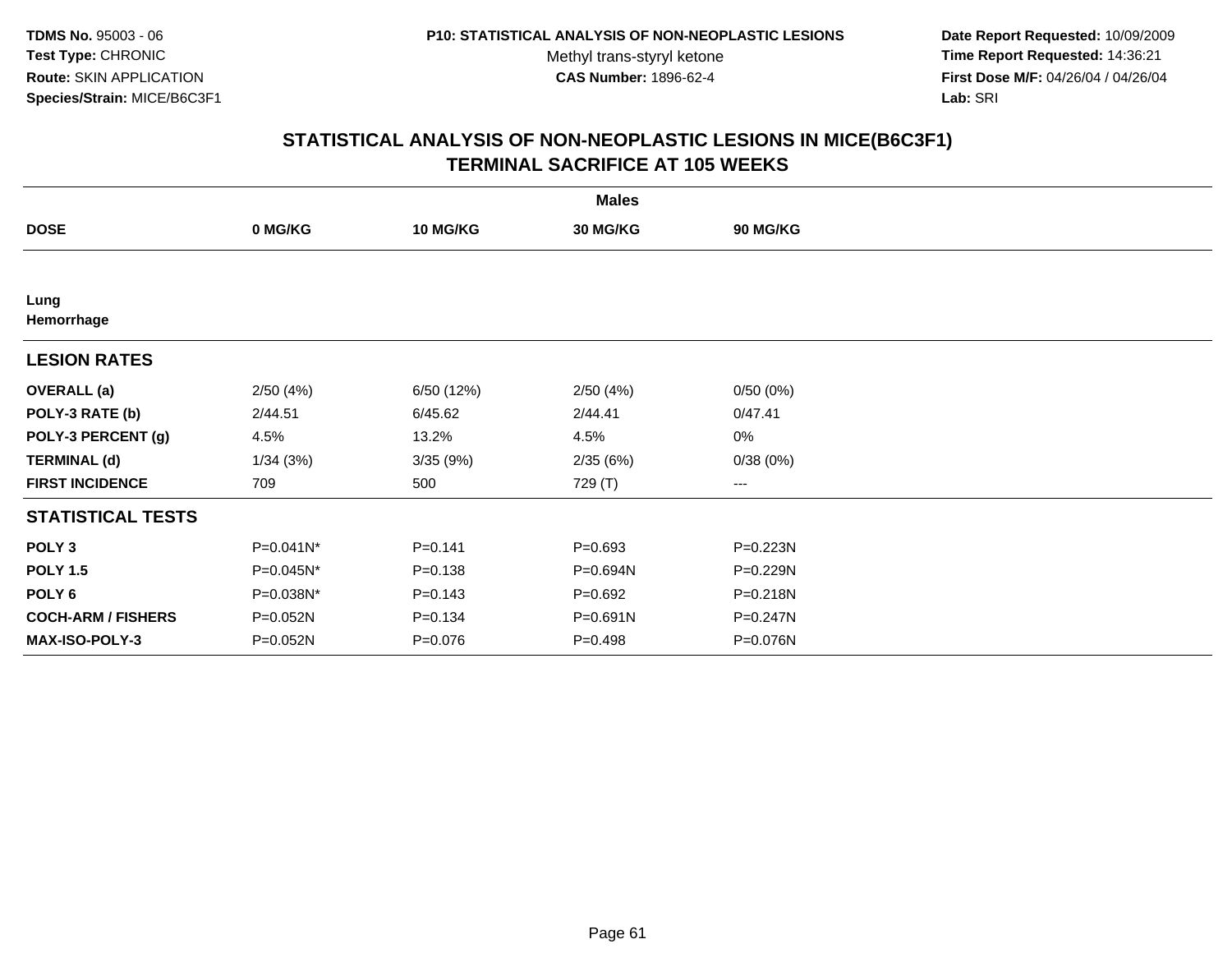**Date Report Requested:** 10/09/2009 **Time Report Requested:** 14:36:21 **First Dose M/F:** 04/26/04 / 04/26/04 Lab: SRI **Lab:** SRI

|                              |             |                 | <b>Males</b>      |                 |  |
|------------------------------|-------------|-----------------|-------------------|-----------------|--|
| <b>DOSE</b>                  | 0 MG/KG     | <b>10 MG/KG</b> | 30 MG/KG          | <b>90 MG/KG</b> |  |
|                              |             |                 |                   |                 |  |
| Lung<br>Hyperplasia Lymphoid |             |                 |                   |                 |  |
| <b>LESION RATES</b>          |             |                 |                   |                 |  |
| <b>OVERALL</b> (a)           | 1/50(2%)    | 0/50(0%)        | 0/50(0%)          | 2/50(4%)        |  |
| POLY-3 RATE (b)              | 1/44.43     | 0/44.28         | 0/44.41           | 2/47.41         |  |
| POLY-3 PERCENT (g)           | 2.3%        | 0%              | 0%                | 4.2%            |  |
| <b>TERMINAL (d)</b>          | 1/34(3%)    | 0/35(0%)        | 0/35(0%)          | 2/38(5%)        |  |
| <b>FIRST INCIDENCE</b>       | 729 (T)     | $---$           | $\qquad \qquad -$ | 729 (T)         |  |
| <b>STATISTICAL TESTS</b>     |             |                 |                   |                 |  |
| POLY <sub>3</sub>            | $P = 0.202$ | P=0.501N        | P=0.500N          | $P = 0.523$     |  |
| <b>POLY 1.5</b>              | $P = 0.198$ | P=0.500N        | P=0.500N          | $P = 0.514$     |  |
| POLY <sub>6</sub>            | $P = 0.208$ | P=0.502N        | $P = 0.501N$      | $P = 0.532$     |  |
| <b>COCH-ARM / FISHERS</b>    | $P = 0.191$ | P=0.500N        | P=0.500N          | $P = 0.500$     |  |
| <b>MAX-ISO-POLY-3</b>        | $P = 0.165$ | P=0.159N        | P=0.159N          | $P = 0.305$     |  |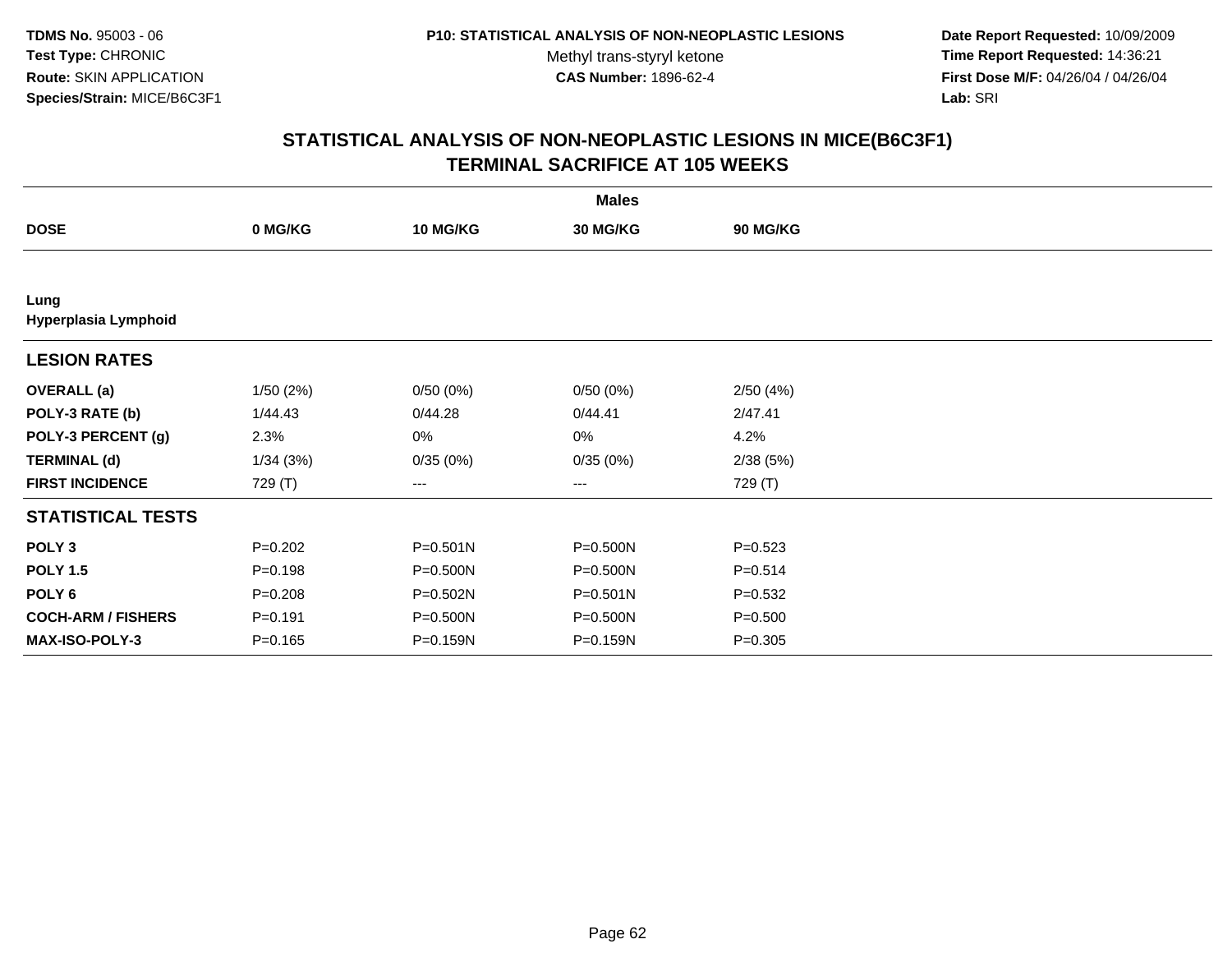**Date Report Requested:** 10/09/2009 **Time Report Requested:** 14:36:21 **First Dose M/F:** 04/26/04 / 04/26/04 Lab: SRI **Lab:** SRI

|                                                 |             |                 | <b>Males</b> |                 |  |
|-------------------------------------------------|-------------|-----------------|--------------|-----------------|--|
| <b>DOSE</b>                                     | 0 MG/KG     | <b>10 MG/KG</b> | 30 MG/KG     | <b>90 MG/KG</b> |  |
|                                                 |             |                 |              |                 |  |
| Lung<br><b>Infiltration Cellular Histiocyte</b> |             |                 |              |                 |  |
| <b>LESION RATES</b>                             |             |                 |              |                 |  |
| <b>OVERALL</b> (a)                              | 8/50 (16%)  | 3/50 (6%)       | 8/50 (16%)   | 12/50 (24%)     |  |
| POLY-3 RATE (b)                                 | 8/44.64     | 3/44.86         | 8/46.09      | 12/47.92        |  |
| POLY-3 PERCENT (g)                              | 17.9%       | 6.7%            | 17.4%        | 25%             |  |
| <b>TERMINAL (d)</b>                             | 6/34(18%)   | 1/35(3%)        | 5/35(14%)    | 10/38 (26%)     |  |
| <b>FIRST INCIDENCE</b>                          | 698         | 641             | 521          | 590             |  |
| <b>STATISTICAL TESTS</b>                        |             |                 |              |                 |  |
| POLY <sub>3</sub>                               | $P = 0.054$ | P=0.096N        | P=0.581N     | $P = 0.282$     |  |
| <b>POLY 1.5</b>                                 | $P=0.047*$  | P=0.097N        | $P = 0.590N$ | $P = 0.260$     |  |
| POLY 6                                          | $P=0.062$   | P=0.095N        | $P = 0.571N$ | $P = 0.306$     |  |
| <b>COCH-ARM / FISHERS</b>                       | $P=0.040*$  | P=0.100N        | P=0.607N     | $P=0.227$       |  |
| MAX-ISO-POLY-3                                  | $P = 0.086$ | P=0.052N        | $P = 0.471N$ | $P = 0.211$     |  |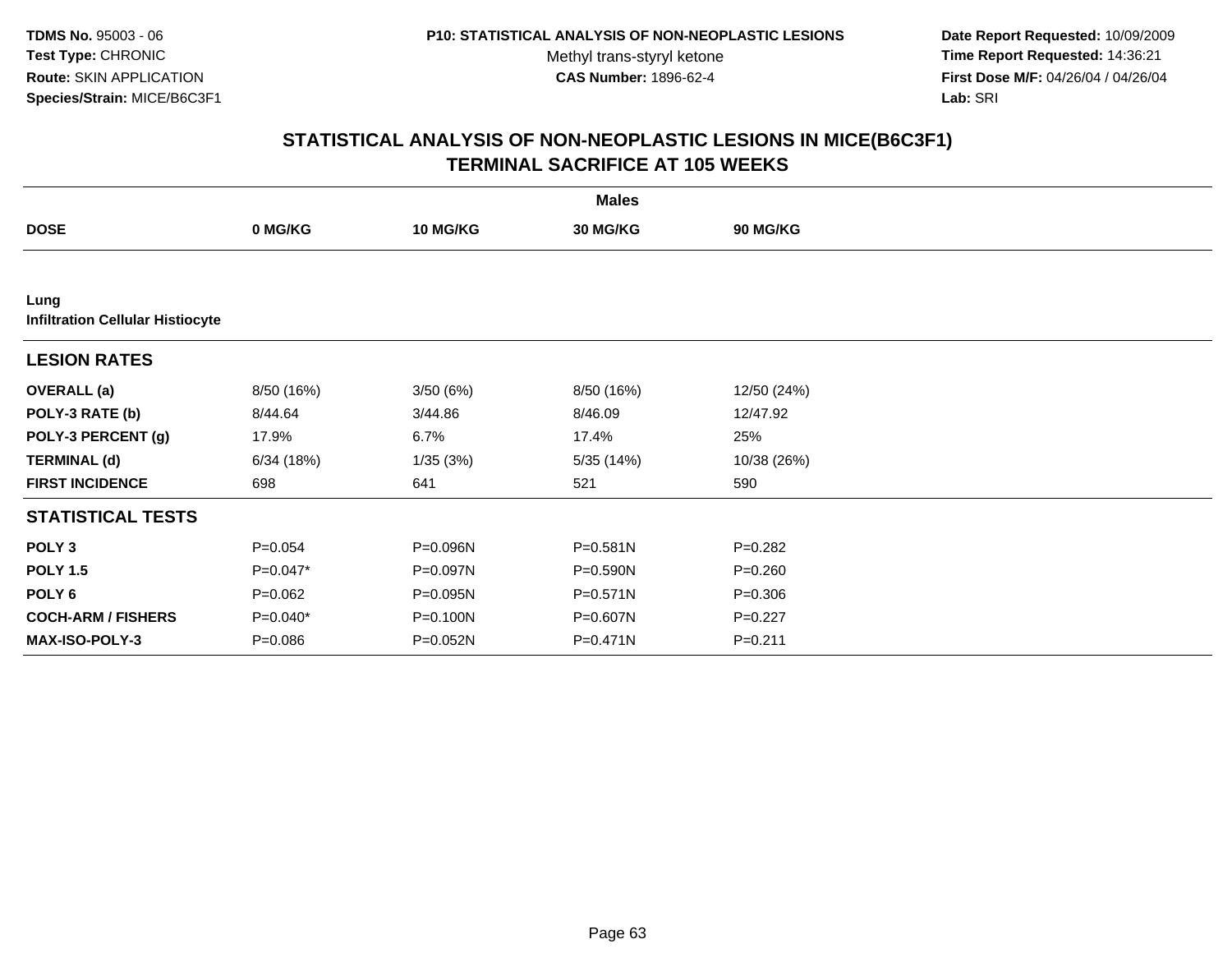**Date Report Requested:** 10/09/2009 **Time Report Requested:** 14:36:21 **First Dose M/F:** 04/26/04 / 04/26/04 Lab: SRI **Lab:** SRI

|                                          |             |                 | <b>Males</b> |                 |  |
|------------------------------------------|-------------|-----------------|--------------|-----------------|--|
| <b>DOSE</b>                              | 0 MG/KG     | <b>10 MG/KG</b> | 30 MG/KG     | <b>90 MG/KG</b> |  |
|                                          |             |                 |              |                 |  |
| Lung: Alveolar Epithelium<br>Hyperplasia |             |                 |              |                 |  |
| <b>LESION RATES</b>                      |             |                 |              |                 |  |
| <b>OVERALL</b> (a)                       | 5/50 (10%)  | 6/50 (12%)      | 5/50 (10%)   | 8/50 (16%)      |  |
| POLY-3 RATE (b)                          | 5/44.43     | 6/44.87         | 5/44.41      | 8/48.35         |  |
| POLY-3 PERCENT (g)                       | 11.3%       | 13.4%           | 11.3%        | 16.6%           |  |
| <b>TERMINAL (d)</b>                      | 5/34 (15%)  | 4/35 (11%)      | 5/35(14%)    | 5/38(13%)       |  |
| <b>FIRST INCIDENCE</b>                   | 729 (T)     | 613             | 729 (T)      | 590             |  |
| <b>STATISTICAL TESTS</b>                 |             |                 |              |                 |  |
| POLY <sub>3</sub>                        | $P = 0.283$ | $P = 0.507$     | $P = 0.630$  | $P = 0.333$     |  |
| <b>POLY 1.5</b>                          | $P = 0.260$ | $P = 0.505$     | P=0.630N     | $P = 0.310$     |  |
| POLY <sub>6</sub>                        | $P = 0.315$ | $P = 0.509$     | $P=0.629$    | $P = 0.362$     |  |
| <b>COCH-ARM / FISHERS</b>                | $P=0.227$   | $P = 0.500$     | P=0.630N     | $P=0.277$       |  |
| <b>MAX-ISO-POLY-3</b>                    | $P = 0.380$ | $P = 0.380$     | $P=0.499$    | $P = 0.242$     |  |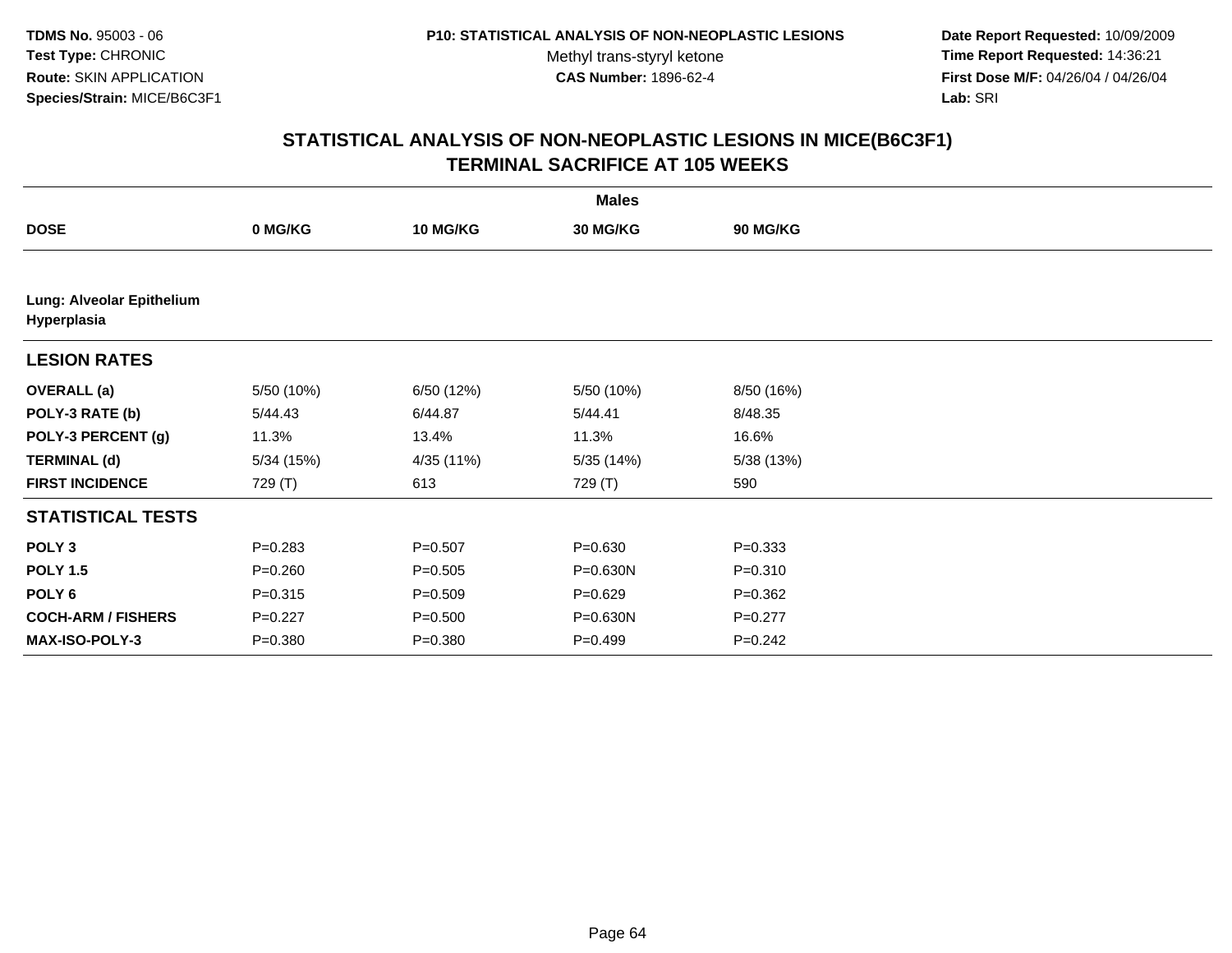**Date Report Requested:** 10/09/2009 **Time Report Requested:** 14:36:21 **First Dose M/F:** 04/26/04 / 04/26/04 Lab: SRI **Lab:** SRI

| <b>Males</b>                 |                          |                   |                 |          |  |  |  |
|------------------------------|--------------------------|-------------------|-----------------|----------|--|--|--|
| <b>DOSE</b>                  | 0 MG/KG                  | <b>10 MG/KG</b>   | <b>30 MG/KG</b> | 90 MG/KG |  |  |  |
|                              |                          |                   |                 |          |  |  |  |
| <b>Lymph Node</b><br>Ectasia |                          |                   |                 |          |  |  |  |
| <b>LESION RATES</b>          |                          |                   |                 |          |  |  |  |
| <b>OVERALL</b> (a)           | 0/5(0%)                  | 0/5(0%)           | 0/4(0%)         | 0/6(0%)  |  |  |  |
| POLY-3 RATE (b)              | 0/3.61                   | 0/3.33            | 0/3.79          | 0/5.67   |  |  |  |
| POLY-3 PERCENT (g)           | 0%                       | $0\%$             | 0%              | 0%       |  |  |  |
| <b>TERMINAL (d)</b>          | $0/1$ $(0%)$             | $0/1$ $(0%)$      | $0/3(0\%)$      | 0/4(0%)  |  |  |  |
| <b>FIRST INCIDENCE</b>       | $\hspace{0.05cm} \ldots$ | $\qquad \qquad -$ | $\cdots$        | $\cdots$ |  |  |  |
| <b>STATISTICAL TESTS</b>     |                          |                   |                 |          |  |  |  |
| POLY <sub>3</sub>            | (e)                      | (e)               | (e)             | (e)      |  |  |  |
| <b>POLY 1.5</b>              | (e)                      | (e)               | (e)             | (e)      |  |  |  |
| POLY <sub>6</sub>            | (e)                      | (e)               | (e)             | (e)      |  |  |  |
| <b>COCH-ARM / FISHERS</b>    | (e)                      | (e)               | (e)             | (e)      |  |  |  |
| MAX-ISO-POLY-3               | (e)                      | (e)               | (e)             | (e)      |  |  |  |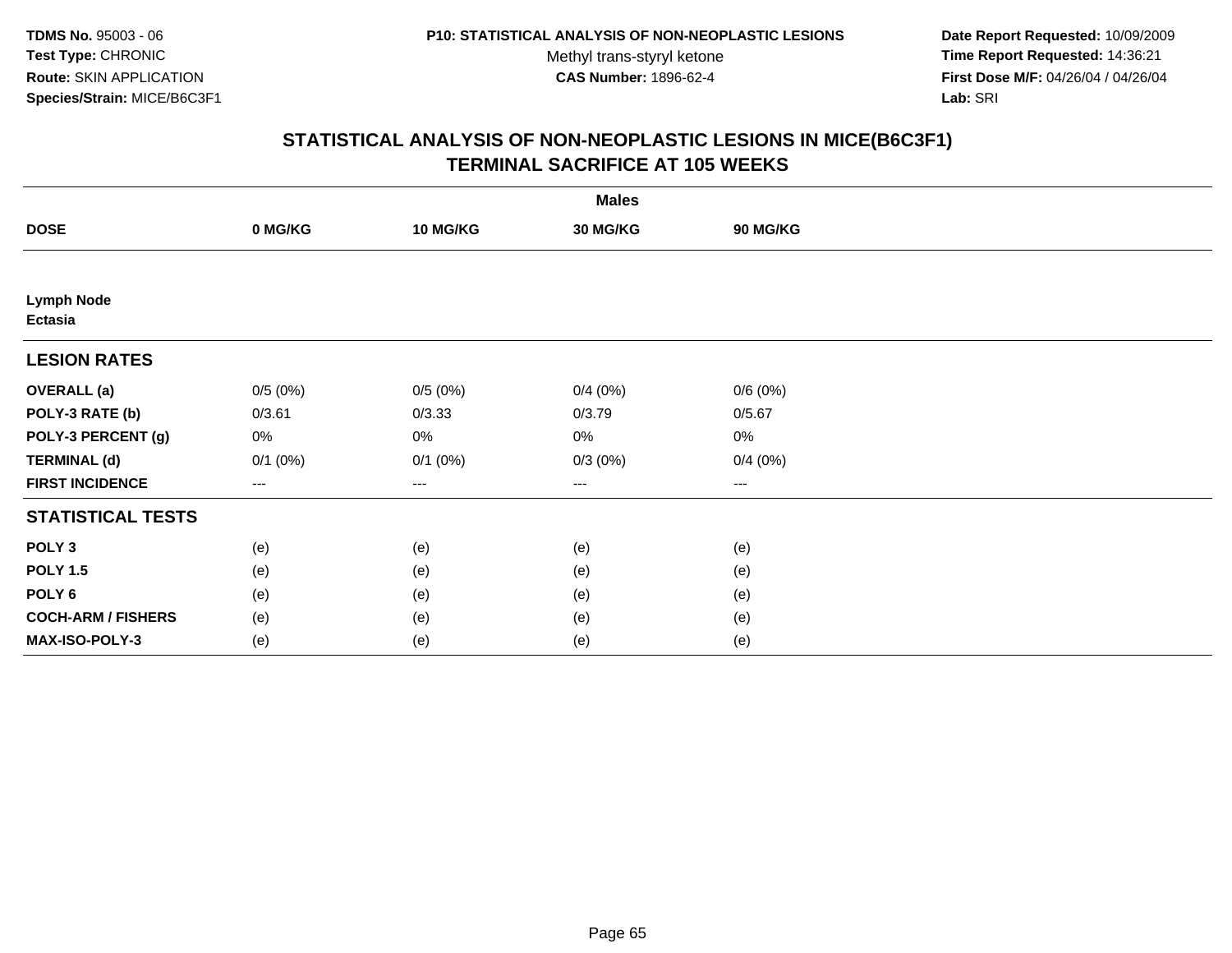**Date Report Requested:** 10/09/2009 **Time Report Requested:** 14:36:21 **First Dose M/F:** 04/26/04 / 04/26/04 Lab: SRI **Lab:** SRI

|                                 |              |                 | <b>Males</b>    |                 |  |
|---------------------------------|--------------|-----------------|-----------------|-----------------|--|
| <b>DOSE</b>                     | 0 MG/KG      | <b>10 MG/KG</b> | <b>30 MG/KG</b> | <b>90 MG/KG</b> |  |
|                                 |              |                 |                 |                 |  |
| <b>Lymph Node</b><br>Hemorrhage |              |                 |                 |                 |  |
| <b>LESION RATES</b>             |              |                 |                 |                 |  |
| <b>OVERALL</b> (a)              | 1/5(20%)     | 0/5(0%)         | 0/4(0%)         | 0/6(0%)         |  |
| POLY-3 RATE (b)                 | 1/3.84       | 0/3.33          | 0/3.79          | 0/5.67          |  |
| POLY-3 PERCENT (g)              | 26.1%        | 0%              | 0%              | 0%              |  |
| <b>TERMINAL (d)</b>             | $0/1$ (0%)   | $0/1$ $(0%)$    | $0/3(0\%)$      | 0/4(0%)         |  |
| <b>FIRST INCIDENCE</b>          | 668          | ---             | $---$           | ---             |  |
| <b>STATISTICAL TESTS</b>        |              |                 |                 |                 |  |
| POLY <sub>3</sub>               | P=0.438N     | P=0.529N        | P=0.502N        | P=0.421N        |  |
| <b>POLY 1.5</b>                 | P=0.438N     | P=0.514N        | $P = 0.521N$    | P=0.439N        |  |
| POLY 6                          | P=0.444N     | P=0.557N        | $P = 0.477N$    | P=0.396N        |  |
| <b>COCH-ARM / FISHERS</b>       | P=0.440N     | P=0.500N        | P=0.556N        | P=0.455N        |  |
| <b>MAX-ISO-POLY-3</b>           | $P = 0.121N$ | P=0.185N        | P=0.166N        | P=0.137N        |  |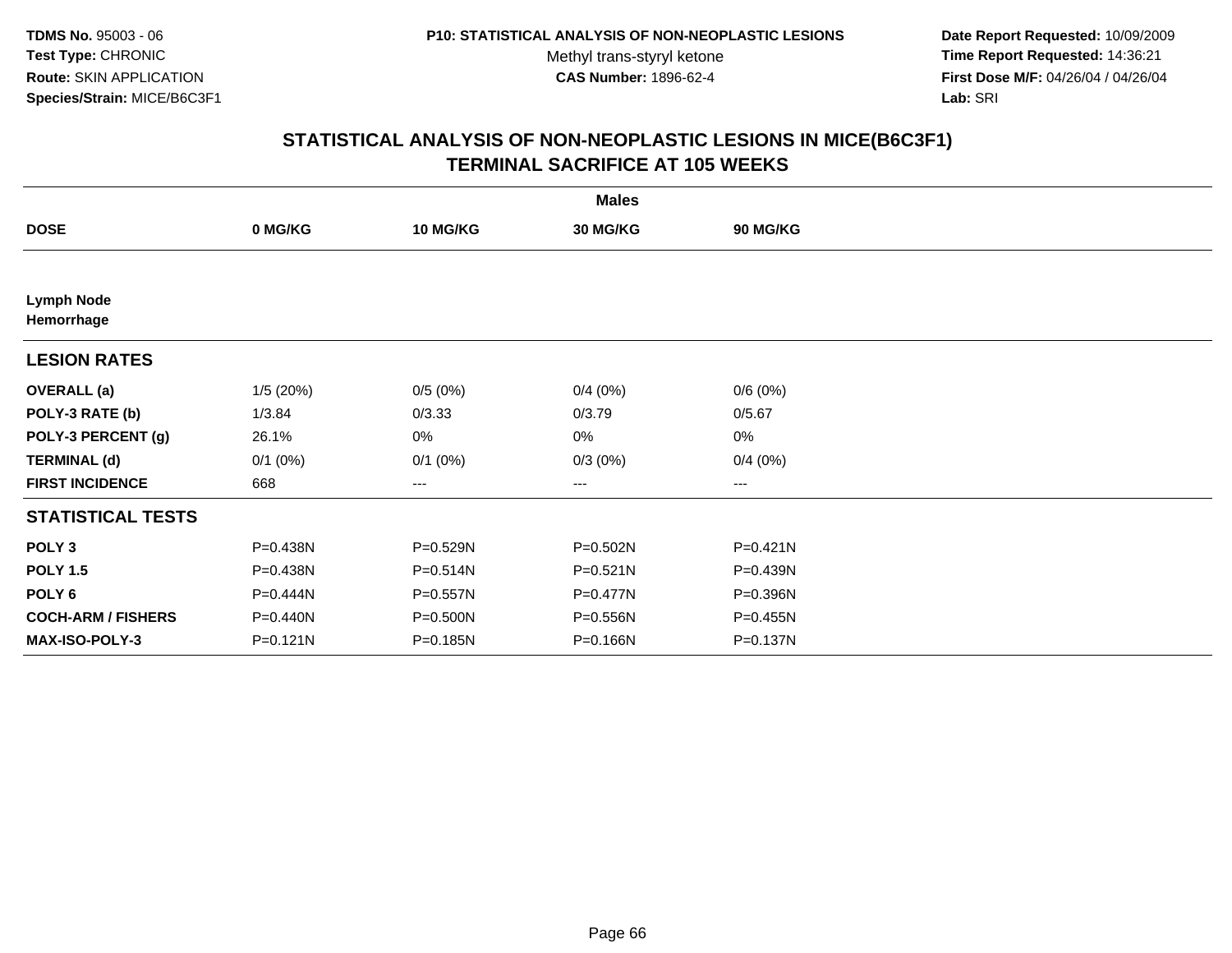**Date Report Requested:** 10/09/2009 **Time Report Requested:** 14:36:21 **First Dose M/F:** 04/26/04 / 04/26/04 Lab: SRI **Lab:** SRI

|                                          |           |                 | <b>Males</b> |          |  |
|------------------------------------------|-----------|-----------------|--------------|----------|--|
| <b>DOSE</b>                              | 0 MG/KG   | <b>10 MG/KG</b> | 30 MG/KG     | 90 MG/KG |  |
|                                          |           |                 |              |          |  |
| Lymph Node, Mandibular<br><b>Atrophy</b> |           |                 |              |          |  |
| <b>LESION RATES</b>                      |           |                 |              |          |  |
| <b>OVERALL (a)</b>                       | 3/49(6%)  | 0/46(0%)        | 0/50(0%)     | 1/49(2%) |  |
| POLY-3 RATE (b)                          | 3/43.81   | 0/42.01         | 0/44.41      | 1/46.41  |  |
| POLY-3 PERCENT (g)                       | 6.9%      | 0%              | 0%           | 2.2%     |  |
| <b>TERMINAL (d)</b>                      | 3/34(9%)  | 0/35(0%)        | 0/35(0%)     | 1/37(3%) |  |
| <b>FIRST INCIDENCE</b>                   | 729 (T)   | $\cdots$        | $\cdots$     | 729 (T)  |  |
| <b>STATISTICAL TESTS</b>                 |           |                 |              |          |  |
| POLY <sub>3</sub>                        | P=0.432N  | P=0.126N        | P=0.116N     | P=0.285N |  |
| <b>POLY 1.5</b>                          | P=0.433N  | P=0.127N        | $P = 0.115N$ | P=0.293N |  |
| POLY 6                                   | P=0.429N  | P=0.124N        | $P = 0.117N$ | P=0.277N |  |
| <b>COCH-ARM / FISHERS</b>                | P=0.435N  | P=0.133N        | P=0.117N     | P=0.309N |  |
| MAX-ISO-POLY-3                           | P=0.045N* | P=0.042N*       | P=0.037N*    | P=0.147N |  |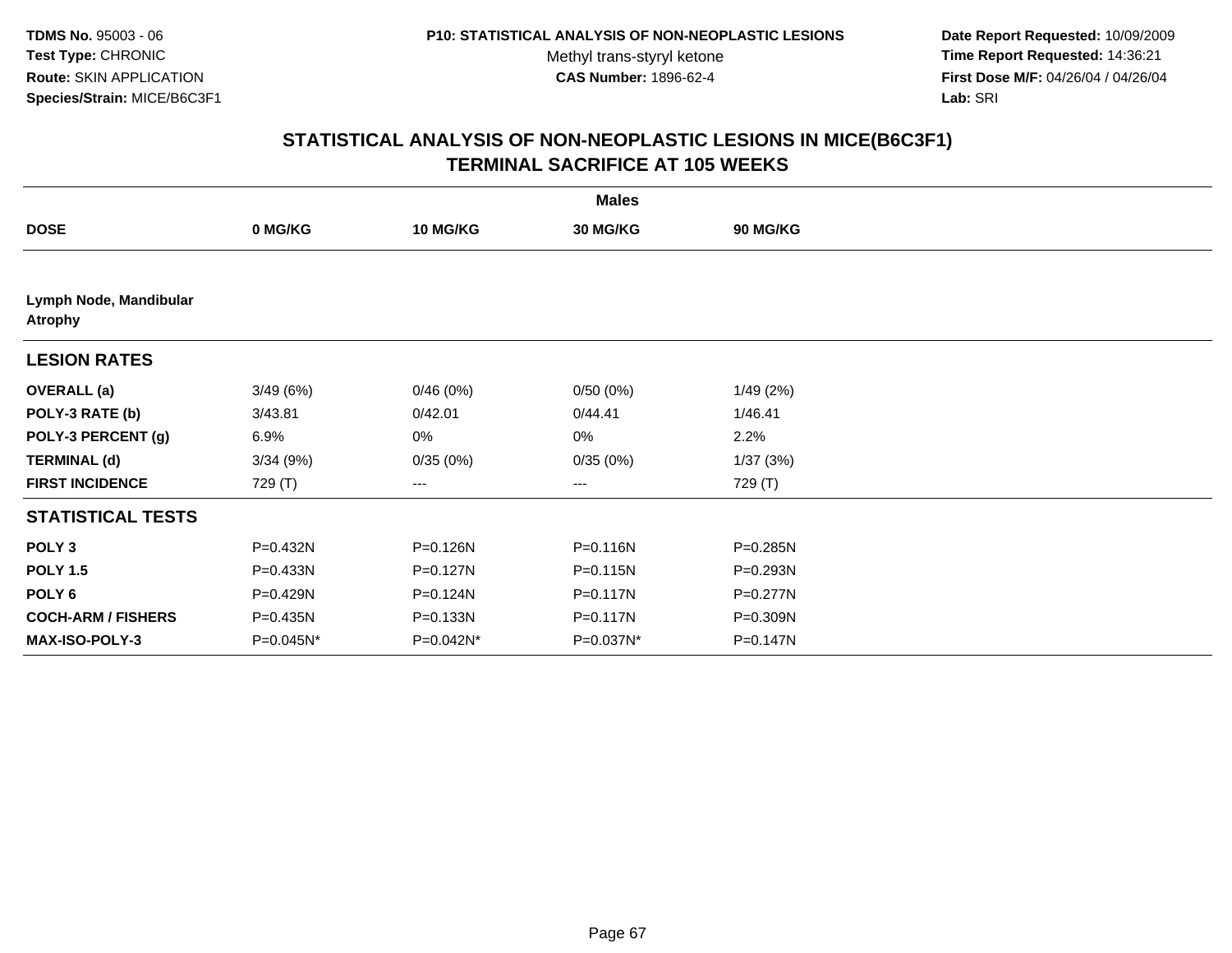**Date Report Requested:** 10/09/2009 **Time Report Requested:** 14:36:21 **First Dose M/F:** 04/26/04 / 04/26/04 Lab: SRI **Lab:** SRI

|                                      |              |                 | <b>Males</b> |          |  |
|--------------------------------------|--------------|-----------------|--------------|----------|--|
| <b>DOSE</b>                          | 0 MG/KG      | <b>10 MG/KG</b> | 30 MG/KG     | 90 MG/KG |  |
|                                      |              |                 |              |          |  |
| Lymph Node, Mandibular<br>Hemorrhage |              |                 |              |          |  |
| <b>LESION RATES</b>                  |              |                 |              |          |  |
| <b>OVERALL</b> (a)                   | 1/49(2%)     | 1/46(2%)        | 0/50(0%)     | 0/49(0%) |  |
| POLY-3 RATE (b)                      | 1/43.87      | 1/42.01         | 0/44.41      | 0/46.41  |  |
| POLY-3 PERCENT (g)                   | 2.3%         | 2.4%            | 0%           | $0\%$    |  |
| <b>TERMINAL (d)</b>                  | 0/34(0%)     | 1/35(3%)        | 0/35(0%)     | 0/37(0%) |  |
| <b>FIRST INCIDENCE</b>               | 714          | 729 (T)         | ---          | ---      |  |
| <b>STATISTICAL TESTS</b>             |              |                 |              |          |  |
| POLY <sub>3</sub>                    | P=0.296N     | $P = 0.751$     | P=0.498N     | P=0.489N |  |
| <b>POLY 1.5</b>                      | P=0.299N     | $P=0.749$       | P=0.497N     | P=0.493N |  |
| POLY 6                               | P=0.294N     | $P=0.752$       | P=0.499N     | P=0.485N |  |
| <b>COCH-ARM / FISHERS</b>            | $P = 0.301N$ | $P = 0.737$     | P=0.495N     | P=0.500N |  |
| MAX-ISO-POLY-3                       | $P = 0.251N$ | $P = 0.487$     | P=0.157N     | P=0.158N |  |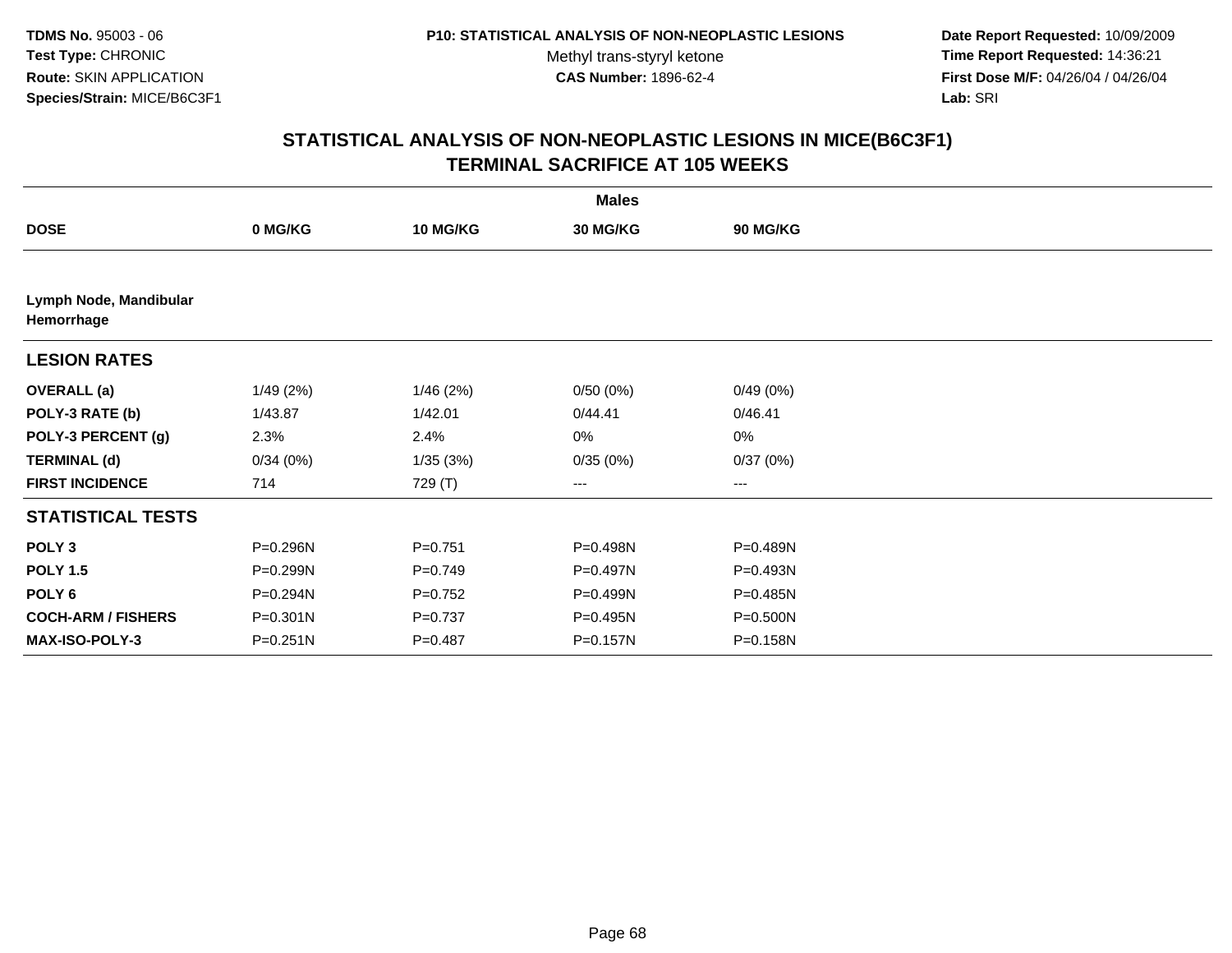**Date Report Requested:** 10/09/2009 **Time Report Requested:** 14:36:21 **First Dose M/F:** 04/26/04 / 04/26/04 Lab: SRI **Lab:** SRI

|                                                |            |              | <b>Males</b> |                 |  |
|------------------------------------------------|------------|--------------|--------------|-----------------|--|
| <b>DOSE</b>                                    | 0 MG/KG    | 10 MG/KG     | 30 MG/KG     | <b>90 MG/KG</b> |  |
|                                                |            |              |              |                 |  |
| Lymph Node, Mandibular<br>Hyperplasia Lymphoid |            |              |              |                 |  |
| <b>LESION RATES</b>                            |            |              |              |                 |  |
| <b>OVERALL</b> (a)                             | 2/49(4%)   | 1/46(2%)     | 0/50(0%)     | 6/49 (12%)      |  |
| POLY-3 RATE (b)                                | 2/43.81    | 1/42.01      | 0/44.41      | 6/46.41         |  |
| POLY-3 PERCENT (g)                             | 4.6%       | 2.4%         | 0%           | 12.9%           |  |
| <b>TERMINAL (d)</b>                            | 2/34(6%)   | 1/35(3%)     | 0/35(0%)     | 6/37 (16%)      |  |
| <b>FIRST INCIDENCE</b>                         | 729 (T)    | 729 (T)      | $\cdots$     | 729 (T)         |  |
| <b>STATISTICAL TESTS</b>                       |            |              |              |                 |  |
| POLY <sub>3</sub>                              | $P=0.015*$ | $P = 0.515N$ | P=0.234N     | $P = 0.152$     |  |
| <b>POLY 1.5</b>                                | $P=0.014*$ | P=0.517N     | $P = 0.233N$ | $P = 0.145$     |  |
| POLY <sub>6</sub>                              | $P=0.015*$ | P=0.512N     | P=0.236N     | $P = 0.159$     |  |
| <b>COCH-ARM / FISHERS</b>                      | $P=0.014*$ | P=0.524N     | $P = 0.242N$ | $P = 0.134$     |  |
| <b>MAX-ISO-POLY-3</b>                          | $P=0.018*$ | P=0.294N     | P=0.075N     | $P = 0.087$     |  |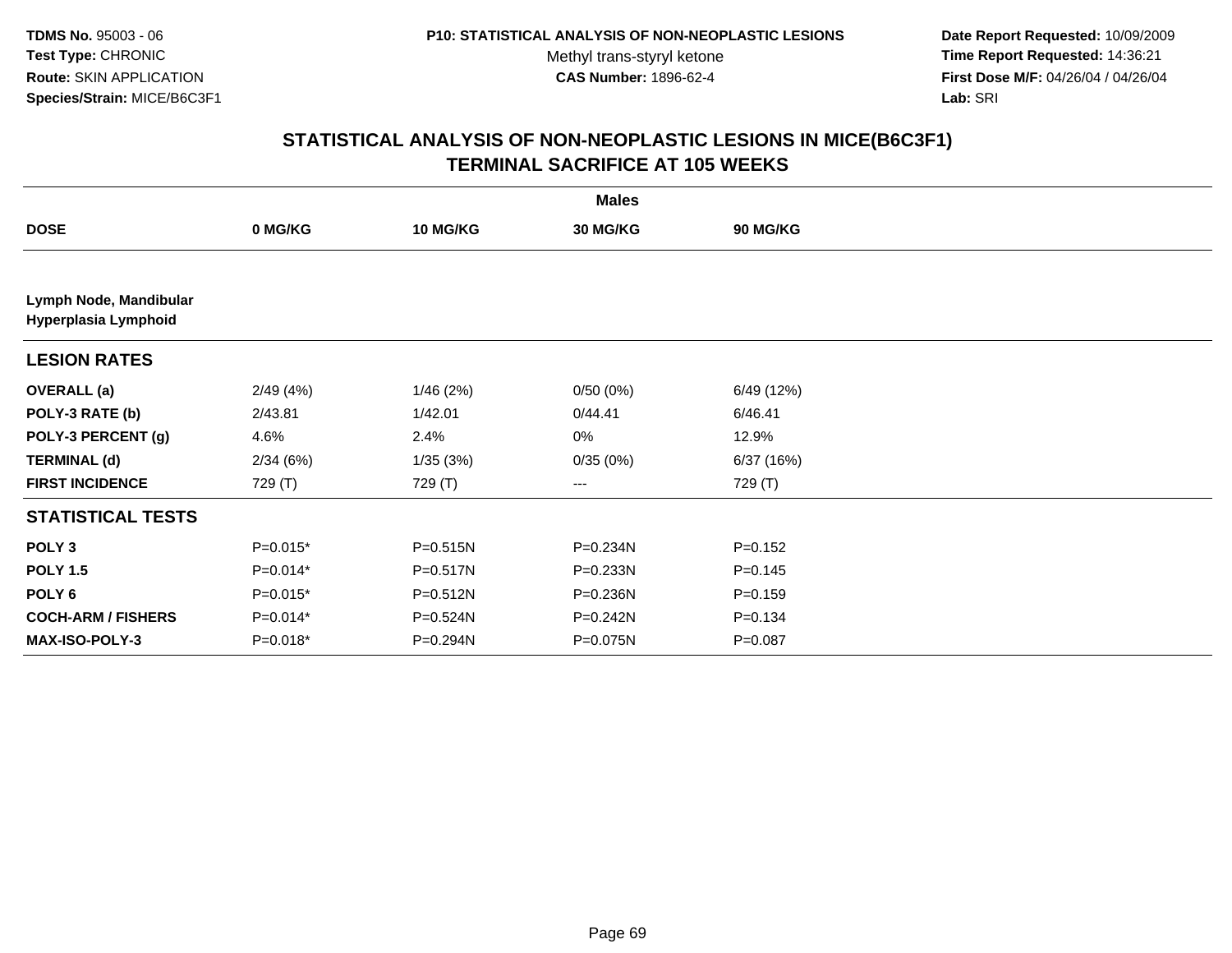**Date Report Requested:** 10/09/2009 **Time Report Requested:** 14:36:21 **First Dose M/F:** 04/26/04 / 04/26/04 Lab: SRI **Lab:** SRI

|                                          |              |                 | <b>Males</b> |                 |  |
|------------------------------------------|--------------|-----------------|--------------|-----------------|--|
| <b>DOSE</b>                              | 0 MG/KG      | <b>10 MG/KG</b> | 30 MG/KG     | <b>90 MG/KG</b> |  |
|                                          |              |                 |              |                 |  |
| Lymph Node, Mesenteric<br><b>Atrophy</b> |              |                 |              |                 |  |
| <b>LESION RATES</b>                      |              |                 |              |                 |  |
| <b>OVERALL</b> (a)                       | 9/49 (18%)   | 4/44 (9%)       | 4/49(8%)     | 8/45 (18%)      |  |
| POLY-3 RATE (b)                          | 9/44.63      | 4/39.59         | 4/43.84      | 8/43.17         |  |
| POLY-3 PERCENT (g)                       | 20.2%        | 10.1%           | 9.1%         | 18.5%           |  |
| <b>TERMINAL (d)</b>                      | 6/34(18%)    | 3/33 (9%)       | 2/35(6%)     | 5/37 (14%)      |  |
| <b>FIRST INCIDENCE</b>                   | 503          | 500             | 698          | 630             |  |
| <b>STATISTICAL TESTS</b>                 |              |                 |              |                 |  |
| POLY <sub>3</sub>                        | $P=0.414$    | $P = 0.165N$    | P=0.120N     | $P = 0.530N$    |  |
| <b>POLY 1.5</b>                          | $P = 0.395$  | P=0.162N        | P=0.118N     | P=0.548N        |  |
| POLY 6                                   | $P=0.437$    | P=0.168N        | P=0.123N     | P=0.509N        |  |
| <b>COCH-ARM / FISHERS</b>                | $P = 0.370$  | P=0.162N        | P=0.116N     | P=0.578N        |  |
| MAX-ISO-POLY-3                           | $P = 0.255N$ | P=0.107N        | P=0.072N     | P=0.422N        |  |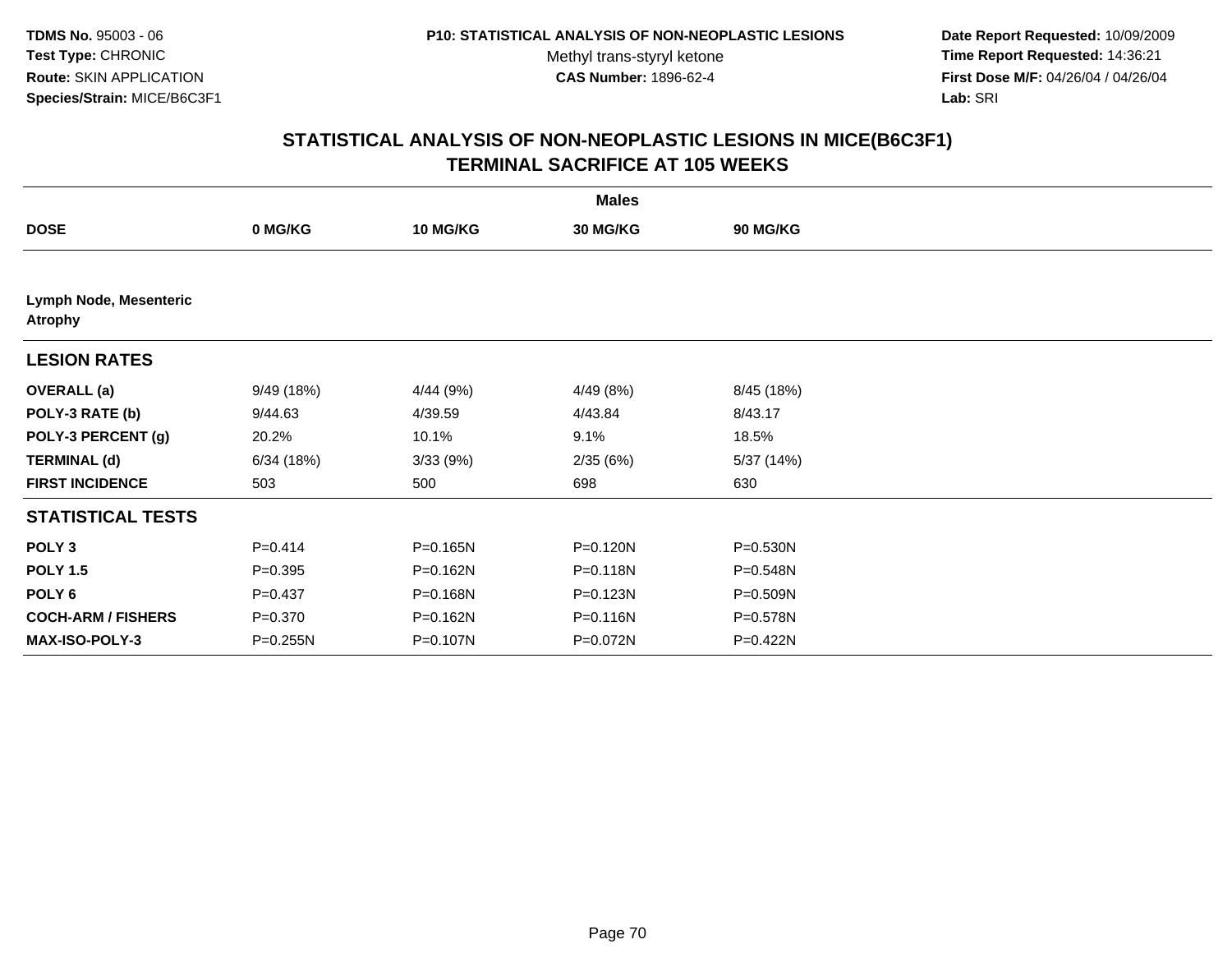**TDMS No.** 95003 - 06**Test Type:** CHRONIC**Route:** SKIN APPLICATION**Species/Strain:** MICE/B6C3F1

Methyl trans-styryl ketone<br>CAS Number: 1896-62-4

 **Date Report Requested:** 10/09/2009 **Time Report Requested:** 14:36:21 **First Dose M/F:** 04/26/04 / 04/26/04 Lab: SRI **Lab:** SRI

|                                                                   |           |              | <b>Males</b>    |                 |  |  |  |  |
|-------------------------------------------------------------------|-----------|--------------|-----------------|-----------------|--|--|--|--|
| <b>DOSE</b>                                                       | 0 MG/KG   | 10 MG/KG     | <b>30 MG/KG</b> | <b>90 MG/KG</b> |  |  |  |  |
|                                                                   |           |              |                 |                 |  |  |  |  |
| Lymph Node, Mesenteric<br><b>Hematopoietic Cell Proliferation</b> |           |              |                 |                 |  |  |  |  |
| <b>LESION RATES</b>                                               |           |              |                 |                 |  |  |  |  |
| <b>OVERALL</b> (a)                                                | 3/49(6%)  | 0/44(0%)     | 2/49(4%)        | 0/45(0%)        |  |  |  |  |
| POLY-3 RATE (b)                                                   | 3/43.51   | 0/38.91      | 2/43.62         | 0/42.74         |  |  |  |  |
| POLY-3 PERCENT (g)                                                | 6.9%      | 0%           | 4.6%            | 0%              |  |  |  |  |
| <b>TERMINAL (d)</b>                                               | 3/34(9%)  | 0/33(0%)     | 2/35(6%)        | 0/37(0%)        |  |  |  |  |
| <b>FIRST INCIDENCE</b>                                            | 729 (T)   | $---$        | 729 (T)         | ---             |  |  |  |  |
| <b>STATISTICAL TESTS</b>                                          |           |              |                 |                 |  |  |  |  |
| POLY <sub>3</sub>                                                 | P=0.164N  | P=0.139N     | P=0.499N        | $P = 0.121N$    |  |  |  |  |
| <b>POLY 1.5</b>                                                   | P=0.171N  | P=0.139N     | P=0.499N        | P=0.126N        |  |  |  |  |
| POLY <sub>6</sub>                                                 | P=0.157N  | P=0.139N     | P=0.499N        | P=0.116N        |  |  |  |  |
| <b>COCH-ARM / FISHERS</b>                                         | P=0.181N  | P=0.142N     | P=0.500N        | P=0.137N        |  |  |  |  |
| <b>MAX-ISO-POLY-3</b>                                             | P=0.047N* | $P = 0.051N$ | P=0.323N        | P=0.041N*       |  |  |  |  |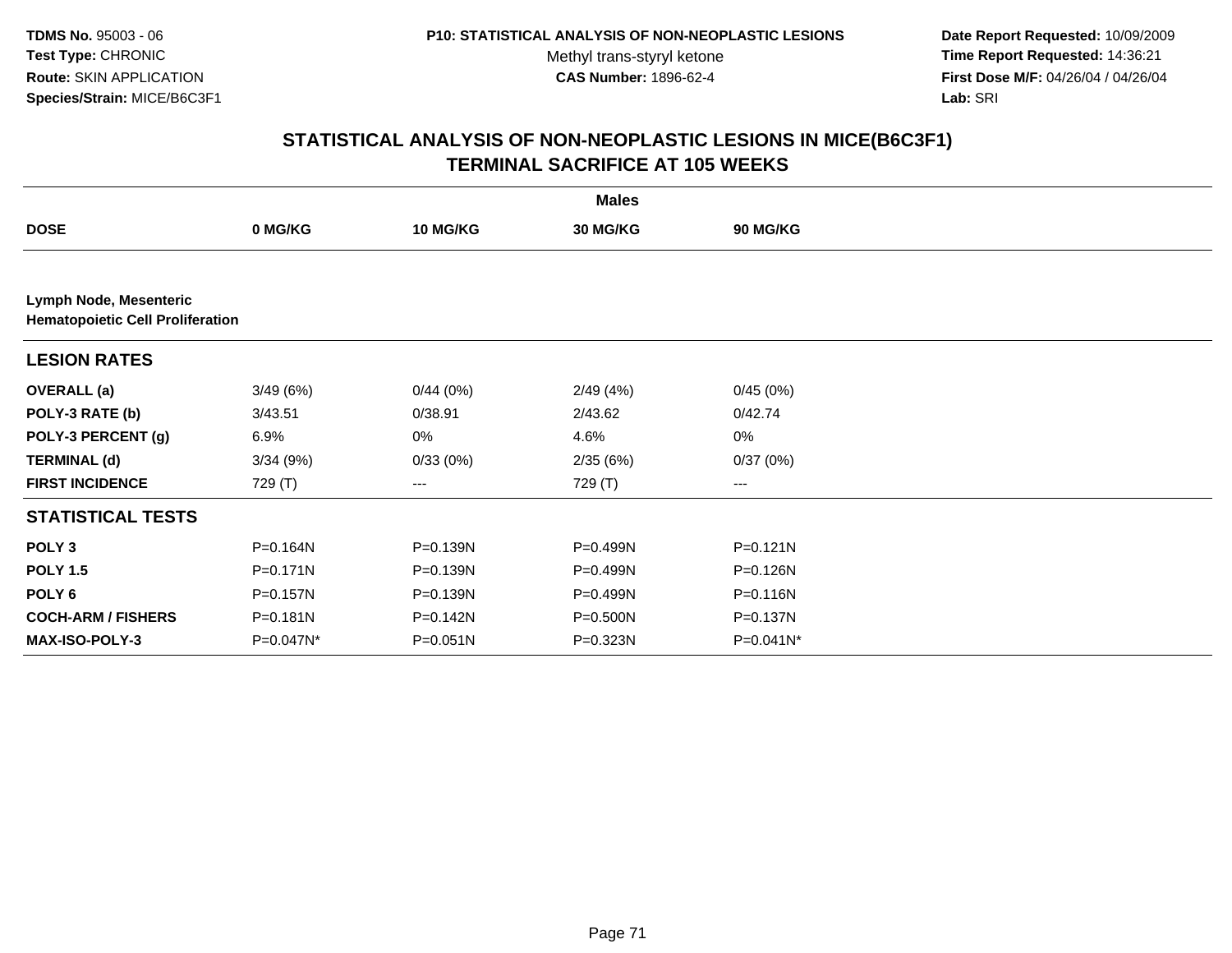**Date Report Requested:** 10/09/2009 **Time Report Requested:** 14:36:21 **First Dose M/F:** 04/26/04 / 04/26/04 Lab: SRI **Lab:** SRI

|                                             |              |             | <b>Males</b> |                 |  |
|---------------------------------------------|--------------|-------------|--------------|-----------------|--|
| <b>DOSE</b>                                 | 0 MG/KG      | 10 MG/KG    | 30 MG/KG     | <b>90 MG/KG</b> |  |
|                                             |              |             |              |                 |  |
| <b>Lymph Node, Mesenteric</b><br>Hemorrhage |              |             |              |                 |  |
| <b>LESION RATES</b>                         |              |             |              |                 |  |
| <b>OVERALL</b> (a)                          | 3/49(6%)     | 3/44(7%)    | 2/49(4%)     | 2/45(4%)        |  |
| POLY-3 RATE (b)                             | 3/44.32      | 3/38.91     | 2/43.71      | 2/43.04         |  |
| POLY-3 PERCENT (g)                          | 6.8%         | 7.7%        | 4.6%         | 4.7%            |  |
| <b>TERMINAL (d)</b>                         | 0/34(0%)     | 3/33(9%)    | 1/35(3%)     | 1/37(3%)        |  |
| <b>FIRST INCIDENCE</b>                      | 619          | 729 (T)     | 705          | 645             |  |
| <b>STATISTICAL TESTS</b>                    |              |             |              |                 |  |
| POLY <sub>3</sub>                           | $P = 0.401N$ | $P = 0.601$ | P=0.506N     | P=0.513N        |  |
| <b>POLY 1.5</b>                             | P=0.413N     | $P = 0.607$ | P=0.503N     | P=0.523N        |  |
| POLY <sub>6</sub>                           | P=0.388N     | $P = 0.593$ | $P = 0.512N$ | $P = 0.504N$    |  |
| <b>COCH-ARM / FISHERS</b>                   | P=0.430N     | $P = 0.609$ | P=0.500N     | $P = 0.541N$    |  |
| <b>MAX-ISO-POLY-3</b>                       | P=0.485N     | $P=0.435$   | $P = 0.330N$ | P=0.336N        |  |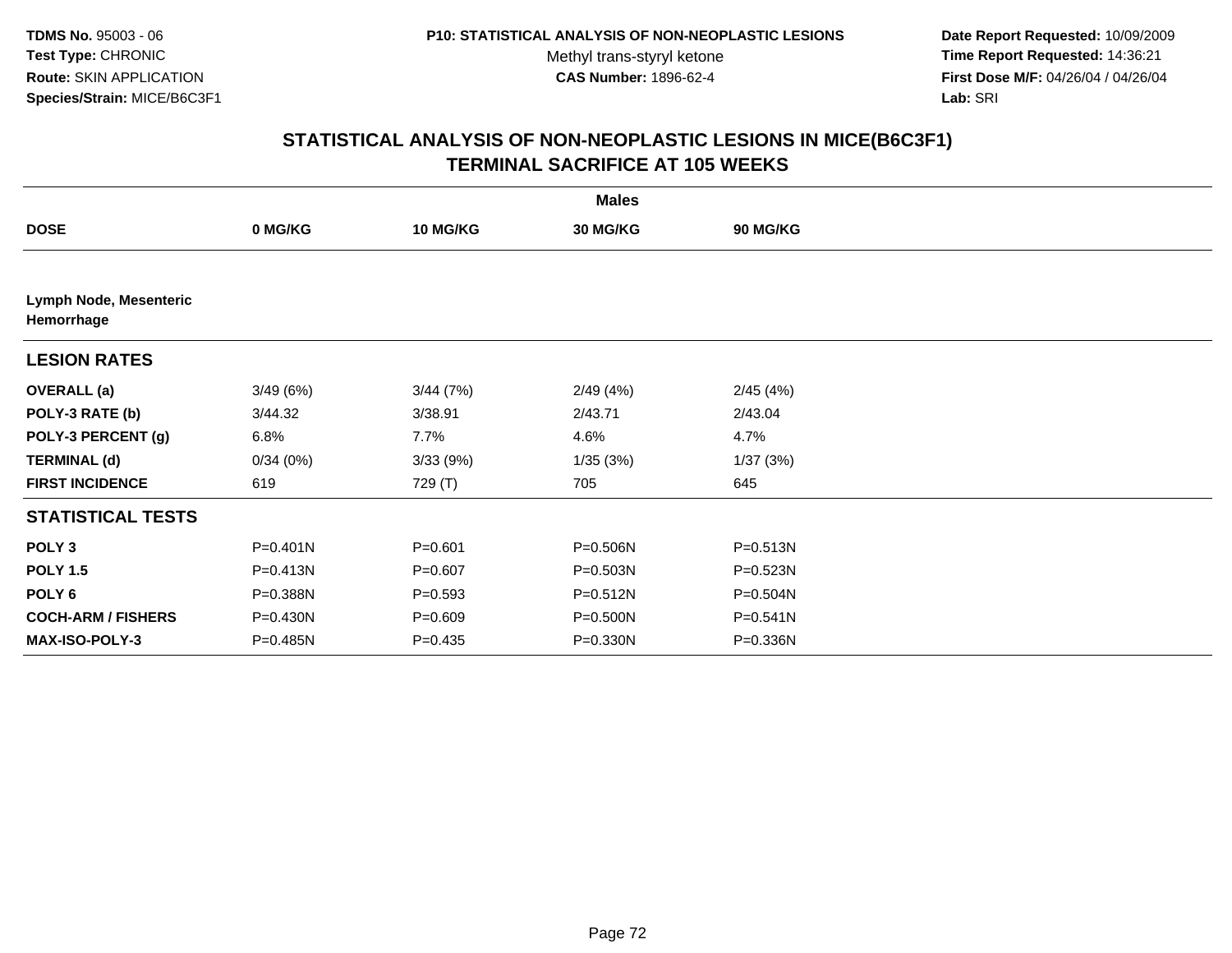**Date Report Requested:** 10/09/2009 **Time Report Requested:** 14:36:21 **First Dose M/F:** 04/26/04 / 04/26/04 Lab: SRI **Lab:** SRI

|                                              |             |                 | <b>Males</b> |                 |  |
|----------------------------------------------|-------------|-----------------|--------------|-----------------|--|
| <b>DOSE</b>                                  | 0 MG/KG     | <b>10 MG/KG</b> | 30 MG/KG     | <b>90 MG/KG</b> |  |
|                                              |             |                 |              |                 |  |
| <b>Lymph Node, Mesenteric</b><br>Hyperplasia |             |                 |              |                 |  |
| <b>LESION RATES</b>                          |             |                 |              |                 |  |
| <b>OVERALL</b> (a)                           | 2/49(4%)    | 2/44(5%)        | 2/49(4%)     | 4/45 (9%)       |  |
| POLY-3 RATE (b)                              | 2/44.15     | 2/38.91         | 2/43.62      | 4/42.74         |  |
| POLY-3 PERCENT (g)                           | 4.5%        | 5.1%            | 4.6%         | 9.4%            |  |
| <b>TERMINAL (d)</b>                          | 1/34(3%)    | 2/33(6%)        | 2/35(6%)     | 4/37 (11%)      |  |
| <b>FIRST INCIDENCE</b>                       | 521         | 729 (T)         | 729 (T)      | 729 (T)         |  |
| <b>STATISTICAL TESTS</b>                     |             |                 |              |                 |  |
| POLY <sub>3</sub>                            | $P = 0.219$ | $P = 0.648$     | $P = 0.690$  | $P=0.322$       |  |
| <b>POLY 1.5</b>                              | $P = 0.210$ | $P = 0.651$     | $P=0.692$    | $P = 0.313$     |  |
| POLY <sub>6</sub>                            | $P=0.229$   | $P = 0.645$     | $P = 0.687$  | $P = 0.332$     |  |
| <b>COCH-ARM / FISHERS</b>                    | $P = 0.195$ | $P = 0.650$     | P=0.691N     | $P = 0.299$     |  |
| <b>MAX-ISO-POLY-3</b>                        | $P = 0.276$ | $P = 0.449$     | $P = 0.494$  | $P = 0.190$     |  |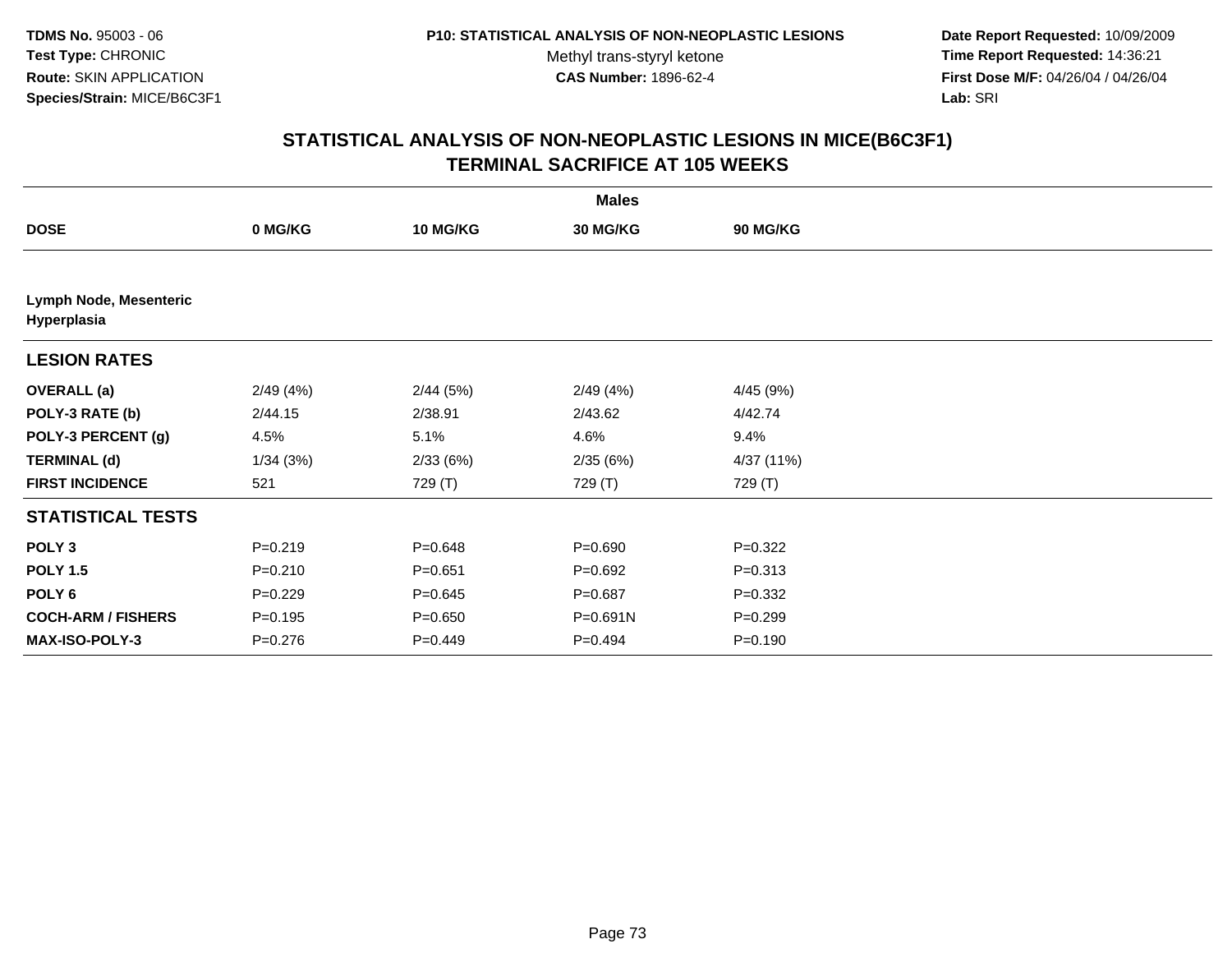**Date Report Requested:** 10/09/2009 **Time Report Requested:** 14:36:21 **First Dose M/F:** 04/26/04 / 04/26/04 Lab: SRI **Lab:** SRI

|                                                       |             |              | <b>Males</b> |                 |  |
|-------------------------------------------------------|-------------|--------------|--------------|-----------------|--|
| <b>DOSE</b>                                           | 0 MG/KG     | 10 MG/KG     | 30 MG/KG     | <b>90 MG/KG</b> |  |
|                                                       |             |              |              |                 |  |
| <b>Lymph Node, Mesenteric</b><br>Hyperplasia Lymphoid |             |              |              |                 |  |
| <b>LESION RATES</b>                                   |             |              |              |                 |  |
| <b>OVERALL</b> (a)                                    | 4/49 (8%)   | 2/44(5%)     | 2/49(4%)     | 6/45 (13%)      |  |
| POLY-3 RATE (b)                                       | 4/44.15     | 2/38.91      | 2/43.62      | 6/42.74         |  |
| POLY-3 PERCENT (g)                                    | 9.1%        | 5.1%         | 4.6%         | 14%             |  |
| <b>TERMINAL (d)</b>                                   | 3/34(9%)    | 2/33(6%)     | 2/35(6%)     | 6/37(16%)       |  |
| <b>FIRST INCIDENCE</b>                                | 521         | 729 (T)      | 729 (T)      | 729 (T)         |  |
| <b>STATISTICAL TESTS</b>                              |             |              |              |                 |  |
| POLY <sub>3</sub>                                     | $P = 0.142$ | P=0.397N     | P=0.342N     | $P = 0.349$     |  |
| <b>POLY 1.5</b>                                       | $P = 0.134$ | P=0.393N     | P=0.340N     | $P = 0.336$     |  |
| POLY <sub>6</sub>                                     | $P = 0.151$ | $P = 0.401N$ | $P = 0.345N$ | $P = 0.363$     |  |
| <b>COCH-ARM / FISHERS</b>                             | $P = 0.124$ | P=0.391N     | P=0.339N     | $P = 0.317$     |  |
| <b>MAX-ISO-POLY-3</b>                                 | $P = 0.152$ | $P = 0.255N$ | P=0.206N     | $P = 0.236$     |  |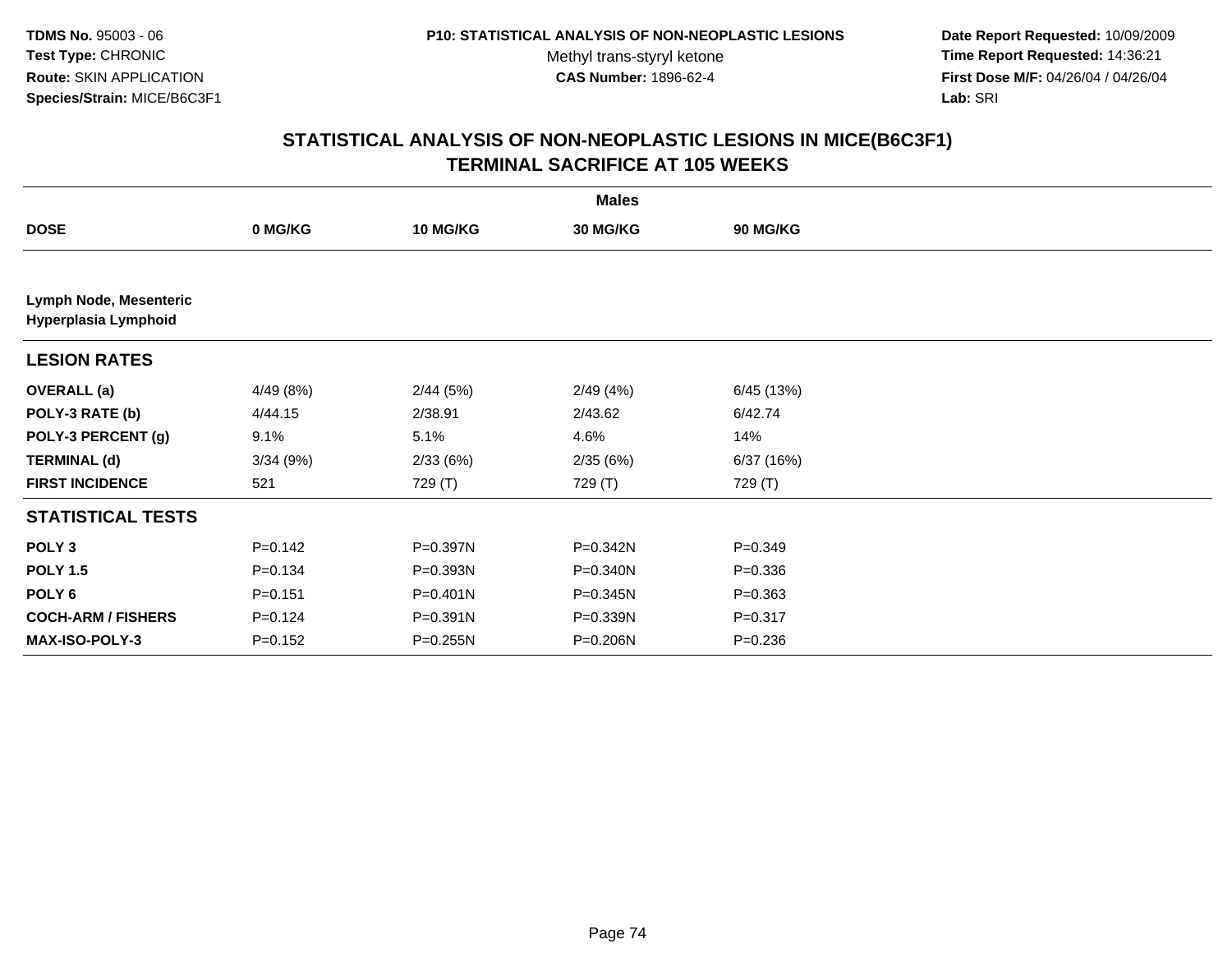**Date Report Requested:** 10/09/2009 **Time Report Requested:** 14:36:21 **First Dose M/F:** 04/26/04 / 04/26/04 Lab: SRI **Lab:** SRI

|                               |                                         |                 | <b>Males</b>    |                 |  |  |  |  |  |
|-------------------------------|-----------------------------------------|-----------------|-----------------|-----------------|--|--|--|--|--|
| <b>DOSE</b>                   | 0 MG/KG                                 | <b>10 MG/KG</b> | <b>30 MG/KG</b> | <b>90 MG/KG</b> |  |  |  |  |  |
|                               |                                         |                 |                 |                 |  |  |  |  |  |
| <b>Lymph Node, Mesenteric</b> | <b>Infiltration Cellular Neutrophil</b> |                 |                 |                 |  |  |  |  |  |
| <b>LESION RATES</b>           |                                         |                 |                 |                 |  |  |  |  |  |
| <b>OVERALL</b> (a)            | 2/49(4%)                                | 1/44(2%)        | 2/49(4%)        | 3/45(7%)        |  |  |  |  |  |
| POLY-3 RATE (b)               | 2/44.15                                 | 1/38.91         | 2/43.62         | 3/42.74         |  |  |  |  |  |
| POLY-3 PERCENT (g)            | 4.5%                                    | 2.6%            | 4.6%            | 7%              |  |  |  |  |  |
| <b>TERMINAL (d)</b>           | 1/34(3%)                                | 1/33(3%)        | 2/35(6%)        | 3/37(8%)        |  |  |  |  |  |
| <b>FIRST INCIDENCE</b>        | 521                                     | 729 (T)         | 729 (T)         | 729 (T)         |  |  |  |  |  |
| <b>STATISTICAL TESTS</b>      |                                         |                 |                 |                 |  |  |  |  |  |
| POLY <sub>3</sub>             | $P = 0.310$                             | P=0.544N        | $P = 0.690$     | $P=0.485$       |  |  |  |  |  |
| <b>POLY 1.5</b>               | $P = 0.299$                             | P=0.541N        | $P = 0.692$     | $P = 0.476$     |  |  |  |  |  |
| POLY <sub>6</sub>             | $P=0.322$                               | P=0.547N        | $P = 0.687$     | $P=0.496$       |  |  |  |  |  |
| <b>COCH-ARM / FISHERS</b>     | $P=0.282$                               | P=0.541N        | $P = 0.691N$    | $P=0.459$       |  |  |  |  |  |
| <b>MAX-ISO-POLY-3</b>         | $P = 0.369$                             | P=0.323N        | $P=0.494$       | $P = 0.311$     |  |  |  |  |  |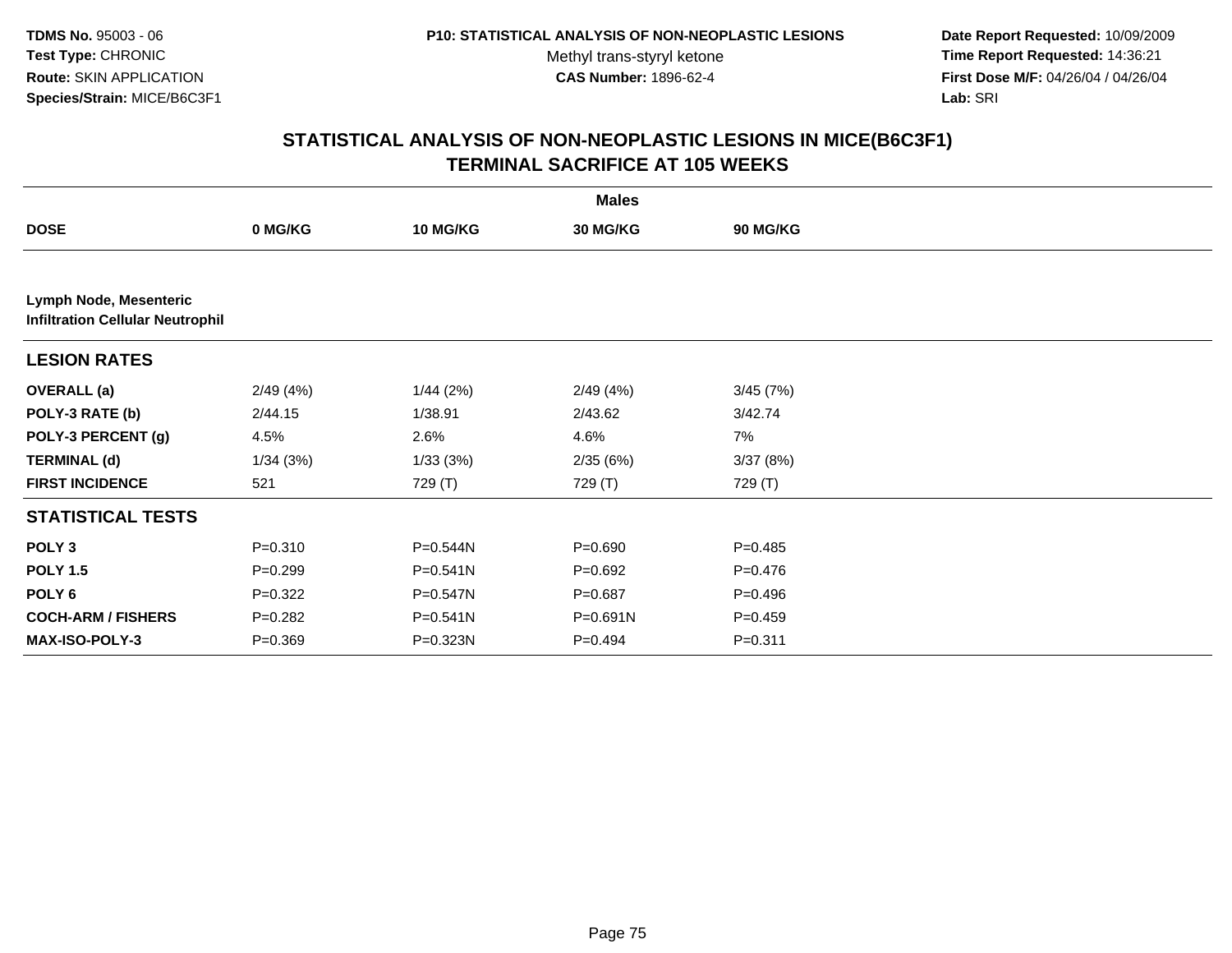**Date Report Requested:** 10/09/2009 **Time Report Requested:** 14:36:21 **First Dose M/F:** 04/26/04 / 04/26/04 Lab: SRI **Lab:** SRI

|                                     | <b>Males</b> |              |                        |          |  |  |  |
|-------------------------------------|--------------|--------------|------------------------|----------|--|--|--|
| <b>DOSE</b>                         | 0 MG/KG      | 10 MG/KG     | 30 MG/KG               | 90 MG/KG |  |  |  |
|                                     |              |              |                        |          |  |  |  |
| Lymph Node: Iliac<br><b>Ectasia</b> |              |              |                        |          |  |  |  |
| <b>LESION RATES</b>                 |              |              |                        |          |  |  |  |
| <b>OVERALL (a)</b>                  | 0/5(0%)      | 0/5(0%)      | 0/4(0%)                | 0/6(0%)  |  |  |  |
| POLY-3 RATE (b)                     | 0/3.61       | 0/3.33       | 0/3.79                 | 0/5.67   |  |  |  |
| POLY-3 PERCENT (g)                  | 0%           | 0%           | 0%                     | 0%       |  |  |  |
| <b>TERMINAL (d)</b>                 | $0/1$ $(0%)$ | $0/1$ $(0%)$ | $0/3(0\%)$             | 0/4(0%)  |  |  |  |
| <b>FIRST INCIDENCE</b>              | ---          | $---$        | $\qquad \qquad \cdots$ | $---$    |  |  |  |
| <b>STATISTICAL TESTS</b>            |              |              |                        |          |  |  |  |
| POLY <sub>3</sub>                   | (e)          | (e)          | (e)                    | (e)      |  |  |  |
| <b>POLY 1.5</b>                     | (e)          | (e)          | (e)                    | (e)      |  |  |  |
| POLY <sub>6</sub>                   | (e)          | (e)          | (e)                    | (e)      |  |  |  |
| <b>COCH-ARM / FISHERS</b>           | (e)          | (e)          | (e)                    | (e)      |  |  |  |
| MAX-ISO-POLY-3                      | (e)          | (e)          | (e)                    | (e)      |  |  |  |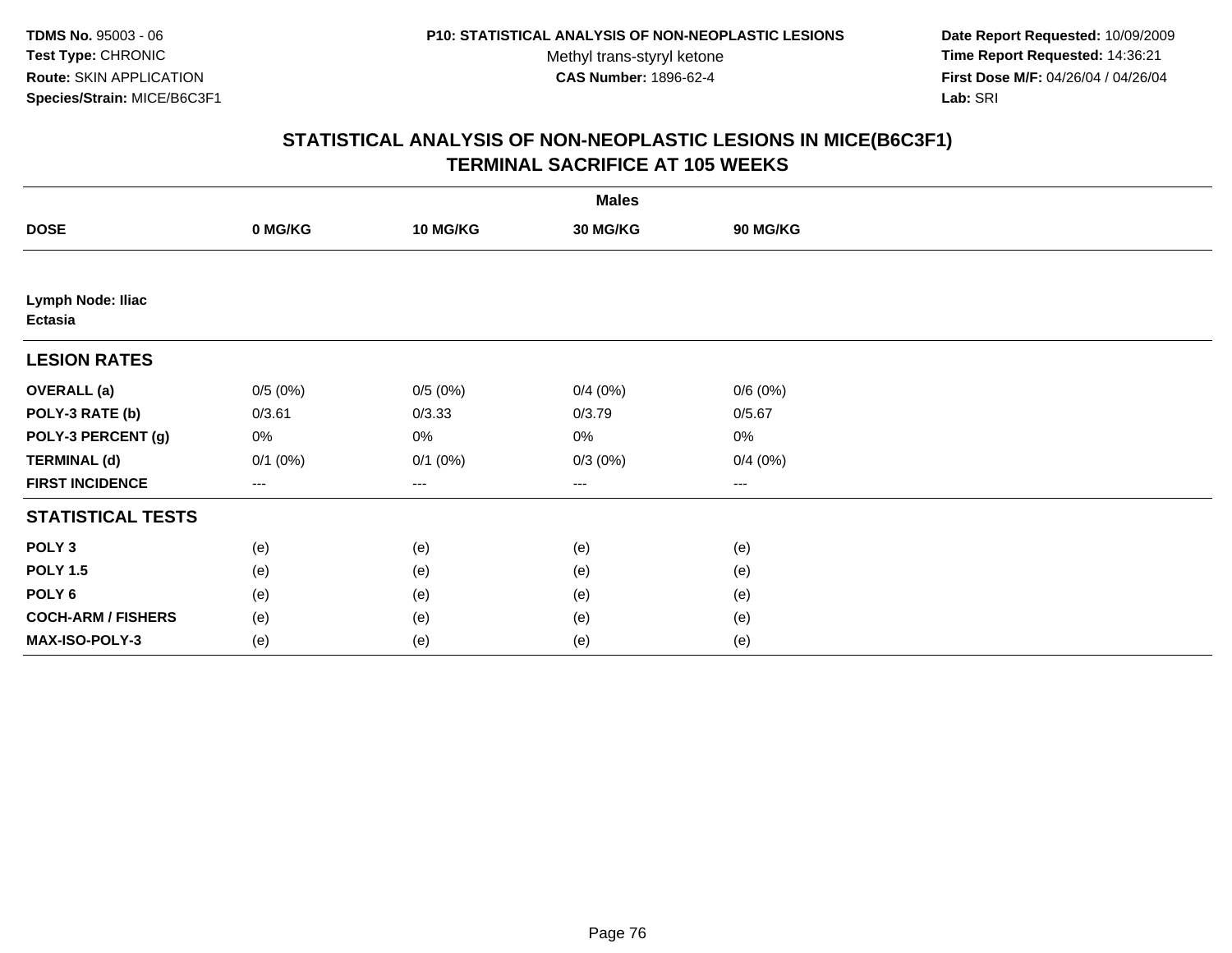**Date Report Requested:** 10/09/2009 **Time Report Requested:** 14:36:21 **First Dose M/F:** 04/26/04 / 04/26/04 Lab: SRI **Lab:** SRI

|                                           |              |              | <b>Males</b> |                 |  |
|-------------------------------------------|--------------|--------------|--------------|-----------------|--|
| <b>DOSE</b>                               | 0 MG/KG      | 10 MG/KG     | 30 MG/KG     | <b>90 MG/KG</b> |  |
|                                           |              |              |              |                 |  |
| Lymph Node: Iliac<br>Hyperplasia Lymphoid |              |              |              |                 |  |
| <b>LESION RATES</b>                       |              |              |              |                 |  |
| <b>OVERALL</b> (a)                        | 2/5(40%)     | 0/5(0%)      | $1/4$ (25%)  | 0/6(0%)         |  |
| POLY-3 RATE (b)                           | 2/4.62       | 0/3.33       | 1/4.00       | 0/5.67          |  |
| POLY-3 PERCENT (g)                        | 43.3%        | 0%           | 25%          | 0%              |  |
| <b>TERMINAL (d)</b>                       | $0/1$ $(0%)$ | $0/1$ $(0%)$ | $0/3(0\%)$   | 0/4(0%)         |  |
| <b>FIRST INCIDENCE</b>                    | 521          | ---          | 675          | ---             |  |
| <b>STATISTICAL TESTS</b>                  |              |              |              |                 |  |
| POLY <sub>3</sub>                         | $P = 0.151N$ | P=0.288N     | P=0.556N     | P=0.154N        |  |
| <b>POLY 1.5</b>                           | P=0.175N     | P=0.249N     | P=0.570N     | P=0.159N        |  |
| POLY 6                                    | P=0.125N     | P=0.353N     | P=0.530N     | P=0.144N        |  |
| <b>COCH-ARM / FISHERS</b>                 | P=0.216N     | P=0.222N     | P=0.595N     | P=0.182N        |  |
| MAX-ISO-POLY-3                            | P=0.053N     | P=0.113N     | P=0.307N     | P=0.038N*       |  |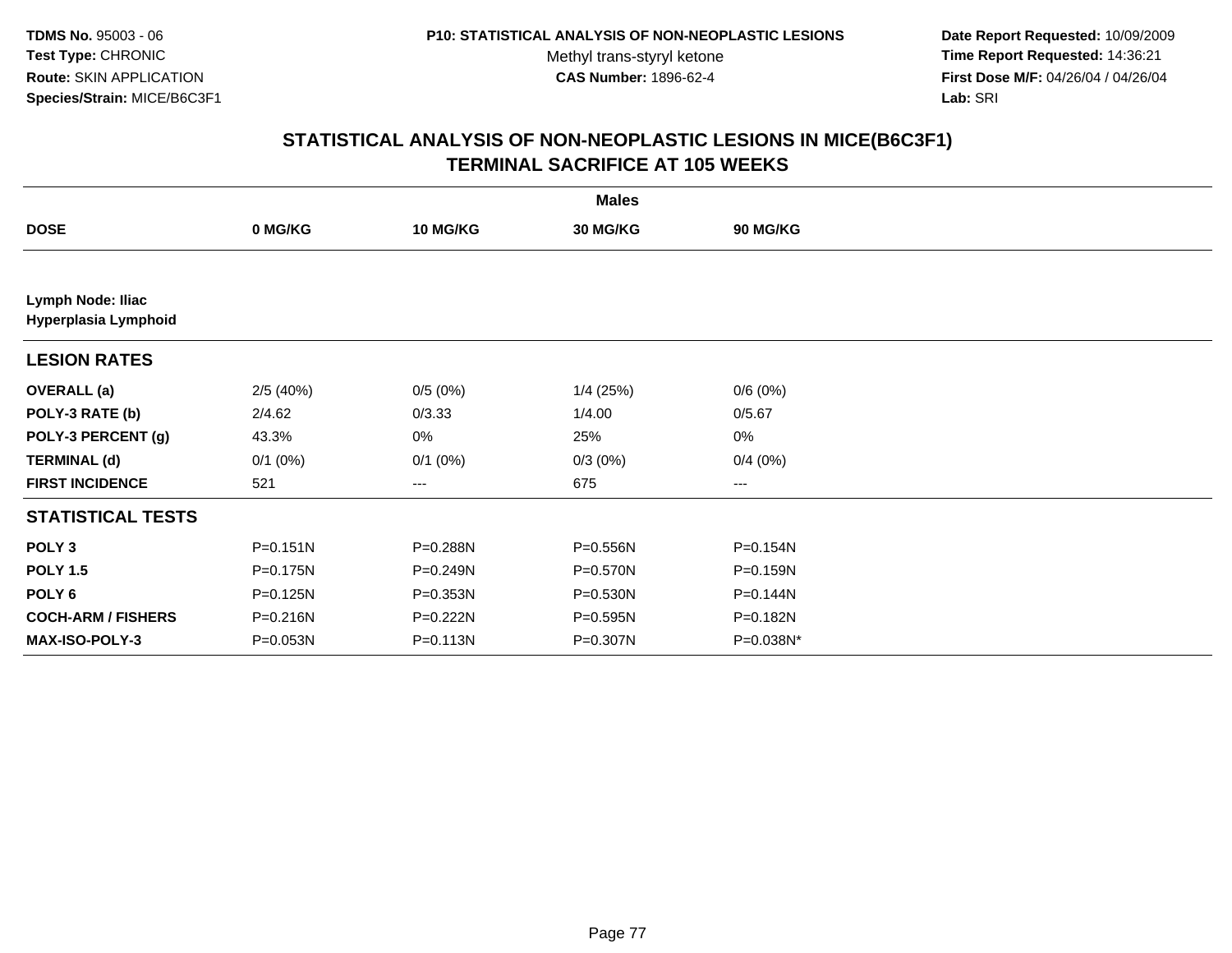**Date Report Requested:** 10/09/2009 **Time Report Requested:** 14:36:21 **First Dose M/F:** 04/26/04 / 04/26/04 Lab: SRI **Lab:** SRI

|                                     |          |          | <b>Males</b> |          |  |
|-------------------------------------|----------|----------|--------------|----------|--|
| <b>DOSE</b>                         | 0 MG/KG  | 10 MG/KG | 30 MG/KG     | 90 MG/KG |  |
|                                     |          |          |              |          |  |
| <b>Mammary Gland</b><br>Hyperplasia |          |          |              |          |  |
| <b>LESION RATES</b>                 |          |          |              |          |  |
| <b>OVERALL</b> (a)                  | 0/50(0%) | 0/50(0%) | 0/50(0%)     | 0/50(0%) |  |
| POLY-3 RATE (b)                     | 0/44.43  | 0/44.28  | 0/44.41      | 0/47.41  |  |
| POLY-3 PERCENT (g)                  | 0%       | 0%       | 0%           | 0%       |  |
| <b>TERMINAL (d)</b>                 | 0/34(0%) | 0/35(0%) | 0/35(0%)     | 0/38(0%) |  |
| <b>FIRST INCIDENCE</b>              | ---      | ---      | $---$        | $---$    |  |
| <b>STATISTICAL TESTS</b>            |          |          |              |          |  |
| POLY <sub>3</sub>                   | (e)      | (e)      | (e)          | (e)      |  |
| <b>POLY 1.5</b>                     | (e)      | (e)      | (e)          | (e)      |  |
| POLY 6                              | (e)      | (e)      | (e)          | (e)      |  |
| <b>COCH-ARM / FISHERS</b>           | (e)      | (e)      | (e)          | (e)      |  |
| MAX-ISO-POLY-3                      | (e)      | (e)      | (e)          | (e)      |  |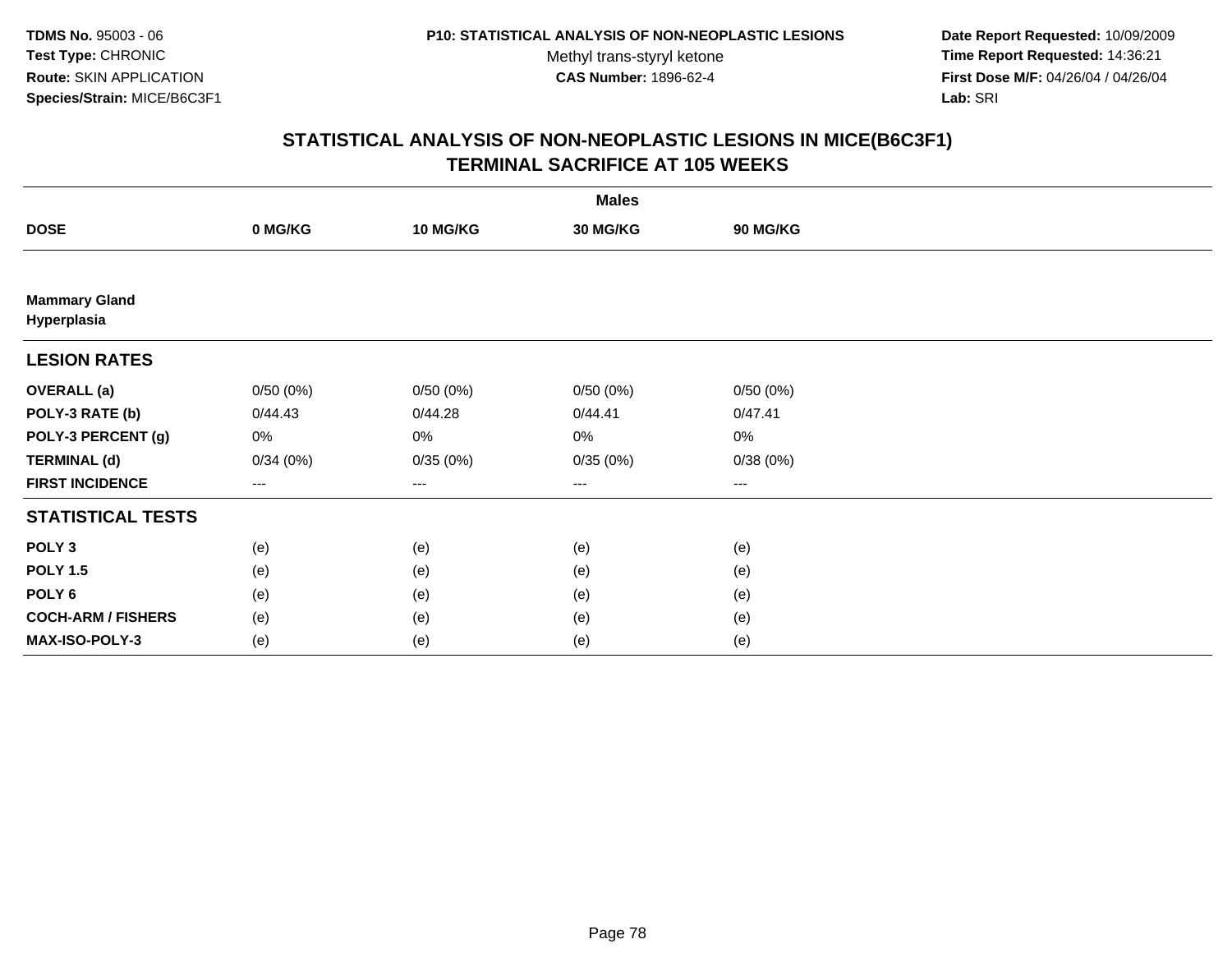**Date Report Requested:** 10/09/2009 **Time Report Requested:** 14:36:21 **First Dose M/F:** 04/26/04 / 04/26/04 Lab: SRI **Lab:** SRI

|                                |             |             | <b>Males</b>           |                 |  |
|--------------------------------|-------------|-------------|------------------------|-----------------|--|
| <b>DOSE</b>                    | 0 MG/KG     | 10 MG/KG    | 30 MG/KG               | <b>90 MG/KG</b> |  |
|                                |             |             |                        |                 |  |
| <b>Mesentery</b><br>Hemorrhage |             |             |                        |                 |  |
| <b>LESION RATES</b>            |             |             |                        |                 |  |
| <b>OVERALL</b> (a)             | 0/6(0%)     | 3/12(25%)   | 0/8(0%)                | 1/6 (17%)       |  |
| POLY-3 RATE (b)                | 0/5.62      | 3/11.42     | 0/7.80                 | 1/6.00          |  |
| POLY-3 PERCENT (g)             | 0%          | 26.3%       | 0%                     | 16.7%           |  |
| <b>TERMINAL (d)</b>            | $0/3(0\%)$  | $2/8$ (25%) | 0/6(0%)                | 1/6 (17%)       |  |
| <b>FIRST INCIDENCE</b>         | ---         | 659         | $\qquad \qquad \cdots$ | 729 (T)         |  |
| <b>STATISTICAL TESTS</b>       |             |             |                        |                 |  |
| POLY <sub>3</sub>              | $P = 0.668$ | $P = 0.255$ | (e)                    | $P = 0.513$     |  |
| <b>POLY 1.5</b>                | $P = 0.659$ | $P = 0.253$ | (e)                    | $P = 0.507$     |  |
| POLY 6                         | $P = 0.685$ | $P = 0.259$ | (e)                    | $P=0.524$       |  |
| <b>COCH-ARM / FISHERS</b>      | $P = 0.649$ | $P = 0.270$ | (e)                    | $P = 0.500$     |  |
| MAX-ISO-POLY-3                 | $P = 0.335$ | $P = 0.126$ | (e)                    | $P = 0.175$     |  |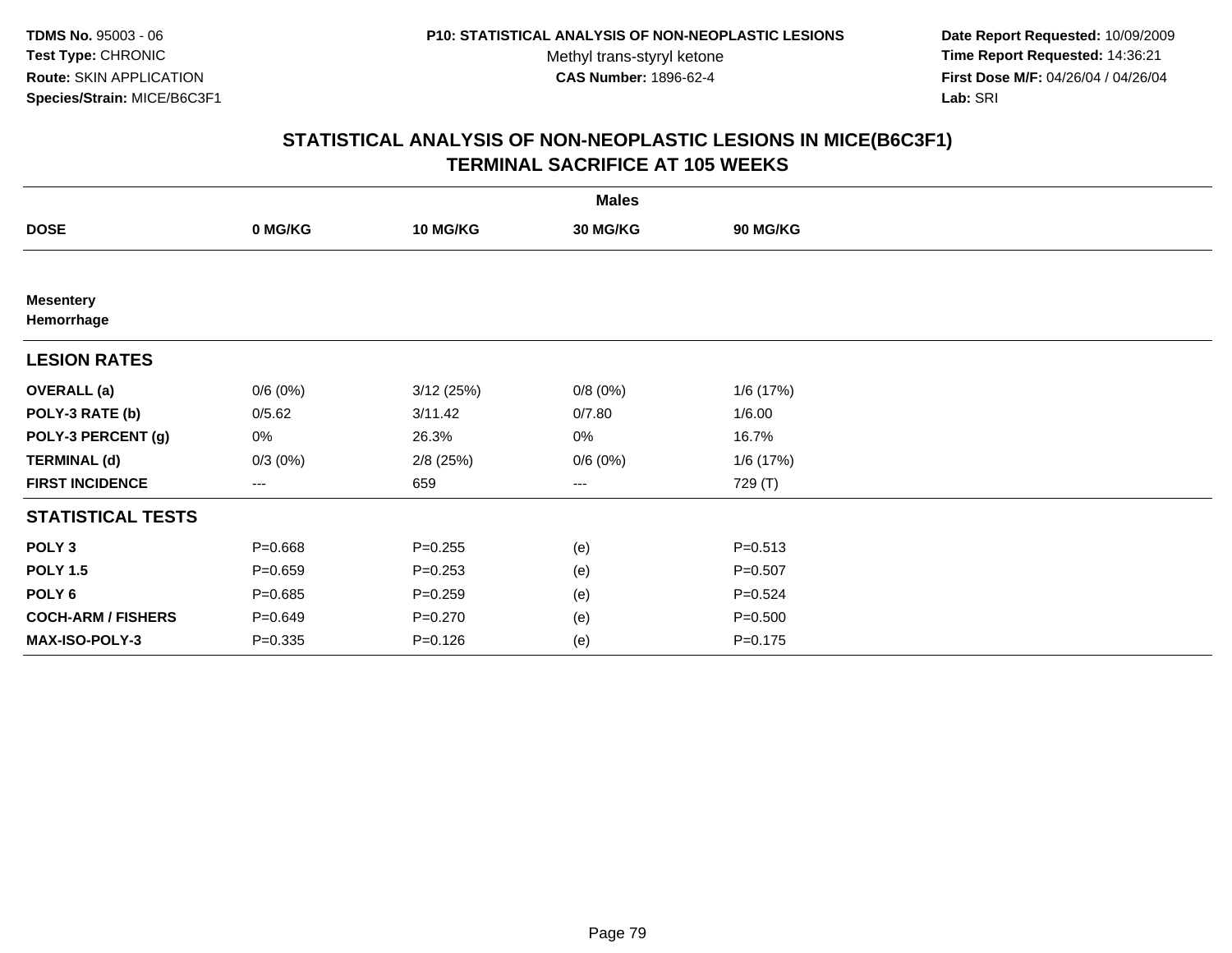**Date Report Requested:** 10/09/2009 **Time Report Requested:** 14:36:21 **First Dose M/F:** 04/26/04 / 04/26/04 Lab: SRI **Lab:** SRI

|                                          |             |            | <b>Males</b> |           |  |
|------------------------------------------|-------------|------------|--------------|-----------|--|
| <b>DOSE</b>                              | 0 MG/KG     | 10 MG/KG   | 30 MG/KG     | 90 MG/KG  |  |
|                                          |             |            |              |           |  |
| <b>Mesentery: Fat</b><br><b>Necrosis</b> |             |            |              |           |  |
| <b>LESION RATES</b>                      |             |            |              |           |  |
| <b>OVERALL</b> (a)                       | 5/6 (83%)   | 5/12 (42%) | 7/8 (88%)    | 4/6 (67%) |  |
| POLY-3 RATE (b)                          | 5/5.77      | 5/11.48    | 7/8.00       | 4/6.00    |  |
| POLY-3 PERCENT (g)                       | 86.7%       | 43.6%      | 87.5%        | 66.7%     |  |
| <b>TERMINAL (d)</b>                      | 3/3(100%)   | 4/8 (50%)  | 5/6 (83%)    | 4/6 (67%) |  |
| <b>FIRST INCIDENCE</b>                   | 709         | 641        | 703          | 729 (T)   |  |
| <b>STATISTICAL TESTS</b>                 |             |            |              |           |  |
| POLY <sub>3</sub>                        | $P = 0.563$ | P=0.102N   | $P=0.772$    | P=0.454N  |  |
| <b>POLY 1.5</b>                          | $P = 0.534$ | P=0.108N   | $P = 0.736$  | P=0.476N  |  |
| POLY <sub>6</sub>                        | $P = 0.614$ | P=0.094N   | $P = 0.771N$ | P=0.413N  |  |
| <b>COCH-ARM / FISHERS</b>                | $P = 0.503$ | P=0.120N   | $P = 0.692$  | P=0.500N  |  |
| <b>MAX-ISO-POLY-3</b>                    | P=0.299N    | P=0.057N   | $P = 0.483$  | P=0.223N  |  |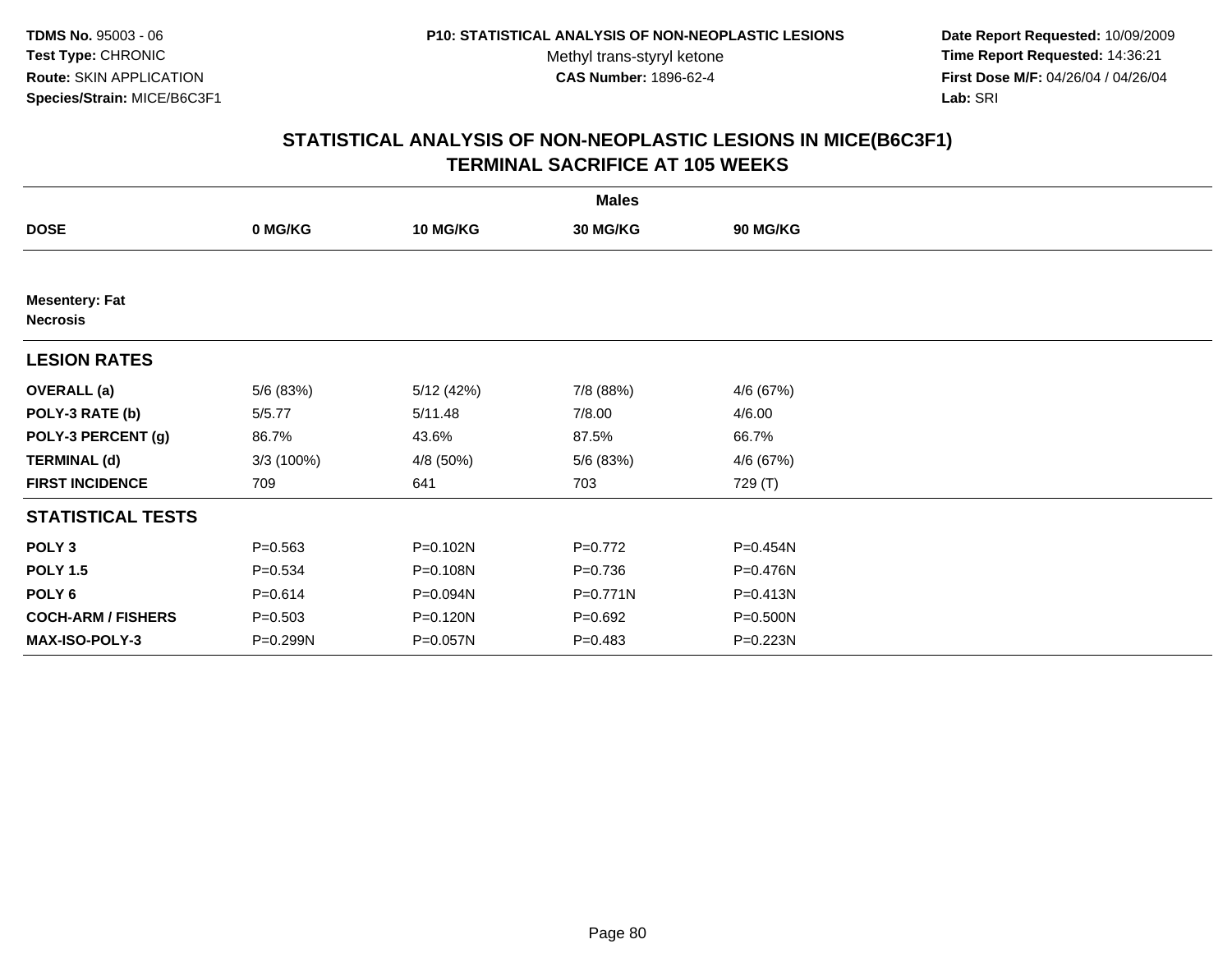**Date Report Requested:** 10/09/2009 **Time Report Requested:** 14:36:21 **First Dose M/F:** 04/26/04 / 04/26/04 Lab: SRI **Lab:** SRI

|                                    |             |                 | <b>Males</b>      |                 |  |
|------------------------------------|-------------|-----------------|-------------------|-----------------|--|
| <b>DOSE</b>                        | 0 MG/KG     | <b>10 MG/KG</b> | 30 MG/KG          | <b>90 MG/KG</b> |  |
|                                    |             |                 |                   |                 |  |
| <b>Nose</b><br><b>Foreign Body</b> |             |                 |                   |                 |  |
| <b>LESION RATES</b>                |             |                 |                   |                 |  |
| <b>OVERALL</b> (a)                 | 1/50(2%)    | 0/50(0%)        | 0/50(0%)          | 3/50(6%)        |  |
| POLY-3 RATE (b)                    | 1/44.50     | 0/44.28         | 0/44.41           | 3/47.45         |  |
| POLY-3 PERCENT (g)                 | 2.3%        | 0%              | 0%                | 6.3%            |  |
| <b>TERMINAL (d)</b>                | 0/34(0%)    | 0/35(0%)        | 0/35(0%)          | 2/38(5%)        |  |
| <b>FIRST INCIDENCE</b>             | 712         | $---$           | $\qquad \qquad -$ | 719             |  |
| <b>STATISTICAL TESTS</b>           |             |                 |                   |                 |  |
| POLY <sub>3</sub>                  | $P = 0.060$ | P=0.501N        | P=0.500N          | $P = 0.329$     |  |
| <b>POLY 1.5</b>                    | $P = 0.058$ | P=0.500N        | P=0.500N          | $P=0.320$       |  |
| POLY 6                             | $P = 0.063$ | P=0.503N        | $P = 0.501N$      | $P = 0.339$     |  |
| <b>COCH-ARM / FISHERS</b>          | $P = 0.056$ | P=0.500N        | P=0.500N          | $P = 0.309$     |  |
| <b>MAX-ISO-POLY-3</b>              | $P = 0.060$ | P=0.160N        | P=0.159N          | $P = 0.178$     |  |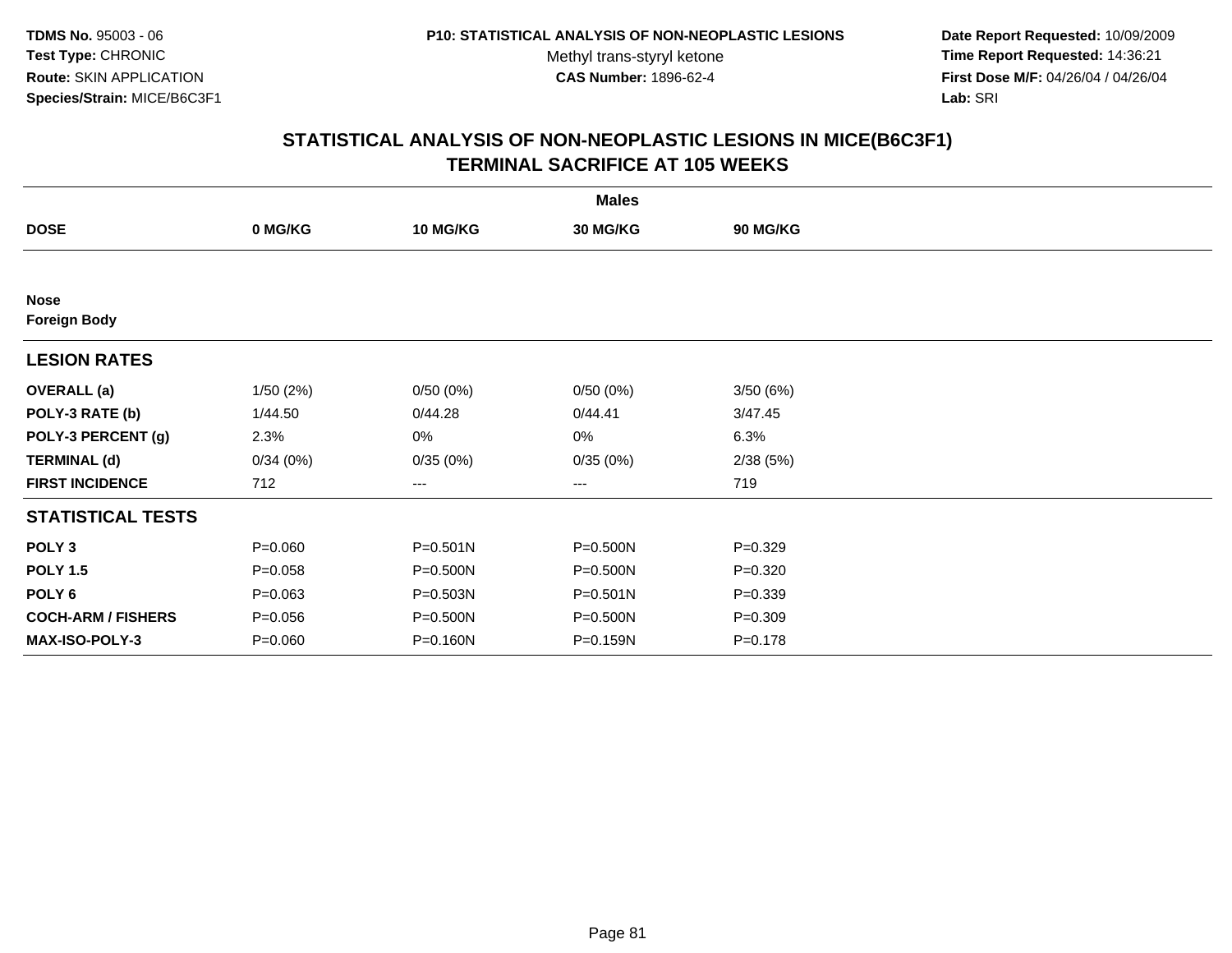**Date Report Requested:** 10/09/2009 **Time Report Requested:** 14:36:21 **First Dose M/F:** 04/26/04 / 04/26/04 Lab: SRI **Lab:** SRI

|                             |             |                 | <b>Males</b>      |                 |  |
|-----------------------------|-------------|-----------------|-------------------|-----------------|--|
| <b>DOSE</b>                 | 0 MG/KG     | <b>10 MG/KG</b> | 30 MG/KG          | <b>90 MG/KG</b> |  |
|                             |             |                 |                   |                 |  |
| <b>Nose</b><br>Inflammation |             |                 |                   |                 |  |
| <b>LESION RATES</b>         |             |                 |                   |                 |  |
| <b>OVERALL</b> (a)          | 1/50(2%)    | 0/50(0%)        | 0/50(0%)          | 2/50(4%)        |  |
| POLY-3 RATE (b)             | 1/44.58     | 0/44.28         | 0/44.41           | 2/47.67         |  |
| POLY-3 PERCENT (g)          | 2.2%        | 0%              | 0%                | 4.2%            |  |
| <b>TERMINAL (d)</b>         | 0/34(0%)    | 0/35(0%)        | 0/35(0%)          | 1/38(3%)        |  |
| <b>FIRST INCIDENCE</b>      | 691         | ---             | $\qquad \qquad -$ | 659             |  |
| <b>STATISTICAL TESTS</b>    |             |                 |                   |                 |  |
| POLY <sub>3</sub>           | $P = 0.203$ | $P = 0.501N$    | $P = 0.501N$      | $P = 0.523$     |  |
| <b>POLY 1.5</b>             | $P = 0.198$ | P=0.500N        | P=0.500N          | $P = 0.514$     |  |
| POLY 6                      | $P = 0.210$ | P=0.503N        | P=0.502N          | $P = 0.533$     |  |
| <b>COCH-ARM / FISHERS</b>   | $P = 0.191$ | P=0.500N        | P=0.500N          | $P = 0.500$     |  |
| <b>MAX-ISO-POLY-3</b>       | $P = 0.166$ | P=0.160N        | P=0.159N          | $P = 0.306$     |  |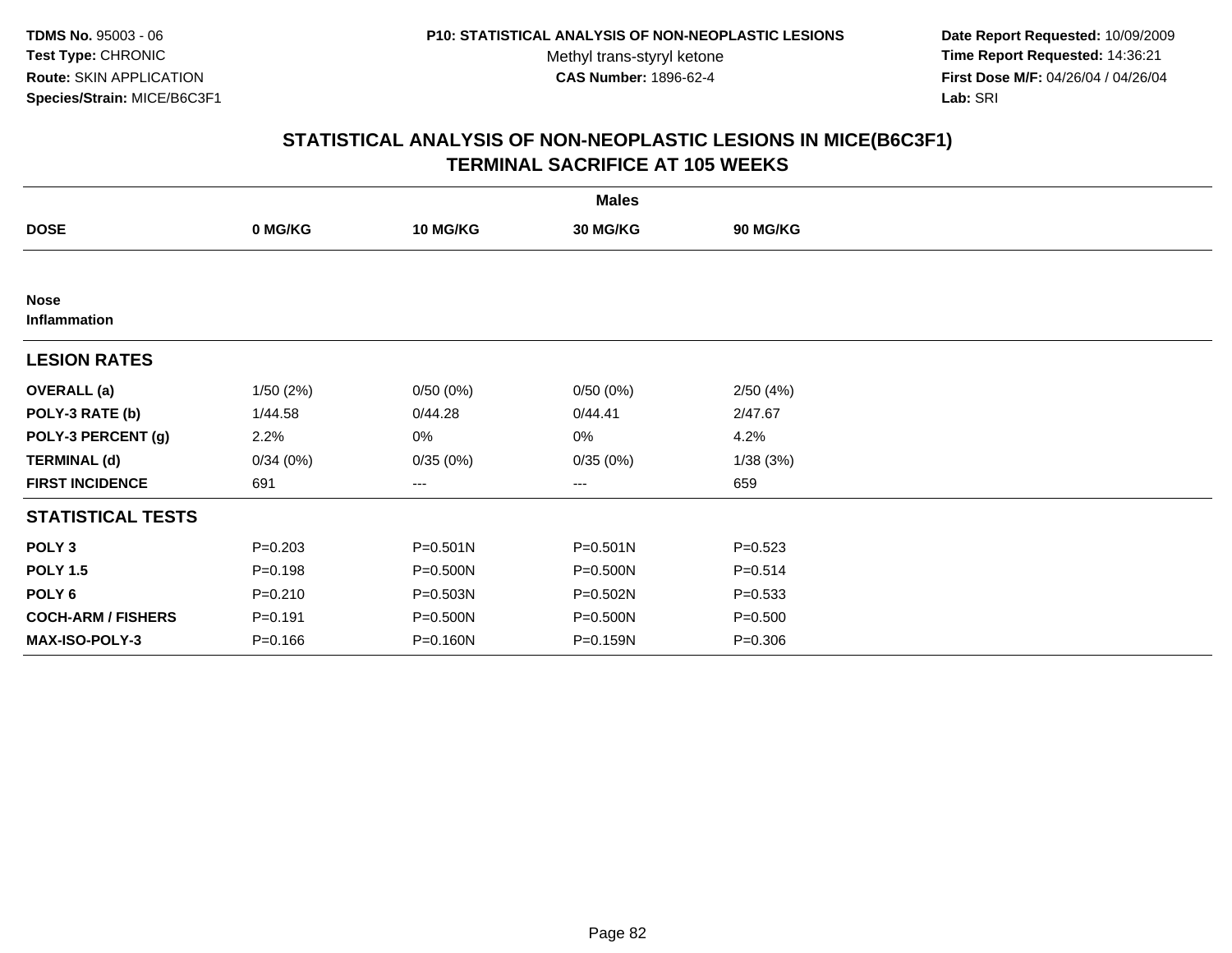**Date Report Requested:** 10/09/2009 **Time Report Requested:** 14:36:21 **First Dose M/F:** 04/26/04 / 04/26/04 Lab: SRI **Lab:** SRI

|                                            |            |                 | <b>Males</b> |                 |  |
|--------------------------------------------|------------|-----------------|--------------|-----------------|--|
| <b>DOSE</b>                                | 0 MG/KG    | <b>10 MG/KG</b> | 30 MG/KG     | <b>90 MG/KG</b> |  |
|                                            |            |                 |              |                 |  |
| <b>Nose</b><br><b>Inflammation Chronic</b> |            |                 |              |                 |  |
| <b>LESION RATES</b>                        |            |                 |              |                 |  |
| <b>OVERALL</b> (a)                         | 6/50 (12%) | 6/50 (12%)      | 5/50 (10%)   | 5/50 (10%)      |  |
| POLY-3 RATE (b)                            | 6/45.55    | 6/45.76         | 5/45.36      | 5/47.45         |  |
| POLY-3 PERCENT (g)                         | 13.2%      | 13.1%           | 11%          | 10.5%           |  |
| <b>TERMINAL (d)</b>                        | 3/34(9%)   | 3/35(9%)        | 1/35(3%)     | 4/38 (11%)      |  |
| <b>FIRST INCIDENCE</b>                     | 619        | 513             | 571          | 719             |  |
| <b>STATISTICAL TESTS</b>                   |            |                 |              |                 |  |
| POLY <sub>3</sub>                          | P=0.406N   | P=0.618N        | P=0.503N     | $P = 0.472N$    |  |
| <b>POLY 1.5</b>                            | P=0.417N   | P=0.616N        | $P = 0.501N$ | P=0.481N        |  |
| POLY <sub>6</sub>                          | P=0.394N   | $P = 0.619$     | P=0.507N     | P=0.464N        |  |
| <b>COCH-ARM / FISHERS</b>                  | P=0.436N   | P=0.620N        | P=0.500N     | P=0.500N        |  |
| <b>MAX-ISO-POLY-3</b>                      | P=0.554N   | P=0.496N        | P=0.376N     | P=0.350N        |  |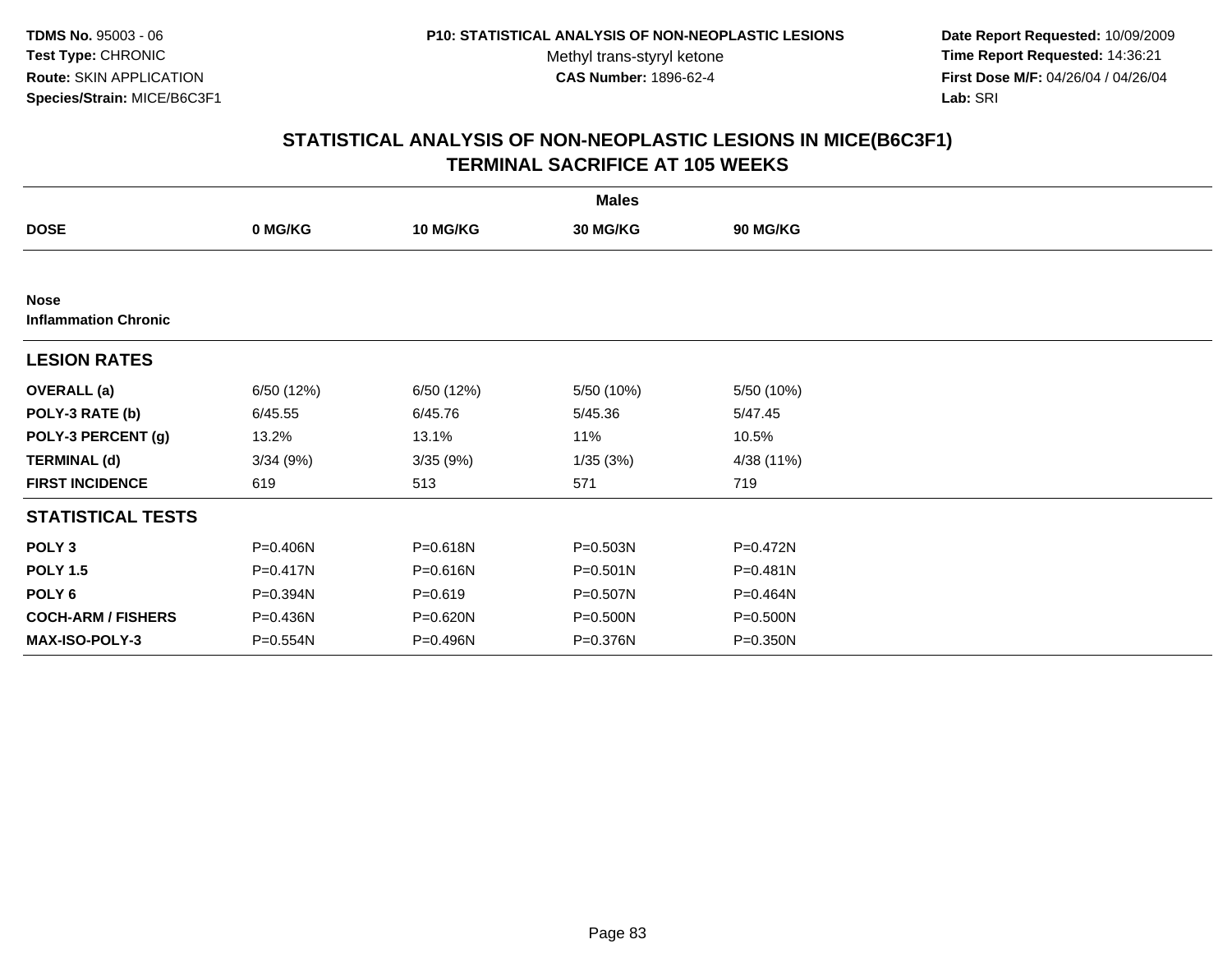**Date Report Requested:** 10/09/2009 **Time Report Requested:** 14:36:21 **First Dose M/F:** 04/26/04 / 04/26/04 Lab: SRI **Lab:** SRI

|                           |                                     |          | <b>Males</b> |                 |  |  |  |  |  |
|---------------------------|-------------------------------------|----------|--------------|-----------------|--|--|--|--|--|
| <b>DOSE</b>               | 0 MG/KG                             | 10 MG/KG | 30 MG/KG     | <b>90 MG/KG</b> |  |  |  |  |  |
|                           |                                     |          |              |                 |  |  |  |  |  |
| Hyperplasia               | <b>Nose: Respiratory Epithelium</b> |          |              |                 |  |  |  |  |  |
| <b>LESION RATES</b>       |                                     |          |              |                 |  |  |  |  |  |
| <b>OVERALL</b> (a)        | 0/50(0%)                            | 0/50(0%) | 2/50(4%)     | 1/50(2%)        |  |  |  |  |  |
| POLY-3 RATE (b)           | 0/44.43                             | 0/44.28  | 2/45.07      | 1/47.41         |  |  |  |  |  |
| POLY-3 PERCENT (g)        | 0%                                  | 0%       | 4.4%         | 2.1%            |  |  |  |  |  |
| <b>TERMINAL (d)</b>       | 0/34(0%)                            | 0/35(0%) | 0/35(0%)     | 1/38(3%)        |  |  |  |  |  |
| <b>FIRST INCIDENCE</b>    | ---                                 | $--$     | 530          | 729 (T)         |  |  |  |  |  |
| <b>STATISTICAL TESTS</b>  |                                     |          |              |                 |  |  |  |  |  |
| POLY <sub>3</sub>         | $P = 0.384$                         | (e)      | $P = 0.240$  | $P = 0.513$     |  |  |  |  |  |
| <b>POLY 1.5</b>           | $P = 0.372$                         | (e)      | $P = 0.239$  | $P = 0.508$     |  |  |  |  |  |
| POLY <sub>6</sub>         | $P = 0.399$                         | (e)      | $P = 0.241$  | $P = 0.518$     |  |  |  |  |  |
| <b>COCH-ARM / FISHERS</b> | $P = 0.354$                         | (e)      | $P=0.247$    | $P = 0.500$     |  |  |  |  |  |
| <b>MAX-ISO-POLY-3</b>     | $P = 0.190$                         | (e)      | $P=0.079$    | $P = 0.174$     |  |  |  |  |  |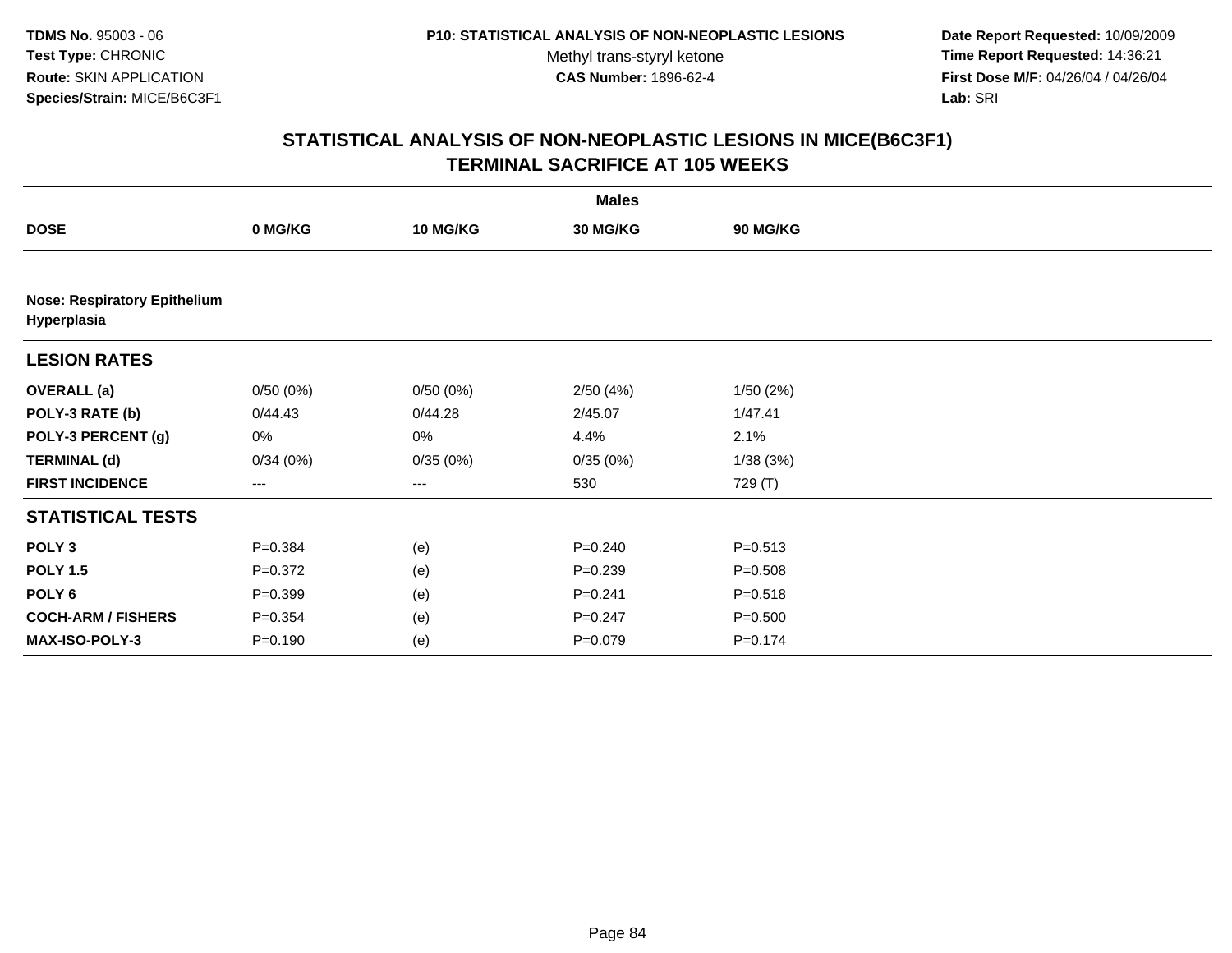**Date Report Requested:** 10/09/2009 **Time Report Requested:** 14:36:21 **First Dose M/F:** 04/26/04 / 04/26/04 Lab: SRI **Lab:** SRI

| <b>Males</b>                      |          |                   |                 |          |  |  |  |
|-----------------------------------|----------|-------------------|-----------------|----------|--|--|--|
| <b>DOSE</b>                       | 0 MG/KG  | <b>10 MG/KG</b>   | <b>30 MG/KG</b> | 90 MG/KG |  |  |  |
|                                   |          |                   |                 |          |  |  |  |
| <b>Pancreas</b><br><b>Atrophy</b> |          |                   |                 |          |  |  |  |
| <b>LESION RATES</b>               |          |                   |                 |          |  |  |  |
| <b>OVERALL</b> (a)                | 0/49(0%) | 0/50(0%)          | 0/50(0%)        | 0/49(0%) |  |  |  |
| POLY-3 RATE (b)                   | 0/43.50  | 0/44.28           | 0/44.41         | 0/46.41  |  |  |  |
| POLY-3 PERCENT (g)                | 0%       | $0\%$             | 0%              | 0%       |  |  |  |
| <b>TERMINAL (d)</b>               | 0/34(0%) | 0/35(0%)          | 0/35(0%)        | 0/38(0%) |  |  |  |
| <b>FIRST INCIDENCE</b>            | $--$     | $\qquad \qquad -$ | $\cdots$        | $\cdots$ |  |  |  |
| <b>STATISTICAL TESTS</b>          |          |                   |                 |          |  |  |  |
| POLY <sub>3</sub>                 | (e)      | (e)               | (e)             | (e)      |  |  |  |
| <b>POLY 1.5</b>                   | (e)      | (e)               | (e)             | (e)      |  |  |  |
| POLY <sub>6</sub>                 | (e)      | (e)               | (e)             | (e)      |  |  |  |
| <b>COCH-ARM / FISHERS</b>         | (e)      | (e)               | (e)             | (e)      |  |  |  |
| MAX-ISO-POLY-3                    | (e)      | (e)               | (e)             | (e)      |  |  |  |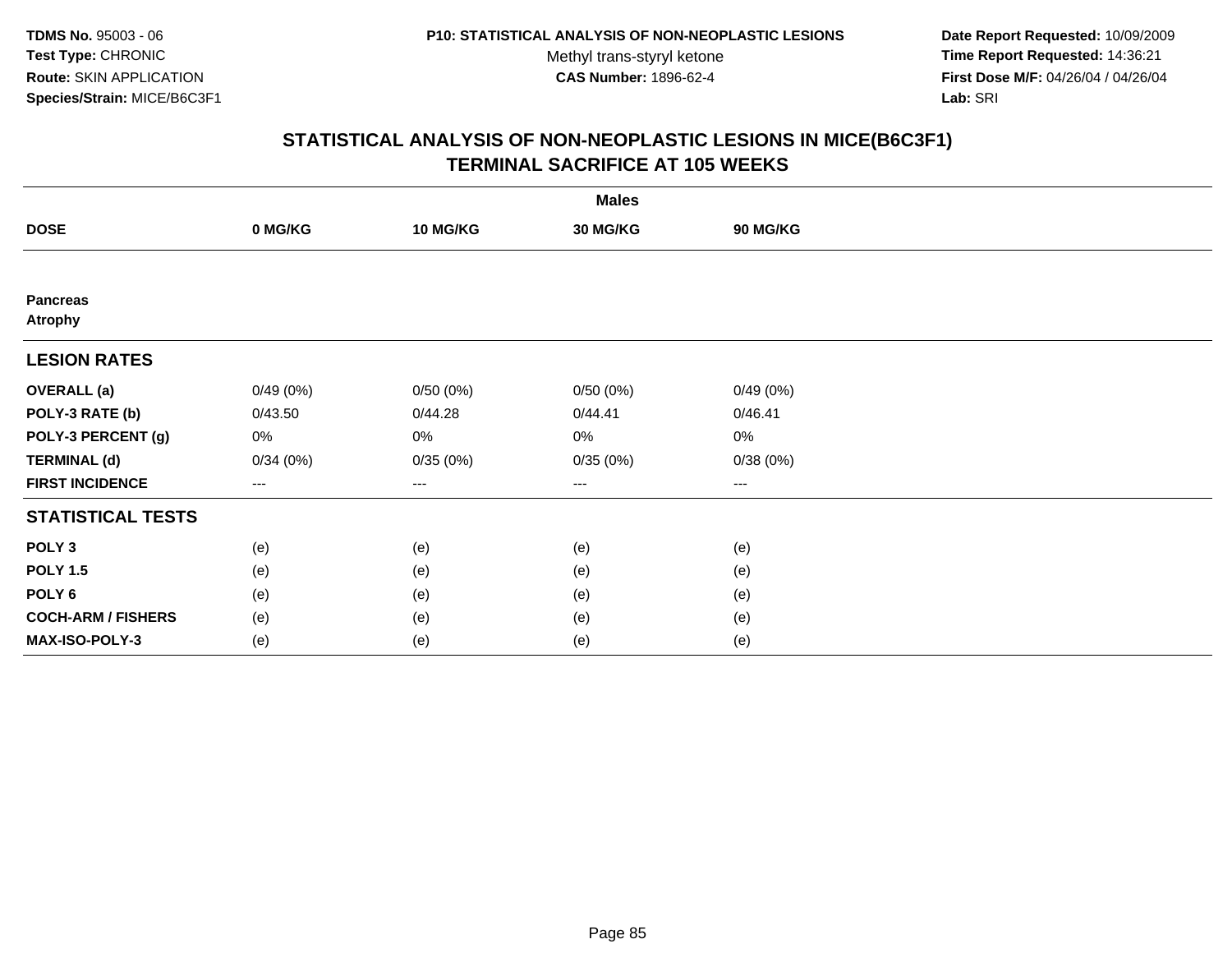**Date Report Requested:** 10/09/2009 **Time Report Requested:** 14:36:21 **First Dose M/F:** 04/26/04 / 04/26/04 Lab: SRI **Lab:** SRI

| <b>Males</b>              |          |                   |                 |          |  |  |  |
|---------------------------|----------|-------------------|-----------------|----------|--|--|--|
| <b>DOSE</b>               | 0 MG/KG  | <b>10 MG/KG</b>   | <b>30 MG/KG</b> | 90 MG/KG |  |  |  |
|                           |          |                   |                 |          |  |  |  |
| <b>Pancreas</b><br>Cyst   |          |                   |                 |          |  |  |  |
| <b>LESION RATES</b>       |          |                   |                 |          |  |  |  |
| <b>OVERALL</b> (a)        | 0/49(0%) | 0/50(0%)          | 0/50(0%)        | 0/49(0%) |  |  |  |
| POLY-3 RATE (b)           | 0/43.50  | 0/44.28           | 0/44.41         | 0/46.41  |  |  |  |
| POLY-3 PERCENT (g)        | 0%       | $0\%$             | 0%              | 0%       |  |  |  |
| <b>TERMINAL (d)</b>       | 0/34(0%) | 0/35(0%)          | 0/35(0%)        | 0/38(0%) |  |  |  |
| <b>FIRST INCIDENCE</b>    | $--$     | $\qquad \qquad -$ | $\cdots$        | $\cdots$ |  |  |  |
| <b>STATISTICAL TESTS</b>  |          |                   |                 |          |  |  |  |
| POLY <sub>3</sub>         | (e)      | (e)               | (e)             | (e)      |  |  |  |
| <b>POLY 1.5</b>           | (e)      | (e)               | (e)             | (e)      |  |  |  |
| POLY <sub>6</sub>         | (e)      | (e)               | (e)             | (e)      |  |  |  |
| <b>COCH-ARM / FISHERS</b> | (e)      | (e)               | (e)             | (e)      |  |  |  |
| MAX-ISO-POLY-3            | (e)      | (e)               | (e)             | (e)      |  |  |  |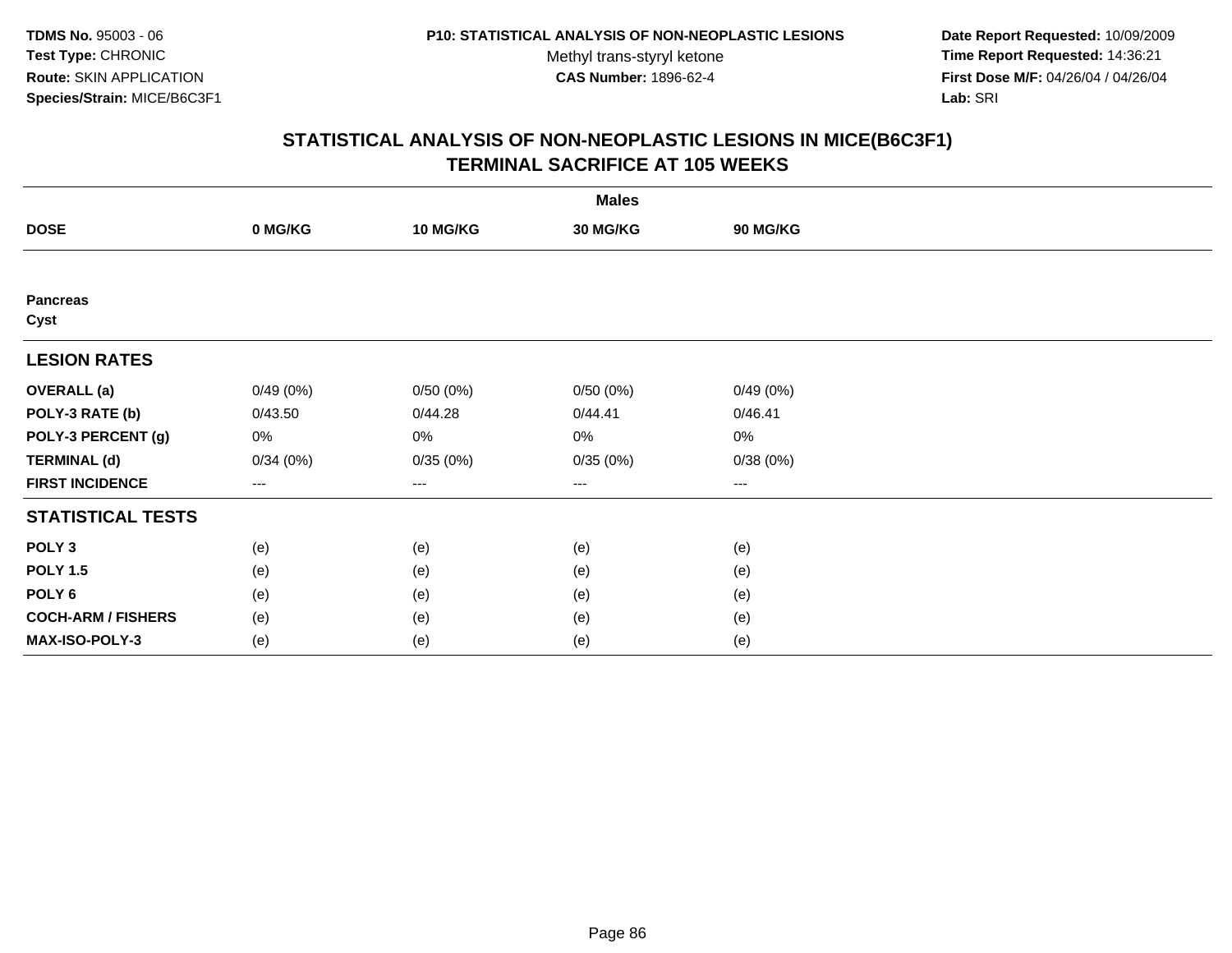**Date Report Requested:** 10/09/2009 **Time Report Requested:** 14:36:21 **First Dose M/F:** 04/26/04 / 04/26/04 Lab: SRI **Lab:** SRI

|                                         |          |                 | <b>Males</b>           |          |  |
|-----------------------------------------|----------|-----------------|------------------------|----------|--|
| <b>DOSE</b>                             | 0 MG/KG  | <b>10 MG/KG</b> | 30 MG/KG               | 90 MG/KG |  |
|                                         |          |                 |                        |          |  |
| <b>Pancreas</b><br>Hyperplasia Lymphoid |          |                 |                        |          |  |
| <b>LESION RATES</b>                     |          |                 |                        |          |  |
| <b>OVERALL</b> (a)                      | 0/49(0%) | 0/50(0%)        | 0/50(0%)               | 0/49(0%) |  |
| POLY-3 RATE (b)                         | 0/43.50  | 0/44.28         | 0/44.41                | 0/46.41  |  |
| POLY-3 PERCENT (g)                      | 0%       | 0%              | 0%                     | 0%       |  |
| <b>TERMINAL (d)</b>                     | 0/34(0%) | 0/35(0%)        | 0/35(0%)               | 0/38(0%) |  |
| <b>FIRST INCIDENCE</b>                  | ---      | $---$           | $\qquad \qquad \cdots$ | $---$    |  |
| <b>STATISTICAL TESTS</b>                |          |                 |                        |          |  |
| POLY <sub>3</sub>                       | (e)      | (e)             | (e)                    | (e)      |  |
| <b>POLY 1.5</b>                         | (e)      | (e)             | (e)                    | (e)      |  |
| POLY <sub>6</sub>                       | (e)      | (e)             | (e)                    | (e)      |  |
| <b>COCH-ARM / FISHERS</b>               | (e)      | (e)             | (e)                    | (e)      |  |
| MAX-ISO-POLY-3                          | (e)      | (e)             | (e)                    | (e)      |  |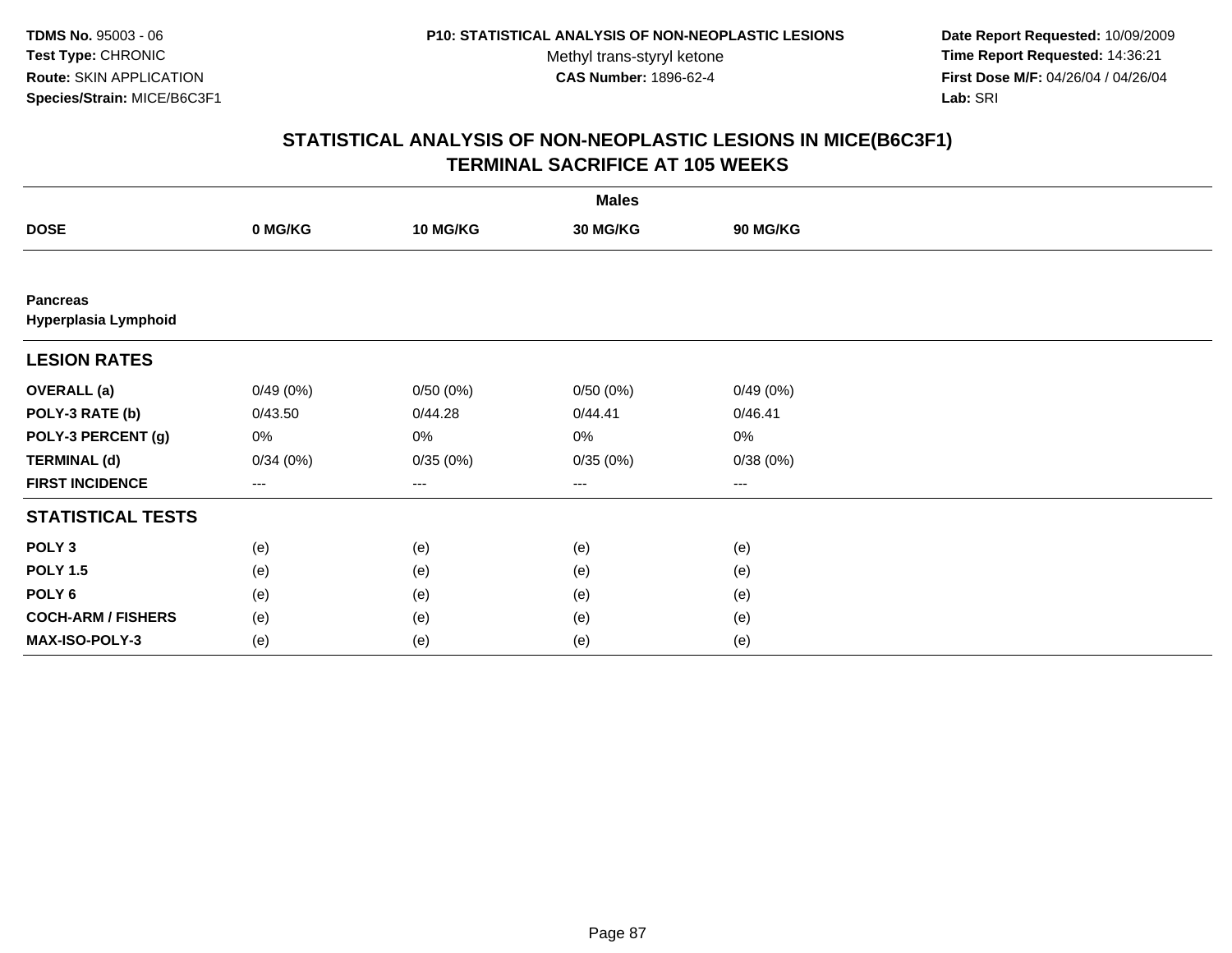**Date Report Requested:** 10/09/2009 **Time Report Requested:** 14:36:21 **First Dose M/F:** 04/26/04 / 04/26/04 Lab: SRI **Lab:** SRI

|                                  |          |              | <b>Males</b> |          |  |
|----------------------------------|----------|--------------|--------------|----------|--|
| <b>DOSE</b>                      | 0 MG/KG  | 10 MG/KG     | 30 MG/KG     | 90 MG/KG |  |
|                                  |          |              |              |          |  |
| <b>Parathyroid Gland</b><br>Cyst |          |              |              |          |  |
| <b>LESION RATES</b>              |          |              |              |          |  |
| <b>OVERALL</b> (a)               | 2/48(4%) | 1/47(2%)     | 1/48(2%)     | 0/45(0%) |  |
| POLY-3 RATE (b)                  | 2/42.58  | 1/42.94      | 1/42.41      | 0/42.41  |  |
| POLY-3 PERCENT (g)               | 4.7%     | 2.3%         | 2.4%         | 0%       |  |
| <b>TERMINAL (d)</b>              | 2/33(6%) | 1/35(3%)     | 1/33(3%)     | 0/33(0%) |  |
| <b>FIRST INCIDENCE</b>           | 729 (T)  | 729 (T)      | 729 (T)      | ---      |  |
| <b>STATISTICAL TESTS</b>         |          |              |              |          |  |
| POLY <sub>3</sub>                | P=0.196N | P=0.497N     | $P = 0.501N$ | P=0.238N |  |
| <b>POLY 1.5</b>                  | P=0.199N | $P = 0.501N$ | P=0.500N     | P=0.243N |  |
| POLY 6                           | P=0.192N | P=0.495N     | P=0.504N     | P=0.233N |  |
| <b>COCH-ARM / FISHERS</b>        | P=0.202N | P=0.508N     | P=0.500N     | P=0.264N |  |
| <b>MAX-ISO-POLY-3</b>            | P=0.127N | P=0.280N     | P=0.282N     | P=0.079N |  |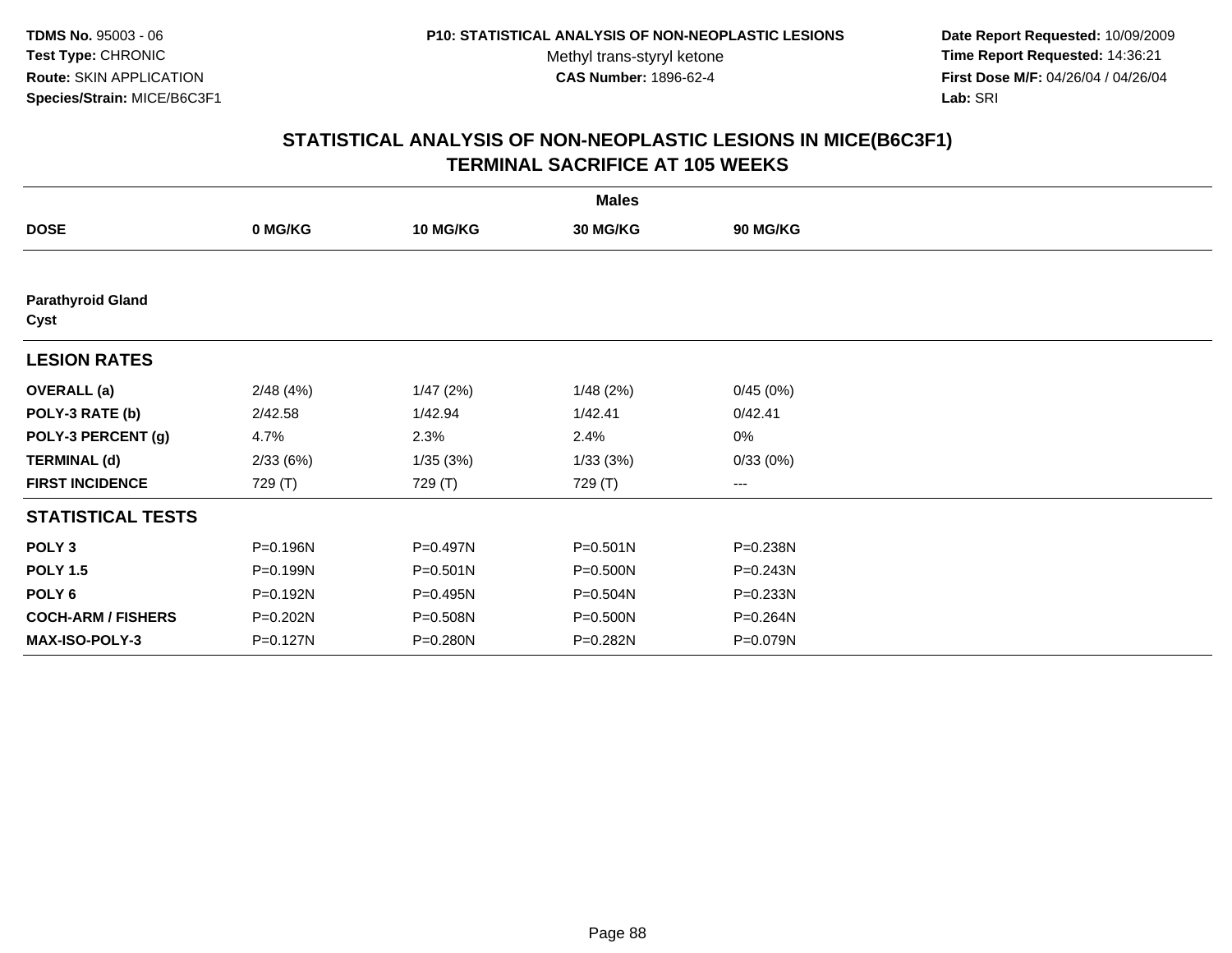**Date Report Requested:** 10/09/2009 **Time Report Requested:** 14:36:21 **First Dose M/F:** 04/26/04 / 04/26/04 Lab: SRI **Lab:** SRI

| <b>Males</b>                                         |          |                   |          |          |  |  |  |
|------------------------------------------------------|----------|-------------------|----------|----------|--|--|--|
| <b>DOSE</b>                                          | 0 MG/KG  | 10 MG/KG          | 30 MG/KG | 90 MG/KG |  |  |  |
|                                                      |          |                   |          |          |  |  |  |
| <b>Pituitary Gland: Pars Distalis</b><br>Angiectasis |          |                   |          |          |  |  |  |
| <b>LESION RATES</b>                                  |          |                   |          |          |  |  |  |
| <b>OVERALL</b> (a)                                   | 0/49(0%) | 0/49(0%)          | 0/50(0%) | 0/49(0%) |  |  |  |
| POLY-3 RATE (b)                                      | 0/43.67  | 0/43.28           | 0/44.41  | 0/46.41  |  |  |  |
| POLY-3 PERCENT (g)                                   | 0%       | 0%                | 0%       | 0%       |  |  |  |
| <b>TERMINAL (d)</b>                                  | 0/34(0%) | 0/34(0%)          | 0/35(0%) | 0/38(0%) |  |  |  |
| <b>FIRST INCIDENCE</b>                               | $---$    | $\qquad \qquad -$ | $\cdots$ | $\cdots$ |  |  |  |
| <b>STATISTICAL TESTS</b>                             |          |                   |          |          |  |  |  |
| POLY <sub>3</sub>                                    | (e)      | (e)               | (e)      | (e)      |  |  |  |
| <b>POLY 1.5</b>                                      | (e)      | (e)               | (e)      | (e)      |  |  |  |
| POLY <sub>6</sub>                                    | (e)      | (e)               | (e)      | (e)      |  |  |  |
| <b>COCH-ARM / FISHERS</b>                            | (e)      | (e)               | (e)      | (e)      |  |  |  |
| MAX-ISO-POLY-3                                       | (e)      | (e)               | (e)      | (e)      |  |  |  |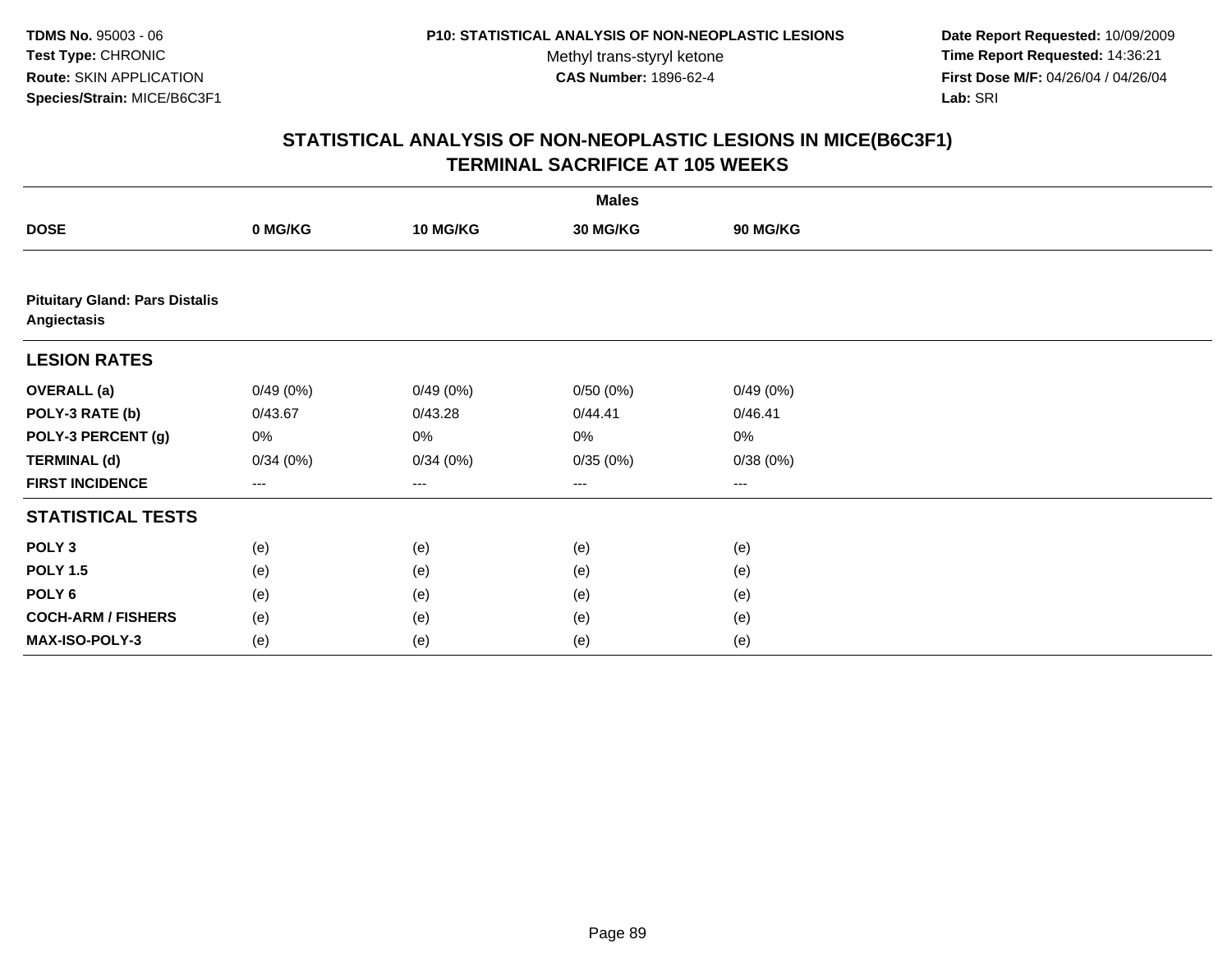**Date Report Requested:** 10/09/2009 **Time Report Requested:** 14:36:21 **First Dose M/F:** 04/26/04 / 04/26/04 Lab: SRI **Lab:** SRI

|                                               |            |                 | <b>Males</b> |                 |  |
|-----------------------------------------------|------------|-----------------|--------------|-----------------|--|
| <b>DOSE</b>                                   | 0 MG/KG    | <b>10 MG/KG</b> | 30 MG/KG     | <b>90 MG/KG</b> |  |
|                                               |            |                 |              |                 |  |
| <b>Pituitary Gland: Pars Distalis</b><br>Cyst |            |                 |              |                 |  |
| <b>LESION RATES</b>                           |            |                 |              |                 |  |
| <b>OVERALL</b> (a)                            | 4/49 (8%)  | 4/49 (8%)       | 5/50 (10%)   | 3/49(6%)        |  |
| POLY-3 RATE (b)                               | 4/43.67    | 4/43.28         | 5/45.05      | 3/47.05         |  |
| POLY-3 PERCENT (g)                            | 9.2%       | 9.2%            | 11.1%        | 6.4%            |  |
| <b>TERMINAL (d)</b>                           | 4/34 (12%) | 4/34 (12%)      | 4/35 (11%)   | 2/38(5%)        |  |
| <b>FIRST INCIDENCE</b>                        | 729 (T)    | 729 (T)         | 521          | 521             |  |
| <b>STATISTICAL TESTS</b>                      |            |                 |              |                 |  |
| POLY <sub>3</sub>                             | P=0.359N   | $P = 0.639$     | $P = 0.520$  | P=0.459N        |  |
| <b>POLY 1.5</b>                               | P=0.380N   | $P = 0.642$     | $P = 0.518$  | $P = 0.475N$    |  |
| POLY 6                                        | P=0.335N   | $P = 0.633$     | $P=0.520$    | P=0.444N        |  |
| <b>COCH-ARM / FISHERS</b>                     | P=0.412N   | P=0.643N        | $P = 0.513$  | P=0.500N        |  |
| <b>MAX-ISO-POLY-3</b>                         | P=0.463N   | $P = 0.494$     | $P = 0.382$  | P=0.317N        |  |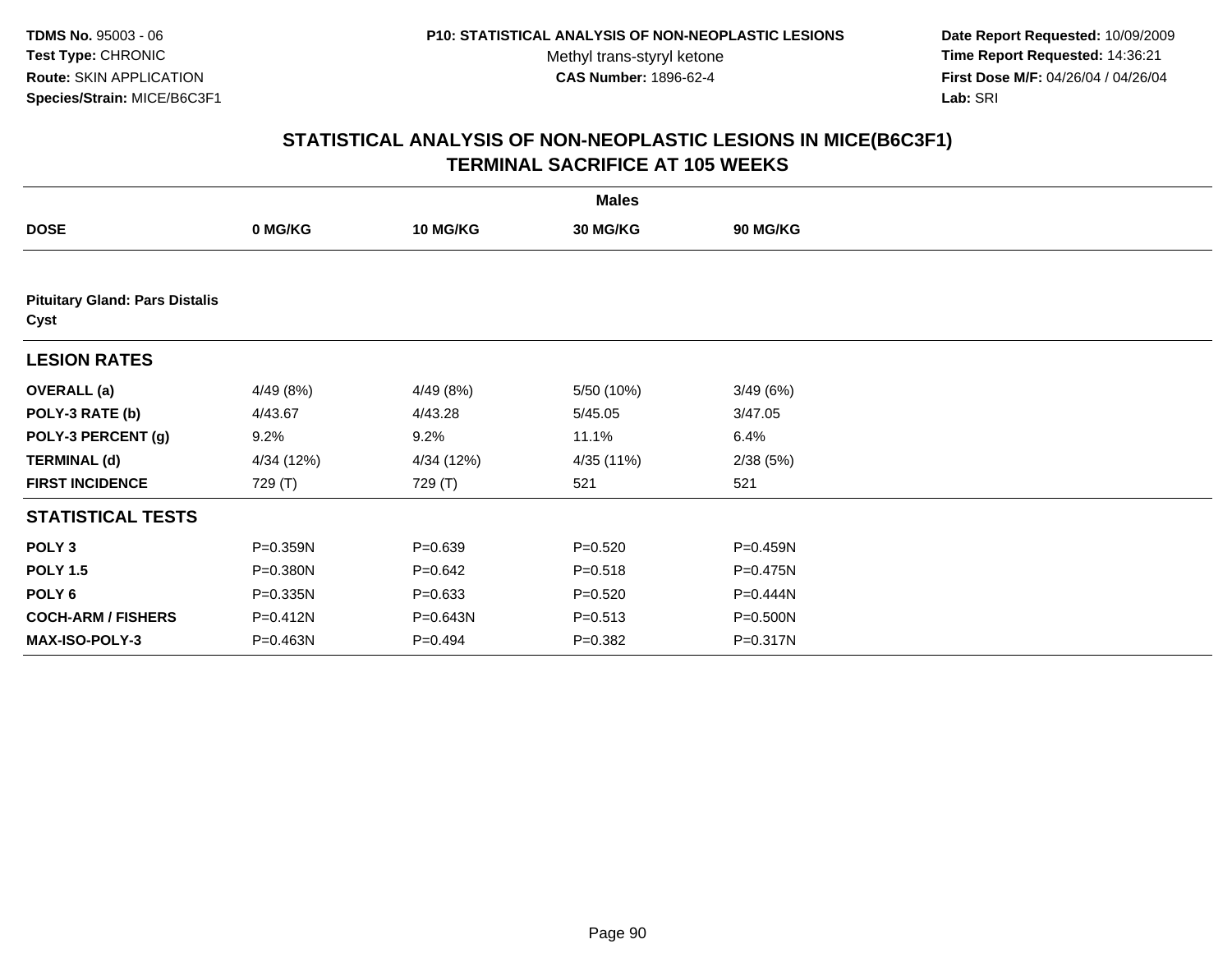**Date Report Requested:** 10/09/2009 **Time Report Requested:** 14:36:21 **First Dose M/F:** 04/26/04 / 04/26/04 Lab: SRI **Lab:** SRI

| <b>Males</b>                                         |          |                   |          |          |  |  |  |
|------------------------------------------------------|----------|-------------------|----------|----------|--|--|--|
| <b>DOSE</b>                                          | 0 MG/KG  | 10 MG/KG          | 30 MG/KG | 90 MG/KG |  |  |  |
|                                                      |          |                   |          |          |  |  |  |
| <b>Pituitary Gland: Pars Distalis</b><br>Hyperplasia |          |                   |          |          |  |  |  |
| <b>LESION RATES</b>                                  |          |                   |          |          |  |  |  |
| <b>OVERALL</b> (a)                                   | 0/49(0%) | 0/49(0%)          | 0/50(0%) | 0/49(0%) |  |  |  |
| POLY-3 RATE (b)                                      | 0/43.67  | 0/43.28           | 0/44.41  | 0/46.41  |  |  |  |
| POLY-3 PERCENT (g)                                   | 0%       | 0%                | 0%       | $0\%$    |  |  |  |
| <b>TERMINAL (d)</b>                                  | 0/34(0%) | 0/34(0%)          | 0/35(0%) | 0/38(0%) |  |  |  |
| <b>FIRST INCIDENCE</b>                               | $---$    | $\qquad \qquad -$ | $\cdots$ | $\cdots$ |  |  |  |
| <b>STATISTICAL TESTS</b>                             |          |                   |          |          |  |  |  |
| POLY <sub>3</sub>                                    | (e)      | (e)               | (e)      | (e)      |  |  |  |
| <b>POLY 1.5</b>                                      | (e)      | (e)               | (e)      | (e)      |  |  |  |
| POLY <sub>6</sub>                                    | (e)      | (e)               | (e)      | (e)      |  |  |  |
| <b>COCH-ARM / FISHERS</b>                            | (e)      | (e)               | (e)      | (e)      |  |  |  |
| MAX-ISO-POLY-3                                       | (e)      | (e)               | (e)      | (e)      |  |  |  |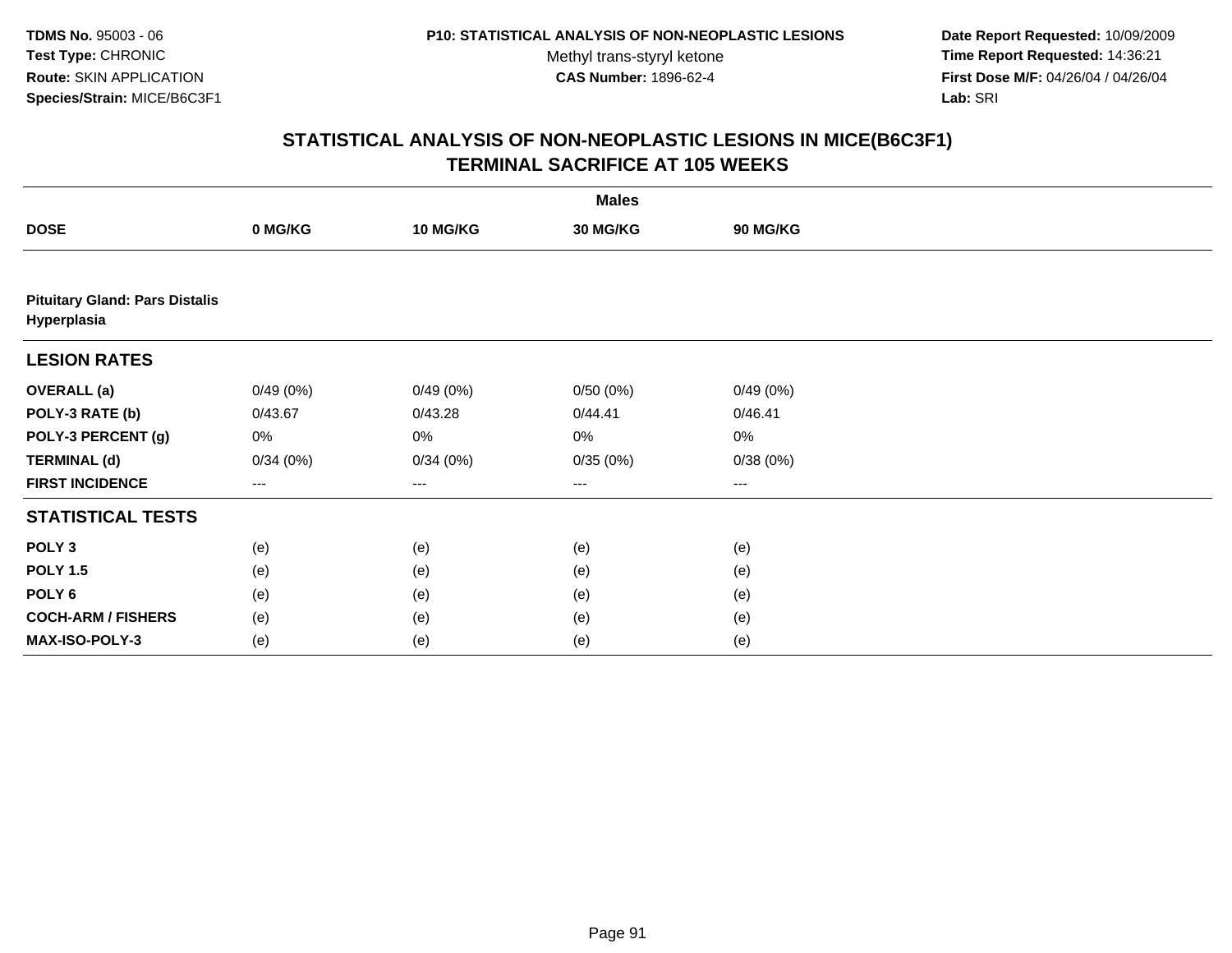**Date Report Requested:** 10/09/2009 **Time Report Requested:** 14:36:21 **First Dose M/F:** 04/26/04 / 04/26/04 Lab: SRI **Lab:** SRI

|                                                                   |             |             | <b>Males</b> |                 |  |
|-------------------------------------------------------------------|-------------|-------------|--------------|-----------------|--|
| <b>DOSE</b>                                                       | 0 MG/KG     | 10 MG/KG    | 30 MG/KG     | <b>90 MG/KG</b> |  |
|                                                                   |             |             |              |                 |  |
| <b>Pituitary Gland: Pars Distalis</b><br><b>Hyperplasia Focal</b> |             |             |              |                 |  |
| <b>LESION RATES</b>                                               |             |             |              |                 |  |
| <b>OVERALL</b> (a)                                                | 0/49(0%)    | 1/49(2%)    | 1/50(2%)     | 2/49(4%)        |  |
| POLY-3 RATE (b)                                                   | 0/43.67     | 1/43.28     | 1/44.41      | 2/46.41         |  |
| POLY-3 PERCENT (g)                                                | 0%          | 2.3%        | 2.3%         | 4.3%            |  |
| <b>TERMINAL (d)</b>                                               | 0/34(0%)    | 1/34(3%)    | 1/35(3%)     | 2/38(5%)        |  |
| <b>FIRST INCIDENCE</b>                                            | ---         | 729 (T)     | 729 (T)      | 729 (T)         |  |
| <b>STATISTICAL TESTS</b>                                          |             |             |              |                 |  |
| POLY <sub>3</sub>                                                 | $P = 0.211$ | $P = 0.498$ | $P = 0.503$  | $P = 0.251$     |  |
| <b>POLY 1.5</b>                                                   | $P = 0.204$ | $P=0.499$   | $P = 0.504$  | $P = 0.246$     |  |
| POLY <sub>6</sub>                                                 | $P = 0.218$ | $P = 0.496$ | $P = 0.502$  | $P = 0.256$     |  |
| <b>COCH-ARM / FISHERS</b>                                         | $P = 0.192$ | $P = 0.500$ | $P = 0.505$  | $P = 0.247$     |  |
| <b>MAX-ISO-POLY-3</b>                                             | $P = 0.145$ | $P = 0.158$ | $P = 0.162$  | $P = 0.089$     |  |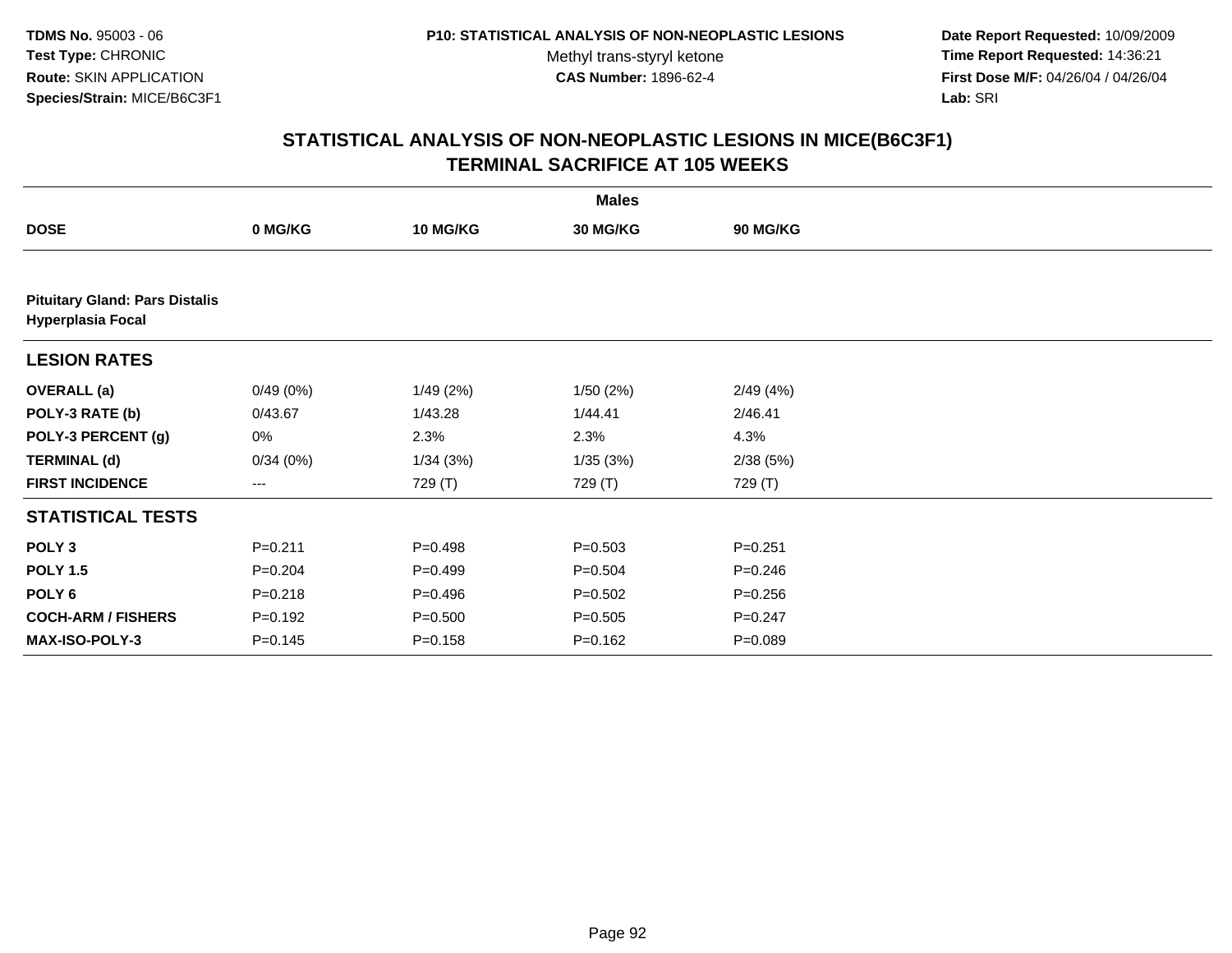**Date Report Requested:** 10/09/2009 **Time Report Requested:** 14:36:21 **First Dose M/F:** 04/26/04 / 04/26/04 Lab: SRI **Lab:** SRI

| <b>Males</b>                   |             |                 |             |                 |  |  |  |
|--------------------------------|-------------|-----------------|-------------|-----------------|--|--|--|
| <b>DOSE</b>                    | 0 MG/KG     | <b>10 MG/KG</b> | 30 MG/KG    | <b>90 MG/KG</b> |  |  |  |
|                                |             |                 |             |                 |  |  |  |
| <b>Preputial Gland</b><br>Cyst |             |                 |             |                 |  |  |  |
| <b>LESION RATES</b>            |             |                 |             |                 |  |  |  |
| <b>OVERALL</b> (a)             | 3/50(6%)    | 3/50(6%)        | 7/50 (14%)  | 5/50 (10%)      |  |  |  |
| POLY-3 RATE (b)                | 3/44.81     | 3/44.34         | 7/44.41     | 5/47.79         |  |  |  |
| POLY-3 PERCENT (g)             | 6.7%        | 6.8%            | 15.8%       | 10.5%           |  |  |  |
| <b>TERMINAL (d)</b>            | 2/34(6%)    | 2/35(6%)        | 7/35 (20%)  | 2/38(5%)        |  |  |  |
| <b>FIRST INCIDENCE</b>         | 622         | 714             | 729 (T)     | 645             |  |  |  |
| <b>STATISTICAL TESTS</b>       |             |                 |             |                 |  |  |  |
| POLY <sub>3</sub>              | $P = 0.352$ | $P = 0.658$     | $P = 0.153$ | $P = 0.392$     |  |  |  |
| <b>POLY 1.5</b>                | $P = 0.330$ | $P = 0.660$     | $P = 0.156$ | $P = 0.379$     |  |  |  |
| POLY 6                         | $P = 0.379$ | $P = 0.653$     | $P = 0.148$ | $P=0.408$       |  |  |  |
| <b>COCH-ARM / FISHERS</b>      | $P = 0.298$ | $P = 0.661N$    | $P = 0.159$ | $P = 0.357$     |  |  |  |
| <b>MAX-ISO-POLY-3</b>          | $P = 0.260$ | $P=0.494$       | $P = 0.088$ | $P = 0.268$     |  |  |  |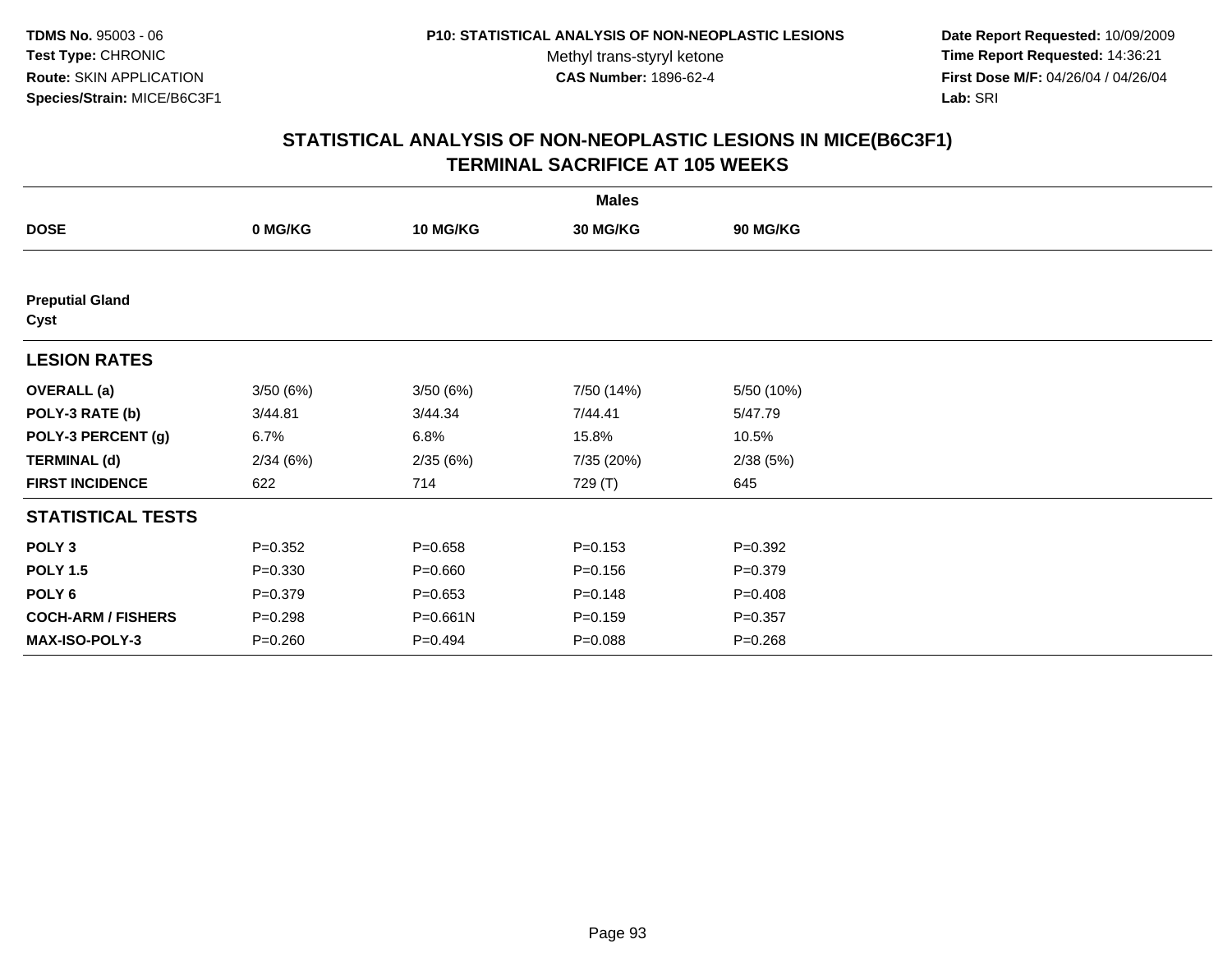**Date Report Requested:** 10/09/2009 **Time Report Requested:** 14:36:21 **First Dose M/F:** 04/26/04 / 04/26/04 Lab: SRI **Lab:** SRI

| <b>Males</b>                                          |             |                 |             |             |  |  |  |
|-------------------------------------------------------|-------------|-----------------|-------------|-------------|--|--|--|
| <b>DOSE</b>                                           | 0 MG/KG     | <b>10 MG/KG</b> | 30 MG/KG    | 90 MG/KG    |  |  |  |
|                                                       |             |                 |             |             |  |  |  |
| <b>Preputial Gland</b><br><b>Inflammation Chronic</b> |             |                 |             |             |  |  |  |
| <b>LESION RATES</b>                                   |             |                 |             |             |  |  |  |
| <b>OVERALL</b> (a)                                    | 14/50 (28%) | 21/50 (42%)     | 16/50 (32%) | 21/50 (42%) |  |  |  |
| POLY-3 RATE (b)                                       | 14/45.72    | 21/47.16        | 16/45.65    | 21/48.35    |  |  |  |
| POLY-3 PERCENT (g)                                    | 30.6%       | 44.5%           | 35.1%       | 43.4%       |  |  |  |
| <b>TERMINAL (d)</b>                                   | 10/34 (29%) | 14/35 (40%)     | 11/35 (31%) | 16/38 (42%) |  |  |  |
| <b>FIRST INCIDENCE</b>                                | 521         | 509             | 530         | 630         |  |  |  |
| <b>STATISTICAL TESTS</b>                              |             |                 |             |             |  |  |  |
| POLY <sub>3</sub>                                     | $P = 0.242$ | $P = 0.119$     | $P = 0.410$ | $P = 0.140$ |  |  |  |
| <b>POLY 1.5</b>                                       | $P = 0.219$ | $P = 0.113$     | $P = 0.413$ | $P = 0.125$ |  |  |  |
| POLY <sub>6</sub>                                     | $P=0.272$   | $P = 0.125$     | $P = 0.407$ | $P = 0.161$ |  |  |  |
| <b>COCH-ARM / FISHERS</b>                             | $P = 0.188$ | $P = 0.104$     | $P = 0.414$ | $P = 0.104$ |  |  |  |
| <b>MAX-ISO-POLY-3</b>                                 | $P = 0.169$ | $P = 0.084$     | $P = 0.326$ | $P = 0.104$ |  |  |  |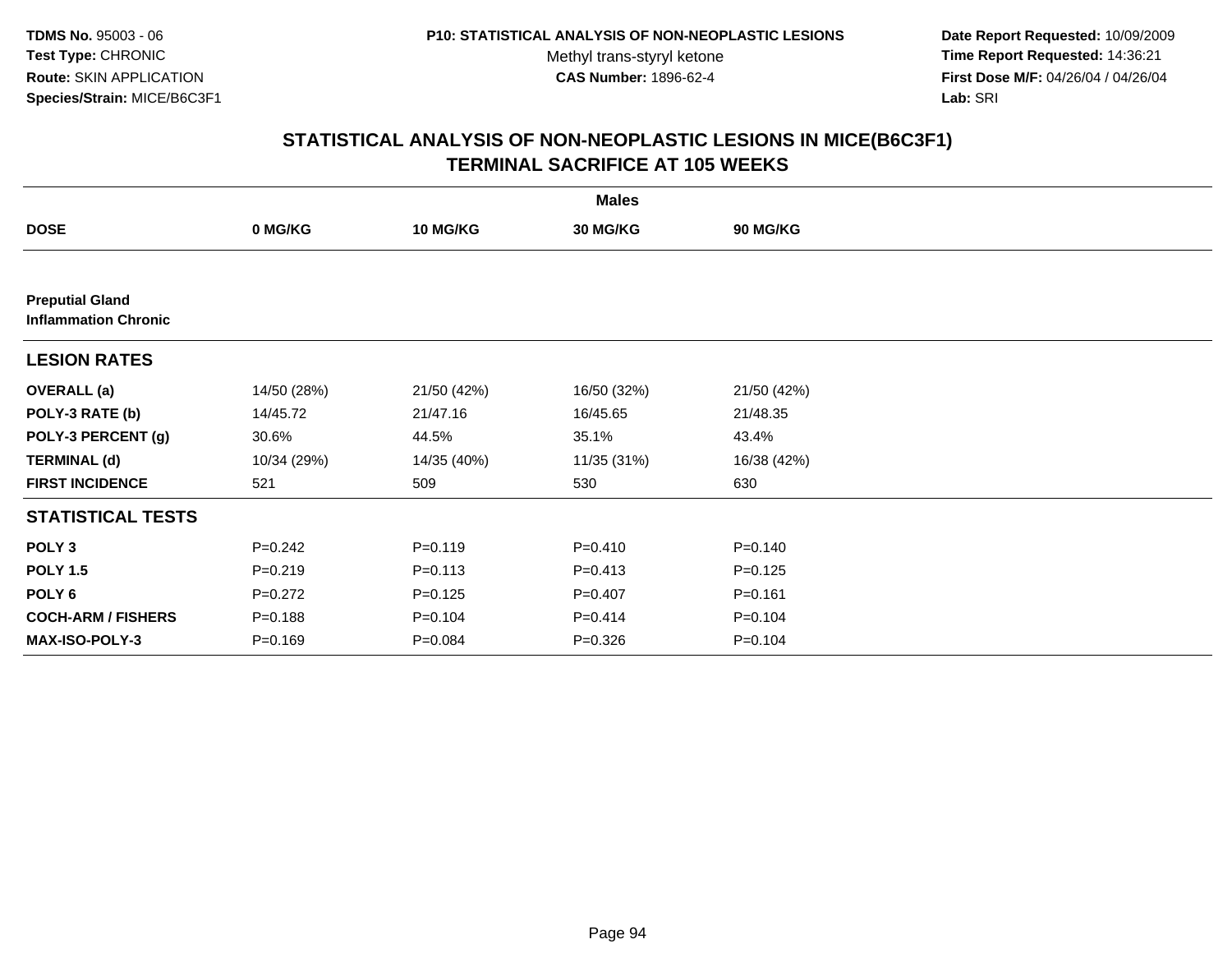**Date Report Requested:** 10/09/2009 **Time Report Requested:** 14:36:21 **First Dose M/F:** 04/26/04 / 04/26/04 Lab: SRI **Lab:** SRI

| <b>Males</b>              |            |                 |          |             |  |  |  |
|---------------------------|------------|-----------------|----------|-------------|--|--|--|
| <b>DOSE</b>               | 0 MG/KG    | <b>10 MG/KG</b> | 30 MG/KG | 90 MG/KG    |  |  |  |
|                           |            |                 |          |             |  |  |  |
| <b>Prostate</b><br>Cyst   |            |                 |          |             |  |  |  |
| <b>LESION RATES</b>       |            |                 |          |             |  |  |  |
| <b>OVERALL</b> (a)        | 0/50(0%)   | 0/50(0%)        | 0/50(0%) | 2/48(4%)    |  |  |  |
| POLY-3 RATE (b)           | 0/44.43    | 0/44.28         | 0/44.41  | 2/45.41     |  |  |  |
| POLY-3 PERCENT (g)        | 0%         | 0%              | 0%       | 4.4%        |  |  |  |
| <b>TERMINAL (d)</b>       | 0/34(0%)   | 0/35(0%)        | 0/35(0%) | 2/37(5%)    |  |  |  |
| <b>FIRST INCIDENCE</b>    | $---$      | $---$           | ---      | 729 (T)     |  |  |  |
| <b>STATISTICAL TESTS</b>  |            |                 |          |             |  |  |  |
| POLY <sub>3</sub>         | P=0.041*   | (e)             | (e)      | $P = 0.242$ |  |  |  |
| <b>POLY 1.5</b>           | $P=0.039*$ | (e)             | (e)      | $P = 0.237$ |  |  |  |
| POLY <sub>6</sub>         | $P=0.042*$ | (e)             | (e)      | $P = 0.248$ |  |  |  |
| <b>COCH-ARM / FISHERS</b> | P=0.038*   | (e)             | (e)      | $P = 0.237$ |  |  |  |
| MAX-ISO-POLY-3            | P=0.039*   | (e)             | (e)      | $P = 0.083$ |  |  |  |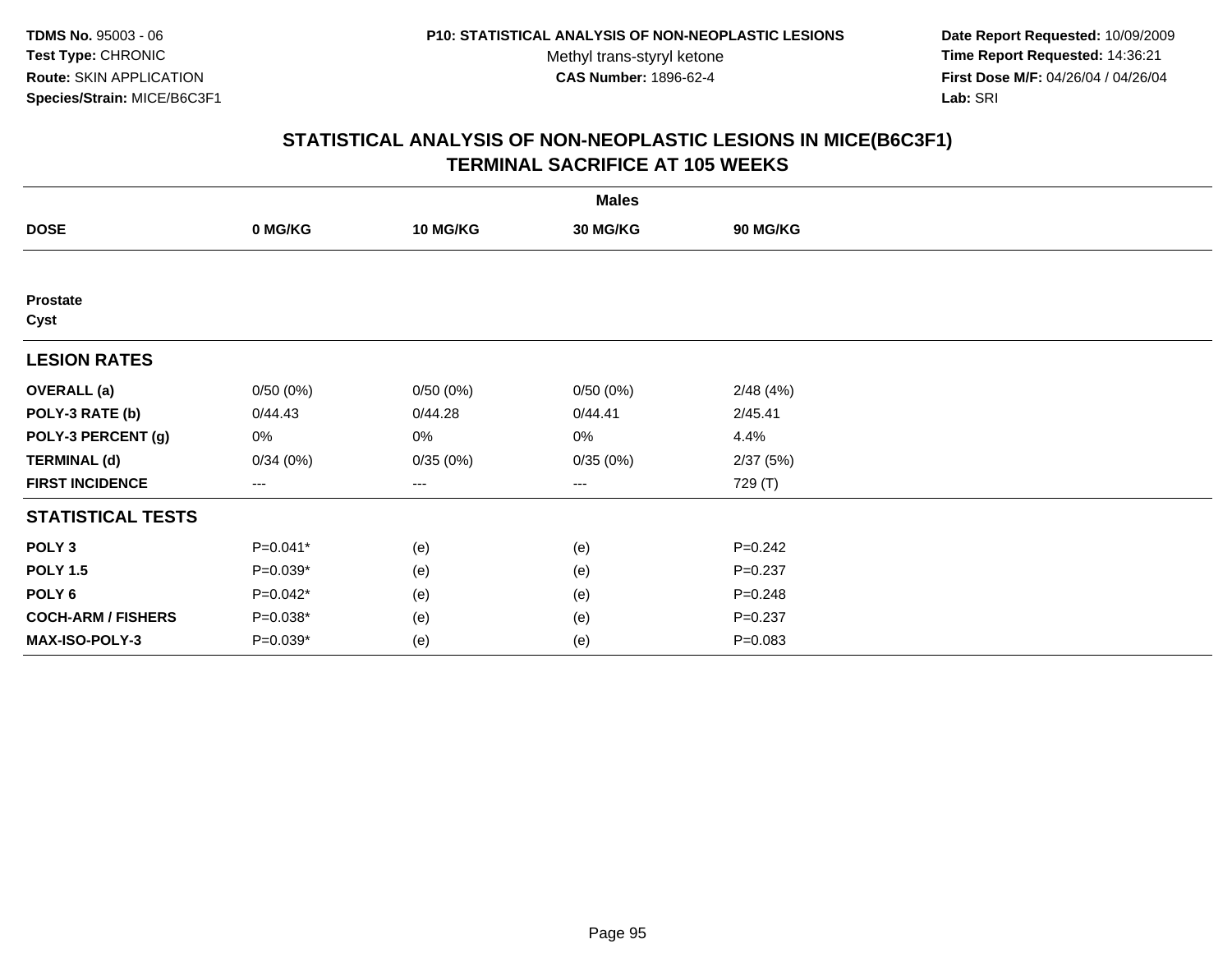**Date Report Requested:** 10/09/2009 **Time Report Requested:** 14:36:21 **First Dose M/F:** 04/26/04 / 04/26/04 Lab: SRI **Lab:** SRI

|                                                | <b>Males</b> |                 |             |                 |  |  |  |  |
|------------------------------------------------|--------------|-----------------|-------------|-----------------|--|--|--|--|
| <b>DOSE</b>                                    | 0 MG/KG      | <b>10 MG/KG</b> | 30 MG/KG    | <b>90 MG/KG</b> |  |  |  |  |
|                                                |              |                 |             |                 |  |  |  |  |
| <b>Prostate</b><br><b>Inflammation Chronic</b> |              |                 |             |                 |  |  |  |  |
| <b>LESION RATES</b>                            |              |                 |             |                 |  |  |  |  |
| <b>OVERALL</b> (a)                             | 1/50(2%)     | 8/50 (16%)      | 6/50 (12%)  | 6/48 (13%)      |  |  |  |  |
| POLY-3 RATE (b)                                | 1/44.88      | 8/44.87         | 6/45.02     | 6/46.09         |  |  |  |  |
| POLY-3 PERCENT (g)                             | 2.2%         | 17.8%           | 13.3%       | 13%             |  |  |  |  |
| <b>TERMINAL (d)</b>                            | 0/34(0%)     | 6/35 (17%)      | 5/35(14%)   | 4/37 (11%)      |  |  |  |  |
| <b>FIRST INCIDENCE</b>                         | 598          | 613             | 534         | 521             |  |  |  |  |
| <b>STATISTICAL TESTS</b>                       |              |                 |             |                 |  |  |  |  |
| POLY <sub>3</sub>                              | $P = 0.303$  | $P=0.015*$      | $P = 0.056$ | $P = 0.060$     |  |  |  |  |
| <b>POLY 1.5</b>                                | $P = 0.283$  | P=0.016*        | $P = 0.057$ | $P = 0.056$     |  |  |  |  |
| POLY <sub>6</sub>                              | $P = 0.325$  | $P=0.015*$      | $P = 0.055$ | $P = 0.065$     |  |  |  |  |
| <b>COCH-ARM / FISHERS</b>                      | $P = 0.253$  | $P=0.015*$      | $P = 0.056$ | $P=0.050*$      |  |  |  |  |
| <b>MAX-ISO-POLY-3</b>                          | $P=0.052$    | P=0.006**       | P=0.024*    | P=0.028*        |  |  |  |  |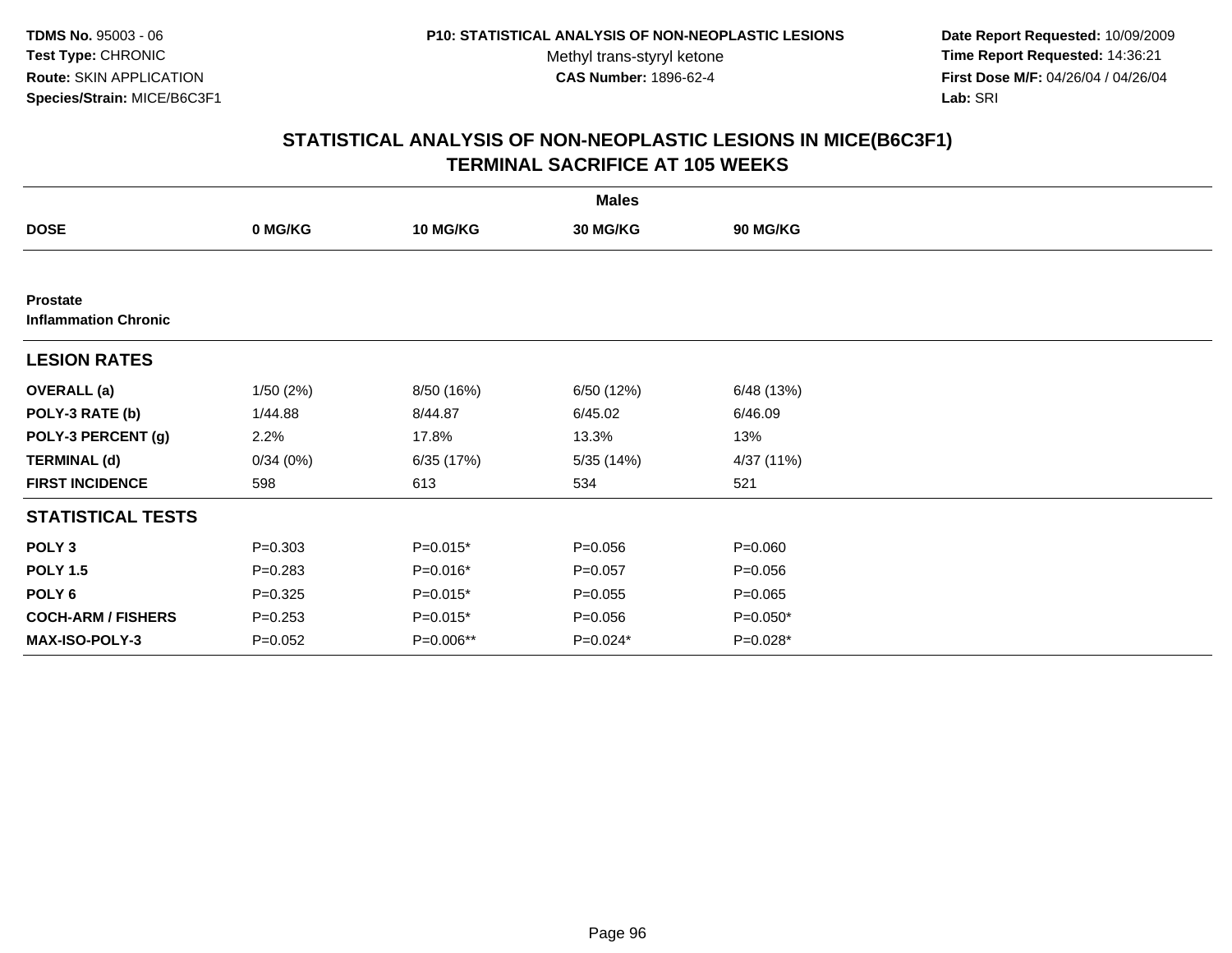**Date Report Requested:** 10/09/2009 **Time Report Requested:** 14:36:21 **First Dose M/F:** 04/26/04 / 04/26/04 Lab: SRI **Lab:** SRI

| <b>Males</b>                     |            |                 |                   |                 |  |  |  |
|----------------------------------|------------|-----------------|-------------------|-----------------|--|--|--|
| <b>DOSE</b>                      | 0 MG/KG    | <b>10 MG/KG</b> | 30 MG/KG          | <b>90 MG/KG</b> |  |  |  |
|                                  |            |                 |                   |                 |  |  |  |
| Prostate<br><b>Polyarteritis</b> |            |                 |                   |                 |  |  |  |
| <b>LESION RATES</b>              |            |                 |                   |                 |  |  |  |
| <b>OVERALL</b> (a)               | 0/50(0%)   | 0/50(0%)        | 0/50(0%)          | 2/48(4%)        |  |  |  |
| POLY-3 RATE (b)                  | 0/44.43    | 0/44.28         | 0/44.41           | 2/45.41         |  |  |  |
| POLY-3 PERCENT (g)               | 0%         | 0%              | 0%                | 4.4%            |  |  |  |
| <b>TERMINAL (d)</b>              | 0/34(0%)   | 0/35(0%)        | 0/35(0%)          | 2/37(5%)        |  |  |  |
| <b>FIRST INCIDENCE</b>           | ---        | ---             | $\qquad \qquad -$ | 729 (T)         |  |  |  |
| <b>STATISTICAL TESTS</b>         |            |                 |                   |                 |  |  |  |
| POLY <sub>3</sub>                | P=0.041*   | (e)             | (e)               | $P = 0.242$     |  |  |  |
| <b>POLY 1.5</b>                  | $P=0.039*$ | (e)             | (e)               | $P = 0.237$     |  |  |  |
| POLY <sub>6</sub>                | $P=0.042*$ | (e)             | (e)               | $P = 0.248$     |  |  |  |
| <b>COCH-ARM / FISHERS</b>        | $P=0.038*$ | (e)             | (e)               | $P = 0.237$     |  |  |  |
| <b>MAX-ISO-POLY-3</b>            | P=0.039*   | (e)             | (e)               | $P = 0.083$     |  |  |  |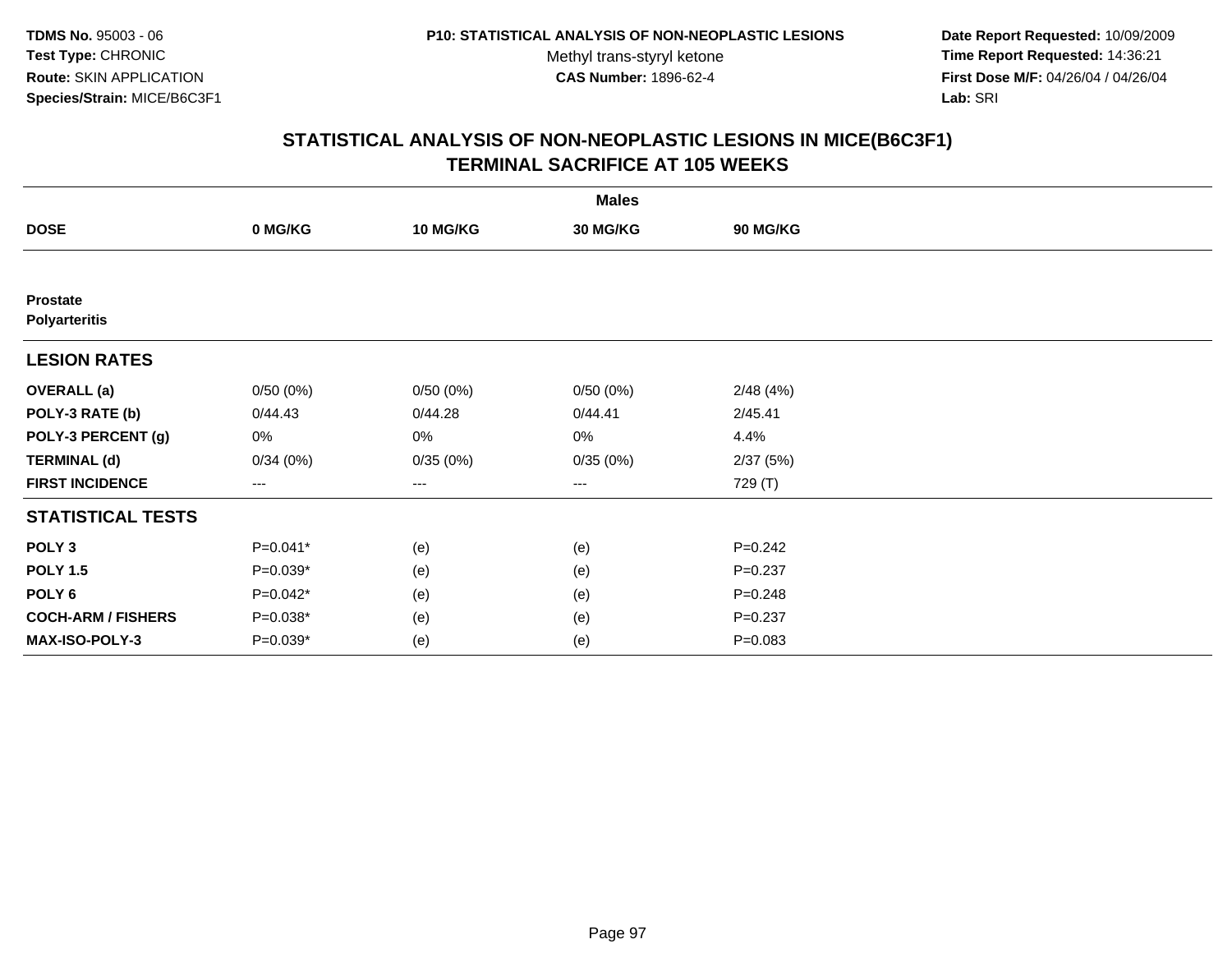**Date Report Requested:** 10/09/2009 **Time Report Requested:** 14:36:21 **First Dose M/F:** 04/26/04 / 04/26/04 Lab: SRI **Lab:** SRI

| <b>Males</b>                               |             |                 |             |                 |  |  |  |
|--------------------------------------------|-------------|-----------------|-------------|-----------------|--|--|--|
| <b>DOSE</b>                                | 0 MG/KG     | <b>10 MG/KG</b> | 30 MG/KG    | <b>90 MG/KG</b> |  |  |  |
|                                            |             |                 |             |                 |  |  |  |
| <b>Prostate: Epithelium</b><br>Hyperplasia |             |                 |             |                 |  |  |  |
| <b>LESION RATES</b>                        |             |                 |             |                 |  |  |  |
| <b>OVERALL</b> (a)                         | 27/50 (54%) | 20/50 (40%)     | 16/50 (32%) | 25/48 (52%)     |  |  |  |
| POLY-3 RATE (b)                            | 27/46.26    | 20/45.22        | 16/44.45    | 25/45.41        |  |  |  |
| POLY-3 PERCENT (g)                         | 58.4%       | 44.2%           | 36%         | 55.1%           |  |  |  |
| <b>TERMINAL (d)</b>                        | 23/34 (68%) | 18/35 (51%)     | 15/35 (43%) | 25/37 (68%)     |  |  |  |
| <b>FIRST INCIDENCE</b>                     | 503         | 500             | 719         | 729 (T)         |  |  |  |
| <b>STATISTICAL TESTS</b>                   |             |                 |             |                 |  |  |  |
| POLY <sub>3</sub>                          | $P=0.411$   | P=0.120N        | P=0.023N*   | P=0.456N        |  |  |  |
| <b>POLY 1.5</b>                            | $P = 0.387$ | P=0.116N        | P=0.021N*   | P=0.473N        |  |  |  |
| POLY <sub>6</sub>                          | $P = 0.439$ | P=0.129N        | P=0.026N*   | P=0.440N        |  |  |  |
| <b>COCH-ARM / FISHERS</b>                  | $P = 0.353$ | P=0.115N        | P=0.021N*   | P=0.505N        |  |  |  |
| <b>MAX-ISO-POLY-3</b>                      | P=0.152N    | P=0.085N        | P=0.015N*   | P=0.371N        |  |  |  |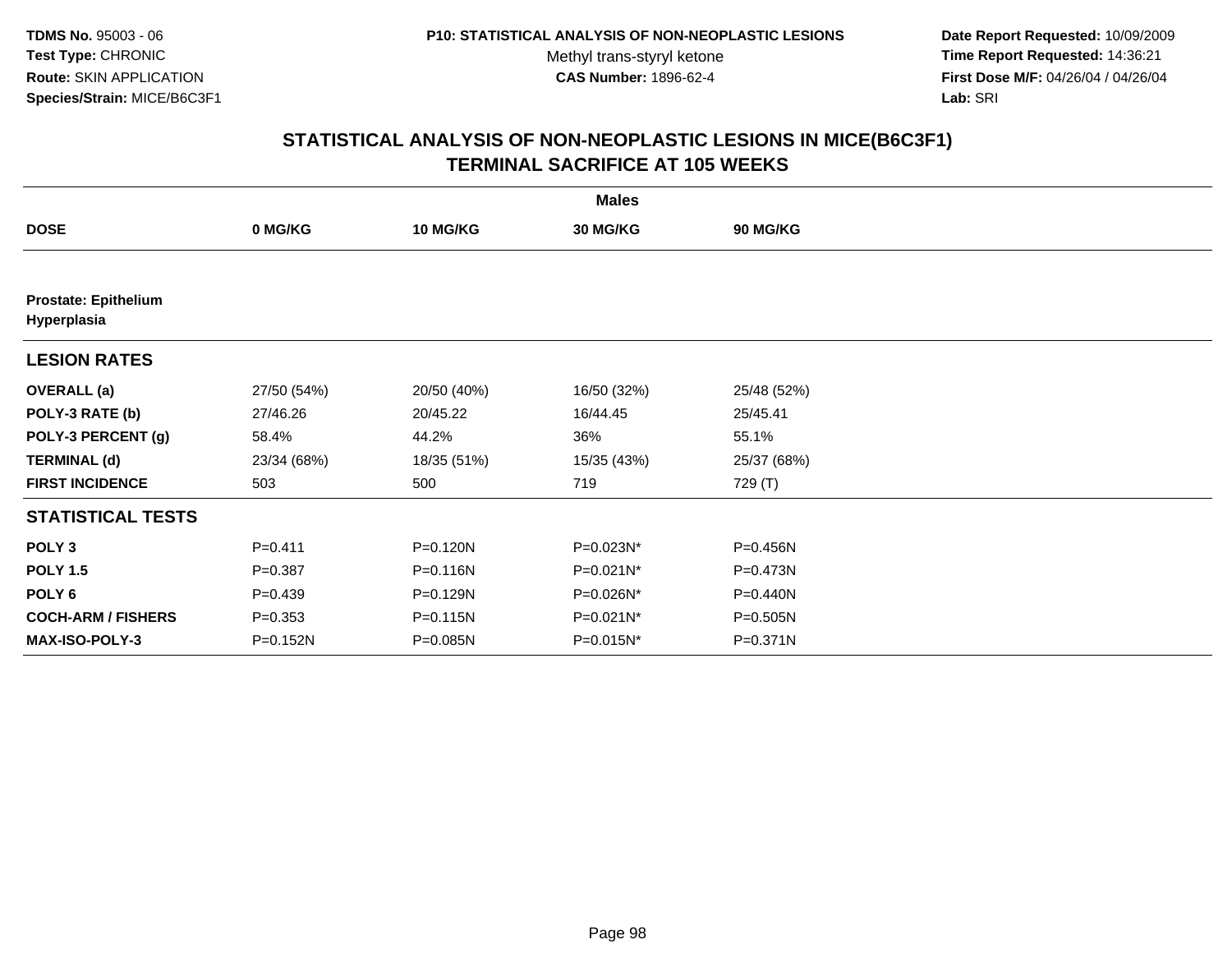**Date Report Requested:** 10/09/2009 **Time Report Requested:** 14:36:21 **First Dose M/F:** 04/26/04 / 04/26/04 Lab: SRI **Lab:** SRI

|                                          | <b>Males</b> |                 |             |          |  |  |  |  |
|------------------------------------------|--------------|-----------------|-------------|----------|--|--|--|--|
| <b>DOSE</b>                              | 0 MG/KG      | <b>10 MG/KG</b> | 30 MG/KG    | 90 MG/KG |  |  |  |  |
|                                          |              |                 |             |          |  |  |  |  |
| <b>Salivary Glands</b><br><b>Atrophy</b> |              |                 |             |          |  |  |  |  |
| <b>LESION RATES</b>                      |              |                 |             |          |  |  |  |  |
| <b>OVERALL</b> (a)                       | 1/50(2%)     | 0/50(0%)        | 2/50(4%)    | 0/50(0%) |  |  |  |  |
| POLY-3 RATE (b)                          | 1/44.81      | 0/44.28         | 2/45.05     | 0/47.41  |  |  |  |  |
| POLY-3 PERCENT (g)                       | 2.2%         | 0%              | 4.4%        | 0%       |  |  |  |  |
| <b>TERMINAL (d)</b>                      | 0/34(0%)     | 0/35(0%)        | 1/35(3%)    | 0/38(0%) |  |  |  |  |
| <b>FIRST INCIDENCE</b>                   | 622          | ---             | 521         | $---$    |  |  |  |  |
| <b>STATISTICAL TESTS</b>                 |              |                 |             |          |  |  |  |  |
| POLY <sub>3</sub>                        | P=0.428N     | P=0.502N        | $P = 0.502$ | P=0.489N |  |  |  |  |
| <b>POLY 1.5</b>                          | P=0.437N     | P=0.501N        | $P = 0.502$ | P=0.493N |  |  |  |  |
| POLY 6                                   | $P = 0.418N$ | P=0.505N        | $P = 0.501$ | P=0.485N |  |  |  |  |
| <b>COCH-ARM / FISHERS</b>                | P=0.450N     | P=0.500N        | $P = 0.500$ | P=0.500N |  |  |  |  |
| <b>MAX-ISO-POLY-3</b>                    | P=0.333N     | P=0.162N        | $P = 0.282$ | P=0.158N |  |  |  |  |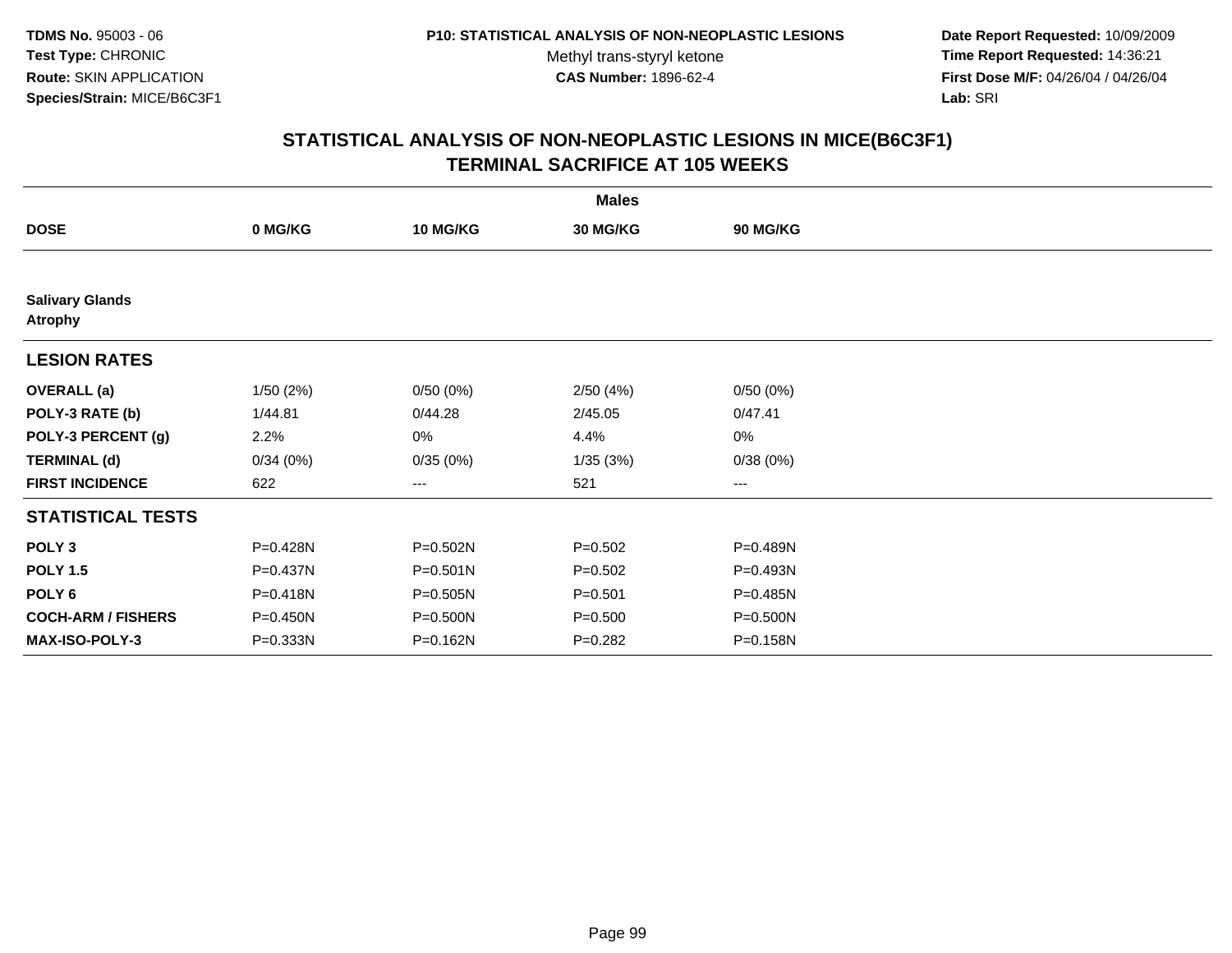**Date Report Requested:** 10/09/2009 **Time Report Requested:** 14:36:21 **First Dose M/F:** 04/26/04 / 04/26/04 Lab: SRI **Lab:** SRI

| <b>Males</b>                                   |              |                 |              |                 |  |  |  |
|------------------------------------------------|--------------|-----------------|--------------|-----------------|--|--|--|
| <b>DOSE</b>                                    | 0 MG/KG      | <b>10 MG/KG</b> | 30 MG/KG     | <b>90 MG/KG</b> |  |  |  |
|                                                |              |                 |              |                 |  |  |  |
| <b>Salivary Glands</b><br>Hyperplasia Lymphoid |              |                 |              |                 |  |  |  |
| <b>LESION RATES</b>                            |              |                 |              |                 |  |  |  |
| <b>OVERALL</b> (a)                             | 12/50 (24%)  | 13/50 (26%)     | 11/50 (22%)  | 10/50 (20%)     |  |  |  |
| POLY-3 RATE (b)                                | 12/44.54     | 13/45.12        | 11/44.93     | 10/48.44        |  |  |  |
| POLY-3 PERCENT (g)                             | 27%          | 28.8%           | 24.5%        | 20.6%           |  |  |  |
| <b>TERMINAL (d)</b>                            | 10/34 (29%)  | 11/35 (31%)     | 10/35 (29%)  | 7/38 (18%)      |  |  |  |
| <b>FIRST INCIDENCE</b>                         | 712          | 590             | 571          | 590             |  |  |  |
| <b>STATISTICAL TESTS</b>                       |              |                 |              |                 |  |  |  |
| POLY <sub>3</sub>                              | $P = 0.221N$ | $P = 0.515$     | P=0.490N     | P=0.320N        |  |  |  |
| <b>POLY 1.5</b>                                | $P = 0.255N$ | $P = 0.510$     | P=0.493N     | P=0.353N        |  |  |  |
| POLY 6                                         | P=0.183N     | $P = 0.520$     | P=0.489N     | P=0.281N        |  |  |  |
| <b>COCH-ARM / FISHERS</b>                      | P=0.307N     | $P = 0.500$     | $P = 0.500N$ | P=0.405N        |  |  |  |
| MAX-ISO-POLY-3                                 | P=0.355N     | $P=0.420$       | P=0.393N     | P=0.247N        |  |  |  |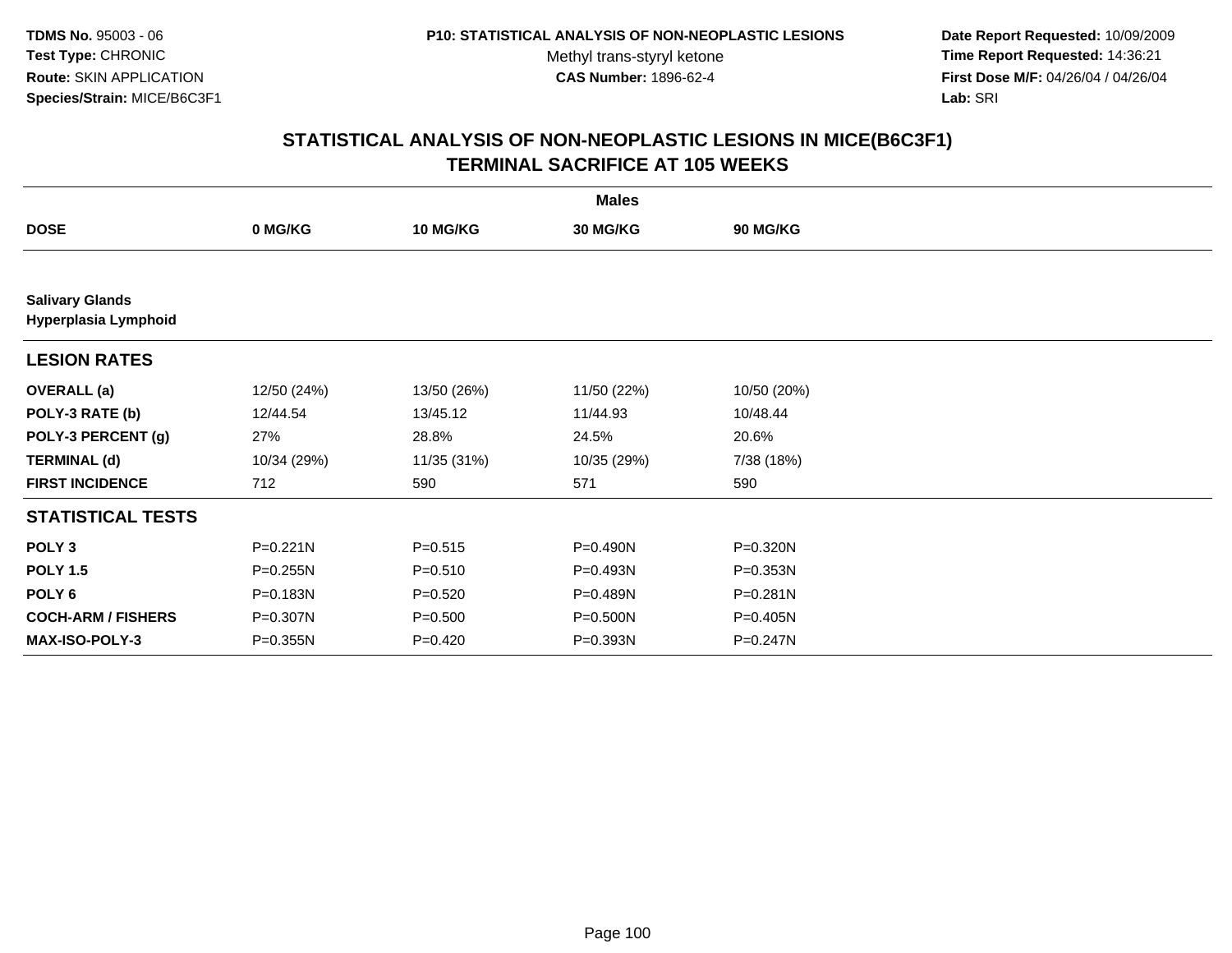**Date Report Requested:** 10/09/2009 **Time Report Requested:** 14:36:21 **First Dose M/F:** 04/26/04 / 04/26/04 Lab: SRI **Lab:** SRI

|                                                 |              |                 | <b>Males</b> |                 |  |
|-------------------------------------------------|--------------|-----------------|--------------|-----------------|--|
| <b>DOSE</b>                                     | 0 MG/KG      | <b>10 MG/KG</b> | 30 MG/KG     | <b>90 MG/KG</b> |  |
|                                                 |              |                 |              |                 |  |
| <b>Salivary Glands</b><br><b>Mineralization</b> |              |                 |              |                 |  |
| <b>LESION RATES</b>                             |              |                 |              |                 |  |
| <b>OVERALL</b> (a)                              | 1/50(2%)     | 2/50(4%)        | 1/50(2%)     | 0/50(0%)        |  |
| POLY-3 RATE (b)                                 | 1/44.51      | 2/44.28         | 1/45.05      | 0/47.41         |  |
| POLY-3 PERCENT (g)                              | 2.3%         | 4.5%            | 2.2%         | $0\%$           |  |
| <b>TERMINAL (d)</b>                             | 0/34(0%)     | 2/35(6%)        | 0/35(0%)     | 0/38(0%)        |  |
| <b>FIRST INCIDENCE</b>                          | 709          | 729 (T)         | 521          | $\cdots$        |  |
| <b>STATISTICAL TESTS</b>                        |              |                 |              |                 |  |
| POLY <sub>3</sub>                               | $P = 0.221N$ | $P = 0.498$     | P=0.758N     | P=0.487N        |  |
| <b>POLY 1.5</b>                                 | P=0.227N     | $P = 0.500$     | P=0.759N     | P=0.492N        |  |
| POLY <sub>6</sub>                               | P=0.215N     | $P = 0.495$     | P=0.758N     | P=0.482N        |  |
| <b>COCH-ARM / FISHERS</b>                       | P=0.235N     | $P = 0.500$     | P=0.753N     | P=0.500N        |  |
| <b>MAX-ISO-POLY-3</b>                           | $P = 0.231N$ | $P = 0.279$     | P=0.496N     | P=0.158N        |  |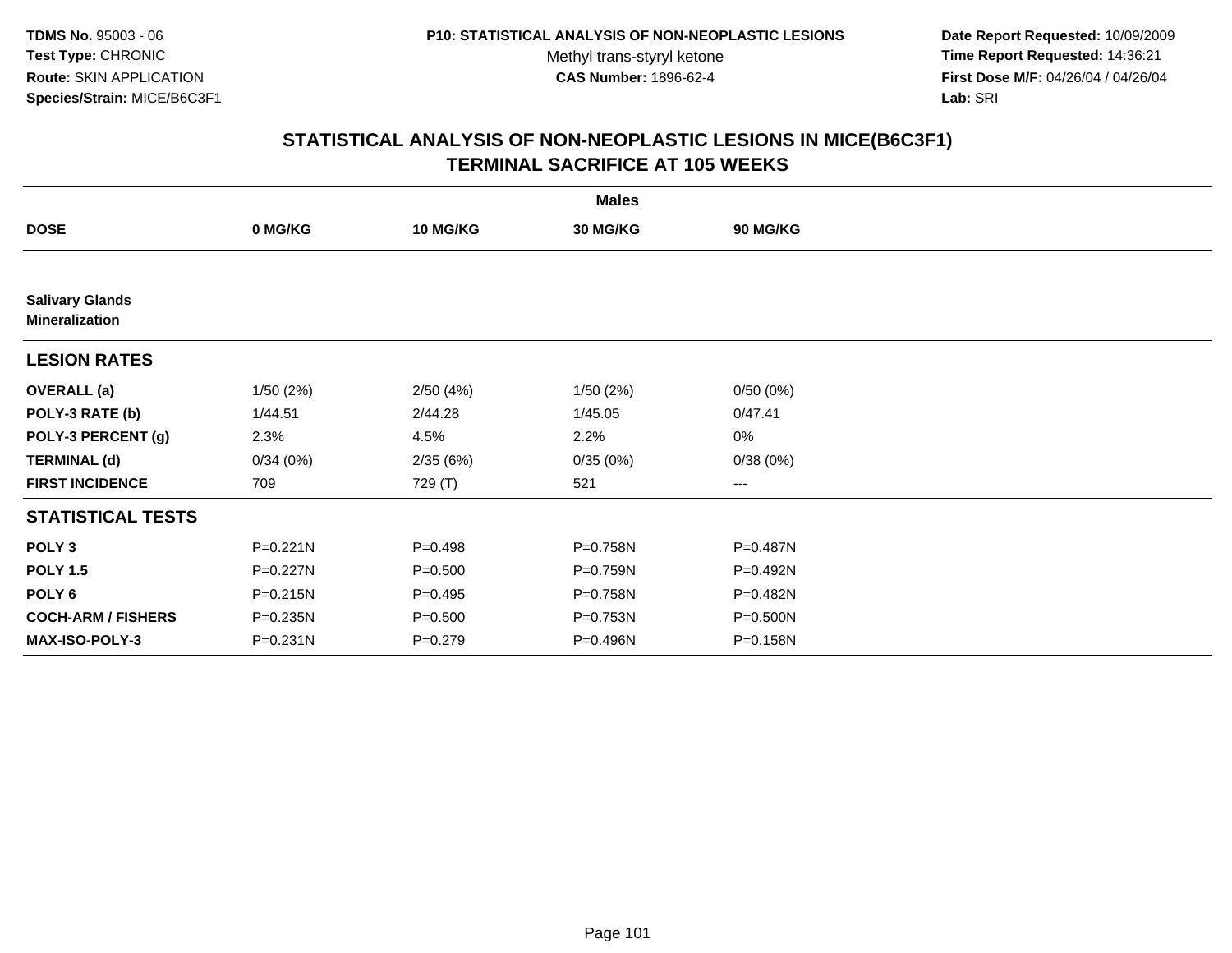**Date Report Requested:** 10/09/2009 **Time Report Requested:** 14:36:21 **First Dose M/F:** 04/26/04 / 04/26/04 Lab: SRI **Lab:** SRI

|                                                        |             |                 | <b>Males</b> |                 |  |
|--------------------------------------------------------|-------------|-----------------|--------------|-----------------|--|
| <b>DOSE</b>                                            | 0 MG/KG     | <b>10 MG/KG</b> | 30 MG/KG     | <b>90 MG/KG</b> |  |
|                                                        |             |                 |              |                 |  |
| <b>Seminal Vesicle</b><br><b>Infiltration Cellular</b> |             |                 |              |                 |  |
| <b>LESION RATES</b>                                    |             |                 |              |                 |  |
| <b>OVERALL</b> (a)                                     | 1/50(2%)    | 0/50(0%)        | 0/50(0%)     | 2/49(4%)        |  |
| POLY-3 RATE (b)                                        | 1/44.43     | 0/44.28         | 0/44.41      | 2/46.45         |  |
| POLY-3 PERCENT (g)                                     | 2.3%        | 0%              | 0%           | 4.3%            |  |
| <b>TERMINAL (d)</b>                                    | 1/34(3%)    | 0/35(0%)        | 0/35(0%)     | 1/38(3%)        |  |
| <b>FIRST INCIDENCE</b>                                 | 729 (T)     | $\cdots$        | $\cdots$     | 718             |  |
| <b>STATISTICAL TESTS</b>                               |             |                 |              |                 |  |
| POLY <sub>3</sub>                                      | $P = 0.197$ | $P = 0.501N$    | P=0.500N     | $P = 0.515$     |  |
| <b>POLY 1.5</b>                                        | $P=0.192$   | P=0.500N        | P=0.500N     | $P = 0.507$     |  |
| POLY 6                                                 | $P = 0.203$ | P=0.502N        | $P = 0.501N$ | $P = 0.525$     |  |
| <b>COCH-ARM / FISHERS</b>                              | $P = 0.186$ | P=0.500N        | P=0.500N     | $P=0.492$       |  |
| <b>MAX-ISO-POLY-3</b>                                  | $P = 0.157$ | P=0.159N        | P=0.159N     | $P = 0.298$     |  |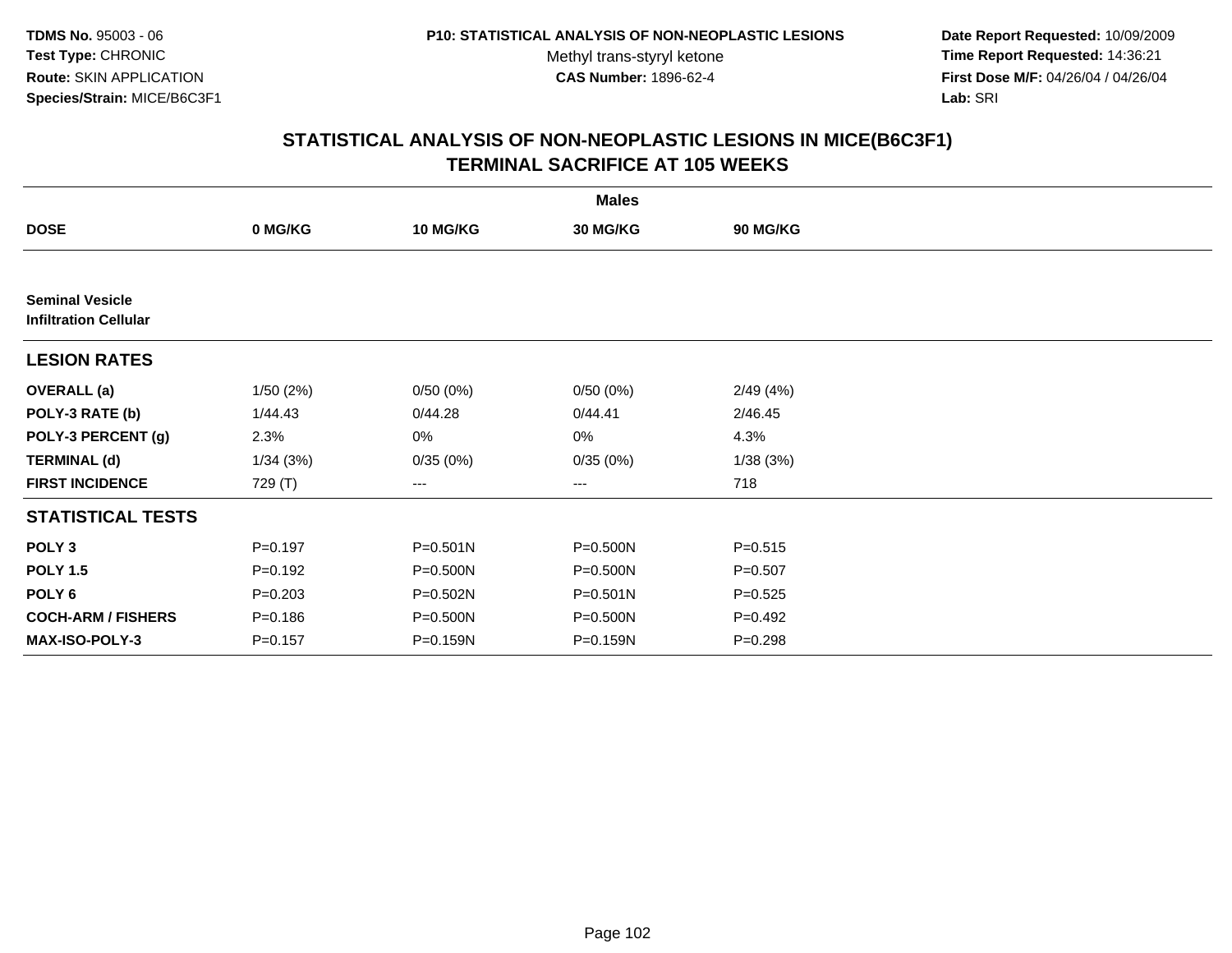**Date Report Requested:** 10/09/2009 **Time Report Requested:** 14:36:21 **First Dose M/F:** 04/26/04 / 04/26/04 Lab: SRI **Lab:** SRI

|                           | <b>Males</b>                            |          |              |                 |  |  |  |  |  |
|---------------------------|-----------------------------------------|----------|--------------|-----------------|--|--|--|--|--|
| <b>DOSE</b>               | 0 MG/KG                                 | 10 MG/KG | 30 MG/KG     | <b>90 MG/KG</b> |  |  |  |  |  |
|                           |                                         |          |              |                 |  |  |  |  |  |
| <b>Seminal Vesicle</b>    | <b>Infiltration Cellular Lymphocyte</b> |          |              |                 |  |  |  |  |  |
| <b>LESION RATES</b>       |                                         |          |              |                 |  |  |  |  |  |
| <b>OVERALL</b> (a)        | 2/50(4%)                                | 0/50(0%) | 0/50(0%)     | 0/49(0%)        |  |  |  |  |  |
| POLY-3 RATE (b)           | 2/44.43                                 | 0/44.28  | 0/44.41      | 0/46.41         |  |  |  |  |  |
| POLY-3 PERCENT (g)        | 4.5%                                    | 0%       | 0%           | 0%              |  |  |  |  |  |
| <b>TERMINAL (d)</b>       | 2/34(6%)                                | 0/35(0%) | 0/35(0%)     | 0/38(0%)        |  |  |  |  |  |
| <b>FIRST INCIDENCE</b>    | 729 (T)                                 | $\cdots$ | ---          | $\cdots$        |  |  |  |  |  |
| <b>STATISTICAL TESTS</b>  |                                         |          |              |                 |  |  |  |  |  |
| POLY <sub>3</sub>         | P=0.236N                                | P=0.238N | P=0.237N     | P=0.228N        |  |  |  |  |  |
| <b>POLY 1.5</b>           | P=0.238N                                | P=0.237N | P=0.237N     | P=0.233N        |  |  |  |  |  |
| POLY 6                    | P=0.234N                                | P=0.239N | P=0.238N     | P=0.222N        |  |  |  |  |  |
| <b>COCH-ARM / FISHERS</b> | $P = 0.241N$                            | P=0.247N | $P = 0.247N$ | P=0.253N        |  |  |  |  |  |
| <b>MAX-ISO-POLY-3</b>     | P=0.035N*                               | P=0.077N | P=0.076N     | P=0.077N        |  |  |  |  |  |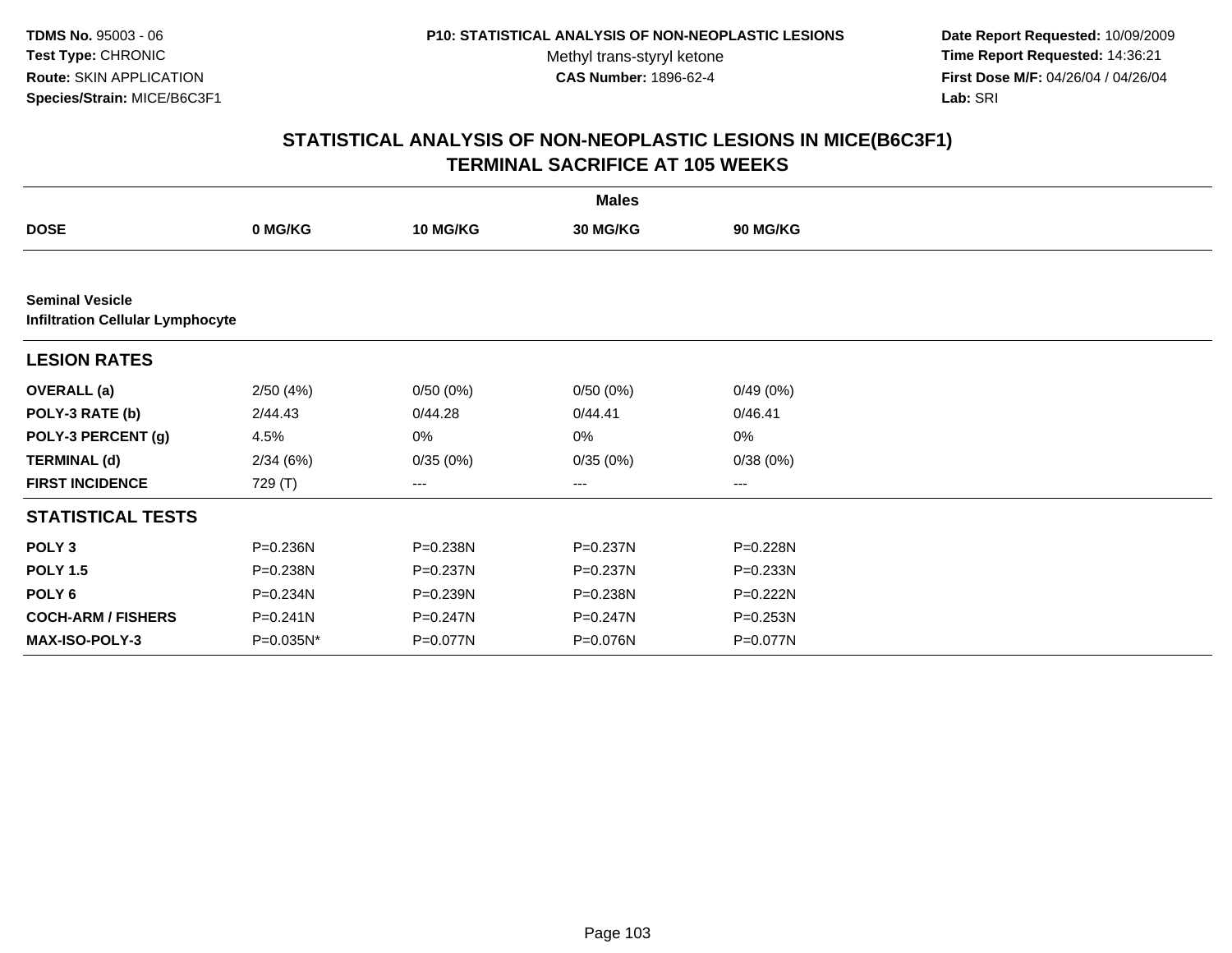**Date Report Requested:** 10/09/2009 **Time Report Requested:** 14:36:21 **First Dose M/F:** 04/26/04 / 04/26/04 Lab: SRI **Lab:** SRI

|                                                       |          |                 | <b>Males</b> |              |  |
|-------------------------------------------------------|----------|-----------------|--------------|--------------|--|
| <b>DOSE</b>                                           | 0 MG/KG  | <b>10 MG/KG</b> | 30 MG/KG     | 90 MG/KG     |  |
|                                                       |          |                 |              |              |  |
| <b>Seminal Vesicle</b><br><b>Inflammation Chronic</b> |          |                 |              |              |  |
| <b>LESION RATES</b>                                   |          |                 |              |              |  |
| <b>OVERALL</b> (a)                                    | 1/50(2%) | 4/50 (8%)       | 0/50(0%)     | 1/49(2%)     |  |
| POLY-3 RATE (b)                                       | 1/44.43  | 4/44.69         | 0/44.41      | 1/46.45      |  |
| POLY-3 PERCENT (g)                                    | 2.3%     | 9%              | 0%           | 2.2%         |  |
| <b>TERMINAL (d)</b>                                   | 1/34(3%) | 3/35(9%)        | 0/35(0%)     | 0/38(0%)     |  |
| <b>FIRST INCIDENCE</b>                                | 729 (T)  | 613             | $\cdots$     | 718          |  |
| <b>STATISTICAL TESTS</b>                              |          |                 |              |              |  |
| POLY <sub>3</sub>                                     | P=0.326N | $P = 0.180$     | $P = 0.500N$ | $P = 0.751N$ |  |
| <b>POLY 1.5</b>                                       | P=0.333N | $P = 0.180$     | P=0.500N     | P=0.756N     |  |
| POLY 6                                                | P=0.317N | $P=0.179$       | $P = 0.501N$ | P=0.744N     |  |
| <b>COCH-ARM / FISHERS</b>                             | P=0.346N | $P = 0.181$     | P=0.500N     | $P = 0.747$  |  |
| <b>MAX-ISO-POLY-3</b>                                 | P=0.192N | $P = 0.085$     | P=0.159N     | P=0.487N     |  |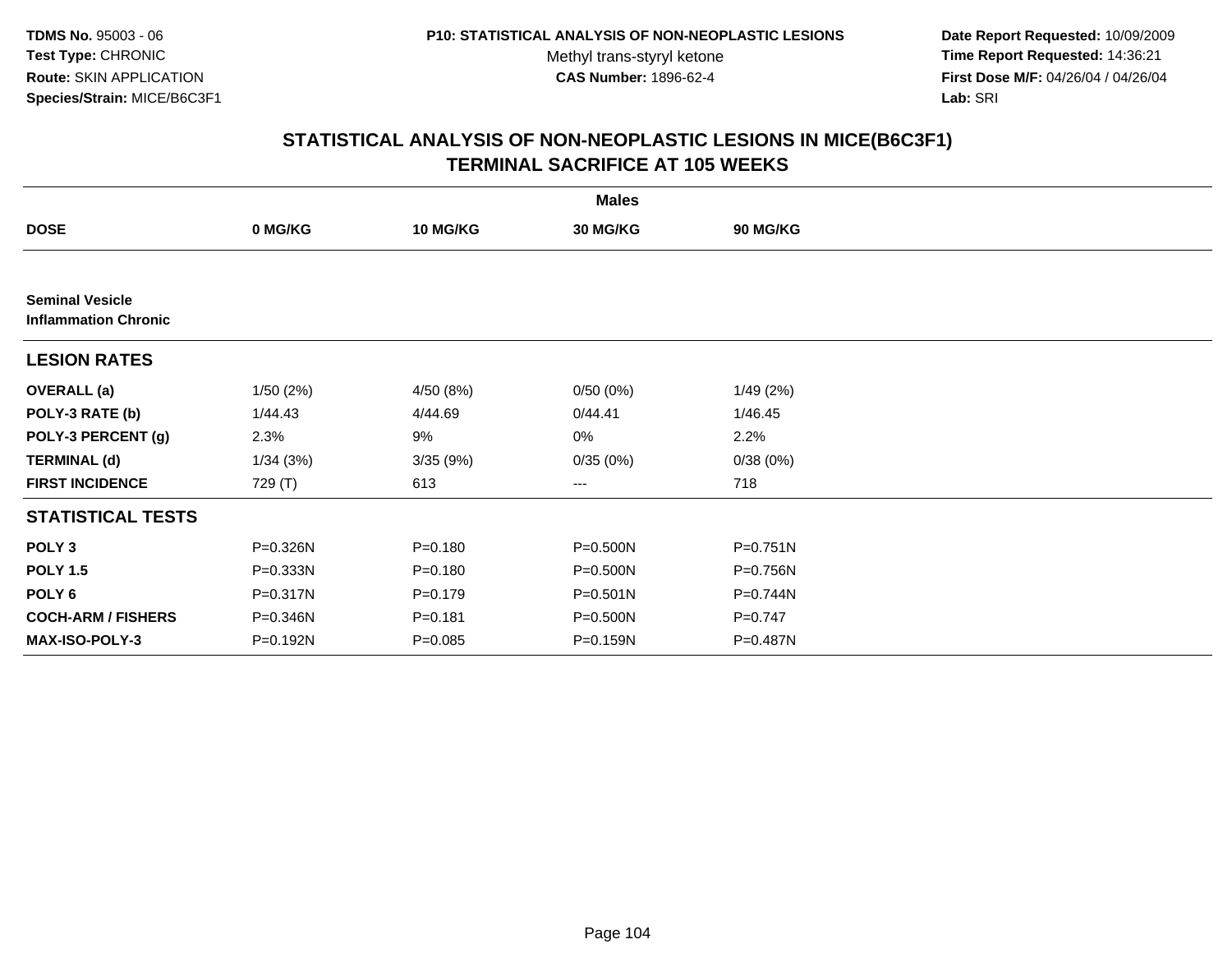**Date Report Requested:** 10/09/2009 **Time Report Requested:** 14:36:21 **First Dose M/F:** 04/26/04 / 04/26/04 Lab: SRI **Lab:** SRI

| <b>Males</b>              |          |                 |                 |          |  |  |  |
|---------------------------|----------|-----------------|-----------------|----------|--|--|--|
| <b>DOSE</b>               | 0 MG/KG  | <b>10 MG/KG</b> | <b>30 MG/KG</b> | 90 MG/KG |  |  |  |
|                           |          |                 |                 |          |  |  |  |
| <b>Skin</b><br>Edema      |          |                 |                 |          |  |  |  |
| <b>LESION RATES</b>       |          |                 |                 |          |  |  |  |
| <b>OVERALL</b> (a)        | 0/50(0%) | 2/50(4%)        | 1/50(2%)        | 0/50(0%) |  |  |  |
| POLY-3 RATE (b)           | 0/44.43  | 2/44.46         | 1/44.62         | 0/47.41  |  |  |  |
| POLY-3 PERCENT (g)        | 0%       | 4.5%            | 2.2%            | 0%       |  |  |  |
| <b>TERMINAL (d)</b>       | 0/34(0%) | 1/35(3%)        | 0/35(0%)        | 0/38(0%) |  |  |  |
| <b>FIRST INCIDENCE</b>    | ---      | 683             | 675             | $---$    |  |  |  |
| <b>STATISTICAL TESTS</b>  |          |                 |                 |          |  |  |  |
| POLY <sub>3</sub>         | P=0.366N | $P = 0.237$     | $P = 0.501$     | (e)      |  |  |  |
| <b>POLY 1.5</b>           | P=0.374N | $P = 0.238$     | $P = 0.501$     | (e)      |  |  |  |
| POLY 6                    | P=0.358N | $P = 0.236$     | $P = 0.501$     | (e)      |  |  |  |
| <b>COCH-ARM / FISHERS</b> | P=0.385N | $P = 0.247$     | $P = 0.500$     | (e)      |  |  |  |
| MAX-ISO-POLY-3            | P=0.334N | $P = 0.076$     | $P = 0.160$     | (e)      |  |  |  |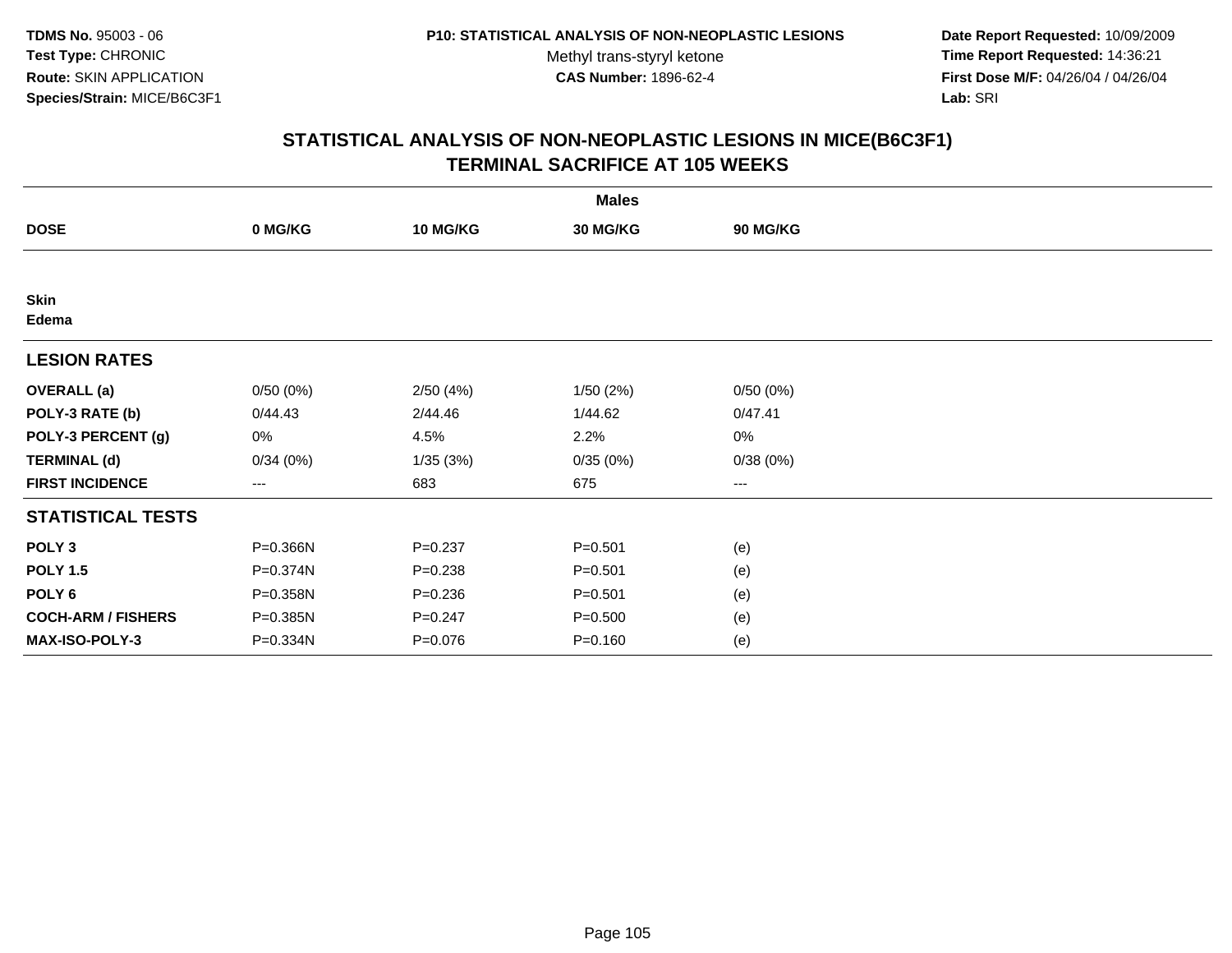**Date Report Requested:** 10/09/2009 **Time Report Requested:** 14:36:21 **First Dose M/F:** 04/26/04 / 04/26/04 Lab: SRI **Lab:** SRI

|                               | <b>Males</b> |                 |                 |             |  |  |  |  |
|-------------------------------|--------------|-----------------|-----------------|-------------|--|--|--|--|
| <b>DOSE</b>                   | 0 MG/KG      | <b>10 MG/KG</b> | <b>30 MG/KG</b> | 90 MG/KG    |  |  |  |  |
|                               |              |                 |                 |             |  |  |  |  |
| <b>Skin</b><br>Hyperkeratosis |              |                 |                 |             |  |  |  |  |
| <b>LESION RATES</b>           |              |                 |                 |             |  |  |  |  |
| <b>OVERALL</b> (a)            | 1/50(2%)     | 3/50(6%)        | 1/50(2%)        | 5/50 (10%)  |  |  |  |  |
| POLY-3 RATE (b)               | 1/44.43      | 3/44.93         | 1/44.62         | 5/47.80     |  |  |  |  |
| POLY-3 PERCENT (g)            | 2.3%         | 6.7%            | 2.2%            | 10.5%       |  |  |  |  |
| <b>TERMINAL (d)</b>           | 1/34(3%)     | 2/35(6%)        | 0/35(0%)        | 3/38(8%)    |  |  |  |  |
| <b>FIRST INCIDENCE</b>        | 729 (T)      | 515             | 675             | 630         |  |  |  |  |
| <b>STATISTICAL TESTS</b>      |              |                 |                 |             |  |  |  |  |
| POLY <sub>3</sub>             | $P = 0.087$  | $P = 0.309$     | P=0.760N        | $P = 0.119$ |  |  |  |  |
| <b>POLY 1.5</b>               | $P=0.082$    | $P = 0.308$     | P=0.760N        | $P = 0.112$ |  |  |  |  |
| POLY 6                        | $P = 0.095$  | $P = 0.309$     | P=0.760N        | $P = 0.128$ |  |  |  |  |
| <b>COCH-ARM / FISHERS</b>     | $P = 0.075$  | $P = 0.309$     | P=0.753N        | $P = 0.102$ |  |  |  |  |
| MAX-ISO-POLY-3                | $P = 0.074$  | $P = 0.158$     | P=0.498N        | $P = 0.061$ |  |  |  |  |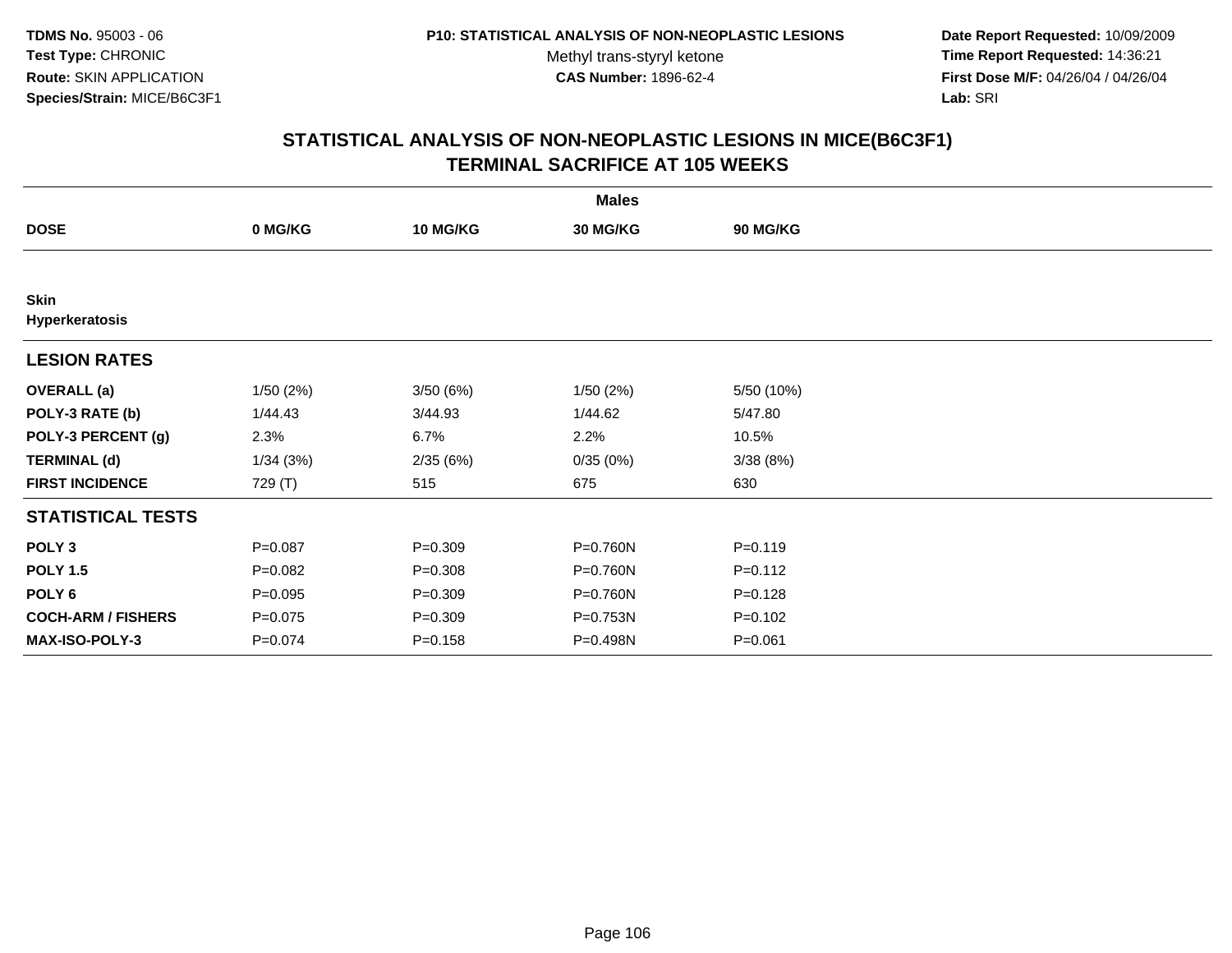**Date Report Requested:** 10/09/2009 **Time Report Requested:** 14:36:21 **First Dose M/F:** 04/26/04 / 04/26/04 Lab: SRI **Lab:** SRI

| <b>Males</b>                                 |                   |                 |                        |                        |  |  |  |
|----------------------------------------------|-------------------|-----------------|------------------------|------------------------|--|--|--|
| <b>DOSE</b>                                  | 0 MG/KG           | <b>10 MG/KG</b> | 30 MG/KG               | <b>90 MG/KG</b>        |  |  |  |
|                                              |                   |                 |                        |                        |  |  |  |
| <b>Skin</b><br><b>Hyperplasia Melanocyte</b> |                   |                 |                        |                        |  |  |  |
| <b>LESION RATES</b>                          |                   |                 |                        |                        |  |  |  |
| <b>OVERALL</b> (a)                           | 0/50(0%)          | 1/50(2%)        | 0/50(0%)               | 0/50(0%)               |  |  |  |
| POLY-3 RATE (b)                              | 0/44.43           | 1/44.93         | 0/44.41                | 0/47.41                |  |  |  |
| POLY-3 PERCENT (g)                           | 0%                | 2.2%            | 0%                     | $0\%$                  |  |  |  |
| <b>TERMINAL (d)</b>                          | 0/34(0%)          | 0/35(0%)        | 0/35(0%)               | 0/38(0%)               |  |  |  |
| <b>FIRST INCIDENCE</b>                       | $\qquad \qquad -$ | 515             | $\qquad \qquad \cdots$ | $\qquad \qquad \cdots$ |  |  |  |
| <b>STATISTICAL TESTS</b>                     |                   |                 |                        |                        |  |  |  |
| POLY <sub>3</sub>                            | P=0.579N          | $P = 0.502$     | (e)                    | (e)                    |  |  |  |
| <b>POLY 1.5</b>                              | P=0.582N          | $P = 0.502$     | (e)                    | (e)                    |  |  |  |
| POLY <sub>6</sub>                            | P=0.577N          | $P = 0.502$     | (e)                    | (e)                    |  |  |  |
| <b>COCH-ARM / FISHERS</b>                    | P=0.585N          | $P = 0.500$     | (e)                    | (e)                    |  |  |  |
| <b>MAX-ISO-POLY-3</b>                        | P=0.390N          | $P = 0.161$     | (e)                    | (e)                    |  |  |  |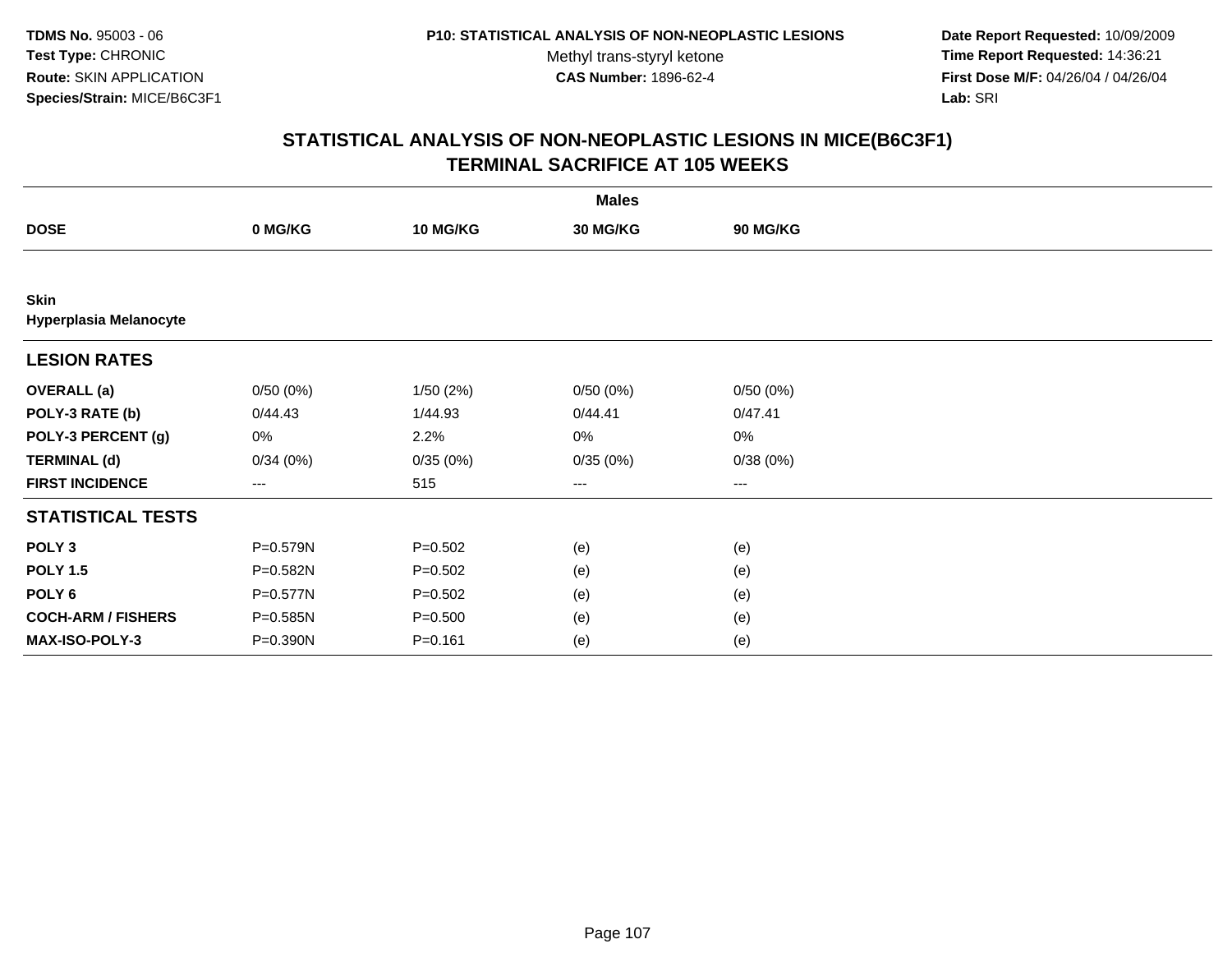**Date Report Requested:** 10/09/2009 **Time Report Requested:** 14:36:21 **First Dose M/F:** 04/26/04 / 04/26/04 Lab: SRI **Lab:** SRI

|                                          | <b>Males</b> |                   |                 |          |  |  |  |  |
|------------------------------------------|--------------|-------------------|-----------------|----------|--|--|--|--|
| <b>DOSE</b>                              | 0 MG/KG      | <b>10 MG/KG</b>   | <b>30 MG/KG</b> | 90 MG/KG |  |  |  |  |
|                                          |              |                   |                 |          |  |  |  |  |
| <b>Skin</b><br><b>Inflammation Acute</b> |              |                   |                 |          |  |  |  |  |
| <b>LESION RATES</b>                      |              |                   |                 |          |  |  |  |  |
| <b>OVERALL</b> (a)                       | 0/50(0%)     | 0/50(0%)          | 0/50(0%)        | 0/50(0%) |  |  |  |  |
| POLY-3 RATE (b)                          | 0/44.43      | 0/44.28           | 0/44.41         | 0/47.41  |  |  |  |  |
| POLY-3 PERCENT (g)                       | 0%           | 0%                | 0%              | 0%       |  |  |  |  |
| <b>TERMINAL (d)</b>                      | 0/34(0%)     | 0/35(0%)          | 0/35(0%)        | 0/38(0%) |  |  |  |  |
| <b>FIRST INCIDENCE</b>                   | $---$        | $\qquad \qquad -$ | ---             | $\cdots$ |  |  |  |  |
| <b>STATISTICAL TESTS</b>                 |              |                   |                 |          |  |  |  |  |
| POLY <sub>3</sub>                        | (e)          | (e)               | (e)             | (e)      |  |  |  |  |
| <b>POLY 1.5</b>                          | (e)          | (e)               | (e)             | (e)      |  |  |  |  |
| POLY <sub>6</sub>                        | (e)          | (e)               | (e)             | (e)      |  |  |  |  |
| <b>COCH-ARM / FISHERS</b>                | (e)          | (e)               | (e)             | (e)      |  |  |  |  |
| MAX-ISO-POLY-3                           | (e)          | (e)               | (e)             | (e)      |  |  |  |  |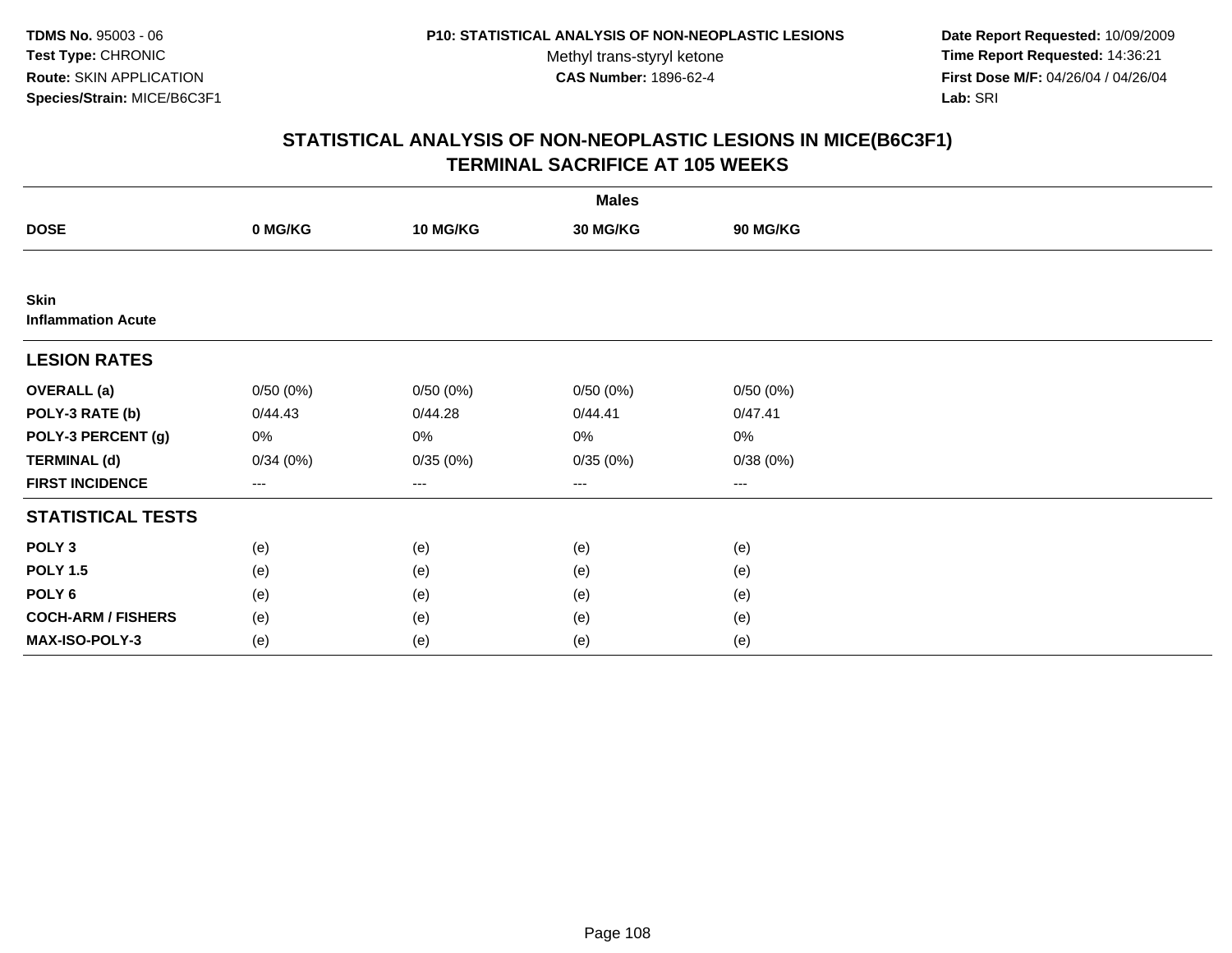**Date Report Requested:** 10/09/2009 **Time Report Requested:** 14:36:21 **First Dose M/F:** 04/26/04 / 04/26/04 Lab: SRI **Lab:** SRI

| <b>Males</b>                               |          |                 |             |                 |  |  |
|--------------------------------------------|----------|-----------------|-------------|-----------------|--|--|
| <b>DOSE</b>                                | 0 MG/KG  | <b>10 MG/KG</b> | 30 MG/KG    | <b>90 MG/KG</b> |  |  |
|                                            |          |                 |             |                 |  |  |
| <b>Skin</b><br><b>Inflammation Chronic</b> |          |                 |             |                 |  |  |
| <b>LESION RATES</b>                        |          |                 |             |                 |  |  |
| <b>OVERALL</b> (a)                         | 0/50(0%) | 3/50(6%)        | 2/50(4%)    | 6/50 (12%)      |  |  |
| POLY-3 RATE (b)                            | 0/44.43  | 3/45.11         | 2/44.41     | 6/47.76         |  |  |
| POLY-3 PERCENT (g)                         | 0%       | 6.7%            | 4.5%        | 12.6%           |  |  |
| <b>TERMINAL (d)</b>                        | 0/34(0%) | 1/35(3%)        | 2/35(6%)    | 5/38 (13%)      |  |  |
| <b>FIRST INCIDENCE</b>                     | $---$    | 515             | 729 (T)     | 630             |  |  |
| <b>STATISTICAL TESTS</b>                   |          |                 |             |                 |  |  |
| POLY <sub>3</sub>                          | P=0.019* | $P = 0.121$     | $P = 0.237$ | P=0.020*        |  |  |
| <b>POLY 1.5</b>                            | P=0.017* | $P = 0.121$     | $P = 0.237$ | P=0.018*        |  |  |
| POLY <sub>6</sub>                          | P=0.021* | $P = 0.122$     | $P = 0.236$ | P=0.022*        |  |  |
| <b>COCH-ARM / FISHERS</b>                  | P=0.016* | $P = 0.121$     | $P = 0.247$ | $P=0.013*$      |  |  |
| <b>MAX-ISO-POLY-3</b>                      | P=0.011* | P=0.040*        | $P = 0.076$ | P=0.008**       |  |  |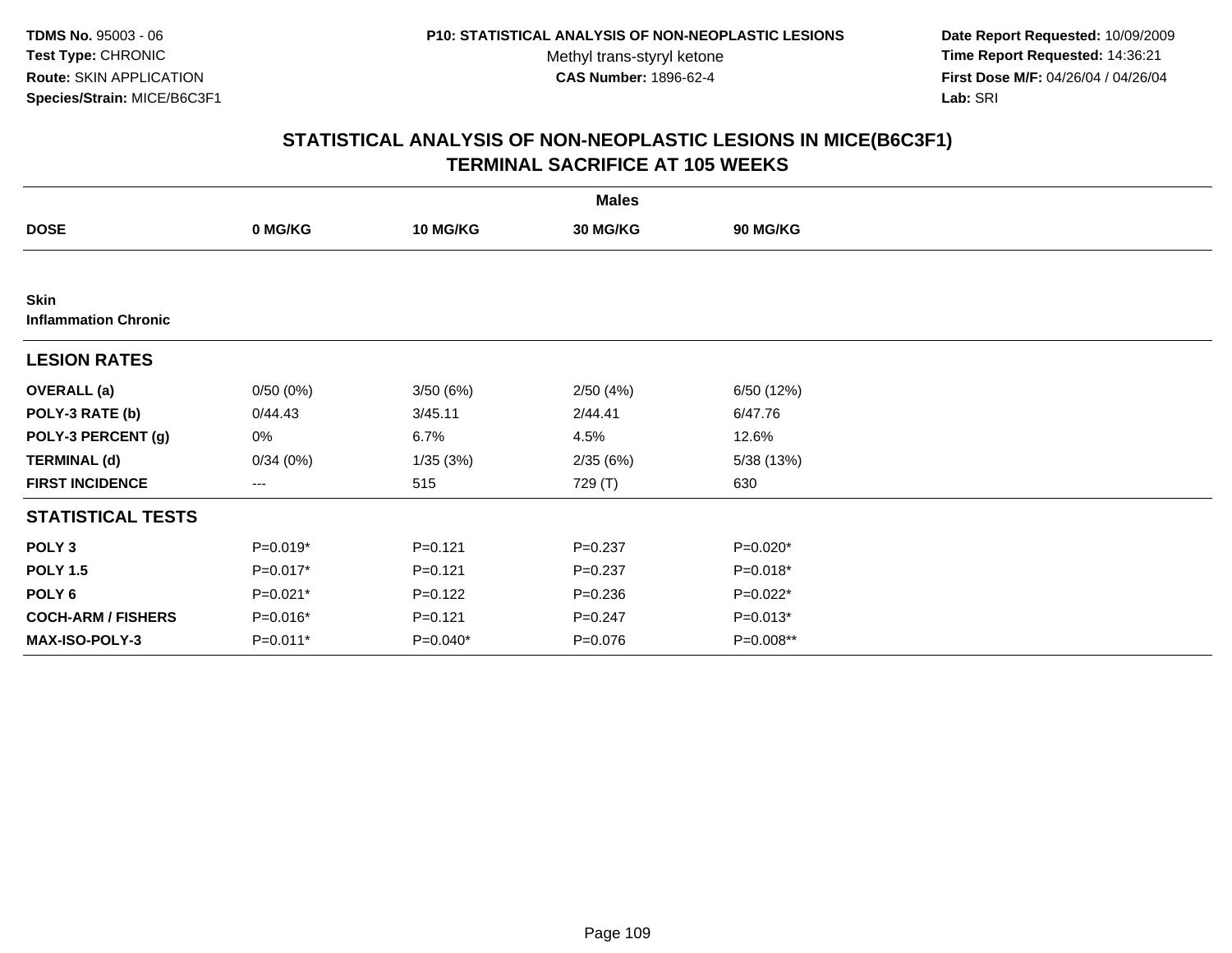**Date Report Requested:** 10/09/2009 **Time Report Requested:** 14:36:21 **First Dose M/F:** 04/26/04 / 04/26/04 Lab: SRI **Lab:** SRI

| <b>Males</b>                          |                   |                 |                        |                 |  |  |
|---------------------------------------|-------------------|-----------------|------------------------|-----------------|--|--|
| <b>DOSE</b>                           | 0 MG/KG           | <b>10 MG/KG</b> | 30 MG/KG               | <b>90 MG/KG</b> |  |  |
|                                       |                   |                 |                        |                 |  |  |
| <b>Skin: Epidermis</b><br>Hyperplasia |                   |                 |                        |                 |  |  |
| <b>LESION RATES</b>                   |                   |                 |                        |                 |  |  |
| <b>OVERALL</b> (a)                    | 0/50(0%)          | 2/50(4%)        | 0/50(0%)               | 4/50 (8%)       |  |  |
| POLY-3 RATE (b)                       | 0/44.43           | 2/44.93         | 0/44.41                | 4/47.76         |  |  |
| POLY-3 PERCENT (g)                    | 0%                | 4.5%            | 0%                     | 8.4%            |  |  |
| <b>TERMINAL (d)</b>                   | 0/34(0%)          | 1/35(3%)        | 0/35(0%)               | 3/38(8%)        |  |  |
| <b>FIRST INCIDENCE</b>                | $\qquad \qquad -$ | 515             | $\qquad \qquad \cdots$ | 630             |  |  |
| <b>STATISTICAL TESTS</b>              |                   |                 |                        |                 |  |  |
| POLY <sub>3</sub>                     | P=0.037*          | $P = 0.240$     | (e)                    | $P = 0.070$     |  |  |
| <b>POLY 1.5</b>                       | $P=0.034*$        | $P=0.239$       | (e)                    | $P = 0.066$     |  |  |
| POLY <sub>6</sub>                     | P=0.039*          | $P = 0.239$     | (e)                    | $P=0.075$       |  |  |
| <b>COCH-ARM / FISHERS</b>             | $P=0.033*$        | $P = 0.247$     | (e)                    | $P = 0.059$     |  |  |
| <b>MAX-ISO-POLY-3</b>                 | $P=0.022*$        | $P = 0.078$     | (e)                    | P=0.027*        |  |  |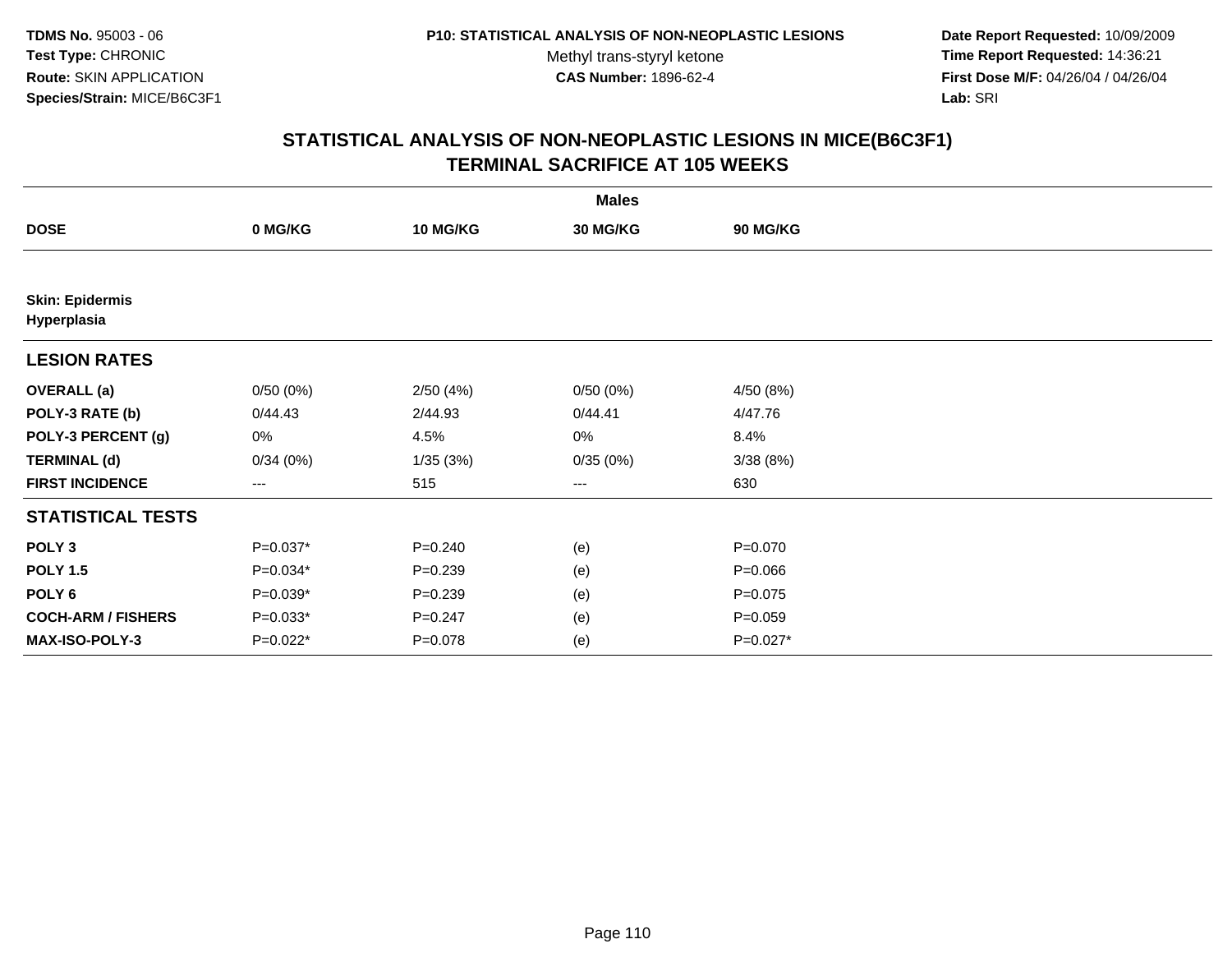**Date Report Requested:** 10/09/2009 **Time Report Requested:** 14:36:21 **First Dose M/F:** 04/26/04 / 04/26/04 Lab: SRI **Lab:** SRI

|                                                     | <b>Males</b> |                 |             |                 |  |  |  |  |
|-----------------------------------------------------|--------------|-----------------|-------------|-----------------|--|--|--|--|
| <b>DOSE</b>                                         | 0 MG/KG      | <b>10 MG/KG</b> | 30 MG/KG    | <b>90 MG/KG</b> |  |  |  |  |
|                                                     |              |                 |             |                 |  |  |  |  |
| Skin: Epidermis, Site of Application<br>Hyperplasia |              |                 |             |                 |  |  |  |  |
| <b>LESION RATES</b>                                 |              |                 |             |                 |  |  |  |  |
| <b>OVERALL</b> (a)                                  | 7/50 (14%)   | 13/50 (26%)     | 29/50 (58%) | 37/50 (74%)     |  |  |  |  |
| POLY-3 RATE (b)                                     | 7/45.75      | 13/44.65        | 29/47.64    | 37/48.33        |  |  |  |  |
| POLY-3 PERCENT (g)                                  | 15.3%        | 29.1%           | 60.9%       | 76.6%           |  |  |  |  |
| <b>TERMINAL (d)</b>                                 | 2/34(6%)     | 12/35 (34%)     | 23/35 (66%) | 29/38 (76%)     |  |  |  |  |
| <b>FIRST INCIDENCE</b>                              | 521          | 626             | 471         | 630             |  |  |  |  |
| <b>STATISTICAL TESTS</b>                            |              |                 |             |                 |  |  |  |  |
| POLY <sub>3</sub>                                   | P<0.001**    | $P = 0.090$     | P<0.001**   | P<0.001**       |  |  |  |  |
| <b>POLY 1.5</b>                                     | P<0.001**    | $P=0.097$       | P<0.001**   | P<0.001**       |  |  |  |  |
| POLY <sub>6</sub>                                   | P<0.001**    | $P = 0.080$     | P<0.001**   | P<0.001**       |  |  |  |  |
| <b>COCH-ARM / FISHERS</b>                           | P<0.001**    | $P = 0.105$     | P<0.001**   | P<0.001**       |  |  |  |  |
| <b>MAX-ISO-POLY-3</b>                               | P<0.001**    | $P = 0.057$     | P<0.001**   | P<0.001**       |  |  |  |  |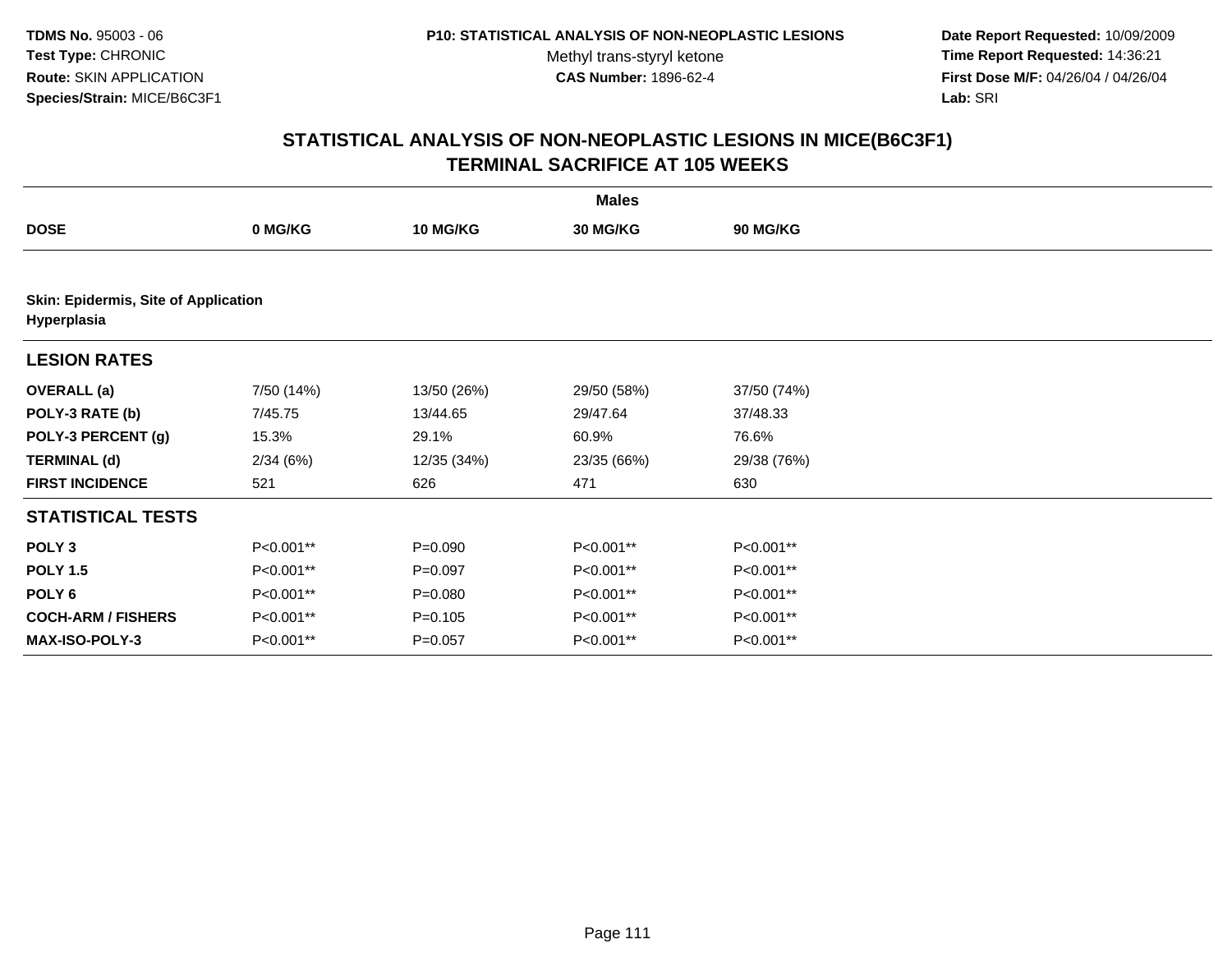**Date Report Requested:** 10/09/2009 **Time Report Requested:** 14:36:21 **First Dose M/F:** 04/26/04 / 04/26/04 Lab: SRI **Lab:** SRI

|                                                     |             |                 | <b>Males</b> |                 |  |
|-----------------------------------------------------|-------------|-----------------|--------------|-----------------|--|
| <b>DOSE</b>                                         | 0 MG/KG     | <b>10 MG/KG</b> | 30 MG/KG     | <b>90 MG/KG</b> |  |
|                                                     |             |                 |              |                 |  |
| <b>Skin: Site of Application</b><br><b>Fibrosis</b> |             |                 |              |                 |  |
| <b>LESION RATES</b>                                 |             |                 |              |                 |  |
| <b>OVERALL</b> (a)                                  | 0/50(0%)    | 1/50(2%)        | 5/50 (10%)   | 1/50(2%)        |  |
| POLY-3 RATE (b)                                     | 0/44.43     | 1/44.28         | 5/45.17      | 1/47.41         |  |
| POLY-3 PERCENT (g)                                  | 0%          | 2.3%            | 11.1%        | 2.1%            |  |
| <b>TERMINAL (d)</b>                                 | 0/34(0%)    | 1/35(3%)        | 3/35(9%)     | 1/38(3%)        |  |
| <b>FIRST INCIDENCE</b>                              | ---         | 729 (T)         | 521          | 729 (T)         |  |
| <b>STATISTICAL TESTS</b>                            |             |                 |              |                 |  |
| POLY <sub>3</sub>                                   | $P = 0.583$ | $P=0.499$       | P=0.032*     | $P = 0.513$     |  |
| <b>POLY 1.5</b>                                     | $P = 0.563$ | $P = 0.500$     | P=0.031*     | $P = 0.508$     |  |
| POLY 6                                              | $P = 0.604$ | $P = 0.498$     | P=0.032*     | $P = 0.518$     |  |
| <b>COCH-ARM / FISHERS</b>                           | $P = 0.533$ | $P = 0.500$     | $P=0.028*$   | $P = 0.500$     |  |
| MAX-ISO-POLY-3                                      | $P = 0.089$ | $P = 0.158$     | $P=0.011*$   | $P = 0.174$     |  |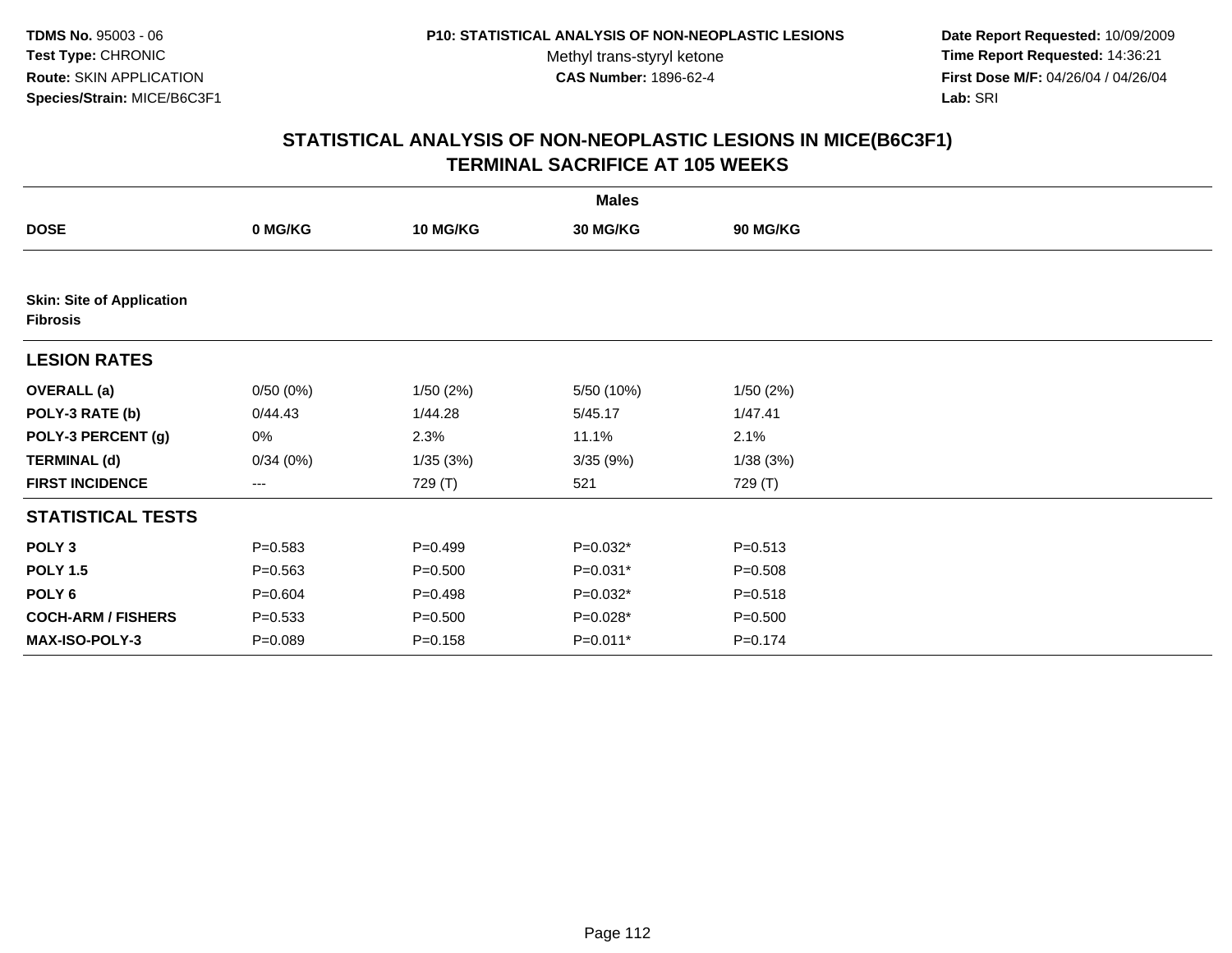**Date Report Requested:** 10/09/2009 **Time Report Requested:** 14:36:21 **First Dose M/F:** 04/26/04 / 04/26/04 Lab: SRI **Lab:** SRI

| <b>Males</b>                                       |             |                 |             |                 |  |  |
|----------------------------------------------------|-------------|-----------------|-------------|-----------------|--|--|
| <b>DOSE</b>                                        | 0 MG/KG     | <b>10 MG/KG</b> | 30 MG/KG    | <b>90 MG/KG</b> |  |  |
|                                                    |             |                 |             |                 |  |  |
| <b>Skin: Site of Application</b><br>Hyperkeratosis |             |                 |             |                 |  |  |
| <b>LESION RATES</b>                                |             |                 |             |                 |  |  |
| <b>OVERALL</b> (a)                                 | 17/50 (34%) | 19/50 (38%)     | 26/50 (52%) | 40/50 (80%)     |  |  |
| POLY-3 RATE (b)                                    | 17/45.75    | 19/45.79        | 26/47.64    | 40/48.33        |  |  |
| POLY-3 PERCENT (g)                                 | 37.2%       | 41.5%           | 54.6%       | 82.8%           |  |  |
| <b>TERMINAL (d)</b>                                | 12/34 (35%) | 15/35 (43%)     | 20/35 (57%) | 32/38 (84%)     |  |  |
| <b>FIRST INCIDENCE</b>                             | 521         | 515             | 471         | 630             |  |  |
| <b>STATISTICAL TESTS</b>                           |             |                 |             |                 |  |  |
| POLY <sub>3</sub>                                  | P<0.001**   | $P = 0.416$     | $P = 0.065$ | P<0.001**       |  |  |
| <b>POLY 1.5</b>                                    | P<0.001**   | $P=0.419$       | $P = 0.061$ | P<0.001**       |  |  |
| POLY <sub>6</sub>                                  | P<0.001**   | $P=0.409$       | $P = 0.068$ | P<0.001**       |  |  |
| <b>COCH-ARM / FISHERS</b>                          | P<0.001**   | $P = 0.418$     | $P = 0.053$ | P<0.001**       |  |  |
| MAX-ISO-POLY-3                                     | P<0.001**   | $P = 0.334$     | P=0.045*    | P<0.001**       |  |  |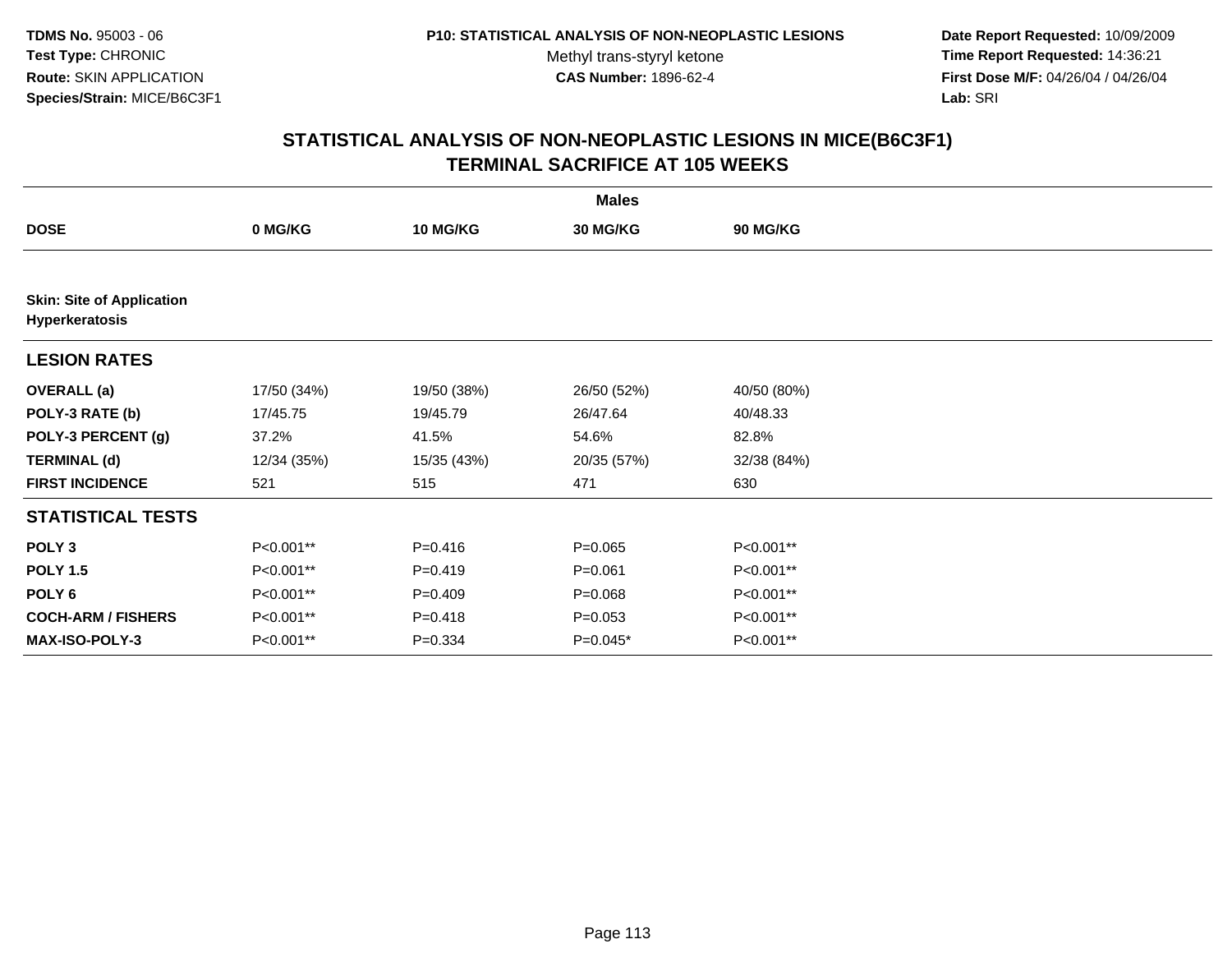**Date Report Requested:** 10/09/2009 **Time Report Requested:** 14:36:21 **First Dose M/F:** 04/26/04 / 04/26/04 Lab: SRI **Lab:** SRI

|                                                                   | <b>Males</b> |             |                 |                 |  |  |  |
|-------------------------------------------------------------------|--------------|-------------|-----------------|-----------------|--|--|--|
| <b>DOSE</b>                                                       | 0 MG/KG      | 10 MG/KG    | <b>30 MG/KG</b> | <b>90 MG/KG</b> |  |  |  |
|                                                                   |              |             |                 |                 |  |  |  |
| <b>Skin: Site of Application</b><br><b>Hyperplasia Melanocyte</b> |              |             |                 |                 |  |  |  |
| <b>LESION RATES</b>                                               |              |             |                 |                 |  |  |  |
| <b>OVERALL</b> (a)                                                | 0/50(0%)     | 1/50(2%)    | 23/50 (46%)     | 44/50 (88%)     |  |  |  |
| POLY-3 RATE (b)                                                   | 0/44.43      | 1/44.28     | 23/46.81        | 44/49.37        |  |  |  |
| POLY-3 PERCENT (g)                                                | 0%           | 2.3%        | 49.1%           | 89.1%           |  |  |  |
| <b>TERMINAL (d)</b>                                               | 0/34(0%)     | 1/35(3%)    | 17/35 (49%)     | 33/38 (87%)     |  |  |  |
| <b>FIRST INCIDENCE</b>                                            | ---          | 729 (T)     | 471             | 590             |  |  |  |
| <b>STATISTICAL TESTS</b>                                          |              |             |                 |                 |  |  |  |
| POLY <sub>3</sub>                                                 | P<0.001**    | $P=0.499$   | P<0.001**       | P<0.001**       |  |  |  |
| <b>POLY 1.5</b>                                                   | P<0.001**    | $P = 0.500$ | P<0.001**       | P<0.001**       |  |  |  |
| POLY <sub>6</sub>                                                 | P<0.001**    | $P = 0.498$ | P<0.001**       | P<0.001**       |  |  |  |
| <b>COCH-ARM / FISHERS</b>                                         | P<0.001**    | $P = 0.500$ | P<0.001**       | P<0.001**       |  |  |  |
| <b>MAX-ISO-POLY-3</b>                                             | P<0.001**    | $P = 0.158$ | P<0.001**       | P<0.001**       |  |  |  |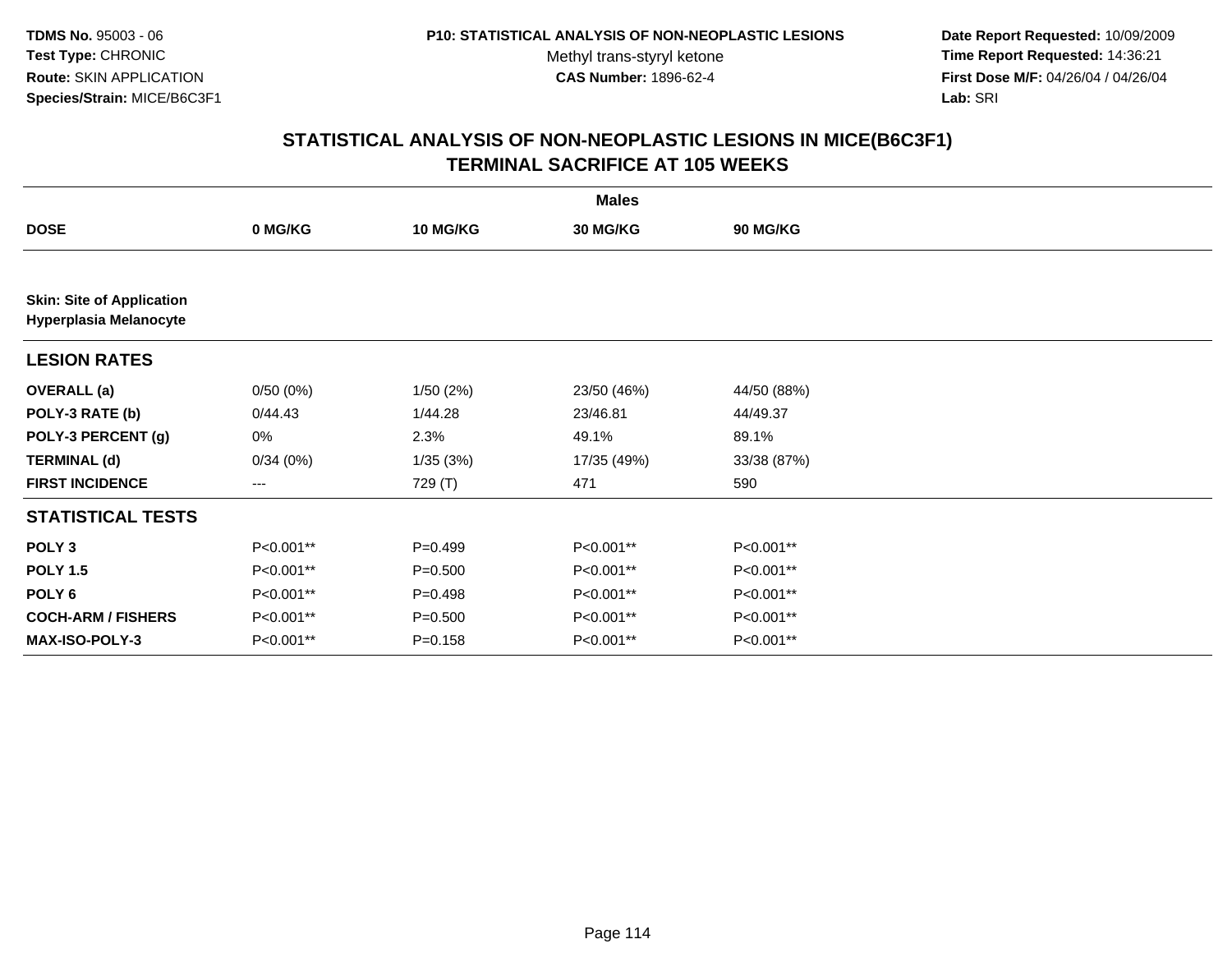**Date Report Requested:** 10/09/2009 **Time Report Requested:** 14:36:21 **First Dose M/F:** 04/26/04 / 04/26/04 Lab: SRI **Lab:** SRI

|                                                                 | <b>Males</b> |            |                 |                 |  |  |  |
|-----------------------------------------------------------------|--------------|------------|-----------------|-----------------|--|--|--|
| <b>DOSE</b>                                                     | 0 MG/KG      | 10 MG/KG   | <b>30 MG/KG</b> | <b>90 MG/KG</b> |  |  |  |
|                                                                 |              |            |                 |                 |  |  |  |
| <b>Skin: Site of Application</b><br><b>Inflammation Chronic</b> |              |            |                 |                 |  |  |  |
| <b>LESION RATES</b>                                             |              |            |                 |                 |  |  |  |
| <b>OVERALL</b> (a)                                              | 1/50(2%)     | 8/50 (16%) | 15/50 (30%)     | 43/50 (86%)     |  |  |  |
| POLY-3 RATE (b)                                                 | 1/44.81      | 8/44.63    | 15/45.14        | 43/48.54        |  |  |  |
| POLY-3 PERCENT (g)                                              | 2.2%         | 17.9%      | 33.2%           | 88.6%           |  |  |  |
| <b>TERMINAL (d)</b>                                             | 0/34(0%)     | 7/35 (20%) | 14/35 (40%)     | 34/38 (90%)     |  |  |  |
| <b>FIRST INCIDENCE</b>                                          | 622          | 631        | 471             | 645             |  |  |  |
| <b>STATISTICAL TESTS</b>                                        |              |            |                 |                 |  |  |  |
| POLY <sub>3</sub>                                               | P<0.001**    | $P=0.015*$ | P<0.001**       | P<0.001**       |  |  |  |
| <b>POLY 1.5</b>                                                 | P<0.001**    | P=0.016*   | P<0.001**       | P<0.001**       |  |  |  |
| POLY <sub>6</sub>                                               | P<0.001**    | $P=0.014*$ | P<0.001**       | P<0.001**       |  |  |  |
| <b>COCH-ARM / FISHERS</b>                                       | P<0.001**    | $P=0.015*$ | P<0.001**       | P<0.001**       |  |  |  |
| <b>MAX-ISO-POLY-3</b>                                           | P<0.001**    | P=0.006**  | P<0.001**       | P<0.001**       |  |  |  |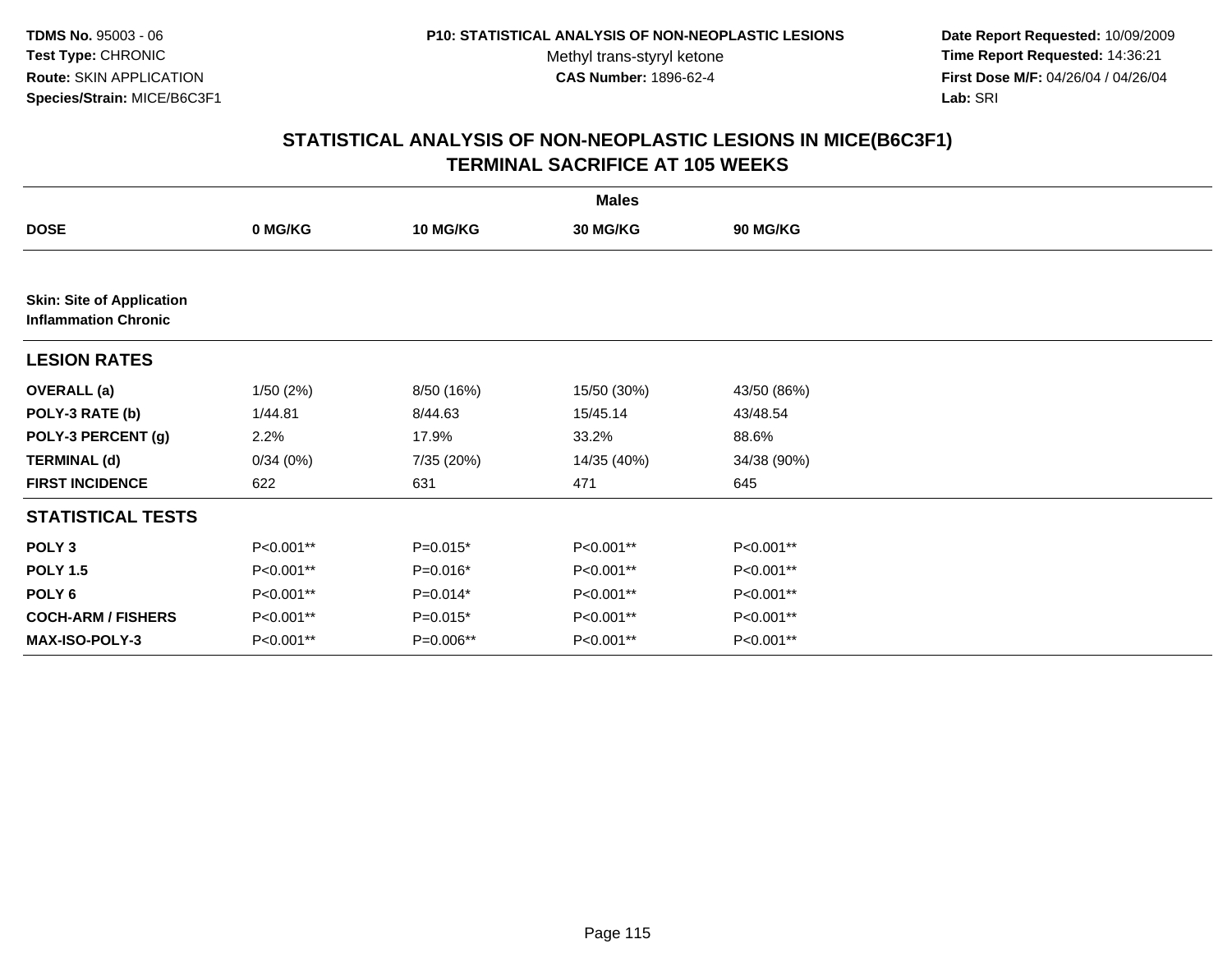**Date Report Requested:** 10/09/2009 **Time Report Requested:** 14:36:21 **First Dose M/F:** 04/26/04 / 04/26/04 Lab: SRI **Lab:** SRI

|                                                  |            |                 | <b>Males</b> |                 |  |
|--------------------------------------------------|------------|-----------------|--------------|-----------------|--|
| <b>DOSE</b>                                      | 0 MG/KG    | <b>10 MG/KG</b> | 30 MG/KG     | <b>90 MG/KG</b> |  |
|                                                  |            |                 |              |                 |  |
| <b>Skin: Site of Application</b><br><b>Ulcer</b> |            |                 |              |                 |  |
| <b>LESION RATES</b>                              |            |                 |              |                 |  |
| <b>OVERALL</b> (a)                               | 0/50(0%)   | 2/50(4%)        | 2/50(4%)     | 5/50 (10%)      |  |
| POLY-3 RATE (b)                                  | 0/44.43    | 2/44.28         | 2/44.54      | 5/47.61         |  |
| POLY-3 PERCENT (g)                               | 0%         | 4.5%            | 4.5%         | 10.5%           |  |
| <b>TERMINAL (d)</b>                              | 0/34(0%)   | 2/35(6%)        | 1/35(3%)     | 4/38 (11%)      |  |
| <b>FIRST INCIDENCE</b>                           | $---$      | 729 (T)         | 698          | 676             |  |
| <b>STATISTICAL TESTS</b>                         |            |                 |              |                 |  |
| POLY <sub>3</sub>                                | P=0.026*   | $P = 0.236$     | $P = 0.238$  | $P=0.037*$      |  |
| <b>POLY 1.5</b>                                  | P=0.024*   | $P = 0.237$     | $P = 0.238$  | $P=0.034*$      |  |
| POLY 6                                           | $P=0.029*$ | $P = 0.235$     | $P = 0.237$  | $P=0.040*$      |  |
| <b>COCH-ARM / FISHERS</b>                        | P=0.021*   | $P = 0.247$     | $P = 0.247$  | P=0.028*        |  |
| MAX-ISO-POLY-3                                   | $P=0.019*$ | $P = 0.076$     | $P = 0.076$  | $P=0.014*$      |  |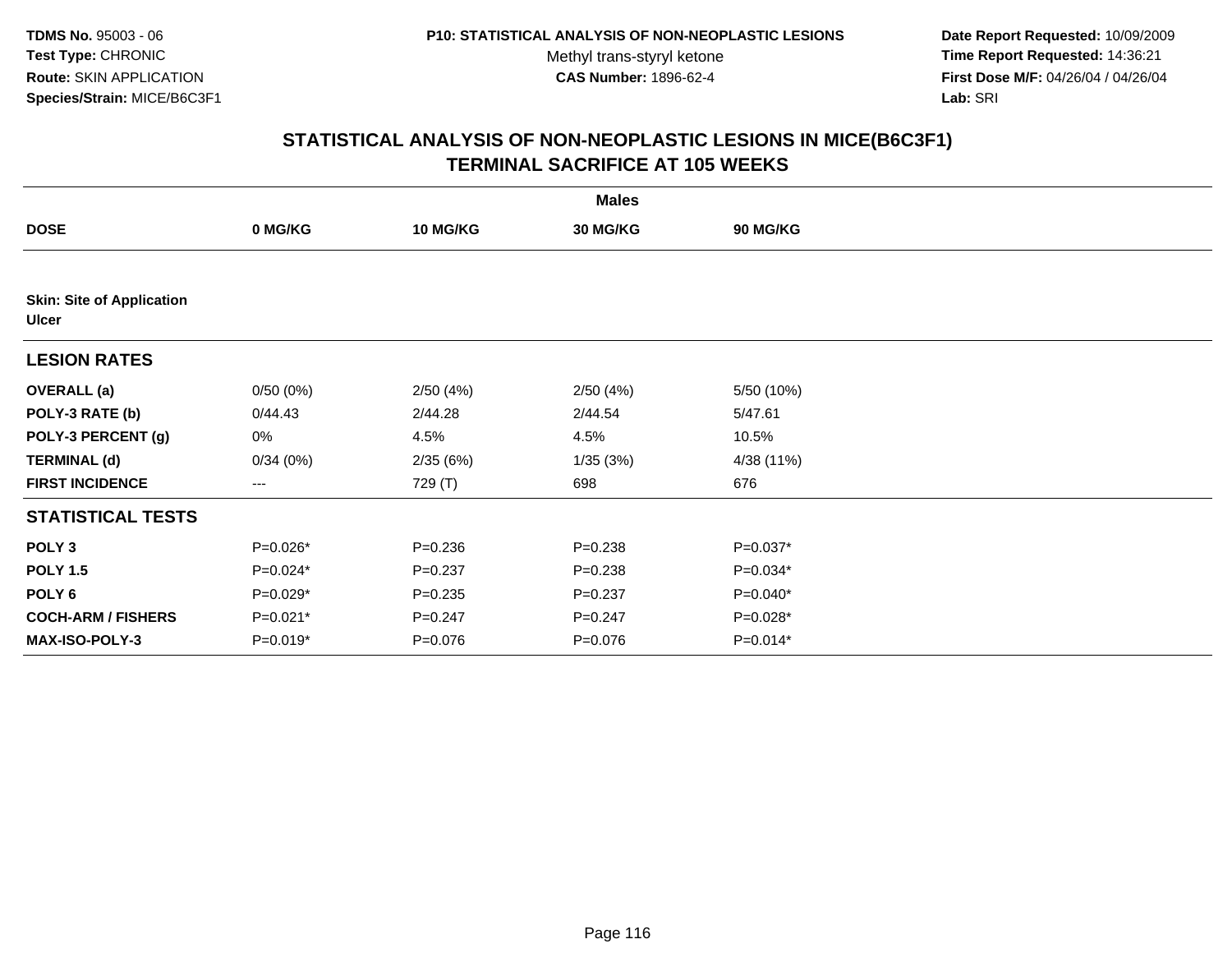**Date Report Requested:** 10/09/2009 **Time Report Requested:** 14:36:21 **First Dose M/F:** 04/26/04 / 04/26/04 Lab: SRI **Lab:** SRI

|                                                          | <b>Males</b> |             |             |                 |  |  |  |  |
|----------------------------------------------------------|--------------|-------------|-------------|-----------------|--|--|--|--|
| <b>DOSE</b>                                              | 0 MG/KG      | 10 MG/KG    | 30 MG/KG    | <b>90 MG/KG</b> |  |  |  |  |
|                                                          |              |             |             |                 |  |  |  |  |
| <b>Spleen</b><br><b>Hematopoietic Cell Proliferation</b> |              |             |             |                 |  |  |  |  |
| <b>LESION RATES</b>                                      |              |             |             |                 |  |  |  |  |
| <b>OVERALL</b> (a)                                       | 11/48 (23%)  | 16/47 (34%) | 16/49 (33%) | 20/49 (41%)     |  |  |  |  |
| POLY-3 RATE (b)                                          | 11/45.99     | 16/44.05    | 16/46.05    | 20/47.53        |  |  |  |  |
| POLY-3 PERCENT (g)                                       | 23.9%        | 36.3%       | 34.7%       | 42.1%           |  |  |  |  |
| <b>TERMINAL (d)</b>                                      | 5/34(15%)    | 12/35 (34%) | 10/35 (29%) | 15/38 (40%)     |  |  |  |  |
| <b>FIRST INCIDENCE</b>                                   | 503          | 500         | 530         | 590             |  |  |  |  |
| <b>STATISTICAL TESTS</b>                                 |              |             |             |                 |  |  |  |  |
| POLY <sub>3</sub>                                        | $P = 0.078$  | $P = 0.145$ | $P = 0.181$ | P=0.048*        |  |  |  |  |
| <b>POLY 1.5</b>                                          | $P = 0.075$  | $P = 0.154$ | $P = 0.189$ | $P=0.047*$      |  |  |  |  |
| POLY <sub>6</sub>                                        | $P=0.082$    | $P = 0.133$ | $P = 0.173$ | $P=0.048*$      |  |  |  |  |
| <b>COCH-ARM / FISHERS</b>                                | $P = 0.070$  | $P = 0.165$ | $P = 0.200$ | $P=0.047*$      |  |  |  |  |
| MAX-ISO-POLY-3                                           | $P = 0.051$  | $P = 0.102$ | $P = 0.128$ | P=0.031*        |  |  |  |  |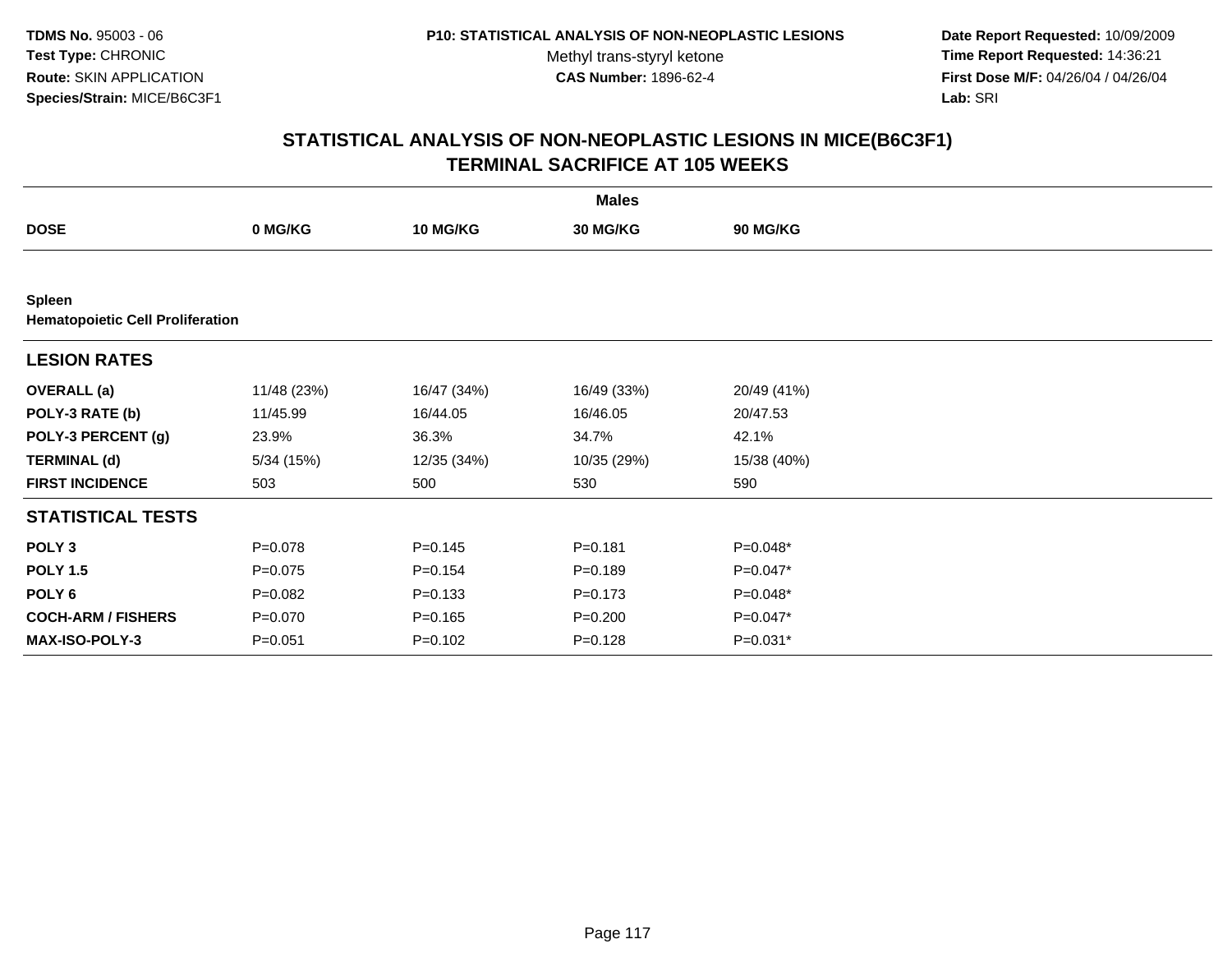**Date Report Requested:** 10/09/2009 **Time Report Requested:** 14:36:21 **First Dose M/F:** 04/26/04 / 04/26/04 Lab: SRI **Lab:** SRI

| <b>Males</b>                  |          |                 |                        |          |  |  |
|-------------------------------|----------|-----------------|------------------------|----------|--|--|
| <b>DOSE</b>                   | 0 MG/KG  | <b>10 MG/KG</b> | 30 MG/KG               | 90 MG/KG |  |  |
|                               |          |                 |                        |          |  |  |
| <b>Spleen</b><br>Pigmentation |          |                 |                        |          |  |  |
| <b>LESION RATES</b>           |          |                 |                        |          |  |  |
| <b>OVERALL</b> (a)            | 0/48(0%) | 1/47(2%)        | 0/49(0%)               | 0/49(0%) |  |  |
| POLY-3 RATE (b)               | 0/43.37  | 1/42.76         | 0/43.93                | 0/46.41  |  |  |
| POLY-3 PERCENT (g)            | 0%       | 2.3%            | $0\%$                  | $0\%$    |  |  |
| <b>TERMINAL (d)</b>           | 0/34(0%) | 0/35(0%)        | 0/35(0%)               | 0/38(0%) |  |  |
| <b>FIRST INCIDENCE</b>        | ---      | 613             | $\qquad \qquad \cdots$ | ---      |  |  |
| <b>STATISTICAL TESTS</b>      |          |                 |                        |          |  |  |
| POLY <sub>3</sub>             | P=0.576N | $P=0.497$       | (e)                    | (e)      |  |  |
| <b>POLY 1.5</b>               | P=0.578N | $P=0.497$       | (e)                    | (e)      |  |  |
| POLY <sub>6</sub>             | P=0.574N | $P=0.497$       | (e)                    | (e)      |  |  |
| <b>COCH-ARM / FISHERS</b>     | P=0.581N | $P=0.495$       | (e)                    | (e)      |  |  |
| <b>MAX-ISO-POLY-3</b>         | P=0.385N | $P = 0.157$     | (e)                    | (e)      |  |  |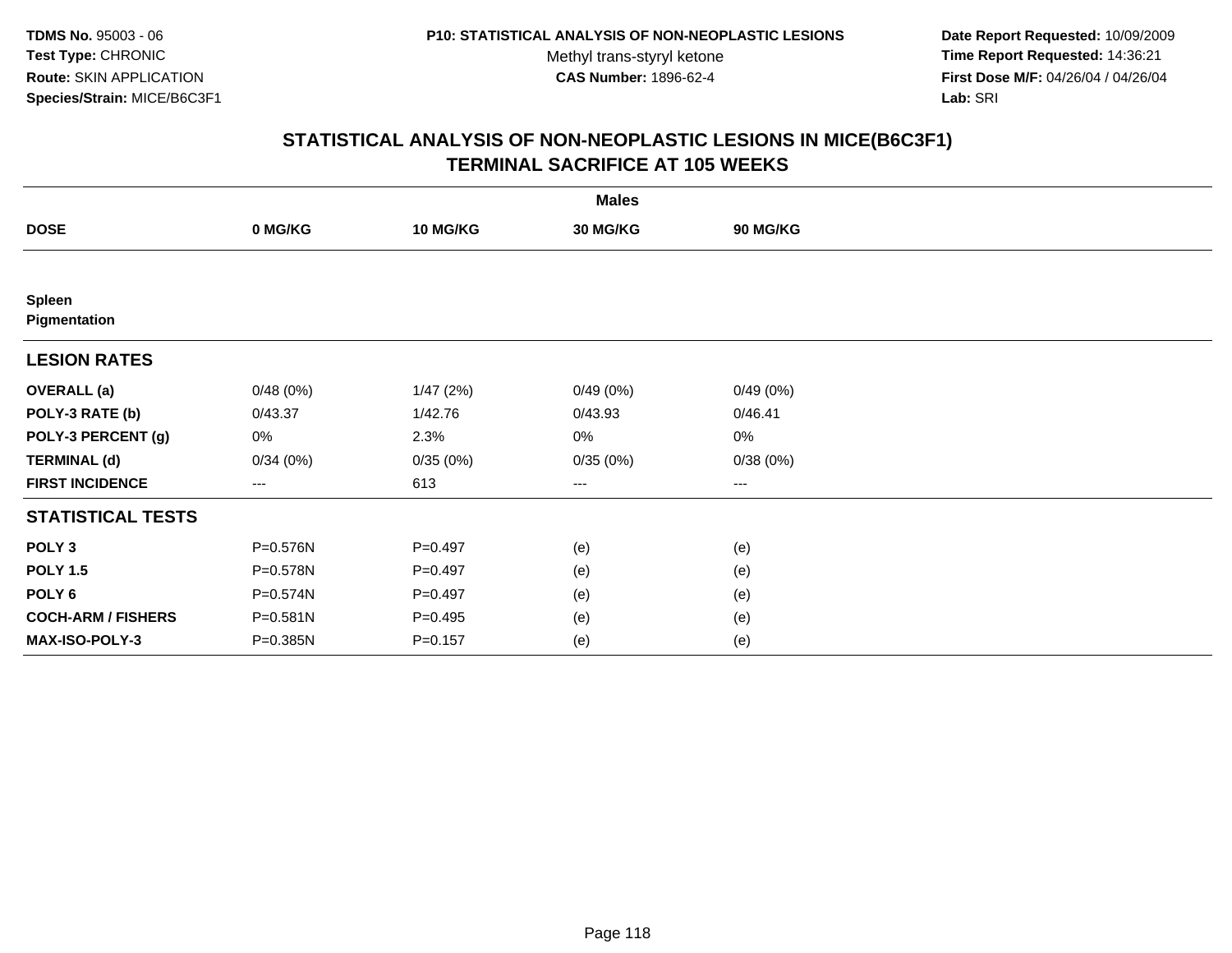**Date Report Requested:** 10/09/2009 **Time Report Requested:** 14:36:21 **First Dose M/F:** 04/26/04 / 04/26/04 Lab: SRI **Lab:** SRI

| <b>Males</b>                                       |              |                 |             |             |  |  |
|----------------------------------------------------|--------------|-----------------|-------------|-------------|--|--|
| <b>DOSE</b>                                        | 0 MG/KG      | <b>10 MG/KG</b> | 30 MG/KG    | 90 MG/KG    |  |  |
|                                                    |              |                 |             |             |  |  |
| <b>Spleen: Lymphoid Follicle</b><br><b>Atrophy</b> |              |                 |             |             |  |  |
| <b>LESION RATES</b>                                |              |                 |             |             |  |  |
| <b>OVERALL</b> (a)                                 | 1/48(2%)     | 4/47 (9%)       | 2/49(4%)    | 2/49(4%)    |  |  |
| POLY-3 RATE (b)                                    | 1/43.75      | 4/43.10         | 2/44.07     | 2/46.45     |  |  |
| POLY-3 PERCENT (g)                                 | 2.3%         | 9.3%            | 4.5%        | 4.3%        |  |  |
| <b>TERMINAL (d)</b>                                | 0/34(0%)     | 0/35(0%)        | 0/35(0%)    | 1/38(3%)    |  |  |
| <b>FIRST INCIDENCE</b>                             | 619          | 641             | 705         | 719         |  |  |
| <b>STATISTICAL TESTS</b>                           |              |                 |             |             |  |  |
| POLY <sub>3</sub>                                  | P=0.534N     | $P = 0.174$     | $P = 0.503$ | $P = 0.521$ |  |  |
| <b>POLY 1.5</b>                                    | $P = 0.541N$ | $P = 0.174$     | $P = 0.505$ | $P = 0.516$ |  |  |
| POLY <sub>6</sub>                                  | P=0.528N     | $P = 0.174$     | $P=0.499$   | $P = 0.525$ |  |  |
| <b>COCH-ARM / FISHERS</b>                          | P=0.554N     | $P = 0.174$     | $P = 0.508$ | $P = 0.508$ |  |  |
| <b>MAX-ISO-POLY-3</b>                              | $P = 0.352$  | $P = 0.081$     | $P = 0.283$ | $P=0.302$   |  |  |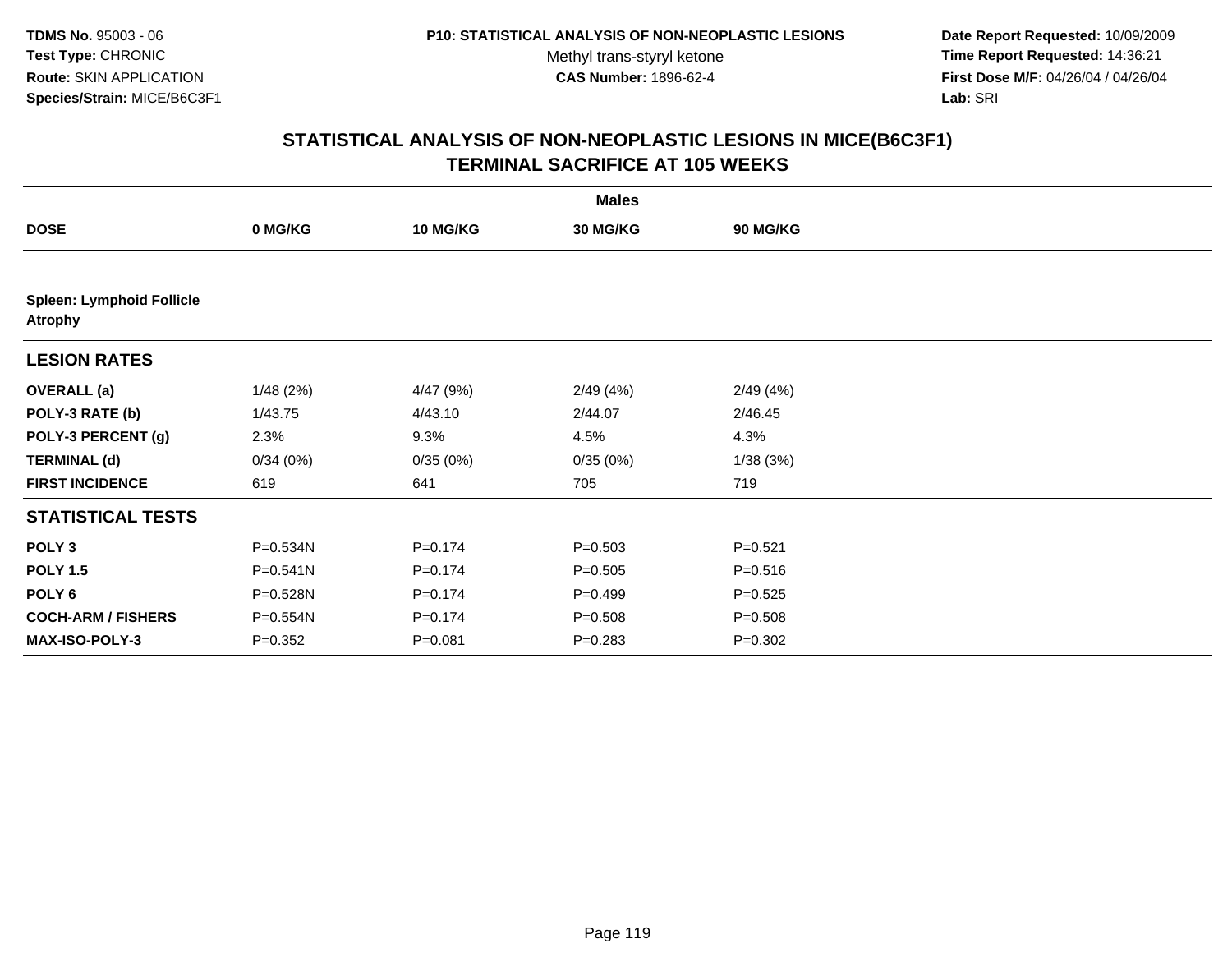**Date Report Requested:** 10/09/2009 **Time Report Requested:** 14:36:21 **First Dose M/F:** 04/26/04 / 04/26/04 Lab: SRI **Lab:** SRI

|                                                 |             |                 | <b>Males</b> |                 |  |
|-------------------------------------------------|-------------|-----------------|--------------|-----------------|--|
| <b>DOSE</b>                                     | 0 MG/KG     | <b>10 MG/KG</b> | 30 MG/KG     | <b>90 MG/KG</b> |  |
|                                                 |             |                 |              |                 |  |
| <b>Spleen: Lymphoid Follicle</b><br>Hyperplasia |             |                 |              |                 |  |
| <b>LESION RATES</b>                             |             |                 |              |                 |  |
| <b>OVERALL</b> (a)                              | 0/48(0%)    | 1/47(2%)        | 2/49(4%)     | 3/49(6%)        |  |
| POLY-3 RATE (b)                                 | 0/43.37     | 1/42.36         | 2/43.93      | 3/46.41         |  |
| POLY-3 PERCENT (g)                              | 0%          | 2.4%            | 4.6%         | 6.5%            |  |
| <b>TERMINAL (d)</b>                             | 0/34(0%)    | 1/35(3%)        | 2/35(6%)     | 3/38(8%)        |  |
| <b>FIRST INCIDENCE</b>                          | ---         | 729 (T)         | 729 (T)      | 729 (T)         |  |
| <b>STATISTICAL TESTS</b>                        |             |                 |              |                 |  |
| POLY <sub>3</sub>                               | $P = 0.102$ | $P = 0.495$     | $P = 0.240$  | $P = 0.131$     |  |
| <b>POLY 1.5</b>                                 | $P = 0.098$ | $P = 0.496$     | $P = 0.241$  | $P = 0.128$     |  |
| POLY <sub>6</sub>                               | $P = 0.106$ | $P=0.494$       | $P = 0.238$  | $P = 0.134$     |  |
| <b>COCH-ARM / FISHERS</b>                       | $P = 0.091$ | $P=0.495$       | $P = 0.253$  | $P = 0.125$     |  |
| <b>MAX-ISO-POLY-3</b>                           | $P = 0.079$ | $P = 0.157$     | $P = 0.077$  | $P=0.048*$      |  |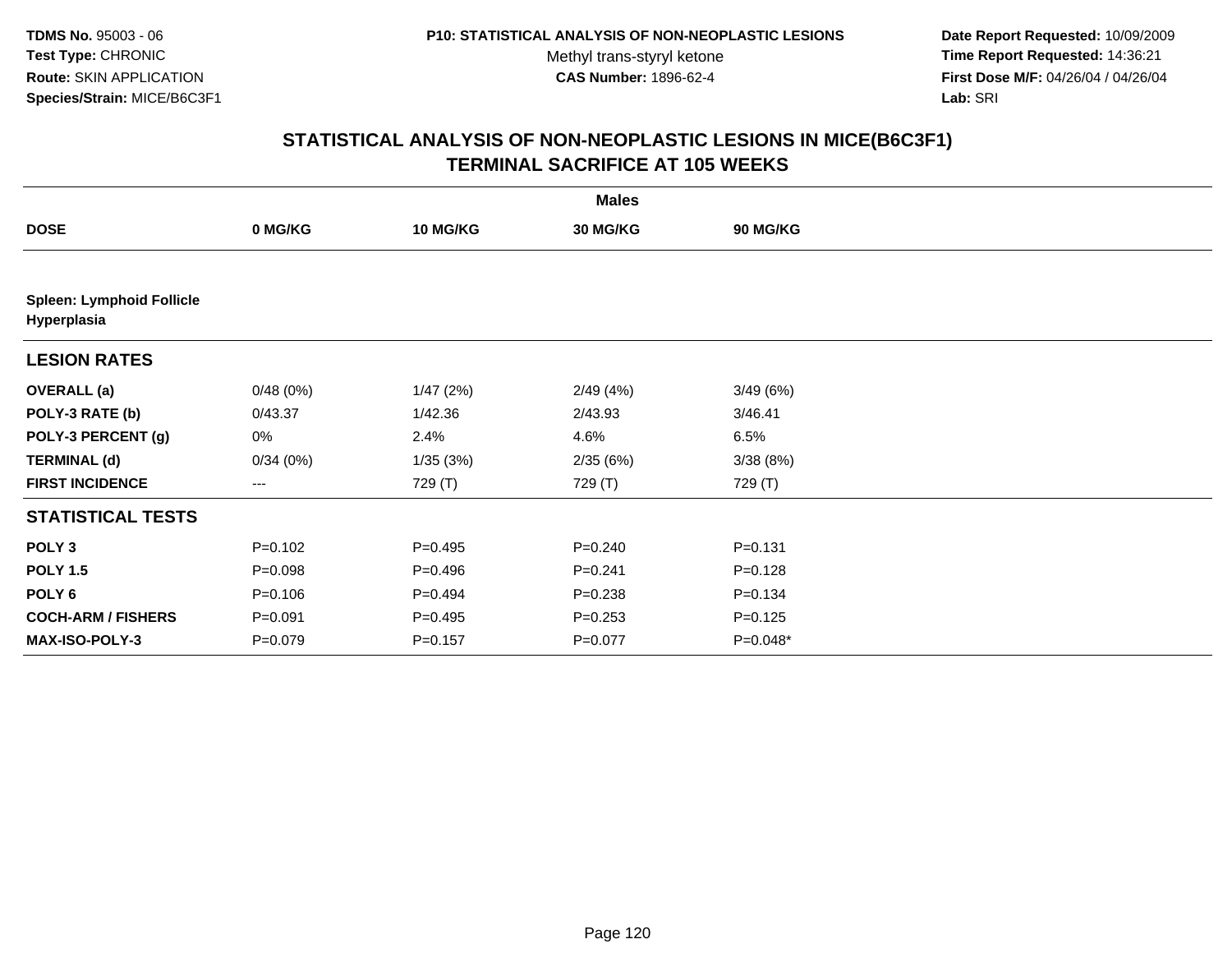**Date Report Requested:** 10/09/2009 **Time Report Requested:** 14:36:21 **First Dose M/F:** 04/26/04 / 04/26/04 Lab: SRI **Lab:** SRI

|                                 |            |                 | <b>Males</b> |                        |  |
|---------------------------------|------------|-----------------|--------------|------------------------|--|
| <b>DOSE</b>                     | 0 MG/KG    | <b>10 MG/KG</b> | 30 MG/KG     | 90 MG/KG               |  |
|                                 |            |                 |              |                        |  |
| Stomach, Forestomach<br>Erosion |            |                 |              |                        |  |
| <b>LESION RATES</b>             |            |                 |              |                        |  |
| <b>OVERALL</b> (a)              | 4/50 (8%)  | 0/50(0%)        | 2/50(4%)     | 0/50(0%)               |  |
| POLY-3 RATE (b)                 | 4/44.43    | 0/44.28         | 2/45.32      | 0/47.41                |  |
| POLY-3 PERCENT (g)              | 9%         | 0%              | 4.4%         | 0%                     |  |
| <b>TERMINAL (d)</b>             | 4/34 (12%) | 0/35(0%)        | 0/35(0%)     | 0/38(0%)               |  |
| <b>FIRST INCIDENCE</b>          | 729 (T)    | ---             | 530          | $\qquad \qquad \cdots$ |  |
| <b>STATISTICAL TESTS</b>        |            |                 |              |                        |  |
| POLY <sub>3</sub>               | P=0.093N   | P=0.060N        | P=0.328N     | P=0.052N               |  |
| <b>POLY 1.5</b>                 | P=0.098N   | P=0.060N        | P=0.332N     | P=0.056N               |  |
| POLY <sub>6</sub>               | P=0.088N   | $P = 0.061N$    | P=0.324N     | P=0.049N*              |  |
| <b>COCH-ARM / FISHERS</b>       | P=0.106N   | P=0.059N        | P=0.339N     | P=0.059N               |  |
| <b>MAX-ISO-POLY-3</b>           | P=0.014N*  | P=0.020N*       | P=0.196N     | P=0.019N*              |  |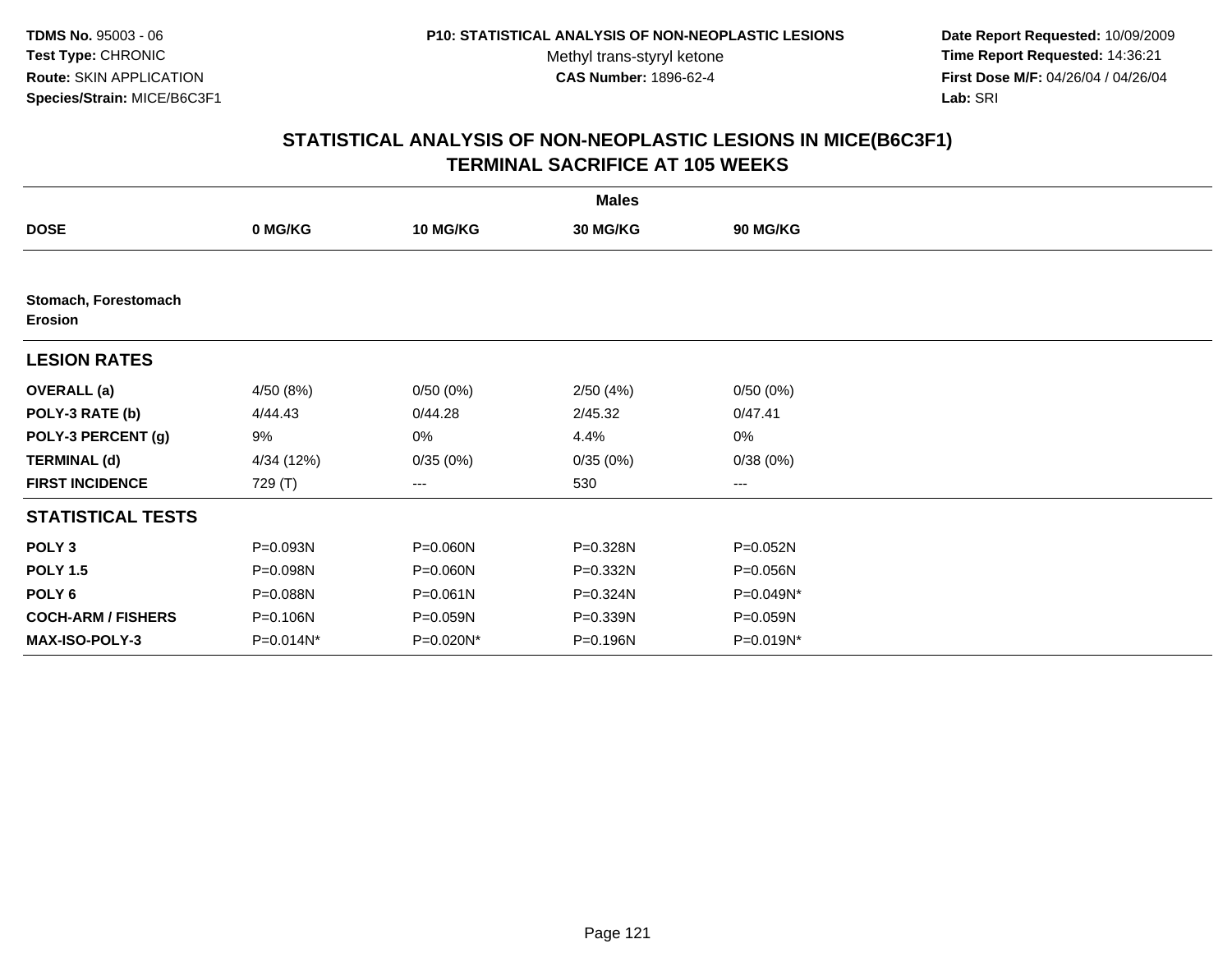**Date Report Requested:** 10/09/2009 **Time Report Requested:** 14:36:21 **First Dose M/F:** 04/26/04 / 04/26/04 Lab: SRI **Lab:** SRI

|                                                     |             |                 | <b>Males</b> |                 |  |
|-----------------------------------------------------|-------------|-----------------|--------------|-----------------|--|
| <b>DOSE</b>                                         | 0 MG/KG     | <b>10 MG/KG</b> | 30 MG/KG     | <b>90 MG/KG</b> |  |
|                                                     |             |                 |              |                 |  |
| Stomach, Forestomach<br><b>Inflammation Chronic</b> |             |                 |              |                 |  |
| <b>LESION RATES</b>                                 |             |                 |              |                 |  |
| <b>OVERALL</b> (a)                                  | 0/50(0%)    | 3/50 (6%)       | 3/50(6%)     | 3/50(6%)        |  |
| POLY-3 RATE (b)                                     | 0/44.43     | 3/44.60         | 3/45.66      | 3/47.88         |  |
| POLY-3 PERCENT (g)                                  | 0%          | 6.7%            | 6.6%         | 6.3%            |  |
| <b>TERMINAL (d)</b>                                 | 0/34(0%)    | 2/35(6%)        | 1/35(3%)     | 2/38(5%)        |  |
| <b>FIRST INCIDENCE</b>                              | ---         | 641             | 521          | 590             |  |
| <b>STATISTICAL TESTS</b>                            |             |                 |              |                 |  |
| POLY <sub>3</sub>                                   | $P = 0.293$ | $P = 0.119$     | $P = 0.124$  | $P = 0.133$     |  |
| <b>POLY 1.5</b>                                     | $P = 0.278$ | $P = 0.119$     | $P=0.122$    | $P=0.127$       |  |
| POLY 6                                              | $P = 0.312$ | $P = 0.119$     | $P = 0.125$  | $P = 0.139$     |  |
| <b>COCH-ARM / FISHERS</b>                           | $P = 0.255$ | $P = 0.121$     | $P = 0.121$  | $P = 0.121$     |  |
| MAX-ISO-POLY-3                                      | $P = 0.130$ | $P=0.038*$      | $P=0.042*$   | $P=0.050*$      |  |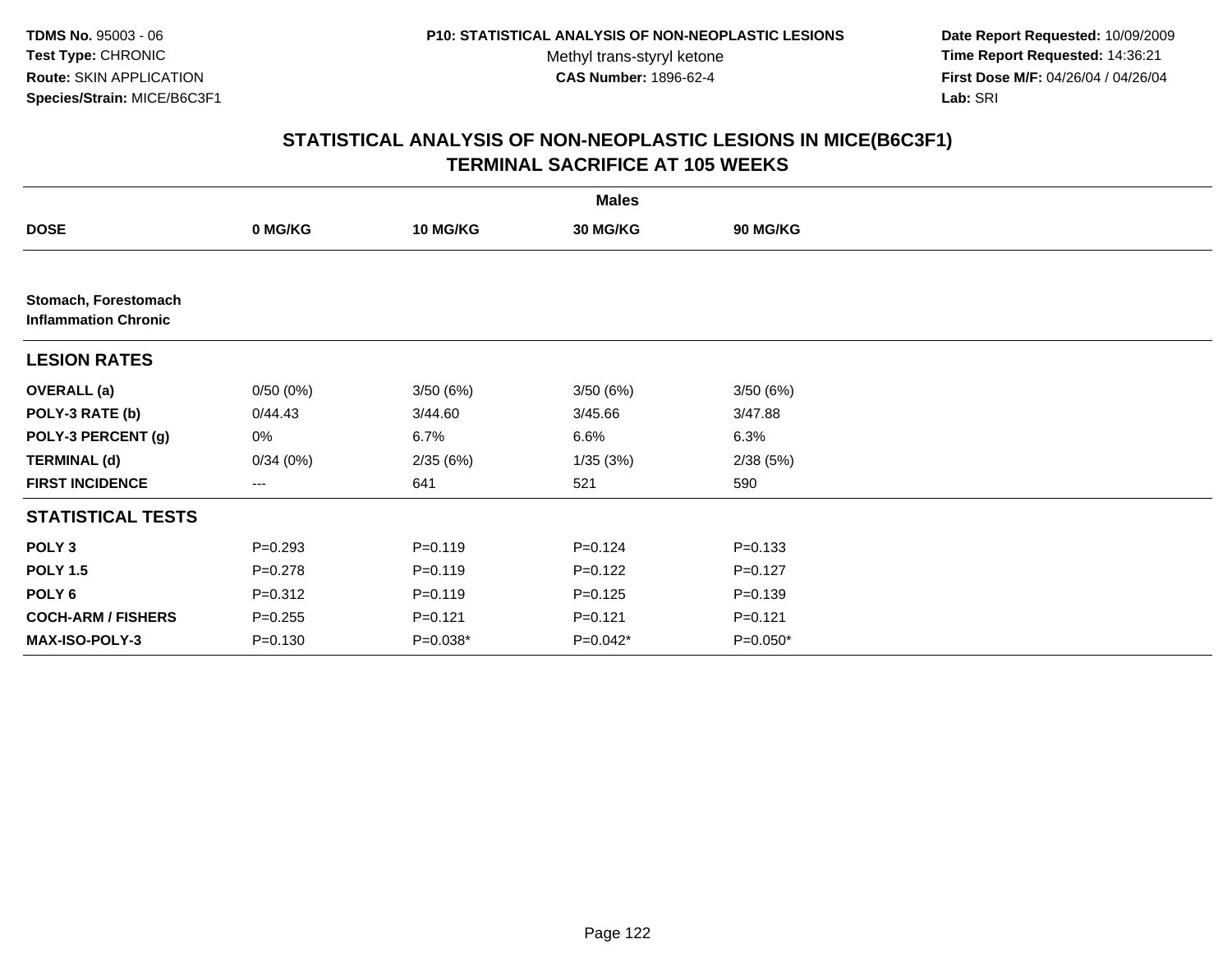**Date Report Requested:** 10/09/2009 **Time Report Requested:** 14:36:21 **First Dose M/F:** 04/26/04 / 04/26/04 Lab: SRI **Lab:** SRI

|                                      |          |                 | <b>Males</b>    |          |  |
|--------------------------------------|----------|-----------------|-----------------|----------|--|
| <b>DOSE</b>                          | 0 MG/KG  | <b>10 MG/KG</b> | <b>30 MG/KG</b> | 90 MG/KG |  |
|                                      |          |                 |                 |          |  |
| Stomach, Forestomach<br><b>Ulcer</b> |          |                 |                 |          |  |
| <b>LESION RATES</b>                  |          |                 |                 |          |  |
| <b>OVERALL</b> (a)                   | 2/50(4%) | 2/50(4%)        | 5/50 (10%)      | 1/50(2%) |  |
| POLY-3 RATE (b)                      | 2/44.50  | 2/44.93         | 5/44.65         | 1/47.41  |  |
| POLY-3 PERCENT (g)                   | 4.5%     | 4.5%            | 11.2%           | 2.1%     |  |
| <b>TERMINAL (d)</b>                  | 1/34(3%) | 0/35(0%)        | 2/35(6%)        | 1/38(3%) |  |
| <b>FIRST INCIDENCE</b>               | 712      | 590             | 703             | 729 (T)  |  |
| <b>STATISTICAL TESTS</b>             |          |                 |                 |          |  |
| POLY <sub>3</sub>                    | P=0.335N | P=0.691N        | $P = 0.217$     | P=0.478N |  |
| <b>POLY 1.5</b>                      | P=0.350N | P=0.691N        | $P = 0.217$     | P=0.486N |  |
| POLY <sub>6</sub>                    | P=0.320N | P=0.690N        | $P = 0.217$     | P=0.469N |  |
| <b>COCH-ARM / FISHERS</b>            | P=0.372N | P=0.691N        | $P = 0.218$     | P=0.500N |  |
| <b>MAX-ISO-POLY-3</b>                | P=0.280N | P=0.495N        | $P = 0.120$     | P=0.269N |  |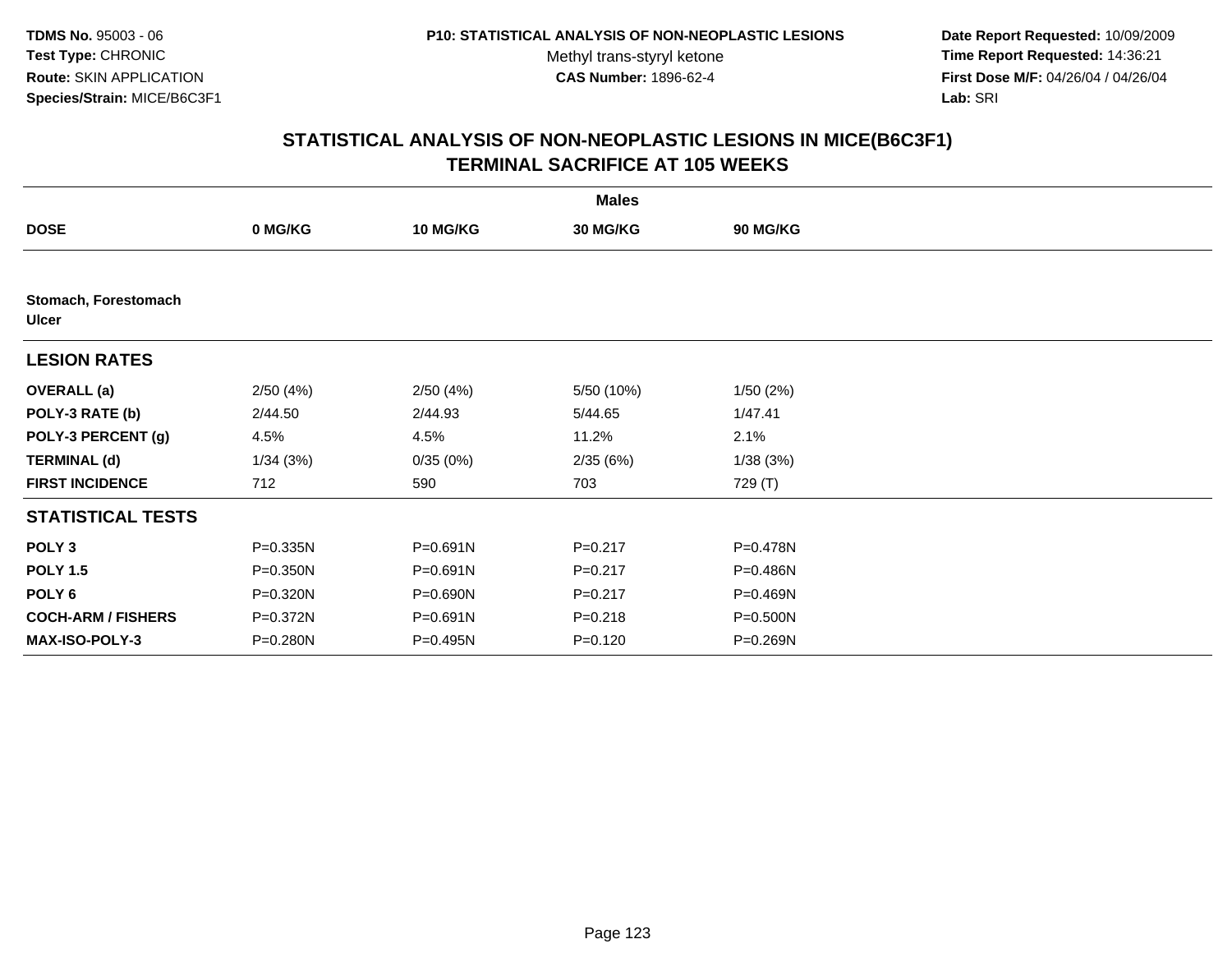**Date Report Requested:** 10/09/2009 **Time Report Requested:** 14:36:21 **First Dose M/F:** 04/26/04 / 04/26/04 Lab: SRI **Lab:** SRI

|                                                 |             |                 | <b>Males</b> |                 |  |
|-------------------------------------------------|-------------|-----------------|--------------|-----------------|--|
| <b>DOSE</b>                                     | 0 MG/KG     | <b>10 MG/KG</b> | 30 MG/KG     | <b>90 MG/KG</b> |  |
|                                                 |             |                 |              |                 |  |
| Stomach, Forestomach: Epithelium<br>Hyperplasia |             |                 |              |                 |  |
| <b>LESION RATES</b>                             |             |                 |              |                 |  |
| <b>OVERALL</b> (a)                              | 5/50 (10%)  | 7/50 (14%)      | 7/50 (14%)   | 6/50 (12%)      |  |
| POLY-3 RATE (b)                                 | 5/44.43     | 7/45.17         | 7/46.06      | 6/47.88         |  |
| POLY-3 PERCENT (g)                              | 11.3%       | 15.5%           | 15.2%        | 12.5%           |  |
| <b>TERMINAL (d)</b>                             | 5/34(15%)   | 3/35(9%)        | 3/35 (9%)    | 5/38 (13%)      |  |
| <b>FIRST INCIDENCE</b>                          | 729 (T)     | 590             | 521          | 590             |  |
| <b>STATISTICAL TESTS</b>                        |             |                 |              |                 |  |
| POLY <sub>3</sub>                               | P=0.530N    | $P = 0.390$     | $P=0.404$    | $P = 0.552$     |  |
| <b>POLY 1.5</b>                                 | P=0.554N    | $P = 0.386$     | $P=0.395$    | $P = 0.532$     |  |
| POLY 6                                          | P=0.503N    | $P = 0.396$     | $P = 0.416$  | $P = 0.575$     |  |
| <b>COCH-ARM / FISHERS</b>                       | $P = 0.555$ | $P = 0.380$     | $P = 0.380$  | $P = 0.500$     |  |
| <b>MAX-ISO-POLY-3</b>                           | $P = 0.535$ | $P=0.281$       | $P=0.294$    | $P = 0.426$     |  |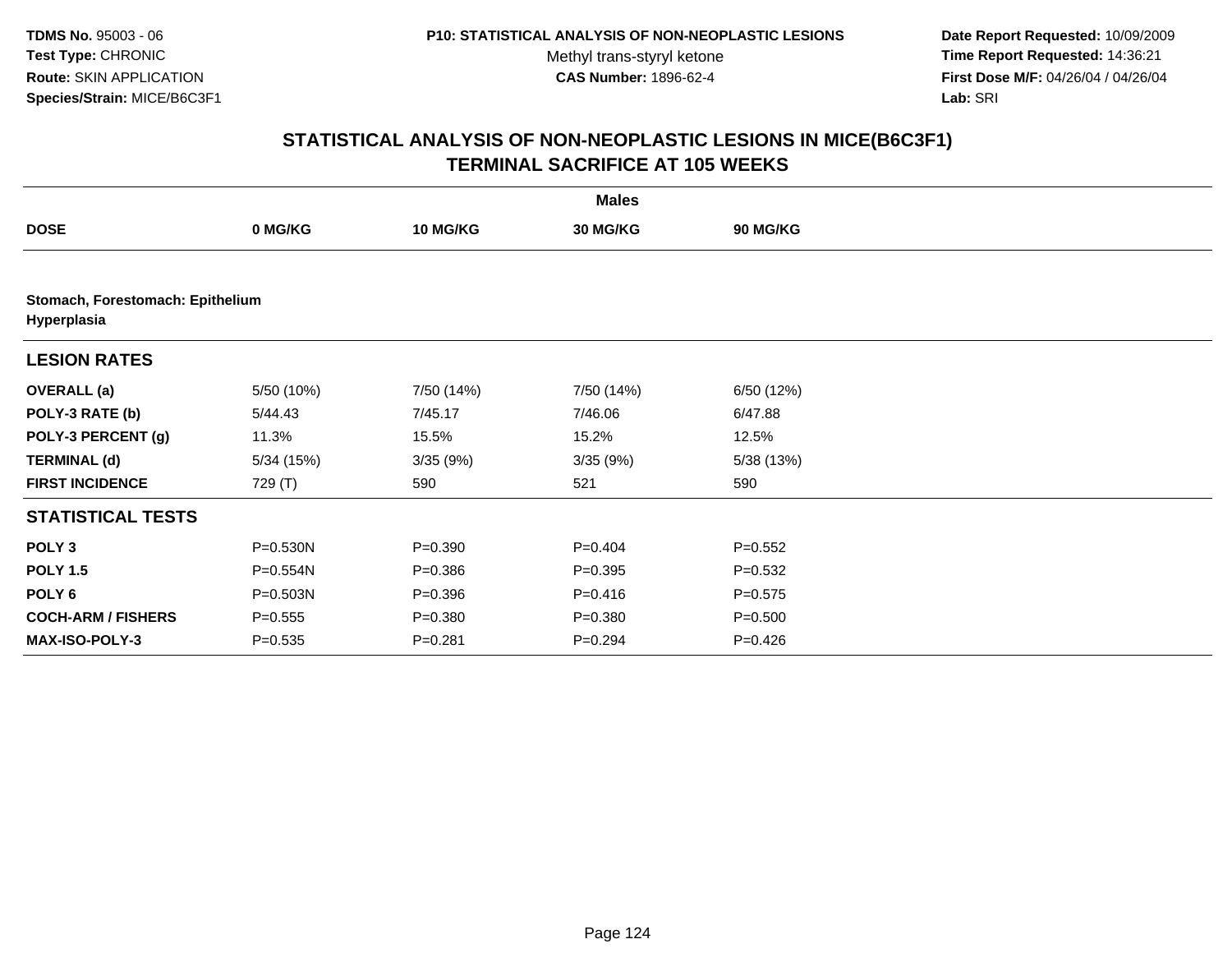**Date Report Requested:** 10/09/2009 **Time Report Requested:** 14:36:21 **First Dose M/F:** 04/26/04 / 04/26/04 Lab: SRI **Lab:** SRI

|                            | <b>Males</b> |                 |                 |             |  |  |  |  |
|----------------------------|--------------|-----------------|-----------------|-------------|--|--|--|--|
| <b>DOSE</b>                | 0 MG/KG      | <b>10 MG/KG</b> | <b>30 MG/KG</b> | 90 MG/KG    |  |  |  |  |
|                            |              |                 |                 |             |  |  |  |  |
| Stomach, Glandular<br>Cyst |              |                 |                 |             |  |  |  |  |
| <b>LESION RATES</b>        |              |                 |                 |             |  |  |  |  |
| <b>OVERALL</b> (a)         | 2/47(4%)     | 1/49(2%)        | 13/49 (27%)     | 5/48 (10%)  |  |  |  |  |
| POLY-3 RATE (b)            | 2/42.35      | 1/43.63         | 13/43.62        | 5/45.45     |  |  |  |  |
| POLY-3 PERCENT (g)         | 4.7%         | 2.3%            | 29.8%           | 11%         |  |  |  |  |
| <b>TERMINAL (d)</b>        | 2/34(6%)     | 1/35(3%)        | 13/35 (37%)     | 5/38 (13%)  |  |  |  |  |
| <b>FIRST INCIDENCE</b>     | 729 (T)      | 729 (T)         | 729 (T)         | 729 (T)     |  |  |  |  |
| <b>STATISTICAL TESTS</b>   |              |                 |                 |             |  |  |  |  |
| POLY <sub>3</sub>          | $P = 0.215$  | P=0.490N        | P=0.002**       | $P = 0.246$ |  |  |  |  |
| <b>POLY 1.5</b>            | $P = 0.198$  | P=0.487N        | P=0.002**       | $P = 0.238$ |  |  |  |  |
| POLY 6                     | $P = 0.234$  | P=0.494N        | P=0.002**       | $P = 0.252$ |  |  |  |  |
| <b>COCH-ARM / FISHERS</b>  | $P = 0.182$  | P=0.484N        | P=0.002**       | $P = 0.226$ |  |  |  |  |
| <b>MAX-ISO-POLY-3</b>      | $P=0.011*$   | P=0.272N        | P<0.001**       | $P = 0.146$ |  |  |  |  |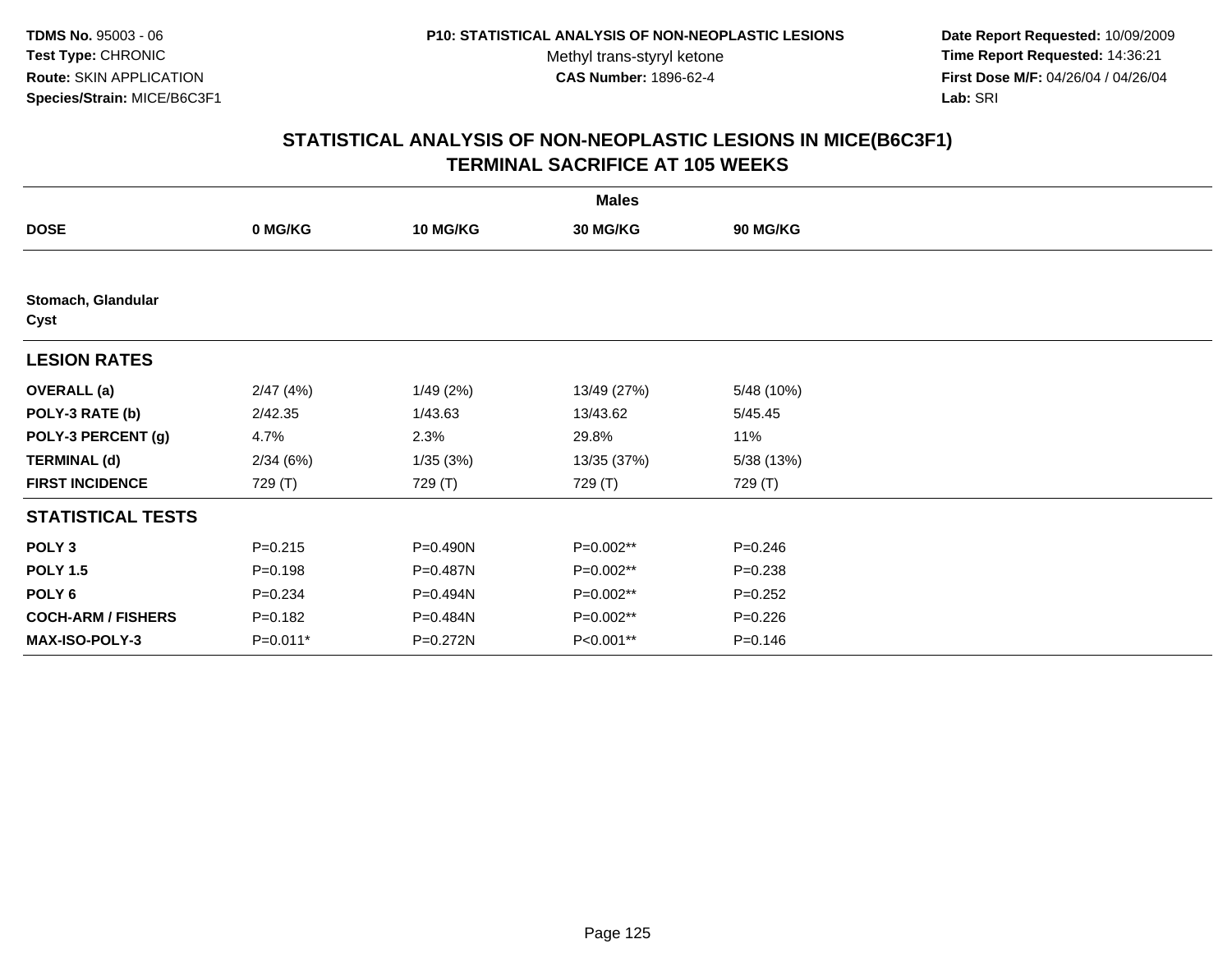**Date Report Requested:** 10/09/2009 **Time Report Requested:** 14:36:21 **First Dose M/F:** 04/26/04 / 04/26/04 Lab: SRI **Lab:** SRI

|                               | <b>Males</b> |                 |             |                 |  |  |  |  |
|-------------------------------|--------------|-----------------|-------------|-----------------|--|--|--|--|
| <b>DOSE</b>                   | 0 MG/KG      | <b>10 MG/KG</b> | 30 MG/KG    | <b>90 MG/KG</b> |  |  |  |  |
|                               |              |                 |             |                 |  |  |  |  |
| Stomach, Glandular<br>Erosion |              |                 |             |                 |  |  |  |  |
| <b>LESION RATES</b>           |              |                 |             |                 |  |  |  |  |
| <b>OVERALL</b> (a)            | 2/47(4%)     | 1/49(2%)        | 3/49(6%)    | 1/48(2%)        |  |  |  |  |
| POLY-3 RATE (b)               | 2/42.73      | 1/43.63         | 3/44.59     | 1/45.45         |  |  |  |  |
| POLY-3 PERCENT (g)            | 4.7%         | 2.3%            | 6.7%        | 2.2%            |  |  |  |  |
| <b>TERMINAL (d)</b>           | 1/34(3%)     | 1/35(3%)        | 1/35(3%)    | 1/38(3%)        |  |  |  |  |
| <b>FIRST INCIDENCE</b>        | 622          | 729 (T)         | 571         | 729 (T)         |  |  |  |  |
| <b>STATISTICAL TESTS</b>      |              |                 |             |                 |  |  |  |  |
| POLY <sub>3</sub>             | P=0.441N     | P=0.493N        | $P = 0.519$ | P=0.478N        |  |  |  |  |
| <b>POLY 1.5</b>               | P=0.451N     | P=0.489N        | $P = 0.520$ | P=0.483N        |  |  |  |  |
| POLY <sub>6</sub>             | P=0.431N     | P=0.499N        | $P = 0.518$ | P=0.475N        |  |  |  |  |
| <b>COCH-ARM / FISHERS</b>     | P=0.466N     | P=0.484N        | $P = 0.520$ | P=0.492N        |  |  |  |  |
| <b>MAX-ISO-POLY-3</b>         | P=0.450N     | P=0.274N        | $P = 0.343$ | P=0.268N        |  |  |  |  |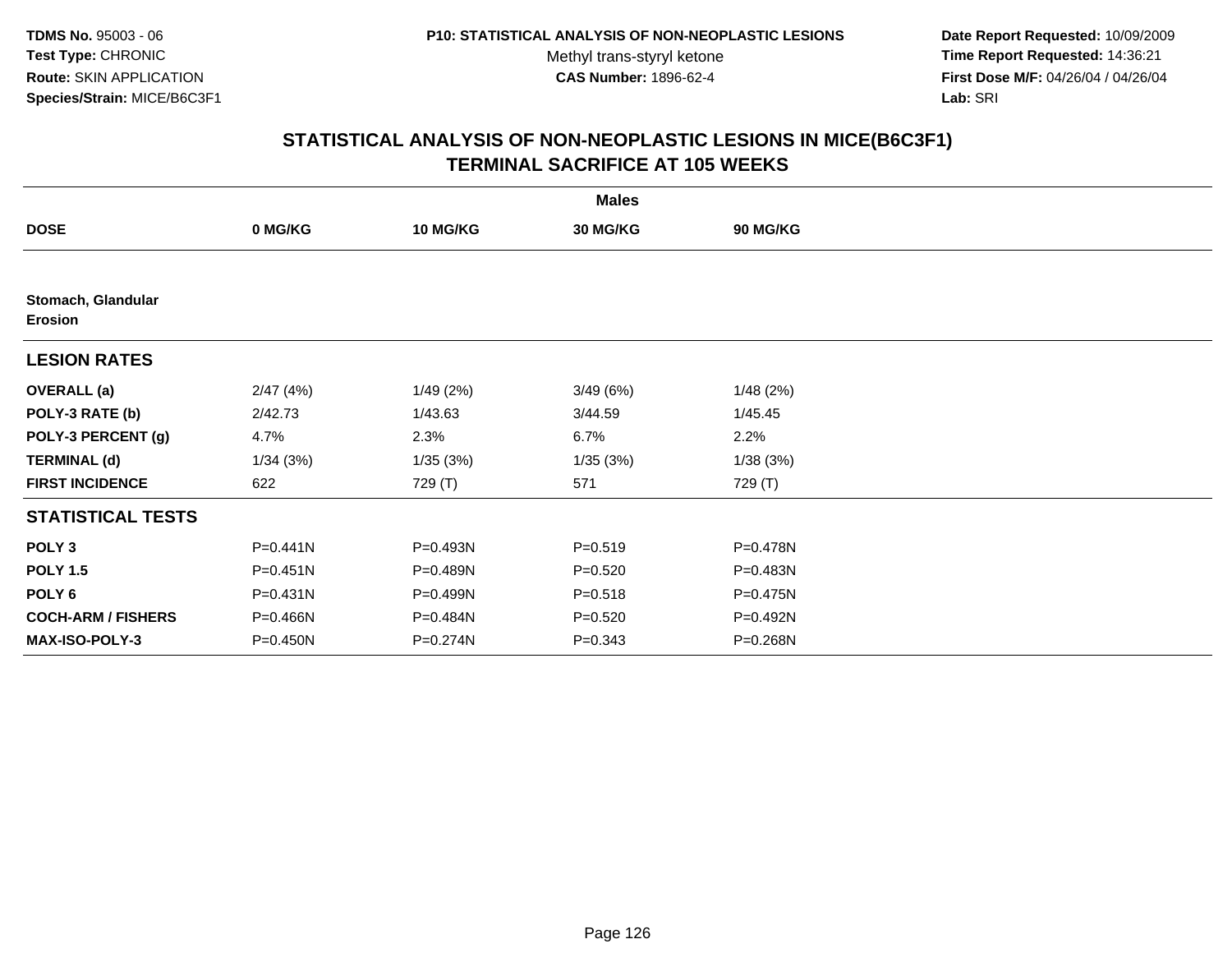**Date Report Requested:** 10/09/2009 **Time Report Requested:** 14:36:21 **First Dose M/F:** 04/26/04 / 04/26/04 Lab: SRI **Lab:** SRI

|                                                 |             |                 | <b>Males</b> |                 |  |
|-------------------------------------------------|-------------|-----------------|--------------|-----------------|--|
| <b>DOSE</b>                                     | 0 MG/KG     | <b>10 MG/KG</b> | 30 MG/KG     | <b>90 MG/KG</b> |  |
|                                                 |             |                 |              |                 |  |
| Stomach, Glandular<br><b>Inflammation Acute</b> |             |                 |              |                 |  |
| <b>LESION RATES</b>                             |             |                 |              |                 |  |
| <b>OVERALL</b> (a)                              | 1/47(2%)    | 0/49(0%)        | 5/49 (10%)   | 1/48(2%)        |  |
| POLY-3 RATE (b)                                 | 1/42.35     | 0/43.63         | 5/43.62      | 1/45.45         |  |
| POLY-3 PERCENT (g)                              | 2.4%        | 0%              | 11.5%        | 2.2%            |  |
| <b>TERMINAL (d)</b>                             | 1/34(3%)    | 0/35(0%)        | 5/35(14%)    | 1/38(3%)        |  |
| <b>FIRST INCIDENCE</b>                          | 729 (T)     | ---             | 729 (T)      | 729 (T)         |  |
| <b>STATISTICAL TESTS</b>                        |             |                 |              |                 |  |
| POLY <sub>3</sub>                               | $P = 0.617$ | P=0.494N        | $P = 0.107$  | P=0.745N        |  |
| <b>POLY 1.5</b>                                 | $P = 0.603$ | P=0.493N        | $P = 0.110$  | P=0.749N        |  |
| POLY 6                                          | $P = 0.633$ | P=0.497N        | $P = 0.104$  | $P = 0.741N$    |  |
| <b>COCH-ARM / FISHERS</b>                       | $P = 0.578$ | P=0.490N        | $P = 0.112$  | P=0.747N        |  |
| MAX-ISO-POLY-3                                  | $P = 0.150$ | P=0.156N        | P=0.048*     | P=0.479N        |  |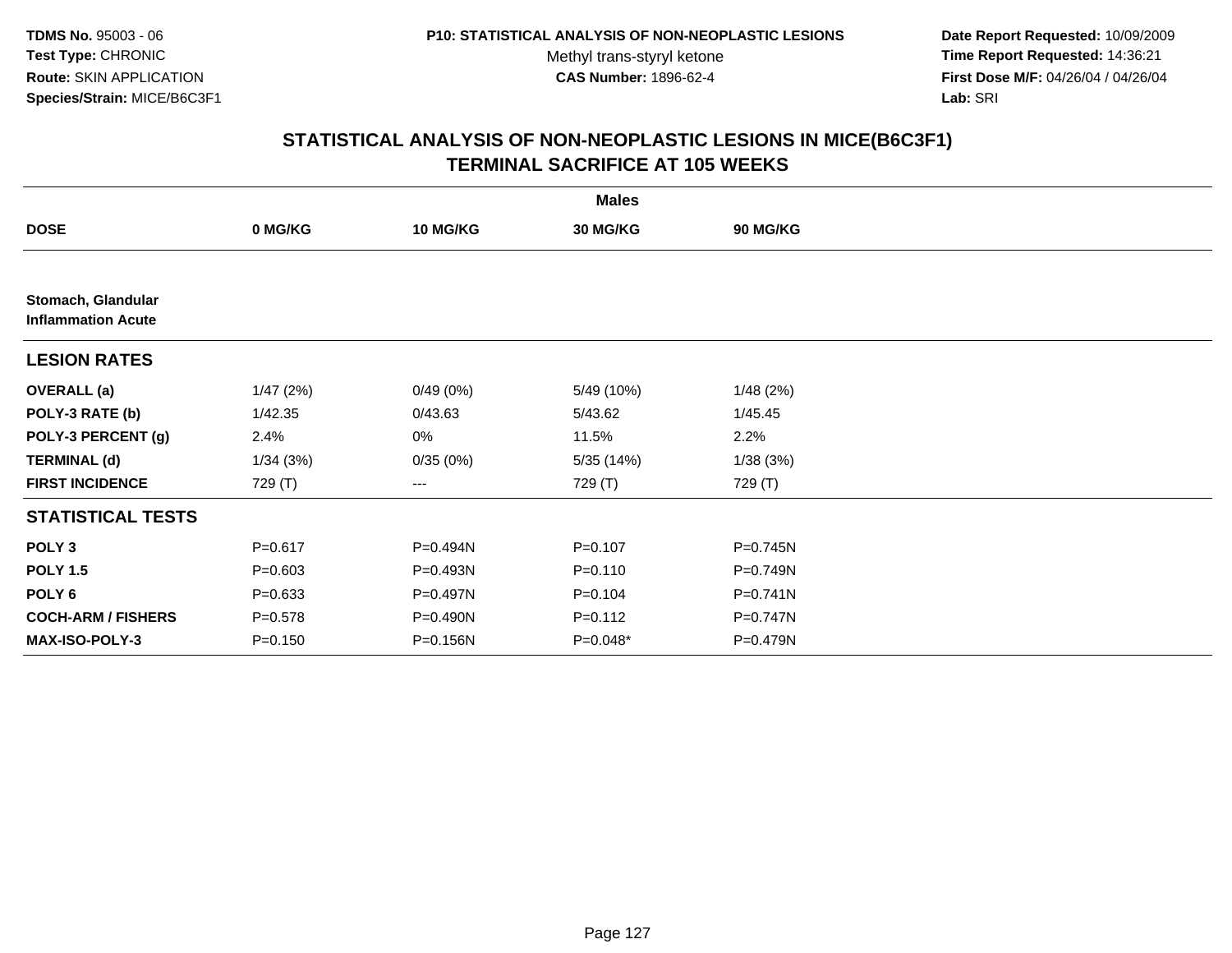**Date Report Requested:** 10/09/2009 **Time Report Requested:** 14:36:21 **First Dose M/F:** 04/26/04 / 04/26/04 Lab: SRI **Lab:** SRI

|                                                   |            |          | <b>Males</b> |                 |  |
|---------------------------------------------------|------------|----------|--------------|-----------------|--|
| <b>DOSE</b>                                       | 0 MG/KG    | 10 MG/KG | 30 MG/KG     | <b>90 MG/KG</b> |  |
|                                                   |            |          |              |                 |  |
| Stomach, Glandular<br><b>Inflammation Chronic</b> |            |          |              |                 |  |
| <b>LESION RATES</b>                               |            |          |              |                 |  |
| <b>OVERALL</b> (a)                                | 0/47(0%)   | 0/49(0%) | 0/49(0%)     | 2/48(4%)        |  |
| POLY-3 RATE (b)                                   | 0/42.35    | 0/43.63  | 0/43.62      | 2/45.45         |  |
| POLY-3 PERCENT (g)                                | 0%         | 0%       | $0\%$        | 4.4%            |  |
| <b>TERMINAL (d)</b>                               | 0/34(0%)   | 0/35(0%) | 0/35(0%)     | 2/38(5%)        |  |
| <b>FIRST INCIDENCE</b>                            | $---$      | $\cdots$ | $\cdots$     | 729 (T)         |  |
| <b>STATISTICAL TESTS</b>                          |            |          |              |                 |  |
| POLY <sub>3</sub>                                 | $P=0.043*$ | (e)      | (e)          | $P = 0.253$     |  |
| <b>POLY 1.5</b>                                   | P=0.042*   | (e)      | (e)          | $P = 0.249$     |  |
| POLY <sub>6</sub>                                 | P=0.045*   | (e)      | (e)          | $P = 0.257$     |  |
| <b>COCH-ARM / FISHERS</b>                         | $P=0.041*$ | (e)      | (e)          | $P = 0.253$     |  |
| MAX-ISO-POLY-3                                    | P=0.045*   | (e)      | (e)          | $P = 0.090$     |  |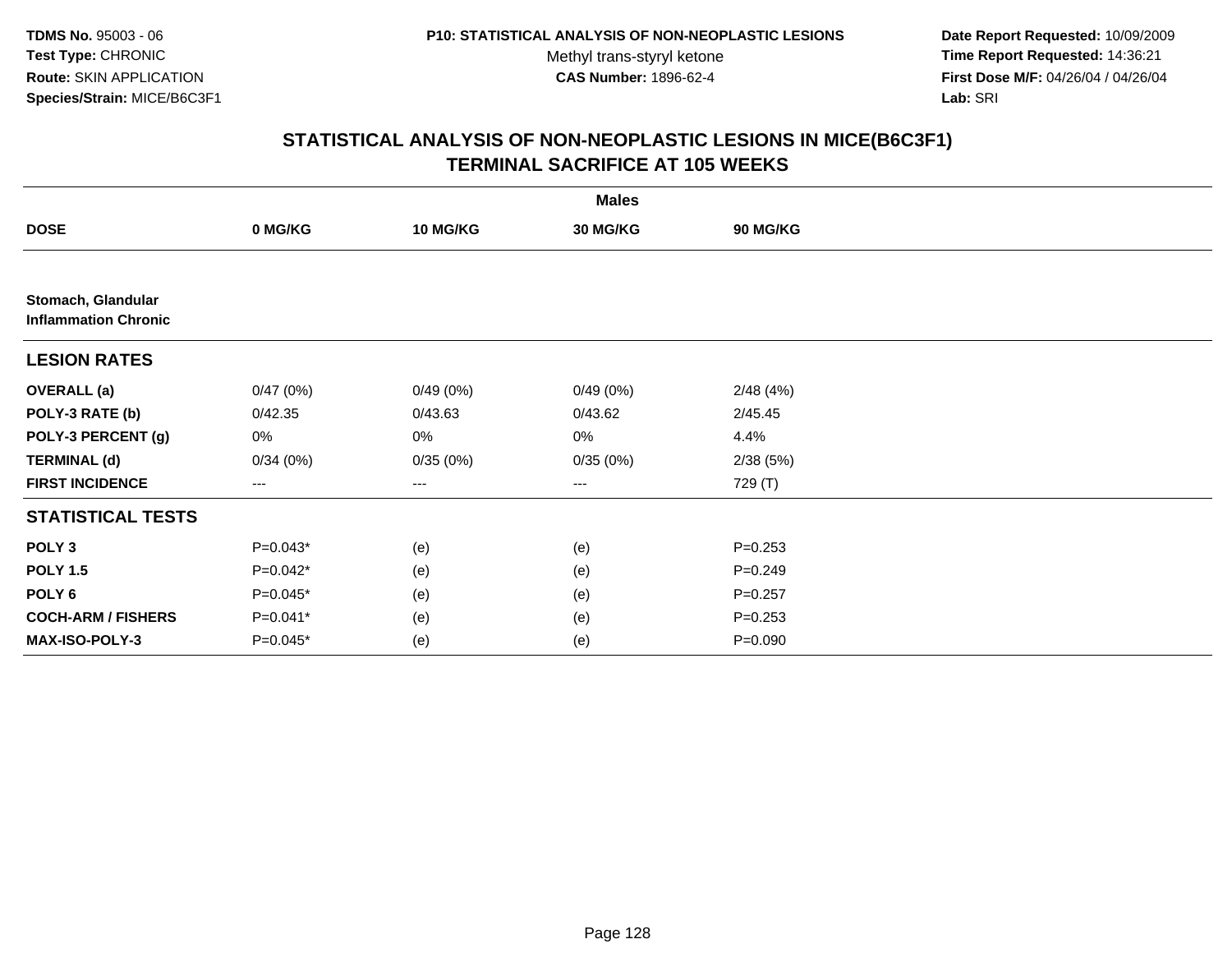**Date Report Requested:** 10/09/2009 **Time Report Requested:** 14:36:21 **First Dose M/F:** 04/26/04 / 04/26/04 Lab: SRI **Lab:** SRI

|                                         |          |                 | <b>Males</b> |                 |  |
|-----------------------------------------|----------|-----------------|--------------|-----------------|--|
| <b>DOSE</b>                             | 0 MG/KG  | <b>10 MG/KG</b> | 30 MG/KG     | <b>90 MG/KG</b> |  |
|                                         |          |                 |              |                 |  |
| Stomach, Glandular<br><b>Metaplasia</b> |          |                 |              |                 |  |
| <b>LESION RATES</b>                     |          |                 |              |                 |  |
| <b>OVERALL</b> (a)                      | 1/47(2%) | 2/49(4%)        | 1/49(2%)     | 1/48(2%)        |  |
| POLY-3 RATE (b)                         | 1/42.41  | 2/43.63         | 1/43.62      | 1/45.45         |  |
| POLY-3 PERCENT (g)                      | 2.4%     | 4.6%            | 2.3%         | 2.2%            |  |
| <b>TERMINAL (d)</b>                     | 0/34(0%) | 2/35(6%)        | 1/35(3%)     | 1/38(3%)        |  |
| <b>FIRST INCIDENCE</b>                  | 714      | 729 (T)         | 729 (T)      | 729 (T)         |  |
| <b>STATISTICAL TESTS</b>                |          |                 |              |                 |  |
| POLY <sub>3</sub>                       | P=0.521N | $P = 0.510$     | P=0.754N     | P=0.745N        |  |
| <b>POLY 1.5</b>                         | P=0.527N | $P = 0.513$     | P=0.753N     | P=0.749N        |  |
| POLY <sub>6</sub>                       | P=0.514N | $P = 0.505$     | P=0.757N     | P=0.742N        |  |
| <b>COCH-ARM / FISHERS</b>               | P=0.538N | $P = 0.516$     | P=0.742N     | P=0.747N        |  |
| <b>MAX-ISO-POLY-3</b>                   | P=0.571N | $P = 0.290$     | P=0.491N     | P=0.480N        |  |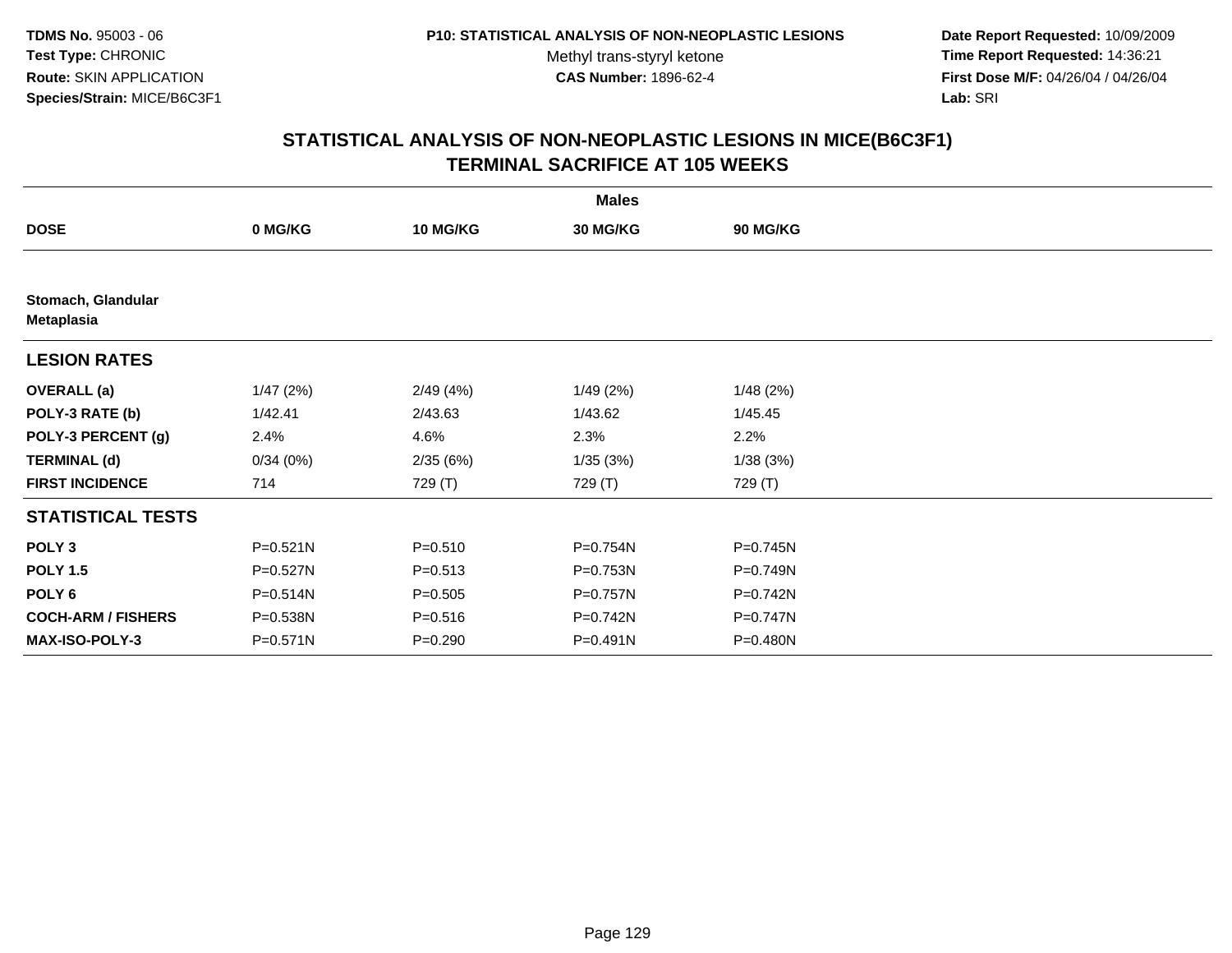**Date Report Requested:** 10/09/2009 **Time Report Requested:** 14:36:21 **First Dose M/F:** 04/26/04 / 04/26/04 Lab: SRI **Lab:** SRI

|                                             |          |                 | <b>Males</b> |                   |  |
|---------------------------------------------|----------|-----------------|--------------|-------------------|--|
| <b>DOSE</b>                                 | 0 MG/KG  | <b>10 MG/KG</b> | 30 MG/KG     | <b>90 MG/KG</b>   |  |
|                                             |          |                 |              |                   |  |
| Stomach, Glandular<br><b>Mineralization</b> |          |                 |              |                   |  |
| <b>LESION RATES</b>                         |          |                 |              |                   |  |
| <b>OVERALL</b> (a)                          | 0/47(0%) | 3/49(6%)        | 2/49(4%)     | 0/48(0%)          |  |
| POLY-3 RATE (b)                             | 0/42.35  | 3/43.95         | 2/44.51      | 0/45.45           |  |
| POLY-3 PERCENT (g)                          | 0%       | 6.8%            | 4.5%         | $0\%$             |  |
| <b>TERMINAL (d)</b>                         | 0/34(0%) | 2/35(6%)        | 0/35(0%)     | 0/38(0%)          |  |
| <b>FIRST INCIDENCE</b>                      | ---      | 641             | 534          | $\qquad \qquad -$ |  |
| <b>STATISTICAL TESTS</b>                    |          |                 |              |                   |  |
| POLY <sub>3</sub>                           | P=0.269N | $P = 0.125$     | $P = 0.248$  | (e)               |  |
| <b>POLY 1.5</b>                             | P=0.276N | $P = 0.126$     | $P = 0.248$  | (e)               |  |
| POLY <sub>6</sub>                           | P=0.263N | $P = 0.124$     | $P = 0.248$  | (e)               |  |
| <b>COCH-ARM / FISHERS</b>                   | P=0.289N | $P = 0.129$     | $P = 0.258$  | (e)               |  |
| MAX-ISO-POLY-3                              | P=0.235N | $P=0.042*$      | $P = 0.084$  | (e)               |  |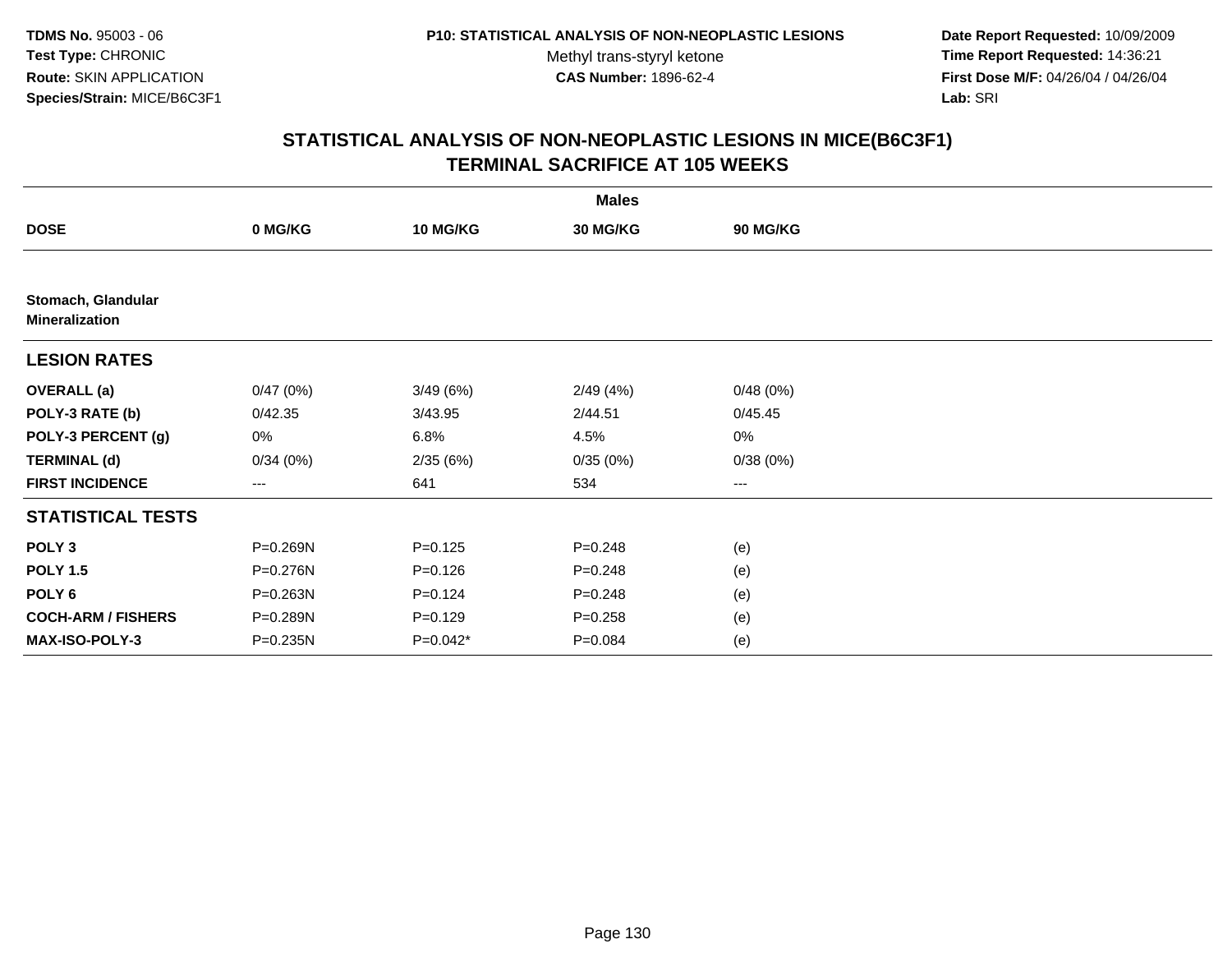**Date Report Requested:** 10/09/2009 **Time Report Requested:** 14:36:21 **First Dose M/F:** 04/26/04 / 04/26/04 Lab: SRI **Lab:** SRI

|                                    |          |                 | <b>Males</b> |                 |  |
|------------------------------------|----------|-----------------|--------------|-----------------|--|
| <b>DOSE</b>                        | 0 MG/KG  | <b>10 MG/KG</b> | 30 MG/KG     | <b>90 MG/KG</b> |  |
|                                    |          |                 |              |                 |  |
| Stomach, Glandular<br><b>Ulcer</b> |          |                 |              |                 |  |
| <b>LESION RATES</b>                |          |                 |              |                 |  |
| <b>OVERALL</b> (a)                 | 1/47(2%) | 2/49(4%)        | 0/49(0%)     | 0/48(0%)        |  |
| POLY-3 RATE (b)                    | 1/42.41  | 2/43.81         | 0/43.62      | 0/45.45         |  |
| POLY-3 PERCENT (g)                 | 2.4%     | 4.6%            | 0%           | $0\%$           |  |
| <b>TERMINAL (d)</b>                | 0/34(0%) | 1/35(3%)        | 0/35(0%)     | 0/38(0%)        |  |
| <b>FIRST INCIDENCE</b>             | 714      | 683             | $\cdots$     | $\cdots$        |  |
| <b>STATISTICAL TESTS</b>           |          |                 |              |                 |  |
| POLY <sub>3</sub>                  | P=0.206N | $P = 0.511$     | P=0.494N     | P=0.486N        |  |
| <b>POLY 1.5</b>                    | P=0.209N | $P = 0.513$     | P=0.493N     | P=0.490N        |  |
| POLY 6                             | P=0.204N | $P = 0.508$     | P=0.497N     | P=0.483N        |  |
| <b>COCH-ARM / FISHERS</b>          | P=0.213N | $P = 0.516$     | P=0.490N     | P=0.495N        |  |
| <b>MAX-ISO-POLY-3</b>              | P=0.176N | $P = 0.291$     | P=0.156N     | P=0.157N        |  |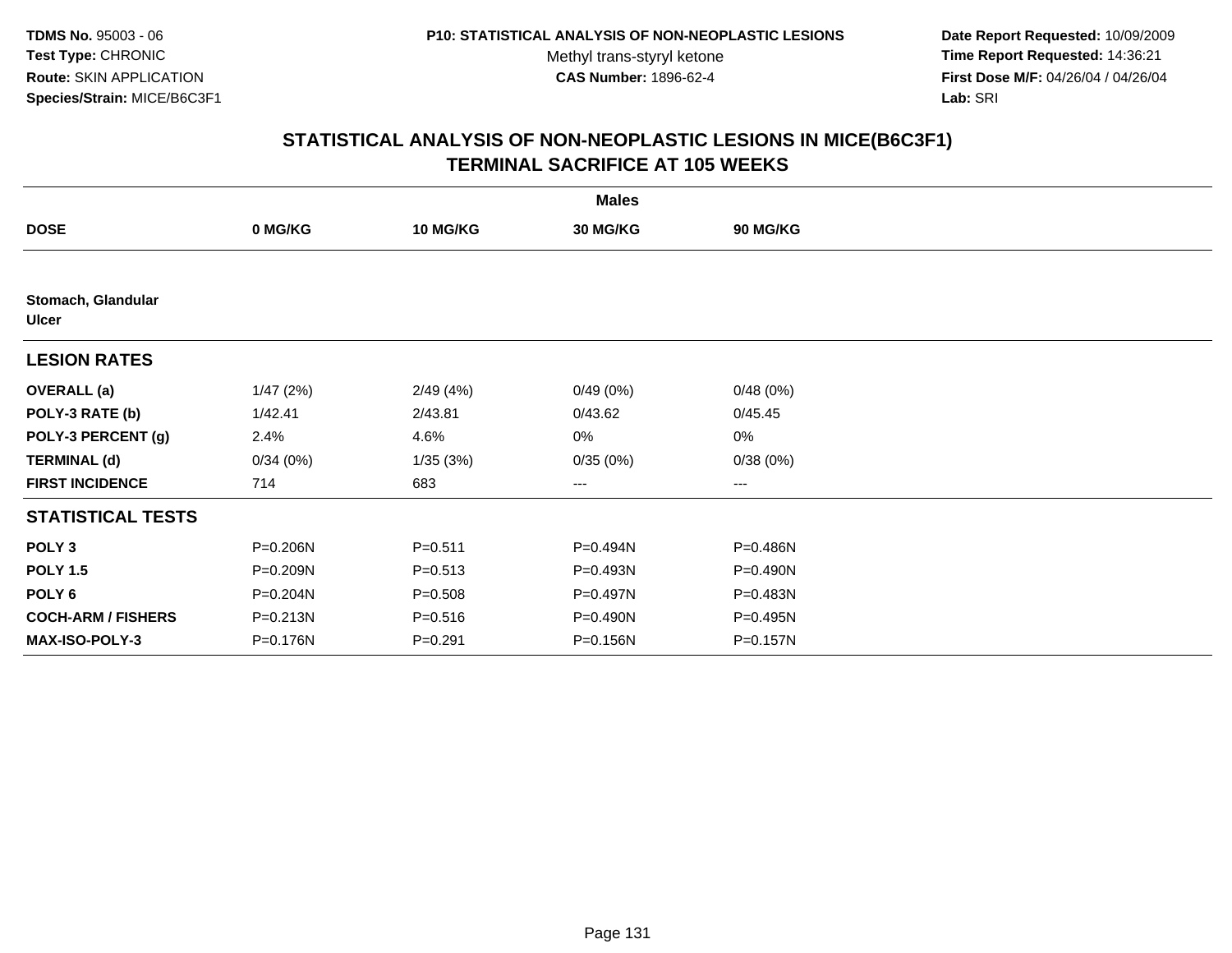**Date Report Requested:** 10/09/2009 **Time Report Requested:** 14:36:21 **First Dose M/F:** 04/26/04 / 04/26/04 Lab: SRI **Lab:** SRI

|                                               |          |                 | <b>Males</b> |          |  |  |  |  |
|-----------------------------------------------|----------|-----------------|--------------|----------|--|--|--|--|
| <b>DOSE</b>                                   | 0 MG/KG  | <b>10 MG/KG</b> | 30 MG/KG     | 90 MG/KG |  |  |  |  |
|                                               |          |                 |              |          |  |  |  |  |
| Stomach, Glandular: Epithelium<br>Hyperplasia |          |                 |              |          |  |  |  |  |
| <b>LESION RATES</b>                           |          |                 |              |          |  |  |  |  |
| <b>OVERALL</b> (a)                            | 2/47(4%) | 1/49(2%)        | 0/49(0%)     | 0/48(0%) |  |  |  |  |
| POLY-3 RATE (b)                               | 2/42.35  | 1/43.63         | 0/43.62      | 0/45.45  |  |  |  |  |
| POLY-3 PERCENT (g)                            | 4.7%     | 2.3%            | 0%           | 0%       |  |  |  |  |
| <b>TERMINAL (d)</b>                           | 2/34(6%) | 1/35(3%)        | 0/35(0%)     | 0/38(0%) |  |  |  |  |
| <b>FIRST INCIDENCE</b>                        | 729 (T)  | 729 (T)         | ---          | ---      |  |  |  |  |
| <b>STATISTICAL TESTS</b>                      |          |                 |              |          |  |  |  |  |
| POLY <sub>3</sub>                             | P=0.162N | P=0.490N        | $P = 0.230N$ | P=0.222N |  |  |  |  |
| <b>POLY 1.5</b>                               | P=0.164N | P=0.487N        | P=0.229N     | P=0.226N |  |  |  |  |
| POLY 6                                        | P=0.159N | P=0.494N        | P=0.233N     | P=0.218N |  |  |  |  |
| <b>COCH-ARM / FISHERS</b>                     | P=0.168N | P=0.484N        | P=0.237N     | P=0.242N |  |  |  |  |
| <b>MAX-ISO-POLY-3</b>                         | P=0.076N | P=0.272N        | P=0.073N     | P=0.074N |  |  |  |  |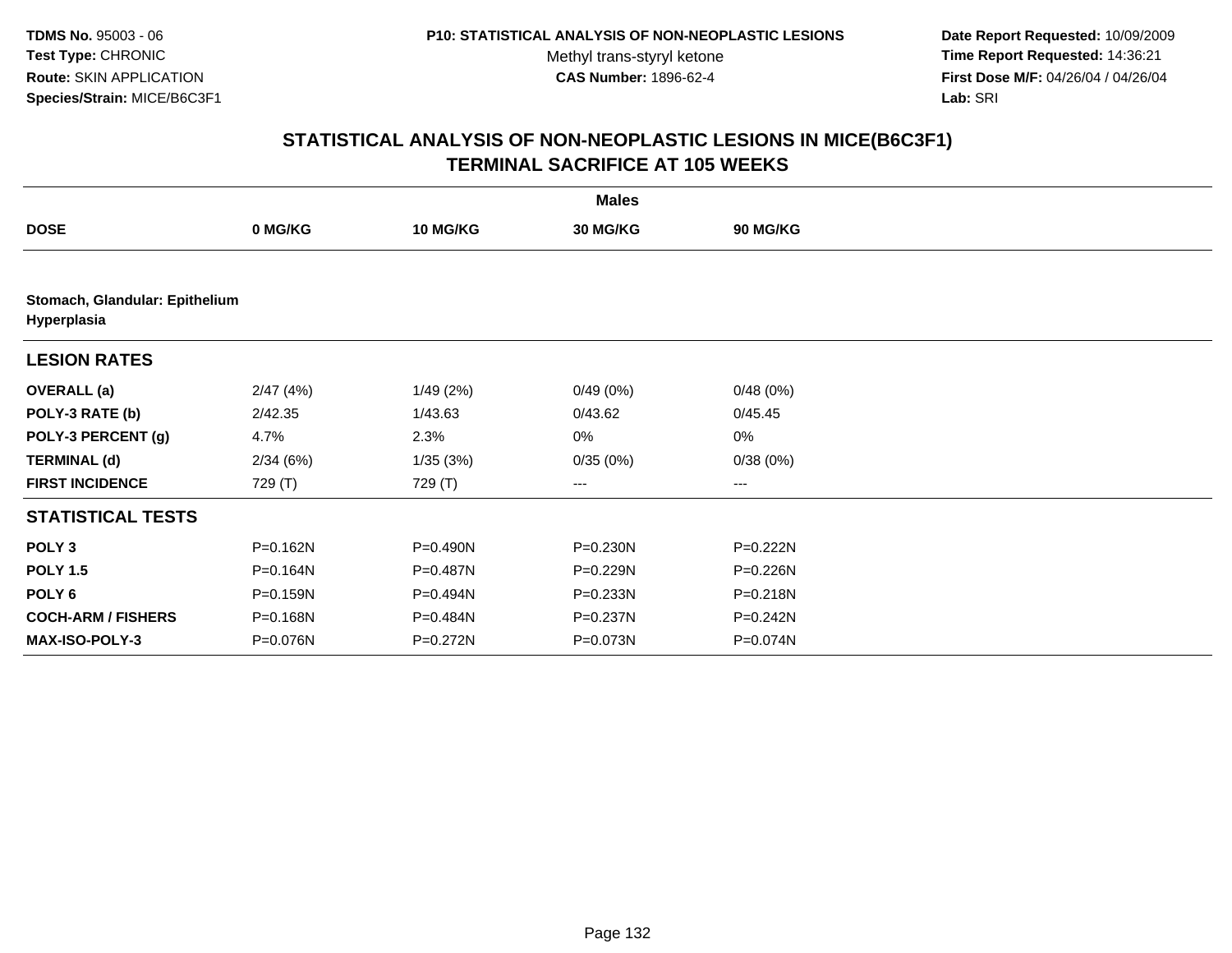**Date Report Requested:** 10/09/2009 **Time Report Requested:** 14:36:21 **First Dose M/F:** 04/26/04 / 04/26/04 Lab: SRI **Lab:** SRI

|                           |                                    |                 | <b>Males</b> |                 |  |  |  |  |  |
|---------------------------|------------------------------------|-----------------|--------------|-----------------|--|--|--|--|--|
| <b>DOSE</b>               | 0 MG/KG                            | <b>10 MG/KG</b> | 30 MG/KG     | <b>90 MG/KG</b> |  |  |  |  |  |
|                           |                                    |                 |              |                 |  |  |  |  |  |
| <b>Atrophy</b>            | <b>Testes: Germinal Epithelium</b> |                 |              |                 |  |  |  |  |  |
| <b>LESION RATES</b>       |                                    |                 |              |                 |  |  |  |  |  |
| <b>OVERALL</b> (a)        | 6/50 (12%)                         | 3/50(6%)        | 1/50(2%)     | 1/50(2%)        |  |  |  |  |  |
| POLY-3 RATE (b)           | 6/45.84                            | 3/44.28         | 1/44.41      | 1/47.41         |  |  |  |  |  |
| POLY-3 PERCENT (g)        | 13.1%                              | 6.8%            | 2.3%         | 2.1%            |  |  |  |  |  |
| <b>TERMINAL (d)</b>       | 3/34(9%)                           | 3/35(9%)        | 1/35(3%)     | 1/38(3%)        |  |  |  |  |  |
| <b>FIRST INCIDENCE</b>    | 521                                | 729 (T)         | 729 (T)      | 729 (T)         |  |  |  |  |  |
| <b>STATISTICAL TESTS</b>  |                                    |                 |              |                 |  |  |  |  |  |
| POLY <sub>3</sub>         | P=0.049N*                          | P=0.259N        | $P = 0.061N$ | $P = 0.051N$    |  |  |  |  |  |
| <b>POLY 1.5</b>           | P=0.052N                           | $P = 0.251N$    | P=0.059N     | P=0.053N        |  |  |  |  |  |
| POLY 6                    | P=0.046N*                          | P=0.271N        | P=0.064N     | P=0.049N*       |  |  |  |  |  |
| <b>COCH-ARM / FISHERS</b> | P=0.057N                           | P=0.243N        | P=0.056N     | P=0.056N        |  |  |  |  |  |
| MAX-ISO-POLY-3            | P=0.020N*                          | P=0.164N        | P=0.028N*    | P=0.023N*       |  |  |  |  |  |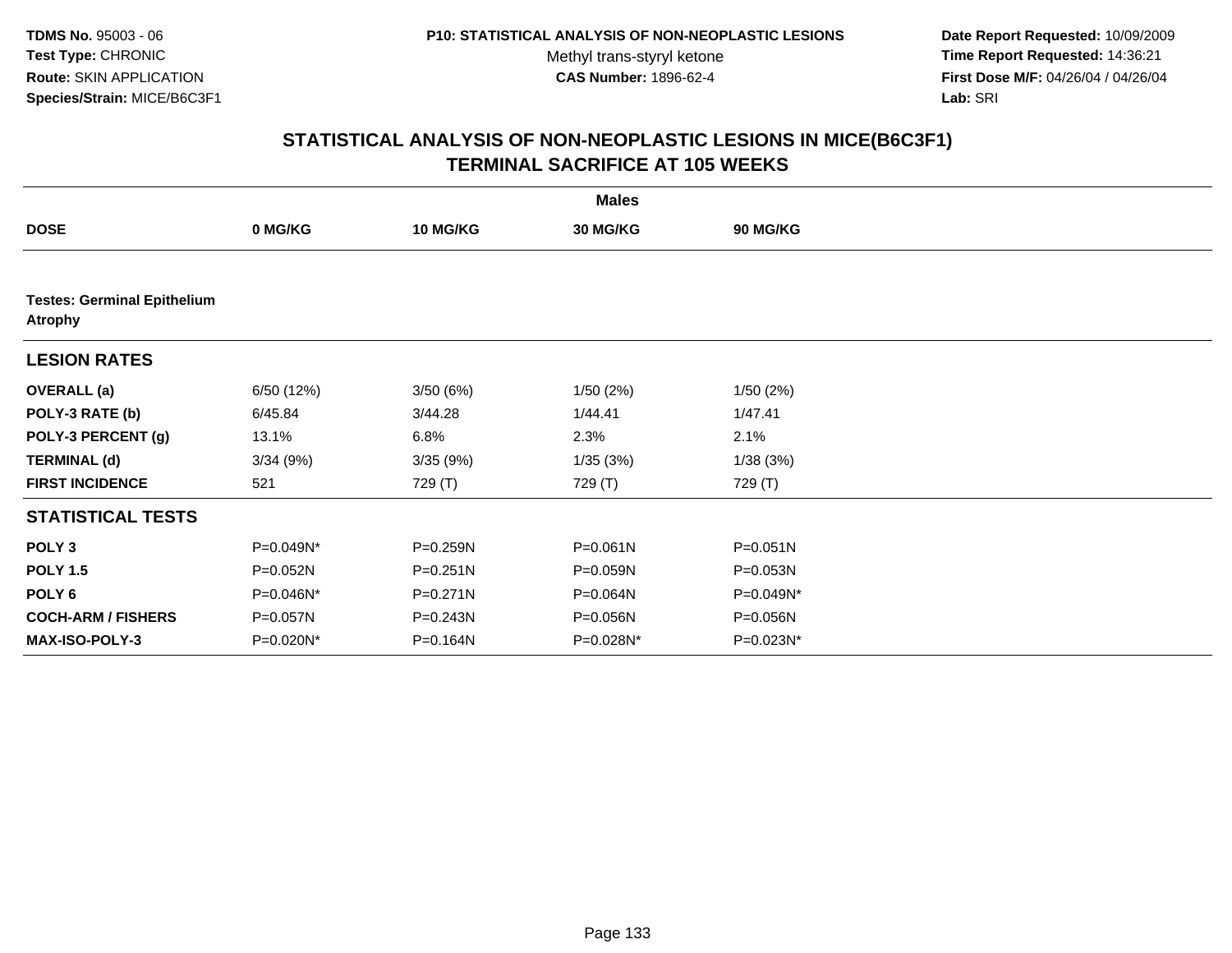**Date Report Requested:** 10/09/2009 **Time Report Requested:** 14:36:21 **First Dose M/F:** 04/26/04 / 04/26/04 Lab: SRI **Lab:** SRI

|                           |             |                 | <b>Males</b>    |              |  |
|---------------------------|-------------|-----------------|-----------------|--------------|--|
| <b>DOSE</b>               | 0 MG/KG     | <b>10 MG/KG</b> | <b>30 MG/KG</b> | 90 MG/KG     |  |
|                           |             |                 |                 |              |  |
| <b>Thymus</b><br>Cyst     |             |                 |                 |              |  |
| <b>LESION RATES</b>       |             |                 |                 |              |  |
| <b>OVERALL</b> (a)        | 10/44 (23%) | 7/48 (15%)      | 4/46 (9%)       | 4/40 (10%)   |  |
| POLY-3 RATE (b)           | 10/39.33    | 7/43.55         | 4/40.84         | 4/38.39      |  |
| POLY-3 PERCENT (g)        | 25.4%       | 16.1%           | 9.8%            | 10.4%        |  |
| <b>TERMINAL (d)</b>       | 8/30 (27%)  | 4/35 (11%)      | 3/33(9%)        | 4/32 (13%)   |  |
| <b>FIRST INCIDENCE</b>    | 521         | 610             | 698             | 729 (T)      |  |
| <b>STATISTICAL TESTS</b>  |             |                 |                 |              |  |
| POLY <sub>3</sub>         | P=0.092N    | P=0.217N        | P=0.058N        | P=0.075N     |  |
| <b>POLY 1.5</b>           | P=0.101N    | P=0.223N        | P=0.058N        | P=0.084N     |  |
| POLY 6                    | P=0.084N    | P=0.210N        | P=0.058N        | P=0.065N     |  |
| <b>COCH-ARM / FISHERS</b> | P=0.116N    | $P = 0.231N$    | P=0.060N        | $P = 0.101N$ |  |
| <b>MAX-ISO-POLY-3</b>     | P=0.048N*   | P=0.152N        | P=0.032N*       | P=0.042N*    |  |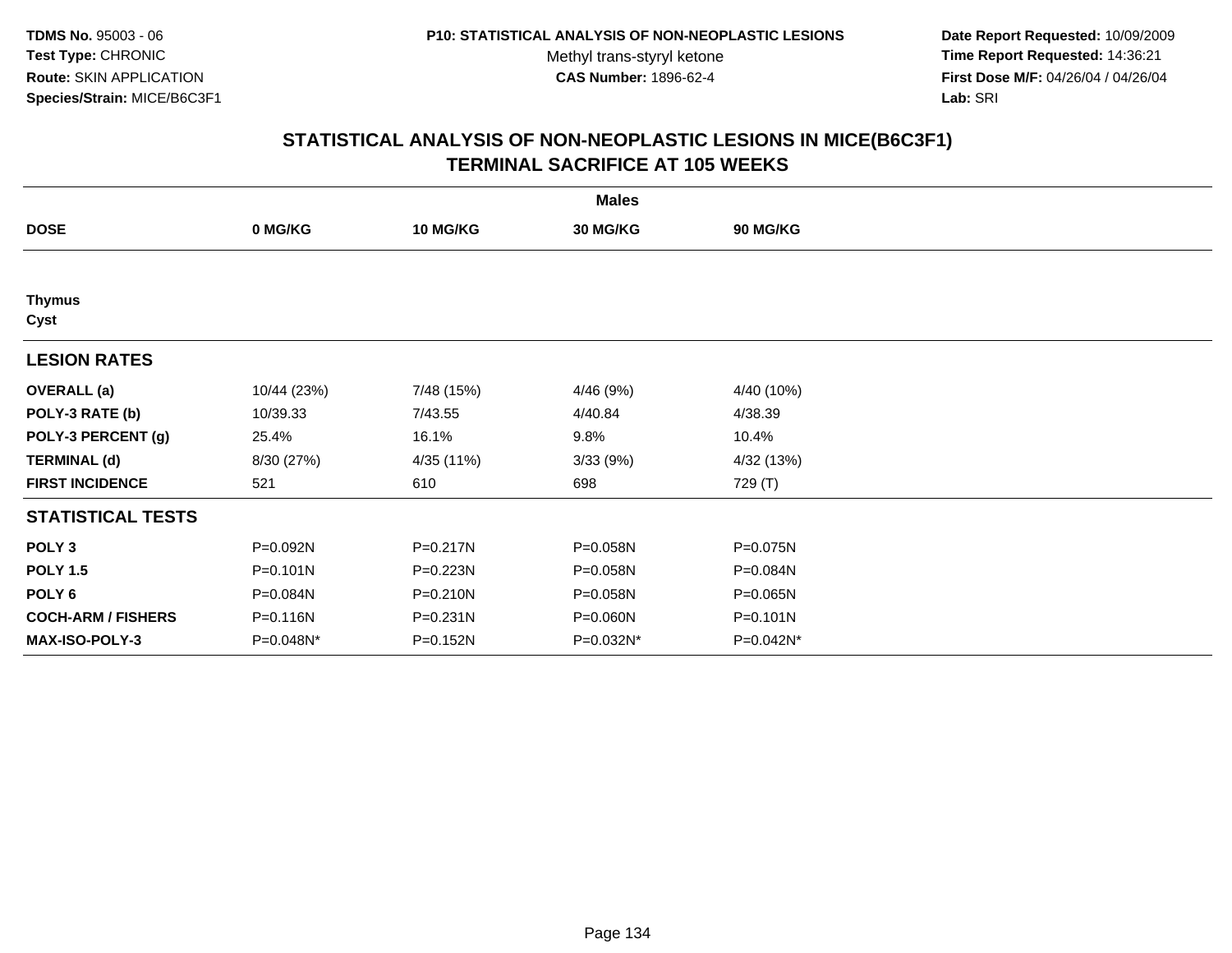**Date Report Requested:** 10/09/2009 **Time Report Requested:** 14:36:21 **First Dose M/F:** 04/26/04 / 04/26/04 Lab: SRI **Lab:** SRI

|                             | <b>Males</b> |          |          |                   |  |  |  |  |
|-----------------------------|--------------|----------|----------|-------------------|--|--|--|--|
| <b>DOSE</b>                 | 0 MG/KG      | 10 MG/KG | 30 MG/KG | 90 MG/KG          |  |  |  |  |
|                             |              |          |          |                   |  |  |  |  |
| <b>Thymus</b><br>Hemorrhage |              |          |          |                   |  |  |  |  |
| <b>LESION RATES</b>         |              |          |          |                   |  |  |  |  |
| <b>OVERALL</b> (a)          | 0/44(0%)     | 0/48(0%) | 0/46(0%) | 0/40(0%)          |  |  |  |  |
| POLY-3 RATE (b)             | 0/38.62      | 0/42.41  | 0/40.72  | 0/38.39           |  |  |  |  |
| POLY-3 PERCENT (g)          | 0%           | 0%       | 0%       | 0%                |  |  |  |  |
| <b>TERMINAL (d)</b>         | 0/30(0%)     | 0/35(0%) | 0/33(0%) | 0/32(0%)          |  |  |  |  |
| <b>FIRST INCIDENCE</b>      | ---          | $---$    | $\cdots$ | $\qquad \qquad -$ |  |  |  |  |
| <b>STATISTICAL TESTS</b>    |              |          |          |                   |  |  |  |  |
| POLY <sub>3</sub>           | (e)          | (e)      | (e)      | (e)               |  |  |  |  |
| <b>POLY 1.5</b>             | (e)          | (e)      | (e)      | (e)               |  |  |  |  |
| POLY <sub>6</sub>           | (e)          | (e)      | (e)      | (e)               |  |  |  |  |
| <b>COCH-ARM / FISHERS</b>   | (e)          | (e)      | (e)      | (e)               |  |  |  |  |
| MAX-ISO-POLY-3              | (e)          | (e)      | (e)      | (e)               |  |  |  |  |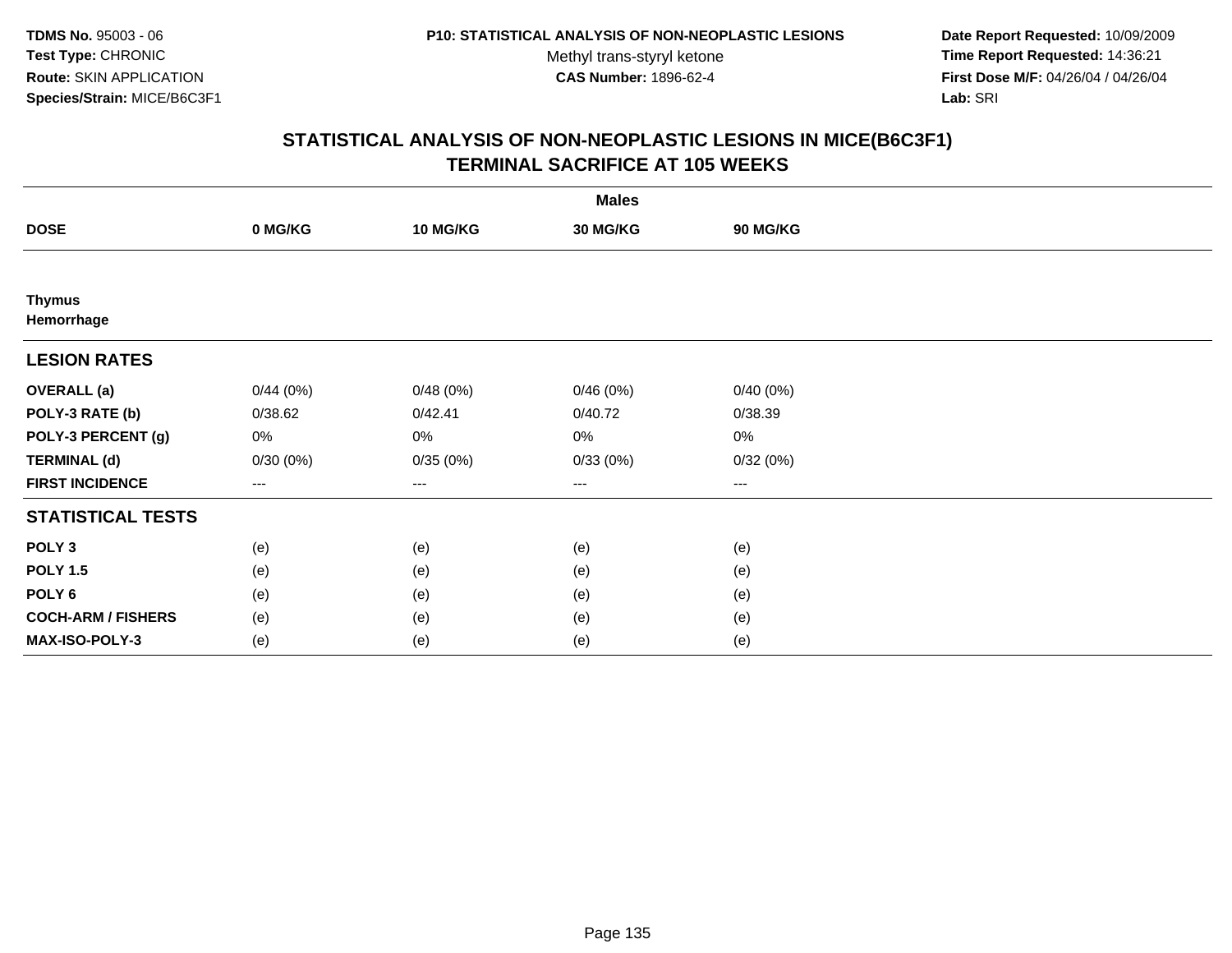**Date Report Requested:** 10/09/2009 **Time Report Requested:** 14:36:21 **First Dose M/F:** 04/26/04 / 04/26/04 Lab: SRI **Lab:** SRI

|                                                             |             |                 | <b>Males</b> |                 |  |
|-------------------------------------------------------------|-------------|-----------------|--------------|-----------------|--|
| <b>DOSE</b>                                                 | 0 MG/KG     | <b>10 MG/KG</b> | 30 MG/KG     | <b>90 MG/KG</b> |  |
|                                                             |             |                 |              |                 |  |
| <b>Thyroid Gland: Follicle</b><br><b>Degeneration Focal</b> |             |                 |              |                 |  |
| <b>LESION RATES</b>                                         |             |                 |              |                 |  |
| <b>OVERALL</b> (a)                                          | 0/50(0%)    | 1/49(2%)        | 0/50(0%)     | 2/49(4%)        |  |
| POLY-3 RATE (b)                                             | 0/44.43     | 1/43.94         | 0/44.41      | 2/46.41         |  |
| POLY-3 PERCENT (g)                                          | 0%          | 2.3%            | 0%           | 4.3%            |  |
| <b>TERMINAL (d)</b>                                         | 0/34(0%)    | 1/35(3%)        | 0/35(0%)     | 2/38(5%)        |  |
| <b>FIRST INCIDENCE</b>                                      | ---         | 729 (T)         | ---          | 729 (T)         |  |
| <b>STATISTICAL TESTS</b>                                    |             |                 |              |                 |  |
| POLY <sub>3</sub>                                           | $P = 0.157$ | $P=0.498$       | (e)          | $P = 0.247$     |  |
| <b>POLY 1.5</b>                                             | $P = 0.152$ | $P=0.497$       | (e)          | $P = 0.242$     |  |
| POLY <sub>6</sub>                                           | $P = 0.162$ | $P=0.497$       | (e)          | $P = 0.253$     |  |
| <b>COCH-ARM / FISHERS</b>                                   | $P = 0.146$ | $P = 0.495$     | (e)          | $P = 0.242$     |  |
| MAX-ISO-POLY-3                                              | $P = 0.093$ | $P = 0.157$     | (e)          | $P = 0.087$     |  |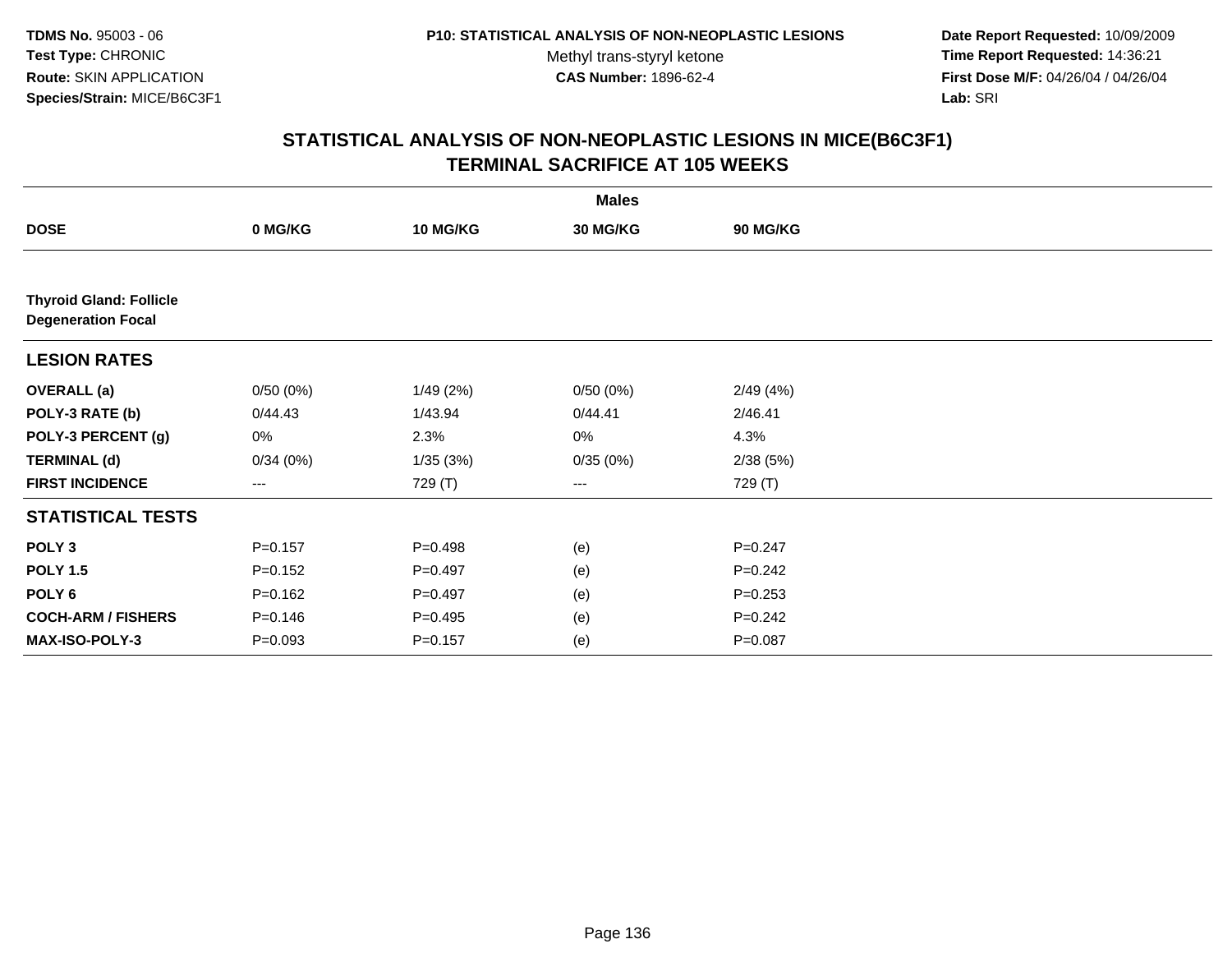**Date Report Requested:** 10/09/2009 **Time Report Requested:** 14:36:21 **First Dose M/F:** 04/26/04 / 04/26/04 Lab: SRI **Lab:** SRI

|                                                      |                   |                   | <b>Males</b>      |                 |  |
|------------------------------------------------------|-------------------|-------------------|-------------------|-----------------|--|
| <b>DOSE</b>                                          | 0 MG/KG           | 10 MG/KG          | 30 MG/KG          | <b>90 MG/KG</b> |  |
|                                                      |                   |                   |                   |                 |  |
| <b>Thyroid Gland: Follicular Cell</b><br>Hyperplasia |                   |                   |                   |                 |  |
| <b>LESION RATES</b>                                  |                   |                   |                   |                 |  |
| <b>OVERALL (a)</b>                                   | 0/50(0%)          | 0/49(0%)          | 0/50(0%)          | 0/49(0%)        |  |
| POLY-3 RATE (b)                                      | 0/44.43           | 0/43.94           | 0/44.41           | 0/46.41         |  |
| POLY-3 PERCENT (g)                                   | 0%                | 0%                | 0%                | 0%              |  |
| <b>TERMINAL (d)</b>                                  | 0/34(0%)          | 0/35(0%)          | 0/35(0%)          | 0/38(0%)        |  |
| <b>FIRST INCIDENCE</b>                               | $\qquad \qquad -$ | $\qquad \qquad -$ | $\qquad \qquad -$ | ---             |  |
| <b>STATISTICAL TESTS</b>                             |                   |                   |                   |                 |  |
| POLY <sub>3</sub>                                    | (e)               | (e)               | (e)               | (e)             |  |
| <b>POLY 1.5</b>                                      | (e)               | (e)               | (e)               | (e)             |  |
| POLY 6                                               | (e)               | (e)               | (e)               | (e)             |  |
| <b>COCH-ARM / FISHERS</b>                            | (e)               | (e)               | (e)               | (e)             |  |
| MAX-ISO-POLY-3                                       | (e)               | (e)               | (e)               | (e)             |  |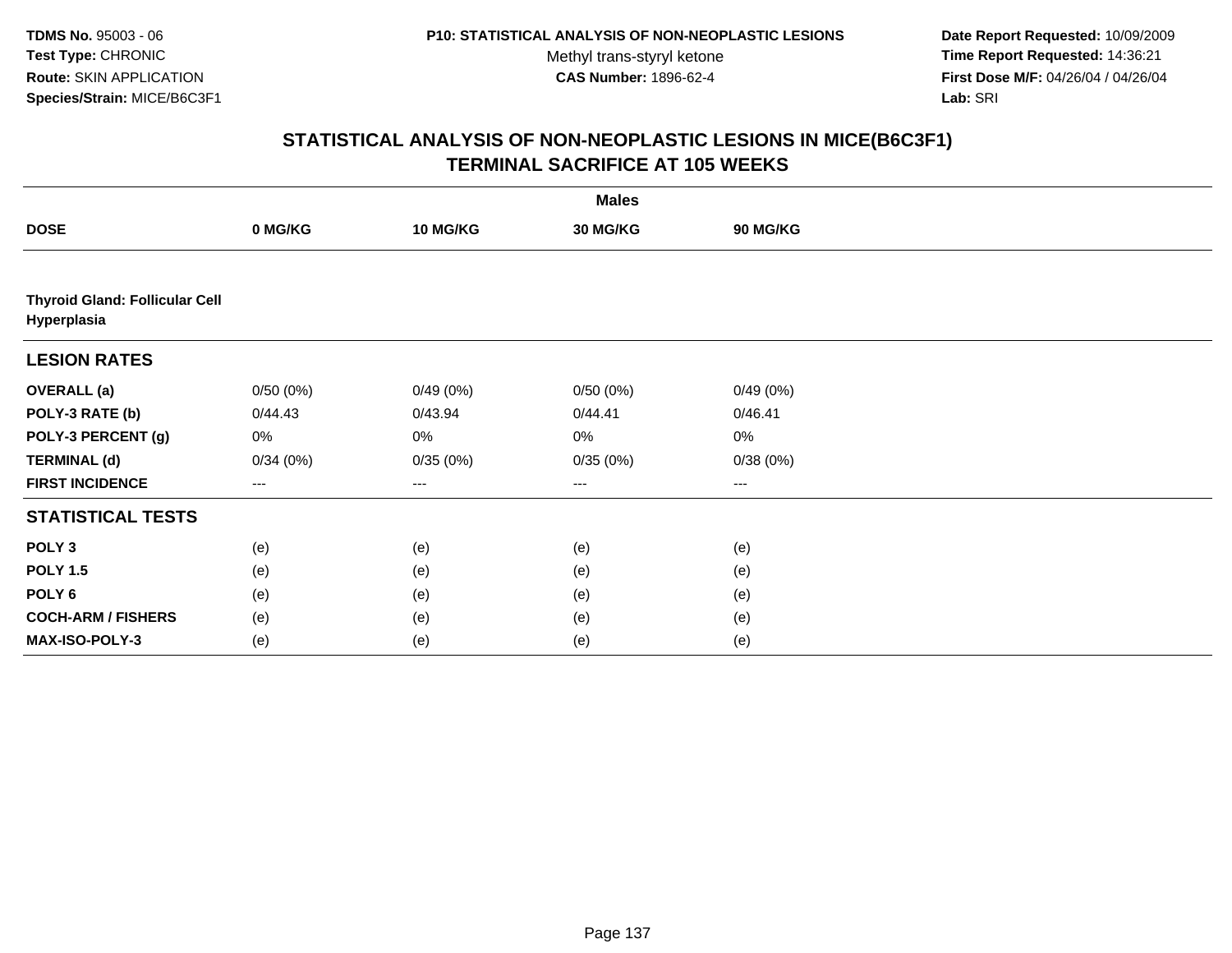**Date Report Requested:** 10/09/2009 **Time Report Requested:** 14:36:21 **First Dose M/F:** 04/26/04 / 04/26/04 Lab: SRI **Lab:** SRI

|                           |                                       |          | <b>Males</b> |                 |  |  |  |  |  |
|---------------------------|---------------------------------------|----------|--------------|-----------------|--|--|--|--|--|
| <b>DOSE</b>               | 0 MG/KG                               | 10 MG/KG | 30 MG/KG     | <b>90 MG/KG</b> |  |  |  |  |  |
|                           |                                       |          |              |                 |  |  |  |  |  |
| <b>Hyperplasia Focal</b>  | <b>Thyroid Gland: Follicular Cell</b> |          |              |                 |  |  |  |  |  |
| <b>LESION RATES</b>       |                                       |          |              |                 |  |  |  |  |  |
| <b>OVERALL</b> (a)        | 0/50(0%)                              | 0/49(0%) | 1/50(2%)     | 1/49(2%)        |  |  |  |  |  |
| POLY-3 RATE (b)           | 0/44.43                               | 0/43.94  | 1/44.41      | 1/46.41         |  |  |  |  |  |
| POLY-3 PERCENT (g)        | 0%                                    | 0%       | 2.3%         | 2.2%            |  |  |  |  |  |
| <b>TERMINAL (d)</b>       | 0/34(0%)                              | 0/35(0%) | 1/35(3%)     | 1/38(3%)        |  |  |  |  |  |
| <b>FIRST INCIDENCE</b>    | ---                                   | $---$    | 729 (T)      | 729 (T)         |  |  |  |  |  |
| <b>STATISTICAL TESTS</b>  |                                       |          |              |                 |  |  |  |  |  |
| POLY <sub>3</sub>         | $P = 0.323$                           | (e)      | $P = 0.500$  | $P = 0.509$     |  |  |  |  |  |
| <b>POLY 1.5</b>           | $P = 0.315$                           | (e)      | $P = 0.500$  | $P = 0.504$     |  |  |  |  |  |
| POLY <sub>6</sub>         | $P = 0.332$                           | (e)      | $P=0.499$    | $P=0.514$       |  |  |  |  |  |
| <b>COCH-ARM / FISHERS</b> | $P = 0.302$                           | (e)      | $P = 0.500$  | $P=0.495$       |  |  |  |  |  |
| <b>MAX-ISO-POLY-3</b>     | $P = 0.268$                           | (e)      | $P = 0.158$  | $P = 0.171$     |  |  |  |  |  |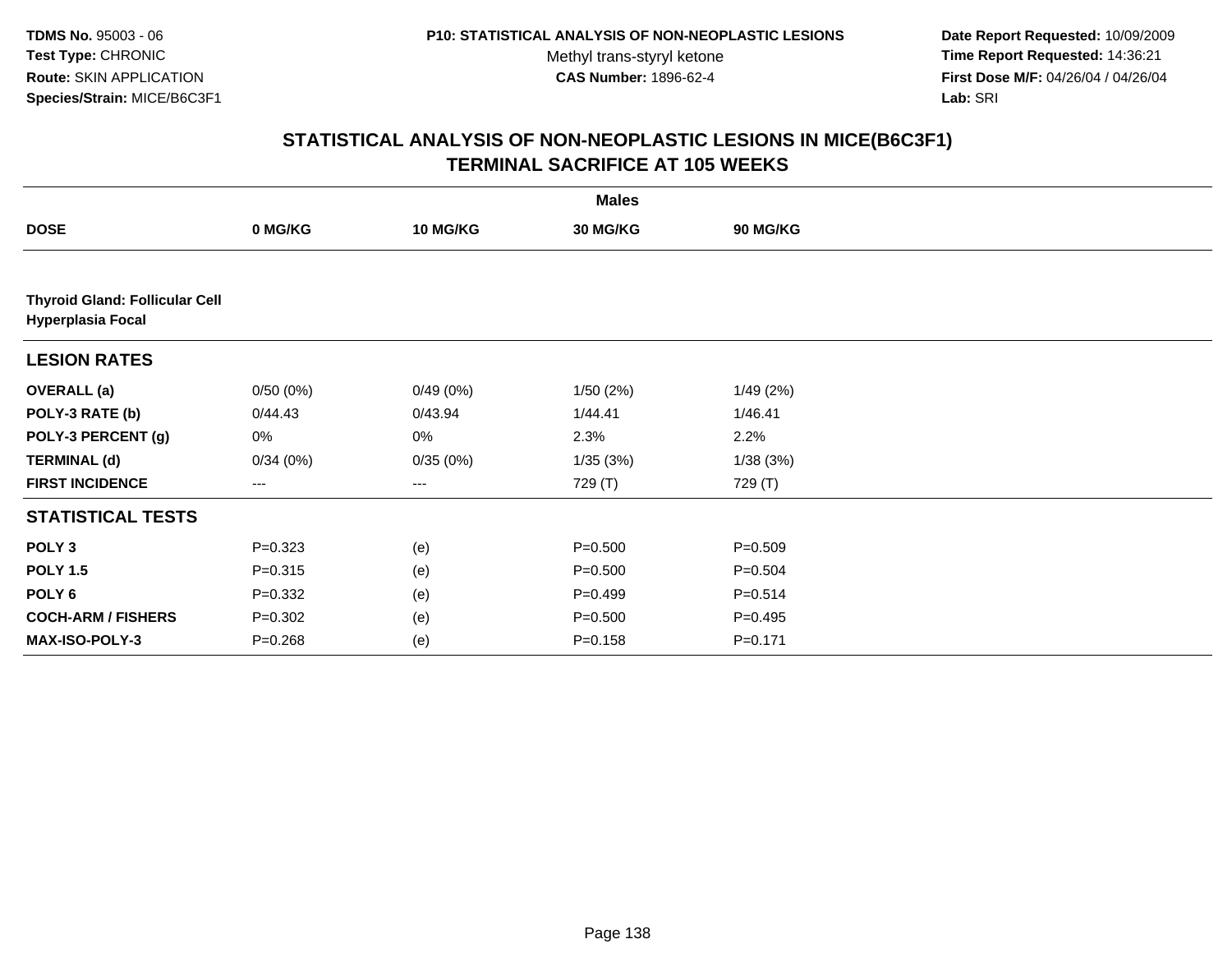**Date Report Requested:** 10/09/2009 **Time Report Requested:** 14:36:21 **First Dose M/F:** 04/26/04 / 04/26/04 Lab: SRI **Lab:** SRI

|                                 |                        |             | <b>Males</b>    |          |  |
|---------------------------------|------------------------|-------------|-----------------|----------|--|
| <b>DOSE</b>                     | 0 MG/KG                | 10 MG/KG    | <b>30 MG/KG</b> | 90 MG/KG |  |
|                                 |                        |             |                 |          |  |
| <b>Urinary Bladder</b><br>Edema |                        |             |                 |          |  |
| <b>LESION RATES</b>             |                        |             |                 |          |  |
| <b>OVERALL</b> (a)              | 0/49(0%)               | 3/48(6%)    | 0/49(0%)        | 0/48(0%) |  |
| POLY-3 RATE (b)                 | 0/43.92                | 3/43.53     | 0/43.62         | 0/45.45  |  |
| POLY-3 PERCENT (g)              | 0%                     | 6.9%        | 0%              | 0%       |  |
| <b>TERMINAL (d)</b>             | 0/34(0%)               | 1/35(3%)    | 0/35(0%)        | 0/38(0%) |  |
| <b>FIRST INCIDENCE</b>          | $\qquad \qquad \cdots$ | 613         | ---             | $---$    |  |
| <b>STATISTICAL TESTS</b>        |                        |             |                 |          |  |
| POLY <sub>3</sub>               | P=0.253N               | $P = 0.117$ | (e)             | (e)      |  |
| <b>POLY 1.5</b>                 | P=0.258N               | $P = 0.116$ | (e)             | (e)      |  |
| POLY <sub>6</sub>               | P=0.247N               | $P = 0.118$ | (e)             | (e)      |  |
| <b>COCH-ARM / FISHERS</b>       | P=0.268N               | $P = 0.117$ | (e)             | (e)      |  |
| MAX-ISO-POLY-3                  | P=0.170N               | $P=0.037*$  | (e)             | (e)      |  |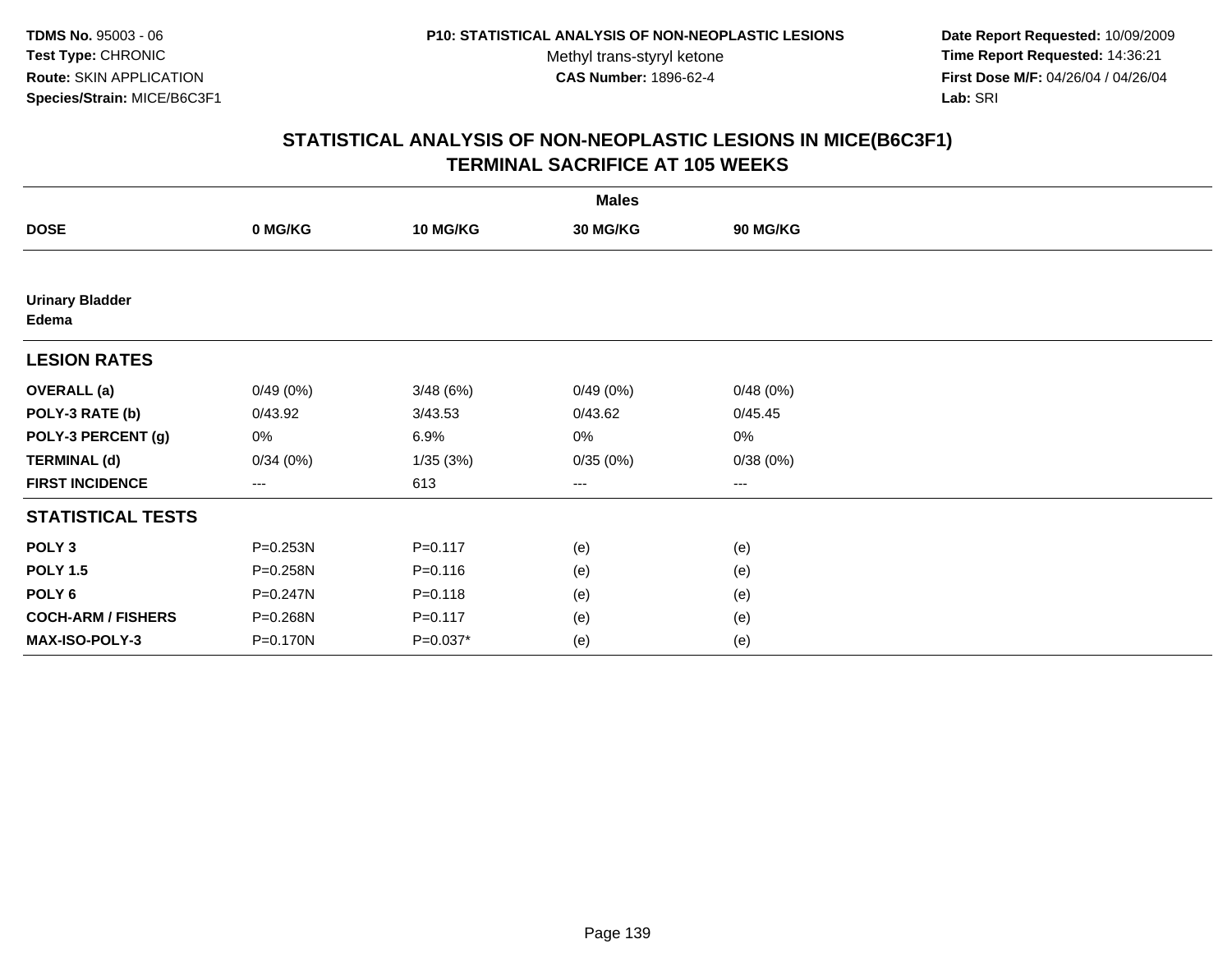**Date Report Requested:** 10/09/2009 **Time Report Requested:** 14:36:21 **First Dose M/F:** 04/26/04 / 04/26/04 Lab: SRI **Lab:** SRI

|                                                |              |                 | <b>Males</b> |                 |  |
|------------------------------------------------|--------------|-----------------|--------------|-----------------|--|
| <b>DOSE</b>                                    | 0 MG/KG      | <b>10 MG/KG</b> | 30 MG/KG     | <b>90 MG/KG</b> |  |
|                                                |              |                 |              |                 |  |
| <b>Urinary Bladder</b><br>Hyperplasia Lymphoid |              |                 |              |                 |  |
| <b>LESION RATES</b>                            |              |                 |              |                 |  |
| <b>OVERALL</b> (a)                             | 1/49(2%)     | 2/48(4%)        | 1/49(2%)     | 1/48(2%)        |  |
| POLY-3 RATE (b)                                | 1/43.92      | 2/42.95         | 1/43.62      | 1/45.45         |  |
| POLY-3 PERCENT (g)                             | 2.3%         | 4.7%            | 2.3%         | 2.2%            |  |
| <b>TERMINAL (d)</b>                            | 1/34(3%)     | 2/35(6%)        | 1/35(3%)     | 1/38(3%)        |  |
| <b>FIRST INCIDENCE</b>                         | 729 (T)      | 729 (T)         | 729 (T)      | 729 (T)         |  |
| <b>STATISTICAL TESTS</b>                       |              |                 |              |                 |  |
| POLY <sub>3</sub>                              | P=0.525N     | $P=0.492$       | $P=0.759$    | P=0.753N        |  |
| <b>POLY 1.5</b>                                | P=0.532N     | $P=0.493$       | $P=0.760$    | P=0.757N        |  |
| POLY <sub>6</sub>                              | $P = 0.517N$ | $P = 0.491$     | $P = 0.758$  | P=0.748N        |  |
| <b>COCH-ARM / FISHERS</b>                      | P=0.544N     | $P=0.492$       | P=0.753N     | $P = 0.747$     |  |
| MAX-ISO-POLY-3                                 | P=0.573N     | $P=0.275$       | $P=0.497$    | P=0.490N        |  |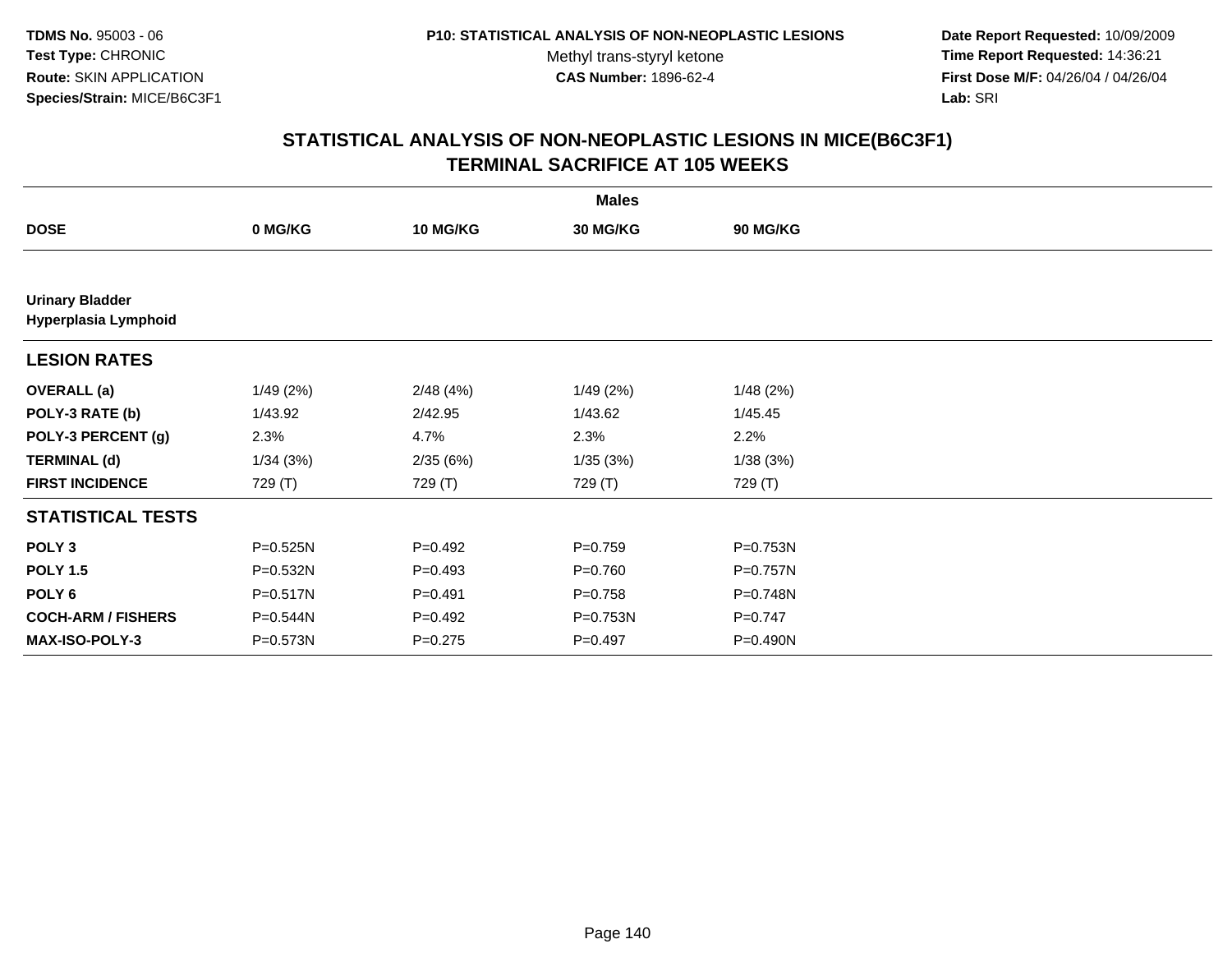**Date Report Requested:** 10/09/2009 **Time Report Requested:** 14:36:21 **First Dose M/F:** 04/26/04 / 04/26/04 Lab: SRI **Lab:** SRI

|                                                                   |            |                 | <b>Females</b> |                 |  |  |  |  |  |
|-------------------------------------------------------------------|------------|-----------------|----------------|-----------------|--|--|--|--|--|
| <b>DOSE</b>                                                       | 0 MG/KG    | <b>10 MG/KG</b> | 30 MG/KG       | <b>90 MG/KG</b> |  |  |  |  |  |
|                                                                   |            |                 |                |                 |  |  |  |  |  |
| <b>Adrenal Cortex</b><br><b>Accessory Adrenal Cortical Nodule</b> |            |                 |                |                 |  |  |  |  |  |
| <b>LESION RATES</b>                                               |            |                 |                |                 |  |  |  |  |  |
| <b>OVERALL</b> (a)                                                | 6/50 (12%) | 2/49(4%)        | 4/50 (8%)      | 1/50(2%)        |  |  |  |  |  |
| POLY-3 RATE (b)                                                   | 6/47.38    | 2/45.95         | 4/44.99        | 1/46.65         |  |  |  |  |  |
| POLY-3 PERCENT (g)                                                | 12.7%      | 4.4%            | 8.9%           | 2.1%            |  |  |  |  |  |
| <b>TERMINAL (d)</b>                                               | 3/37(8%)   | 1/39(3%)        | 2/31(7%)       | 0/37(0%)        |  |  |  |  |  |
| <b>FIRST INCIDENCE</b>                                            | 608        | 590             | 557            | 379             |  |  |  |  |  |
| <b>STATISTICAL TESTS</b>                                          |            |                 |                |                 |  |  |  |  |  |
| POLY <sub>3</sub>                                                 | P=0.089N   | $P = 0.143N$    | P=0.403N       | P=0.059N        |  |  |  |  |  |
| <b>POLY 1.5</b>                                                   | P=0.089N   | $P = 0.141N$    | P=0.389N       | P=0.057N        |  |  |  |  |  |
| POLY 6                                                            | P=0.090N   | $P = 0.147N$    | P=0.418N       | $P = 0.061N$    |  |  |  |  |  |
| <b>COCH-ARM / FISHERS</b>                                         | P=0.089N   | $P = 0.141N$    | P=0.370N       | P=0.056N        |  |  |  |  |  |
| <b>MAX-ISO-POLY-3</b>                                             | P=0.037N*  | P=0.077N        | P=0.287N       | P=0.026N*       |  |  |  |  |  |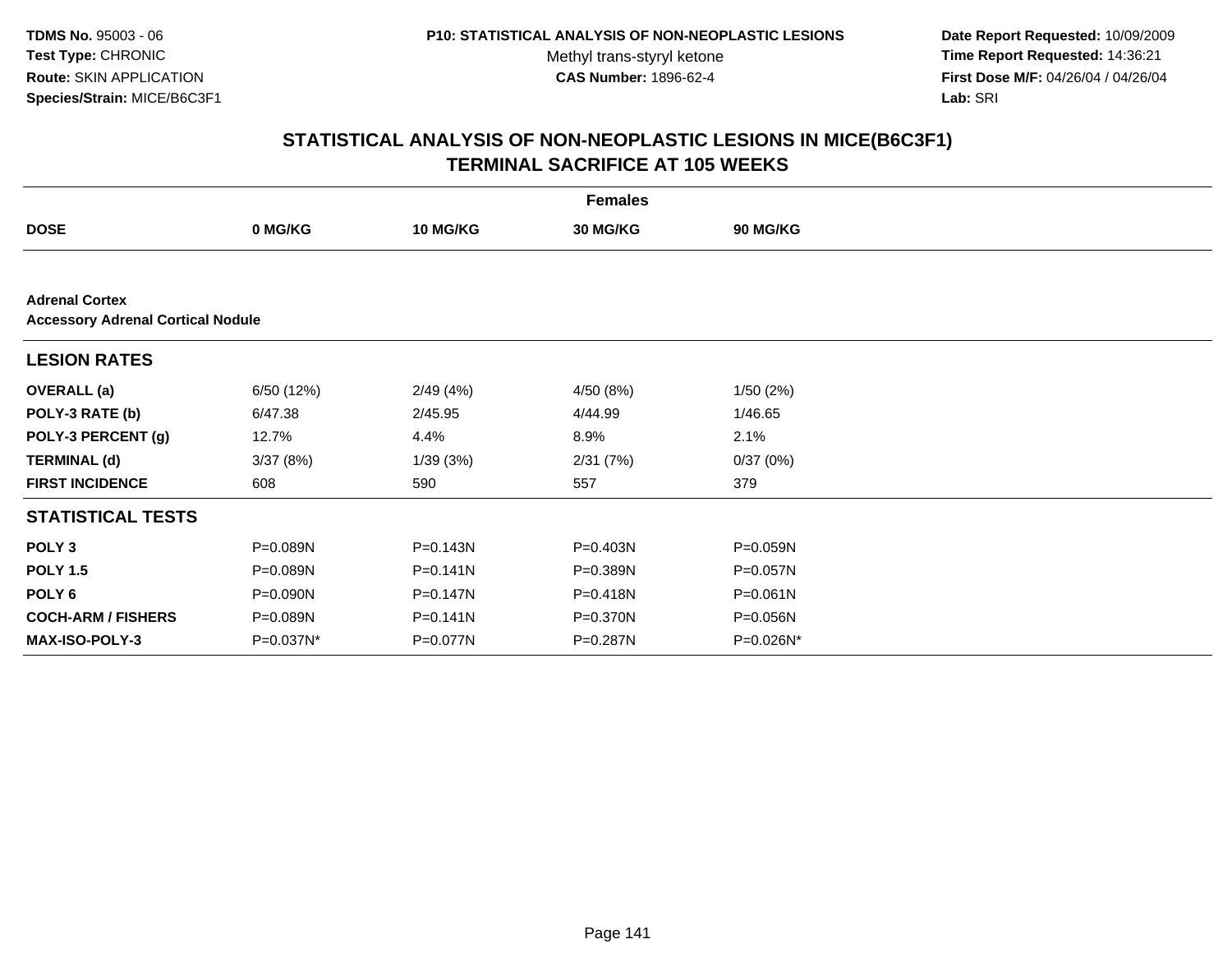**Date Report Requested:** 10/09/2009 **Time Report Requested:** 14:36:21 **First Dose M/F:** 04/26/04 / 04/26/04 Lab: SRI **Lab:** SRI

|                                                    |          |                 | <b>Females</b> |              |  |
|----------------------------------------------------|----------|-----------------|----------------|--------------|--|
| <b>DOSE</b>                                        | 0 MG/KG  | <b>10 MG/KG</b> | 30 MG/KG       | 90 MG/KG     |  |
|                                                    |          |                 |                |              |  |
| <b>Adrenal Cortex</b><br><b>Degeneration Fatty</b> |          |                 |                |              |  |
| <b>LESION RATES</b>                                |          |                 |                |              |  |
| <b>OVERALL</b> (a)                                 | 3/50(6%) | 2/49(4%)        | 1/50 (2%)      | 1/50(2%)     |  |
| POLY-3 RATE (b)                                    | 3/46.76  | 2/45.48         | 1/44.07        | 1/45.79      |  |
| POLY-3 PERCENT (g)                                 | 6.4%     | 4.4%            | 2.3%           | 2.2%         |  |
| <b>TERMINAL (d)</b>                                | 2/37(5%) | 2/39(5%)        | 1/31(3%)       | 1/37(3%)     |  |
| <b>FIRST INCIDENCE</b>                             | 719      | 729 (T)         | 729 (T)        | 729 (T)      |  |
| <b>STATISTICAL TESTS</b>                           |          |                 |                |              |  |
| POLY <sub>3</sub>                                  | P=0.265N | P=0.513N        | P=0.327N       | P=0.313N     |  |
| <b>POLY 1.5</b>                                    | P=0.264N | P=0.509N        | P=0.318N       | $P = 0.310N$ |  |
| POLY 6                                             | P=0.265N | P=0.517N        | P=0.337N       | P=0.316N     |  |
| <b>COCH-ARM / FISHERS</b>                          | P=0.261N | P=0.510N        | P=0.309N       | P=0.309N     |  |
| <b>MAX-ISO-POLY-3</b>                              | P=0.239N | P=0.336N        | P=0.176N       | P=0.162N     |  |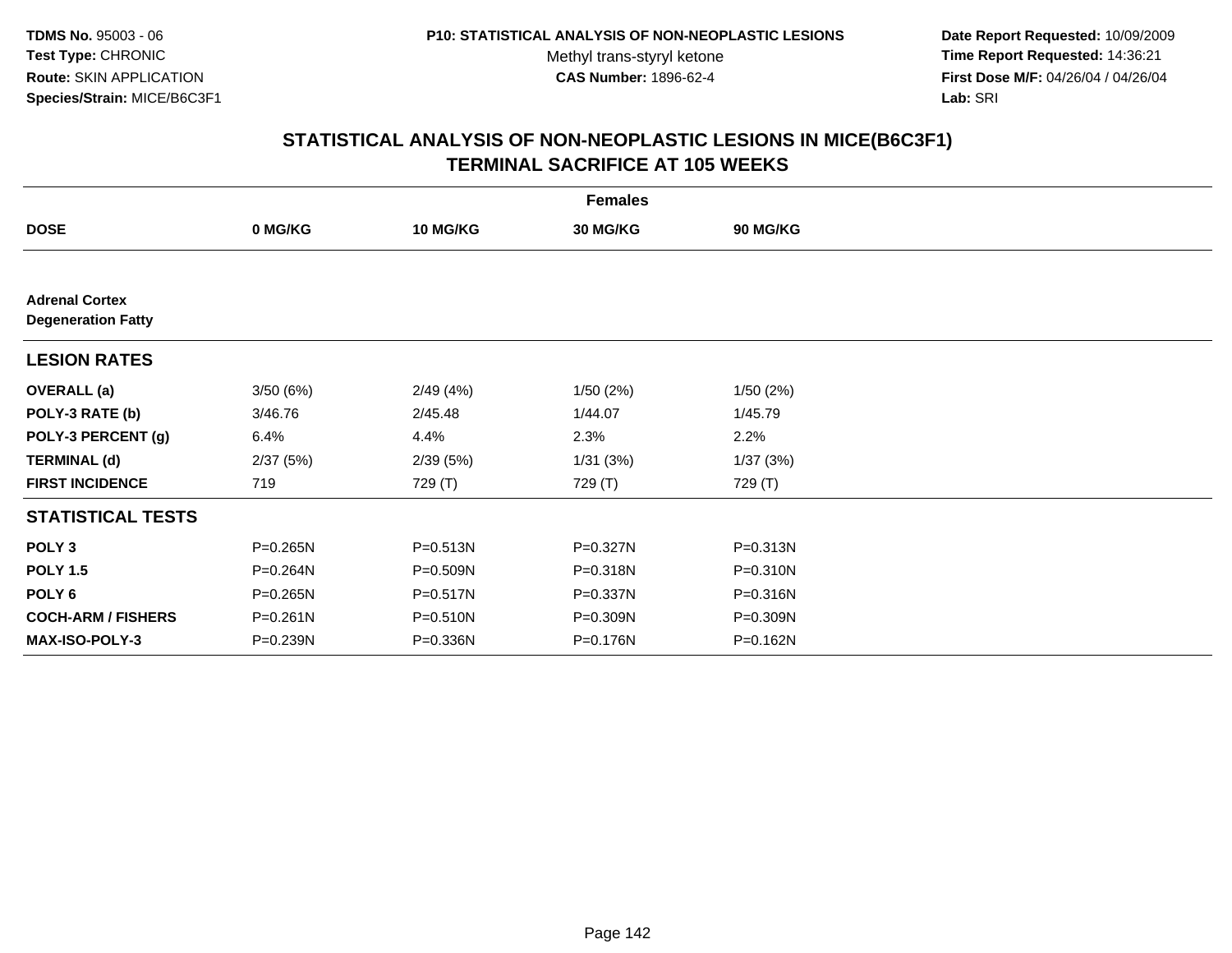**Date Report Requested:** 10/09/2009 **Time Report Requested:** 14:36:21 **First Dose M/F:** 04/26/04 / 04/26/04 Lab: SRI **Lab:** SRI

|                                                                  | <b>Females</b> |                 |              |                 |  |  |  |  |
|------------------------------------------------------------------|----------------|-----------------|--------------|-----------------|--|--|--|--|
| <b>DOSE</b>                                                      | 0 MG/KG        | <b>10 MG/KG</b> | 30 MG/KG     | <b>90 MG/KG</b> |  |  |  |  |
|                                                                  |                |                 |              |                 |  |  |  |  |
| <b>Adrenal Cortex</b><br><b>Hematopoietic Cell Proliferation</b> |                |                 |              |                 |  |  |  |  |
| <b>LESION RATES</b>                                              |                |                 |              |                 |  |  |  |  |
| <b>OVERALL</b> (a)                                               | 2/50(4%)       | 0/49(0%)        | 2/50(4%)     | 2/50(4%)        |  |  |  |  |
| POLY-3 RATE (b)                                                  | 2/46.96        | 0/45.48         | 2/44.65      | 2/46.65         |  |  |  |  |
| POLY-3 PERCENT (g)                                               | 4.3%           | 0%              | 4.5%         | 4.3%            |  |  |  |  |
| <b>TERMINAL (d)</b>                                              | 0/37(0%)       | 0/39(0%)        | 0/31(0%)     | 0/37(0%)        |  |  |  |  |
| <b>FIRST INCIDENCE</b>                                           | 697            | ---             | 561          | 499             |  |  |  |  |
| <b>STATISTICAL TESTS</b>                                         |                |                 |              |                 |  |  |  |  |
| POLY <sub>3</sub>                                                | $P=0.434$      | P=0.244N        | $P = 0.676$  | $P = 0.691$     |  |  |  |  |
| <b>POLY 1.5</b>                                                  | $P=0.433$      | $P = 0.242N$    | $P = 0.683$  | $P = 0.693$     |  |  |  |  |
| POLY <sub>6</sub>                                                | $P=0.436$      | $P = 0.247N$    | $P = 0.667$  | $P = 0.690$     |  |  |  |  |
| <b>COCH-ARM / FISHERS</b>                                        | $P = 0.433$    | P=0.253N        | $P = 0.691N$ | P=0.691N        |  |  |  |  |
| MAX-ISO-POLY-3                                                   | $P=0.440$      | P=0.082N        | $P=0.479$    | $P = 0.496$     |  |  |  |  |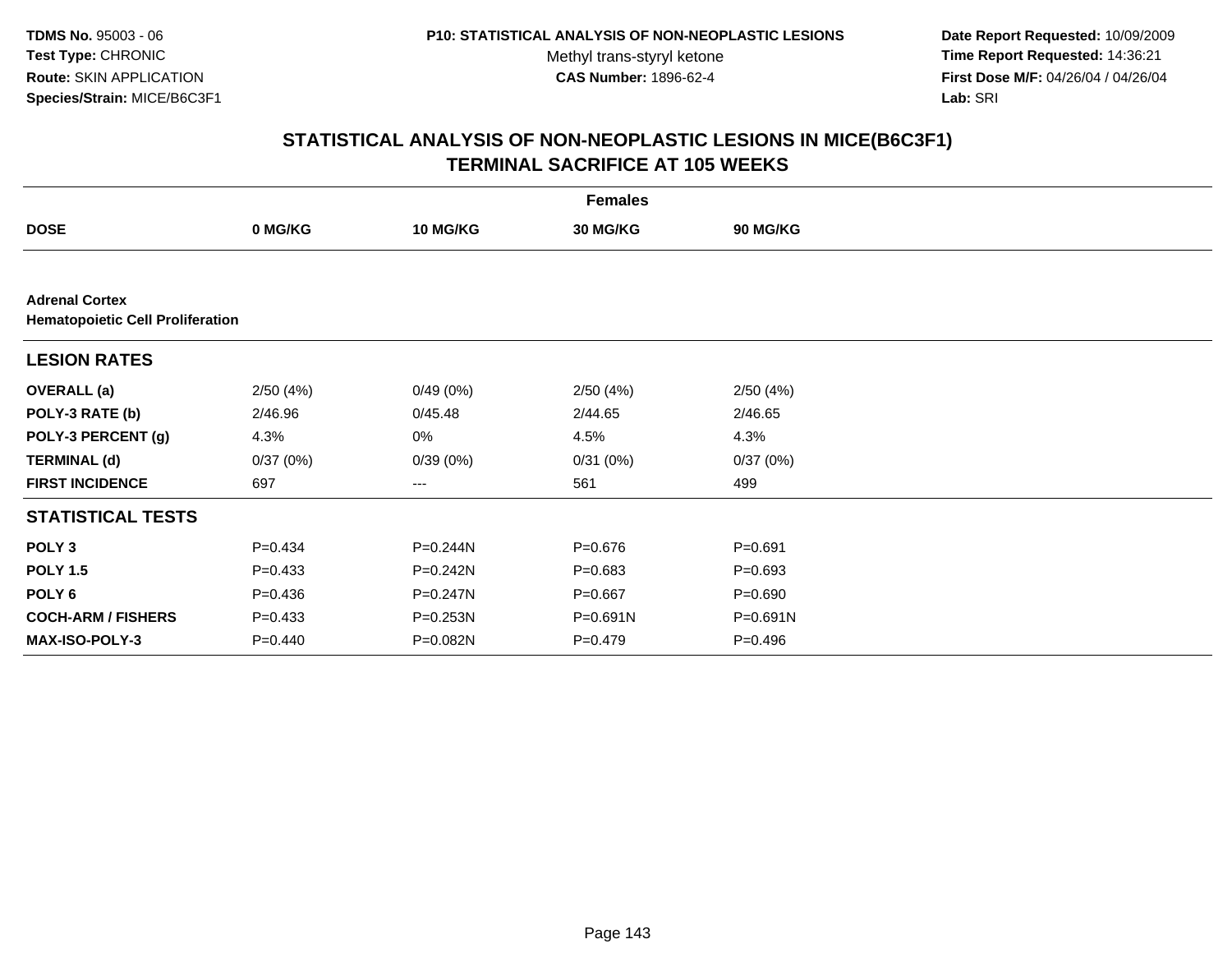**Date Report Requested:** 10/09/2009 **Time Report Requested:** 14:36:21 **First Dose M/F:** 04/26/04 / 04/26/04 Lab: SRI **Lab:** SRI

|                                      | <b>Females</b> |                 |          |                   |  |  |  |  |  |
|--------------------------------------|----------------|-----------------|----------|-------------------|--|--|--|--|--|
| <b>DOSE</b>                          | 0 MG/KG        | <b>10 MG/KG</b> | 30 MG/KG | 90 MG/KG          |  |  |  |  |  |
|                                      |                |                 |          |                   |  |  |  |  |  |
| <b>Adrenal Cortex</b><br>Hyperplasia |                |                 |          |                   |  |  |  |  |  |
| <b>LESION RATES</b>                  |                |                 |          |                   |  |  |  |  |  |
| <b>OVERALL (a)</b>                   | 0/50(0%)       | 0/49(0%)        | 0/50(0%) | 0/50(0%)          |  |  |  |  |  |
| POLY-3 RATE (b)                      | 0/46.72        | 0/45.48         | 0/44.07  | 0/45.79           |  |  |  |  |  |
| POLY-3 PERCENT (g)                   | 0%             | 0%              | 0%       | $0\%$             |  |  |  |  |  |
| <b>TERMINAL (d)</b>                  | 0/37(0%)       | 0/39(0%)        | 0/31(0%) | 0/37(0%)          |  |  |  |  |  |
| <b>FIRST INCIDENCE</b>               | $--$           | $---$           | $--$     | $\qquad \qquad -$ |  |  |  |  |  |
| <b>STATISTICAL TESTS</b>             |                |                 |          |                   |  |  |  |  |  |
| POLY <sub>3</sub>                    | (e)            | (e)             | (e)      | (e)               |  |  |  |  |  |
| <b>POLY 1.5</b>                      | (e)            | (e)             | (e)      | (e)               |  |  |  |  |  |
| POLY <sub>6</sub>                    | (e)            | (e)             | (e)      | (e)               |  |  |  |  |  |
| <b>COCH-ARM / FISHERS</b>            | (e)            | (e)             | (e)      | (e)               |  |  |  |  |  |
| MAX-ISO-POLY-3                       | (e)            | (e)             | (e)      | (e)               |  |  |  |  |  |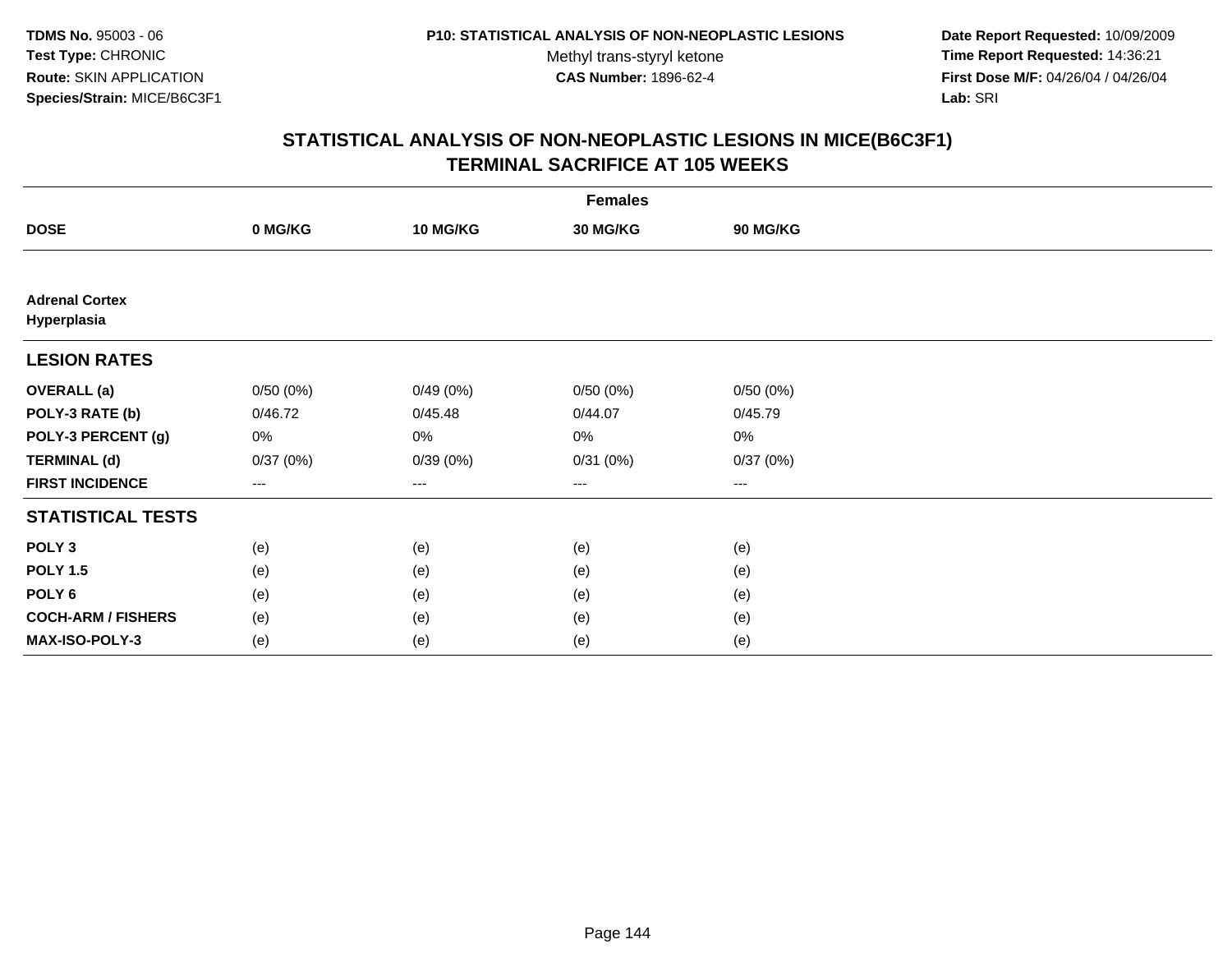**Date Report Requested:** 10/09/2009 **Time Report Requested:** 14:36:21 **First Dose M/F:** 04/26/04 / 04/26/04 Lab: SRI **Lab:** SRI

|                                                   | <b>Females</b> |                 |                 |              |  |  |  |
|---------------------------------------------------|----------------|-----------------|-----------------|--------------|--|--|--|
| <b>DOSE</b>                                       | 0 MG/KG        | <b>10 MG/KG</b> | <b>30 MG/KG</b> | 90 MG/KG     |  |  |  |
|                                                   |                |                 |                 |              |  |  |  |
| <b>Adrenal Cortex</b><br><b>Hyperplasia Focal</b> |                |                 |                 |              |  |  |  |
| <b>LESION RATES</b>                               |                |                 |                 |              |  |  |  |
| <b>OVERALL</b> (a)                                | 1/50(2%)       | 2/49(4%)        | 1/50(2%)        | 0/50(0%)     |  |  |  |
| POLY-3 RATE (b)                                   | 1/46.72        | 2/45.48         | 1/44.07         | 0/45.79      |  |  |  |
| POLY-3 PERCENT (g)                                | 2.1%           | 4.4%            | 2.3%            | 0%           |  |  |  |
| <b>TERMINAL (d)</b>                               | 1/37(3%)       | 2/39(5%)        | 1/31(3%)        | 0/37(0%)     |  |  |  |
| <b>FIRST INCIDENCE</b>                            | 729 (T)        | 729 (T)         | 729 (T)         | $\cdots$     |  |  |  |
| <b>STATISTICAL TESTS</b>                          |                |                 |                 |              |  |  |  |
| POLY <sub>3</sub>                                 | P=0.237N       | $P = 0.491$     | $P = 0.747$     | P=0.504N     |  |  |  |
| <b>POLY 1.5</b>                                   | P=0.236N       | $P=0.493$       | $P=0.753$       | $P = 0.502N$ |  |  |  |
| POLY 6                                            | P=0.239N       | $P=0.488$       | $P = 0.741$     | $P = 0.505N$ |  |  |  |
| <b>COCH-ARM / FISHERS</b>                         | P=0.233N       | $P=0.492$       | $P = 0.753N$    | P=0.500N     |  |  |  |
| <b>MAX-ISO-POLY-3</b>                             | P=0.235N       | $P=0.274$       | $P = 0.483$     | P=0.164N     |  |  |  |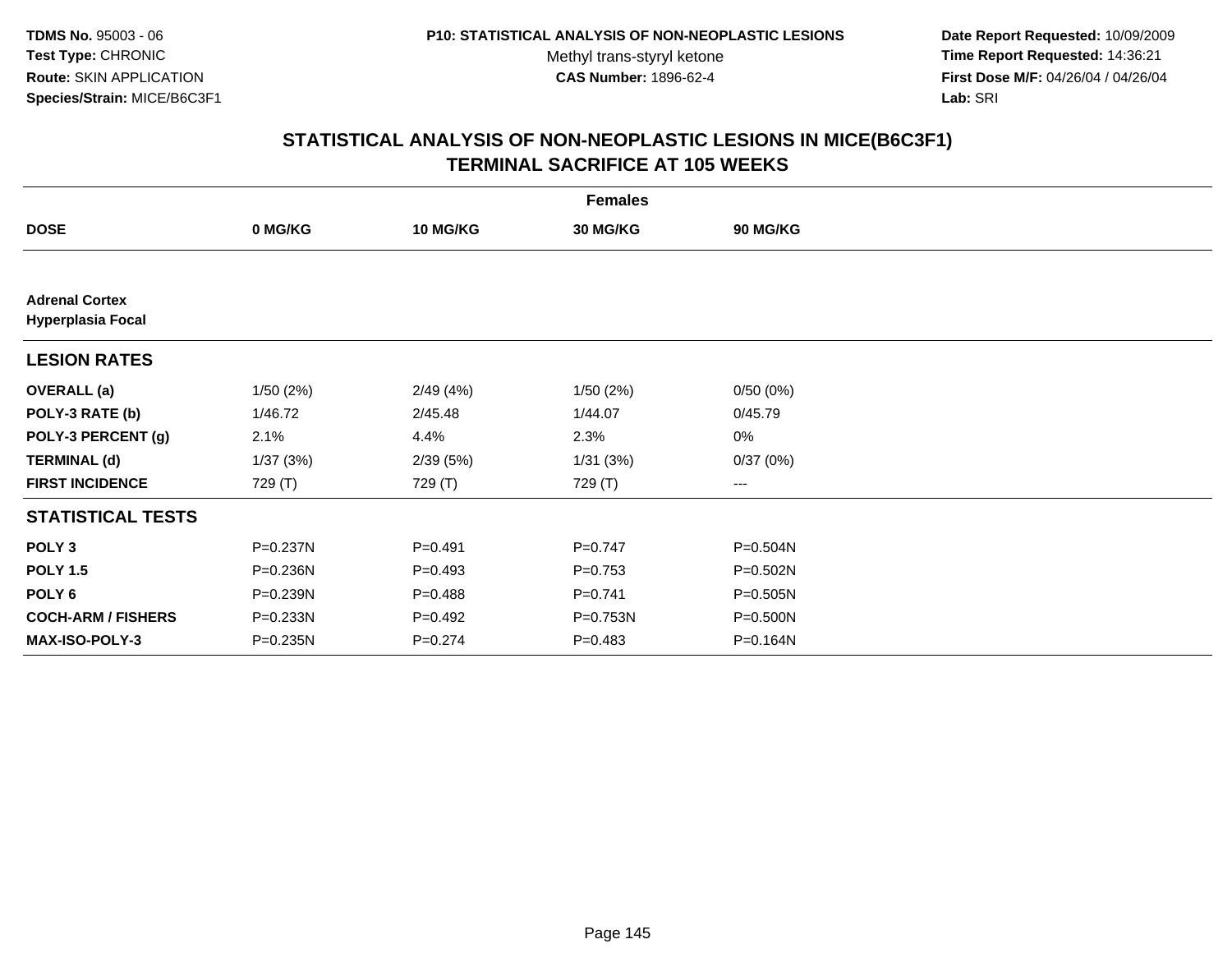**Date Report Requested:** 10/09/2009 **Time Report Requested:** 14:36:21 **First Dose M/F:** 04/26/04 / 04/26/04 Lab: SRI **Lab:** SRI

|                                                   |            |             | <b>Females</b> |             |  |
|---------------------------------------------------|------------|-------------|----------------|-------------|--|
| <b>DOSE</b>                                       | 0 MG/KG    | 10 MG/KG    | 30 MG/KG       | 90 MG/KG    |  |
|                                                   |            |             |                |             |  |
| <b>Adrenal Cortex</b><br><b>Hypertrophy Focal</b> |            |             |                |             |  |
| <b>LESION RATES</b>                               |            |             |                |             |  |
| <b>OVERALL</b> (a)                                | 0/50(0%)   | 2/49(4%)    | 1/50(2%)       | 4/50 (8%)   |  |
| POLY-3 RATE (b)                                   | 0/46.72    | 2/45.48     | 1/44.07        | 4/46.39     |  |
| POLY-3 PERCENT (g)                                | 0%         | 4.4%        | 2.3%           | 8.6%        |  |
| <b>TERMINAL (d)</b>                               | 0/37(0%)   | 2/39(5%)    | 1/31(3%)       | 3/37(8%)    |  |
| <b>FIRST INCIDENCE</b>                            | ---        | 729 (T)     | 729 (T)        | 537         |  |
| <b>STATISTICAL TESTS</b>                          |            |             |                |             |  |
| POLY <sub>3</sub>                                 | $P=0.046*$ | $P = 0.231$ | $P = 0.488$    | $P = 0.059$ |  |
| <b>POLY 1.5</b>                                   | P=0.047*   | $P = 0.233$ | $P=0.493$      | $P = 0.060$ |  |
| POLY 6                                            | $P=0.046*$ | $P=0.229$   | $P=0.483$      | $P = 0.059$ |  |
| <b>COCH-ARM / FISHERS</b>                         | $P=0.047*$ | $P = 0.242$ | $P = 0.500$    | $P = 0.059$ |  |
| <b>MAX-ISO-POLY-3</b>                             | $P=0.023*$ | $P = 0.075$ | $P = 0.158$    | $P=0.019*$  |  |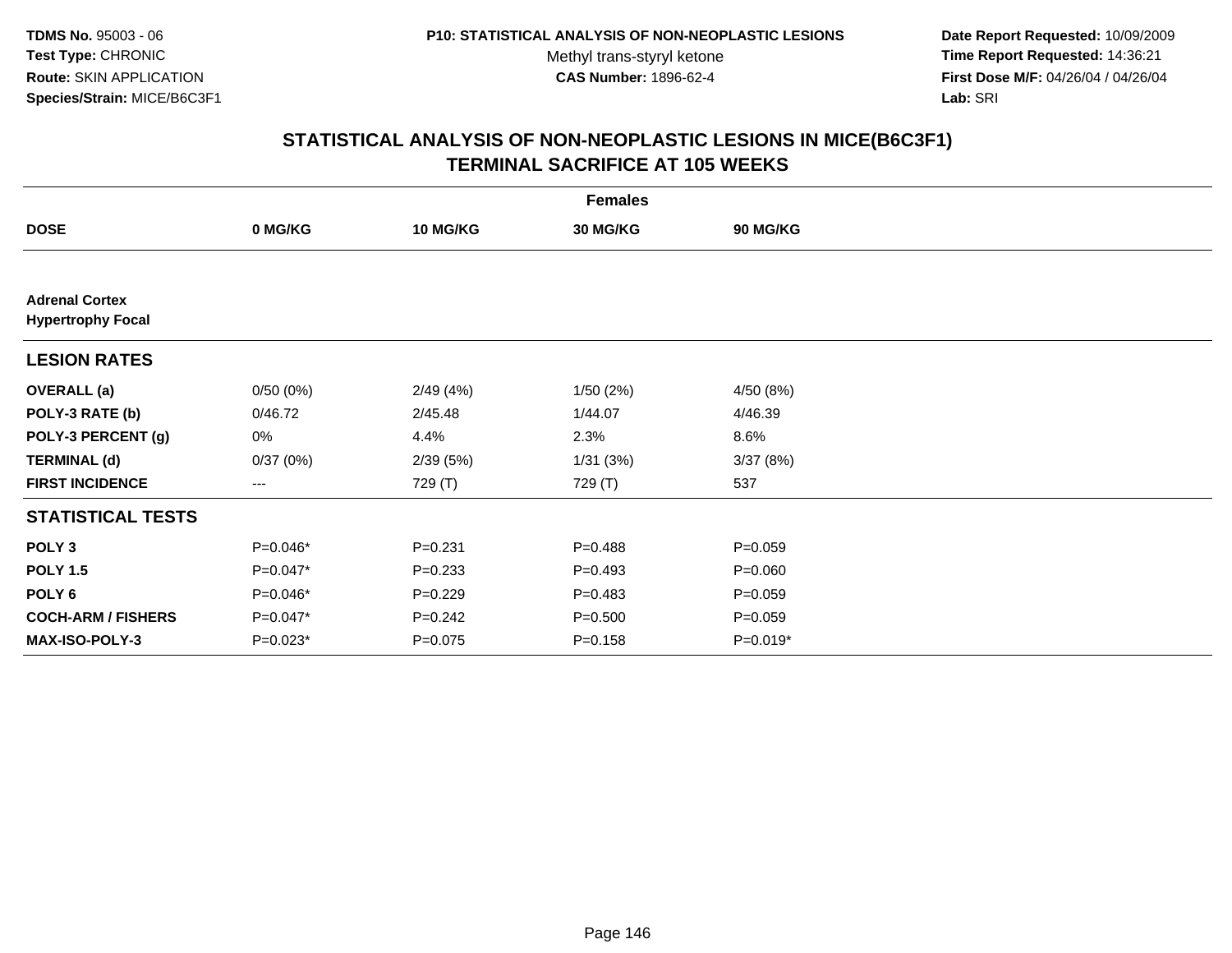**Date Report Requested:** 10/09/2009 **Time Report Requested:** 14:36:21 **First Dose M/F:** 04/26/04 / 04/26/04 Lab: SRI **Lab:** SRI

| <b>Females</b>                                |             |                 |              |                 |  |  |
|-----------------------------------------------|-------------|-----------------|--------------|-----------------|--|--|
| <b>DOSE</b>                                   | 0 MG/KG     | <b>10 MG/KG</b> | 30 MG/KG     | <b>90 MG/KG</b> |  |  |
|                                               |             |                 |              |                 |  |  |
| <b>Adrenal Cortex: Capsule</b><br>Hyperplasia |             |                 |              |                 |  |  |
| <b>LESION RATES</b>                           |             |                 |              |                 |  |  |
| <b>OVERALL</b> (a)                            | 48/50 (96%) | 47/49 (96%)     | 49/50 (98%)  | 50/50 (100%)    |  |  |
| POLY-3 RATE (b)                               | 48/49.88    | 47/49.00        | 49/49.46     | 50/50.00        |  |  |
| POLY-3 PERCENT (g)                            | 96.2%       | 95.9%           | 99.1%        | 100%            |  |  |
| <b>TERMINAL (d)</b>                           | 36/37 (97%) | 37/39 (95%)     | 31/31 (100%) | 37/37 (100%)    |  |  |
| <b>FIRST INCIDENCE</b>                        | 285         | 571             | 386          | 379             |  |  |
| <b>STATISTICAL TESTS</b>                      |             |                 |              |                 |  |  |
| POLY <sub>3</sub>                             | $P = 0.130$ | P=0.669N        | $P = 0.384$  | $P=0.252$       |  |  |
| <b>POLY 1.5</b>                               | $P = 0.133$ | P=0.678N        | $P = 0.433$  | $P = 0.245$     |  |  |
| POLY <sub>6</sub>                             | $P = 0.132$ | P=0.653N        | $P = 0.332$  | $P = 0.268$     |  |  |
| <b>COCH-ARM / FISHERS</b>                     | $P = 0.141$ | P=0.684N        | $P = 0.500$  | $P = 0.247$     |  |  |
| <b>MAX-ISO-POLY-3</b>                         | $P = 0.131$ | P=0.467N        | $P = 0.158$  | $P = 0.077$     |  |  |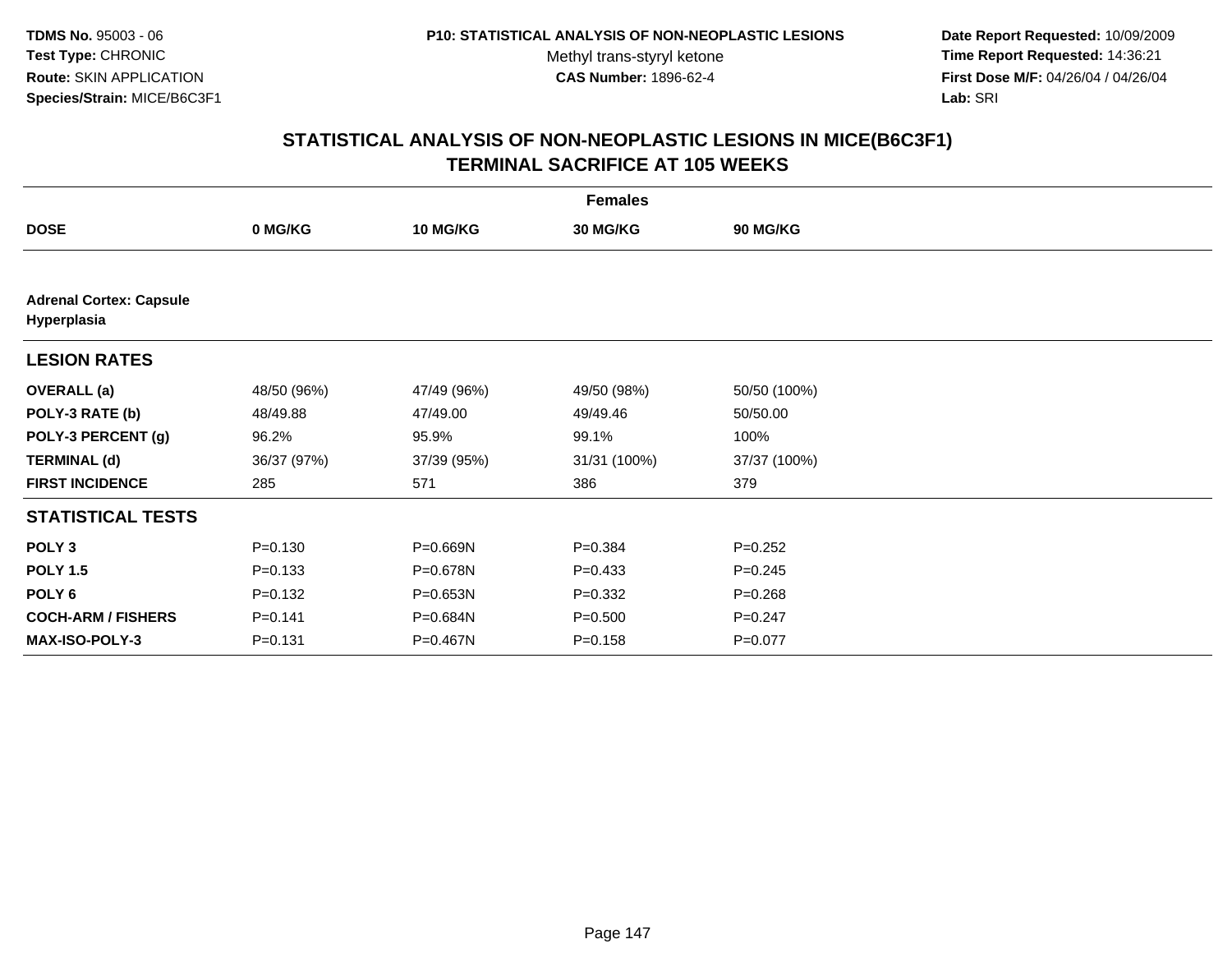**Date Report Requested:** 10/09/2009 **Time Report Requested:** 14:36:21 **First Dose M/F:** 04/26/04 / 04/26/04 Lab: SRI **Lab:** SRI

|                                       | <b>Females</b> |                 |                 |             |  |  |  |
|---------------------------------------|----------------|-----------------|-----------------|-------------|--|--|--|
| <b>DOSE</b>                           | 0 MG/KG        | <b>10 MG/KG</b> | <b>30 MG/KG</b> | 90 MG/KG    |  |  |  |
|                                       |                |                 |                 |             |  |  |  |
| <b>Adrenal Medulla</b><br>Hyperplasia |                |                 |                 |             |  |  |  |
| <b>LESION RATES</b>                   |                |                 |                 |             |  |  |  |
| <b>OVERALL</b> (a)                    | 2/50(4%)       | 4/49 (8%)       | 2/50(4%)        | 3/50(6%)    |  |  |  |
| POLY-3 RATE (b)                       | 2/46.72        | 4/45.48         | 2/44.07         | 3/45.79     |  |  |  |
| POLY-3 PERCENT (g)                    | 4.3%           | 8.8%            | 4.5%            | 6.6%        |  |  |  |
| <b>TERMINAL (d)</b>                   | 2/37(5%)       | 4/39 (10%)      | 2/31(7%)        | 3/37(8%)    |  |  |  |
| <b>FIRST INCIDENCE</b>                | 729 (T)        | 729 (T)         | 729 (T)         | 729 (T)     |  |  |  |
| <b>STATISTICAL TESTS</b>              |                |                 |                 |             |  |  |  |
| POLY <sub>3</sub>                     | $P = 0.557$    | $P=0.325$       | $P = 0.673$     | $P=0.491$   |  |  |  |
| <b>POLY 1.5</b>                       | $P = 0.560$    | $P = 0.328$     | $P = 0.682$     | $P=0.495$   |  |  |  |
| POLY <sub>6</sub>                     | $P = 0.554$    | $P = 0.321$     | $P = 0.663$     | $P = 0.488$ |  |  |  |
| <b>COCH-ARM / FISHERS</b>             | $P = 0.566$    | $P = 0.329$     | P=0.691N        | $P = 0.500$ |  |  |  |
| <b>MAX-ISO-POLY-3</b>                 | $P = 0.507$    | $P = 0.193$     | $P = 0.476$     | $P = 0.318$ |  |  |  |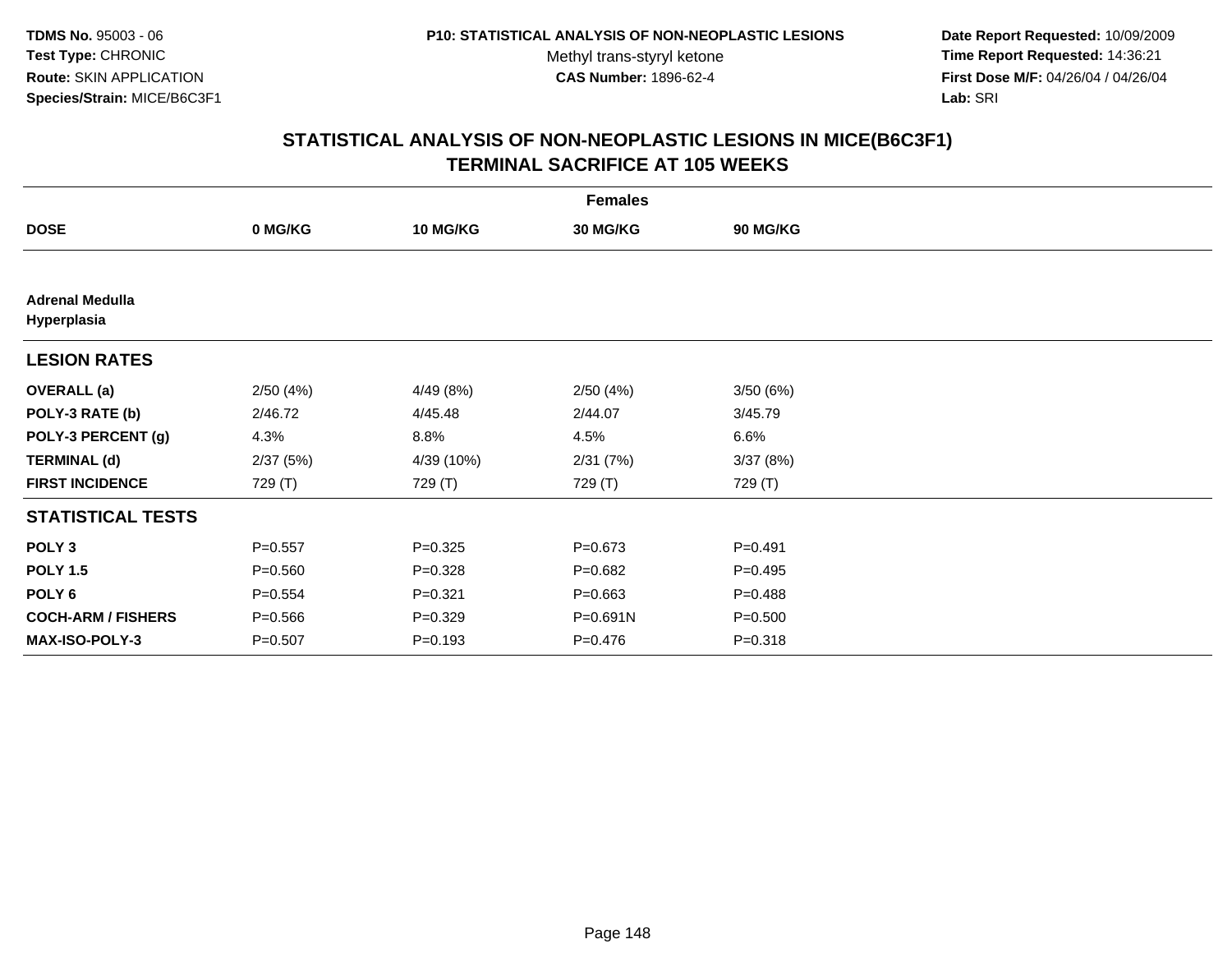**Date Report Requested:** 10/09/2009 **Time Report Requested:** 14:36:21 **First Dose M/F:** 04/26/04 / 04/26/04 Lab: SRI **Lab:** SRI

|                                         |              |                 | <b>Females</b> |              |  |
|-----------------------------------------|--------------|-----------------|----------------|--------------|--|
| <b>DOSE</b>                             | 0 MG/KG      | <b>10 MG/KG</b> | 30 MG/KG       | 90 MG/KG     |  |
|                                         |              |                 |                |              |  |
| <b>Bone: Cranium</b><br><b>Fibrosis</b> |              |                 |                |              |  |
| <b>LESION RATES</b>                     |              |                 |                |              |  |
| <b>OVERALL</b> (a)                      | 2/49(4%)     | 1/50(2%)        | 0/50(0%)       | 1/50(2%)     |  |
| POLY-3 RATE (b)                         | 2/45.72      | 1/46.41         | 0/44.07        | 1/45.79      |  |
| POLY-3 PERCENT (g)                      | 4.4%         | 2.2%            | 0%             | 2.2%         |  |
| <b>TERMINAL (d)</b>                     | 2/36(6%)     | 1/39(3%)        | 0/31(0%)       | 1/37(3%)     |  |
| <b>FIRST INCIDENCE</b>                  | 729 (T)      | 729 (T)         | ---            | 729 (T)      |  |
| <b>STATISTICAL TESTS</b>                |              |                 |                |              |  |
| POLY <sub>3</sub>                       | P=0.497N     | P=0.495N        | P=0.245N       | P=0.499N     |  |
| <b>POLY 1.5</b>                         | P=0.497N     | P=0.493N        | P=0.240N       | $P=0.497N$   |  |
| POLY <sub>6</sub>                       | P=0.496N     | P=0.498N        | P=0.251N       | P=0.502N     |  |
| <b>COCH-ARM / FISHERS</b>               | P=0.496N     | P=0.492N        | P=0.242N       | P=0.492N     |  |
| <b>MAX-ISO-POLY-3</b>                   | $P = 0.235N$ | P=0.277N        | P=0.085N       | $P = 0.281N$ |  |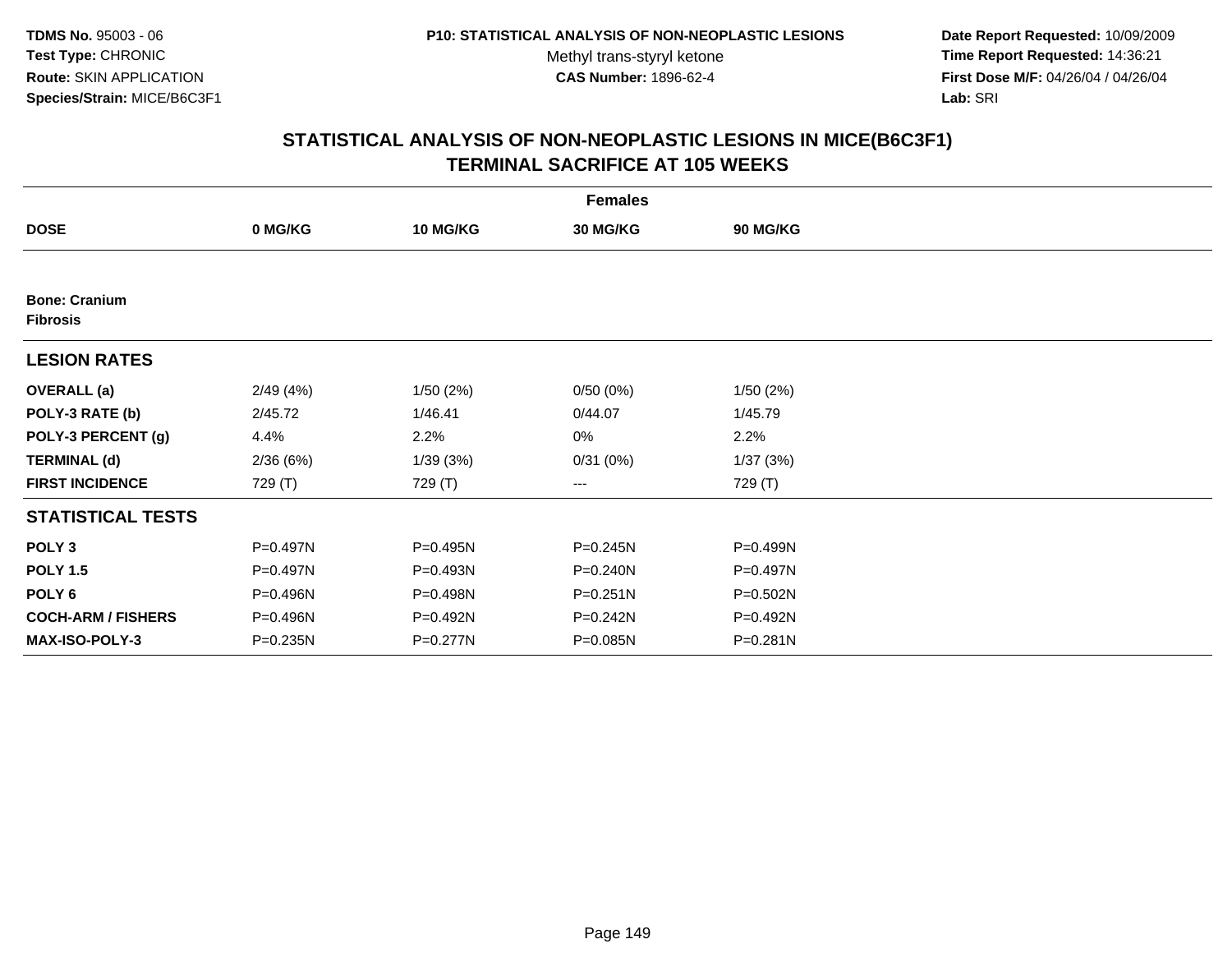**Date Report Requested:** 10/09/2009 **Time Report Requested:** 14:36:21 **First Dose M/F:** 04/26/04 / 04/26/04 Lab: SRI **Lab:** SRI

|                                       |             |                 | <b>Females</b> |                 |  |
|---------------------------------------|-------------|-----------------|----------------|-----------------|--|
| <b>DOSE</b>                           | 0 MG/KG     | <b>10 MG/KG</b> | 30 MG/KG       | <b>90 MG/KG</b> |  |
|                                       |             |                 |                |                 |  |
| <b>Bone: Cranium</b><br>Osteopetrosis |             |                 |                |                 |  |
| <b>LESION RATES</b>                   |             |                 |                |                 |  |
| <b>OVERALL</b> (a)                    | 0/49(0%)    | 1/50(2%)        | 1/50(2%)       | 2/50(4%)        |  |
| POLY-3 RATE (b)                       | 0/45.72     | 1/46.41         | 1/44.07        | 2/45.80         |  |
| POLY-3 PERCENT (g)                    | 0%          | 2.2%            | 2.3%           | 4.4%            |  |
| <b>TERMINAL (d)</b>                   | 0/36(0%)    | 1/39(3%)        | 1/31(3%)       | 1/37(3%)        |  |
| <b>FIRST INCIDENCE</b>                | ---         | 729 (T)         | 729 (T)        | 725             |  |
| <b>STATISTICAL TESTS</b>              |             |                 |                |                 |  |
| POLY <sub>3</sub>                     | $P = 0.192$ | $P = 0.503$     | $P=0.493$      | $P = 0.238$     |  |
| <b>POLY 1.5</b>                       | $P=0.194$   | $P = 0.504$     | $P=0.497$      | $P = 0.240$     |  |
| POLY 6                                | $P = 0.191$ | $P = 0.501$     | $P=0.487$      | $P = 0.236$     |  |
| <b>COCH-ARM / FISHERS</b>             | $P = 0.195$ | $P = 0.505$     | $P = 0.505$    | $P = 0.253$     |  |
| <b>MAX-ISO-POLY-3</b>                 | $P = 0.125$ | $P = 0.161$     | $P = 0.160$    | $P = 0.077$     |  |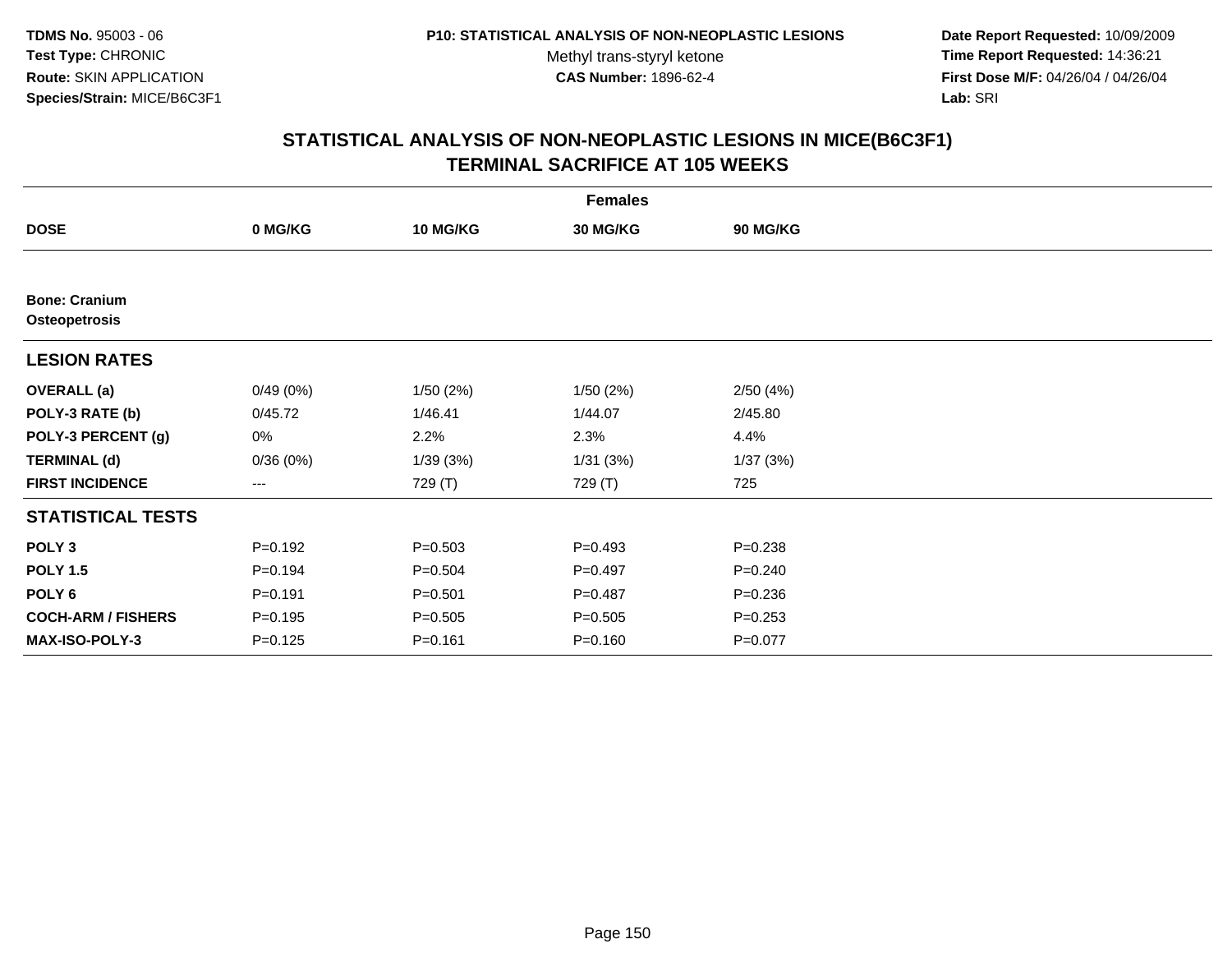**Date Report Requested:** 10/09/2009 **Time Report Requested:** 14:36:21 **First Dose M/F:** 04/26/04 / 04/26/04 Lab: SRI **Lab:** SRI

|                                                   |             |                 | <b>Females</b> |                 |  |
|---------------------------------------------------|-------------|-----------------|----------------|-----------------|--|
| <b>DOSE</b>                                       | 0 MG/KG     | <b>10 MG/KG</b> | 30 MG/KG       | <b>90 MG/KG</b> |  |
|                                                   |             |                 |                |                 |  |
| <b>Bone: Femur</b><br><b>Fibro-osseous Lesion</b> |             |                 |                |                 |  |
| <b>LESION RATES</b>                               |             |                 |                |                 |  |
| <b>OVERALL</b> (a)                                | 12/49 (24%) | 7/50 (14%)      | 12/50 (24%)    | 10/50 (20%)     |  |
| POLY-3 RATE (b)                                   | 12/45.84    | 7/46.41         | 12/44.19       | 10/45.79        |  |
| POLY-3 PERCENT (g)                                | 26.2%       | 15.1%           | 27.2%          | 21.8%           |  |
| <b>TERMINAL (d)</b>                               | 11/36 (31%) | 7/39 (18%)      | 11/31 (36%)    | 10/37 (27%)     |  |
| <b>FIRST INCIDENCE</b>                            | 698         | 729 (T)         | 697            | 729 (T)         |  |
| <b>STATISTICAL TESTS</b>                          |             |                 |                |                 |  |
| POLY <sub>3</sub>                                 | $P = 0.560$ | $P = 0.143N$    | $P = 0.553$    | P=0.405N        |  |
| <b>POLY 1.5</b>                                   | P=0.554N    | $P = 0.141N$    | $P = 0.579$    | P=0.395N        |  |
| POLY <sub>6</sub>                                 | $P = 0.557$ | P=0.148N        | $P=0.524$      | $P = 0.413N$    |  |
| <b>COCH-ARM / FISHERS</b>                         | P=0.542N    | P=0.142N        | P=0.570N       | P=0.384N        |  |
| <b>MAX-ISO-POLY-3</b>                             | P=0.460N    | P=0.093N        | $P=0.458$      | $P = 0.315N$    |  |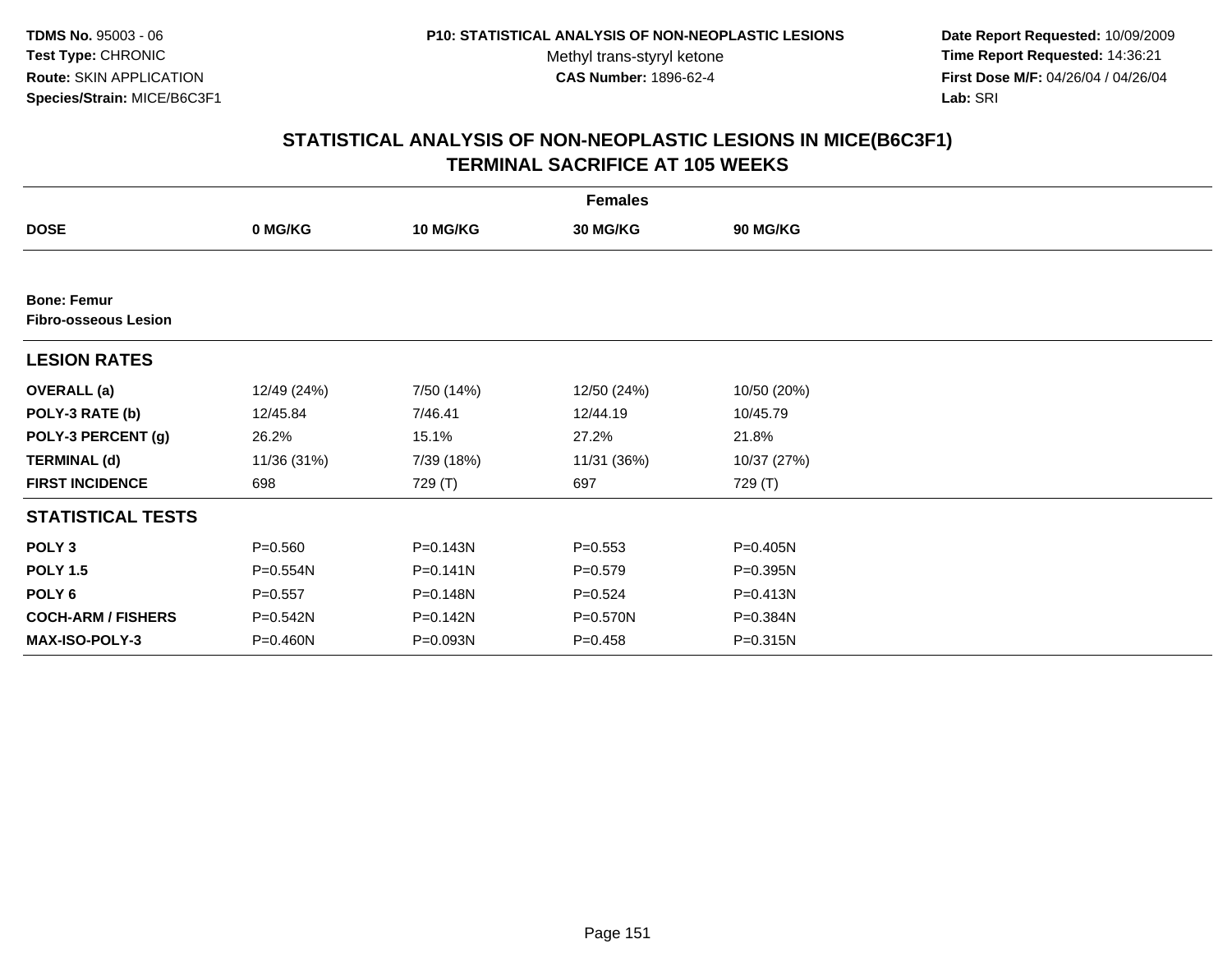**Date Report Requested:** 10/09/2009 **Time Report Requested:** 14:36:21 **First Dose M/F:** 04/26/04 / 04/26/04 Lab: SRI **Lab:** SRI

|                                           |            |                 | <b>Females</b> |                 |  |
|-------------------------------------------|------------|-----------------|----------------|-----------------|--|
| <b>DOSE</b>                               | 0 MG/KG    | <b>10 MG/KG</b> | 30 MG/KG       | <b>90 MG/KG</b> |  |
|                                           |            |                 |                |                 |  |
| <b>Bone: Femur</b><br><b>Hyperostosis</b> |            |                 |                |                 |  |
| <b>LESION RATES</b>                       |            |                 |                |                 |  |
| <b>OVERALL</b> (a)                        | 0/49(0%)   | 5/50 (10%)      | 1/50(2%)       | 6/50 (12%)      |  |
| POLY-3 RATE (b)                           | 0/45.72    | 5/46.41         | 1/44.07        | 6/45.79         |  |
| POLY-3 PERCENT (g)                        | 0%         | 10.8%           | 2.3%           | 13.1%           |  |
| <b>TERMINAL (d)</b>                       | 0/36(0%)   | 5/39 (13%)      | 1/31(3%)       | 6/37 (16%)      |  |
| <b>FIRST INCIDENCE</b>                    | ---        | 729 (T)         | 729 (T)        | 729 (T)         |  |
| <b>STATISTICAL TESTS</b>                  |            |                 |                |                 |  |
| POLY <sub>3</sub>                         | $P=0.041*$ | $P=0.032*$      | $P = 0.493$    | $P=0.015*$      |  |
| <b>POLY 1.5</b>                           | $P=0.042*$ | $P=0.032*$      | $P=0.497$      | $P=0.016*$      |  |
| POLY 6                                    | $P=0.040*$ | P=0.031*        | $P=0.487$      | $P=0.015*$      |  |
| <b>COCH-ARM / FISHERS</b>                 | P=0.046*   | $P=0.030*$      | $P = 0.505$    | $P=0.014*$      |  |
| MAX-ISO-POLY-3                            | P=0.008**  | P=0.010**       | $P = 0.160$    | P=0.005**       |  |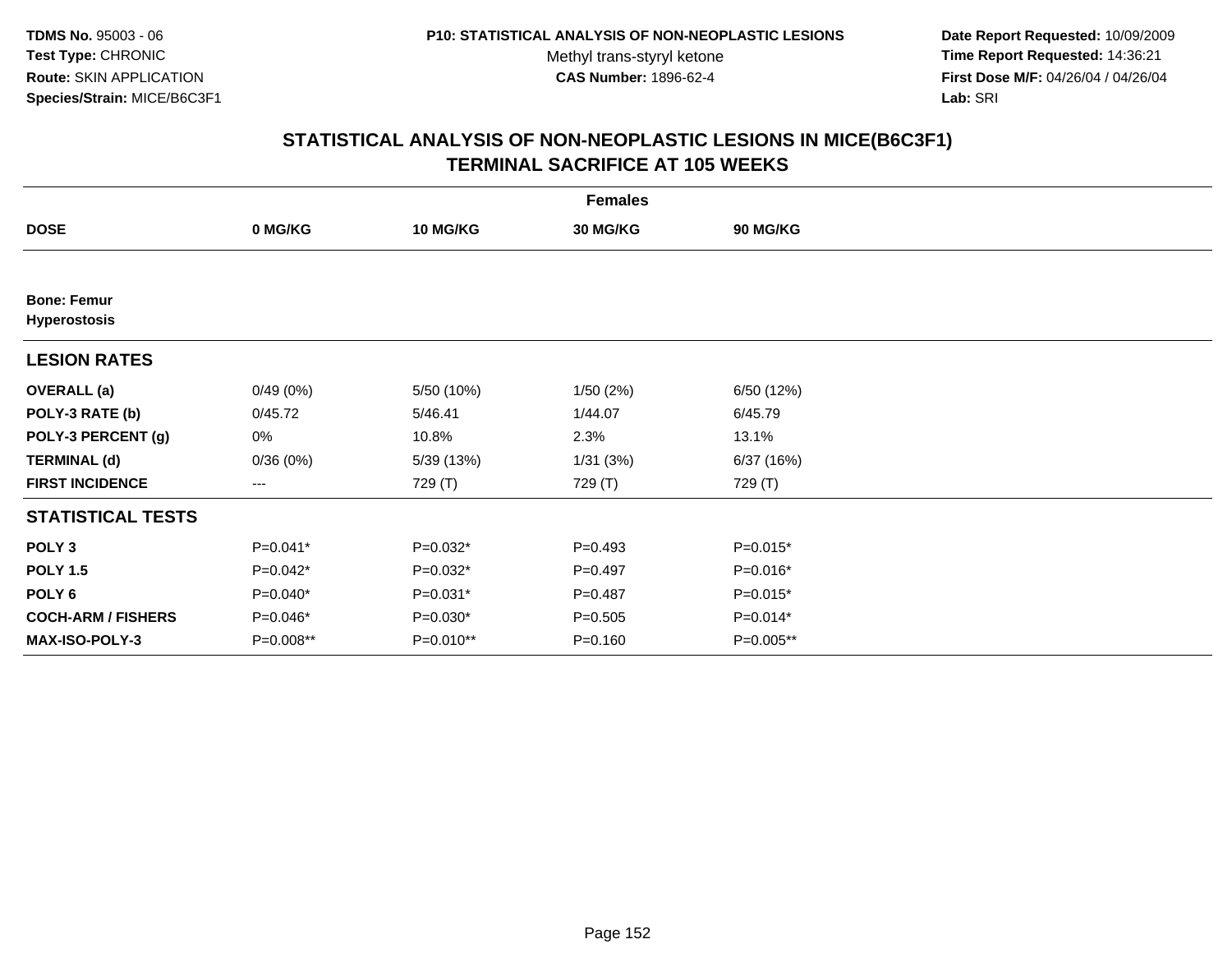**Date Report Requested:** 10/09/2009 **Time Report Requested:** 14:36:21 **First Dose M/F:** 04/26/04 / 04/26/04 Lab: SRI **Lab:** SRI

|                                    |             |                 | <b>Females</b>  |             |  |
|------------------------------------|-------------|-----------------|-----------------|-------------|--|
| <b>DOSE</b>                        | 0 MG/KG     | <b>10 MG/KG</b> | <b>30 MG/KG</b> | 90 MG/KG    |  |
|                                    |             |                 |                 |             |  |
| <b>Brain</b><br><b>Compression</b> |             |                 |                 |             |  |
| <b>LESION RATES</b>                |             |                 |                 |             |  |
| <b>OVERALL</b> (a)                 | 0/50(0%)    | 3/50(6%)        | 2/50(4%)        | 3/50(6%)    |  |
| POLY-3 RATE (b)                    | 0/46.72     | 3/46.74         | 2/44.97         | 3/46.67     |  |
| POLY-3 PERCENT (g)                 | 0%          | 6.4%            | 4.5%            | 6.4%        |  |
| <b>TERMINAL (d)</b>                | 0/37(0%)    | 2/39(5%)        | 0/31(0%)        | 1/37(3%)    |  |
| <b>FIRST INCIDENCE</b>             | $--$        | 639             | 465             | 537         |  |
| <b>STATISTICAL TESTS</b>           |             |                 |                 |             |  |
| POLY <sub>3</sub>                  | $P = 0.235$ | $P = 0.119$     | $P=0.229$       | $P = 0.119$ |  |
| <b>POLY 1.5</b>                    | $P = 0.235$ | $P=0.120$       | $P = 0.233$     | $P = 0.119$ |  |
| POLY <sub>6</sub>                  | $P = 0.236$ | $P = 0.118$     | $P = 0.225$     | $P = 0.119$ |  |
| <b>COCH-ARM / FISHERS</b>          | $P = 0.235$ | $P = 0.121$     | $P = 0.247$     | $P=0.121$   |  |
| MAX-ISO-POLY-3                     | $P = 0.100$ | P=0.038*        | $P = 0.076$     | P=0.038*    |  |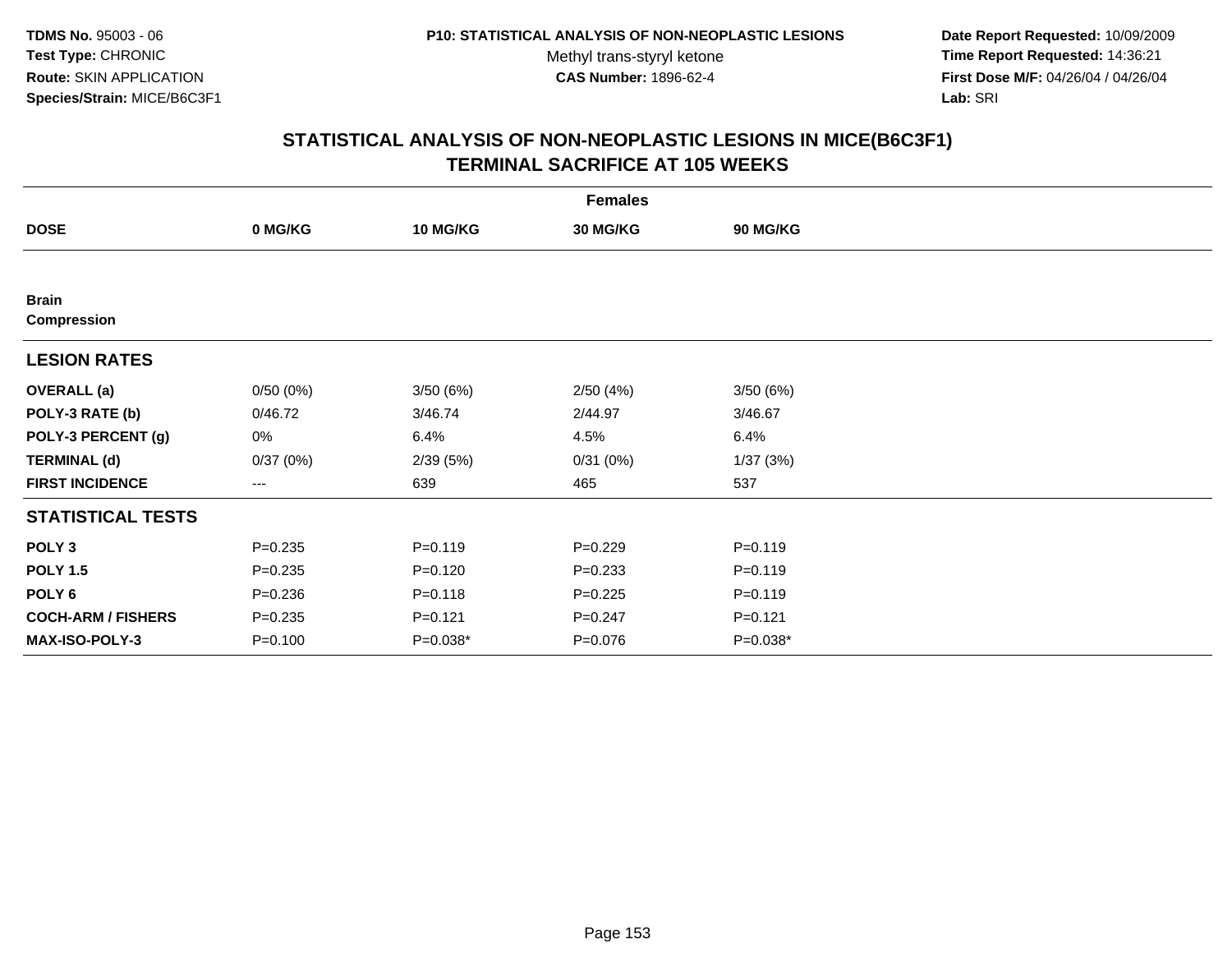**Date Report Requested:** 10/09/2009 **Time Report Requested:** 14:36:21 **First Dose M/F:** 04/26/04 / 04/26/04 Lab: SRI **Lab:** SRI

|                            |           |                 | <b>Females</b> |              |  |
|----------------------------|-----------|-----------------|----------------|--------------|--|
| <b>DOSE</b>                | 0 MG/KG   | <b>10 MG/KG</b> | 30 MG/KG       | 90 MG/KG     |  |
|                            |           |                 |                |              |  |
| <b>Brain</b><br>Hemorrhage |           |                 |                |              |  |
| <b>LESION RATES</b>        |           |                 |                |              |  |
| <b>OVERALL</b> (a)         | 4/50 (8%) | 2/50(4%)        | 2/50(4%)       | 2/50(4%)     |  |
| POLY-3 RATE (b)            | 4/48.21   | 2/46.61         | 2/44.25        | 2/46.34      |  |
| POLY-3 PERCENT (g)         | 8.3%      | 4.3%            | 4.5%           | 4.3%         |  |
| <b>TERMINAL (d)</b>        | 1/37(3%)  | 1/39(3%)        | 1/31(3%)       | 0/37(0%)     |  |
| <b>FIRST INCIDENCE</b>     | 285       | 678             | 681            | 653          |  |
| <b>STATISTICAL TESTS</b>   |           |                 |                |              |  |
| POLY <sub>3</sub>          | P=0.379N  | $P = 0.353N$    | P=0.378N       | P=0.356N     |  |
| <b>POLY 1.5</b>            | P=0.378N  | $P = 0.347N$    | P=0.362N       | $P = 0.350N$ |  |
| POLY <sub>6</sub>          | P=0.378N  | P=0.360N        | P=0.394N       | P=0.359N     |  |
| <b>COCH-ARM / FISHERS</b>  | P=0.372N  | P=0.339N        | P=0.339N       | P=0.339N     |  |
| <b>MAX-ISO-POLY-3</b>      | P=0.324N  | P=0.217N        | P=0.242N       | P=0.220N     |  |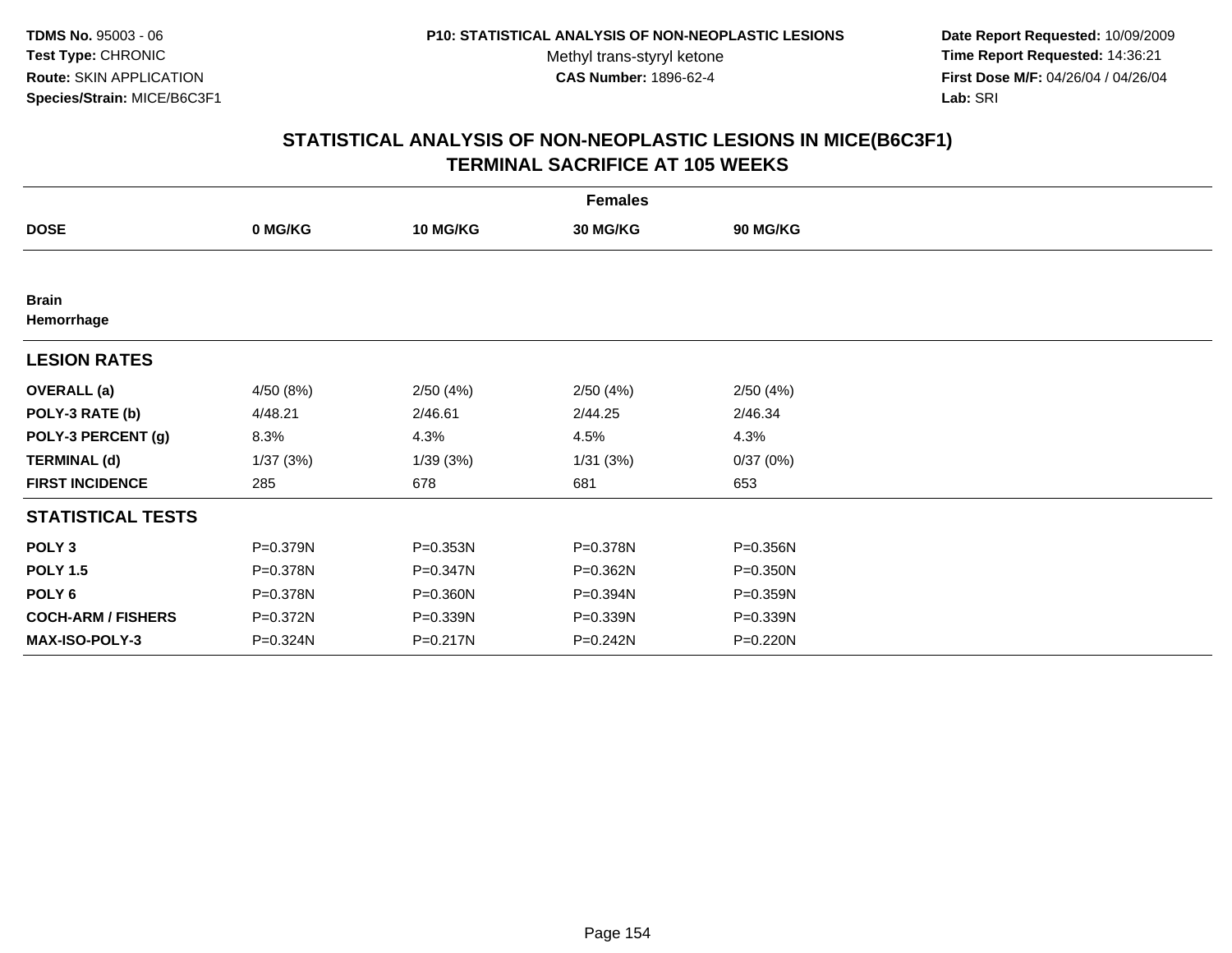**Date Report Requested:** 10/09/2009 **Time Report Requested:** 14:36:21 **First Dose M/F:** 04/26/04 / 04/26/04 Lab: SRI **Lab:** SRI

|                                      |             |                 | <b>Females</b> |             |  |
|--------------------------------------|-------------|-----------------|----------------|-------------|--|
| <b>DOSE</b>                          | 0 MG/KG     | <b>10 MG/KG</b> | 30 MG/KG       | 90 MG/KG    |  |
|                                      |             |                 |                |             |  |
| <b>Brain</b><br>Hyperplasia Lymphoid |             |                 |                |             |  |
| <b>LESION RATES</b>                  |             |                 |                |             |  |
| <b>OVERALL</b> (a)                   | 3/50(6%)    | 2/50(4%)        | 2/50(4%)       | 3/50(6%)    |  |
| POLY-3 RATE (b)                      | 3/46.72     | 2/46.41         | 2/44.07        | 3/45.79     |  |
| POLY-3 PERCENT (g)                   | 6.4%        | 4.3%            | 4.5%           | 6.6%        |  |
| <b>TERMINAL (d)</b>                  | 3/37(8%)    | 2/39(5%)        | 2/31(7%)       | 3/37(8%)    |  |
| <b>FIRST INCIDENCE</b>               | 729 (T)     | 729 (T)         | 729 (T)        | 729 (T)     |  |
| <b>STATISTICAL TESTS</b>             |             |                 |                |             |  |
| POLY <sub>3</sub>                    | $P = 0.511$ | P=0.503N        | $P = 0.527N$   | $P = 0.653$ |  |
| <b>POLY 1.5</b>                      | $P = 0.513$ | P=0.500N        | $P = 0.515N$   | $P = 0.657$ |  |
| POLY 6                               | $P = 0.510$ | P=0.507N        | P=0.539N       | $P = 0.650$ |  |
| <b>COCH-ARM / FISHERS</b>            | $P = 0.519$ | P=0.500N        | P=0.500N       | P=0.661N    |  |
| MAX-ISO-POLY-3                       | $P=0.597$   | P=0.327N        | $P = 0.351N$   | $P = 0.489$ |  |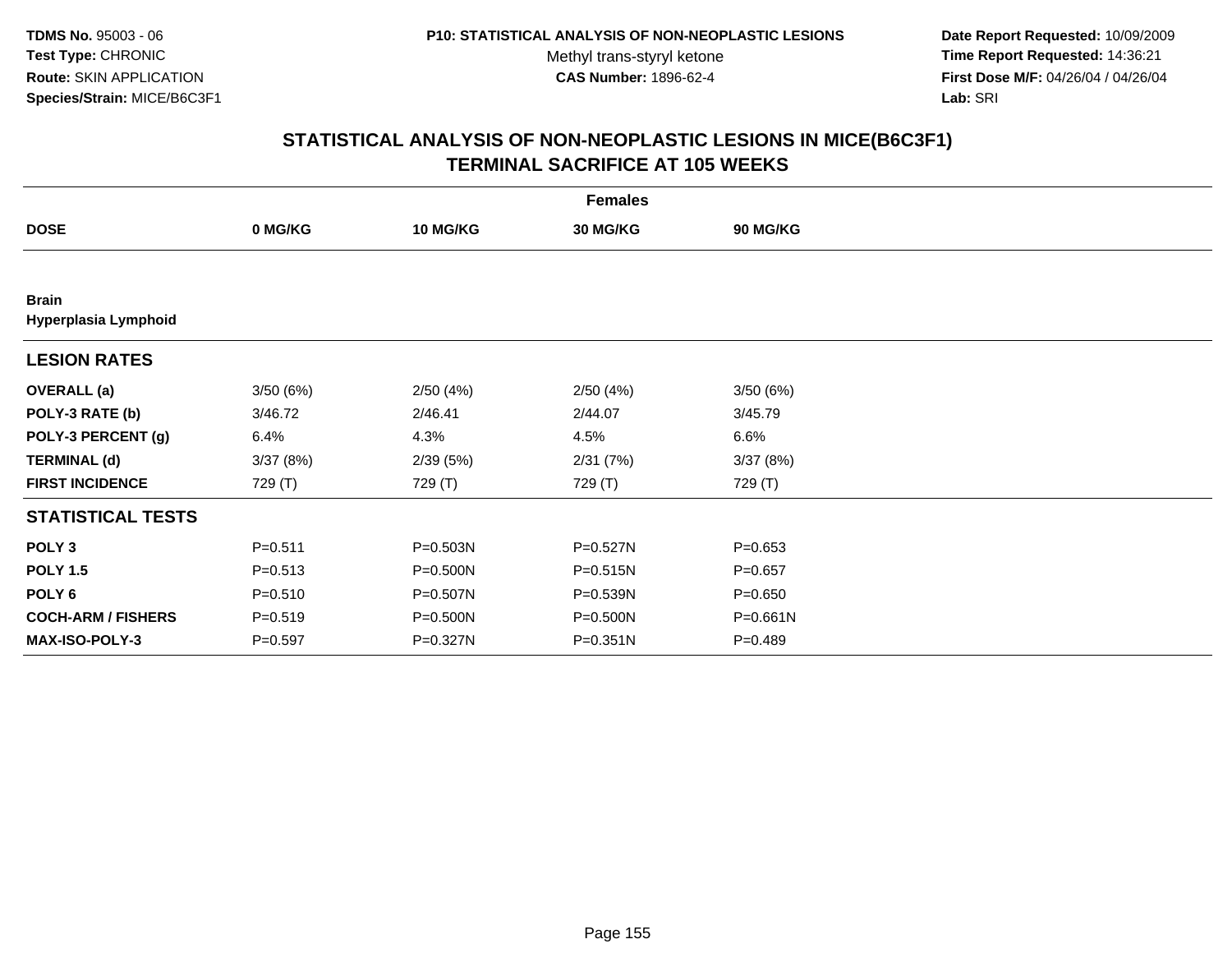**Date Report Requested:** 10/09/2009 **Time Report Requested:** 14:36:21 **First Dose M/F:** 04/26/04 / 04/26/04 Lab: SRI **Lab:** SRI

|                                       |             |                 | <b>Females</b> |             |  |
|---------------------------------------|-------------|-----------------|----------------|-------------|--|
| <b>DOSE</b>                           | 0 MG/KG     | <b>10 MG/KG</b> | 30 MG/KG       | 90 MG/KG    |  |
|                                       |             |                 |                |             |  |
| <b>Brain</b><br><b>Necrosis Focal</b> |             |                 |                |             |  |
| <b>LESION RATES</b>                   |             |                 |                |             |  |
| <b>OVERALL</b> (a)                    | 0/50(0%)    | 0/50(0%)        | 1/50(2%)       | 2/50(4%)    |  |
| POLY-3 RATE (b)                       | 0/46.72     | 0/46.41         | 1/44.27        | 2/45.81     |  |
| POLY-3 PERCENT (g)                    | 0%          | 0%              | 2.3%           | 4.4%        |  |
| <b>TERMINAL (d)</b>                   | 0/37(0%)    | 0/39(0%)        | 0/31(0%)       | 1/37(3%)    |  |
| <b>FIRST INCIDENCE</b>                | ---         | ---             | 676            | 723         |  |
| <b>STATISTICAL TESTS</b>              |             |                 |                |             |  |
| POLY <sub>3</sub>                     | $P = 0.082$ | (e)             | $P = 0.489$    | $P = 0.233$ |  |
| <b>POLY 1.5</b>                       | $P = 0.083$ | (e)             | $P=0.494$      | $P = 0.235$ |  |
| POLY <sub>6</sub>                     | $P = 0.082$ | (e)             | $P=0.485$      | $P = 0.231$ |  |
| <b>COCH-ARM / FISHERS</b>             | $P = 0.085$ | (e)             | $P = 0.500$    | $P = 0.247$ |  |
| MAX-ISO-POLY-3                        | $P = 0.080$ | (e)             | $P = 0.158$    | $P = 0.076$ |  |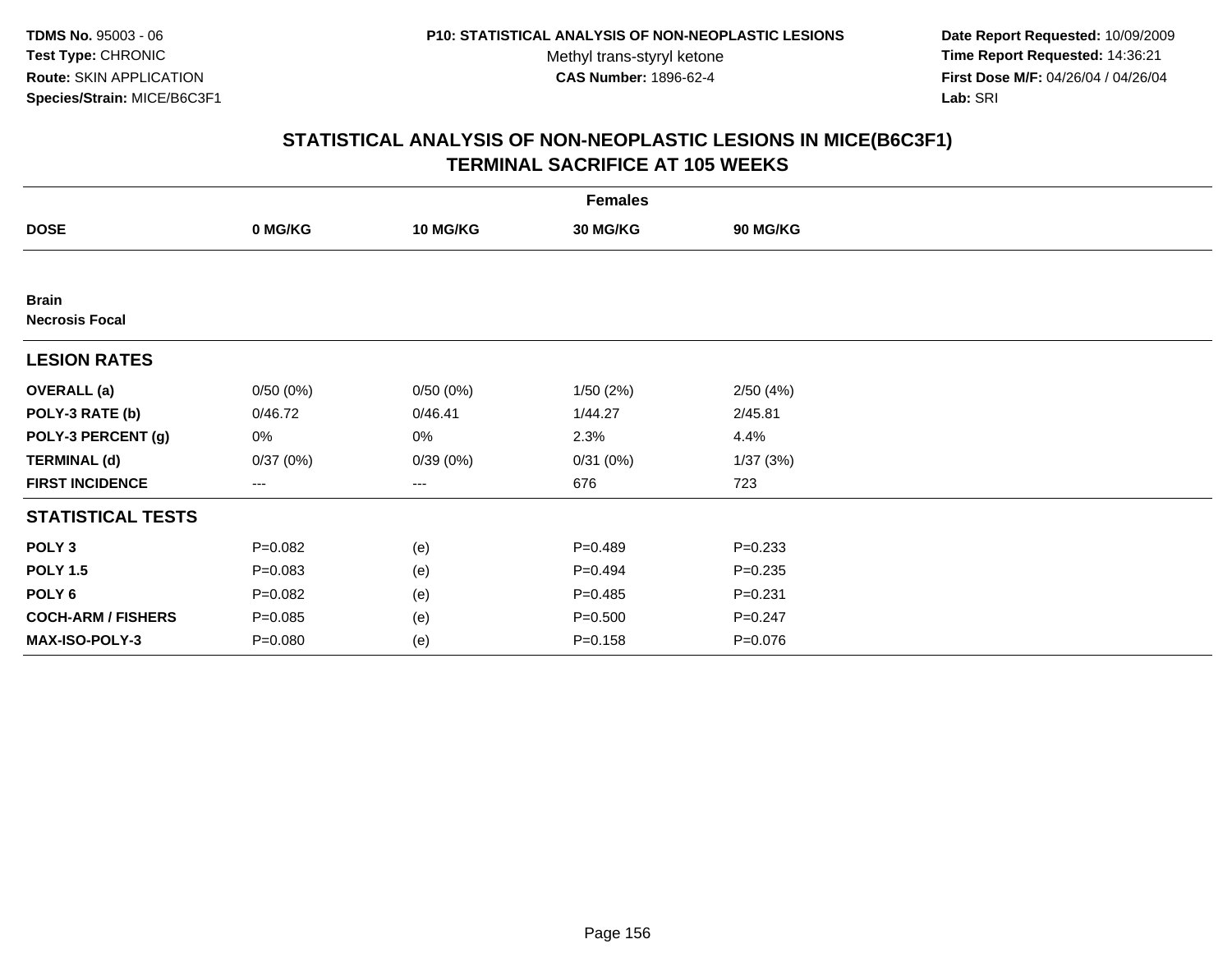**Date Report Requested:** 10/09/2009 **Time Report Requested:** 14:36:21 **First Dose M/F:** 04/26/04 / 04/26/04 Lab: SRI **Lab:** SRI

| <b>Females</b>                                       |              |                 |              |              |  |  |  |
|------------------------------------------------------|--------------|-----------------|--------------|--------------|--|--|--|
| <b>DOSE</b>                                          | 0 MG/KG      | <b>10 MG/KG</b> | 30 MG/KG     | 90 MG/KG     |  |  |  |
|                                                      |              |                 |              |              |  |  |  |
| <b>Clitoral Gland</b><br><b>Inflammation Chronic</b> |              |                 |              |              |  |  |  |
| <b>LESION RATES</b>                                  |              |                 |              |              |  |  |  |
| <b>OVERALL</b> (a)                                   | 2/48(4%)     | 1/49(2%)        | 0/50(0%)     | 1/46(2%)     |  |  |  |
| POLY-3 RATE (b)                                      | 2/45.28      | 1/45.61         | 0/44.07      | 1/41.79      |  |  |  |
| POLY-3 PERCENT (g)                                   | 4.4%         | 2.2%            | 0%           | 2.4%         |  |  |  |
| <b>TERMINAL (d)</b>                                  | 1/37(3%)     | 1/39(3%)        | 0/31(0%)     | 1/33(3%)     |  |  |  |
| <b>FIRST INCIDENCE</b>                               | 687          | 729 (T)         | $--$         | 729 (T)      |  |  |  |
| <b>STATISTICAL TESTS</b>                             |              |                 |              |              |  |  |  |
| POLY <sub>3</sub>                                    | P=0.520N     | P=0.497N        | $P = 0.243N$ | P=0.528N     |  |  |  |
| <b>POLY 1.5</b>                                      | $P = 0.519N$ | $P = 0.494N$    | P=0.237N     | P=0.522N     |  |  |  |
| POLY 6                                               | P=0.521N     | P=0.503N        | $P = 0.252N$ | $P = 0.535N$ |  |  |  |
| <b>COCH-ARM / FISHERS</b>                            | P=0.517N     | P=0.492N        | P=0.237N     | P=0.516N     |  |  |  |
| <b>MAX-ISO-POLY-3</b>                                | $P = 0.261N$ | P=0.279N        | P=0.084N     | P=0.309N     |  |  |  |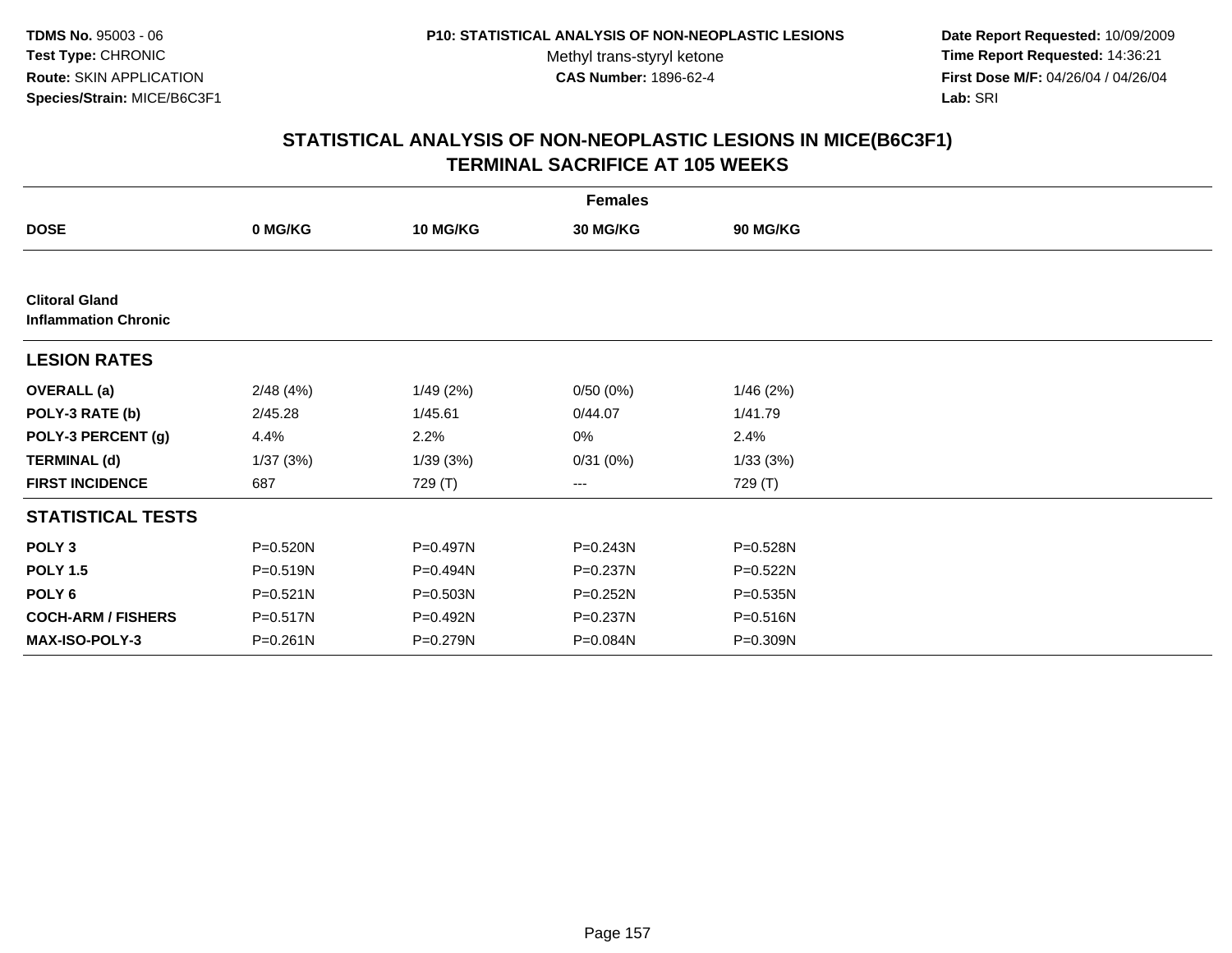**Date Report Requested:** 10/09/2009 **Time Report Requested:** 14:36:21 **First Dose M/F:** 04/26/04 / 04/26/04 Lab: SRI **Lab:** SRI

|                                    | <b>Females</b> |                 |             |             |  |  |  |  |
|------------------------------------|----------------|-----------------|-------------|-------------|--|--|--|--|
| <b>DOSE</b>                        | 0 MG/KG        | <b>10 MG/KG</b> | 30 MG/KG    | 90 MG/KG    |  |  |  |  |
|                                    |                |                 |             |             |  |  |  |  |
| Eye<br><b>Inflammation Chronic</b> |                |                 |             |             |  |  |  |  |
| <b>LESION RATES</b>                |                |                 |             |             |  |  |  |  |
| <b>OVERALL</b> (a)                 | 0/47(0%)       | 2/50(4%)        | 1/48(2%)    | 1/47(2%)    |  |  |  |  |
| POLY-3 RATE (b)                    | 0/44.67        | 2/46.41         | 1/42.59     | 1/43.76     |  |  |  |  |
| POLY-3 PERCENT (g)                 | 0%             | 4.3%            | 2.4%        | 2.3%        |  |  |  |  |
| <b>TERMINAL (d)</b>                | 0/37(0%)       | 2/39(5%)        | 1/31(3%)    | 1/37(3%)    |  |  |  |  |
| <b>FIRST INCIDENCE</b>             | ---            | 729 (T)         | 729 (T)     | 729 (T)     |  |  |  |  |
| <b>STATISTICAL TESTS</b>           |                |                 |             |             |  |  |  |  |
| POLY <sub>3</sub>                  | $P = 0.599$    | $P = 0.246$     | $P=0.491$   | $P = 0.496$ |  |  |  |  |
| <b>POLY 1.5</b>                    | $P = 0.602$    | $P=0.249$       | $P = 0.496$ | $P = 0.498$ |  |  |  |  |
| POLY <sub>6</sub>                  | $P=0.597$      | $P = 0.241$     | $P=0.484$   | $P = 0.495$ |  |  |  |  |
| <b>COCH-ARM / FISHERS</b>          | $P = 0.607$    | $P = 0.263$     | $P = 0.505$ | $P = 0.500$ |  |  |  |  |
| MAX-ISO-POLY-3                     | $P = 0.279$    | $P = 0.081$     | $P = 0.160$ | $P = 0.159$ |  |  |  |  |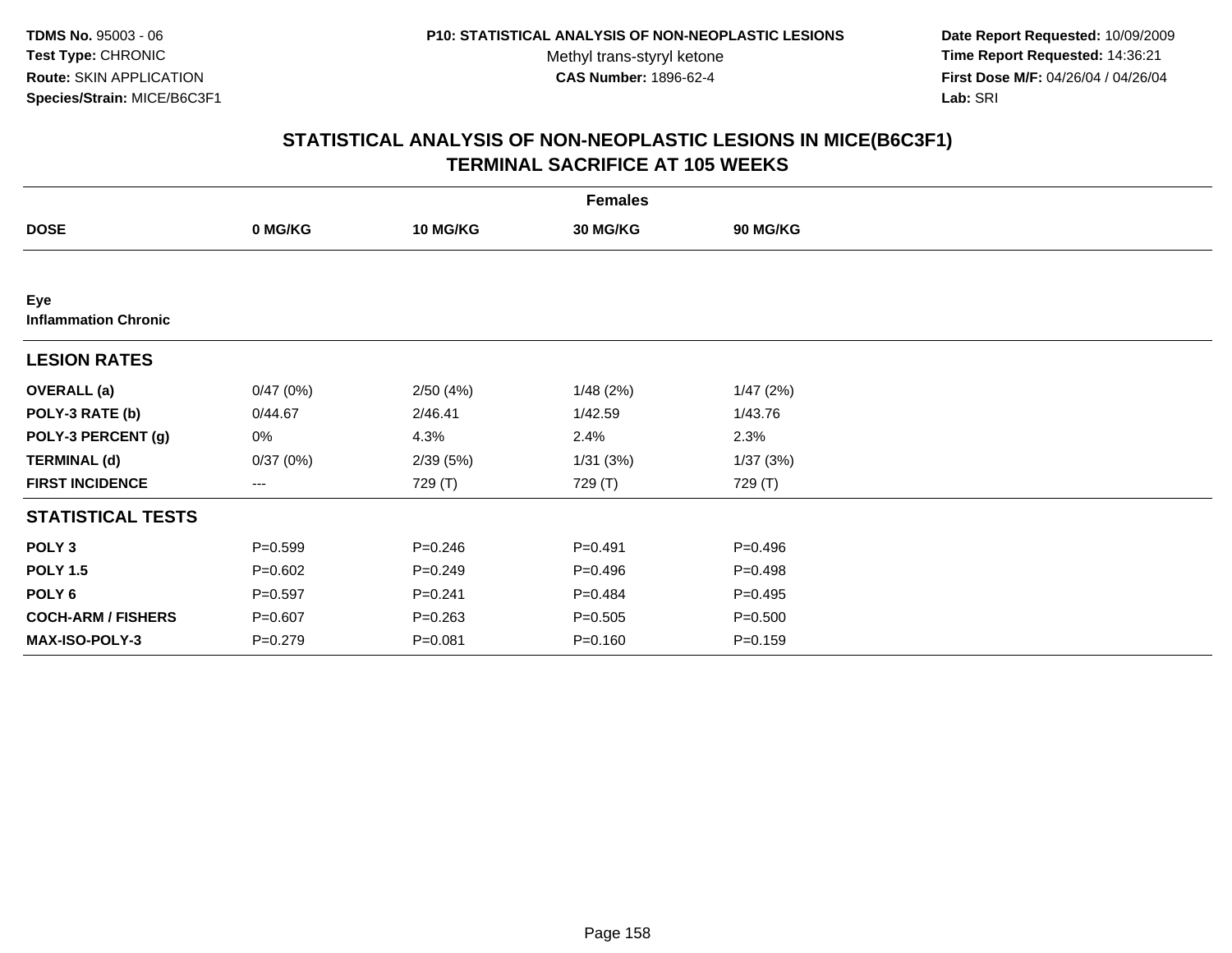**Date Report Requested:** 10/09/2009 **Time Report Requested:** 14:36:21 **First Dose M/F:** 04/26/04 / 04/26/04 Lab: SRI **Lab:** SRI

|                            | <b>Females</b> |                 |                 |             |  |  |  |  |
|----------------------------|----------------|-----------------|-----------------|-------------|--|--|--|--|
| <b>DOSE</b>                | 0 MG/KG        | <b>10 MG/KG</b> | <b>30 MG/KG</b> | 90 MG/KG    |  |  |  |  |
|                            |                |                 |                 |             |  |  |  |  |
| Eye: Cornea<br>Hyperplasia |                |                 |                 |             |  |  |  |  |
| <b>LESION RATES</b>        |                |                 |                 |             |  |  |  |  |
| <b>OVERALL</b> (a)         | 0/47(0%)       | 2/50(4%)        | 3/48(6%)        | 1/47(2%)    |  |  |  |  |
| POLY-3 RATE (b)            | 0/44.67        | 2/46.88         | 3/43.84         | 1/43.88     |  |  |  |  |
| POLY-3 PERCENT (g)         | 0%             | 4.3%            | 6.8%            | 2.3%        |  |  |  |  |
| <b>TERMINAL (d)</b>        | 0/37(0%)       | 1/39(3%)        | 1/31(3%)        | 0/37(0%)    |  |  |  |  |
| <b>FIRST INCIDENCE</b>     | $---$          | 590             | 467             | 698         |  |  |  |  |
| <b>STATISTICAL TESTS</b>   |                |                 |                 |             |  |  |  |  |
| POLY <sub>3</sub>          | $P = 0.599$    | $P = 0.248$     | $P = 0.115$     | $P=0.496$   |  |  |  |  |
| <b>POLY 1.5</b>            | $P = 0.602$    | $P = 0.250$     | $P = 0.118$     | $P=0.498$   |  |  |  |  |
| POLY <sub>6</sub>          | $P = 0.599$    | $P = 0.244$     | $P = 0.112$     | $P=0.496$   |  |  |  |  |
| <b>COCH-ARM / FISHERS</b>  | $P = 0.608$    | $P = 0.263$     | $P = 0.125$     | $P = 0.500$ |  |  |  |  |
| <b>MAX-ISO-POLY-3</b>      | $P = 0.190$    | $P = 0.083$     | $P=0.039*$      | $P = 0.159$ |  |  |  |  |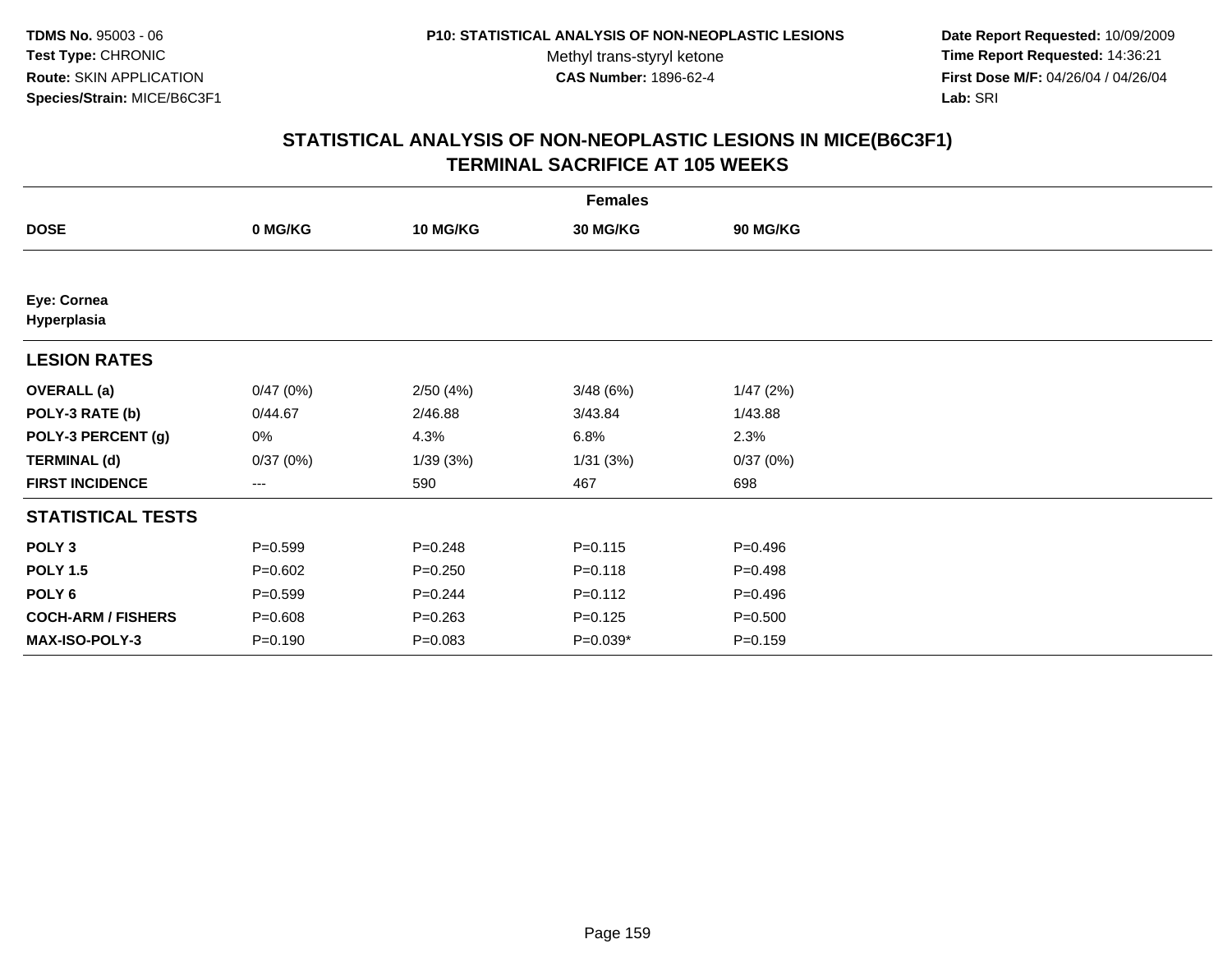**Date Report Requested:** 10/09/2009 **Time Report Requested:** 14:36:21 **First Dose M/F:** 04/26/04 / 04/26/04 Lab: SRI **Lab:** SRI

| <b>Females</b>              |          |                 |                   |                 |  |  |  |
|-----------------------------|----------|-----------------|-------------------|-----------------|--|--|--|
| <b>DOSE</b>                 | 0 MG/KG  | <b>10 MG/KG</b> | 30 MG/KG          | <b>90 MG/KG</b> |  |  |  |
|                             |          |                 |                   |                 |  |  |  |
| Eye: Retina<br>Degeneration |          |                 |                   |                 |  |  |  |
| <b>LESION RATES</b>         |          |                 |                   |                 |  |  |  |
| <b>OVERALL</b> (a)          | 0/47(0%) | 2/50(4%)        | 0/48(0%)          | 0/47(0%)        |  |  |  |
| POLY-3 RATE (b)             | 0/44.67  | 2/46.93         | 0/42.59           | 0/43.76         |  |  |  |
| POLY-3 PERCENT (g)          | 0%       | 4.3%            | $0\%$             | $0\%$           |  |  |  |
| <b>TERMINAL (d)</b>         | 0/37(0%) | 1/39(3%)        | 0/31(0%)          | 0/37(0%)        |  |  |  |
| <b>FIRST INCIDENCE</b>      | $---$    | 571             | $\qquad \qquad -$ | $---$           |  |  |  |
| <b>STATISTICAL TESTS</b>    |          |                 |                   |                 |  |  |  |
| POLY <sub>3</sub>           | P=0.388N | $P = 0.248$     | (e)               | (e)             |  |  |  |
| <b>POLY 1.5</b>             | P=0.386N | $P = 0.251$     | (e)               | (e)             |  |  |  |
| POLY <sub>6</sub>           | P=0.390N | $P = 0.245$     | (e)               | (e)             |  |  |  |
| <b>COCH-ARM / FISHERS</b>   | P=0.385N | $P = 0.263$     | (e)               | (e)             |  |  |  |
| <b>MAX-ISO-POLY-3</b>       | P=0.267N | $P = 0.083$     | (e)               | (e)             |  |  |  |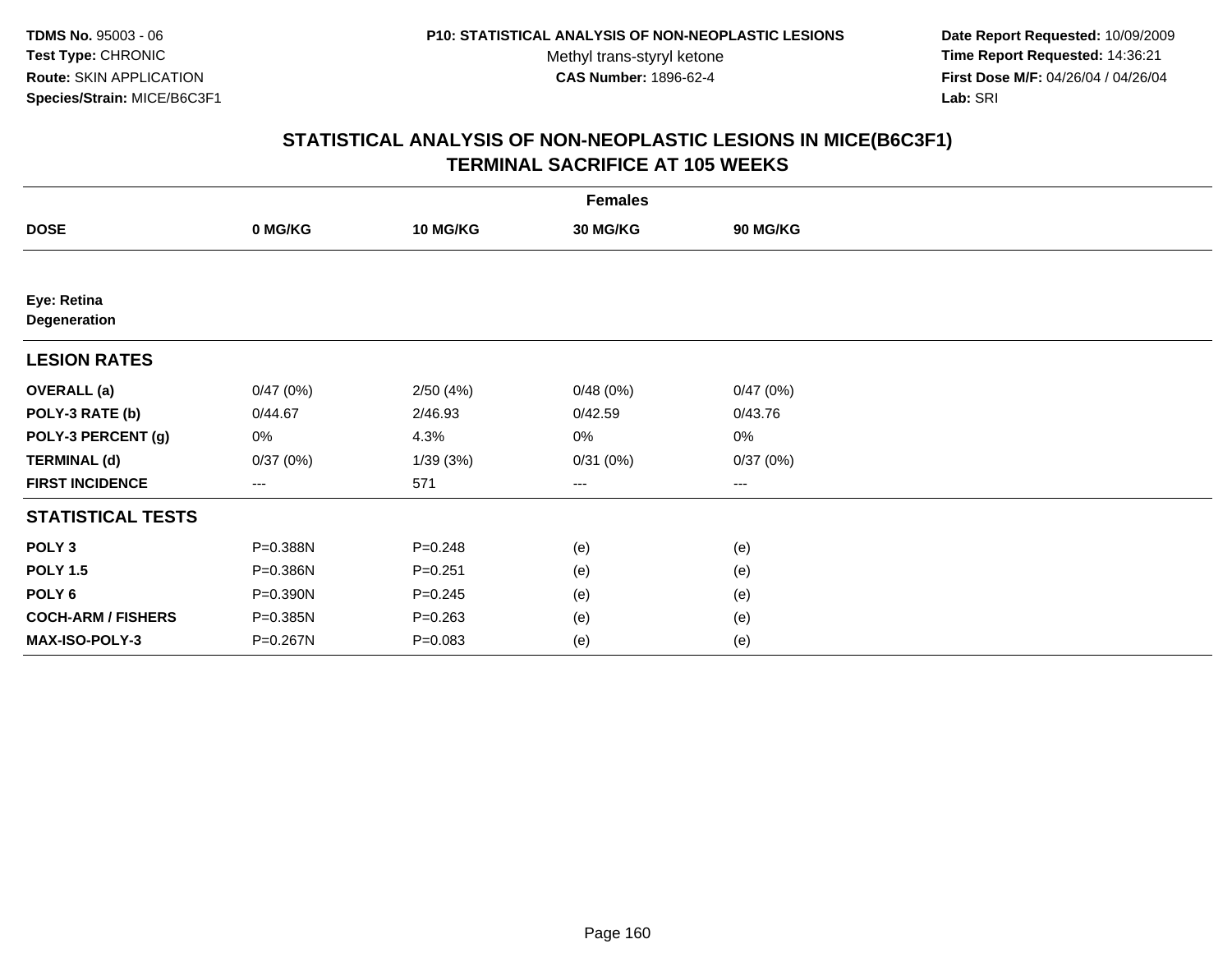**Date Report Requested:** 10/09/2009 **Time Report Requested:** 14:36:21 **First Dose M/F:** 04/26/04 / 04/26/04 Lab: SRI **Lab:** SRI

| <b>Females</b>                                     |              |                 |             |                 |  |  |  |
|----------------------------------------------------|--------------|-----------------|-------------|-----------------|--|--|--|
| <b>DOSE</b>                                        | 0 MG/KG      | <b>10 MG/KG</b> | 30 MG/KG    | <b>90 MG/KG</b> |  |  |  |
|                                                    |              |                 |             |                 |  |  |  |
| <b>Harderian Gland</b><br><b>Hyperplasia Focal</b> |              |                 |             |                 |  |  |  |
| <b>LESION RATES</b>                                |              |                 |             |                 |  |  |  |
| <b>OVERALL</b> (a)                                 | 2/50(4%)     | 5/50 (10%)      | 5/49 (10%)  | 0/49(0%)        |  |  |  |
| POLY-3 RATE (b)                                    | 2/46.84      | 5/46.48         | 5/43.88     | 0/44.97         |  |  |  |
| POLY-3 PERCENT (g)                                 | 4.3%         | 10.8%           | 11.4%       | 0%              |  |  |  |
| <b>TERMINAL (d)</b>                                | 1/37(3%)     | 4/39 (10%)      | 2/30(7%)    | 0/37(0%)        |  |  |  |
| <b>FIRST INCIDENCE</b>                             | 698          | 711             | 557         | ---             |  |  |  |
| <b>STATISTICAL TESTS</b>                           |              |                 |             |                 |  |  |  |
| POLY <sub>3</sub>                                  | P=0.093N     | $P = 0.213$     | $P = 0.190$ | P=0.246N        |  |  |  |
| <b>POLY 1.5</b>                                    | $P = 0.091N$ | $P = 0.216$     | $P = 0.198$ | P=0.244N        |  |  |  |
| POLY 6                                             | P=0.094N     | $P = 0.209$     | $P = 0.183$ | P=0.248N        |  |  |  |
| <b>COCH-ARM / FISHERS</b>                          | P=0.090N     | $P = 0.218$     | $P = 0.210$ | P=0.253N        |  |  |  |
| MAX-ISO-POLY-3                                     | P=0.074N     | $P = 0.118$     | $P = 0.107$ | P=0.084N        |  |  |  |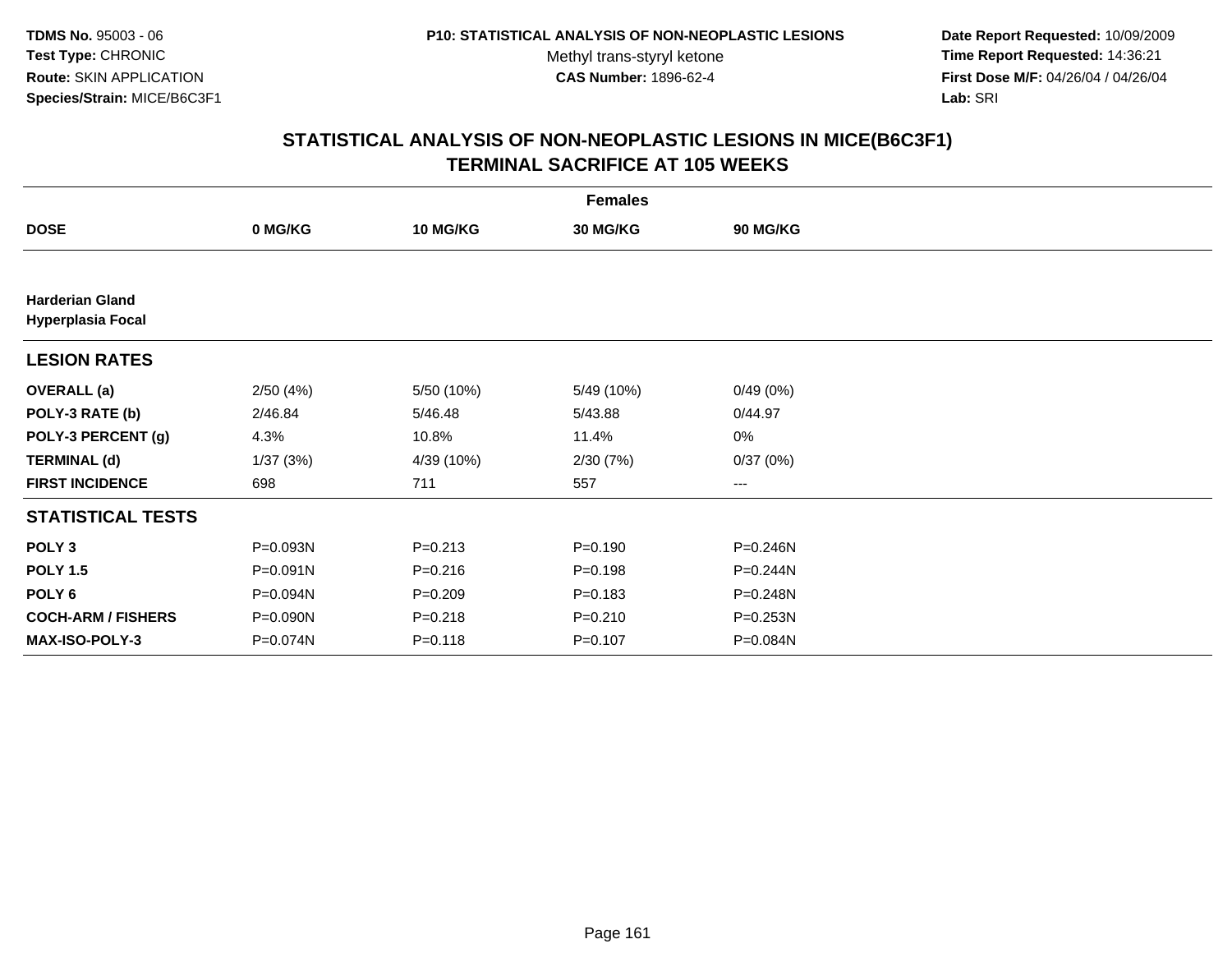**Date Report Requested:** 10/09/2009 **Time Report Requested:** 14:36:21 **First Dose M/F:** 04/26/04 / 04/26/04 Lab: SRI **Lab:** SRI

|                                                       | <b>Females</b> |                 |              |                 |  |  |  |  |  |
|-------------------------------------------------------|----------------|-----------------|--------------|-----------------|--|--|--|--|--|
| <b>DOSE</b>                                           | 0 MG/KG        | <b>10 MG/KG</b> | 30 MG/KG     | <b>90 MG/KG</b> |  |  |  |  |  |
|                                                       |                |                 |              |                 |  |  |  |  |  |
| <b>Harderian Gland</b><br><b>Inflammation Chronic</b> |                |                 |              |                 |  |  |  |  |  |
| <b>LESION RATES</b>                                   |                |                 |              |                 |  |  |  |  |  |
| <b>OVERALL</b> (a)                                    | 8/50 (16%)     | 1/50(2%)        | 3/49(6%)     | 3/49(6%)        |  |  |  |  |  |
| POLY-3 RATE (b)                                       | 8/46.72        | 1/46.41         | 3/43.07      | 3/44.97         |  |  |  |  |  |
| POLY-3 PERCENT (g)                                    | 17.1%          | 2.2%            | 7%           | 6.7%            |  |  |  |  |  |
| <b>TERMINAL (d)</b>                                   | 8/37 (22%)     | 1/39(3%)        | 3/30 (10%)   | 3/37(8%)        |  |  |  |  |  |
| <b>FIRST INCIDENCE</b>                                | 729 (T)        | 729 (T)         | 729 (T)      | 729 (T)         |  |  |  |  |  |
| <b>STATISTICAL TESTS</b>                              |                |                 |              |                 |  |  |  |  |  |
| POLY <sub>3</sub>                                     | P=0.261N       | P=0.016N*       | $P = 0.125N$ | $P = 0.110N$    |  |  |  |  |  |
| <b>POLY 1.5</b>                                       | $P = 0.261N$   | P=0.016N*       | $P = 0.117N$ | $P = 0.108N$    |  |  |  |  |  |
| POLY 6                                                | P=0.258N       | P=0.016N*       | $P = 0.135N$ | $P = 0.111N$    |  |  |  |  |  |
| <b>COCH-ARM / FISHERS</b>                             | P=0.260N       | $P = 0.015N^*$  | $P = 0.106N$ | P=0.106N        |  |  |  |  |  |
| <b>MAX-ISO-POLY-3</b>                                 | P=0.030N*      | P=0.006N**      | P=0.077N     | P=0.063N        |  |  |  |  |  |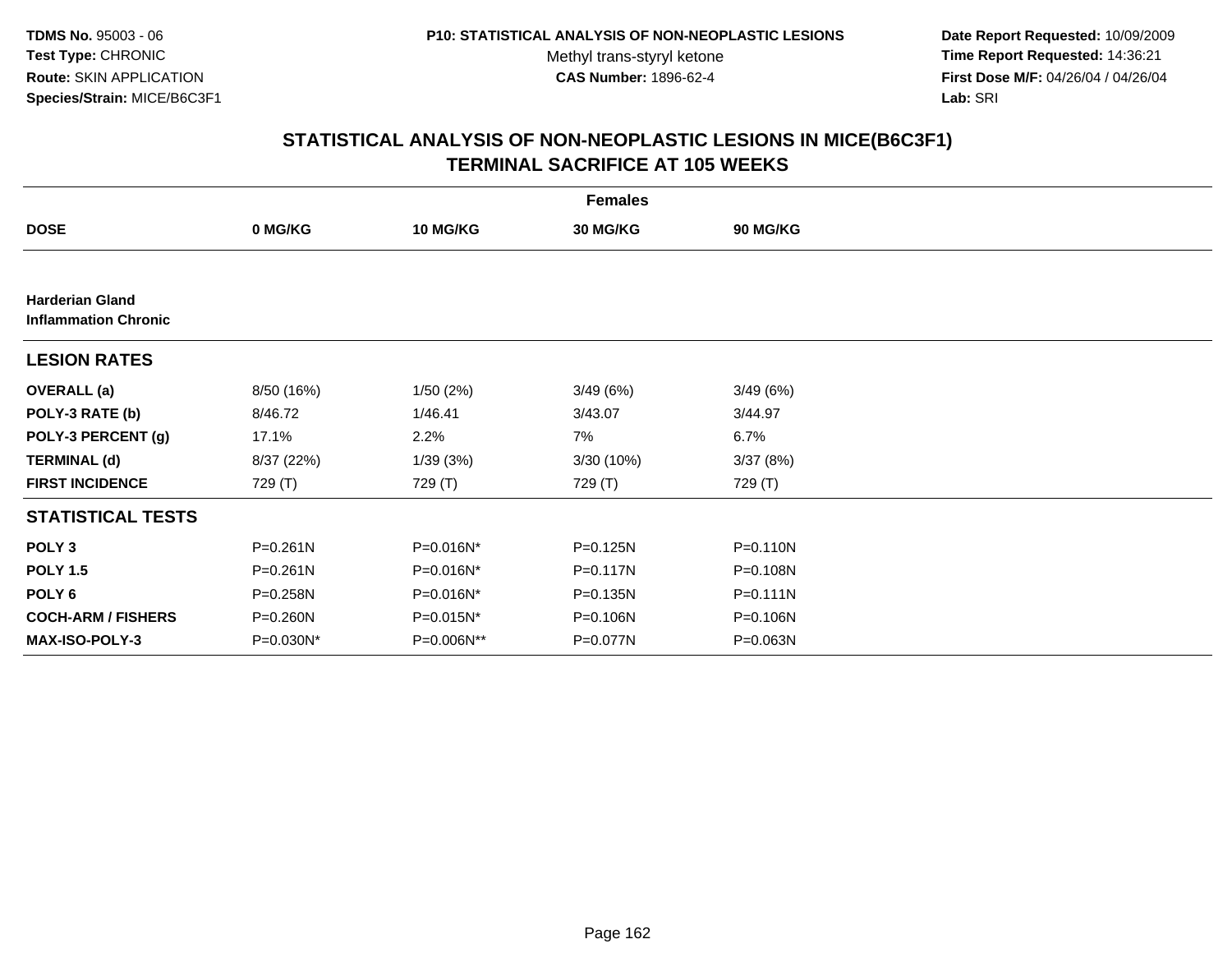**Date Report Requested:** 10/09/2009 **Time Report Requested:** 14:36:21 **First Dose M/F:** 04/26/04 / 04/26/04 Lab: SRI **Lab:** SRI

|                           | <b>Females</b> |                 |             |                 |  |  |  |  |
|---------------------------|----------------|-----------------|-------------|-----------------|--|--|--|--|
| <b>DOSE</b>               | 0 MG/KG        | <b>10 MG/KG</b> | 30 MG/KG    | <b>90 MG/KG</b> |  |  |  |  |
|                           |                |                 |             |                 |  |  |  |  |
| Heart<br>Cardiomyopathy   |                |                 |             |                 |  |  |  |  |
| <b>LESION RATES</b>       |                |                 |             |                 |  |  |  |  |
| <b>OVERALL</b> (a)        | 8/50 (16%)     | 12/50 (24%)     | 10/50 (20%) | 9/50(18%)       |  |  |  |  |
| POLY-3 RATE (b)           | 8/46.88        | 12/46.48        | 10/44.56    | 9/46.24         |  |  |  |  |
| POLY-3 PERCENT (g)        | 17.1%          | 25.8%           | 22.4%       | 19.5%           |  |  |  |  |
| <b>TERMINAL (d)</b>       | 6/37(16%)      | 11/39 (28%)     | 7/31 (23%)  | 7/37 (19%)      |  |  |  |  |
| <b>FIRST INCIDENCE</b>    | 698            | 711             | 668         | 657             |  |  |  |  |
| <b>STATISTICAL TESTS</b>  |                |                 |             |                 |  |  |  |  |
| POLY <sub>3</sub>         | P=0.495N       | $P = 0.218$     | $P = 0.351$ | $P = 0.488$     |  |  |  |  |
| <b>POLY 1.5</b>           | P=0.492N       | $P=0.225$       | $P = 0.370$ | $P = 0.493$     |  |  |  |  |
| POLY 6                    | P=0.493N       | $P = 0.208$     | $P = 0.333$ | $P = 0.486$     |  |  |  |  |
| <b>COCH-ARM / FISHERS</b> | P=0.485N       | $P=0.227$       | $P = 0.398$ | $P = 0.500$     |  |  |  |  |
| <b>MAX-ISO-POLY-3</b>     | $P = 0.417$    | $P = 0.152$     | $P = 0.265$ | $P = 0.382$     |  |  |  |  |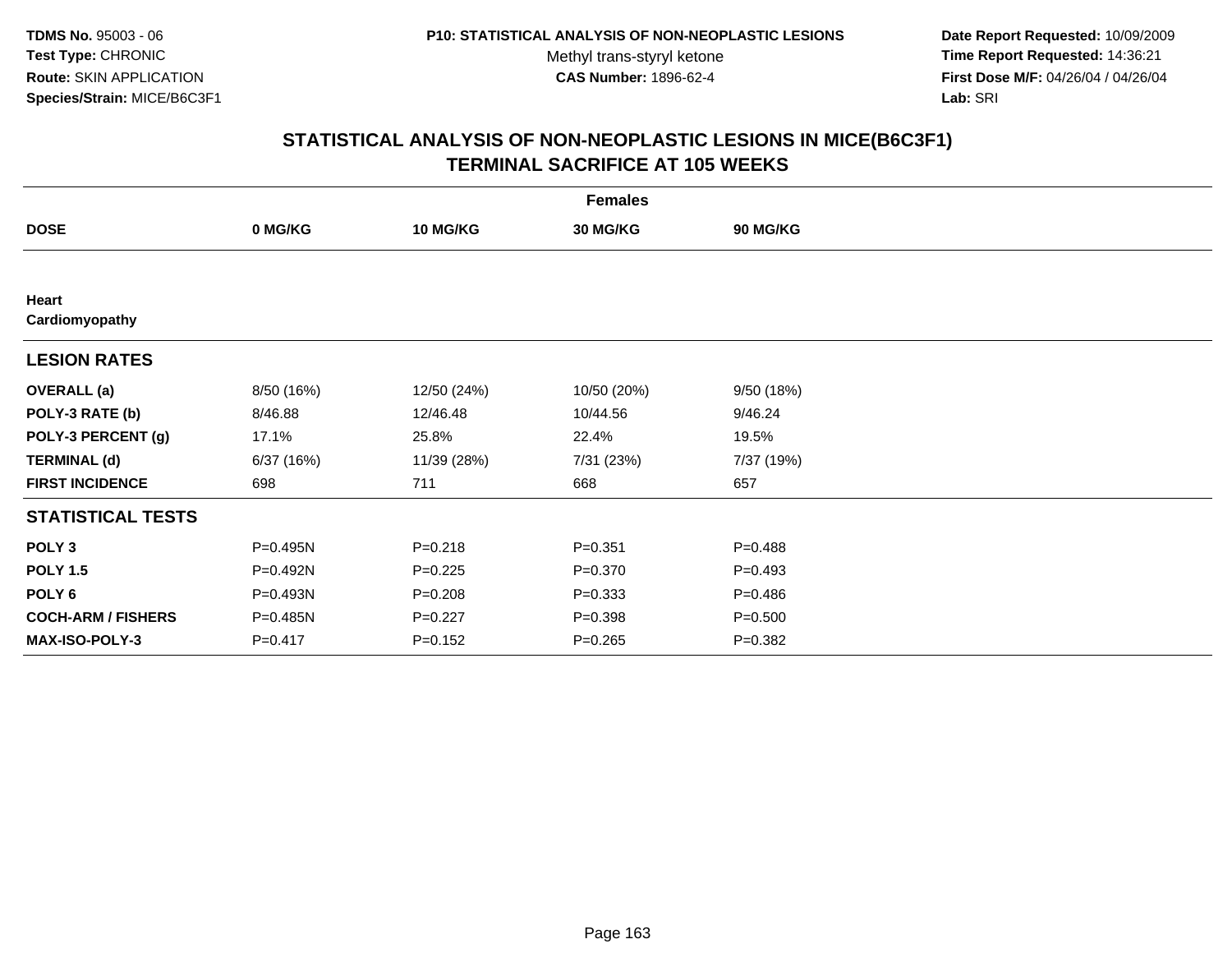**Date Report Requested:** 10/09/2009 **Time Report Requested:** 14:36:21 **First Dose M/F:** 04/26/04 / 04/26/04 Lab: SRI **Lab:** SRI

|                                | <b>Females</b> |                 |             |                        |  |  |  |  |
|--------------------------------|----------------|-----------------|-------------|------------------------|--|--|--|--|
| <b>DOSE</b>                    | 0 MG/KG        | <b>10 MG/KG</b> | 30 MG/KG    | 90 MG/KG               |  |  |  |  |
|                                |                |                 |             |                        |  |  |  |  |
| Heart<br><b>Mineralization</b> |                |                 |             |                        |  |  |  |  |
| <b>LESION RATES</b>            |                |                 |             |                        |  |  |  |  |
| <b>OVERALL</b> (a)             | 1/50(2%)       | 1/50(2%)        | 3/50(6%)    | 0/50(0%)               |  |  |  |  |
| POLY-3 RATE (b)                | 1/47.10        | 1/46.86         | 3/45.52     | 0/45.79                |  |  |  |  |
| POLY-3 PERCENT (g)             | 2.1%           | 2.1%            | 6.6%        | 0%                     |  |  |  |  |
| <b>TERMINAL (d)</b>            | 0/37(0%)       | 0/39(0%)        | 0/31(0%)    | 0/37(0%)               |  |  |  |  |
| <b>FIRST INCIDENCE</b>         | 619            | 597             | 386         | $\qquad \qquad \cdots$ |  |  |  |  |
| <b>STATISTICAL TESTS</b>       |                |                 |             |                        |  |  |  |  |
| POLY <sub>3</sub>              | P=0.348N       | $P=0.759$       | $P = 0.293$ | P=0.506N               |  |  |  |  |
| <b>POLY 1.5</b>                | P=0.344N       | P=0.760N        | $P = 0.299$ | $P = 0.503N$           |  |  |  |  |
| POLY <sub>6</sub>              | P=0.352N       | $P = 0.758$     | $P = 0.286$ | P=0.508N               |  |  |  |  |
| <b>COCH-ARM / FISHERS</b>      | P=0.337N       | P=0.753N        | $P = 0.309$ | P=0.500N               |  |  |  |  |
| <b>MAX-ISO-POLY-3</b>          | P=0.237N       | $P = 0.498$     | $P = 0.149$ | P=0.166N               |  |  |  |  |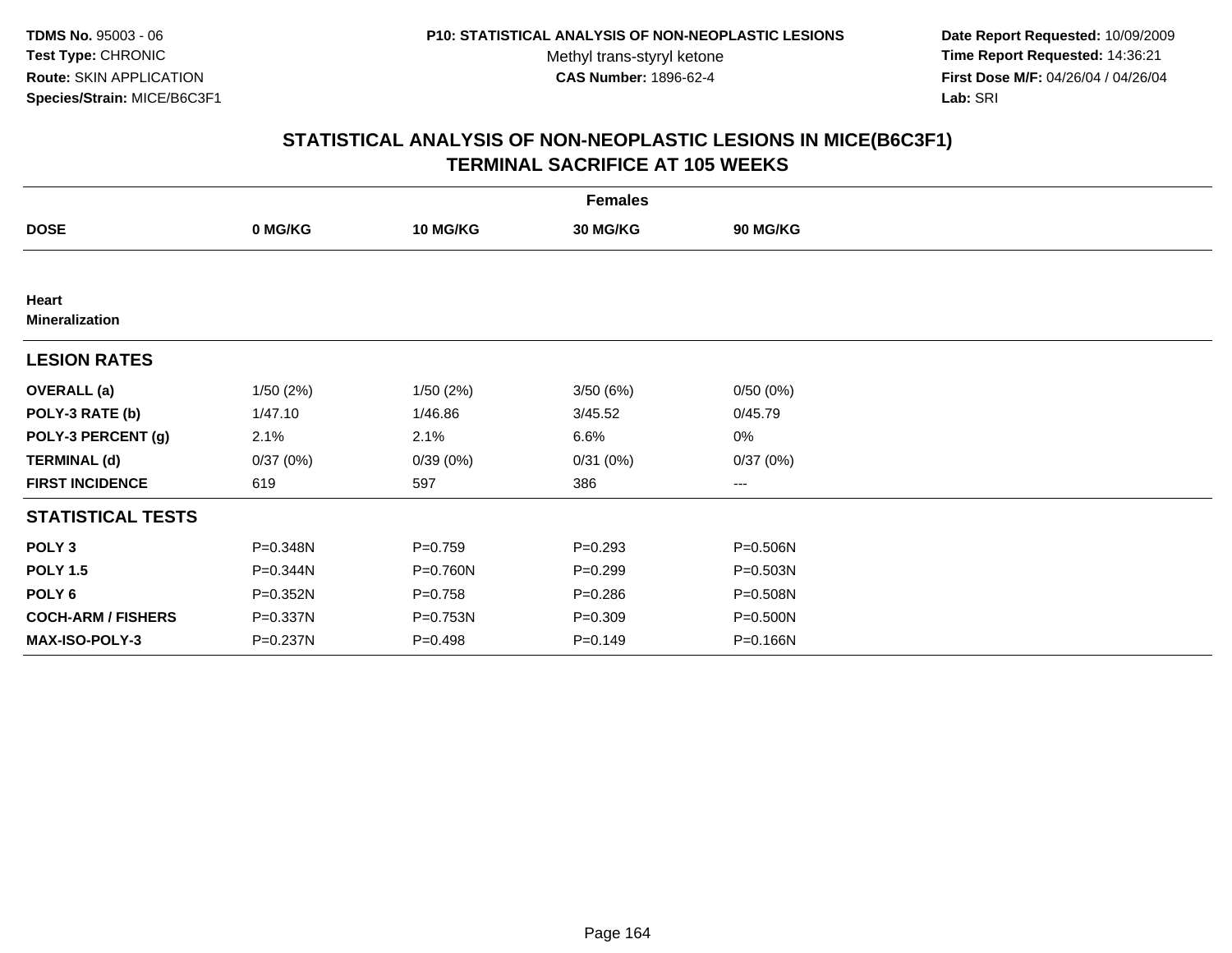**Date Report Requested:** 10/09/2009 **Time Report Requested:** 14:36:21 **First Dose M/F:** 04/26/04 / 04/26/04 Lab: SRI **Lab:** SRI

| <b>Females</b>                         |             |             |             |                 |  |  |  |
|----------------------------------------|-------------|-------------|-------------|-----------------|--|--|--|
| <b>DOSE</b>                            | 0 MG/KG     | 10 MG/KG    | 30 MG/KG    | <b>90 MG/KG</b> |  |  |  |
|                                        |             |             |             |                 |  |  |  |
| <b>Intestine Large, Colon</b><br>Edema |             |             |             |                 |  |  |  |
| <b>LESION RATES</b>                    |             |             |             |                 |  |  |  |
| <b>OVERALL</b> (a)                     | 0/44(0%)    | 1/47(2%)    | 2/42(5%)    | 0/44(0%)        |  |  |  |
| POLY-3 RATE (b)                        | 0/42.32     | 1/44.60     | 2/39.17     | 0/41.83         |  |  |  |
| POLY-3 PERCENT (g)                     | 0%          | 2.2%        | 5.1%        | $0\%$           |  |  |  |
| <b>TERMINAL (d)</b>                    | 0/37(0%)    | 0/39(0%)    | 1/31(3%)    | 0/37(0%)        |  |  |  |
| <b>FIRST INCIDENCE</b>                 | ---         | 590         | 386         | $\cdots$        |  |  |  |
| <b>STATISTICAL TESTS</b>               |             |             |             |                 |  |  |  |
| POLY <sub>3</sub>                      | P=0.527N    | $P = 0.510$ | $P = 0.220$ | (e)             |  |  |  |
| <b>POLY 1.5</b>                        | P=0.525N    | $P = 0.513$ | $P = 0.223$ | (e)             |  |  |  |
| POLY <sub>6</sub>                      | P=0.530N    | $P = 0.507$ | $P = 0.215$ | (e)             |  |  |  |
| <b>COCH-ARM / FISHERS</b>              | P=0.524N    | $P = 0.516$ | $P = 0.236$ | (e)             |  |  |  |
| MAX-ISO-POLY-3                         | $P = 0.319$ | $P = 0.168$ | $P = 0.073$ | (e)             |  |  |  |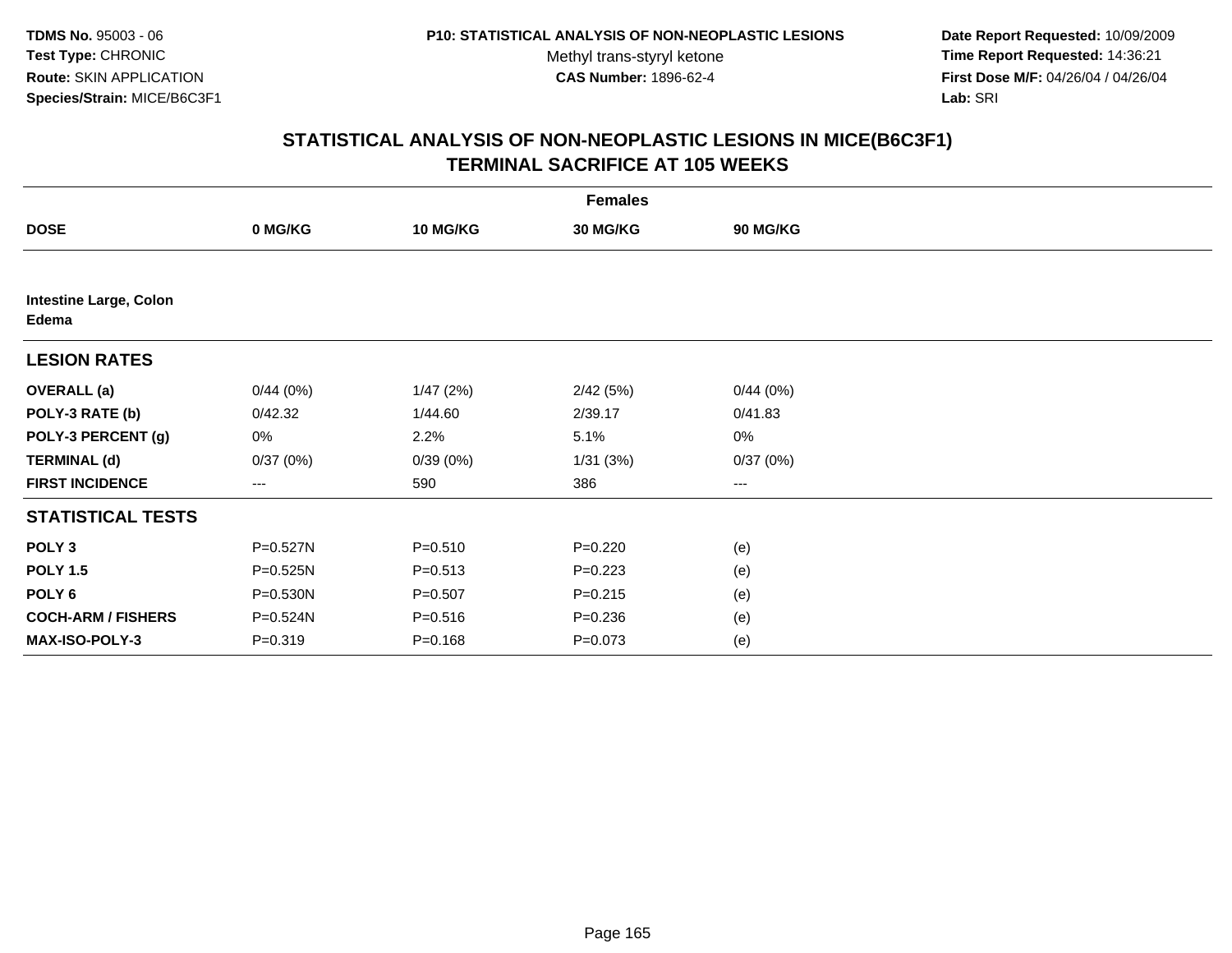**Date Report Requested:** 10/09/2009 **Time Report Requested:** 14:36:21 **First Dose M/F:** 04/26/04 / 04/26/04 Lab: SRI **Lab:** SRI

| <b>Females</b>                                             |          |             |             |                 |  |  |  |  |
|------------------------------------------------------------|----------|-------------|-------------|-----------------|--|--|--|--|
| <b>DOSE</b>                                                | 0 MG/KG  | 10 MG/KG    | 30 MG/KG    | <b>90 MG/KG</b> |  |  |  |  |
|                                                            |          |             |             |                 |  |  |  |  |
| <b>Intestine Small, Ileum</b><br><b>Inflammation Acute</b> |          |             |             |                 |  |  |  |  |
| <b>LESION RATES</b>                                        |          |             |             |                 |  |  |  |  |
| <b>OVERALL</b> (a)                                         | 0/43(0%) | 2/45(4%)    | 1/42(2%)    | 0/45(0%)        |  |  |  |  |
| POLY-3 RATE (b)                                            | 0/41.53  | 2/42.52     | 1/38.32     | 0/42.81         |  |  |  |  |
| POLY-3 PERCENT (g)                                         | 0%       | 4.7%        | 2.6%        | $0\%$           |  |  |  |  |
| <b>TERMINAL (d)</b>                                        | 0/37(0%) | 2/39(5%)    | 1/31(3%)    | 0/37(0%)        |  |  |  |  |
| <b>FIRST INCIDENCE</b>                                     | ---      | 729 (T)     | 729 (T)     | $\cdots$        |  |  |  |  |
| <b>STATISTICAL TESTS</b>                                   |          |             |             |                 |  |  |  |  |
| POLY <sub>3</sub>                                          | P=0.383N | $P = 0.242$ | $P=0.484$   | (e)             |  |  |  |  |
| <b>POLY 1.5</b>                                            | P=0.380N | $P = 0.245$ | $P=0.489$   | (e)             |  |  |  |  |
| POLY <sub>6</sub>                                          | P=0.388N | $P = 0.237$ | $P=0.478$   | (e)             |  |  |  |  |
| <b>COCH-ARM / FISHERS</b>                                  | P=0.378N | $P = 0.259$ | $P=0.494$   | (e)             |  |  |  |  |
| MAX-ISO-POLY-3                                             | P=0.323N | P=0.078     | $P = 0.157$ | (e)             |  |  |  |  |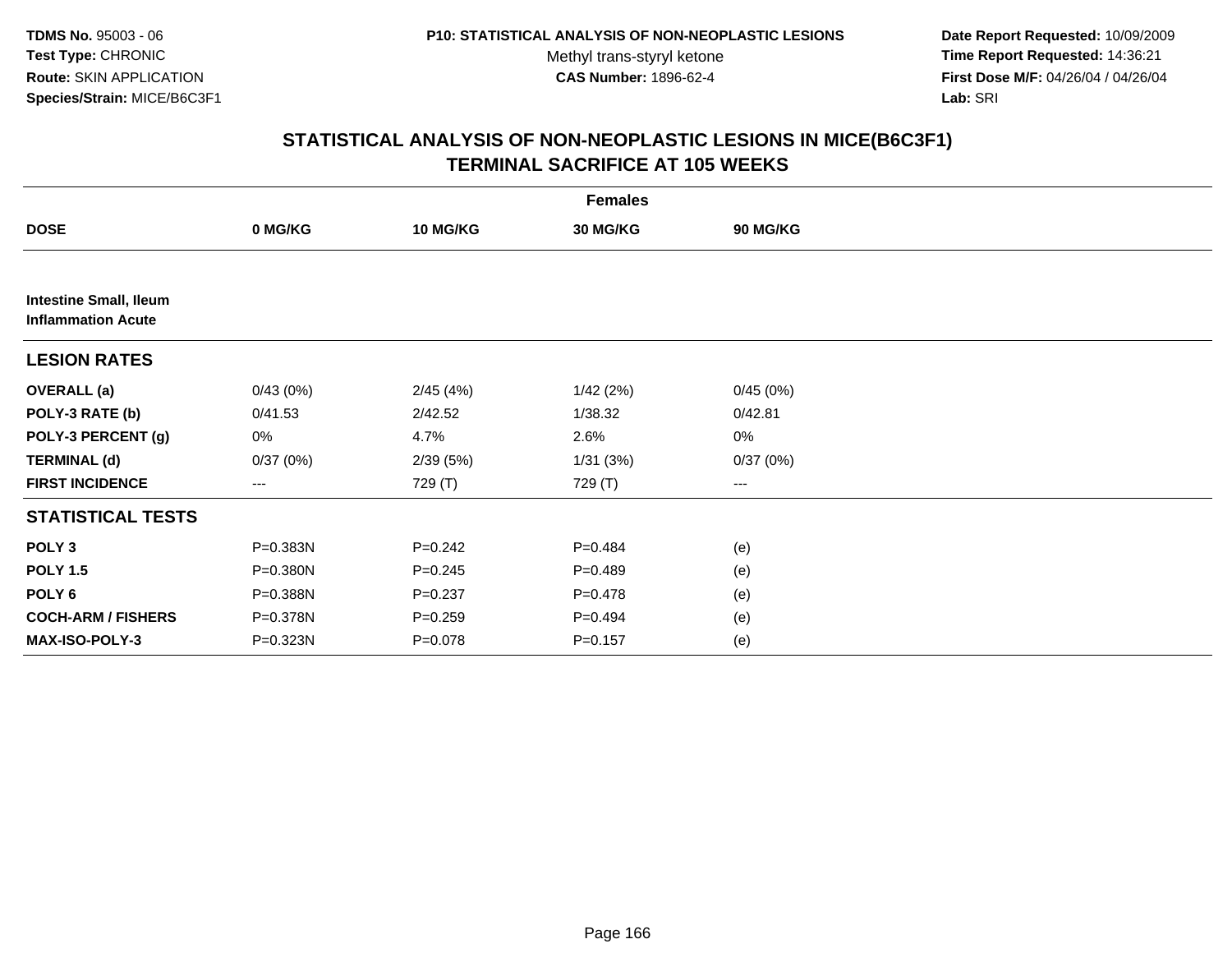**Date Report Requested:** 10/09/2009 **Time Report Requested:** 14:36:21 **First Dose M/F:** 04/26/04 / 04/26/04 Lab: SRI **Lab:** SRI

|                                          | <b>Females</b> |                 |             |             |  |  |  |  |
|------------------------------------------|----------------|-----------------|-------------|-------------|--|--|--|--|
| <b>DOSE</b>                              | 0 MG/KG        | <b>10 MG/KG</b> | 30 MG/KG    | 90 MG/KG    |  |  |  |  |
|                                          |                |                 |             |             |  |  |  |  |
| <b>Islets, Pancreatic</b><br>Hyperplasia |                |                 |             |             |  |  |  |  |
| <b>LESION RATES</b>                      |                |                 |             |             |  |  |  |  |
| <b>OVERALL</b> (a)                       | 4/50 (8%)      | 2/50(4%)        | 4/49 (8%)   | 5/47 (11%)  |  |  |  |  |
| POLY-3 RATE (b)                          | 4/46.76        | 2/46.41         | 4/44.70     | 5/45.27     |  |  |  |  |
| POLY-3 PERCENT (g)                       | 8.6%           | 4.3%            | 9%          | 11.1%       |  |  |  |  |
| <b>TERMINAL (d)</b>                      | 3/37(8%)       | 2/39(5%)        | 1/31(3%)    | 1/37(3%)    |  |  |  |  |
| <b>FIRST INCIDENCE</b>                   | 719            | 729 (T)         | 467         | 499         |  |  |  |  |
| <b>STATISTICAL TESTS</b>                 |                |                 |             |             |  |  |  |  |
| POLY <sub>3</sub>                        | $P=0.272$      | P=0.341N        | $P = 0.618$ | $P = 0.480$ |  |  |  |  |
| <b>POLY 1.5</b>                          | $P = 0.263$    | P=0.338N        | $P=0.624$   | $P=0.472$   |  |  |  |  |
| POLY 6                                   | $P=0.287$      | P=0.345N        | $P = 0.614$ | $P = 0.493$ |  |  |  |  |
| <b>COCH-ARM / FISHERS</b>                | $P = 0.253$    | P=0.339N        | $P = 0.631$ | $P = 0.460$ |  |  |  |  |
| MAX-ISO-POLY-3                           | $P = 0.341$    | P=0.205N        | $P = 0.473$ | $P = 0.344$ |  |  |  |  |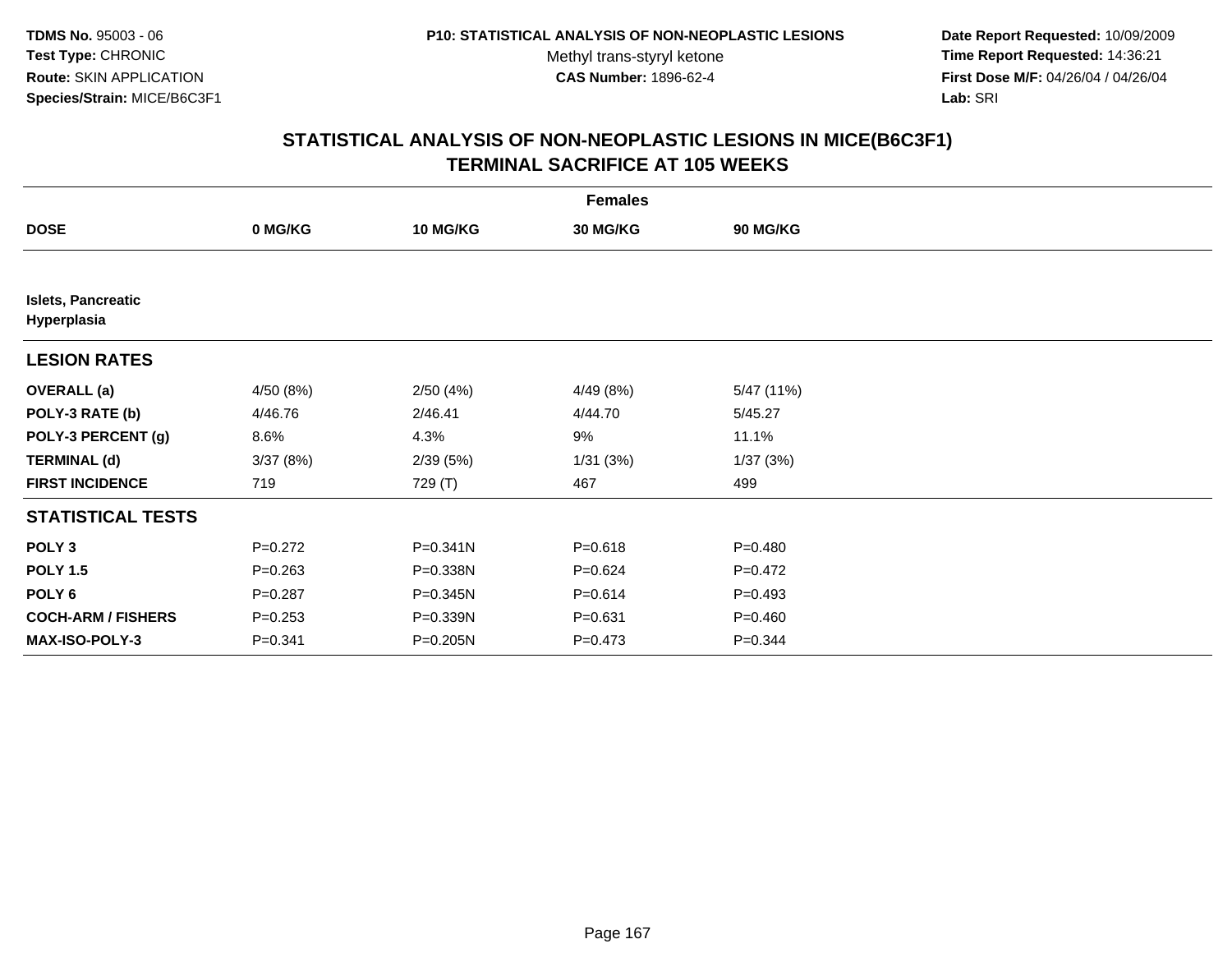**Date Report Requested:** 10/09/2009 **Time Report Requested:** 14:36:21 **First Dose M/F:** 04/26/04 / 04/26/04 Lab: SRI **Lab:** SRI

|                                 | <b>Females</b> |                 |          |                   |  |  |  |  |
|---------------------------------|----------------|-----------------|----------|-------------------|--|--|--|--|
| <b>DOSE</b>                     | 0 MG/KG        | <b>10 MG/KG</b> | 30 MG/KG | 90 MG/KG          |  |  |  |  |
|                                 |                |                 |          |                   |  |  |  |  |
| Kidney<br><b>Casts Granular</b> |                |                 |          |                   |  |  |  |  |
| <b>LESION RATES</b>             |                |                 |          |                   |  |  |  |  |
| <b>OVERALL</b> (a)              | 0/49(0%)       | 0/50(0%)        | 0/48(0%) | 0/47(0%)          |  |  |  |  |
| POLY-3 RATE (b)                 | 0/45.86        | 0/46.41         | 0/42.46  | 0/43.52           |  |  |  |  |
| POLY-3 PERCENT (g)              | 0%             | 0%              | 0%       | $0\%$             |  |  |  |  |
| <b>TERMINAL (d)</b>             | 0/37(0%)       | 0/39(0%)        | 0/31(0%) | 0/37(0%)          |  |  |  |  |
| <b>FIRST INCIDENCE</b>          | $---$          | $\cdots$        | $\cdots$ | $\qquad \qquad -$ |  |  |  |  |
| <b>STATISTICAL TESTS</b>        |                |                 |          |                   |  |  |  |  |
| POLY <sub>3</sub>               | (e)            | (e)             | (e)      | (e)               |  |  |  |  |
| <b>POLY 1.5</b>                 | (e)            | (e)             | (e)      | (e)               |  |  |  |  |
| POLY 6                          | (e)            | (e)             | (e)      | (e)               |  |  |  |  |
| <b>COCH-ARM / FISHERS</b>       | (e)            | (e)             | (e)      | (e)               |  |  |  |  |
| MAX-ISO-POLY-3                  | (e)            | (e)             | (e)      | (e)               |  |  |  |  |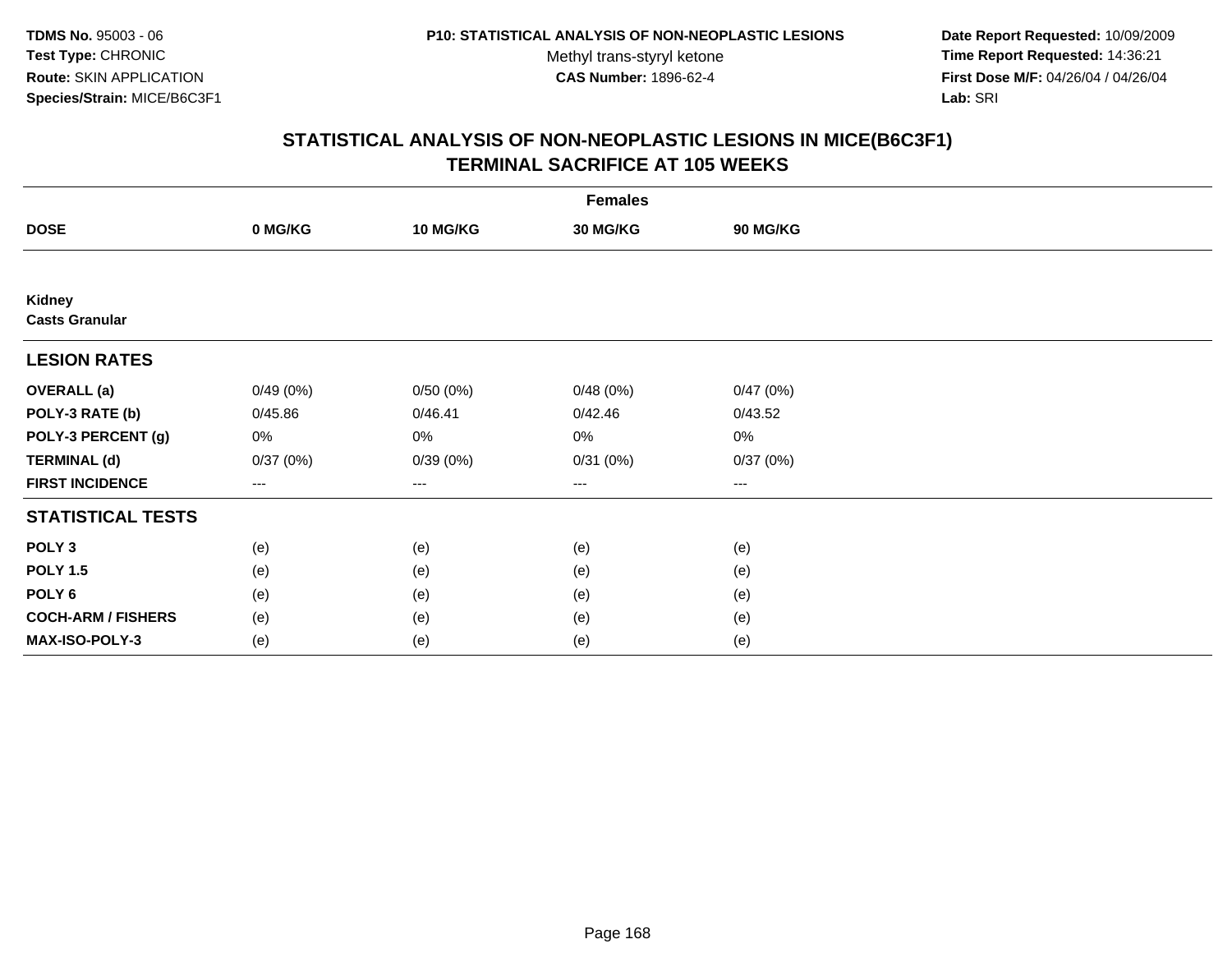**Date Report Requested:** 10/09/2009 **Time Report Requested:** 14:36:21 **First Dose M/F:** 04/26/04 / 04/26/04 Lab: SRI **Lab:** SRI

| <b>Females</b>            |             |                 |                 |             |  |  |  |
|---------------------------|-------------|-----------------|-----------------|-------------|--|--|--|
| <b>DOSE</b>               | 0 MG/KG     | <b>10 MG/KG</b> | <b>30 MG/KG</b> | 90 MG/KG    |  |  |  |
|                           |             |                 |                 |             |  |  |  |
| Kidney<br>Cyst            |             |                 |                 |             |  |  |  |
| <b>LESION RATES</b>       |             |                 |                 |             |  |  |  |
| <b>OVERALL</b> (a)        | 2/49(4%)    | 1/50(2%)        | 0/48(0%)        | 3/47(6%)    |  |  |  |
| POLY-3 RATE (b)           | 2/46.06     | 1/46.41         | 0/42.46         | 3/44.23     |  |  |  |
| POLY-3 PERCENT (g)        | 4.3%        | 2.2%            | 0%              | 6.8%        |  |  |  |
| <b>TERMINAL (d)</b>       | 1/37(3%)    | 1/39(3%)        | 0/31(0%)        | 1/37(3%)    |  |  |  |
| <b>FIRST INCIDENCE</b>    | 678         | 729 (T)         | ---             | 603         |  |  |  |
| <b>STATISTICAL TESTS</b>  |             |                 |                 |             |  |  |  |
| POLY <sub>3</sub>         | $P = 0.242$ | P=0.497N        | P=0.256N        | $P=0.482$   |  |  |  |
| <b>POLY 1.5</b>           | $P = 0.240$ | P=0.494N        | P=0.250N        | $P = 0.481$ |  |  |  |
| POLY 6                    | $P = 0.247$ | P=0.503N        | P=0.262N        | $P = 0.486$ |  |  |  |
| <b>COCH-ARM / FISHERS</b> | $P = 0.239$ | P=0.492N        | P=0.253N        | $P=0.480$   |  |  |  |
| <b>MAX-ISO-POLY-3</b>     | $P = 0.185$ | P=0.279N        | P=0.092N        | $P = 0.309$ |  |  |  |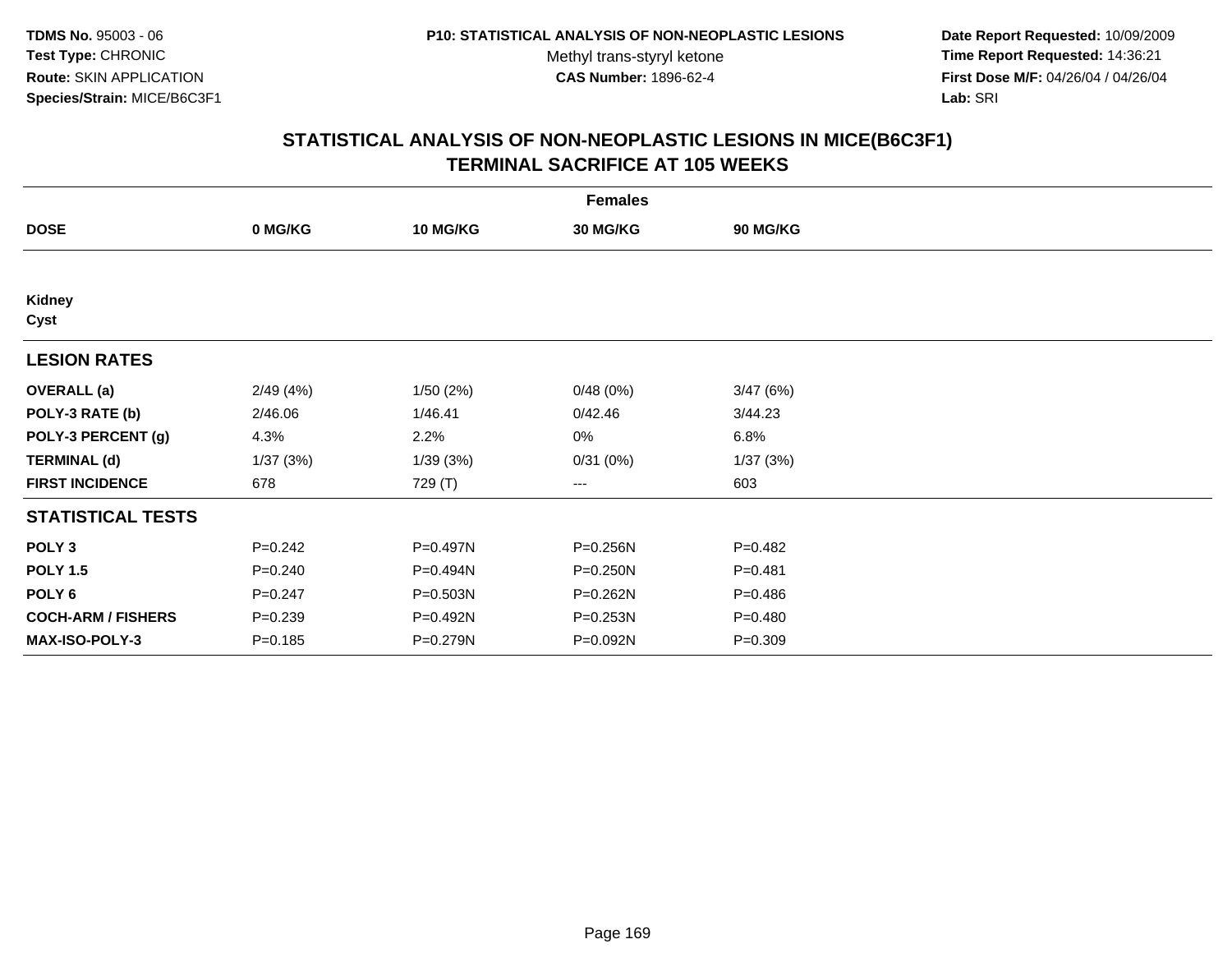**Date Report Requested:** 10/09/2009 **Time Report Requested:** 14:36:21 **First Dose M/F:** 04/26/04 / 04/26/04 Lab: SRI **Lab:** SRI

| <b>Females</b>                 |             |                 |             |                 |  |  |  |
|--------------------------------|-------------|-----------------|-------------|-----------------|--|--|--|
| <b>DOSE</b>                    | 0 MG/KG     | <b>10 MG/KG</b> | 30 MG/KG    | <b>90 MG/KG</b> |  |  |  |
|                                |             |                 |             |                 |  |  |  |
| Kidney<br>Hyperplasia Lymphoid |             |                 |             |                 |  |  |  |
| <b>LESION RATES</b>            |             |                 |             |                 |  |  |  |
| <b>OVERALL</b> (a)             | 15/49 (31%) | 14/50 (28%)     | 16/48 (33%) | 11/47 (23%)     |  |  |  |
| POLY-3 RATE (b)                | 15/46.06    | 14/46.88        | 16/45.42    | 11/45.24        |  |  |  |
| POLY-3 PERCENT (g)             | 32.6%       | 29.9%           | 35.2%       | 24.3%           |  |  |  |
| <b>TERMINAL (d)</b>            | 13/37 (35%) | 12/39 (31%)     | 9/31(29%)   | 8/37 (22%)      |  |  |  |
| <b>FIRST INCIDENCE</b>         | 687         | 653             | 465         | 379             |  |  |  |
| <b>STATISTICAL TESTS</b>       |             |                 |             |                 |  |  |  |
| POLY <sub>3</sub>              | P=0.228N    | $P=0.477N$      | $P=0.481$   | $P = 0.261N$    |  |  |  |
| <b>POLY 1.5</b>                | P=0.240N    | $P = 0.471N$    | $P = 0.478$ | P=0.269N        |  |  |  |
| POLY <sub>6</sub>              | P=0.212N    | P=0.486N        | $P = 0.490$ | $P = 0.250N$    |  |  |  |
| <b>COCH-ARM / FISHERS</b>      | P=0.259N    | P=0.474N        | $P=0.472$   | P=0.287N        |  |  |  |
| <b>MAX-ISO-POLY-3</b>          | P=0.318N    | P=0.388N        | $P = 0.392$ | P=0.192N        |  |  |  |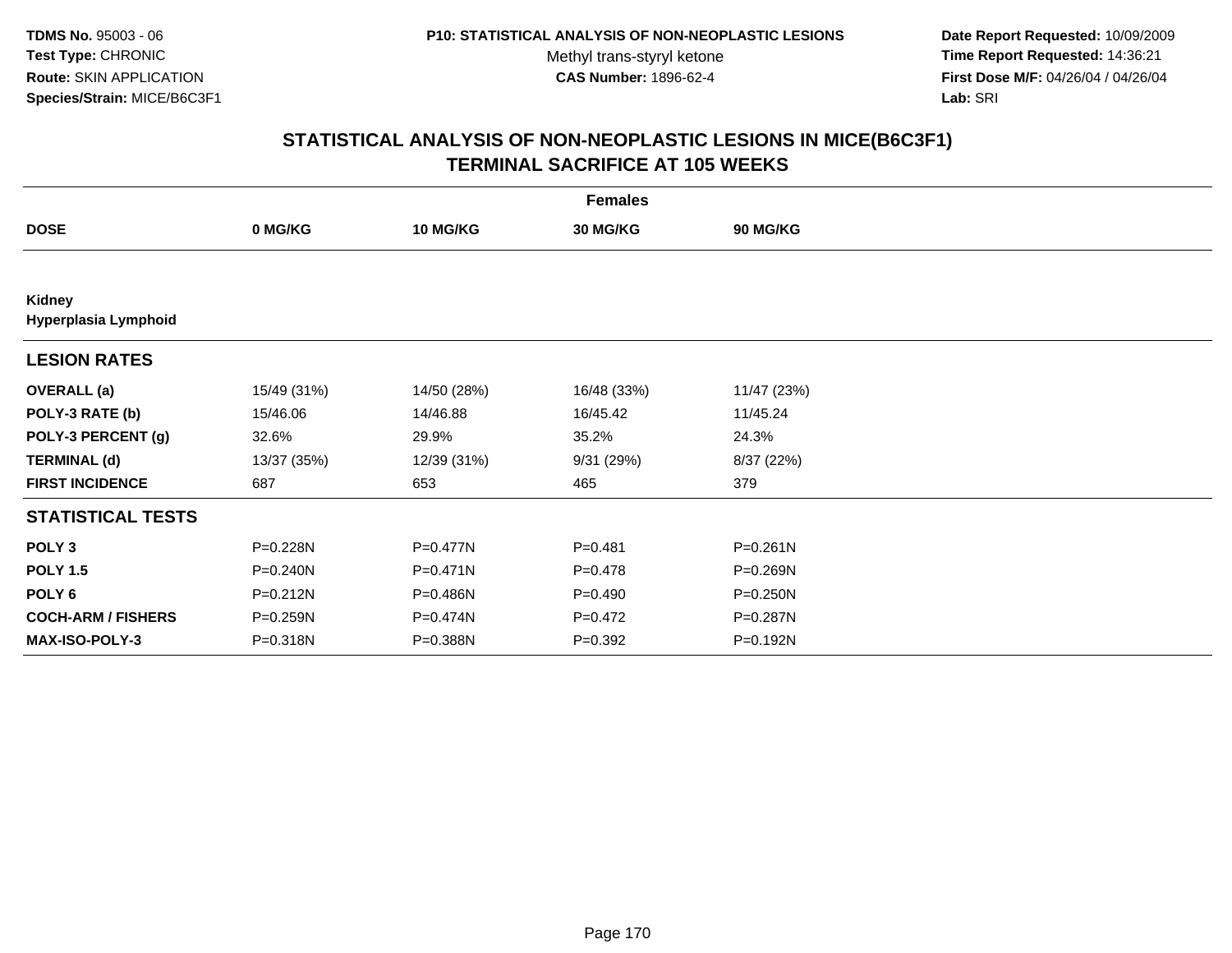**Date Report Requested:** 10/09/2009 **Time Report Requested:** 14:36:21 **First Dose M/F:** 04/26/04 / 04/26/04 Lab: SRI **Lab:** SRI

| <b>Females</b>            |           |                 |             |             |  |  |  |
|---------------------------|-----------|-----------------|-------------|-------------|--|--|--|
| <b>DOSE</b>               | 0 MG/KG   | <b>10 MG/KG</b> | 30 MG/KG    | 90 MG/KG    |  |  |  |
|                           |           |                 |             |             |  |  |  |
| Kidney<br><b>Infarct</b>  |           |                 |             |             |  |  |  |
| <b>LESION RATES</b>       |           |                 |             |             |  |  |  |
| <b>OVERALL</b> (a)        | 1/49(2%)  | 7/50 (14%)      | 6/48 (13%)  | 3/47(6%)    |  |  |  |
| POLY-3 RATE (b)           | 1/45.86   | 7/47.33         | 6/42.46     | 3/43.52     |  |  |  |
| POLY-3 PERCENT (g)        | 2.2%      | 14.8%           | 14.1%       | 6.9%        |  |  |  |
| <b>TERMINAL (d)</b>       | 1/37(3%)  | 5/39 (13%)      | 6/31 (19%)  | 3/37(8%)    |  |  |  |
| <b>FIRST INCIDENCE</b>    | 729 (T)   | 590             | 729 (T)     | 729 (T)     |  |  |  |
| <b>STATISTICAL TESTS</b>  |           |                 |             |             |  |  |  |
| POLY <sub>3</sub>         | P=0.537N  | $P=0.034*$      | P=0.044*    | $P = 0.287$ |  |  |  |
| <b>POLY 1.5</b>           | P=0.534N  | $P=0.034*$      | P=0.048*    | $P = 0.288$ |  |  |  |
| POLY <sub>6</sub>         | P=0.536N  | $P=0.033*$      | P=0.041*    | $P = 0.287$ |  |  |  |
| <b>COCH-ARM / FISHERS</b> | P=0.527N  | $P=0.032*$      | $P = 0.053$ | $P=0.293$   |  |  |  |
| MAX-ISO-POLY-3            | $P=0.092$ | $P=0.014*$      | $P=0.021*$  | $P = 0.145$ |  |  |  |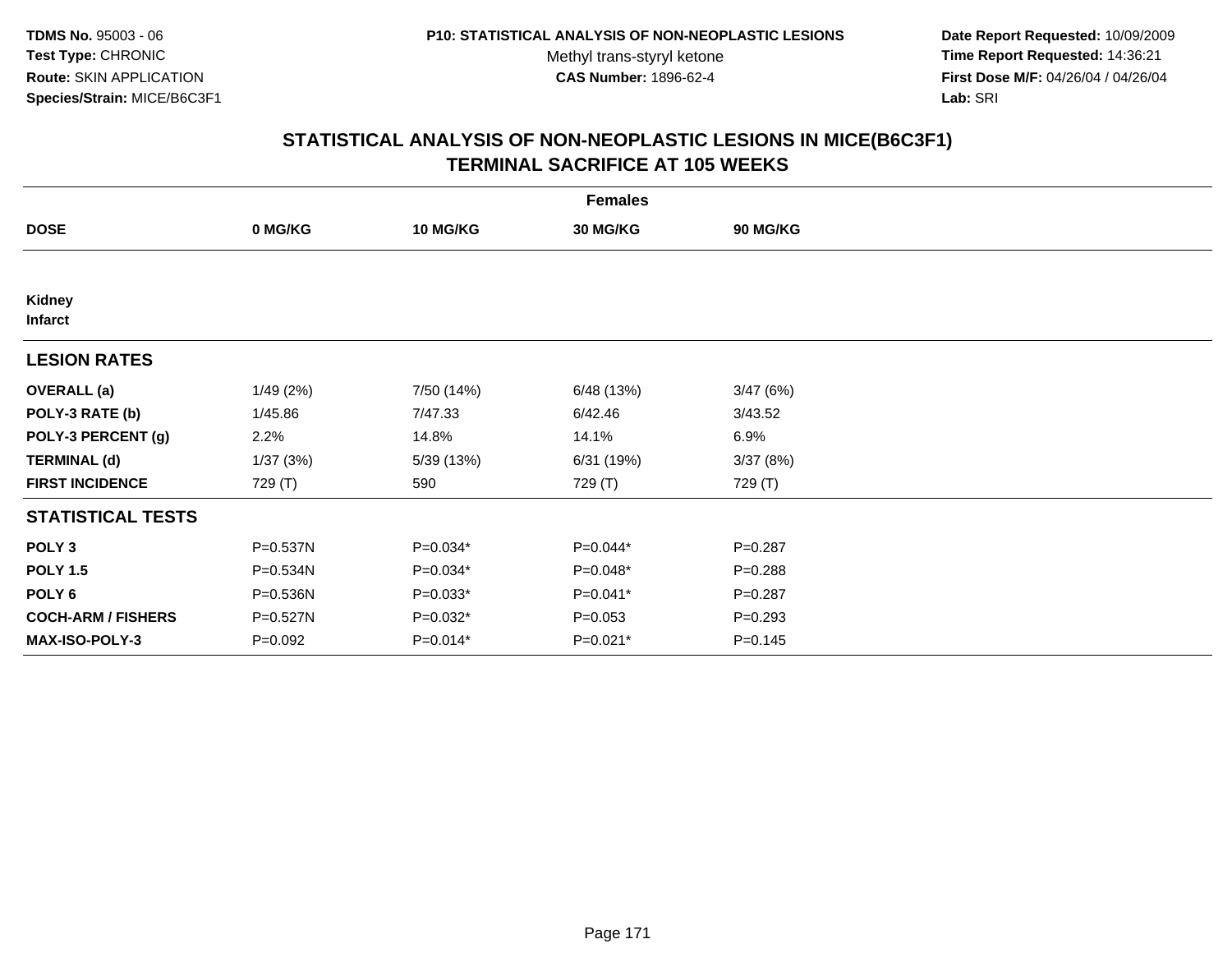**Date Report Requested:** 10/09/2009 **Time Report Requested:** 14:36:21 **First Dose M/F:** 04/26/04 / 04/26/04 Lab: SRI **Lab:** SRI

| <b>Females</b>                      |           |                 |             |                 |  |  |  |
|-------------------------------------|-----------|-----------------|-------------|-----------------|--|--|--|
| <b>DOSE</b>                         | 0 MG/KG   | <b>10 MG/KG</b> | 30 MG/KG    | <b>90 MG/KG</b> |  |  |  |
|                                     |           |                 |             |                 |  |  |  |
| Kidney<br><b>Metaplasia Osseous</b> |           |                 |             |                 |  |  |  |
| <b>LESION RATES</b>                 |           |                 |             |                 |  |  |  |
| <b>OVERALL</b> (a)                  | 2/49(4%)  | 3/50(6%)        | 3/48(6%)    | 2/47(4%)        |  |  |  |
| POLY-3 RATE (b)                     | 2/45.99   | 3/46.48         | 3/42.91     | 2/43.52         |  |  |  |
| POLY-3 PERCENT (g)                  | 4.4%      | 6.5%            | 7%          | 4.6%            |  |  |  |
| <b>TERMINAL (d)</b>                 | 1/37(3%)  | 2/39(5%)        | 1/31(3%)    | 2/37(5%)        |  |  |  |
| <b>FIRST INCIDENCE</b>              | 697       | 711             | 648         | 729 (T)         |  |  |  |
| <b>STATISTICAL TESTS</b>            |           |                 |             |                 |  |  |  |
| POLY <sub>3</sub>                   | P=0.549N  | $P = 0.505$     | $P = 0.469$ | $P = 0.674$     |  |  |  |
| <b>POLY 1.5</b>                     | P=0.548N  | $P = 0.509$     | $P=0.477$   | $P = 0.676$     |  |  |  |
| POLY <sub>6</sub>                   | P=0.548N  | $P=0.499$       | $P = 0.461$ | $P = 0.674$     |  |  |  |
| <b>COCH-ARM / FISHERS</b>           | P=0.545N  | $P = 0.510$     | $P = 0.490$ | P=0.676         |  |  |  |
| <b>MAX-ISO-POLY-3</b>               | $P=0.579$ | $P = 0.328$     | $P = 0.301$ | $P = 0.477$     |  |  |  |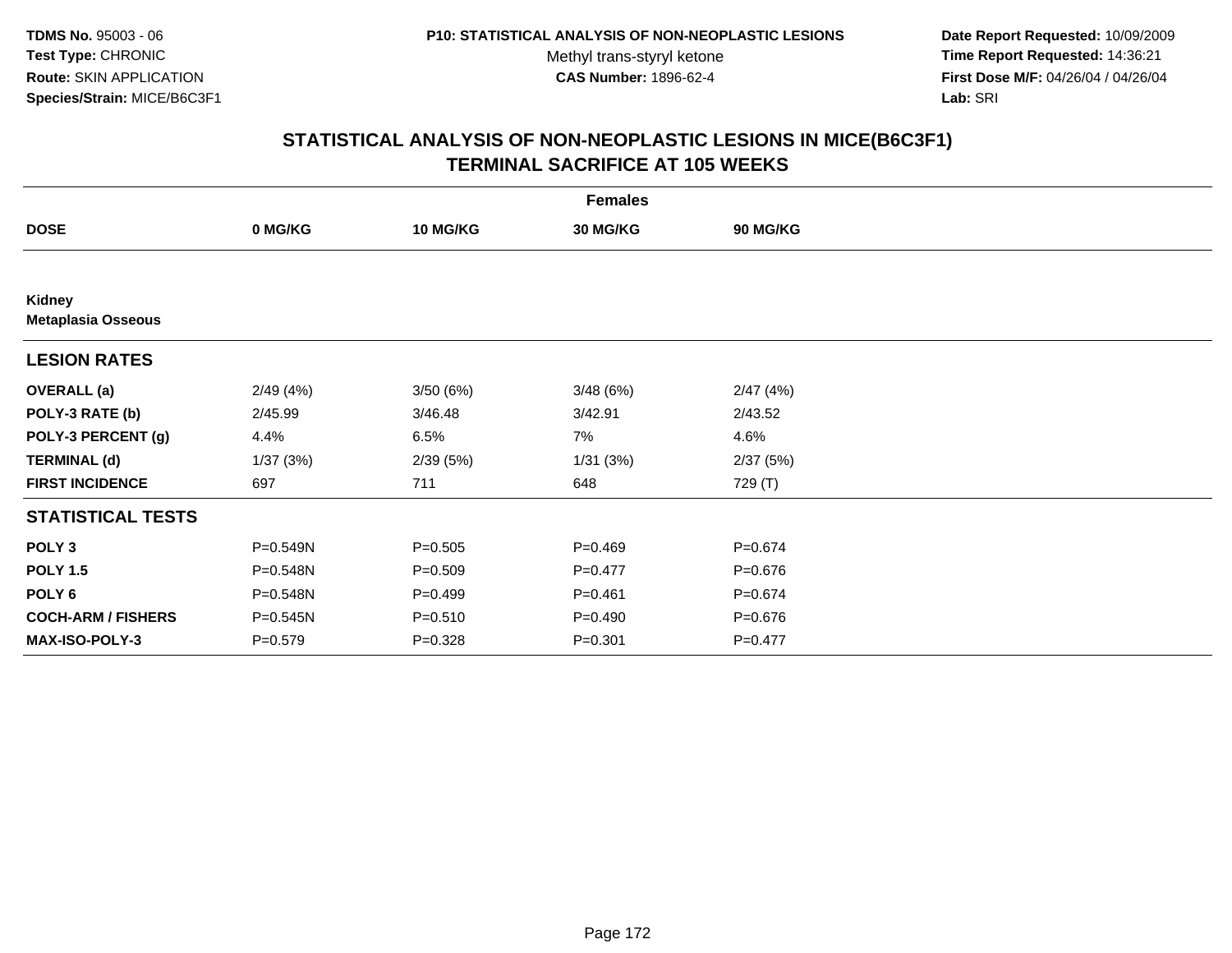**Date Report Requested:** 10/09/2009 **Time Report Requested:** 14:36:21 **First Dose M/F:** 04/26/04 / 04/26/04 Lab: SRI **Lab:** SRI

|                                 | <b>Females</b> |                 |              |                 |  |  |  |  |
|---------------------------------|----------------|-----------------|--------------|-----------------|--|--|--|--|
| <b>DOSE</b>                     | 0 MG/KG        | <b>10 MG/KG</b> | 30 MG/KG     | <b>90 MG/KG</b> |  |  |  |  |
|                                 |                |                 |              |                 |  |  |  |  |
| Kidney<br><b>Mineralization</b> |                |                 |              |                 |  |  |  |  |
| <b>LESION RATES</b>             |                |                 |              |                 |  |  |  |  |
| <b>OVERALL</b> (a)              | 8/49 (16%)     | 1/50(2%)        | 2/48(4%)     | 2/47(4%)        |  |  |  |  |
| POLY-3 RATE (b)                 | 8/46.45        | 1/46.41         | 2/42.46      | 2/43.52         |  |  |  |  |
| POLY-3 PERCENT (g)              | 17.2%          | 2.2%            | 4.7%         | 4.6%            |  |  |  |  |
| <b>TERMINAL (d)</b>             | 6/37(16%)      | 1/39(3%)        | 2/31(7%)     | 2/37(5%)        |  |  |  |  |
| <b>FIRST INCIDENCE</b>          | 619            | 729 (T)         | 729 (T)      | 729 (T)         |  |  |  |  |
| <b>STATISTICAL TESTS</b>        |                |                 |              |                 |  |  |  |  |
| POLY <sub>3</sub>               | P=0.129N       | P=0.016N*       | $P = 0.061N$ | P=0.057N        |  |  |  |  |
| <b>POLY 1.5</b>                 | $P = 0.130N$   | P=0.015N*       | P=0.056N     | $P = 0.055N$    |  |  |  |  |
| POLY 6                          | P=0.125N       | P=0.017N*       | P=0.068N     | P=0.058N        |  |  |  |  |
| <b>COCH-ARM / FISHERS</b>       | P=0.134N       | P=0.014N*       | P=0.049N*    | P=0.053N        |  |  |  |  |
| MAX-ISO-POLY-3                  | P=0.011N*      | P=0.006N**      | P=0.035N*    | P=0.030N*       |  |  |  |  |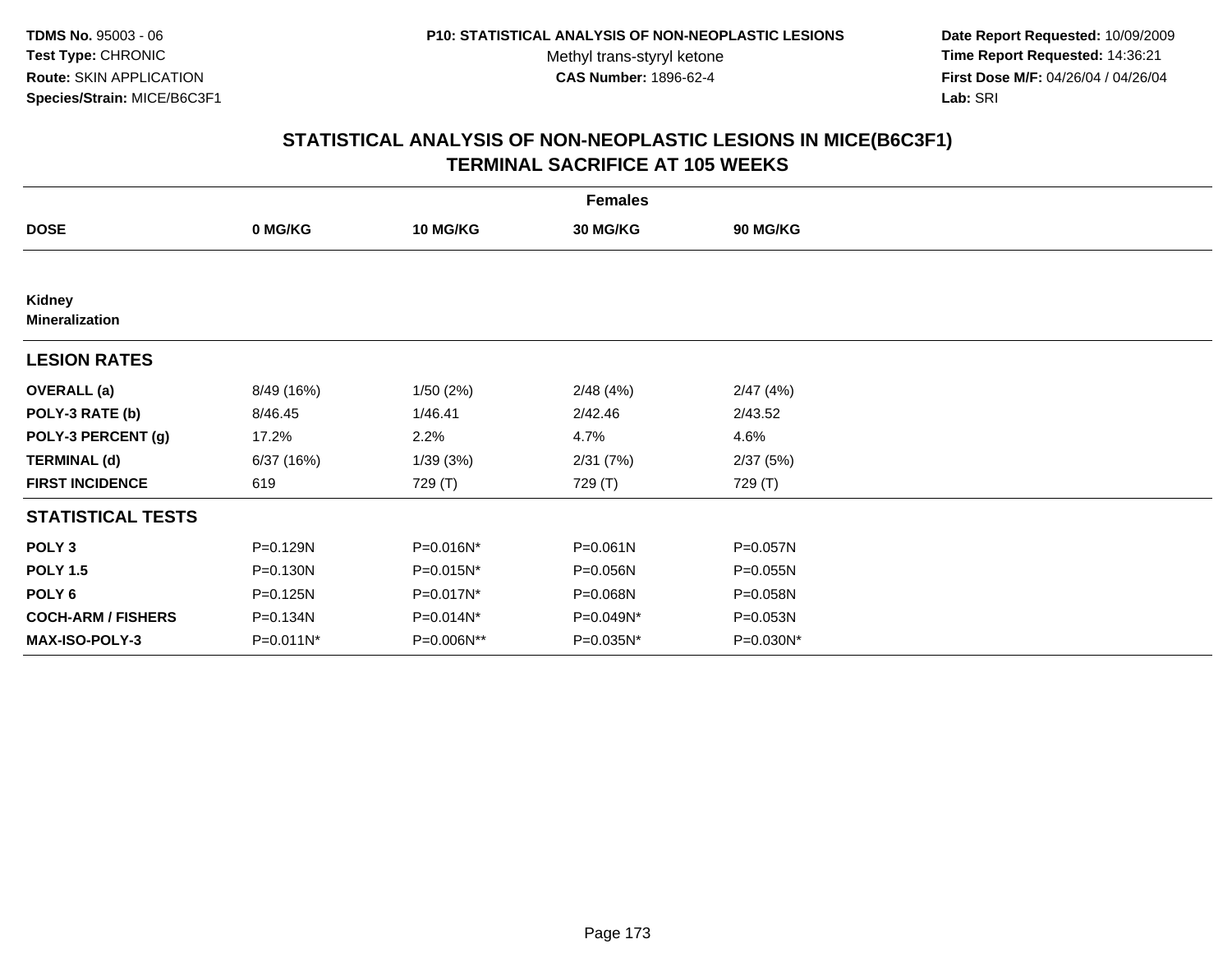**Date Report Requested:** 10/09/2009 **Time Report Requested:** 14:36:21 **First Dose M/F:** 04/26/04 / 04/26/04 Lab: SRI **Lab:** SRI

| <b>Females</b>            |             |                 |             |             |  |  |  |
|---------------------------|-------------|-----------------|-------------|-------------|--|--|--|
| <b>DOSE</b>               | 0 MG/KG     | <b>10 MG/KG</b> | 30 MG/KG    | 90 MG/KG    |  |  |  |
|                           |             |                 |             |             |  |  |  |
| Kidney<br>Nephropathy     |             |                 |             |             |  |  |  |
| <b>LESION RATES</b>       |             |                 |             |             |  |  |  |
| <b>OVERALL</b> (a)        | 31/49 (63%) | 37/50 (74%)     | 36/48 (75%) | 30/47 (64%) |  |  |  |
| POLY-3 RATE (b)           | 31/46.55    | 37/47.28        | 36/45.43    | 30/43.94    |  |  |  |
| POLY-3 PERCENT (g)        | 66.6%       | 78.3%           | 79.2%       | 68.3%       |  |  |  |
| <b>TERMINAL (d)</b>       | 26/37 (70%) | 34/39 (87%)     | 30/31 (97%) | 27/37 (73%) |  |  |  |
| <b>FIRST INCIDENCE</b>    | 675         | 590             | 386         | 653         |  |  |  |
| <b>STATISTICAL TESTS</b>  |             |                 |             |             |  |  |  |
| POLY <sub>3</sub>         | P=0.393N    | $P = 0.141$     | $P=0.121$   | $P=0.522$   |  |  |  |
| <b>POLY 1.5</b>           | P=0.382N    | $P = 0.163$     | $P = 0.138$ | $P = 0.540$ |  |  |  |
| POLY 6                    | P=0.384N    | $P = 0.108$     | $P = 0.096$ | $P = 0.513$ |  |  |  |
| <b>COCH-ARM / FISHERS</b> | P=0.357N    | $P = 0.175$     | $P = 0.151$ | $P = 0.562$ |  |  |  |
| <b>MAX-ISO-POLY-3</b>     | $P = 0.273$ | $P=0.095$       | $P = 0.080$ | $P = 0.431$ |  |  |  |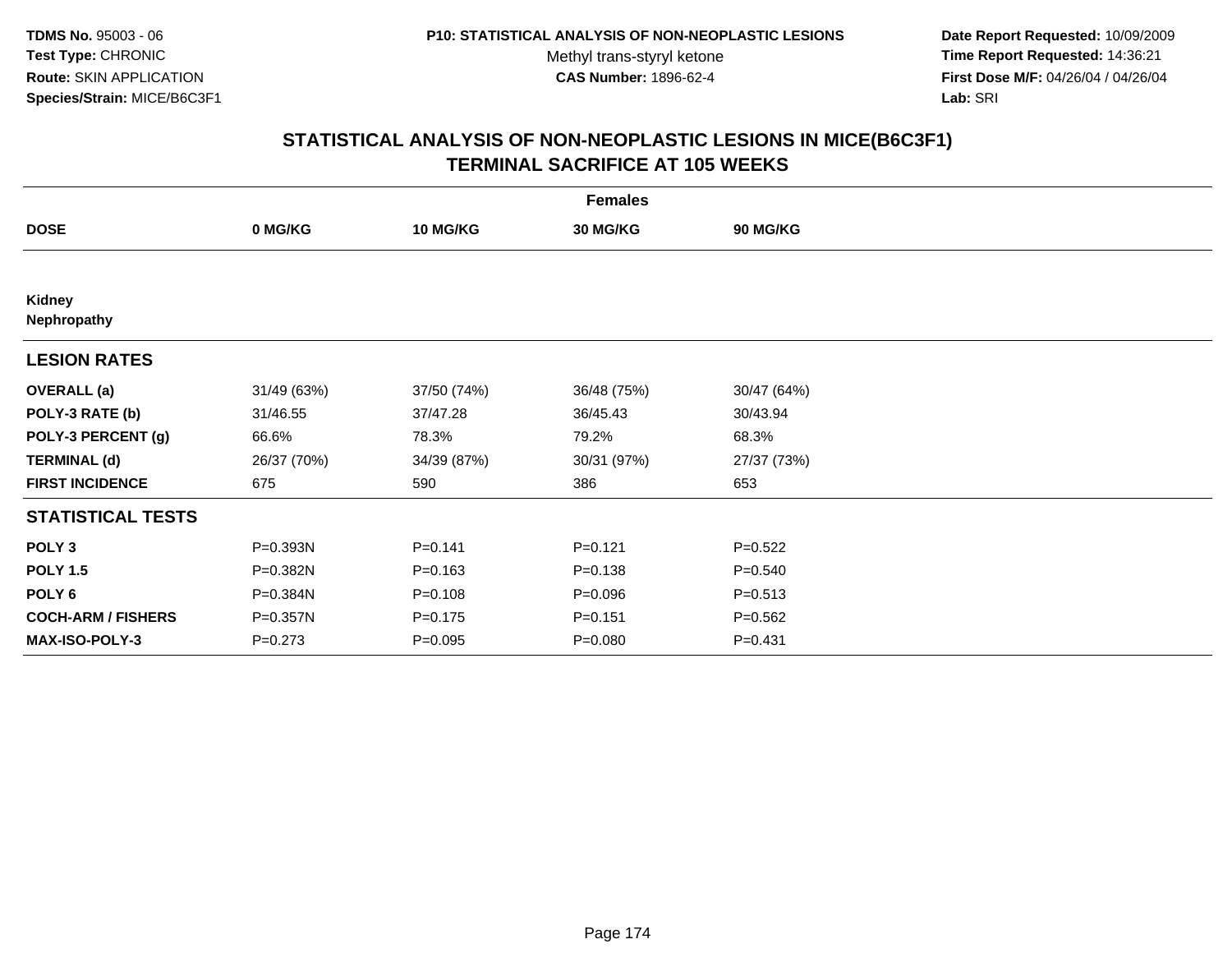**Date Report Requested:** 10/09/2009 **Time Report Requested:** 14:36:21 **First Dose M/F:** 04/26/04 / 04/26/04 Lab: SRI **Lab:** SRI

| <b>Females</b>                     |             |                 |             |          |  |  |  |
|------------------------------------|-------------|-----------------|-------------|----------|--|--|--|
| <b>DOSE</b>                        | 0 MG/KG     | <b>10 MG/KG</b> | 30 MG/KG    | 90 MG/KG |  |  |  |
|                                    |             |                 |             |          |  |  |  |
| Kidney: Papilla<br><b>Necrosis</b> |             |                 |             |          |  |  |  |
| <b>LESION RATES</b>                |             |                 |             |          |  |  |  |
| <b>OVERALL</b> (a)                 | 0/49(0%)    | 0/50(0%)        | 1/48(2%)    | 0/47(0%) |  |  |  |
| POLY-3 RATE (b)                    | 0/45.86     | 0/46.41         | 1/42.66     | 0/43.52  |  |  |  |
| POLY-3 PERCENT (g)                 | 0%          | 0%              | 2.3%        | 0%       |  |  |  |
| <b>TERMINAL (d)</b>                | 0/37(0%)    | 0/39(0%)        | 0/31(0%)    | 0/37(0%) |  |  |  |
| <b>FIRST INCIDENCE</b>             | ---         | $---$           | 676         | ---      |  |  |  |
| <b>STATISTICAL TESTS</b>           |             |                 |             |          |  |  |  |
| POLY <sub>3</sub>                  | P=0.793N    | (e)             | $P = 0.486$ | (e)      |  |  |  |
| <b>POLY 1.5</b>                    | P=0.793N    | (e)             | $P = 0.490$ | (e)      |  |  |  |
| POLY <sub>6</sub>                  | P=0.793N    | (e)             | $P=0.482$   | (e)      |  |  |  |
| <b>COCH-ARM / FISHERS</b>          | P=0.793N    | (e)             | $P = 0.495$ | (e)      |  |  |  |
| MAX-ISO-POLY-3                     | $P = 0.380$ | (e)             | $P = 0.157$ | (e)      |  |  |  |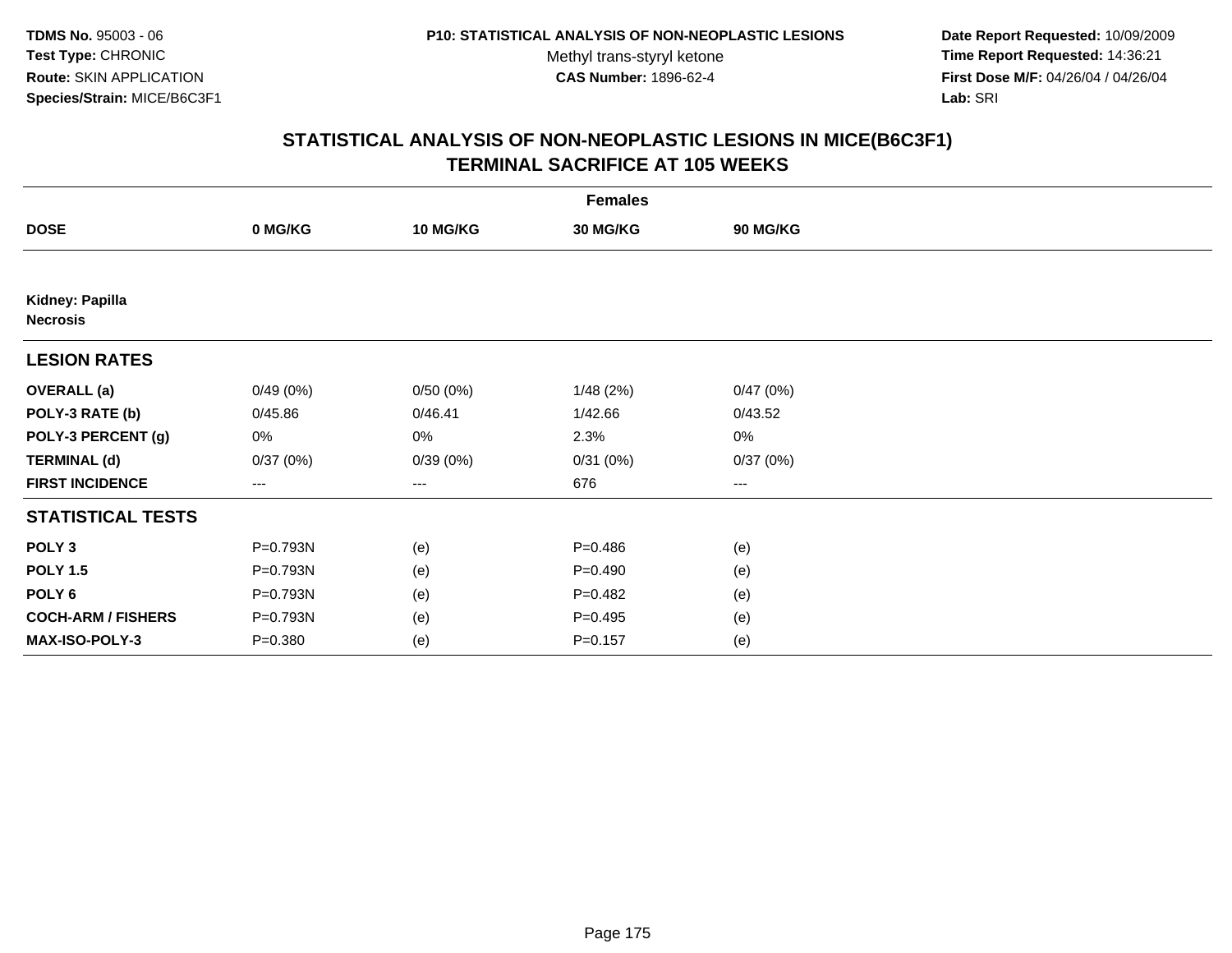**Date Report Requested:** 10/09/2009 **Time Report Requested:** 14:36:21 **First Dose M/F:** 04/26/04 / 04/26/04 Lab: SRI **Lab:** SRI

| <b>Females</b>                                                      |              |             |                 |                 |  |  |  |
|---------------------------------------------------------------------|--------------|-------------|-----------------|-----------------|--|--|--|
| <b>DOSE</b>                                                         | 0 MG/KG      | 10 MG/KG    | <b>30 MG/KG</b> | <b>90 MG/KG</b> |  |  |  |
|                                                                     |              |             |                 |                 |  |  |  |
| <b>Kidney: Renal Tubule</b><br><b>Accumulation, Hyaline Droplet</b> |              |             |                 |                 |  |  |  |
| <b>LESION RATES</b>                                                 |              |             |                 |                 |  |  |  |
| <b>OVERALL</b> (a)                                                  | 1/49(2%)     | 3/50(6%)    | 2/48(4%)        | 0/47(0%)        |  |  |  |
| POLY-3 RATE (b)                                                     | 1/45.98      | 3/47.33     | 2/43.11         | 0/43.52         |  |  |  |
| POLY-3 PERCENT (g)                                                  | 2.2%         | 6.3%        | 4.6%            | 0%              |  |  |  |
| <b>TERMINAL (d)</b>                                                 | 0/37(0%)     | 1/39(3%)    | 0/31(0%)        | 0/37(0%)        |  |  |  |
| <b>FIRST INCIDENCE</b>                                              | 698          | 590         | 557             | ---             |  |  |  |
| <b>STATISTICAL TESTS</b>                                            |              |             |                 |                 |  |  |  |
| POLY <sub>3</sub>                                                   | P=0.202N     | $P = 0.316$ | $P = 0.478$     | P=0.511N        |  |  |  |
| <b>POLY 1.5</b>                                                     | $P = 0.201N$ | $P = 0.316$ | $P = 0.484$     | P=0.510N        |  |  |  |
| POLY <sub>6</sub>                                                   | P=0.202N     | $P = 0.315$ | $P=0.472$       | $P = 0.511N$    |  |  |  |
| <b>COCH-ARM / FISHERS</b>                                           | P=0.198N     | $P = 0.316$ | $P = 0.492$     | P=0.510N        |  |  |  |
| <b>MAX-ISO-POLY-3</b>                                               | P=0.206N     | $P = 0.164$ | $P = 0.267$     | P=0.170N        |  |  |  |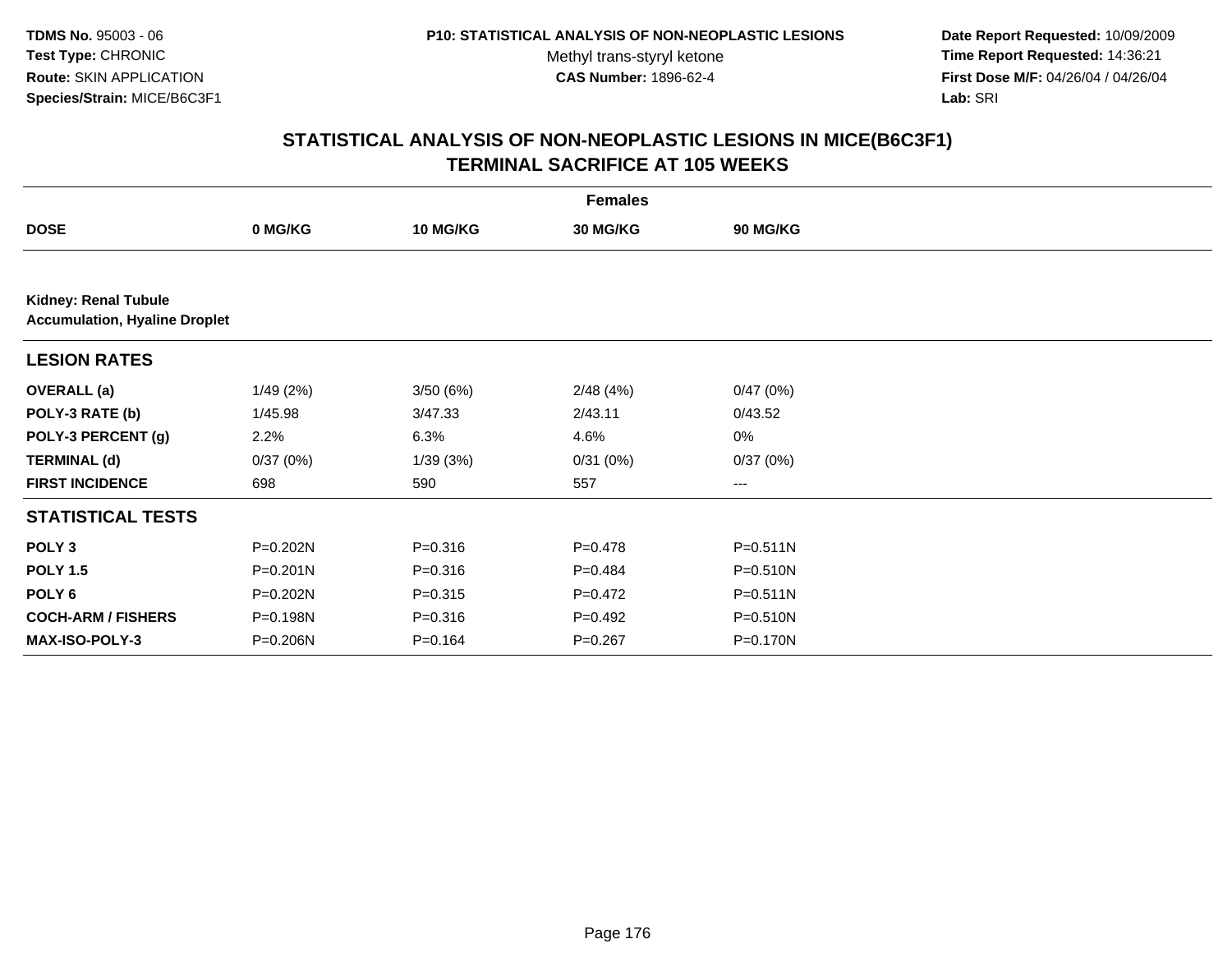**Date Report Requested:** 10/09/2009 **Time Report Requested:** 14:36:21 **First Dose M/F:** 04/26/04 / 04/26/04 Lab: SRI **Lab:** SRI

|                                            | <b>Females</b> |          |          |          |  |  |  |  |
|--------------------------------------------|----------------|----------|----------|----------|--|--|--|--|
| <b>DOSE</b>                                | 0 MG/KG        | 10 MG/KG | 30 MG/KG | 90 MG/KG |  |  |  |  |
|                                            |                |          |          |          |  |  |  |  |
| <b>Kidney: Renal Tubule</b><br>Hyperplasia |                |          |          |          |  |  |  |  |
| <b>LESION RATES</b>                        |                |          |          |          |  |  |  |  |
| <b>OVERALL</b> (a)                         | 0/49(0%)       | 0/50(0%) | 0/48(0%) | 0/47(0%) |  |  |  |  |
| POLY-3 RATE (b)                            | 0/45.86        | 0/46.41  | 0/42.46  | 0/43.52  |  |  |  |  |
| POLY-3 PERCENT (g)                         | 0%             | 0%       | 0%       | 0%       |  |  |  |  |
| <b>TERMINAL (d)</b>                        | 0/37(0%)       | 0/39(0%) | 0/31(0%) | 0/37(0%) |  |  |  |  |
| <b>FIRST INCIDENCE</b>                     | ---            | $\cdots$ | $\cdots$ | $\cdots$ |  |  |  |  |
| <b>STATISTICAL TESTS</b>                   |                |          |          |          |  |  |  |  |
| POLY <sub>3</sub>                          | (e)            | (e)      | (e)      | (e)      |  |  |  |  |
| <b>POLY 1.5</b>                            | (e)            | (e)      | (e)      | (e)      |  |  |  |  |
| POLY <sub>6</sub>                          | (e)            | (e)      | (e)      | (e)      |  |  |  |  |
| <b>COCH-ARM / FISHERS</b>                  | (e)            | (e)      | (e)      | (e)      |  |  |  |  |
| MAX-ISO-POLY-3                             | (e)            | (e)      | (e)      | (e)      |  |  |  |  |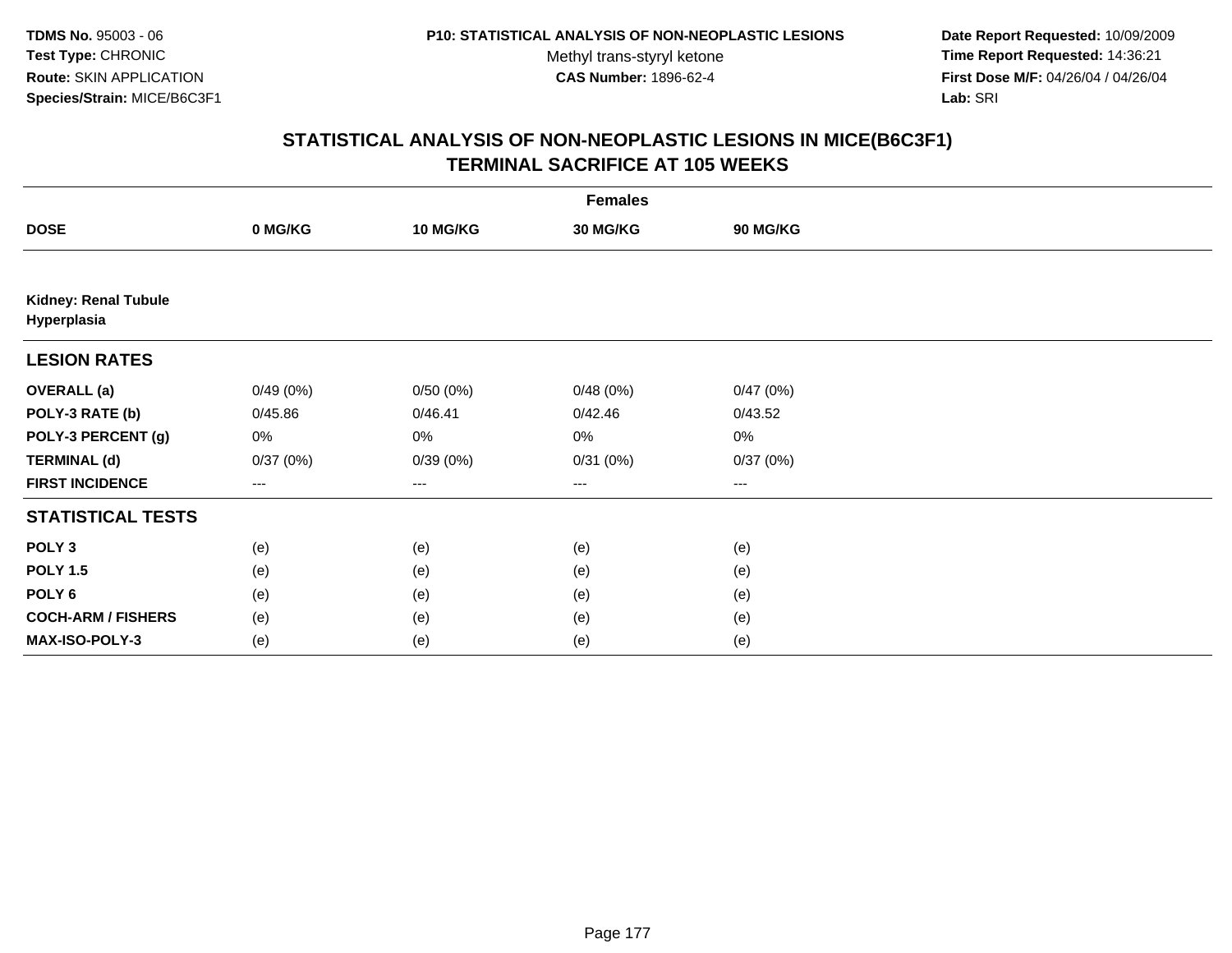**Date Report Requested:** 10/09/2009 **Time Report Requested:** 14:36:21 **First Dose M/F:** 04/26/04 / 04/26/04 Lab: SRI **Lab:** SRI

| <b>Females</b>            |          |                 |                 |              |  |  |  |
|---------------------------|----------|-----------------|-----------------|--------------|--|--|--|
| <b>DOSE</b>               | 0 MG/KG  | <b>10 MG/KG</b> | <b>30 MG/KG</b> | 90 MG/KG     |  |  |  |
|                           |          |                 |                 |              |  |  |  |
| Liver<br>Angiectasis      |          |                 |                 |              |  |  |  |
| <b>LESION RATES</b>       |          |                 |                 |              |  |  |  |
| <b>OVERALL</b> (a)        | 3/50(6%) | 3/50(6%)        | 0/50(0%)        | 0/49(0%)     |  |  |  |
| POLY-3 RATE (b)           | 3/47.13  | 3/46.41         | 0/44.07         | 0/44.97      |  |  |  |
| POLY-3 PERCENT (g)        | 6.4%     | 6.5%            | 0%              | 0%           |  |  |  |
| <b>TERMINAL (d)</b>       | 1/37(3%) | 3/39(8%)        | 0/31(0%)        | 0/37(0%)     |  |  |  |
| <b>FIRST INCIDENCE</b>    | 649      | 729 (T)         | ---             | $--$         |  |  |  |
| <b>STATISTICAL TESTS</b>  |          |                 |                 |              |  |  |  |
| POLY <sub>3</sub>         | P=0.056N | $P=0.655$       | $P = 0.131N$    | $P = 0.127N$ |  |  |  |
| <b>POLY 1.5</b>           | P=0.055N | $P = 0.660$     | P=0.126N        | $P = 0.125N$ |  |  |  |
| POLY <sub>6</sub>         | P=0.056N | $P = 0.648$     | P=0.138N        | $P = 0.129N$ |  |  |  |
| <b>COCH-ARM / FISHERS</b> | P=0.056N | P=0.661N        | $P = 0.121N$    | P=0.125N     |  |  |  |
| <b>MAX-ISO-POLY-3</b>     | P=0.069N | $P = 0.491$     | P=0.049N*       | P=0.044N*    |  |  |  |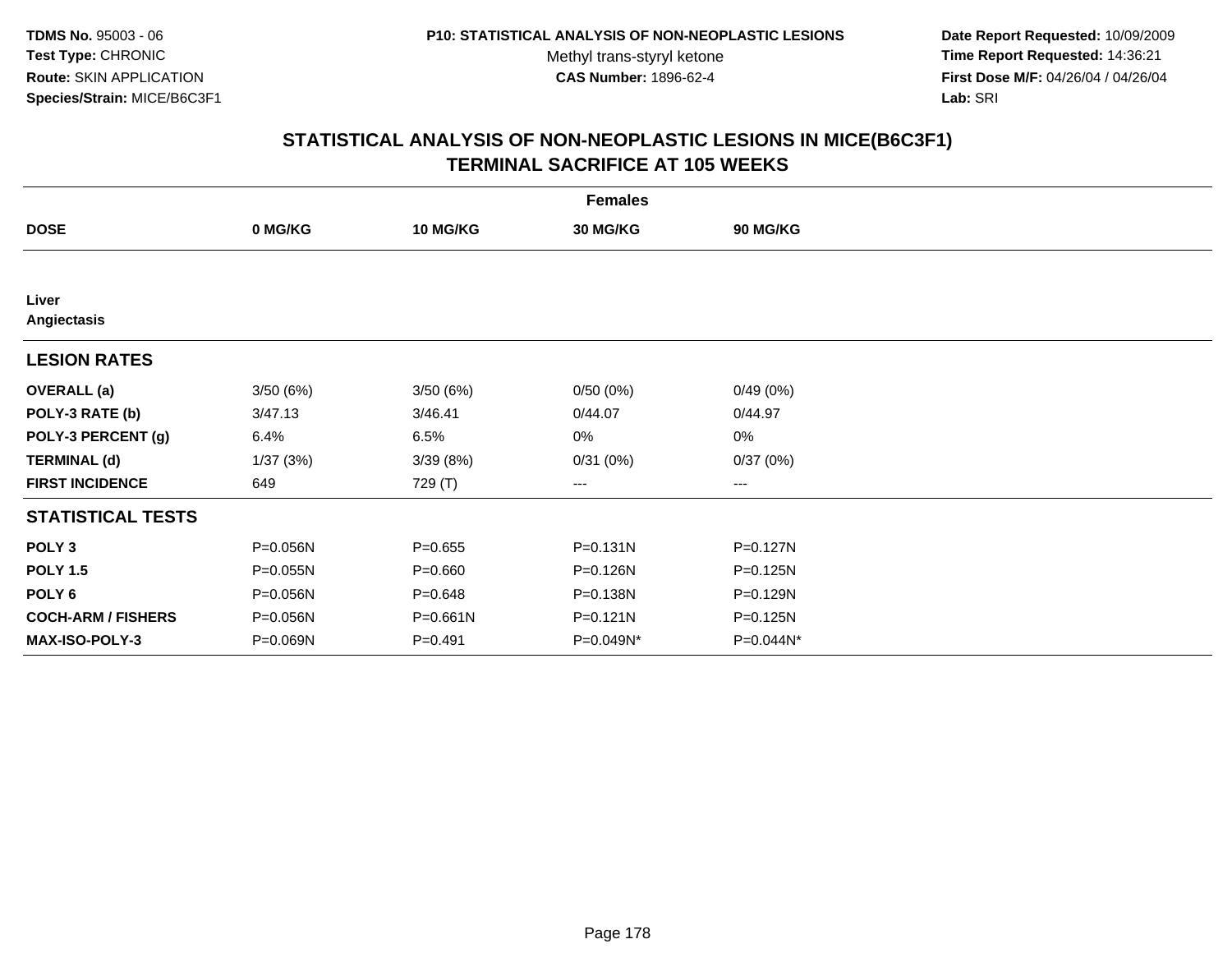**Date Report Requested:** 10/09/2009 **Time Report Requested:** 14:36:21 **First Dose M/F:** 04/26/04 / 04/26/04 Lab: SRI **Lab:** SRI

| <b>Females</b>                   |           |                 |                 |          |  |  |  |
|----------------------------------|-----------|-----------------|-----------------|----------|--|--|--|
| <b>DOSE</b>                      | 0 MG/KG   | <b>10 MG/KG</b> | <b>30 MG/KG</b> | 90 MG/KG |  |  |  |
|                                  |           |                 |                 |          |  |  |  |
| Liver<br><b>Basophilic Focus</b> |           |                 |                 |          |  |  |  |
| <b>LESION RATES</b>              |           |                 |                 |          |  |  |  |
| <b>OVERALL</b> (a)               | 4/50 (8%) | 2/50(4%)        | 3/50(6%)        | 2/49(4%) |  |  |  |
| POLY-3 RATE (b)                  | 4/46.91   | 2/46.41         | 3/44.07         | 2/45.26  |  |  |  |
| POLY-3 PERCENT (g)               | 8.5%      | 4.3%            | 6.8%            | 4.4%     |  |  |  |
| <b>TERMINAL (d)</b>              | 3/37(8%)  | 2/39(5%)        | 3/31 (10%)      | 1/37(3%) |  |  |  |
| <b>FIRST INCIDENCE</b>           | 678       | 729 (T)         | 729 (T)         | 653      |  |  |  |
| <b>STATISTICAL TESTS</b>         |           |                 |                 |          |  |  |  |
| POLY <sub>3</sub>                | P=0.384N  | $P = 0.342N$    | P=0.534N        | P=0.354N |  |  |  |
| <b>POLY 1.5</b>                  | P=0.383N  | $P = 0.339N$    | P=0.520N        | P=0.351N |  |  |  |
| POLY <sub>6</sub>                | P=0.381N  | P=0.348N        | P=0.551N        | P=0.355N |  |  |  |
| <b>COCH-ARM / FISHERS</b>        | P=0.380N  | P=0.339N        | P=0.500N        | P=0.349N |  |  |  |
| <b>MAX-ISO-POLY-3</b>            | P=0.336N  | P=0.206N        | P=0.382N        | P=0.217N |  |  |  |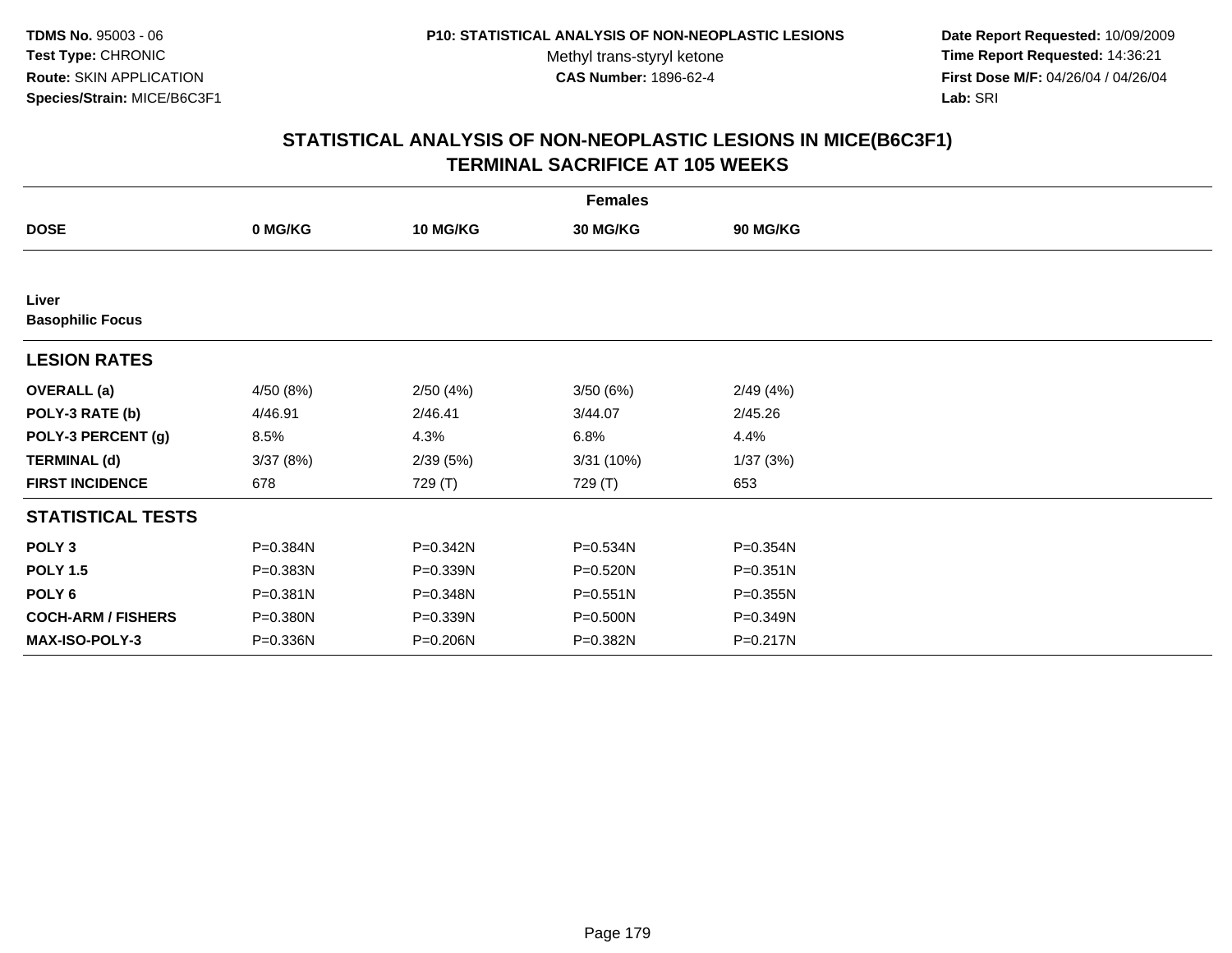**Date Report Requested:** 10/09/2009 **Time Report Requested:** 14:36:21 **First Dose M/F:** 04/26/04 / 04/26/04 Lab: SRI **Lab:** SRI

| <b>Females</b>              |             |                 |             |                 |  |  |  |
|-----------------------------|-------------|-----------------|-------------|-----------------|--|--|--|
| <b>DOSE</b>                 | 0 MG/KG     | <b>10 MG/KG</b> | 30 MG/KG    | <b>90 MG/KG</b> |  |  |  |
|                             |             |                 |             |                 |  |  |  |
| Liver<br><b>Bile Stasis</b> |             |                 |             |                 |  |  |  |
| <b>LESION RATES</b>         |             |                 |             |                 |  |  |  |
| <b>OVERALL</b> (a)          | 0/50(0%)    | 1/50(2%)        | 1/50(2%)    | 0/49(0%)        |  |  |  |
| POLY-3 RATE (b)             | 0/46.72     | 1/46.83         | 1/44.44     | 0/44.97         |  |  |  |
| POLY-3 PERCENT (g)          | 0%          | 2.1%            | 2.3%        | 0%              |  |  |  |
| <b>TERMINAL (d)</b>         | 0/37(0%)    | 0/39(0%)        | 0/31(0%)    | 0/37(0%)        |  |  |  |
| <b>FIRST INCIDENCE</b>      | ---         | 609             | 624         | ---             |  |  |  |
| <b>STATISTICAL TESTS</b>    |             |                 |             |                 |  |  |  |
| POLY <sub>3</sub>           | P=0.549N    | $P = 0.500$     | $P = 0.490$ | (e)             |  |  |  |
| <b>POLY 1.5</b>             | P=0.548N    | $P = 0.501$     | $P=0.494$   | (e)             |  |  |  |
| POLY <sub>6</sub>           | P=0.550N    | $P = 0.500$     | $P = 0.486$ | (e)             |  |  |  |
| <b>COCH-ARM / FISHERS</b>   | P=0.545N    | $P = 0.500$     | $P = 0.500$ | (e)             |  |  |  |
| <b>MAX-ISO-POLY-3</b>       | $P = 0.408$ | $P = 0.159$     | $P = 0.158$ | (e)             |  |  |  |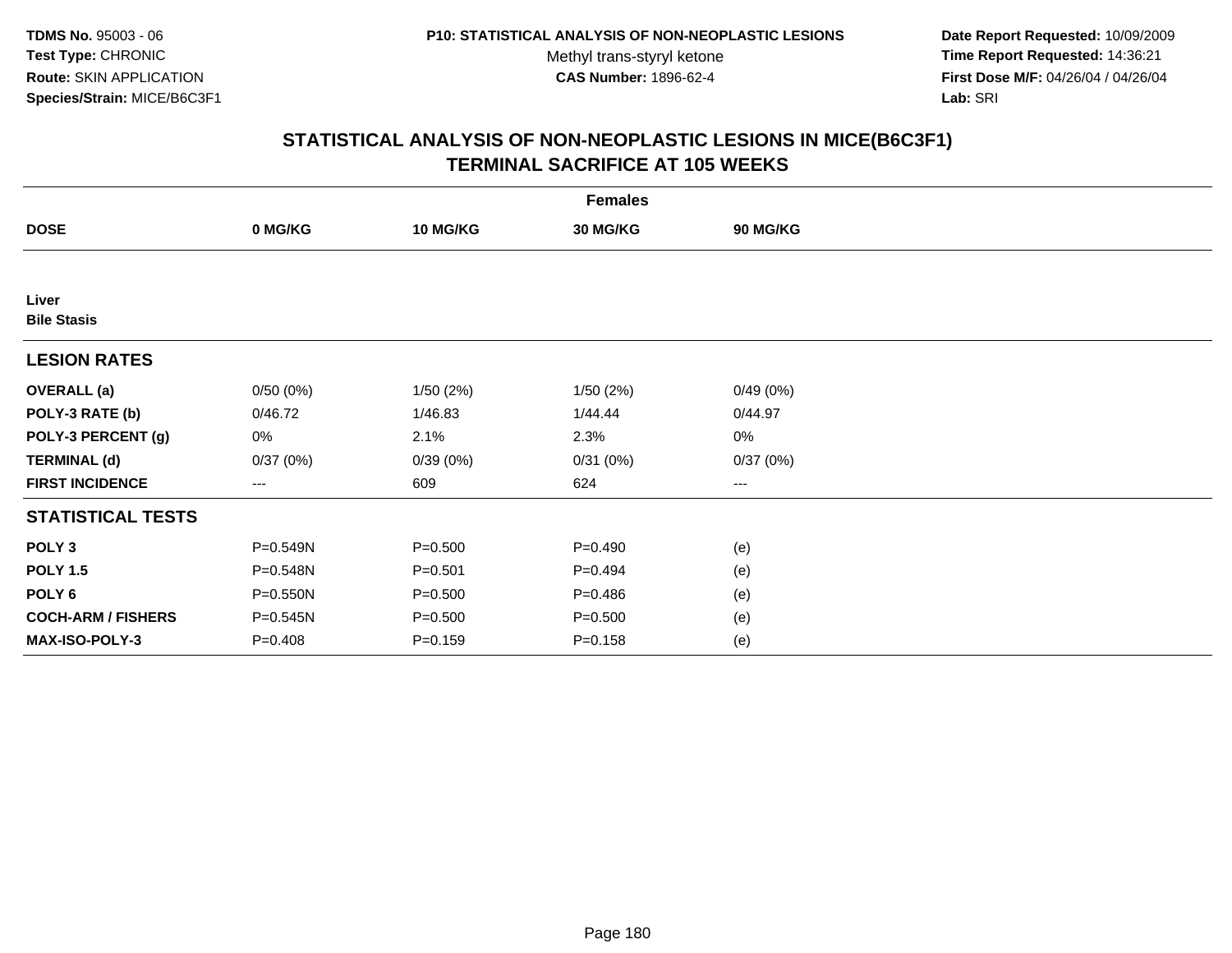**Date Report Requested:** 10/09/2009 **Time Report Requested:** 14:36:21 **First Dose M/F:** 04/26/04 / 04/26/04 Lab: SRI **Lab:** SRI

|                                  |              |                 | <b>Females</b> |            |  |
|----------------------------------|--------------|-----------------|----------------|------------|--|
| <b>DOSE</b>                      | 0 MG/KG      | <b>10 MG/KG</b> | 30 MG/KG       | 90 MG/KG   |  |
|                                  |              |                 |                |            |  |
| Liver<br><b>Clear Cell Focus</b> |              |                 |                |            |  |
| <b>LESION RATES</b>              |              |                 |                |            |  |
| <b>OVERALL</b> (a)               | 6/50 (12%)   | 3/50(6%)        | 5/50 (10%)     | 4/49 (8%)  |  |
| POLY-3 RATE (b)                  | 6/46.76      | 3/46.86         | 5/44.43        | 4/44.97    |  |
| POLY-3 PERCENT (g)               | 12.8%        | 6.4%            | 11.3%          | 8.9%       |  |
| <b>TERMINAL (d)</b>              | 5/37 (14%)   | 2/39(5%)        | 3/31(10%)      | 4/37 (11%) |  |
| <b>FIRST INCIDENCE</b>           | 719          | 597             | 676            | 729 (T)    |  |
| <b>STATISTICAL TESTS</b>         |              |                 |                |            |  |
| POLY <sub>3</sub>                | P=0.485N     | $P = 0.241N$    | P=0.536N       | P=0.394N   |  |
| <b>POLY 1.5</b>                  | $P = 0.481N$ | P=0.240N        | $P = 0.521N$   | P=0.389N   |  |
| POLY 6                           | P=0.487N     | P=0.242N        | P=0.550N       | P=0.397N   |  |
| <b>COCH-ARM / FISHERS</b>        | P=0.472N     | P=0.243N        | P=0.500N       | P=0.383N   |  |
| MAX-ISO-POLY-3                   | P=0.422N     | P=0.146N        | P=0.409N       | P=0.277N   |  |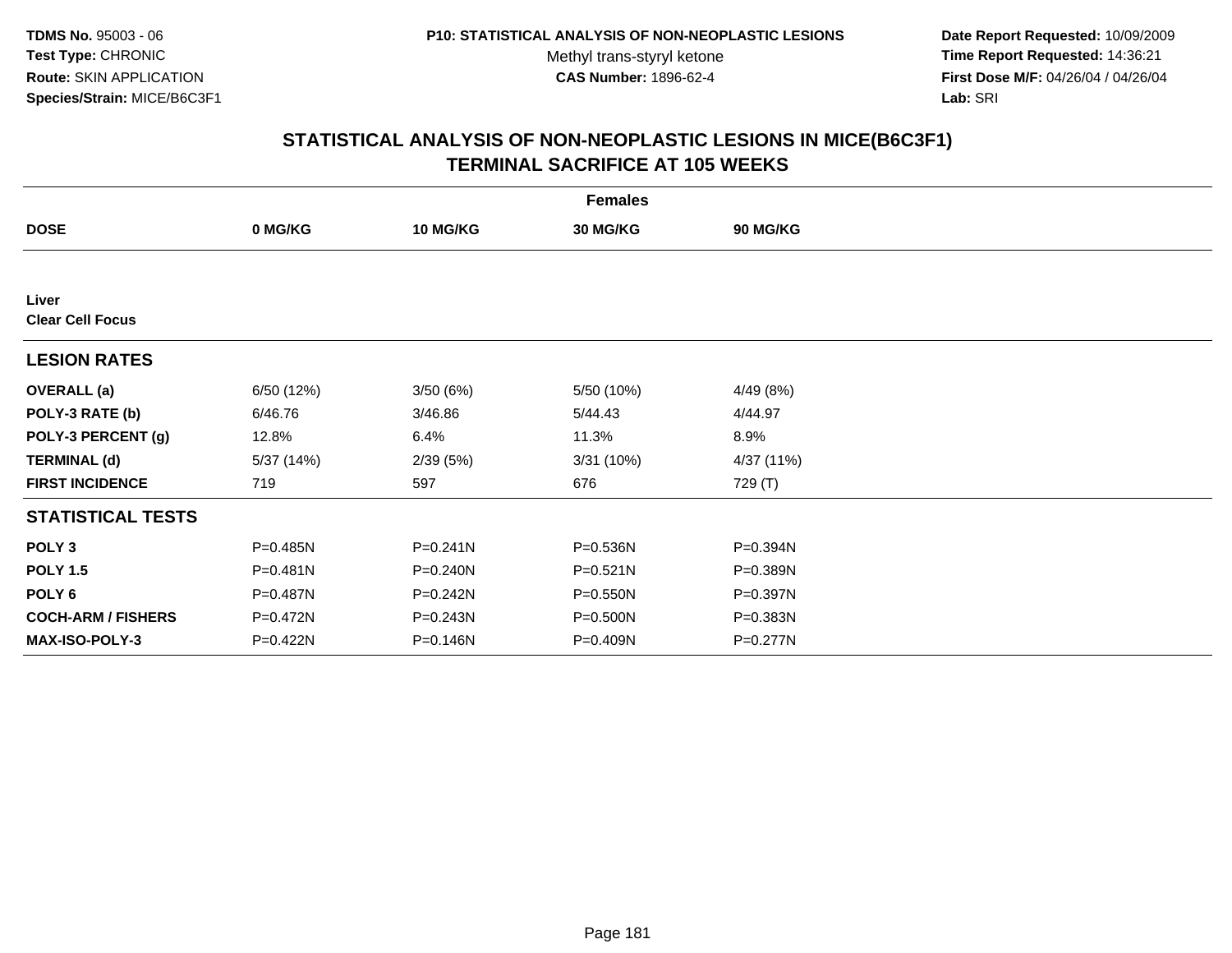**Date Report Requested:** 10/09/2009 **Time Report Requested:** 14:36:21 **First Dose M/F:** 04/26/04 / 04/26/04 Lab: SRI **Lab:** SRI

| <b>Females</b>             |          |                 |          |          |  |  |  |
|----------------------------|----------|-----------------|----------|----------|--|--|--|
| <b>DOSE</b>                | 0 MG/KG  | <b>10 MG/KG</b> | 30 MG/KG | 90 MG/KG |  |  |  |
|                            |          |                 |          |          |  |  |  |
| Liver<br><b>Congestion</b> |          |                 |          |          |  |  |  |
| <b>LESION RATES</b>        |          |                 |          |          |  |  |  |
| <b>OVERALL</b> (a)         | 0/50(0%) | 1/50(2%)        | 0/50(0%) | 0/49(0%) |  |  |  |
| POLY-3 RATE (b)            | 0/46.72  | 1/46.61         | 0/44.07  | 0/44.97  |  |  |  |
| POLY-3 PERCENT (g)         | 0%       | 2.2%            | 0%       | 0%       |  |  |  |
| <b>TERMINAL (d)</b>        | 0/37(0%) | 0/39(0%)        | 0/31(0%) | 0/37(0%) |  |  |  |
| <b>FIRST INCIDENCE</b>     | $--$     | 678             | ---      | $--$     |  |  |  |
| <b>STATISTICAL TESTS</b>   |          |                 |          |          |  |  |  |
| POLY <sub>3</sub>          | P=0.589N | $P = 0.500$     | (e)      | (e)      |  |  |  |
| <b>POLY 1.5</b>            | P=0.588N | $P = 0.500$     | (e)      | (e)      |  |  |  |
| POLY <sub>6</sub>          | P=0.589N | $P = 0.498$     | (e)      | (e)      |  |  |  |
| <b>COCH-ARM / FISHERS</b>  | P=0.589N | $P = 0.500$     | (e)      | (e)      |  |  |  |
| MAX-ISO-POLY-3             | P=0.398N | $P = 0.159$     | (e)      | (e)      |  |  |  |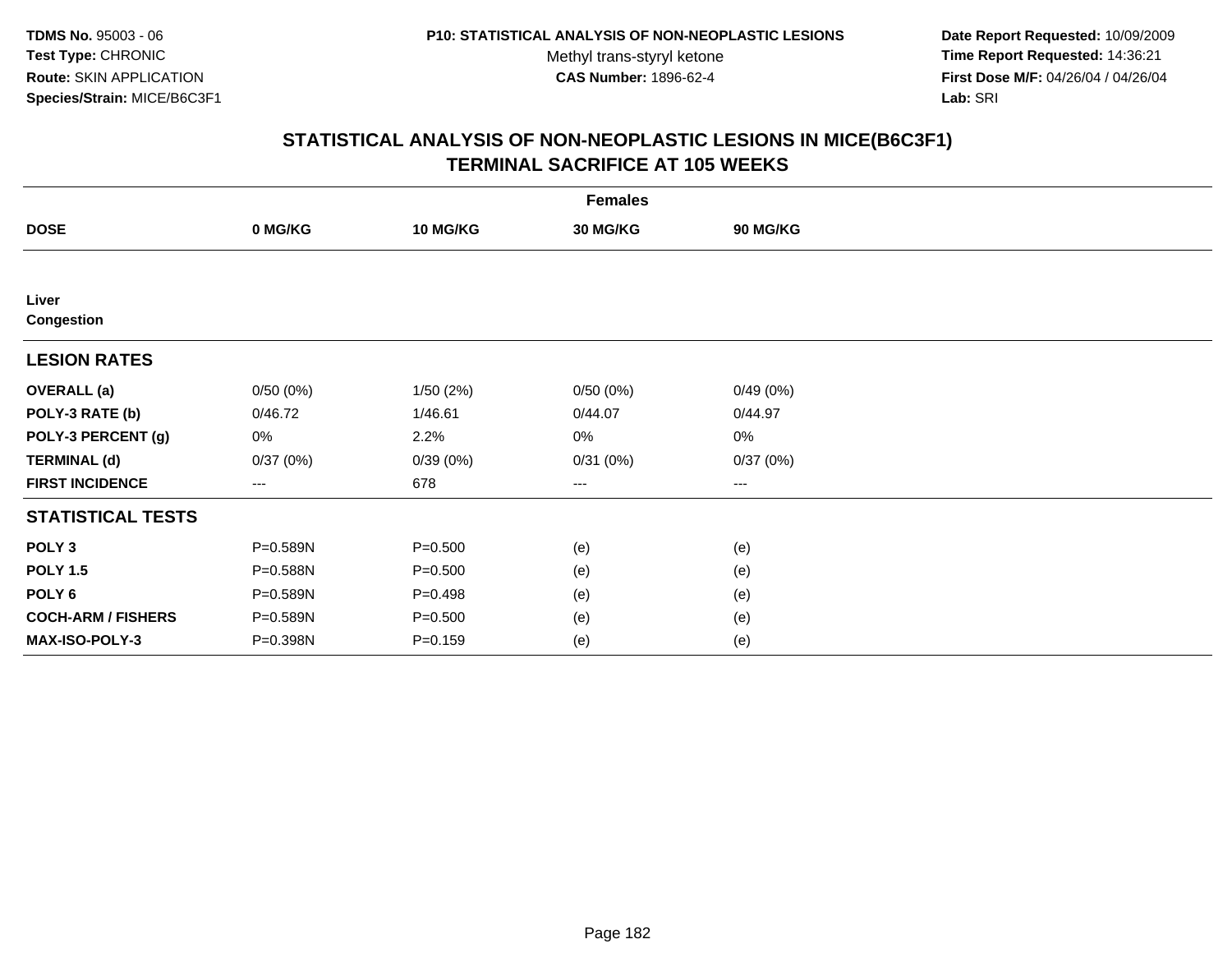**Date Report Requested:** 10/09/2009 **Time Report Requested:** 14:36:21 **First Dose M/F:** 04/26/04 / 04/26/04 Lab: SRI **Lab:** SRI

| <b>Females</b>            |          |                 |          |          |  |  |  |
|---------------------------|----------|-----------------|----------|----------|--|--|--|
| <b>DOSE</b>               | 0 MG/KG  | <b>10 MG/KG</b> | 30 MG/KG | 90 MG/KG |  |  |  |
|                           |          |                 |          |          |  |  |  |
| Liver                     |          |                 |          |          |  |  |  |
| Cyst                      |          |                 |          |          |  |  |  |
| <b>LESION RATES</b>       |          |                 |          |          |  |  |  |
| <b>OVERALL</b> (a)        | 0/50(0%) | 0/50(0%)        | 0/50(0%) | 0/49(0%) |  |  |  |
| POLY-3 RATE (b)           | 0/46.72  | 0/46.41         | 0/44.07  | 0/44.97  |  |  |  |
| POLY-3 PERCENT (g)        | 0%       | $0\%$           | 0%       | 0%       |  |  |  |
| <b>TERMINAL (d)</b>       | 0/37(0%) | 0/39(0%)        | 0/31(0%) | 0/37(0%) |  |  |  |
| <b>FIRST INCIDENCE</b>    | $--$     | ---             | ---      | $--$     |  |  |  |
| <b>STATISTICAL TESTS</b>  |          |                 |          |          |  |  |  |
| POLY <sub>3</sub>         | (e)      | (e)             | (e)      | (e)      |  |  |  |
| <b>POLY 1.5</b>           | (e)      | (e)             | (e)      | (e)      |  |  |  |
| POLY <sub>6</sub>         | (e)      | (e)             | (e)      | (e)      |  |  |  |
| <b>COCH-ARM / FISHERS</b> | (e)      | (e)             | (e)      | (e)      |  |  |  |
| MAX-ISO-POLY-3            | (e)      | (e)             | (e)      | (e)      |  |  |  |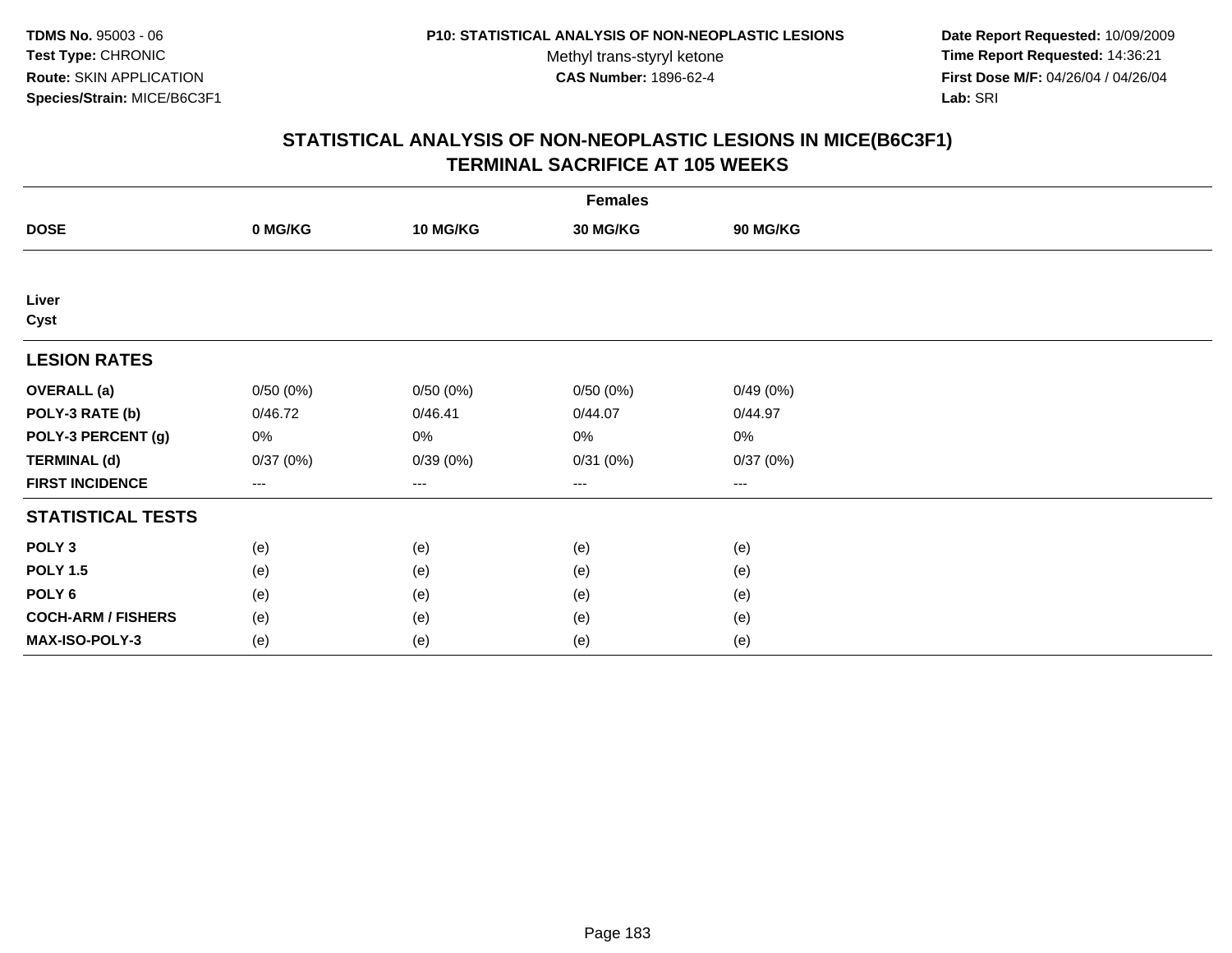**Date Report Requested:** 10/09/2009 **Time Report Requested:** 14:36:21 **First Dose M/F:** 04/26/04 / 04/26/04 Lab: SRI **Lab:** SRI

| <b>Females</b>                     |             |                 |              |                 |  |  |  |
|------------------------------------|-------------|-----------------|--------------|-----------------|--|--|--|
| <b>DOSE</b>                        | 0 MG/KG     | <b>10 MG/KG</b> | 30 MG/KG     | <b>90 MG/KG</b> |  |  |  |
|                                    |             |                 |              |                 |  |  |  |
| Liver<br><b>Eosinophilic Focus</b> |             |                 |              |                 |  |  |  |
| <b>LESION RATES</b>                |             |                 |              |                 |  |  |  |
| <b>OVERALL</b> (a)                 | 16/50 (32%) | 13/50 (26%)     | 14/50 (28%)  | 15/49 (31%)     |  |  |  |
| POLY-3 RATE (b)                    | 16/46.76    | 13/46.41        | 14/44.57     | 15/44.97        |  |  |  |
| POLY-3 PERCENT (g)                 | 34.2%       | 28%             | 31.4%        | 33.4%           |  |  |  |
| <b>TERMINAL (d)</b>                | 15/37 (41%) | 13/39 (33%)     | 12/31 (39%)  | 15/37 (41%)     |  |  |  |
| <b>FIRST INCIDENCE</b>             | 719         | 729 (T)         | 648          | 729 (T)         |  |  |  |
| <b>STATISTICAL TESTS</b>           |             |                 |              |                 |  |  |  |
| POLY <sub>3</sub>                  | $P = 0.476$ | P=0.336N        | P=0.475N     | P=0.553N        |  |  |  |
| <b>POLY 1.5</b>                    | $P = 0.483$ | P=0.329N        | $P = 0.450N$ | $P = 0.541N$    |  |  |  |
| POLY 6                             | $P = 0.475$ | P=0.346N        | P=0.499N     | P=0.561N        |  |  |  |
| <b>COCH-ARM / FISHERS</b>          | $P=0.497$   | P=0.330N        | P=0.414N     | P=0.527N        |  |  |  |
| <b>MAX-ISO-POLY-3</b>              | P=0.578N    | P=0.259N        | P=0.388N     | P=0.464N        |  |  |  |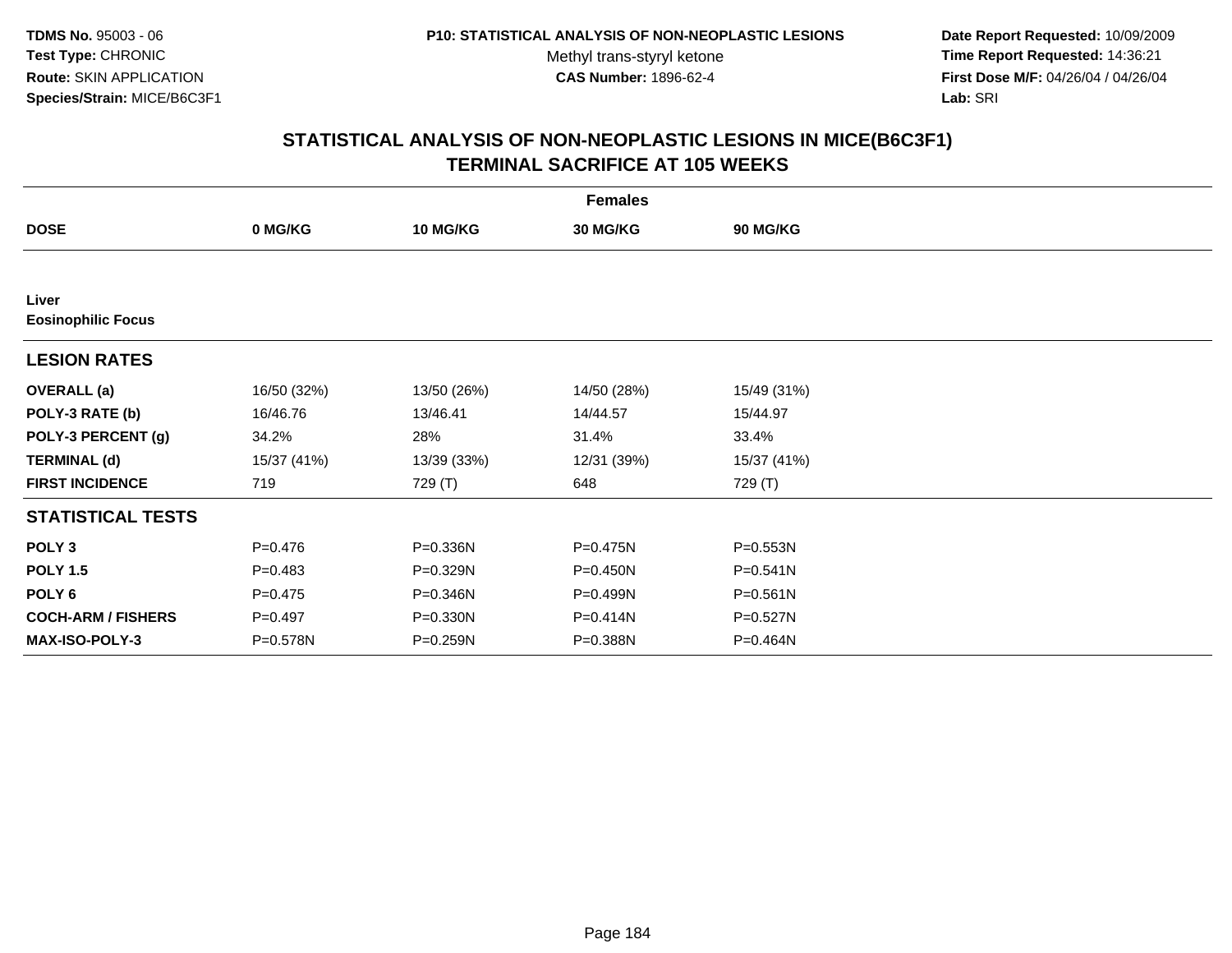**Date Report Requested:** 10/09/2009 **Time Report Requested:** 14:36:21 **First Dose M/F:** 04/26/04 / 04/26/04 Lab: SRI **Lab:** SRI

| <b>Females</b>                                   |             |                 |                 |                 |  |  |  |
|--------------------------------------------------|-------------|-----------------|-----------------|-----------------|--|--|--|
| <b>DOSE</b>                                      | 0 MG/KG     | <b>10 MG/KG</b> | <b>30 MG/KG</b> | <b>90 MG/KG</b> |  |  |  |
|                                                  |             |                 |                 |                 |  |  |  |
| Liver<br><b>Hematopoietic Cell Proliferation</b> |             |                 |                 |                 |  |  |  |
| <b>LESION RATES</b>                              |             |                 |                 |                 |  |  |  |
| <b>OVERALL</b> (a)                               | 13/50 (26%) | 15/50 (30%)     | 6/50 (12%)      | 8/49 (16%)      |  |  |  |
| POLY-3 RATE (b)                                  | 13/47.01    | 15/46.41        | 6/44.81         | 8/45.44         |  |  |  |
| POLY-3 PERCENT (g)                               | 27.7%       | 32.3%           | 13.4%           | 17.6%           |  |  |  |
| <b>TERMINAL (d)</b>                              | 12/37 (32%) | 15/39 (39%)     | 5/31 (16%)      | 6/37 (16%)      |  |  |  |
| <b>FIRST INCIDENCE</b>                           | 649         | 729 (T)         | 465             | 653             |  |  |  |
| <b>STATISTICAL TESTS</b>                         |             |                 |                 |                 |  |  |  |
| POLY <sub>3</sub>                                | P=0.084N    | $P = 0.395$     | P=0.075N        | P=0.182N        |  |  |  |
| <b>POLY 1.5</b>                                  | P=0.085N    | $P=0.407$       | P=0.068N        | $P = 0.180N$    |  |  |  |
| POLY <sub>6</sub>                                | P=0.080N    | $P = 0.376$     | P=0.083N        | $P = 0.181N$    |  |  |  |
| <b>COCH-ARM / FISHERS</b>                        | P=0.086N    | $P=0.412$       | P=0.062N        | P=0.176N        |  |  |  |
| <b>MAX-ISO-POLY-3</b>                            | P=0.077N    | $P = 0.312$     | P=0.048N*       | P=0.127N        |  |  |  |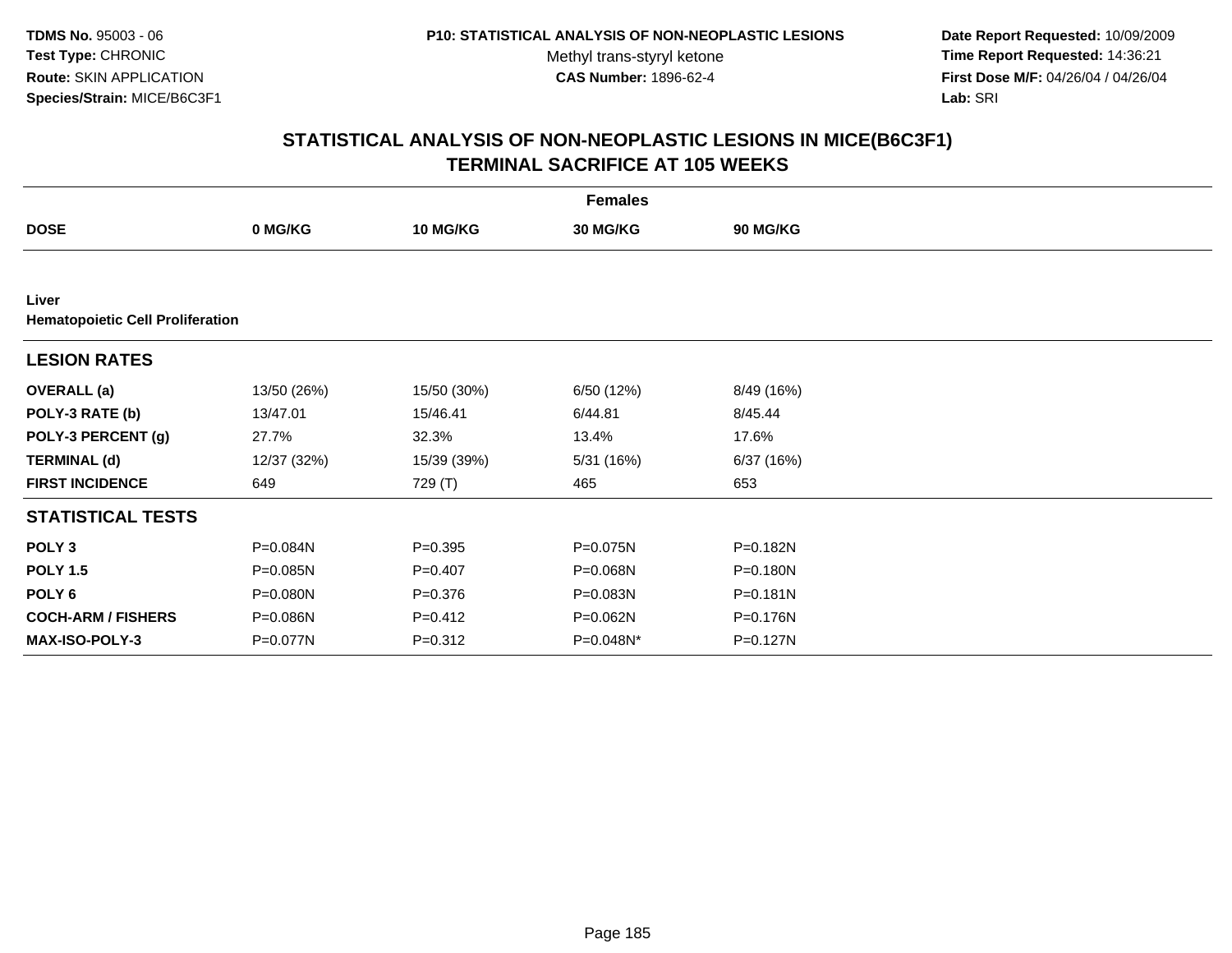**Date Report Requested:** 10/09/2009 **Time Report Requested:** 14:36:21 **First Dose M/F:** 04/26/04 / 04/26/04 Lab: SRI **Lab:** SRI

|                           | <b>Females</b> |                 |          |                        |  |  |  |  |
|---------------------------|----------------|-----------------|----------|------------------------|--|--|--|--|
| <b>DOSE</b>               | 0 MG/KG        | <b>10 MG/KG</b> | 30 MG/KG | 90 MG/KG               |  |  |  |  |
|                           |                |                 |          |                        |  |  |  |  |
| Liver<br>Hemorrhage       |                |                 |          |                        |  |  |  |  |
| <b>LESION RATES</b>       |                |                 |          |                        |  |  |  |  |
| <b>OVERALL</b> (a)        | 2/50(4%)       | 1/50(2%)        | 1/50(2%) | 0/49(0%)               |  |  |  |  |
| POLY-3 RATE (b)           | 2/46.88        | 1/46.61         | 1/44.07  | 0/44.97                |  |  |  |  |
| POLY-3 PERCENT (g)        | 4.3%           | 2.2%            | 2.3%     | 0%                     |  |  |  |  |
| <b>TERMINAL (d)</b>       | 1/37(3%)       | 0/39(0%)        | 1/31(3%) | 0/37(0%)               |  |  |  |  |
| <b>FIRST INCIDENCE</b>    | 687            | 678             | 729 (T)  | $\qquad \qquad \cdots$ |  |  |  |  |
| <b>STATISTICAL TESTS</b>  |                |                 |          |                        |  |  |  |  |
| POLY <sub>3</sub>         | P=0.200N       | P=0.502N        | P=0.522N | P=0.247N               |  |  |  |  |
| <b>POLY 1.5</b>           | P=0.199N       | $P = 0.500N$    | P=0.512N | P=0.244N               |  |  |  |  |
| POLY <sub>6</sub>         | P=0.200N       | P=0.505N        | P=0.532N | P=0.248N               |  |  |  |  |
| <b>COCH-ARM / FISHERS</b> | P=0.196N       | P=0.500N        | P=0.500N | $P = 0.253N$           |  |  |  |  |
| <b>MAX-ISO-POLY-3</b>     | P=0.136N       | P=0.283N        | P=0.304N | P=0.084N               |  |  |  |  |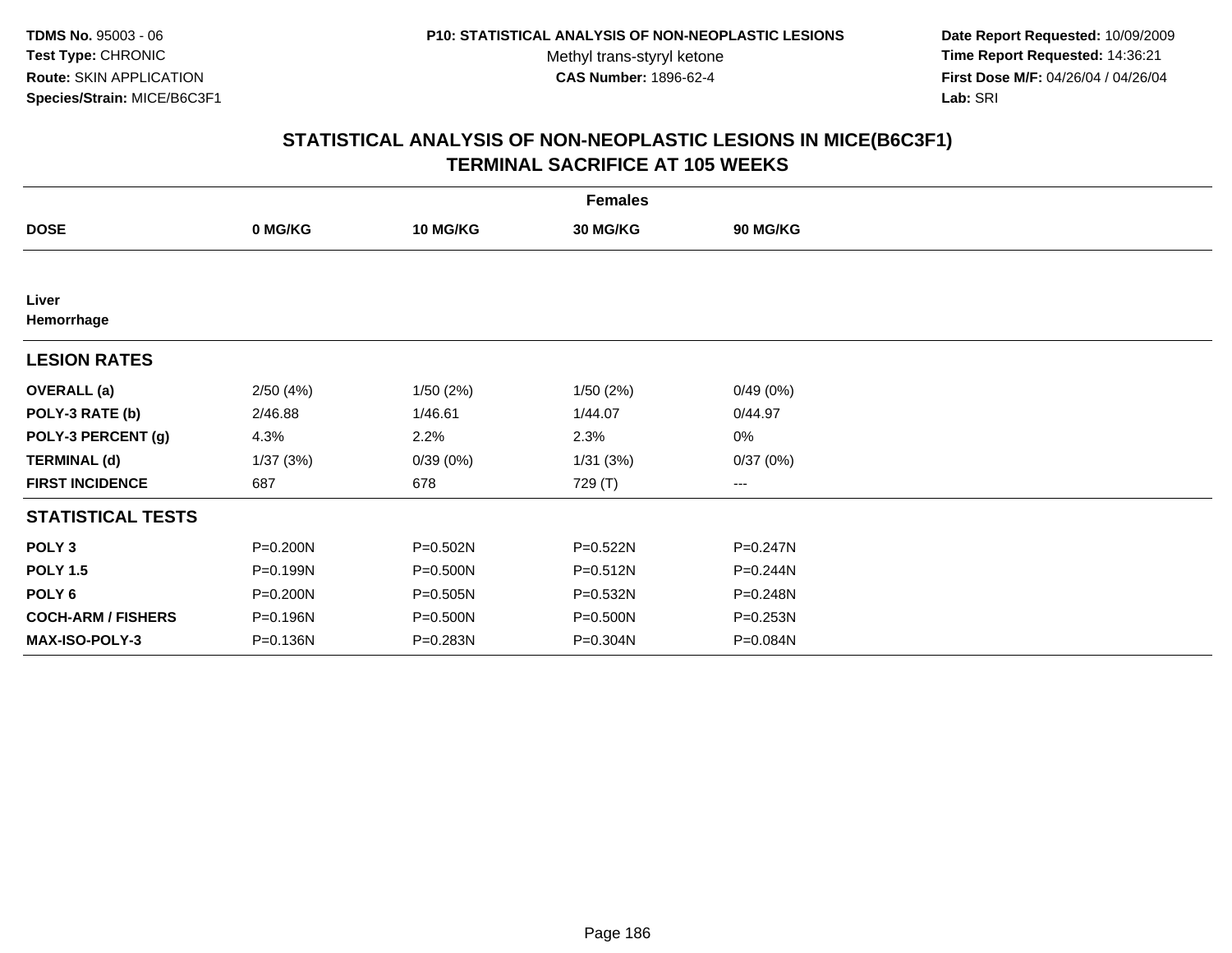**Date Report Requested:** 10/09/2009 **Time Report Requested:** 14:36:21 **First Dose M/F:** 04/26/04 / 04/26/04 Lab: SRI **Lab:** SRI

| <b>Females</b>                |             |                 |                 |             |  |  |  |
|-------------------------------|-------------|-----------------|-----------------|-------------|--|--|--|
| <b>DOSE</b>                   | 0 MG/KG     | <b>10 MG/KG</b> | <b>30 MG/KG</b> | 90 MG/KG    |  |  |  |
|                               |             |                 |                 |             |  |  |  |
| Liver<br>Hyperplasia Lymphoid |             |                 |                 |             |  |  |  |
| <b>LESION RATES</b>           |             |                 |                 |             |  |  |  |
| <b>OVERALL</b> (a)            | 2/50(4%)    | 5/50 (10%)      | 1/50(2%)        | 6/49 (12%)  |  |  |  |
| POLY-3 RATE (b)               | 2/46.72     | 5/46.41         | 1/44.07         | 6/45.65     |  |  |  |
| POLY-3 PERCENT (g)            | 4.3%        | 10.8%           | 2.3%            | 13.1%       |  |  |  |
| <b>TERMINAL (d)</b>           | 2/37(5%)    | 5/39 (13%)      | 1/31(3%)        | 5/37 (14%)  |  |  |  |
| <b>FIRST INCIDENCE</b>        | 729 (T)     | 729 (T)         | 729 (T)         | 499         |  |  |  |
| <b>STATISTICAL TESTS</b>      |             |                 |                 |             |  |  |  |
| POLY <sub>3</sub>             | $P = 0.132$ | $P=0.214$       | P=0.520N        | $P = 0.126$ |  |  |  |
| <b>POLY 1.5</b>               | $P = 0.133$ | $P=0.217$       | $P = 0.512N$    | $P=0.127$   |  |  |  |
| POLY 6                        | $P = 0.133$ | $P = 0.209$     | P=0.530N        | $P = 0.125$ |  |  |  |
| <b>COCH-ARM / FISHERS</b>     | $P = 0.134$ | $P = 0.218$     | P=0.500N        | $P = 0.128$ |  |  |  |
| MAX-ISO-POLY-3                | $P = 0.086$ | $P = 0.118$     | P=0.303N        | $P = 0.065$ |  |  |  |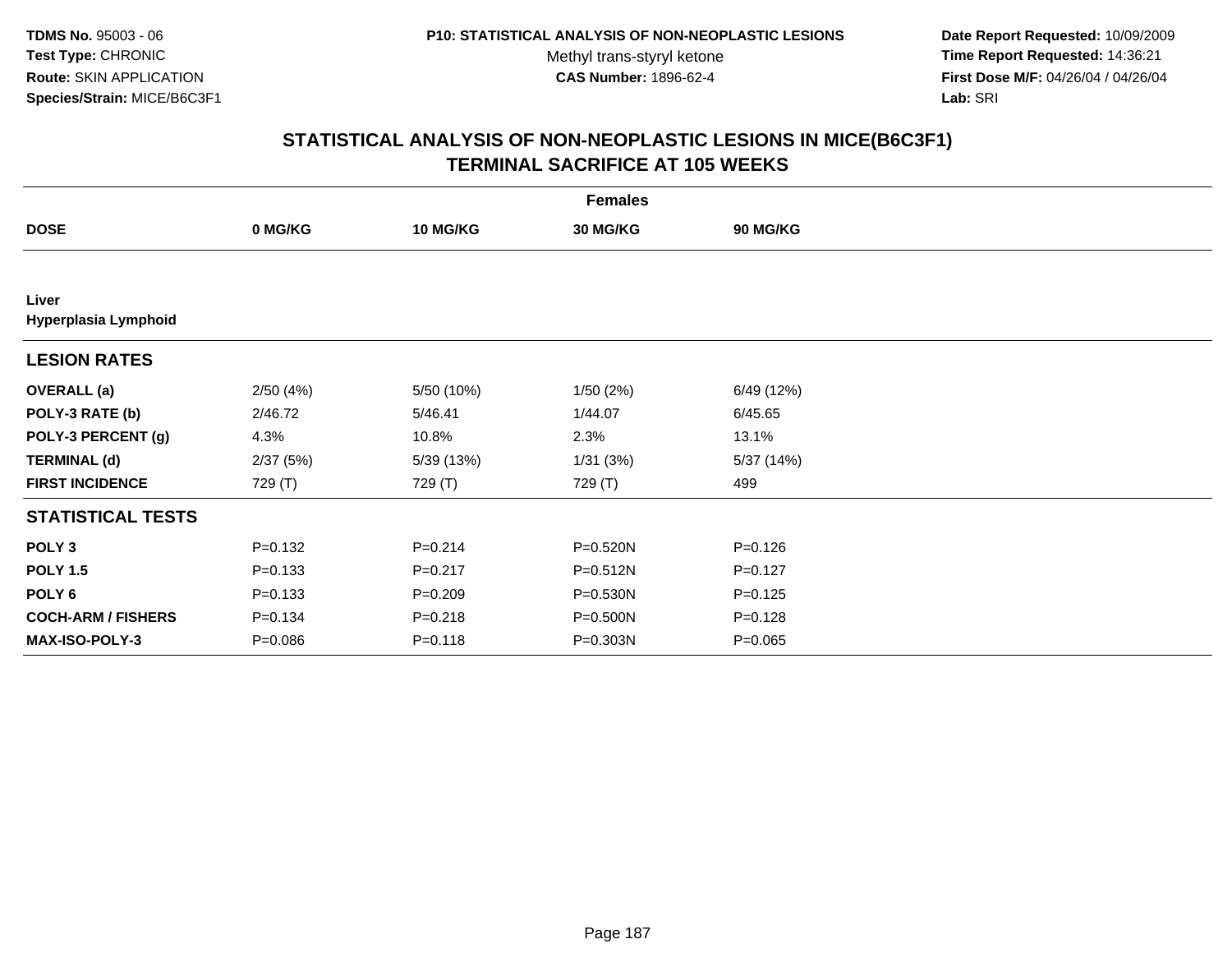**Date Report Requested:** 10/09/2009 **Time Report Requested:** 14:36:21 **First Dose M/F:** 04/26/04 / 04/26/04 Lab: SRI **Lab:** SRI

|                                      | <b>Females</b> |                 |              |                 |  |  |  |  |
|--------------------------------------|----------------|-----------------|--------------|-----------------|--|--|--|--|
| <b>DOSE</b>                          | 0 MG/KG        | <b>10 MG/KG</b> | 30 MG/KG     | <b>90 MG/KG</b> |  |  |  |  |
|                                      |                |                 |              |                 |  |  |  |  |
| Liver<br><b>Inflammation Chronic</b> |                |                 |              |                 |  |  |  |  |
| <b>LESION RATES</b>                  |                |                 |              |                 |  |  |  |  |
| <b>OVERALL</b> (a)                   | 1/50(2%)       | 0/50(0%)        | 0/50(0%)     | 0/49(0%)        |  |  |  |  |
| POLY-3 RATE (b)                      | 1/46.72        | 0/46.41         | 0/44.07      | 0/44.97         |  |  |  |  |
| POLY-3 PERCENT (g)                   | 2.1%           | 0%              | 0%           | $0\%$           |  |  |  |  |
| <b>TERMINAL (d)</b>                  | 1/37(3%)       | 0/39(0%)        | 0/31(0%)     | 0/37(0%)        |  |  |  |  |
| <b>FIRST INCIDENCE</b>               | 729 (T)        | ---             | $\cdots$     | ---             |  |  |  |  |
| <b>STATISTICAL TESTS</b>             |                |                 |              |                 |  |  |  |  |
| POLY <sub>3</sub>                    | P=0.472N       | $P = 0.501N$    | $P = 0.512N$ | P=0.508N        |  |  |  |  |
| <b>POLY 1.5</b>                      | P=0.474N       | $P = 0.500N$    | P=0.507N     | P=0.506N        |  |  |  |  |
| POLY 6                               | $P = 0.470N$   | $P = 0.503N$    | P=0.517N     | P=0.508N        |  |  |  |  |
| <b>COCH-ARM / FISHERS</b>            | P=0.475N       | P=0.500N        | P=0.500N     | P=0.505N        |  |  |  |  |
| MAX-ISO-POLY-3                       | P=0.137N       | P=0.160N        | P=0.173N     | P=0.167N        |  |  |  |  |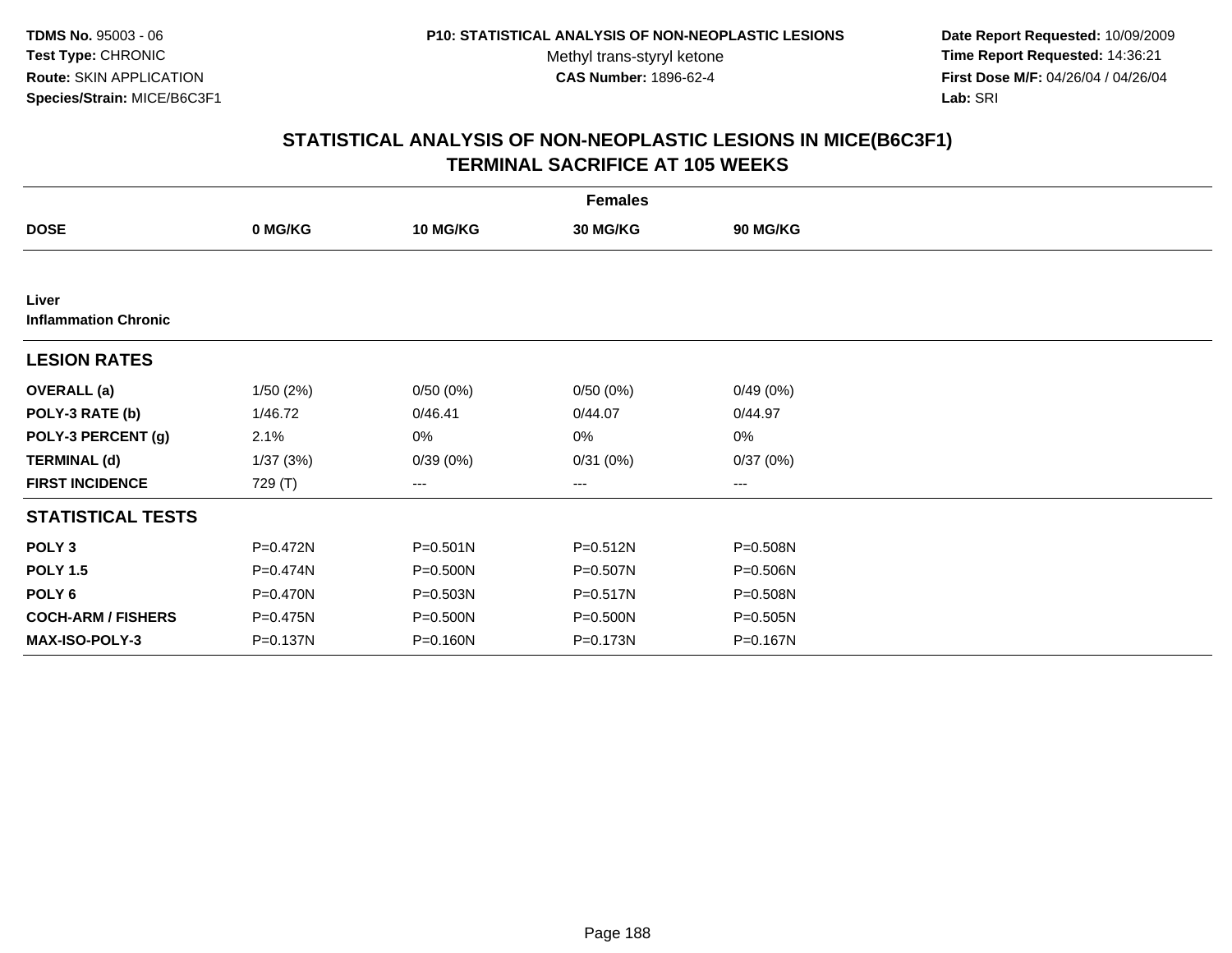**Date Report Requested:** 10/09/2009 **Time Report Requested:** 14:36:21 **First Dose M/F:** 04/26/04 / 04/26/04 Lab: SRI **Lab:** SRI

|                                  | <b>Females</b> |                 |                 |          |  |  |  |  |
|----------------------------------|----------------|-----------------|-----------------|----------|--|--|--|--|
| <b>DOSE</b>                      | 0 MG/KG        | <b>10 MG/KG</b> | <b>30 MG/KG</b> | 90 MG/KG |  |  |  |  |
|                                  |                |                 |                 |          |  |  |  |  |
| Liver<br><b>Mixed Cell Focus</b> |                |                 |                 |          |  |  |  |  |
| <b>LESION RATES</b>              |                |                 |                 |          |  |  |  |  |
| <b>OVERALL</b> (a)               | 1/50(2%)       | 2/50(4%)        | 2/50(4%)        | 0/49(0%) |  |  |  |  |
| POLY-3 RATE (b)                  | 1/46.72        | 2/46.41         | 2/44.07         | 0/44.97  |  |  |  |  |
| POLY-3 PERCENT (g)               | 2.1%           | 4.3%            | 4.5%            | 0%       |  |  |  |  |
| <b>TERMINAL (d)</b>              | 1/37(3%)       | 2/39(5%)        | 2/31(7%)        | 0/37(0%) |  |  |  |  |
| <b>FIRST INCIDENCE</b>           | 729 (T)        | 729 (T)         | 729 (T)         | $--$     |  |  |  |  |
| <b>STATISTICAL TESTS</b>         |                |                 |                 |          |  |  |  |  |
| POLY <sub>3</sub>                | P=0.258N       | $P=0.498$       | $P = 0.480$     | P=0.508N |  |  |  |  |
| <b>POLY 1.5</b>                  | P=0.257N       | $P = 0.500$     | $P = 0.488$     | P=0.506N |  |  |  |  |
| POLY 6                           | P=0.259N       | $P=0.494$       | $P = 0.470$     | P=0.508N |  |  |  |  |
| <b>COCH-ARM / FISHERS</b>        | P=0.253N       | $P = 0.500$     | $P = 0.500$     | P=0.505N |  |  |  |  |
| MAX-ISO-POLY-3                   | P=0.236N       | $P = 0.279$     | $P = 0.269$     | P=0.167N |  |  |  |  |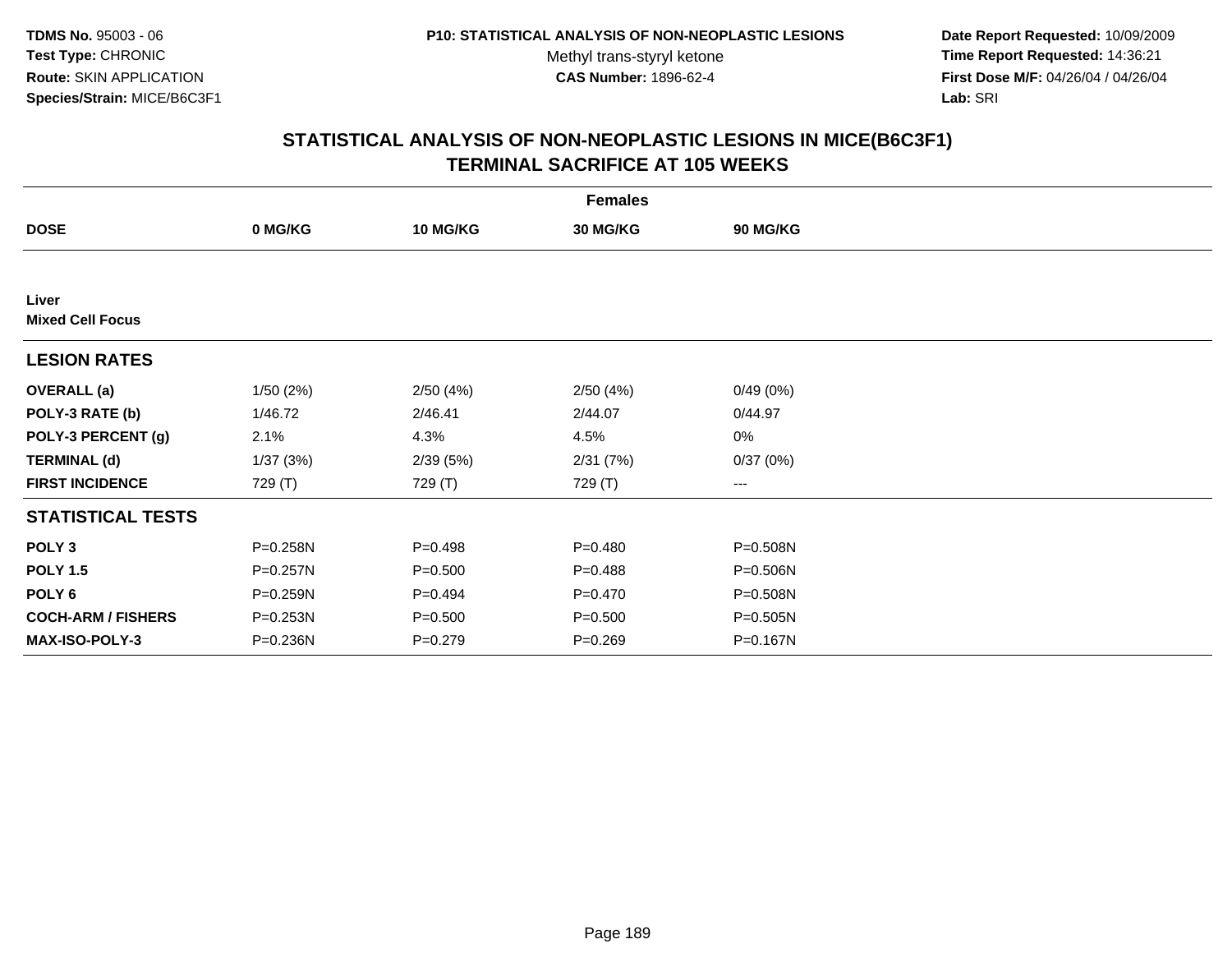**Date Report Requested:** 10/09/2009 **Time Report Requested:** 14:36:21 **First Dose M/F:** 04/26/04 / 04/26/04 Lab: SRI **Lab:** SRI

| <b>Females</b>                 |              |             |             |                 |  |  |  |
|--------------------------------|--------------|-------------|-------------|-----------------|--|--|--|
| <b>DOSE</b>                    | 0 MG/KG      | 10 MG/KG    | 30 MG/KG    | <b>90 MG/KG</b> |  |  |  |
|                                |              |             |             |                 |  |  |  |
| Liver<br><b>Necrosis Focal</b> |              |             |             |                 |  |  |  |
| <b>LESION RATES</b>            |              |             |             |                 |  |  |  |
| <b>OVERALL</b> (a)             | 6/50 (12%)   | 10/50 (20%) | 10/50 (20%) | 5/49 (10%)      |  |  |  |
| POLY-3 RATE (b)                | 6/47.17      | 10/48.32    | 10/46.08    | 5/45.28         |  |  |  |
| POLY-3 PERCENT (g)             | 12.7%        | 20.7%       | 21.7%       | 11%             |  |  |  |
| <b>TERMINAL (d)</b>            | 4/37 (11%)   | 5/39(13%)   | 5/31 (16%)  | 3/37(8%)        |  |  |  |
| <b>FIRST INCIDENCE</b>         | 649          | 571         | 467         | 681             |  |  |  |
| <b>STATISTICAL TESTS</b>       |              |             |             |                 |  |  |  |
| POLY <sub>3</sub>              | $P = 0.275N$ | $P = 0.221$ | $P = 0.191$ | P=0.529N        |  |  |  |
| <b>POLY 1.5</b>                | P=0.266N     | $P = 0.218$ | $P = 0.198$ | P=0.522N        |  |  |  |
| POLY 6                         | P=0.282N     | $P = 0.226$ | $P = 0.182$ | P=0.533N        |  |  |  |
| <b>COCH-ARM / FISHERS</b>      | P=0.252N     | $P = 0.207$ | $P = 0.207$ | P=0.514N        |  |  |  |
| MAX-ISO-POLY-3                 | P=0.286N     | $P = 0.151$ | $P = 0.128$ | P=0.402N        |  |  |  |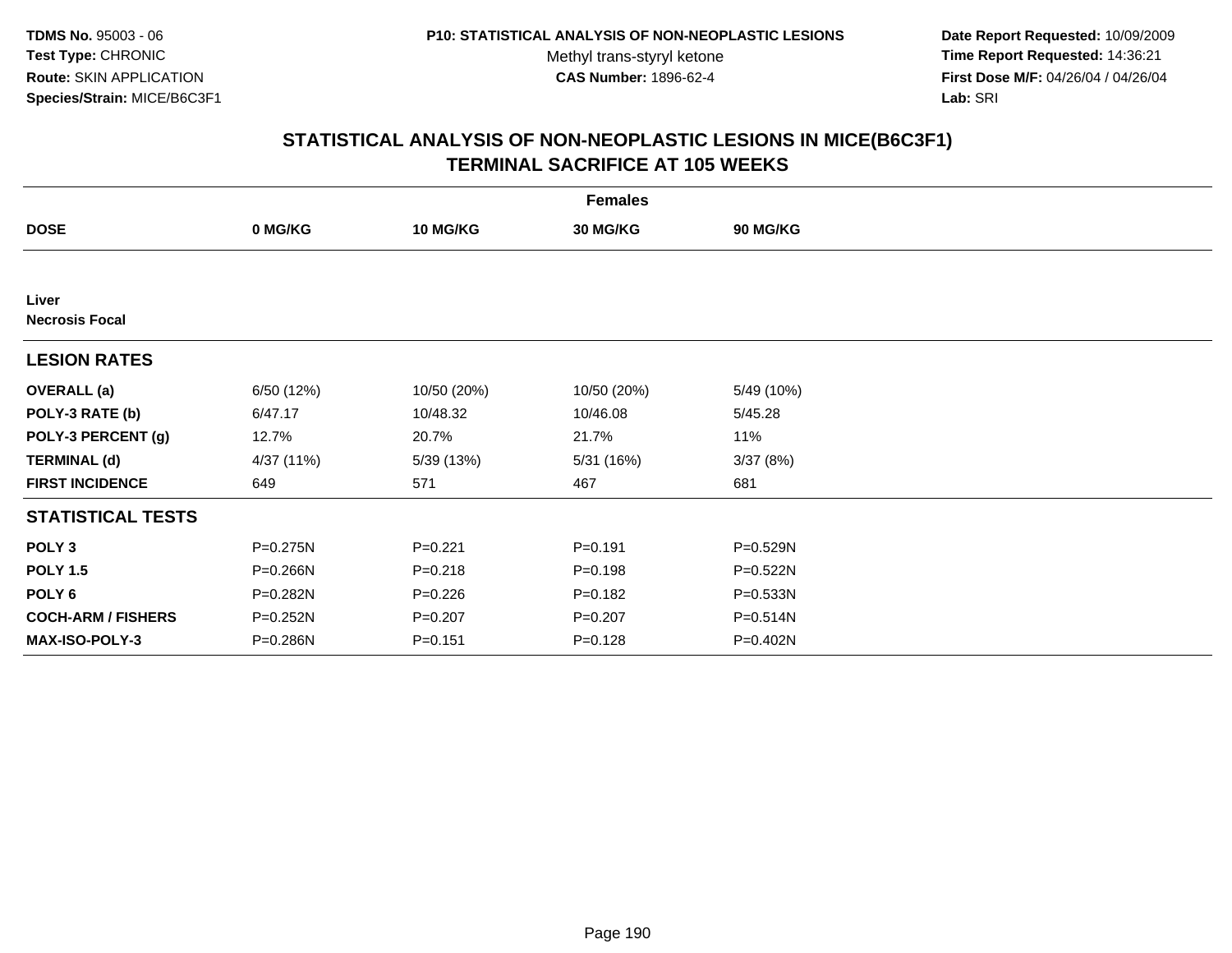**Date Report Requested:** 10/09/2009 **Time Report Requested:** 14:36:21 **First Dose M/F:** 04/26/04 / 04/26/04 Lab: SRI **Lab:** SRI

|                                           | <b>Females</b> |                 |          |          |  |  |  |  |
|-------------------------------------------|----------------|-----------------|----------|----------|--|--|--|--|
| <b>DOSE</b>                               | 0 MG/KG        | <b>10 MG/KG</b> | 30 MG/KG | 90 MG/KG |  |  |  |  |
|                                           |                |                 |          |          |  |  |  |  |
| Liver<br><b>Vacuolization Cytoplasmic</b> |                |                 |          |          |  |  |  |  |
| <b>LESION RATES</b>                       |                |                 |          |          |  |  |  |  |
| <b>OVERALL</b> (a)                        | 0/50(0%)       | 2/50(4%)        | 0/50(0%) | 0/49(0%) |  |  |  |  |
| POLY-3 RATE (b)                           | 0/46.72        | 2/47.03         | 0/44.07  | 0/44.97  |  |  |  |  |
| POLY-3 PERCENT (g)                        | 0%             | 4.3%            | 0%       | 0%       |  |  |  |  |
| <b>TERMINAL (d)</b>                       | 0/37(0%)       | 0/39(0%)        | 0/31(0%) | 0/37(0%) |  |  |  |  |
| <b>FIRST INCIDENCE</b>                    | ---            | 609             | $---$    | ---      |  |  |  |  |
| <b>STATISTICAL TESTS</b>                  |                |                 |          |          |  |  |  |  |
| POLY <sub>3</sub>                         | P=0.384N       | $P = 0.239$     | (e)      | (e)      |  |  |  |  |
| <b>POLY 1.5</b>                           | P=0.383N       | $P = 0.239$     | (e)      | (e)      |  |  |  |  |
| POLY <sub>6</sub>                         | P=0.384N       | $P = 0.239$     | (e)      | (e)      |  |  |  |  |
| <b>COCH-ARM / FISHERS</b>                 | P=0.384N       | $P = 0.247$     | (e)      | (e)      |  |  |  |  |
| MAX-ISO-POLY-3                            | P=0.267N       | $P = 0.077$     | (e)      | (e)      |  |  |  |  |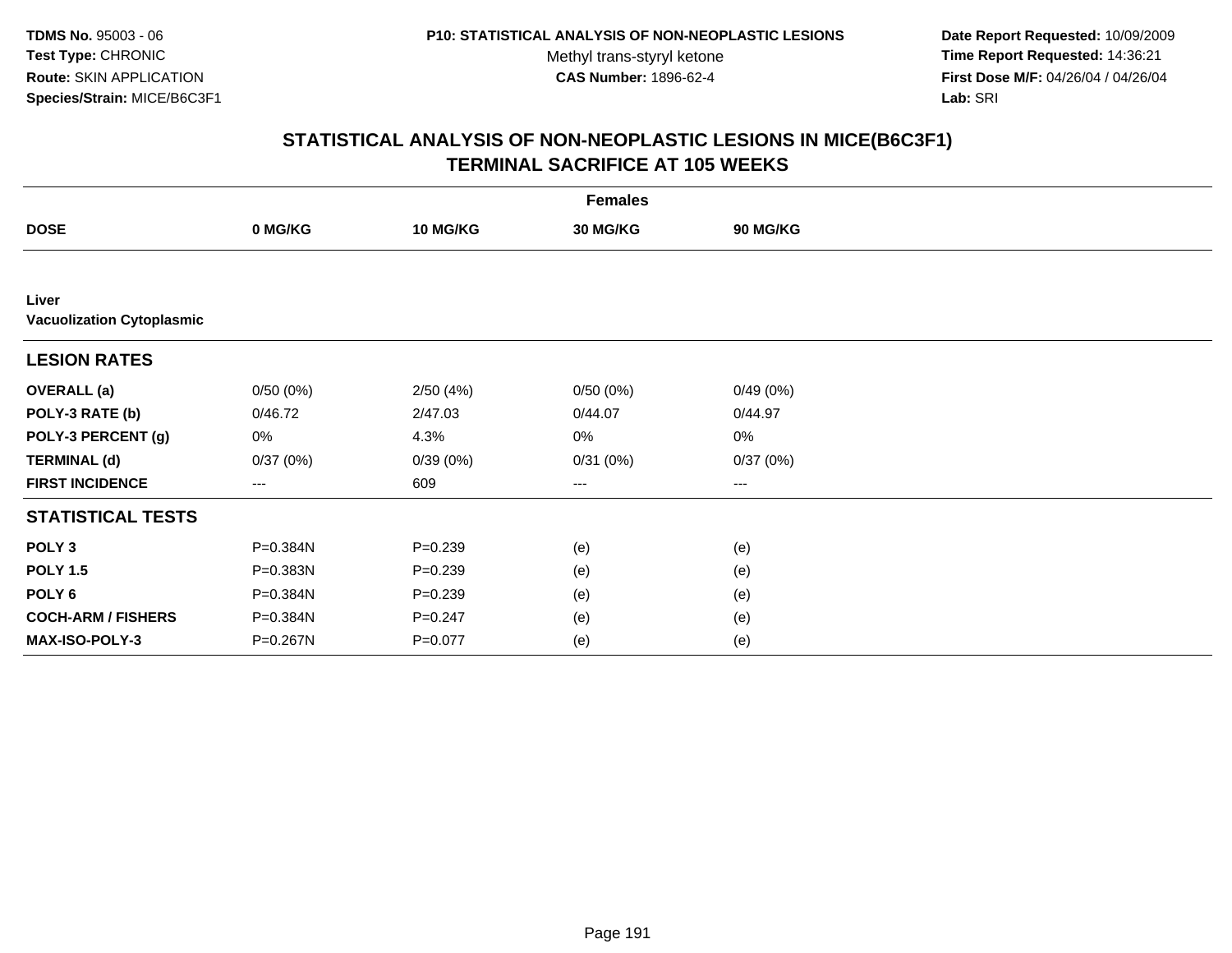**Date Report Requested:** 10/09/2009 **Time Report Requested:** 14:36:21 **First Dose M/F:** 04/26/04 / 04/26/04 Lab: SRI **Lab:** SRI

|                                  | <b>Females</b> |                        |            |                 |  |  |  |  |
|----------------------------------|----------------|------------------------|------------|-----------------|--|--|--|--|
| <b>DOSE</b>                      | 0 MG/KG        | 10 MG/KG               | 30 MG/KG   | <b>90 MG/KG</b> |  |  |  |  |
|                                  |                |                        |            |                 |  |  |  |  |
| Liver: Hepatocyte<br>Hypertrophy |                |                        |            |                 |  |  |  |  |
| <b>LESION RATES</b>              |                |                        |            |                 |  |  |  |  |
| <b>OVERALL</b> (a)               | 0/50(0%)       | 0/50(0%)               | 5/50 (10%) | 0/49(0%)        |  |  |  |  |
| POLY-3 RATE (b)                  | 0/46.72        | 0/46.41                | 5/44.07    | 0/44.97         |  |  |  |  |
| POLY-3 PERCENT (g)               | $0\%$          | 0%                     | 11.4%      | $0\%$           |  |  |  |  |
| <b>TERMINAL (d)</b>              | 0/37(0%)       | 0/39(0%)               | 5/31(16%)  | 0/37(0%)        |  |  |  |  |
| <b>FIRST INCIDENCE</b>           | ---            | $\qquad \qquad \cdots$ | 729 (T)    | ---             |  |  |  |  |
| <b>STATISTICAL TESTS</b>         |                |                        |            |                 |  |  |  |  |
| POLY <sub>3</sub>                | $P = 0.612N$   | (e)                    | P=0.026*   | (e)             |  |  |  |  |
| <b>POLY 1.5</b>                  | P=0.608N       | (e)                    | P=0.028*   | (e)             |  |  |  |  |
| POLY 6                           | P=0.613N       | (e)                    | $P=0.024*$ | (e)             |  |  |  |  |
| <b>COCH-ARM / FISHERS</b>        | P=0.597N       | (e)                    | $P=0.028*$ | (e)             |  |  |  |  |
| MAX-ISO-POLY-3                   | $P = 0.074$    | (e)                    | P=0.010**  | (e)             |  |  |  |  |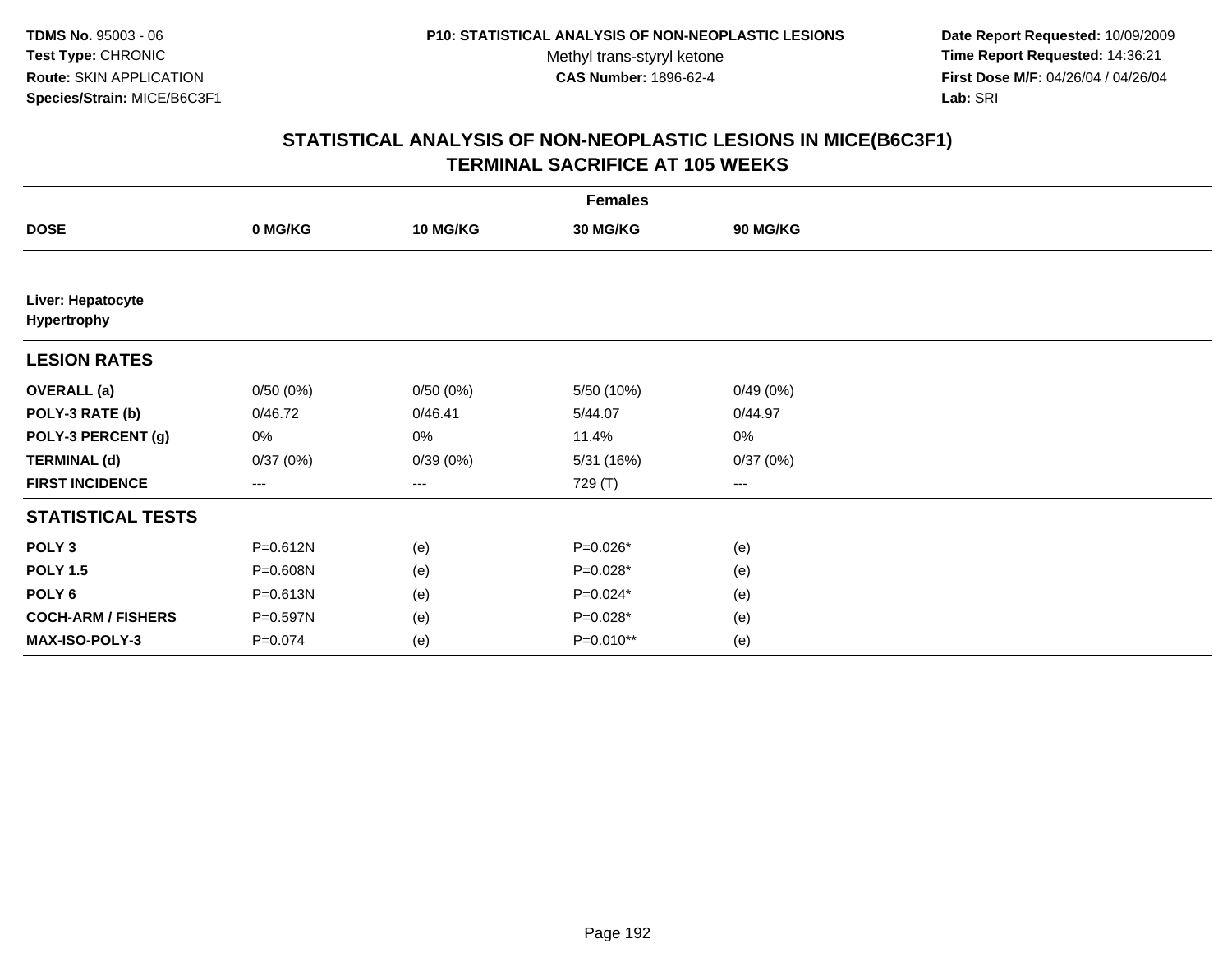**Date Report Requested:** 10/09/2009 **Time Report Requested:** 14:36:21 **First Dose M/F:** 04/26/04 / 04/26/04 Lab: SRI **Lab:** SRI

|                                                       |          |                 | <b>Females</b>  |                 |  |
|-------------------------------------------------------|----------|-----------------|-----------------|-----------------|--|
| <b>DOSE</b>                                           | 0 MG/KG  | <b>10 MG/KG</b> | <b>30 MG/KG</b> | <b>90 MG/KG</b> |  |
|                                                       |          |                 |                 |                 |  |
| Liver: Hepatocyte<br><b>Vacuolization Cytoplasmic</b> |          |                 |                 |                 |  |
| <b>LESION RATES</b>                                   |          |                 |                 |                 |  |
| <b>OVERALL</b> (a)                                    | 1/50(2%) | 2/50(4%)        | 0/50(0%)        | 1/49(2%)        |  |
| POLY-3 RATE (b)                                       | 1/46.86  | 2/47.33         | 0/44.07         | 1/45.57         |  |
| POLY-3 PERCENT (g)                                    | 2.1%     | 4.2%            | 0%              | 2.2%            |  |
| <b>TERMINAL (d)</b>                                   | 0/37(0%) | 0/39(0%)        | 0/31(0%)        | 0/37(0%)        |  |
| <b>FIRST INCIDENCE</b>                                | 692      | 590             | $--$            | 537             |  |
| <b>STATISTICAL TESTS</b>                              |          |                 |                 |                 |  |
| POLY <sub>3</sub>                                     | P=0.564N | $P = 0.503$     | $P = 0.512N$    | $P=0.754$       |  |
| <b>POLY 1.5</b>                                       | P=0.564N | $P = 0.503$     | P=0.507N        | $P=0.755$       |  |
| POLY <sub>6</sub>                                     | P=0.564N | $P = 0.503$     | P=0.518N        | $P=0.754$       |  |
| <b>COCH-ARM / FISHERS</b>                             | P=0.564N | $P = 0.500$     | P=0.500N        | $P=0.747$       |  |
| MAX-ISO-POLY-3                                        | P=0.403N | $P=0.284$       | P=0.174N        | $P = 0.491$     |  |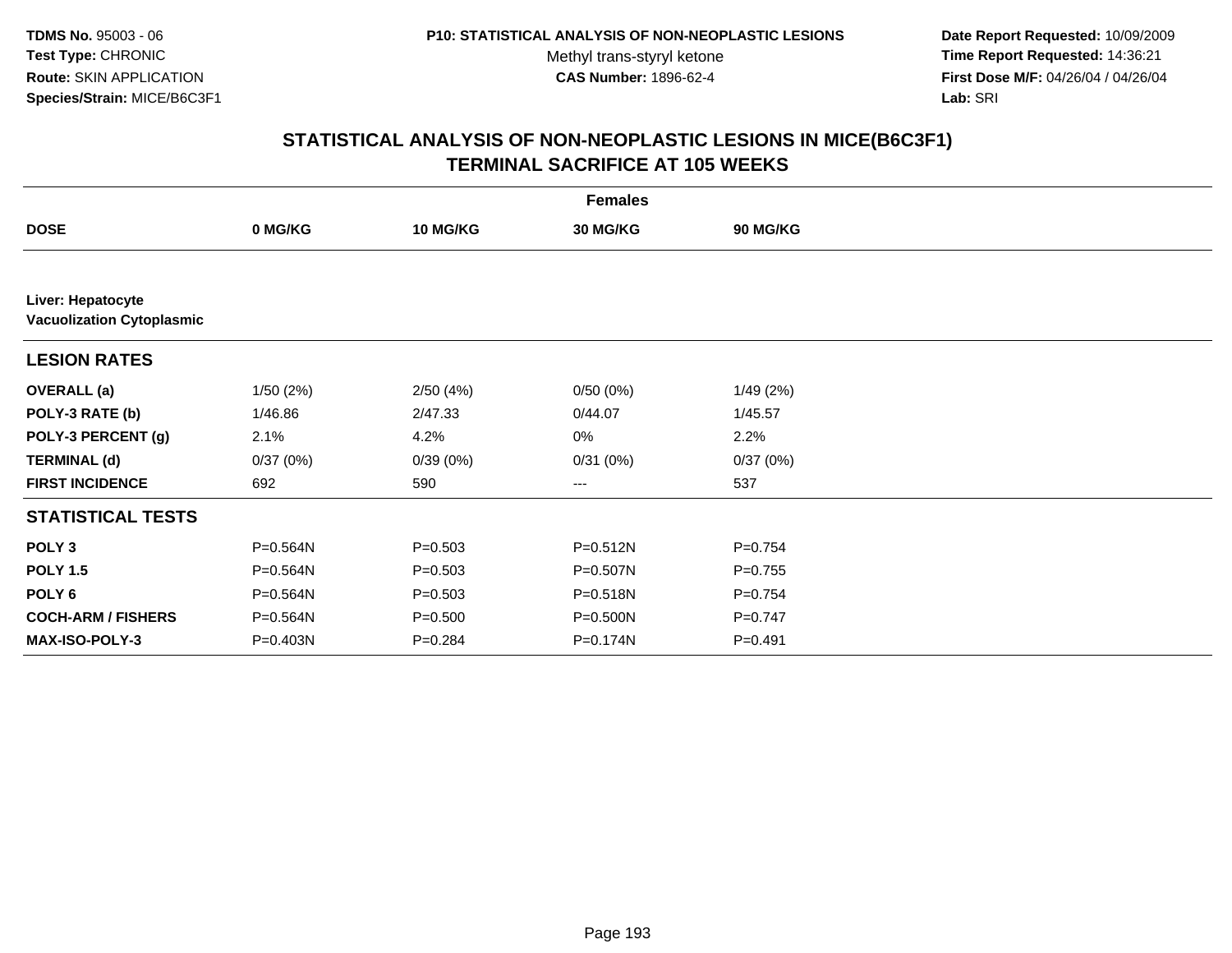**Date Report Requested:** 10/09/2009 **Time Report Requested:** 14:36:21 **First Dose M/F:** 04/26/04 / 04/26/04 Lab: SRI **Lab:** SRI

|                                     |          |                 | <b>Females</b> |              |  |
|-------------------------------------|----------|-----------------|----------------|--------------|--|
| <b>DOSE</b>                         | 0 MG/KG  | <b>10 MG/KG</b> | 30 MG/KG       | 90 MG/KG     |  |
|                                     |          |                 |                |              |  |
| Liver: Kupffer Cell<br>Pigmentation |          |                 |                |              |  |
| <b>LESION RATES</b>                 |          |                 |                |              |  |
| <b>OVERALL</b> (a)                  | 2/50(4%) | 2/50(4%)        | 2/50(4%)       | 0/49(0%)     |  |
| POLY-3 RATE (b)                     | 2/46.72  | 2/46.41         | 2/44.07        | 0/44.97      |  |
| POLY-3 PERCENT (g)                  | 4.3%     | 4.3%            | 4.5%           | 0%           |  |
| <b>TERMINAL (d)</b>                 | 2/37(5%) | 2/39(5%)        | 2/31(7%)       | 0/37(0%)     |  |
| <b>FIRST INCIDENCE</b>              | 729 (T)  | 729 (T)         | 729 (T)        | ---          |  |
| <b>STATISTICAL TESTS</b>            |          |                 |                |              |  |
| POLY <sub>3</sub>                   | P=0.164N | $P = 0.691$     | $P = 0.673$    | P=0.246N     |  |
| <b>POLY 1.5</b>                     | P=0.163N | $P = 0.694$     | $P=0.682$      | $P = 0.244N$ |  |
| POLY 6                              | P=0.164N | $P = 0.688$     | $P = 0.663$    | P=0.247N     |  |
| <b>COCH-ARM / FISHERS</b>           | P=0.160N | P=0.691N        | P=0.691N       | P=0.253N     |  |
| <b>MAX-ISO-POLY-3</b>               | P=0.200N | $P = 0.496$     | $P = 0.476$    | P=0.083N     |  |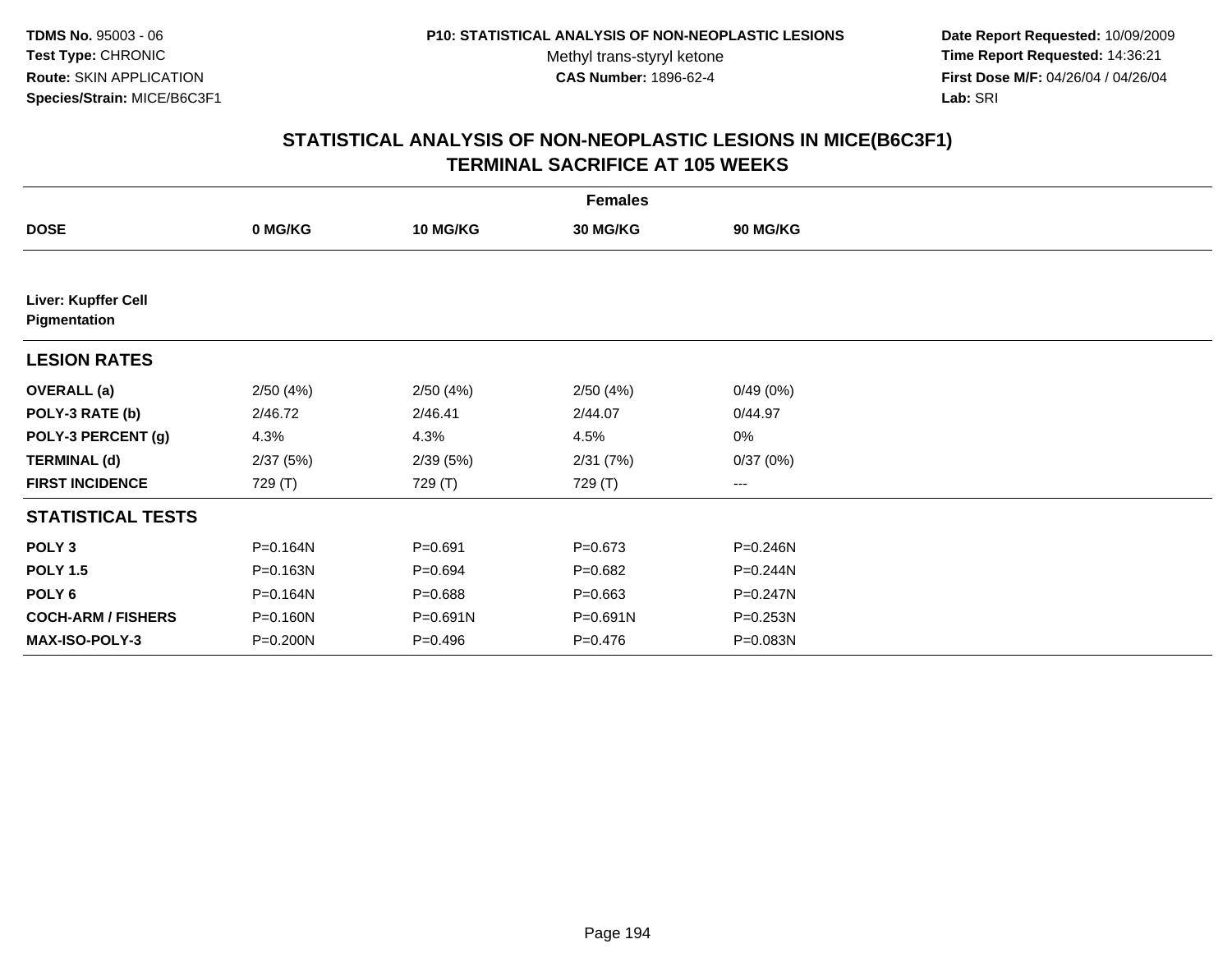**Date Report Requested:** 10/09/2009 **Time Report Requested:** 14:36:21 **First Dose M/F:** 04/26/04 / 04/26/04 Lab: SRI **Lab:** SRI

|                           |             |                 | <b>Females</b>  |             |  |
|---------------------------|-------------|-----------------|-----------------|-------------|--|
| <b>DOSE</b>               | 0 MG/KG     | <b>10 MG/KG</b> | <b>30 MG/KG</b> | 90 MG/KG    |  |
|                           |             |                 |                 |             |  |
| Lung<br><b>Congestion</b> |             |                 |                 |             |  |
| <b>LESION RATES</b>       |             |                 |                 |             |  |
| <b>OVERALL</b> (a)        | 1/50(2%)    | 1/50(2%)        | 1/49(2%)        | 2/50(4%)    |  |
| POLY-3 RATE (b)           | 1/46.72     | 1/46.60         | 1/43.36         | 2/46.49     |  |
| POLY-3 PERCENT (g)        | 2.1%        | 2.2%            | 2.3%            | 4.3%        |  |
| <b>TERMINAL (d)</b>       | 1/37(3%)    | 0/39(0%)        | 0/30(0%)        | 0/37(0%)    |  |
| <b>FIRST INCIDENCE</b>    | 729 (T)     | 681             | 648             | 603         |  |
| <b>STATISTICAL TESTS</b>  |             |                 |                 |             |  |
| POLY <sub>3</sub>         | $P = 0.361$ | $P=0.760$       | $P=0.744$       | $P=0.498$   |  |
| <b>POLY 1.5</b>           | $P = 0.361$ | P=0.760N        | $P=0.749$       | $P=0.499$   |  |
| POLY 6                    | $P = 0.364$ | $P = 0.759$     | $P=0.739$       | $P = 0.500$ |  |
| <b>COCH-ARM / FISHERS</b> | $P = 0.361$ | P=0.753N        | $P=0.747$       | $P = 0.500$ |  |
| MAX-ISO-POLY-3            | $P = 0.422$ | $P=0.498$       | $P = 0.478$     | $P = 0.280$ |  |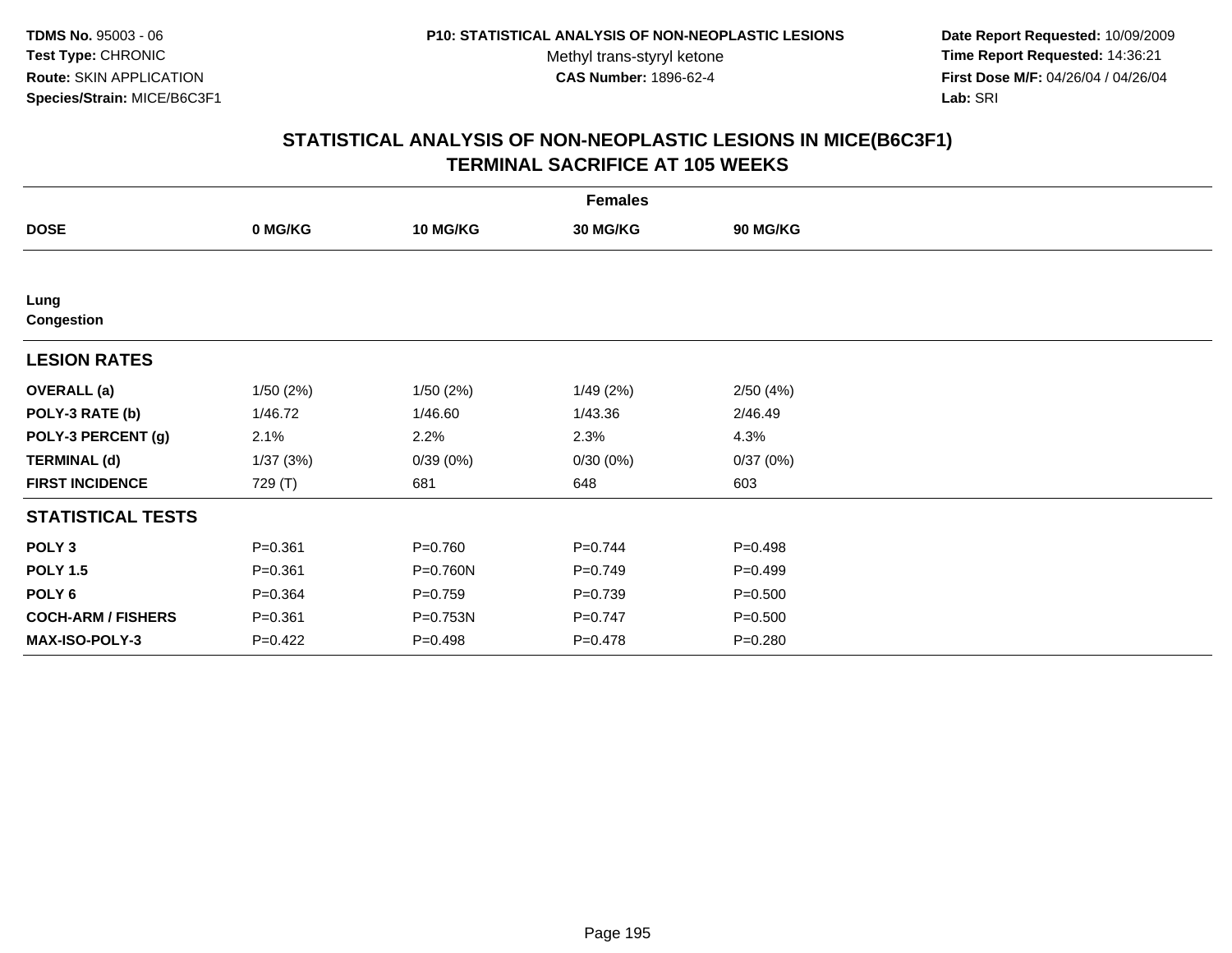**Date Report Requested:** 10/09/2009 **Time Report Requested:** 14:36:21 **First Dose M/F:** 04/26/04 / 04/26/04 Lab: SRI **Lab:** SRI

|                           |              |                 | <b>Females</b> |              |  |
|---------------------------|--------------|-----------------|----------------|--------------|--|
| <b>DOSE</b>               | 0 MG/KG      | <b>10 MG/KG</b> | 30 MG/KG       | 90 MG/KG     |  |
|                           |              |                 |                |              |  |
| Lung<br>Hemorrhage        |              |                 |                |              |  |
| <b>LESION RATES</b>       |              |                 |                |              |  |
| <b>OVERALL</b> (a)        | 2/50(4%)     | 6/50 (12%)      | 3/49(6%)       | 1/50(2%)     |  |
| POLY-3 RATE (b)           | 2/47.01      | 6/46.60         | 3/44.03        | 1/45.79      |  |
| POLY-3 PERCENT (g)        | 4.3%         | 12.9%           | 6.8%           | 2.2%         |  |
| <b>TERMINAL (d)</b>       | 1/37(3%)     | 5/39 (13%)      | 1/30(3%)       | 1/37(3%)     |  |
| <b>FIRST INCIDENCE</b>    | 649          | 681             | 467            | 729 (T)      |  |
| <b>STATISTICAL TESTS</b>  |              |                 |                |              |  |
| POLY <sub>3</sub>         | P=0.160N     | $P = 0.130$     | $P=0.470$      | P=0.509N     |  |
| <b>POLY 1.5</b>           | $P = 0.157N$ | $P = 0.133$     | $P=0.479$      | $P = 0.505N$ |  |
| POLY <sub>6</sub>         | P=0.164N     | $P = 0.126$     | $P = 0.460$    | P=0.513N     |  |
| <b>COCH-ARM / FISHERS</b> | P=0.153N     | $P = 0.134$     | $P=0.490$      | P=0.500N     |  |
| MAX-ISO-POLY-3            | P=0.176N     | $P = 0.068$     | $P = 0.303$    | P=0.291N     |  |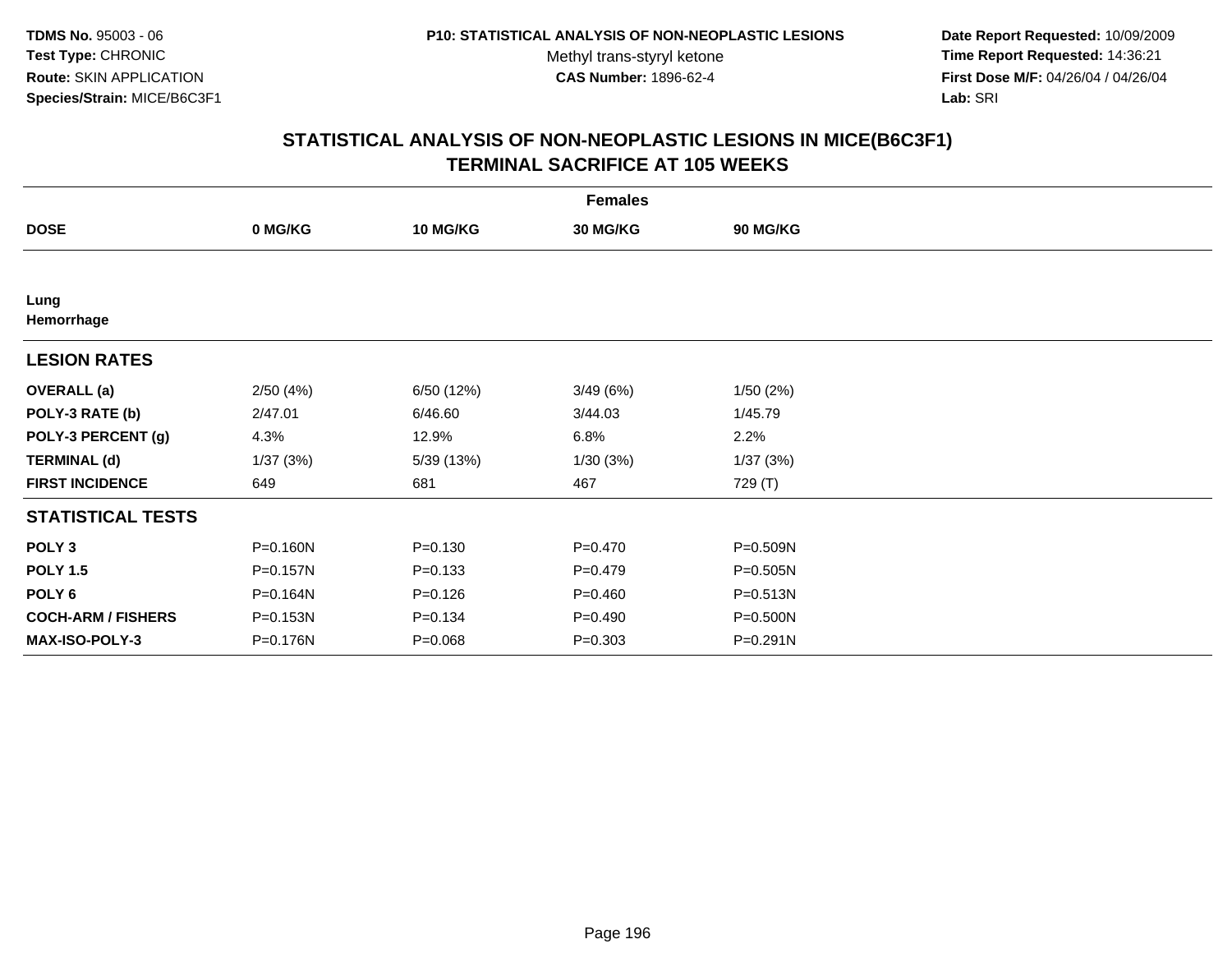**Date Report Requested:** 10/09/2009 **Time Report Requested:** 14:36:21 **First Dose M/F:** 04/26/04 / 04/26/04 Lab: SRI **Lab:** SRI

|                              |            |                 | <b>Females</b>         |             |  |
|------------------------------|------------|-----------------|------------------------|-------------|--|
| <b>DOSE</b>                  | 0 MG/KG    | <b>10 MG/KG</b> | 30 MG/KG               | 90 MG/KG    |  |
|                              |            |                 |                        |             |  |
| Lung<br>Hyperplasia Lymphoid |            |                 |                        |             |  |
| <b>LESION RATES</b>          |            |                 |                        |             |  |
| <b>OVERALL</b> (a)           | 0/50(0%)   | 0/50(0%)        | 0/49(0%)               | 2/50(4%)    |  |
| POLY-3 RATE (b)              | 0/46.72    | 0/46.41         | 0/43.07                | 2/45.79     |  |
| POLY-3 PERCENT (g)           | 0%         | 0%              | 0%                     | 4.4%        |  |
| <b>TERMINAL (d)</b>          | 0/37(0%)   | 0/39(0%)        | 0/30(0%)               | 2/37(5%)    |  |
| <b>FIRST INCIDENCE</b>       | ---        | ---             | $\qquad \qquad \cdots$ | 729 (T)     |  |
| <b>STATISTICAL TESTS</b>     |            |                 |                        |             |  |
| POLY <sub>3</sub>            | $P=0.041*$ | (e)             | (e)                    | $P = 0.233$ |  |
| <b>POLY 1.5</b>              | $P=0.041*$ | (e)             | (e)                    | $P = 0.235$ |  |
| POLY 6                       | $P=0.040*$ | (e)             | (e)                    | $P = 0.231$ |  |
| <b>COCH-ARM / FISHERS</b>    | $P=0.042*$ | (e)             | (e)                    | $P = 0.247$ |  |
| MAX-ISO-POLY-3               | P=0.035*   | (e)             | (e)                    | $P = 0.076$ |  |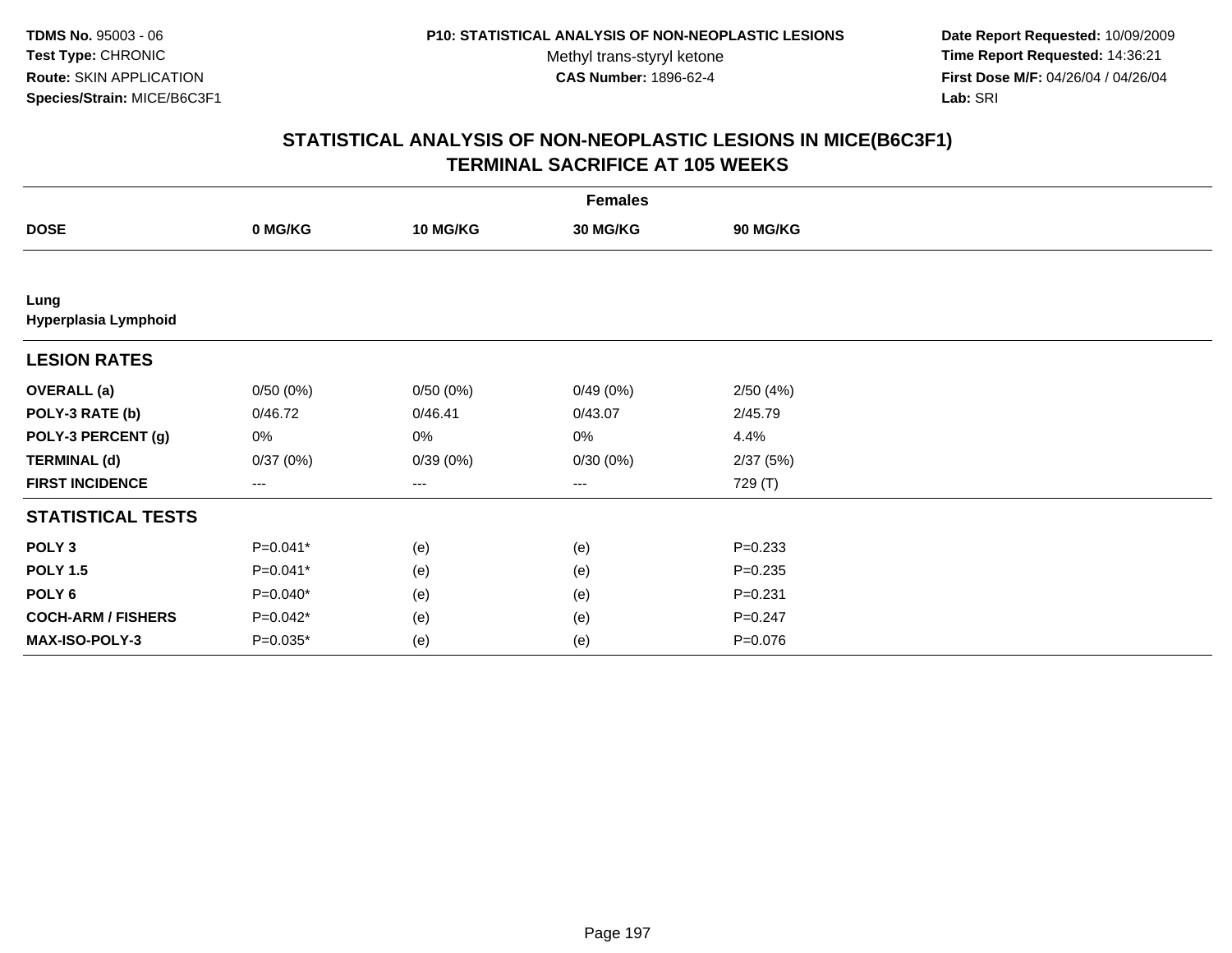**Date Report Requested:** 10/09/2009 **Time Report Requested:** 14:36:21 **First Dose M/F:** 04/26/04 / 04/26/04 Lab: SRI **Lab:** SRI

|                                                 |            |                 | <b>Females</b> |                 |  |
|-------------------------------------------------|------------|-----------------|----------------|-----------------|--|
| <b>DOSE</b>                                     | 0 MG/KG    | <b>10 MG/KG</b> | 30 MG/KG       | <b>90 MG/KG</b> |  |
|                                                 |            |                 |                |                 |  |
| Lung<br><b>Infiltration Cellular Histiocyte</b> |            |                 |                |                 |  |
| <b>LESION RATES</b>                             |            |                 |                |                 |  |
| <b>OVERALL</b> (a)                              | 5/50 (10%) | 3/50(6%)        | 3/49(6%)       | 4/50 (8%)       |  |
| POLY-3 RATE (b)                                 | 5/47.59    | 3/47.47         | 3/43.44        | 4/46.57         |  |
| POLY-3 PERCENT (g)                              | 10.5%      | 6.3%            | 6.9%           | 8.6%            |  |
| <b>TERMINAL (d)</b>                             | 2/37(5%)   | 0/39(0%)        | 2/30(7%)       | 2/37(5%)        |  |
| <b>FIRST INCIDENCE</b>                          | 619        | 571             | 624            | 537             |  |
| <b>STATISTICAL TESTS</b>                        |            |                 |                |                 |  |
| POLY <sub>3</sub>                               | P=0.577N   | P=0.358N        | P=0.408N       | $P = 0.514N$    |  |
| <b>POLY 1.5</b>                                 | P=0.574N   | P=0.355N        | $P = 0.391N$   | P=0.507N        |  |
| POLY 6                                          | P=0.580N   | P=0.363N        | P=0.428N       | $P = 0.521N$    |  |
| <b>COCH-ARM / FISHERS</b>                       | P=0.568N   | P=0.357N        | P=0.369N       | P=0.500N        |  |
| MAX-ISO-POLY-3                                  | P=0.458N   | P=0.233N        | P=0.282N       | P=0.377N        |  |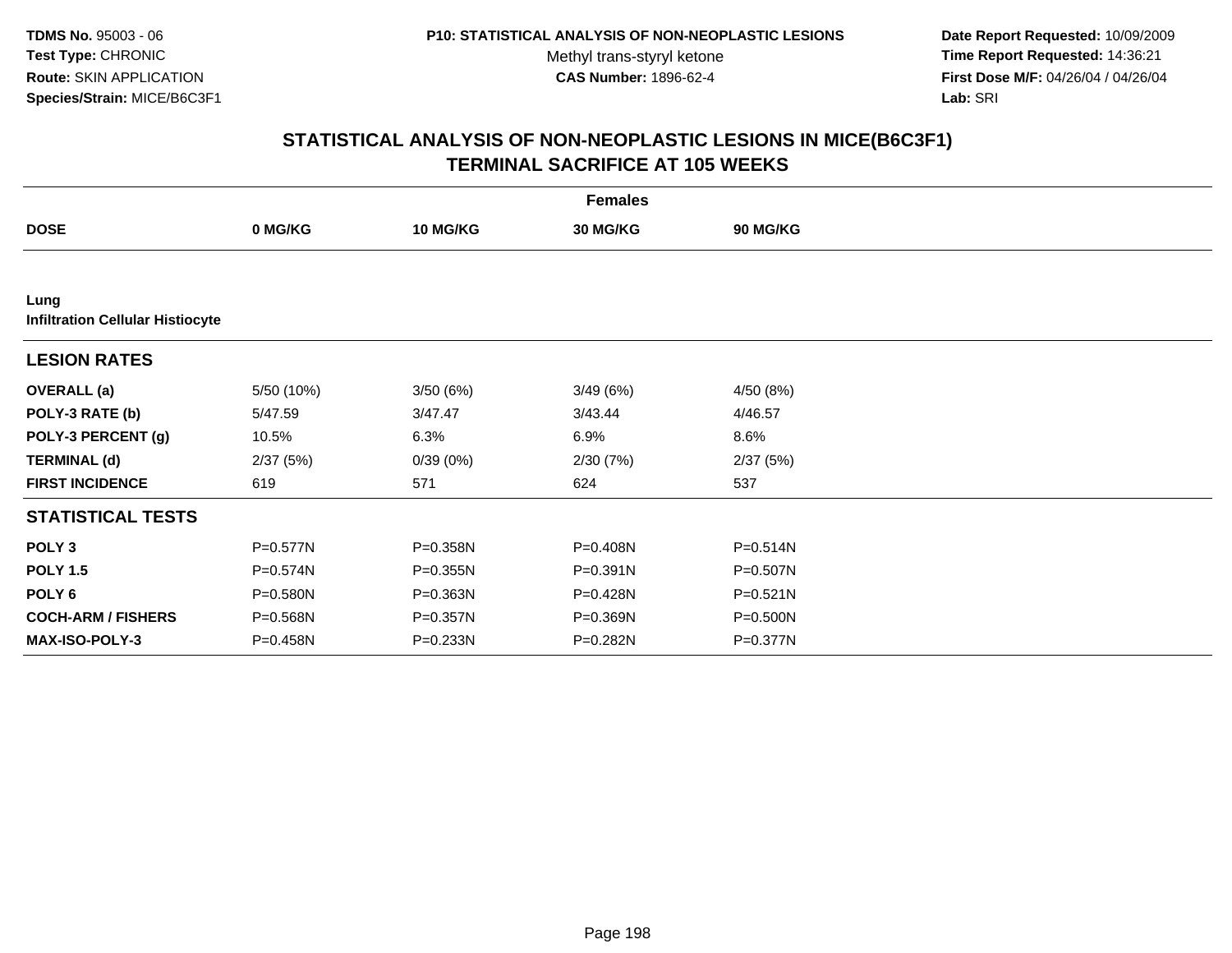**Date Report Requested:** 10/09/2009 **Time Report Requested:** 14:36:21 **First Dose M/F:** 04/26/04 / 04/26/04 Lab: SRI **Lab:** SRI

|                                          |              |                 | <b>Females</b> |                 |  |
|------------------------------------------|--------------|-----------------|----------------|-----------------|--|
| <b>DOSE</b>                              | 0 MG/KG      | <b>10 MG/KG</b> | 30 MG/KG       | <b>90 MG/KG</b> |  |
|                                          |              |                 |                |                 |  |
| Lung: Alveolar Epithelium<br>Hyperplasia |              |                 |                |                 |  |
| <b>LESION RATES</b>                      |              |                 |                |                 |  |
| <b>OVERALL</b> (a)                       | 5/50 (10%)   | 8/50 (16%)      | 3/49(6%)       | 6/50 (12%)      |  |
| POLY-3 RATE (b)                          | 5/46.72      | 8/46.41         | 3/43.07        | 6/45.91         |  |
| POLY-3 PERCENT (g)                       | 10.7%        | 17.2%           | 7%             | 13.1%           |  |
| <b>TERMINAL (d)</b>                      | 5/37 (14%)   | 8/39 (21%)      | 3/30 (10%)     | 5/37 (14%)      |  |
| <b>FIRST INCIDENCE</b>                   | 729 (T)      | 729 (T)         | 729 (T)        | 698             |  |
| <b>STATISTICAL TESTS</b>                 |              |                 |                |                 |  |
| POLY <sub>3</sub>                        | P=0.572N     | $P=0.271$       | P=0.402N       | $P = 0.488$     |  |
| <b>POLY 1.5</b>                          | P=0.569N     | $P=0.276$       | P=0.388N       | $P = 0.493$     |  |
| POLY 6                                   | $P = 0.573N$ | $P = 0.264$     | P=0.418N       | $P = 0.485$     |  |
| <b>COCH-ARM / FISHERS</b>                | P=0.563N     | $P=0.277$       | P=0.369N       | $P = 0.500$     |  |
| MAX-ISO-POLY-3                           | P=0.459N     | $P = 0.183$     | P=0.276N       | $P = 0.363$     |  |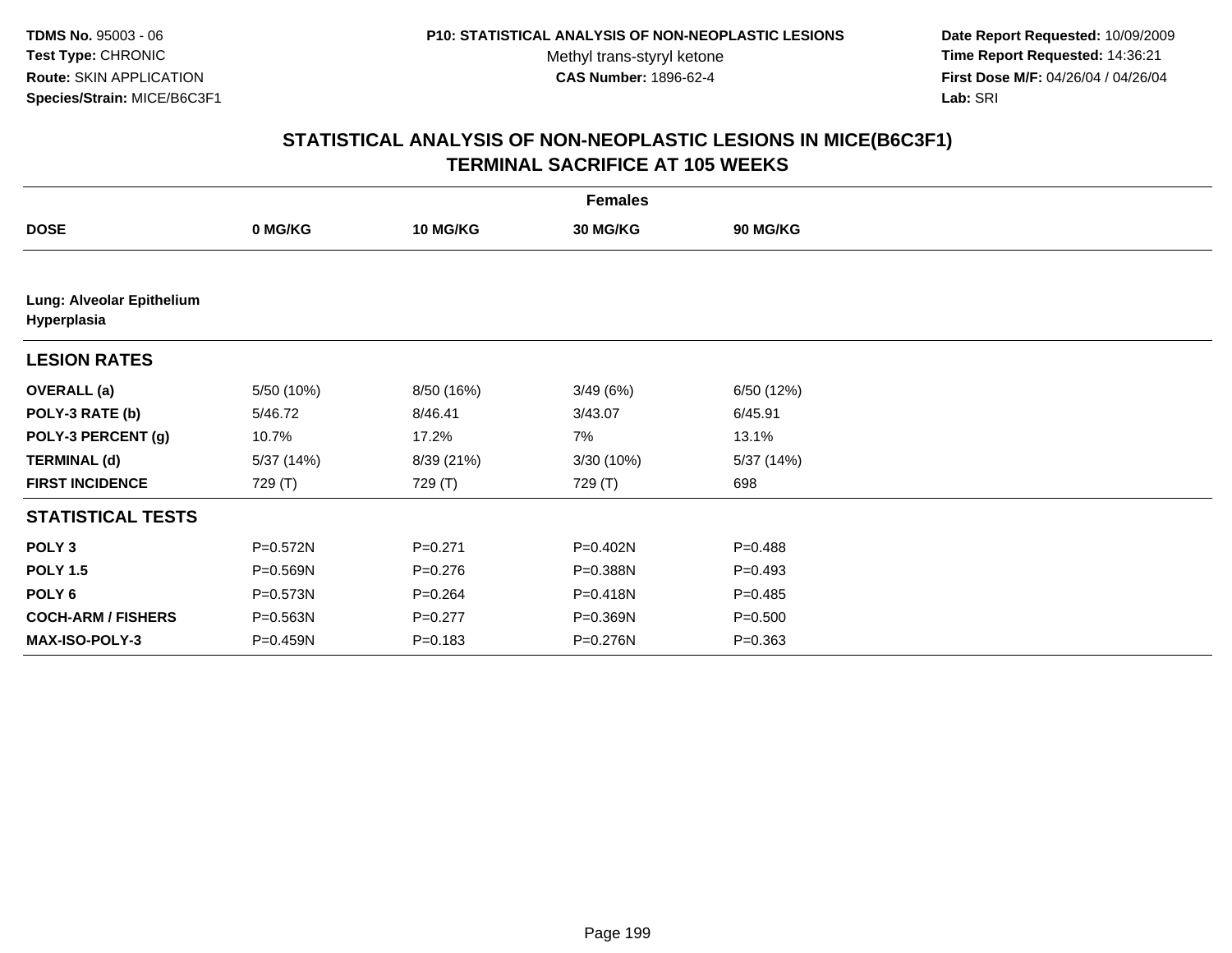**Date Report Requested:** 10/09/2009 **Time Report Requested:** 14:36:21 **First Dose M/F:** 04/26/04 / 04/26/04 Lab: SRI **Lab:** SRI

|                              |             |                 | <b>Females</b> |             |  |
|------------------------------|-------------|-----------------|----------------|-------------|--|
| <b>DOSE</b>                  | 0 MG/KG     | <b>10 MG/KG</b> | 30 MG/KG       | 90 MG/KG    |  |
|                              |             |                 |                |             |  |
| <b>Lymph Node</b><br>Ectasia |             |                 |                |             |  |
| <b>LESION RATES</b>          |             |                 |                |             |  |
| <b>OVERALL</b> (a)           | 2/13(15%)   | 3/11(27%)       | 6/15(40%)      | 3/14(21%)   |  |
| POLY-3 RATE (b)              | 2/12.09     | 3/9.56          | 6/13.22        | 3/12.63     |  |
| POLY-3 PERCENT (g)           | 16.5%       | 31.4%           | 45.4%          | 23.8%       |  |
| <b>TERMINAL (d)</b>          | $2/8$ (25%) | $3/8$ (38%)     | 6/9 (67%)      | 3/9(33%)    |  |
| <b>FIRST INCIDENCE</b>       | 729 (T)     | 729 (T)         | 729 (T)        | 729 (T)     |  |
| <b>STATISTICAL TESTS</b>     |             |                 |                |             |  |
| POLY <sub>3</sub>            | $P = 0.600$ | $P = 0.385$     | $P = 0.123$    | $P = 0.521$ |  |
| <b>POLY 1.5</b>              | $P = 0.595$ | $P = 0.399$     | $P = 0.132$    | $P=0.523$   |  |
| POLY <sub>6</sub>            | P=0.597N    | $P = 0.371$     | $P = 0.119$    | $P = 0.529$ |  |
| <b>COCH-ARM / FISHERS</b>    | P=0.602N    | $P = 0.415$     | $P = 0.155$    | $P = 0.538$ |  |
| <b>MAX-ISO-POLY-3</b>        | $P = 0.256$ | $P = 0.230$     | $P = 0.056$    | $P = 0.332$ |  |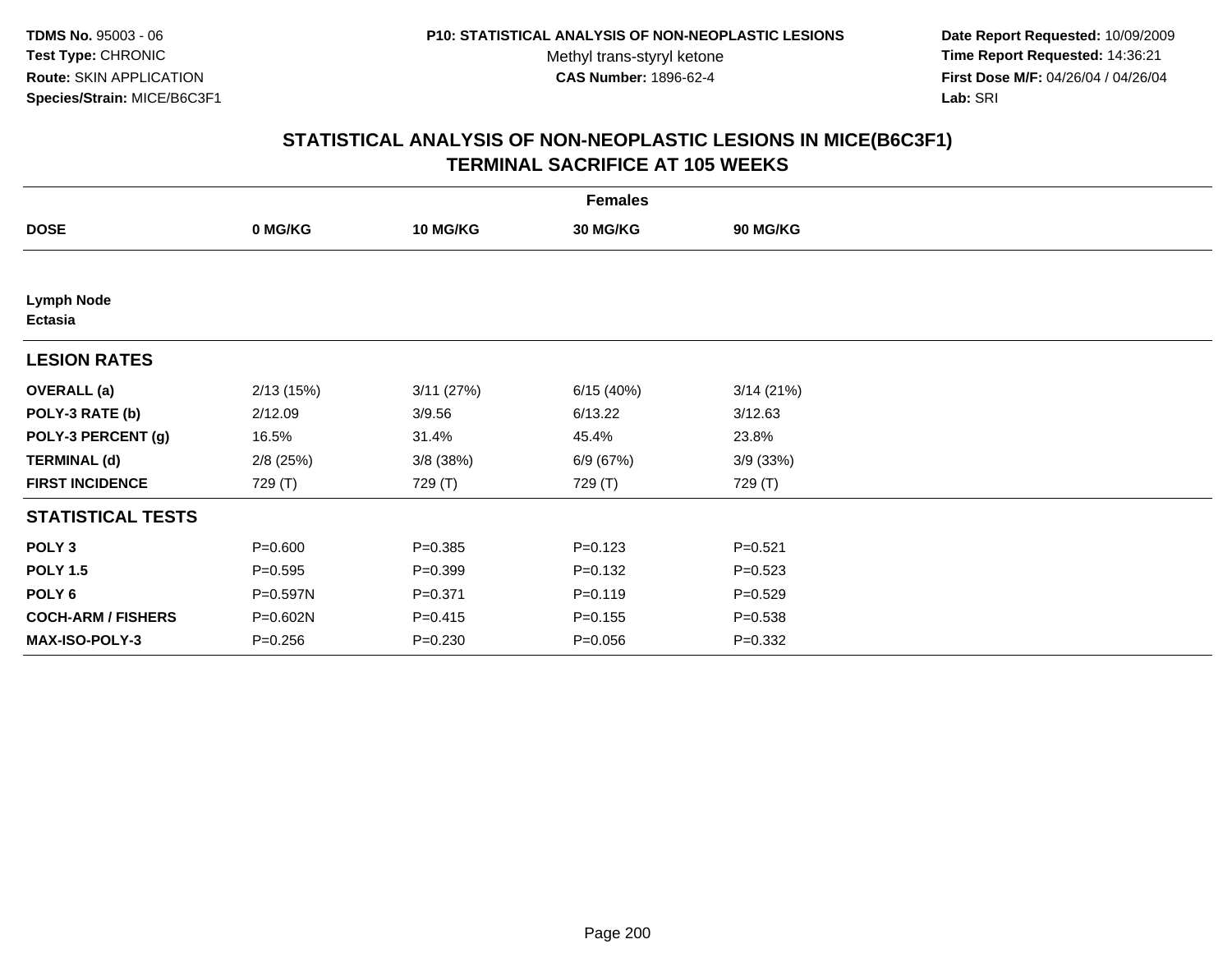**Date Report Requested:** 10/09/2009 **Time Report Requested:** 14:36:21 **First Dose M/F:** 04/26/04 / 04/26/04 Lab: SRI **Lab:** SRI

|                                 |             |                 | <b>Females</b>  |             |  |
|---------------------------------|-------------|-----------------|-----------------|-------------|--|
| <b>DOSE</b>                     | 0 MG/KG     | <b>10 MG/KG</b> | <b>30 MG/KG</b> | 90 MG/KG    |  |
|                                 |             |                 |                 |             |  |
| <b>Lymph Node</b><br>Hemorrhage |             |                 |                 |             |  |
| <b>LESION RATES</b>             |             |                 |                 |             |  |
| <b>OVERALL</b> (a)              | 1/13(8%)    | 3/11(27%)       | 4/15 (27%)      | 2/14(14%)   |  |
| POLY-3 RATE (b)                 | 1/12.09     | 3/9.56          | 4/13.22         | 2/12.63     |  |
| POLY-3 PERCENT (g)              | 8.3%        | 31.4%           | 30.3%           | 15.8%       |  |
| <b>TERMINAL (d)</b>             | 1/8 (13%)   | $3/8$ (38%)     | 4/9 (44%)       | 2/9(22%)    |  |
| <b>FIRST INCIDENCE</b>          | 729 (T)     | 729 (T)         | 729 (T)         | 729 (T)     |  |
| <b>STATISTICAL TESTS</b>        |             |                 |                 |             |  |
| POLY <sub>3</sub>               | P=0.578N    | $P = 0.206$     | $P = 0.186$     | $P = 0.516$ |  |
| <b>POLY 1.5</b>                 | P=0.578N    | $P = 0.217$     | $P = 0.192$     | $P = 0.517$ |  |
| POLY <sub>6</sub>               | P=0.567N    | $P = 0.196$     | $P = 0.184$     | $P = 0.521$ |  |
| <b>COCH-ARM / FISHERS</b>       | P=0.566N    | $P = 0.233$     | $P = 0.211$     | $P = 0.529$ |  |
| MAX-ISO-POLY-3                  | $P = 0.239$ | $P=0.099$       | $P=0.083$       | $P = 0.289$ |  |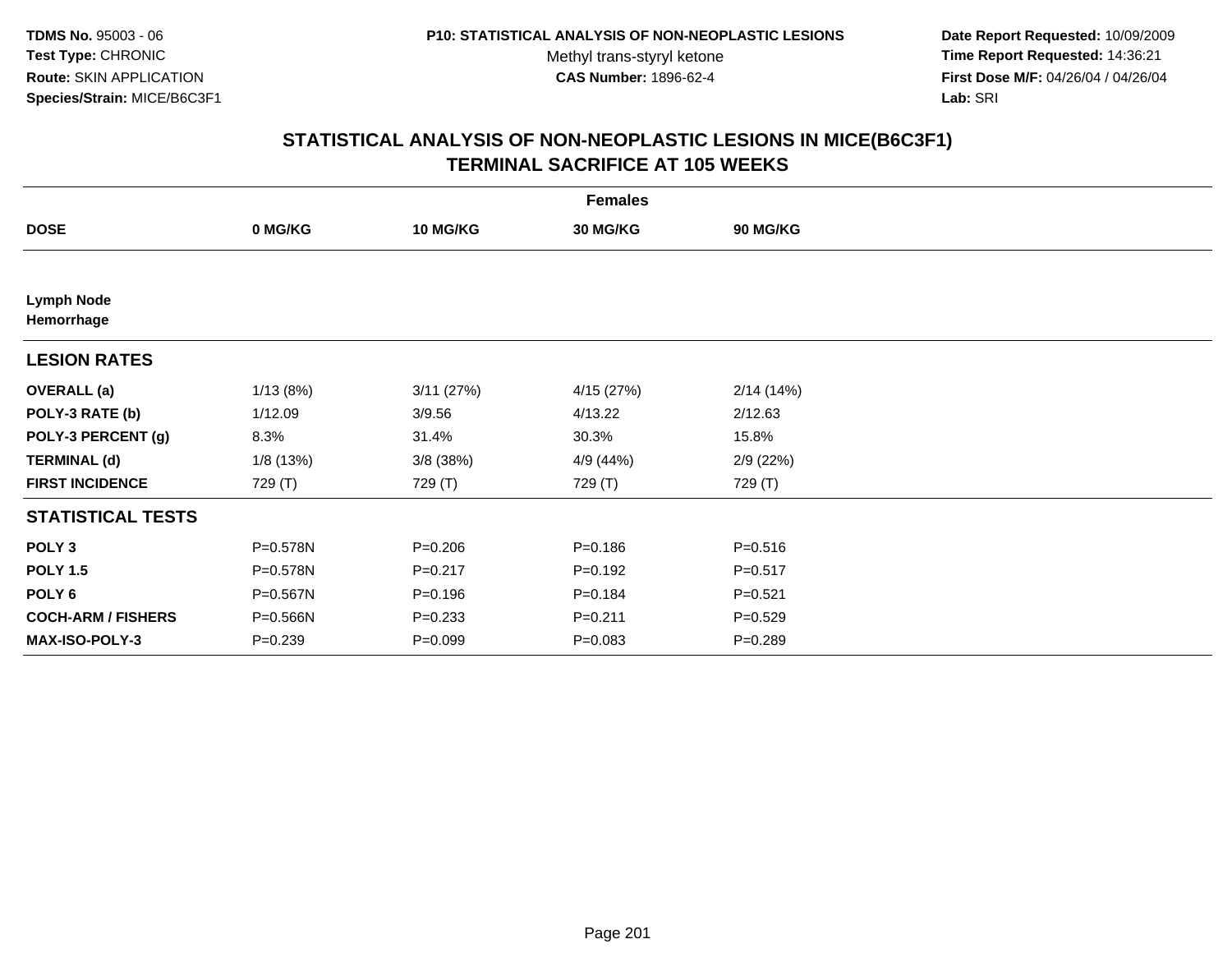**Date Report Requested:** 10/09/2009 **Time Report Requested:** 14:36:21 **First Dose M/F:** 04/26/04 / 04/26/04 Lab: SRI **Lab:** SRI

|                                          |             |                 | <b>Females</b> |                 |  |
|------------------------------------------|-------------|-----------------|----------------|-----------------|--|
| <b>DOSE</b>                              | 0 MG/KG     | <b>10 MG/KG</b> | 30 MG/KG       | <b>90 MG/KG</b> |  |
|                                          |             |                 |                |                 |  |
| Lymph Node, Mandibular<br><b>Atrophy</b> |             |                 |                |                 |  |
| <b>LESION RATES</b>                      |             |                 |                |                 |  |
| <b>OVERALL</b> (a)                       | 2/50(4%)    | 1/48(2%)        | 0/46(0%)       | 4/50 (8%)       |  |
| POLY-3 RATE (b)                          | 2/46.72     | 1/44.93         | 0/41.21        | 4/46.39         |  |
| POLY-3 PERCENT (g)                       | 4.3%        | 2.2%            | 0%             | 8.6%            |  |
| <b>TERMINAL (d)</b>                      | 2/37(5%)    | 1/38(3%)        | 0/30(0%)       | 3/37(8%)        |  |
| <b>FIRST INCIDENCE</b>                   | 729 (T)     | 729 (T)         | $--$           | 537             |  |
| <b>STATISTICAL TESTS</b>                 |             |                 |                |                 |  |
| POLY <sub>3</sub>                        | $P = 0.113$ | P=0.514N        | P=0.266N       | $P = 0.334$     |  |
| <b>POLY 1.5</b>                          | $P = 0.113$ | P=0.513N        | P=0.262N       | $P = 0.336$     |  |
| POLY <sub>6</sub>                        | $P = 0.113$ | P=0.515N        | P=0.269N       | $P = 0.333$     |  |
| <b>COCH-ARM / FISHERS</b>                | $P = 0.115$ | P=0.515N        | P=0.269N       | $P = 0.339$     |  |
| MAX-ISO-POLY-3                           | $P = 0.089$ | P=0.294N        | P=0.099N       | $P = 0.199$     |  |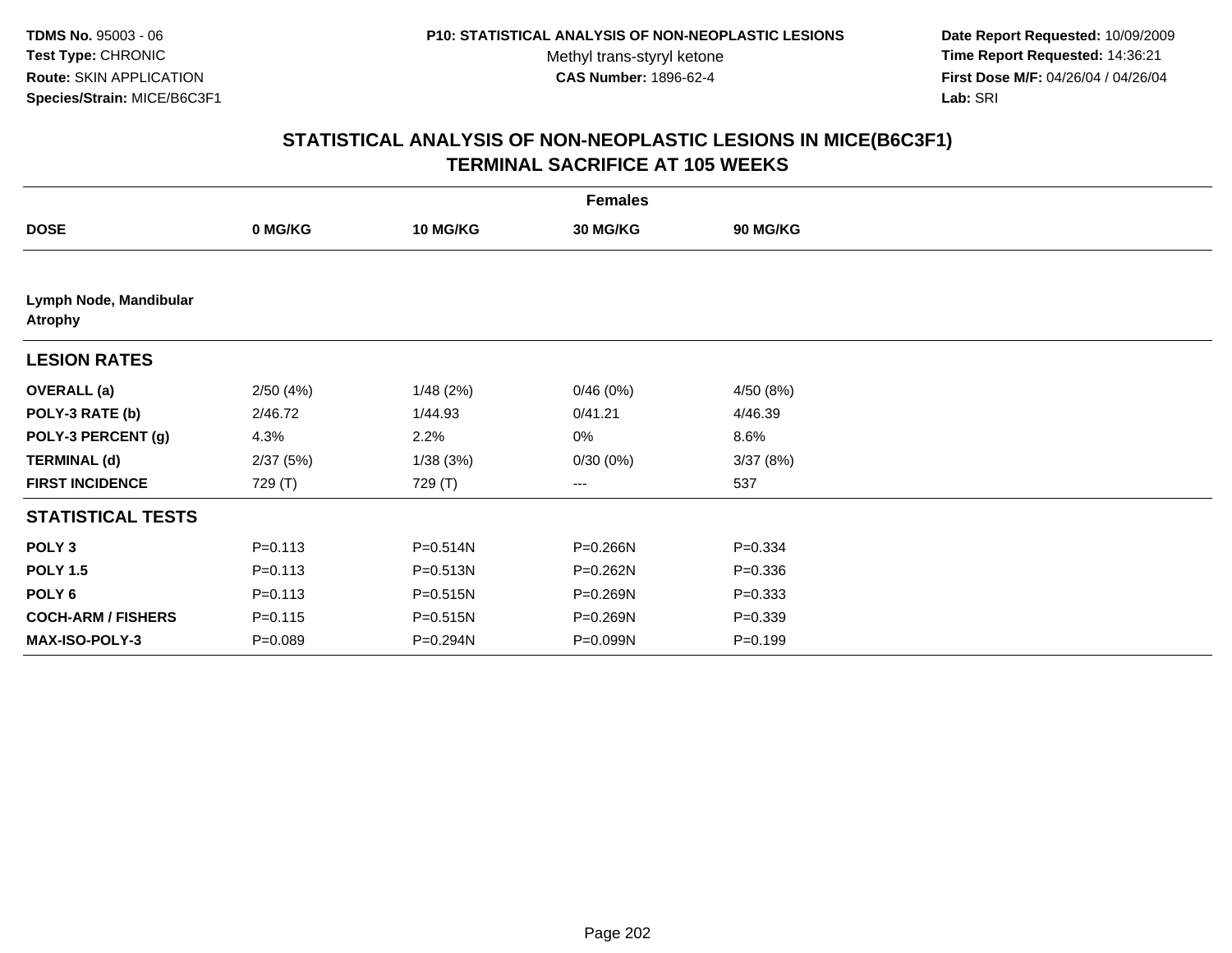**Date Report Requested:** 10/09/2009 **Time Report Requested:** 14:36:21 **First Dose M/F:** 04/26/04 / 04/26/04 Lab: SRI **Lab:** SRI

|                                      |                        |                 | <b>Females</b> |                 |  |
|--------------------------------------|------------------------|-----------------|----------------|-----------------|--|
| <b>DOSE</b>                          | 0 MG/KG                | <b>10 MG/KG</b> | 30 MG/KG       | <b>90 MG/KG</b> |  |
|                                      |                        |                 |                |                 |  |
| Lymph Node, Mandibular<br>Hemorrhage |                        |                 |                |                 |  |
| <b>LESION RATES</b>                  |                        |                 |                |                 |  |
| <b>OVERALL (a)</b>                   | 0/50(0%)               | 2/48(4%)        | 0/46(0%)       | 0/50(0%)        |  |
| POLY-3 RATE (b)                      | 0/46.72                | 2/44.93         | 0/41.21        | 0/45.79         |  |
| POLY-3 PERCENT (g)                   | 0%                     | 4.5%            | 0%             | $0\%$           |  |
| <b>TERMINAL (d)</b>                  | 0/37(0%)               | 2/38(5%)        | 0/30(0%)       | 0/37(0%)        |  |
| <b>FIRST INCIDENCE</b>               | $\qquad \qquad \cdots$ | 729 (T)         | $---$          | ---             |  |
| <b>STATISTICAL TESTS</b>             |                        |                 |                |                 |  |
| POLY <sub>3</sub>                    | P=0.378N               | $P = 0.228$     | (e)            | (e)             |  |
| <b>POLY 1.5</b>                      | P=0.377N               | $P=0.229$       | (e)            | (e)             |  |
| POLY 6                               | P=0.380N               | $P=0.227$       | (e)            | (e)             |  |
| <b>COCH-ARM / FISHERS</b>            | P=0.377N               | $P = 0.237$     | (e)            | (e)             |  |
| MAX-ISO-POLY-3                       | P=0.259N               | $P=0.074$       | (e)            | (e)             |  |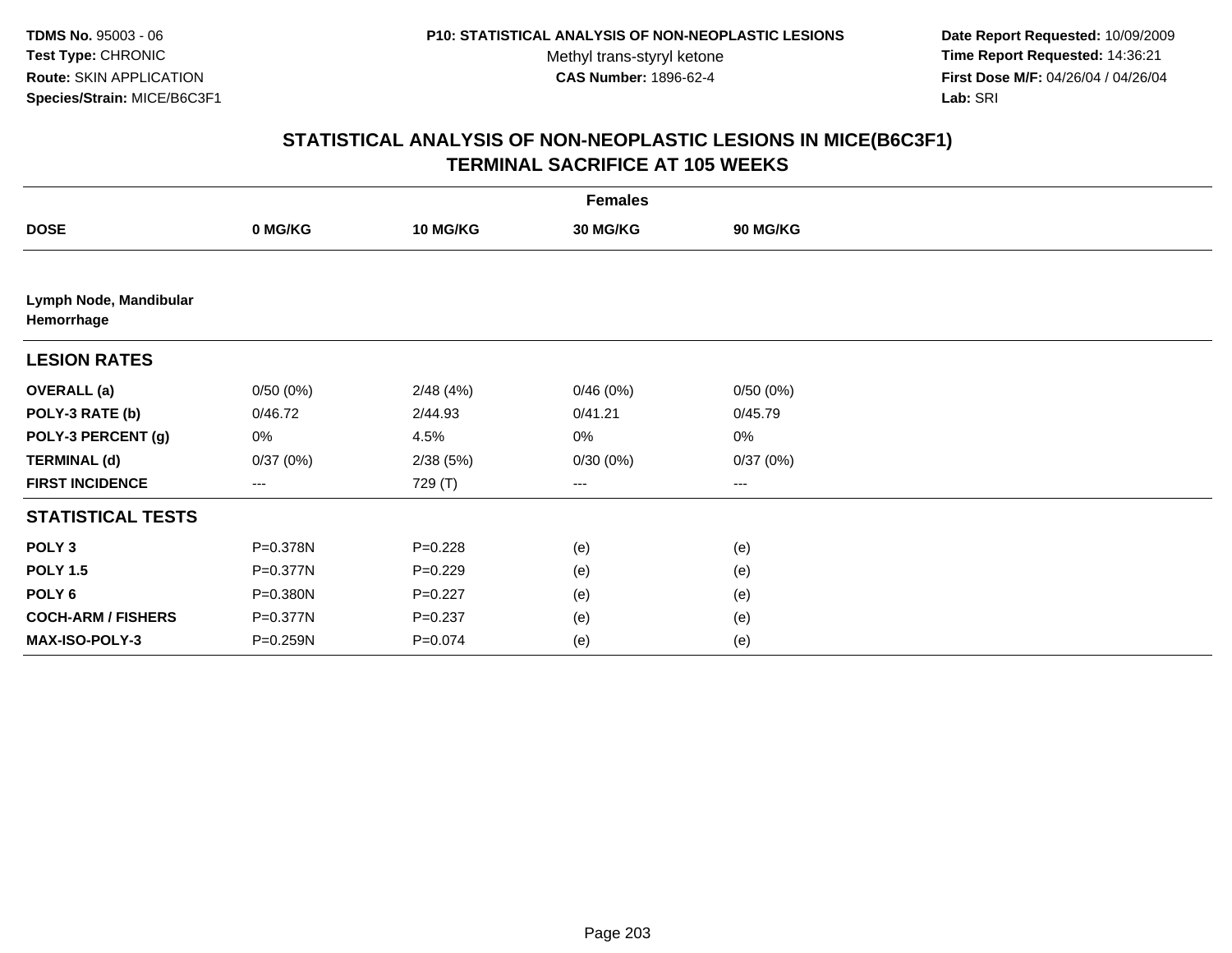**Date Report Requested:** 10/09/2009 **Time Report Requested:** 14:36:21 **First Dose M/F:** 04/26/04 / 04/26/04 Lab: SRI **Lab:** SRI

|                                                |             |              | <b>Females</b> |                 |  |
|------------------------------------------------|-------------|--------------|----------------|-----------------|--|
| <b>DOSE</b>                                    | 0 MG/KG     | 10 MG/KG     | 30 MG/KG       | <b>90 MG/KG</b> |  |
|                                                |             |              |                |                 |  |
| Lymph Node, Mandibular<br>Hyperplasia Lymphoid |             |              |                |                 |  |
| <b>LESION RATES</b>                            |             |              |                |                 |  |
| <b>OVERALL</b> (a)                             | 11/50 (22%) | 7/48 (15%)   | 4/46 (9%)      | 2/50(4%)        |  |
| POLY-3 RATE (b)                                | 11/46.72    | 7/44.93      | 4/41.72        | 2/45.79         |  |
| POLY-3 PERCENT (g)                             | 23.6%       | 15.6%        | 9.6%           | 4.4%            |  |
| <b>TERMINAL (d)</b>                            | 11/37 (30%) | 7/38 (18%)   | 3/30(10%)      | 2/37(5%)        |  |
| <b>FIRST INCIDENCE</b>                         | 729 (T)     | 729 (T)      | 577            | 729 (T)         |  |
| <b>STATISTICAL TESTS</b>                       |             |              |                |                 |  |
| POLY <sub>3</sub>                              | P=0.008N**  | $P = 0.243N$ | P=0.070N       | P=0.008N**      |  |
| <b>POLY 1.5</b>                                | P=0.008N**  | $P = 0.242N$ | P=0.068N       | P=0.007N**      |  |
| POLY <sub>6</sub>                              | P=0.008N**  | $P = 0.245N$ | P=0.071N       | P=0.008N**      |  |
| <b>COCH-ARM / FISHERS</b>                      | P=0.009N**  | $P = 0.247N$ | P=0.064N       | P=0.007N**      |  |
| <b>MAX-ISO-POLY-3</b>                          | P=0.006N**  | P=0.172N     | P=0.044N*      | P=0.003N**      |  |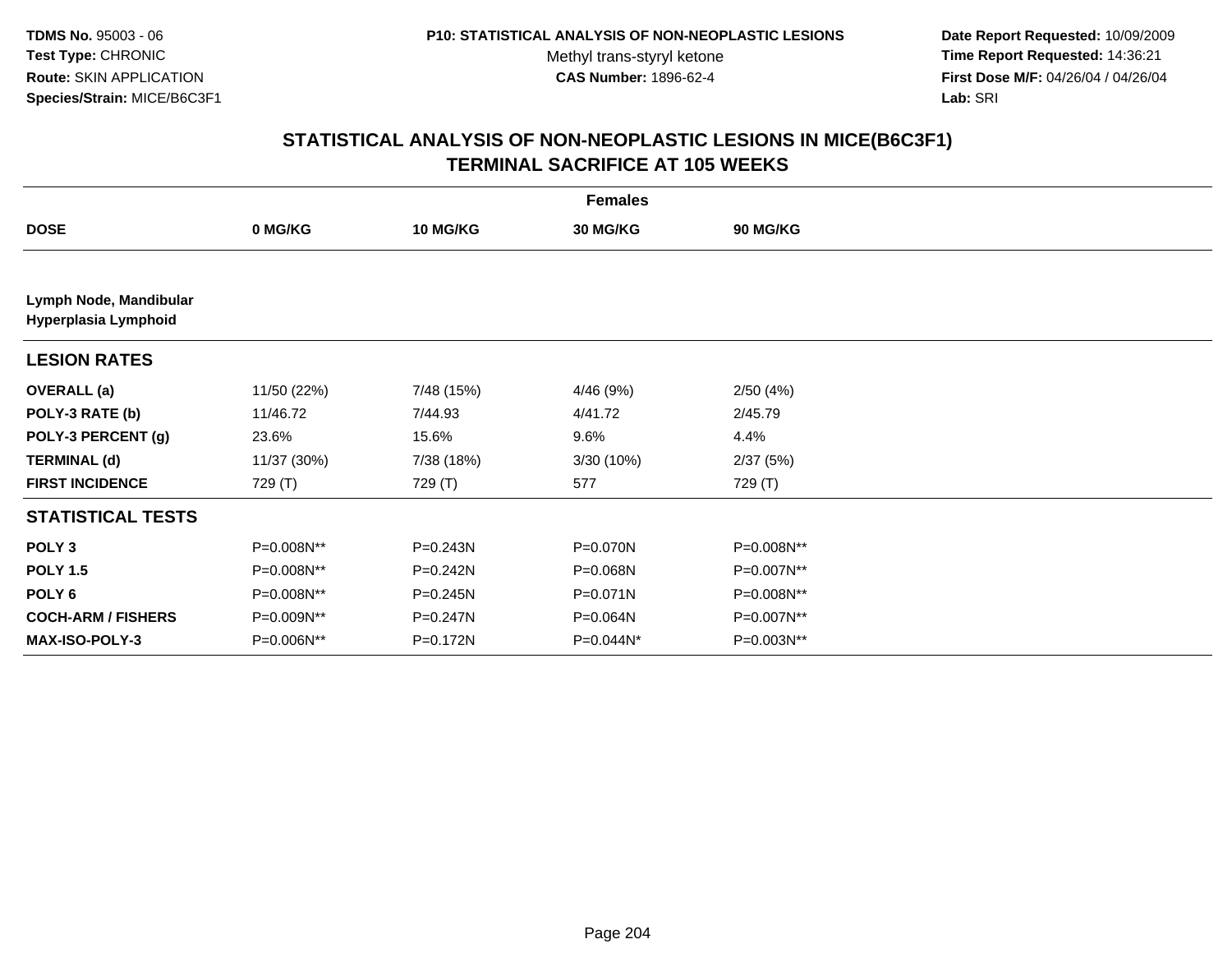**Date Report Requested:** 10/09/2009 **Time Report Requested:** 14:36:21 **First Dose M/F:** 04/26/04 / 04/26/04 Lab: SRI **Lab:** SRI

| <b>Females</b>                           |             |                 |          |                 |  |  |
|------------------------------------------|-------------|-----------------|----------|-----------------|--|--|
| <b>DOSE</b>                              | 0 MG/KG     | <b>10 MG/KG</b> | 30 MG/KG | <b>90 MG/KG</b> |  |  |
|                                          |             |                 |          |                 |  |  |
| Lymph Node, Mesenteric<br><b>Atrophy</b> |             |                 |          |                 |  |  |
| <b>LESION RATES</b>                      |             |                 |          |                 |  |  |
| <b>OVERALL</b> (a)                       | 5/47 (11%)  | 3/49(6%)        | 2/45(4%) | 6/48(13%)       |  |  |
| POLY-3 RATE (b)                          | 5/45.60     | 3/45.93         | 2/40.73  | 6/45.25         |  |  |
| POLY-3 PERCENT (g)                       | 11%         | 6.5%            | 4.9%     | 13.3%           |  |  |
| <b>TERMINAL (d)</b>                      | 2/36(6%)    | 2/38(5%)        | 1/30(3%) | 3/37(8%)        |  |  |
| <b>FIRST INCIDENCE</b>                   | 285         | 571             | 688      | 537             |  |  |
| <b>STATISTICAL TESTS</b>                 |             |                 |          |                 |  |  |
| POLY <sub>3</sub>                        | $P = 0.276$ | P=0.353N        | P=0.264N | $P=0.494$       |  |  |
| <b>POLY 1.5</b>                          | $P = 0.276$ | P=0.345N        | P=0.253N | $P = 0.500$     |  |  |
| POLY <sub>6</sub>                        | $P = 0.280$ | P=0.363N        | P=0.277N | $P=0.493$       |  |  |
| <b>COCH-ARM / FISHERS</b>                | $P = 0.280$ | P=0.334N        | P=0.236N | $P = 0.515$     |  |  |
| MAX-ISO-POLY-3                           | $P = 0.279$ | P=0.230N        | P=0.164N | $P = 0.370$     |  |  |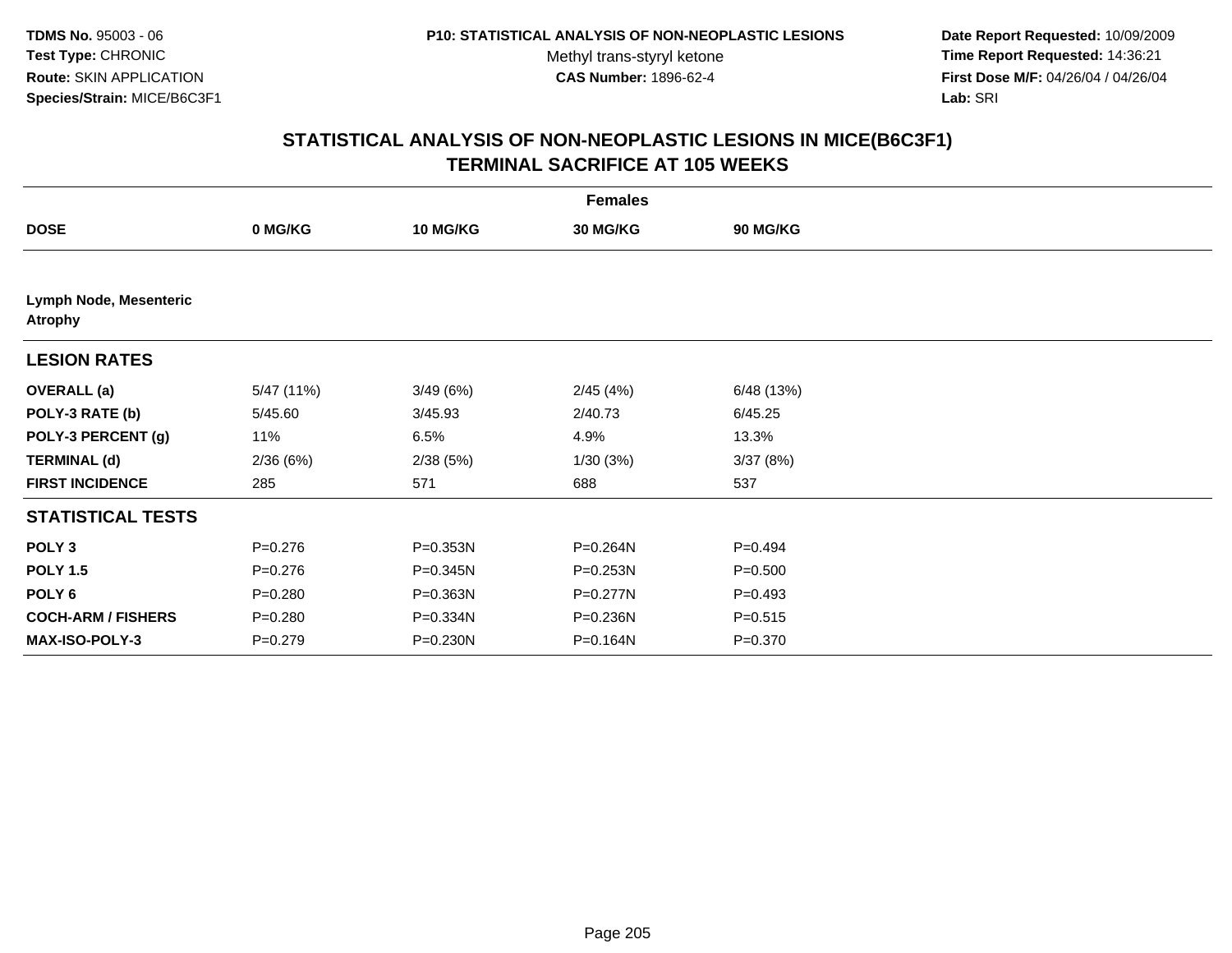**Date Report Requested:** 10/09/2009 **Time Report Requested:** 14:36:21 **First Dose M/F:** 04/26/04 / 04/26/04 Lab: SRI **Lab:** SRI

| <b>Females</b>            |                                         |                 |             |                 |  |  |  |  |
|---------------------------|-----------------------------------------|-----------------|-------------|-----------------|--|--|--|--|
| <b>DOSE</b>               | 0 MG/KG                                 | <b>10 MG/KG</b> | 30 MG/KG    | <b>90 MG/KG</b> |  |  |  |  |
|                           |                                         |                 |             |                 |  |  |  |  |
| Lymph Node, Mesenteric    | <b>Hematopoietic Cell Proliferation</b> |                 |             |                 |  |  |  |  |
| <b>LESION RATES</b>       |                                         |                 |             |                 |  |  |  |  |
| <b>OVERALL (a)</b>        | 0/47(0%)                                | 2/49(4%)        | 1/45(2%)    | 0/48(0%)        |  |  |  |  |
| POLY-3 RATE (b)           | 0/44.25                                 | 2/45.41         | 1/40.57     | 0/44.24         |  |  |  |  |
| POLY-3 PERCENT (g)        | 0%                                      | 4.4%            | 2.5%        | 0%              |  |  |  |  |
| <b>TERMINAL (d)</b>       | 0/36(0%)                                | 2/38(5%)        | 1/30(3%)    | 0/37(0%)        |  |  |  |  |
| <b>FIRST INCIDENCE</b>    | $--$                                    | 729 (T)         | 729 (T)     | $---$           |  |  |  |  |
| <b>STATISTICAL TESTS</b>  |                                         |                 |             |                 |  |  |  |  |
| POLY <sub>3</sub>         | $P = 0.391N$                            | $P = 0.243$     | $P = 0.483$ | (e)             |  |  |  |  |
| <b>POLY 1.5</b>           | P=0.388N                                | $P = 0.245$     | $P=0.487$   | (e)             |  |  |  |  |
| POLY <sub>6</sub>         | P=0.393N                                | $P = 0.239$     | $P=0.478$   | (e)             |  |  |  |  |
| <b>COCH-ARM / FISHERS</b> | P=0.384N                                | $P = 0.258$     | $P=0.489$   | (e)             |  |  |  |  |
| MAX-ISO-POLY-3            | $P = 0.329$                             | $P = 0.079$     | $P = 0.156$ | (e)             |  |  |  |  |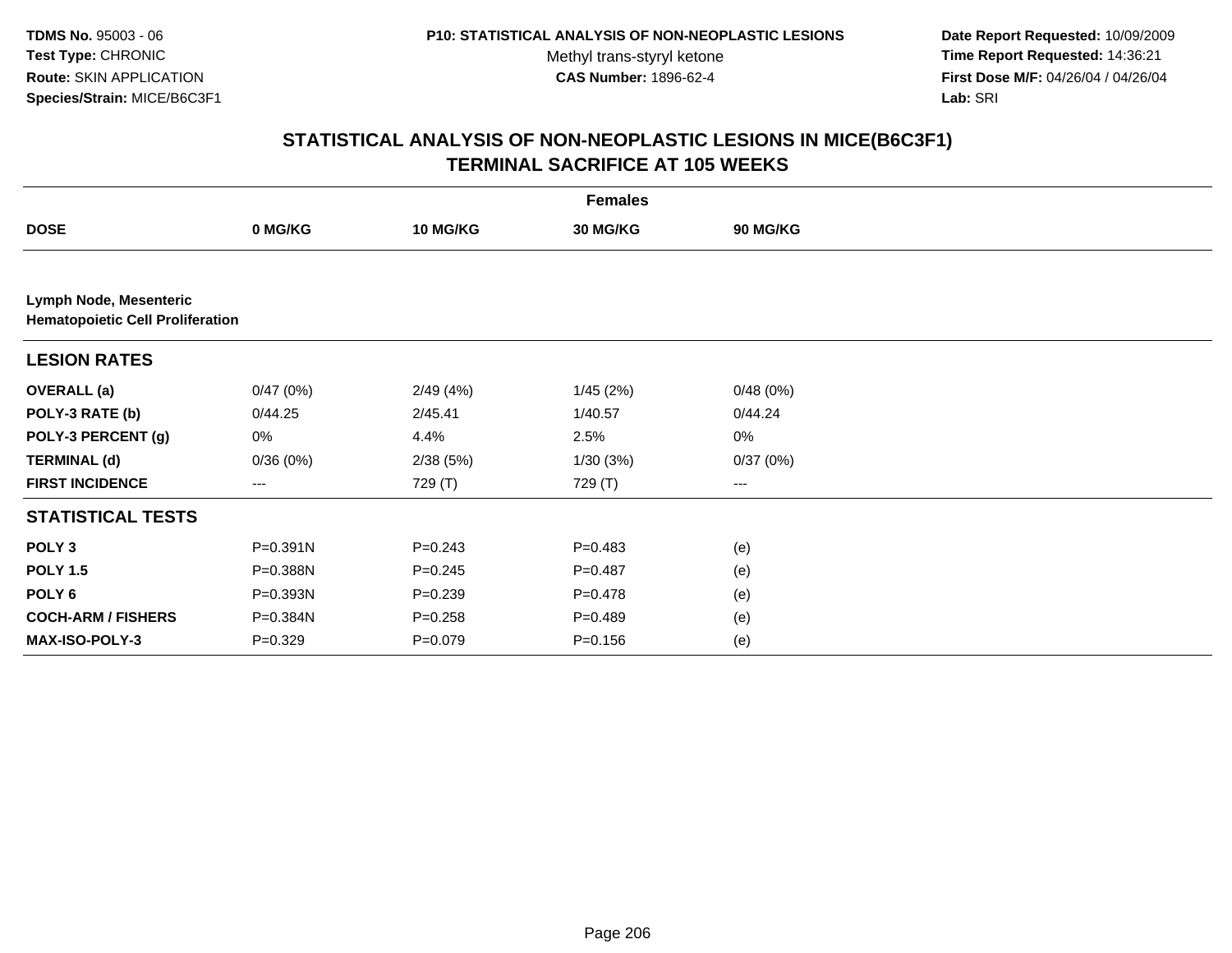**Date Report Requested:** 10/09/2009 **Time Report Requested:** 14:36:21 **First Dose M/F:** 04/26/04 / 04/26/04 Lab: SRI **Lab:** SRI

| <b>Females</b>                       |                        |                 |          |                 |  |  |  |
|--------------------------------------|------------------------|-----------------|----------|-----------------|--|--|--|
| <b>DOSE</b>                          | 0 MG/KG                | <b>10 MG/KG</b> | 30 MG/KG | <b>90 MG/KG</b> |  |  |  |
|                                      |                        |                 |          |                 |  |  |  |
| Lymph Node, Mesenteric<br>Hemorrhage |                        |                 |          |                 |  |  |  |
| <b>LESION RATES</b>                  |                        |                 |          |                 |  |  |  |
| <b>OVERALL (a)</b>                   | 0/47(0%)               | 0/49(0%)        | 0/45(0%) | 1/48(2%)        |  |  |  |
| POLY-3 RATE (b)                      | 0/44.25                | 0/45.41         | 0/40.57  | 1/44.24         |  |  |  |
| POLY-3 PERCENT (g)                   | 0%                     | 0%              | 0%       | 2.3%            |  |  |  |
| <b>TERMINAL (d)</b>                  | 0/36(0%)               | 0/38(0%)        | 0/30(0%) | 1/37 (3%)       |  |  |  |
| <b>FIRST INCIDENCE</b>               | $\qquad \qquad \cdots$ | ---             | $---$    | 729 (T)         |  |  |  |
| <b>STATISTICAL TESTS</b>             |                        |                 |          |                 |  |  |  |
| POLY <sub>3</sub>                    | $P = 0.215$            | (e)             | (e)      | $P = 0.500$     |  |  |  |
| <b>POLY 1.5</b>                      | $P = 0.216$            | (e)             | (e)      | $P = 0.502$     |  |  |  |
| POLY 6                               | $P = 0.215$            | (e)             | (e)      | $P=0.499$       |  |  |  |
| <b>COCH-ARM / FISHERS</b>            | $P = 0.217$            | (e)             | (e)      | $P = 0.505$     |  |  |  |
| MAX-ISO-POLY-3                       | $P=0.129$              | (e)             | (e)      | $P = 0.160$     |  |  |  |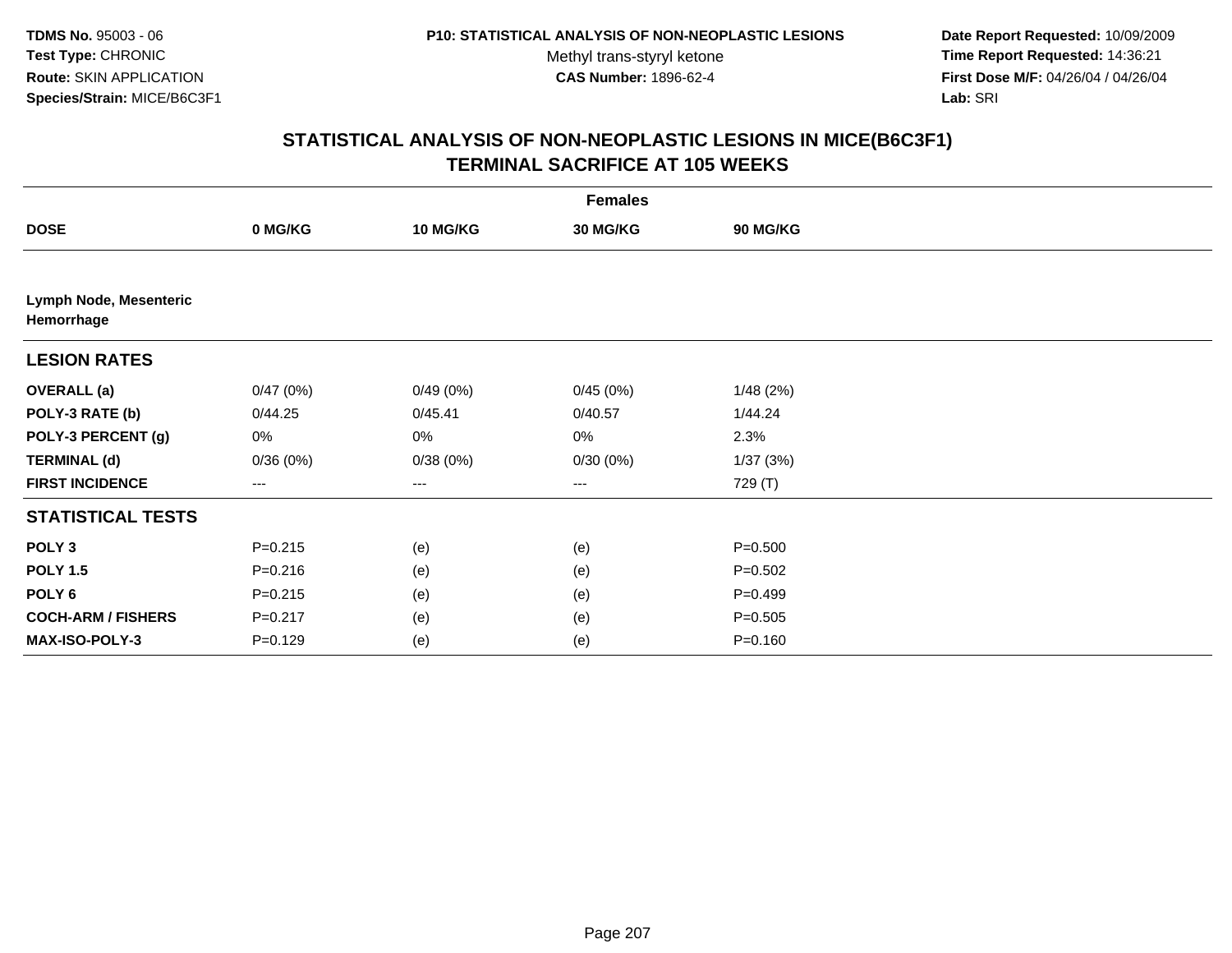**Date Report Requested:** 10/09/2009 **Time Report Requested:** 14:36:21 **First Dose M/F:** 04/26/04 / 04/26/04 Lab: SRI **Lab:** SRI

| <b>Females</b>                        |              |                 |              |              |  |  |  |
|---------------------------------------|--------------|-----------------|--------------|--------------|--|--|--|
| <b>DOSE</b>                           | 0 MG/KG      | <b>10 MG/KG</b> | 30 MG/KG     | 90 MG/KG     |  |  |  |
|                                       |              |                 |              |              |  |  |  |
| Lymph Node, Mesenteric<br>Hyperplasia |              |                 |              |              |  |  |  |
| <b>LESION RATES</b>                   |              |                 |              |              |  |  |  |
| <b>OVERALL</b> (a)                    | 1/47(2%)     | 1/49(2%)        | 0/45(0%)     | 0/48(0%)     |  |  |  |
| POLY-3 RATE (b)                       | 1/44.25      | 1/45.41         | 0/40.57      | 0/44.24      |  |  |  |
| POLY-3 PERCENT (g)                    | 2.3%         | 2.2%            | 0%           | $0\%$        |  |  |  |
| <b>TERMINAL (d)</b>                   | 1/36(3%)     | 1/38(3%)        | 0/30(0%)     | 0/37(0%)     |  |  |  |
| <b>FIRST INCIDENCE</b>                | 729 (T)      | 729 (T)         | $---$        | $---$        |  |  |  |
| <b>STATISTICAL TESTS</b>              |              |                 |              |              |  |  |  |
| POLY <sub>3</sub>                     | P=0.307N     | P=0.755N        | P=0.517N     | P=0.500N     |  |  |  |
| <b>POLY 1.5</b>                       | P=0.306N     | P=0.752N        | P=0.513N     | P=0.498N     |  |  |  |
| POLY <sub>6</sub>                     | P=0.306N     | P=0.759N        | $P = 0.522N$ | $P = 0.501N$ |  |  |  |
| <b>COCH-ARM / FISHERS</b>             | P=0.305N     | P=0.742N        | $P = 0.511N$ | P=0.495N     |  |  |  |
| <b>MAX-ISO-POLY-3</b>                 | $P = 0.261N$ | P=0.492N        | P=0.177N     | P=0.160N     |  |  |  |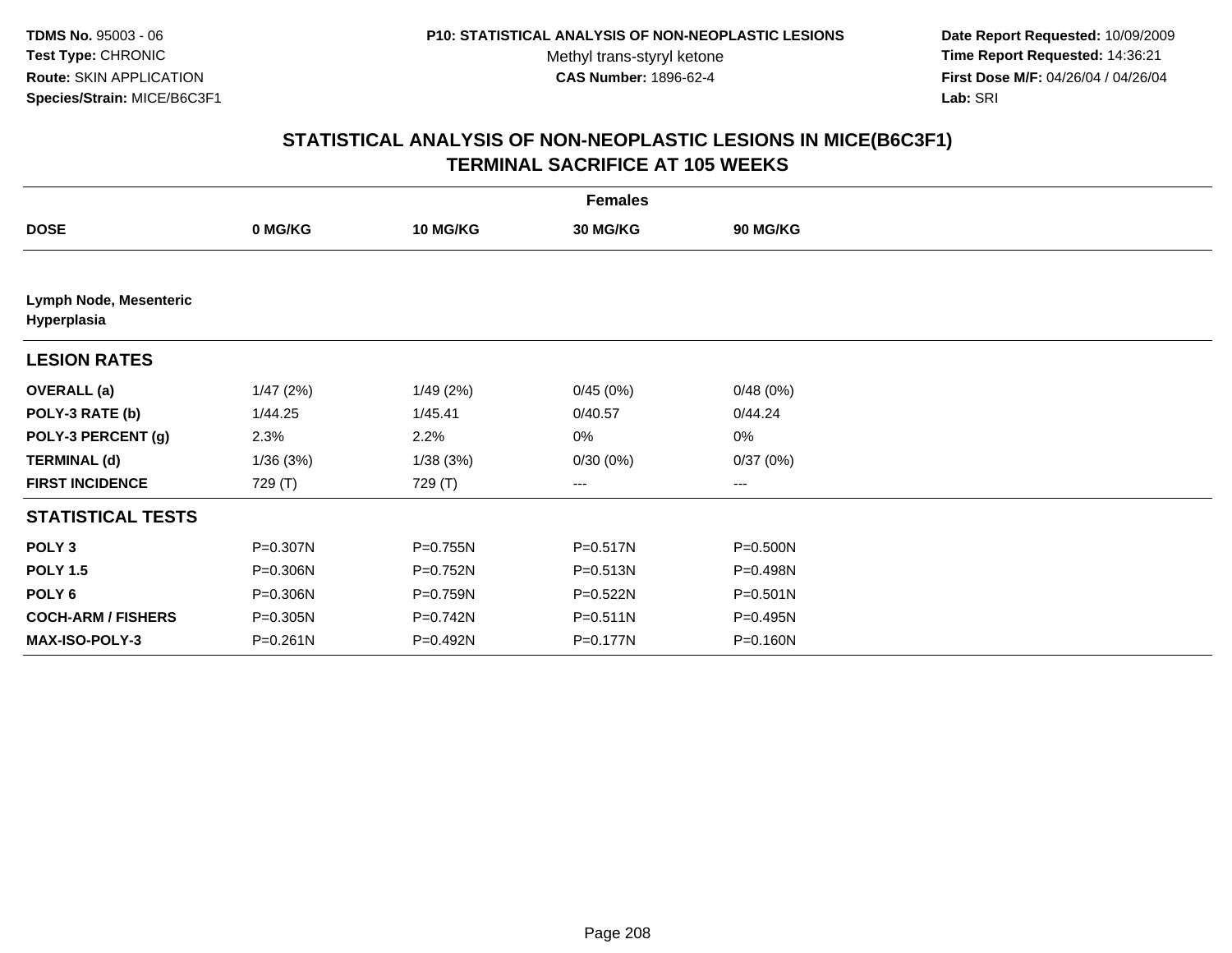**Date Report Requested:** 10/09/2009 **Time Report Requested:** 14:36:21 **First Dose M/F:** 04/26/04 / 04/26/04 Lab: SRI **Lab:** SRI

|                                                       | <b>Females</b> |          |          |                 |  |  |  |  |
|-------------------------------------------------------|----------------|----------|----------|-----------------|--|--|--|--|
| <b>DOSE</b>                                           | 0 MG/KG        | 10 MG/KG | 30 MG/KG | <b>90 MG/KG</b> |  |  |  |  |
|                                                       |                |          |          |                 |  |  |  |  |
| <b>Lymph Node, Mesenteric</b><br>Hyperplasia Lymphoid |                |          |          |                 |  |  |  |  |
| <b>LESION RATES</b>                                   |                |          |          |                 |  |  |  |  |
| <b>OVERALL</b> (a)                                    | 1/47(2%)       | 1/49(2%) | 0/45(0%) | 0/48(0%)        |  |  |  |  |
| POLY-3 RATE (b)                                       | 1/44.25        | 1/45.41  | 0/40.57  | 0/44.24         |  |  |  |  |
| POLY-3 PERCENT (g)                                    | 2.3%           | 2.2%     | 0%       | 0%              |  |  |  |  |
| <b>TERMINAL (d)</b>                                   | 1/36(3%)       | 1/38(3%) | 0/30(0%) | 0/37(0%)        |  |  |  |  |
| <b>FIRST INCIDENCE</b>                                | 729 (T)        | 729 (T)  | ---      | ---             |  |  |  |  |
| <b>STATISTICAL TESTS</b>                              |                |          |          |                 |  |  |  |  |
| POLY <sub>3</sub>                                     | P=0.307N       | P=0.755N | P=0.517N | P=0.500N        |  |  |  |  |
| <b>POLY 1.5</b>                                       | P=0.306N       | P=0.752N | P=0.513N | P=0.498N        |  |  |  |  |
| POLY <sub>6</sub>                                     | P=0.306N       | P=0.759N | P=0.522N | P=0.501N        |  |  |  |  |
| <b>COCH-ARM / FISHERS</b>                             | P=0.305N       | P=0.742N | P=0.511N | P=0.495N        |  |  |  |  |
| <b>MAX-ISO-POLY-3</b>                                 | $P = 0.261N$   | P=0.492N | P=0.177N | P=0.160N        |  |  |  |  |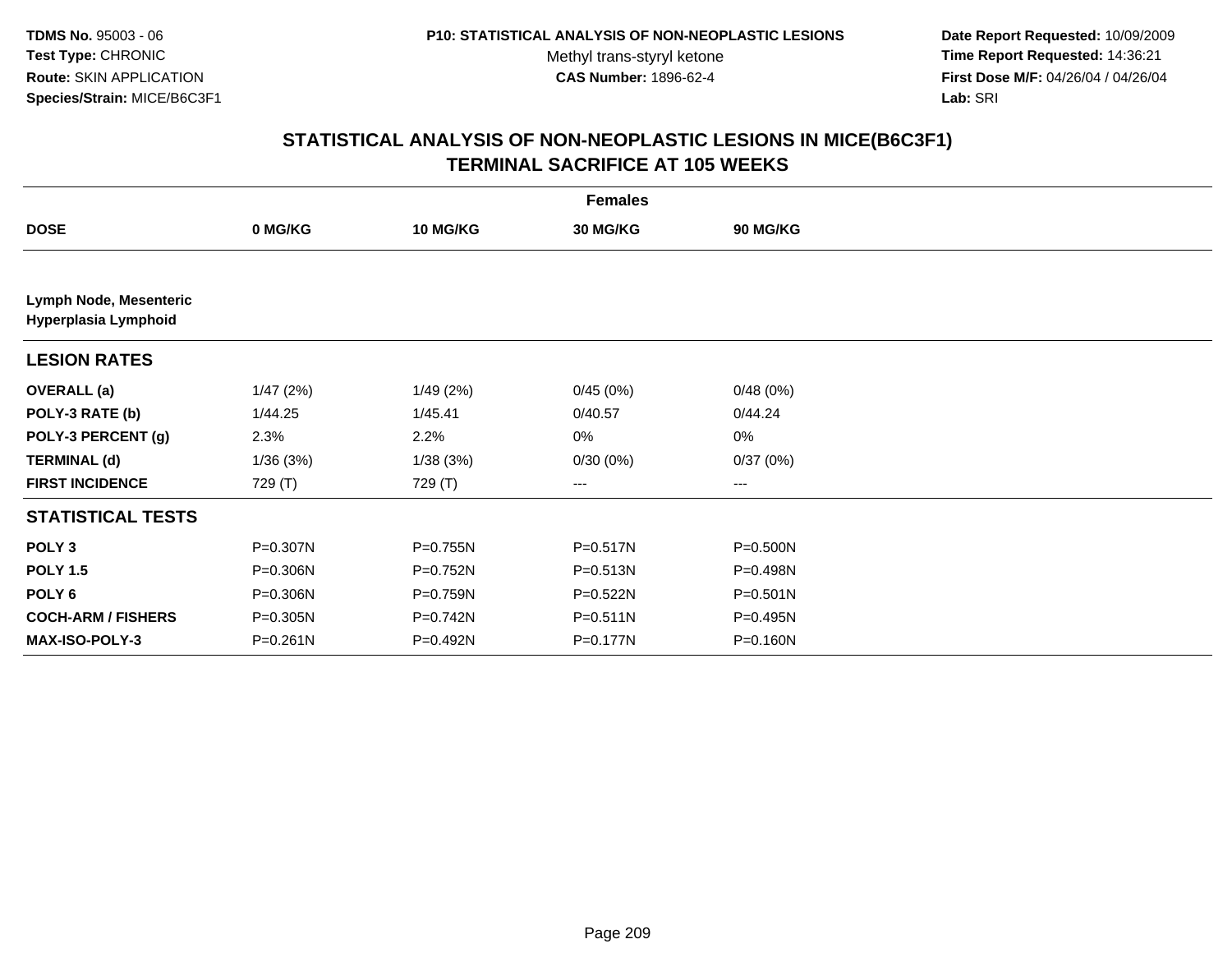**Date Report Requested:** 10/09/2009 **Time Report Requested:** 14:36:21 **First Dose M/F:** 04/26/04 / 04/26/04 Lab: SRI **Lab:** SRI

|                                                                   | <b>Females</b> |            |                 |              |  |  |  |  |
|-------------------------------------------------------------------|----------------|------------|-----------------|--------------|--|--|--|--|
| <b>DOSE</b>                                                       | 0 MG/KG        | 10 MG/KG   | <b>30 MG/KG</b> | 90 MG/KG     |  |  |  |  |
|                                                                   |                |            |                 |              |  |  |  |  |
| Lymph Node, Mesenteric<br><b>Infiltration Cellular Neutrophil</b> |                |            |                 |              |  |  |  |  |
| <b>LESION RATES</b>                                               |                |            |                 |              |  |  |  |  |
| <b>OVERALL (a)</b>                                                | 1/47(2%)       | 1/49(2%)   | 0/45(0%)        | 0/48(0%)     |  |  |  |  |
| POLY-3 RATE (b)                                                   | 1/44.25        | 1/45.41    | 0/40.57         | 0/44.24      |  |  |  |  |
| POLY-3 PERCENT (g)                                                | 2.3%           | 2.2%       | 0%              | 0%           |  |  |  |  |
| <b>TERMINAL (d)</b>                                               | 1/36(3%)       | 1/38(3%)   | 0/30(0%)        | 0/37(0%)     |  |  |  |  |
| <b>FIRST INCIDENCE</b>                                            | 729 (T)        | 729 (T)    | ---             | ---          |  |  |  |  |
| <b>STATISTICAL TESTS</b>                                          |                |            |                 |              |  |  |  |  |
| POLY <sub>3</sub>                                                 | P=0.307N       | P=0.755N   | P=0.517N        | P=0.500N     |  |  |  |  |
| <b>POLY 1.5</b>                                                   | P=0.306N       | P=0.752N   | P=0.513N        | P=0.498N     |  |  |  |  |
| POLY <sub>6</sub>                                                 | P=0.306N       | P=0.759N   | $P = 0.522N$    | $P = 0.501N$ |  |  |  |  |
| <b>COCH-ARM / FISHERS</b>                                         | P=0.305N       | $P=0.742N$ | $P = 0.511N$    | P=0.495N     |  |  |  |  |
| <b>MAX-ISO-POLY-3</b>                                             | $P = 0.261N$   | P=0.492N   | P=0.177N        | P=0.160N     |  |  |  |  |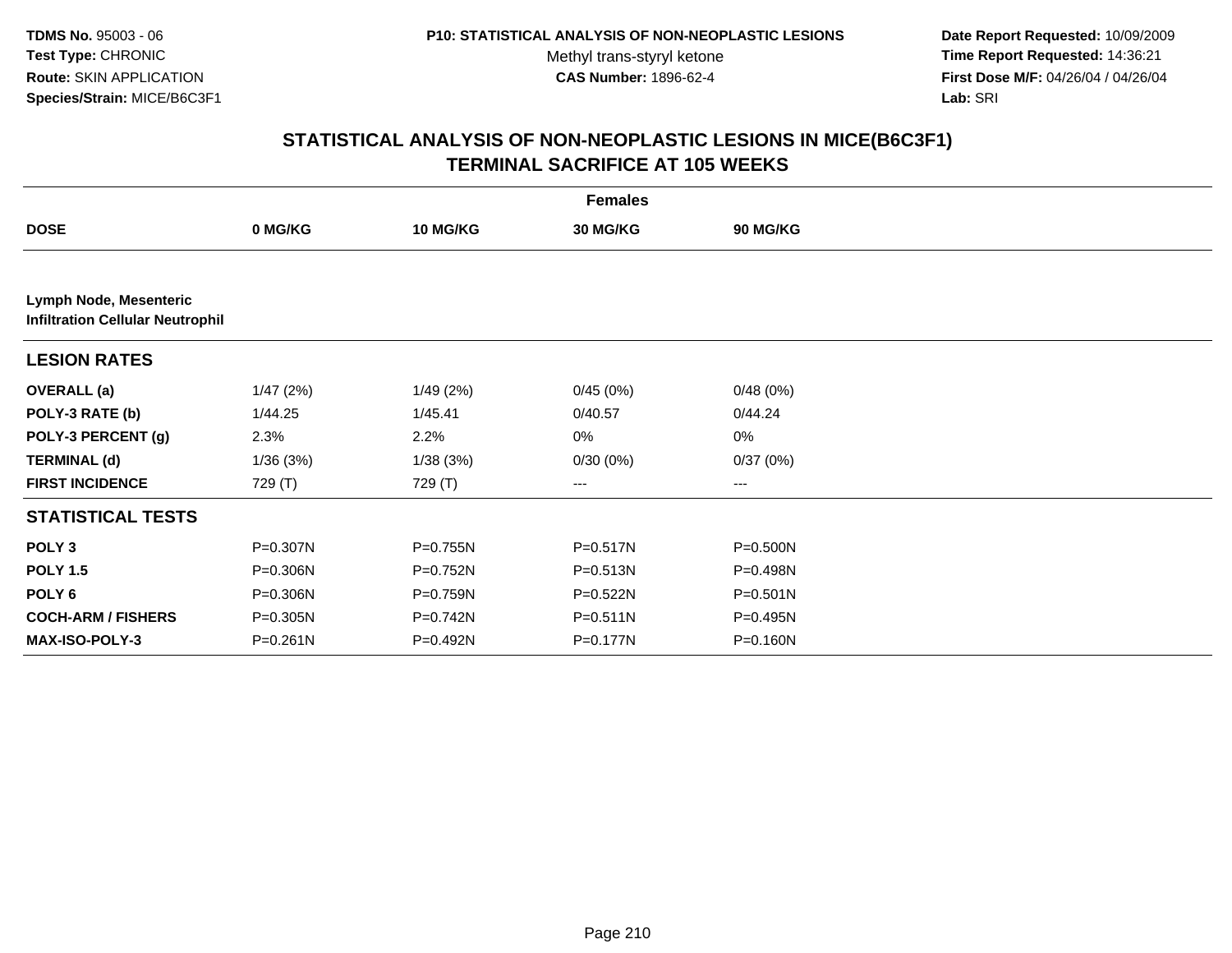**Date Report Requested:** 10/09/2009 **Time Report Requested:** 14:36:21 **First Dose M/F:** 04/26/04 / 04/26/04 Lab: SRI **Lab:** SRI

|                                            | <b>Females</b> |                 |           |              |  |  |  |  |
|--------------------------------------------|----------------|-----------------|-----------|--------------|--|--|--|--|
| <b>DOSE</b>                                | 0 MG/KG        | <b>10 MG/KG</b> | 30 MG/KG  | 90 MG/KG     |  |  |  |  |
|                                            |                |                 |           |              |  |  |  |  |
| <b>Lymph Node: Iliac</b><br><b>Ectasia</b> |                |                 |           |              |  |  |  |  |
| <b>LESION RATES</b>                        |                |                 |           |              |  |  |  |  |
| <b>OVERALL</b> (a)                         | 2/13(15%)      | 0/11(0%)        | 2/15(13%) | 1/14(7%)     |  |  |  |  |
| POLY-3 RATE (b)                            | 2/12.09        | 0/9.56          | 2/13.40   | 1/12.63      |  |  |  |  |
| POLY-3 PERCENT (g)                         | 16.5%          | 0%              | 14.9%     | 7.9%         |  |  |  |  |
| <b>TERMINAL (d)</b>                        | $2/8$ (25%)    | 0/8(0%)         | 1/9 (11%) | 1/9 (11%)    |  |  |  |  |
| <b>FIRST INCIDENCE</b>                     | 729 (T)        | ---             | 681       | 729 (T)      |  |  |  |  |
| <b>STATISTICAL TESTS</b>                   |                |                 |           |              |  |  |  |  |
| POLY <sub>3</sub>                          | P=0.536N       | P=0.285N        | P=0.663N  | P=0.484N     |  |  |  |  |
| <b>POLY 1.5</b>                            | P=0.542N       | P=0.278N        | P=0.659N  | P=0.483N     |  |  |  |  |
| POLY 6                                     | P=0.525N       | P=0.290N        | P=0.658N  | P=0.479N     |  |  |  |  |
| <b>COCH-ARM / FISHERS</b>                  | P=0.544N       | P=0.283N        | P=0.644N  | $P = 0.471N$ |  |  |  |  |
| <b>MAX-ISO-POLY-3</b>                      | P=0.396N       | P=0.110N        | P=0.456N  | P=0.262N     |  |  |  |  |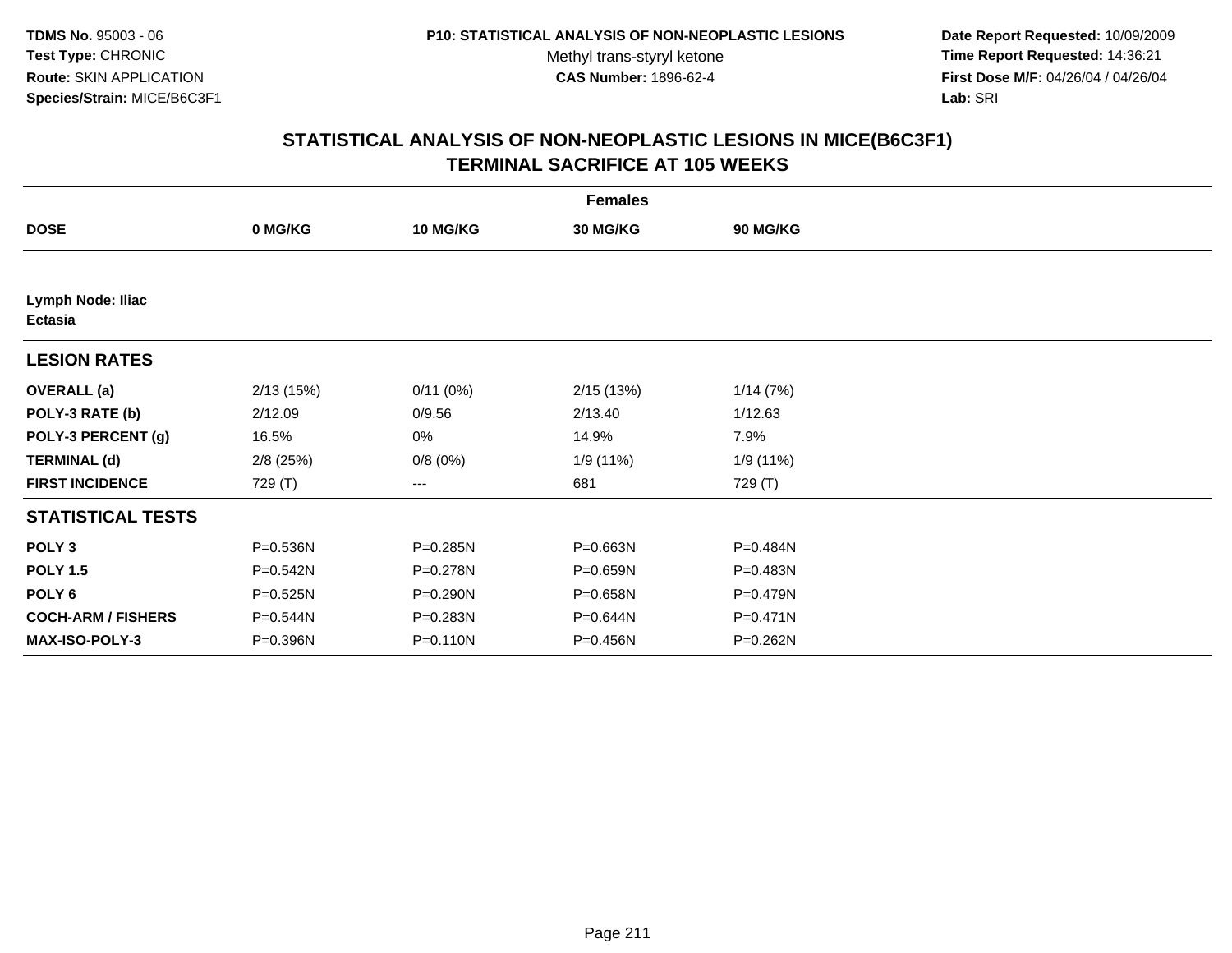**Date Report Requested:** 10/09/2009 **Time Report Requested:** 14:36:21 **First Dose M/F:** 04/26/04 / 04/26/04 Lab: SRI **Lab:** SRI

|                                           | <b>Females</b> |                 |             |                 |  |  |  |  |
|-------------------------------------------|----------------|-----------------|-------------|-----------------|--|--|--|--|
| <b>DOSE</b>                               | 0 MG/KG        | <b>10 MG/KG</b> | 30 MG/KG    | <b>90 MG/KG</b> |  |  |  |  |
|                                           |                |                 |             |                 |  |  |  |  |
| Lymph Node: Iliac<br>Hyperplasia Lymphoid |                |                 |             |                 |  |  |  |  |
| <b>LESION RATES</b>                       |                |                 |             |                 |  |  |  |  |
| <b>OVERALL</b> (a)                        | 0/13(0%)       | 0/11(0%)        | 1/15(7%)    | 1/14(7%)        |  |  |  |  |
| POLY-3 RATE (b)                           | 0/12.09        | 0/9.56          | 1/13.22     | 1/12.92         |  |  |  |  |
| POLY-3 PERCENT (g)                        | 0%             | 0%              | 7.6%        | 7.7%            |  |  |  |  |
| <b>TERMINAL (d)</b>                       | 0/8(0%)        | 0/8(0%)         | 1/9 (11%)   | $0/9(0\%)$      |  |  |  |  |
| <b>FIRST INCIDENCE</b>                    | $---$          | ---             | 729 (T)     | 653             |  |  |  |  |
| <b>STATISTICAL TESTS</b>                  |                |                 |             |                 |  |  |  |  |
| POLY <sub>3</sub>                         | $P = 0.339$    | (e)             | $P = 0.518$ | $P = 0.513$     |  |  |  |  |
| <b>POLY 1.5</b>                           | $P = 0.334$    | (e)             | $P = 0.521$ | $P = 0.512$     |  |  |  |  |
| POLY <sub>6</sub>                         | $P = 0.353$    | (e)             | $P = 0.518$ | $P = 0.520$     |  |  |  |  |
| <b>COCH-ARM / FISHERS</b>                 | $P = 0.331$    | (e)             | $P = 0.536$ | $P = 0.519$     |  |  |  |  |
| MAX-ISO-POLY-3                            | $P=0.280$      | (e)             | $P = 0.171$ | $P = 0.170$     |  |  |  |  |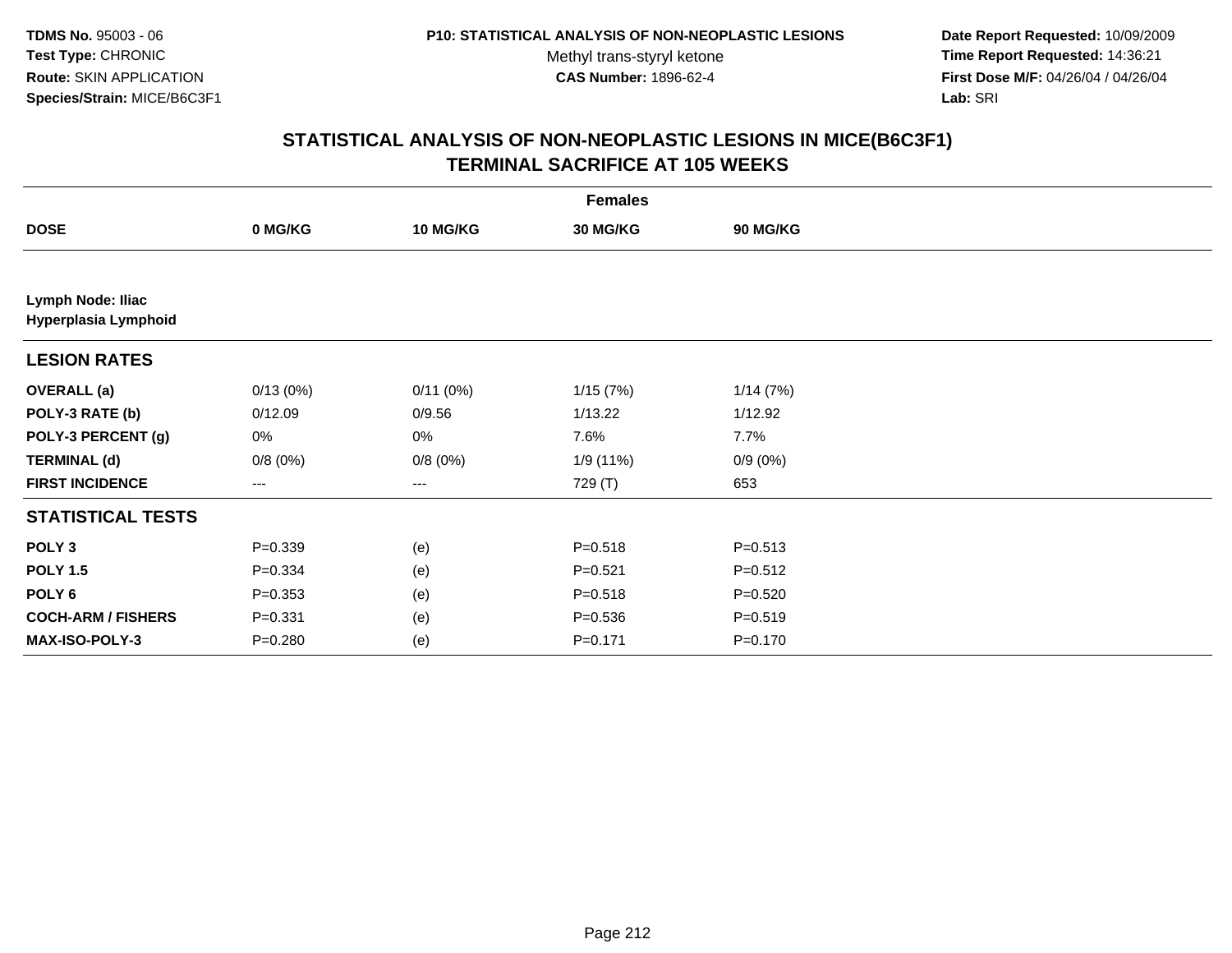**Date Report Requested:** 10/09/2009 **Time Report Requested:** 14:36:21 **First Dose M/F:** 04/26/04 / 04/26/04 Lab: SRI **Lab:** SRI

|                                     | <b>Females</b> |                 |             |             |  |  |  |  |
|-------------------------------------|----------------|-----------------|-------------|-------------|--|--|--|--|
| <b>DOSE</b>                         | 0 MG/KG        | <b>10 MG/KG</b> | 30 MG/KG    | 90 MG/KG    |  |  |  |  |
|                                     |                |                 |             |             |  |  |  |  |
| <b>Mammary Gland</b><br>Hyperplasia |                |                 |             |             |  |  |  |  |
| <b>LESION RATES</b>                 |                |                 |             |             |  |  |  |  |
| <b>OVERALL</b> (a)                  | 4/50 (8%)      | 3/50(6%)        | 4/50 (8%)   | 4/50 (8%)   |  |  |  |  |
| POLY-3 RATE (b)                     | 4/47.50        | 3/47.26         | 4/45.85     | 4/46.79     |  |  |  |  |
| POLY-3 PERCENT (g)                  | 8.4%           | 6.4%            | 8.7%        | 8.6%        |  |  |  |  |
| <b>TERMINAL (d)</b>                 | 1/37(3%)       | 1/39(3%)        | 0/31(0%)    | 1/37(3%)    |  |  |  |  |
| <b>FIRST INCIDENCE</b>              | 619            | 571             | 386         | 537         |  |  |  |  |
| <b>STATISTICAL TESTS</b>            |                |                 |             |             |  |  |  |  |
| POLY <sub>3</sub>                   | $P = 0.515$    | P=0.503N        | $P=0.623$   | $P = 0.635$ |  |  |  |  |
| <b>POLY 1.5</b>                     | $P = 0.517$    | P=0.499N        | $P = 0.633$ | $P = 0.638$ |  |  |  |  |
| POLY <sub>6</sub>                   | $P = 0.514$    | P=0.509N        | $P = 0.612$ | $P = 0.631$ |  |  |  |  |
| <b>COCH-ARM / FISHERS</b>           | $P = 0.523$    | P=0.500N        | P=0.643N    | P=0.643N    |  |  |  |  |
| MAX-ISO-POLY-3                      | $P = 0.640$    | P=0.350N        | $P=0.478$   | $P = 0.490$ |  |  |  |  |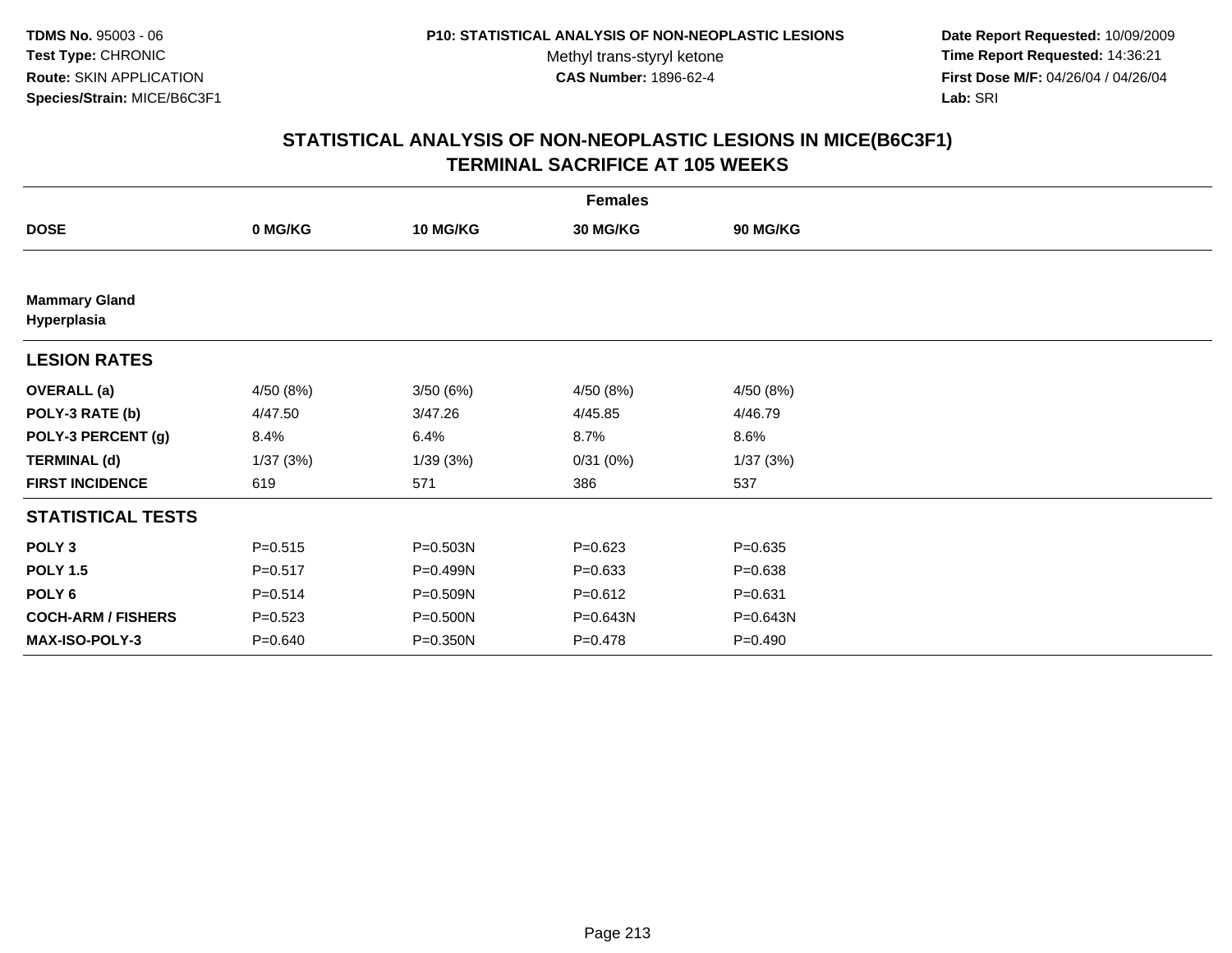**Date Report Requested:** 10/09/2009 **Time Report Requested:** 14:36:21 **First Dose M/F:** 04/26/04 / 04/26/04 Lab: SRI **Lab:** SRI

|                                | <b>Females</b>    |                 |                 |             |  |  |  |  |
|--------------------------------|-------------------|-----------------|-----------------|-------------|--|--|--|--|
| <b>DOSE</b>                    | 0 MG/KG           | <b>10 MG/KG</b> | <b>30 MG/KG</b> | 90 MG/KG    |  |  |  |  |
|                                |                   |                 |                 |             |  |  |  |  |
| <b>Mesentery</b><br>Hemorrhage |                   |                 |                 |             |  |  |  |  |
| <b>LESION RATES</b>            |                   |                 |                 |             |  |  |  |  |
| <b>OVERALL</b> (a)             | 0/16(0%)          | 1/22(5%)        | 0/17(0%)        | 1/13(8%)    |  |  |  |  |
| POLY-3 RATE (b)                | 0/14.88           | 1/21.13         | 0/15.95         | 1/12.72     |  |  |  |  |
| POLY-3 PERCENT (g)             | 0%                | 4.7%            | 0%              | 7.9%        |  |  |  |  |
| <b>TERMINAL (d)</b>            | 0/11(0%)          | 1/18(6%)        | 0/13(0%)        | 1/12(8%)    |  |  |  |  |
| <b>FIRST INCIDENCE</b>         | $\qquad \qquad -$ | 729 (T)         | ---             | 729 (T)     |  |  |  |  |
| <b>STATISTICAL TESTS</b>       |                   |                 |                 |             |  |  |  |  |
| POLY <sub>3</sub>              | $P = 0.388$       | $P = 0.570$     | (e)             | $P=0.469$   |  |  |  |  |
| <b>POLY 1.5</b>                | $P = 0.383$       | $P = 0.567$     | (e)             | $P=0.464$   |  |  |  |  |
| POLY <sub>6</sub>              | $P = 0.396$       | $P = 0.575$     | (e)             | $P=0.477$   |  |  |  |  |
| <b>COCH-ARM / FISHERS</b>      | $P = 0.376$       | $P = 0.579$     | (e)             | $P=0.448$   |  |  |  |  |
| MAX-ISO-POLY-3                 | $P = 0.204$       | $P = 0.223$     | (e)             | $P = 0.144$ |  |  |  |  |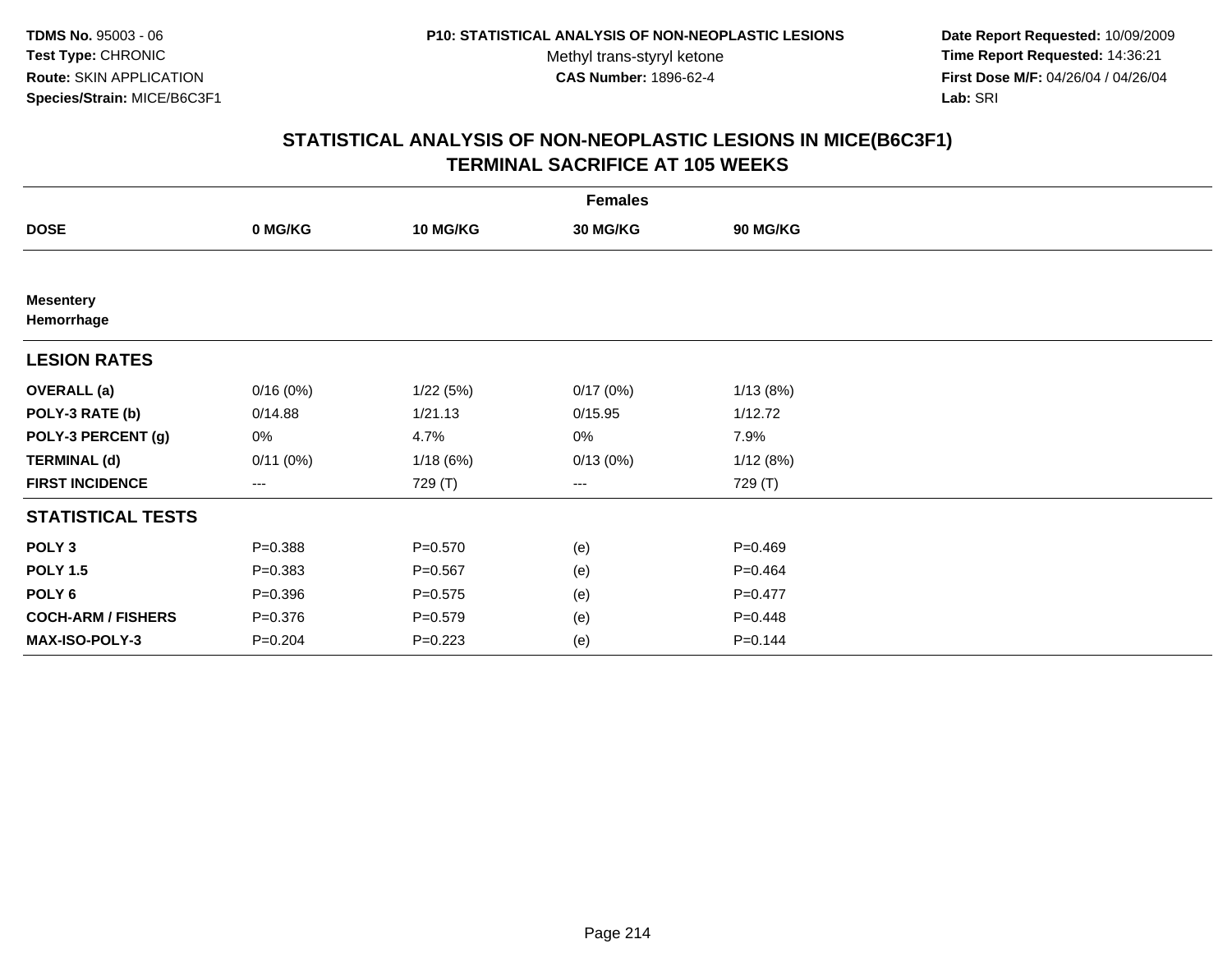**Date Report Requested:** 10/09/2009 **Time Report Requested:** 14:36:21 **First Dose M/F:** 04/26/04 / 04/26/04 Lab: SRI **Lab:** SRI

| <b>Females</b>                           |              |                 |              |             |  |  |  |
|------------------------------------------|--------------|-----------------|--------------|-------------|--|--|--|
| <b>DOSE</b>                              | 0 MG/KG      | <b>10 MG/KG</b> | 30 MG/KG     | 90 MG/KG    |  |  |  |
|                                          |              |                 |              |             |  |  |  |
| <b>Mesentery: Fat</b><br><b>Necrosis</b> |              |                 |              |             |  |  |  |
| <b>LESION RATES</b>                      |              |                 |              |             |  |  |  |
| <b>OVERALL</b> (a)                       | 15/16 (94%)  | 21/22 (95%)     | 17/17 (100%) | 11/13 (85%) |  |  |  |
| POLY-3 RATE (b)                          | 15/16.00     | 21/21.80        | 17/17.00     | 11/13.00    |  |  |  |
| POLY-3 PERCENT (g)                       | 93.8%        | 96.3%           | 100%         | 84.6%       |  |  |  |
| <b>TERMINAL (d)</b>                      | 10/11 (91%)  | 18/18 (100%)    | 13/13 (100%) | 10/12 (83%) |  |  |  |
| <b>FIRST INCIDENCE</b>                   | 619          | 609             | 577          | 653         |  |  |  |
| <b>STATISTICAL TESTS</b>                 |              |                 |              |             |  |  |  |
| POLY <sub>3</sub>                        | P=0.194N     | $P = 0.661$     | $P = 0.488$  | P=0.426N    |  |  |  |
| <b>POLY 1.5</b>                          | P=0.206N     | $P = 0.675$     | $P = 0.488$  | P=0.426N    |  |  |  |
| POLY <sub>6</sub>                        | P=0.174N     | $P = 0.633$     | $P = 0.488$  | P=0.426N    |  |  |  |
| <b>COCH-ARM / FISHERS</b>                | $P = 0.219N$ | $P = 0.671$     | $P = 0.485$  | P=0.420N    |  |  |  |
| MAX-ISO-POLY-3                           | P=0.139N     | $P = 0.363$     | $P = 0.155$  | P=0.228N    |  |  |  |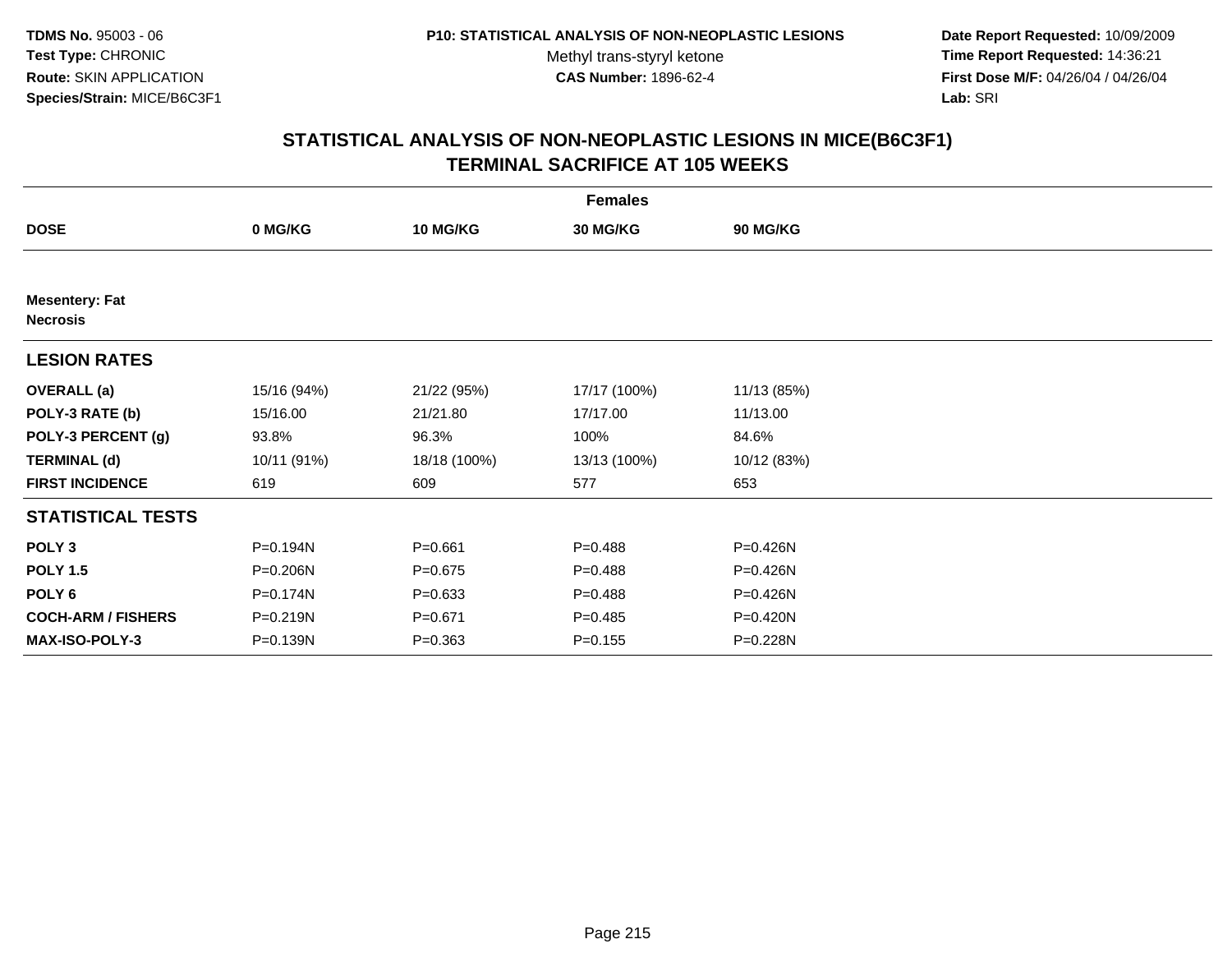**Date Report Requested:** 10/09/2009 **Time Report Requested:** 14:36:21 **First Dose M/F:** 04/26/04 / 04/26/04 Lab: SRI **Lab:** SRI

| <b>Females</b>                     |             |          |             |                 |  |  |  |
|------------------------------------|-------------|----------|-------------|-----------------|--|--|--|
| <b>DOSE</b>                        | 0 MG/KG     | 10 MG/KG | 30 MG/KG    | <b>90 MG/KG</b> |  |  |  |
|                                    |             |          |             |                 |  |  |  |
| <b>Nose</b><br><b>Foreign Body</b> |             |          |             |                 |  |  |  |
| <b>LESION RATES</b>                |             |          |             |                 |  |  |  |
| <b>OVERALL</b> (a)                 | 0/50(0%)    | 0/50(0%) | 1/50(2%)    | 0/50(0%)        |  |  |  |
| POLY-3 RATE (b)                    | 0/46.72     | 0/46.41  | 1/44.07     | 0/45.79         |  |  |  |
| POLY-3 PERCENT (g)                 | 0%          | 0%       | 2.3%        | $0\%$           |  |  |  |
| <b>TERMINAL (d)</b>                | 0/37(0%)    | 0/39(0%) | 1/31(3%)    | 0/37(0%)        |  |  |  |
| <b>FIRST INCIDENCE</b>             | ---         | ---      | 729 (T)     | $---$           |  |  |  |
| <b>STATISTICAL TESTS</b>           |             |          |             |                 |  |  |  |
| POLY <sub>3</sub>                  | P=0.787N    | (e)      | $P = 0.488$ | (e)             |  |  |  |
| <b>POLY 1.5</b>                    | P=0.786N    | (e)      | $P=0.493$   | (e)             |  |  |  |
| POLY <sub>6</sub>                  | P=0.788N    | (e)      | $P = 0.483$ | (e)             |  |  |  |
| <b>COCH-ARM / FISHERS</b>          | P=0.785N    | (e)      | $P = 0.500$ | (e)             |  |  |  |
| MAX-ISO-POLY-3                     | $P = 0.382$ | (e)      | $P = 0.158$ | (e)             |  |  |  |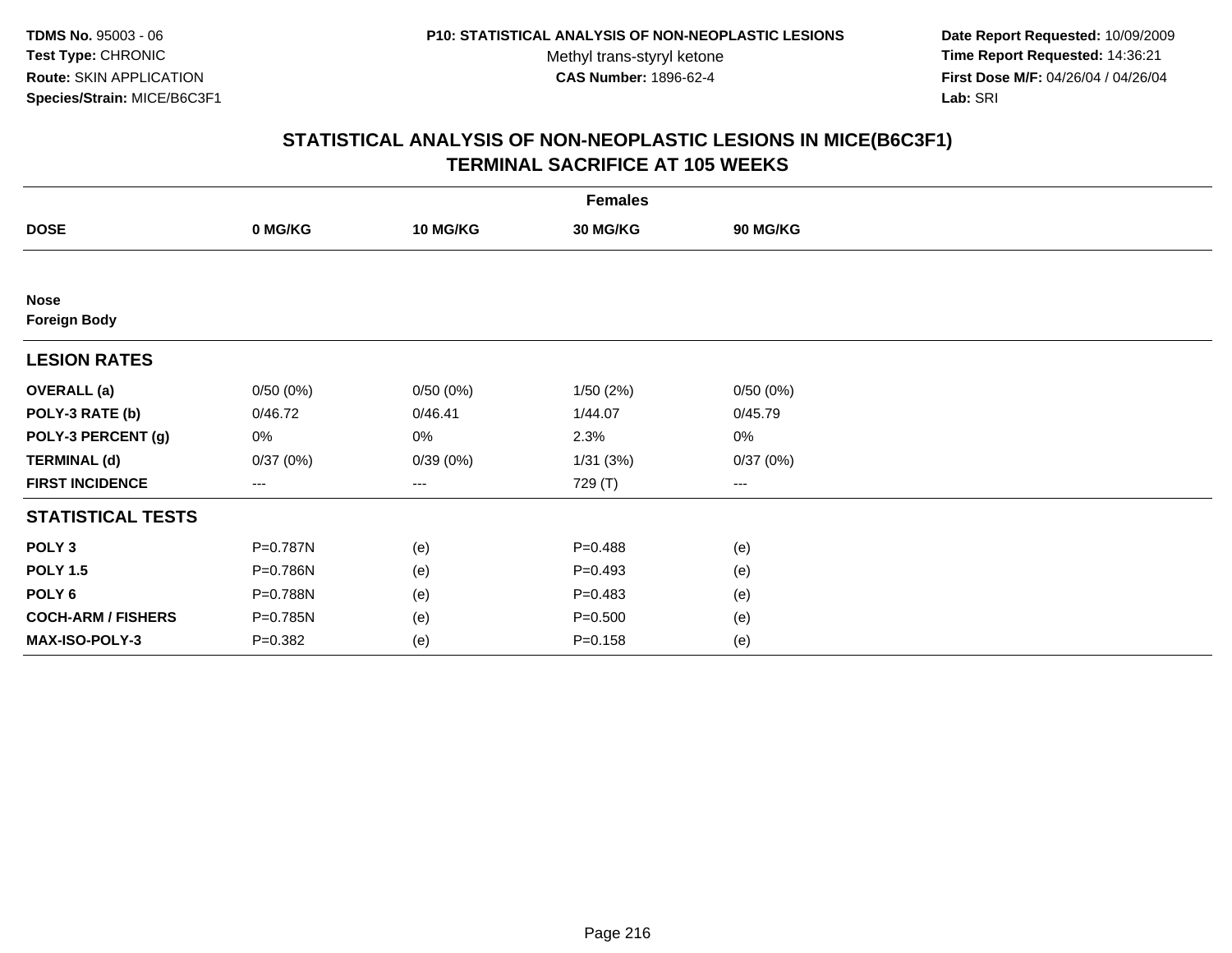**Date Report Requested:** 10/09/2009 **Time Report Requested:** 14:36:21 **First Dose M/F:** 04/26/04 / 04/26/04 Lab: SRI **Lab:** SRI

|                             | <b>Females</b> |          |          |          |  |  |  |  |
|-----------------------------|----------------|----------|----------|----------|--|--|--|--|
| <b>DOSE</b>                 | 0 MG/KG        | 10 MG/KG | 30 MG/KG | 90 MG/KG |  |  |  |  |
|                             |                |          |          |          |  |  |  |  |
| <b>Nose</b><br>Inflammation |                |          |          |          |  |  |  |  |
| <b>LESION RATES</b>         |                |          |          |          |  |  |  |  |
| <b>OVERALL</b> (a)          | 0/50(0%)       | 0/50(0%) | 0/50(0%) | 0/50(0%) |  |  |  |  |
| POLY-3 RATE (b)             | 0/46.72        | 0/46.41  | 0/44.07  | 0/45.79  |  |  |  |  |
| POLY-3 PERCENT (g)          | 0%             | 0%       | 0%       | $0\%$    |  |  |  |  |
| <b>TERMINAL (d)</b>         | 0/37(0%)       | 0/39(0%) | 0/31(0%) | 0/37(0%) |  |  |  |  |
| <b>FIRST INCIDENCE</b>      | ---            | $--$     | $---$    | ---      |  |  |  |  |
| <b>STATISTICAL TESTS</b>    |                |          |          |          |  |  |  |  |
| POLY <sub>3</sub>           | (e)            | (e)      | (e)      | (e)      |  |  |  |  |
| <b>POLY 1.5</b>             | (e)            | (e)      | (e)      | (e)      |  |  |  |  |
| POLY <sub>6</sub>           | (e)            | (e)      | (e)      | (e)      |  |  |  |  |
| <b>COCH-ARM / FISHERS</b>   | (e)            | (e)      | (e)      | (e)      |  |  |  |  |
| MAX-ISO-POLY-3              | (e)            | (e)      | (e)      | (e)      |  |  |  |  |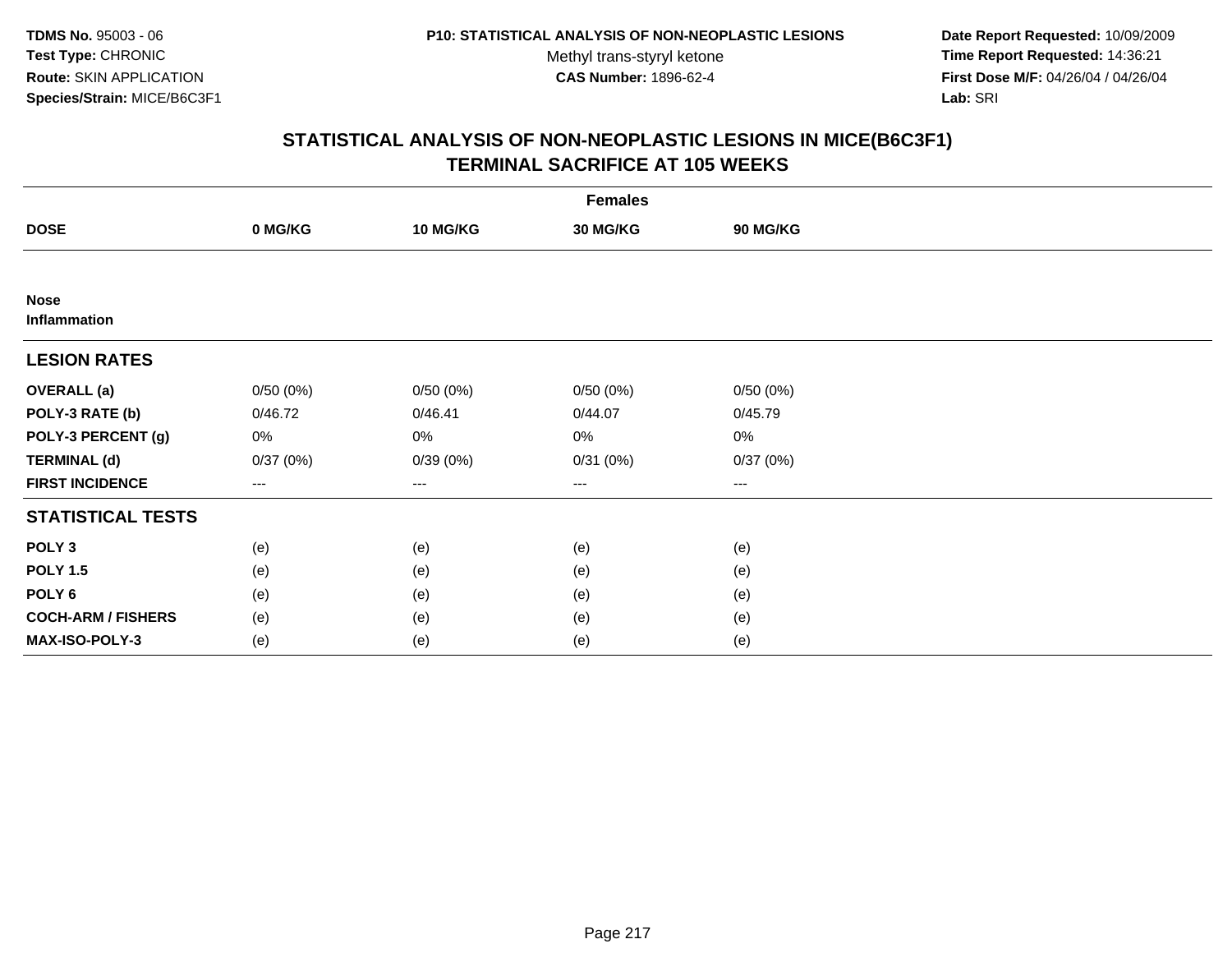**Date Report Requested:** 10/09/2009 **Time Report Requested:** 14:36:21 **First Dose M/F:** 04/26/04 / 04/26/04 Lab: SRI **Lab:** SRI

|                                            |          |             | <b>Females</b> |              |  |
|--------------------------------------------|----------|-------------|----------------|--------------|--|
| <b>DOSE</b>                                | 0 MG/KG  | 10 MG/KG    | 30 MG/KG       | 90 MG/KG     |  |
|                                            |          |             |                |              |  |
| <b>Nose</b><br><b>Inflammation Chronic</b> |          |             |                |              |  |
| <b>LESION RATES</b>                        |          |             |                |              |  |
| <b>OVERALL</b> (a)                         | 1/50(2%) | 2/50(4%)    | 2/50(4%)       | 0/50(0%)     |  |
| POLY-3 RATE (b)                            | 1/46.92  | 2/46.41     | 2/44.25        | 0/45.79      |  |
| POLY-3 PERCENT (g)                         | 2.1%     | 4.3%        | 4.5%           | $0\%$        |  |
| <b>TERMINAL (d)</b>                        | 0/37(0%) | 2/39(5%)    | 1/31(3%)       | 0/37(0%)     |  |
| <b>FIRST INCIDENCE</b>                     | 675      | 729 (T)     | 681            | $\cdots$     |  |
| <b>STATISTICAL TESTS</b>                   |          |             |                |              |  |
| POLY <sub>3</sub>                          | P=0.255N | $P=0.496$   | $P = 0.480$    | P=0.505N     |  |
| <b>POLY 1.5</b>                            | P=0.253N | $P=0.499$   | $P = 0.488$    | P=0.503N     |  |
| POLY 6                                     | P=0.258N | $P=0.492$   | $P = 0.470$    | P=0.507N     |  |
| <b>COCH-ARM / FISHERS</b>                  | P=0.248N | $P = 0.500$ | $P = 0.500$    | $P = 0.500N$ |  |
| <b>MAX-ISO-POLY-3</b>                      | P=0.233N | $P=0.279$   | $P = 0.269$    | P=0.165N     |  |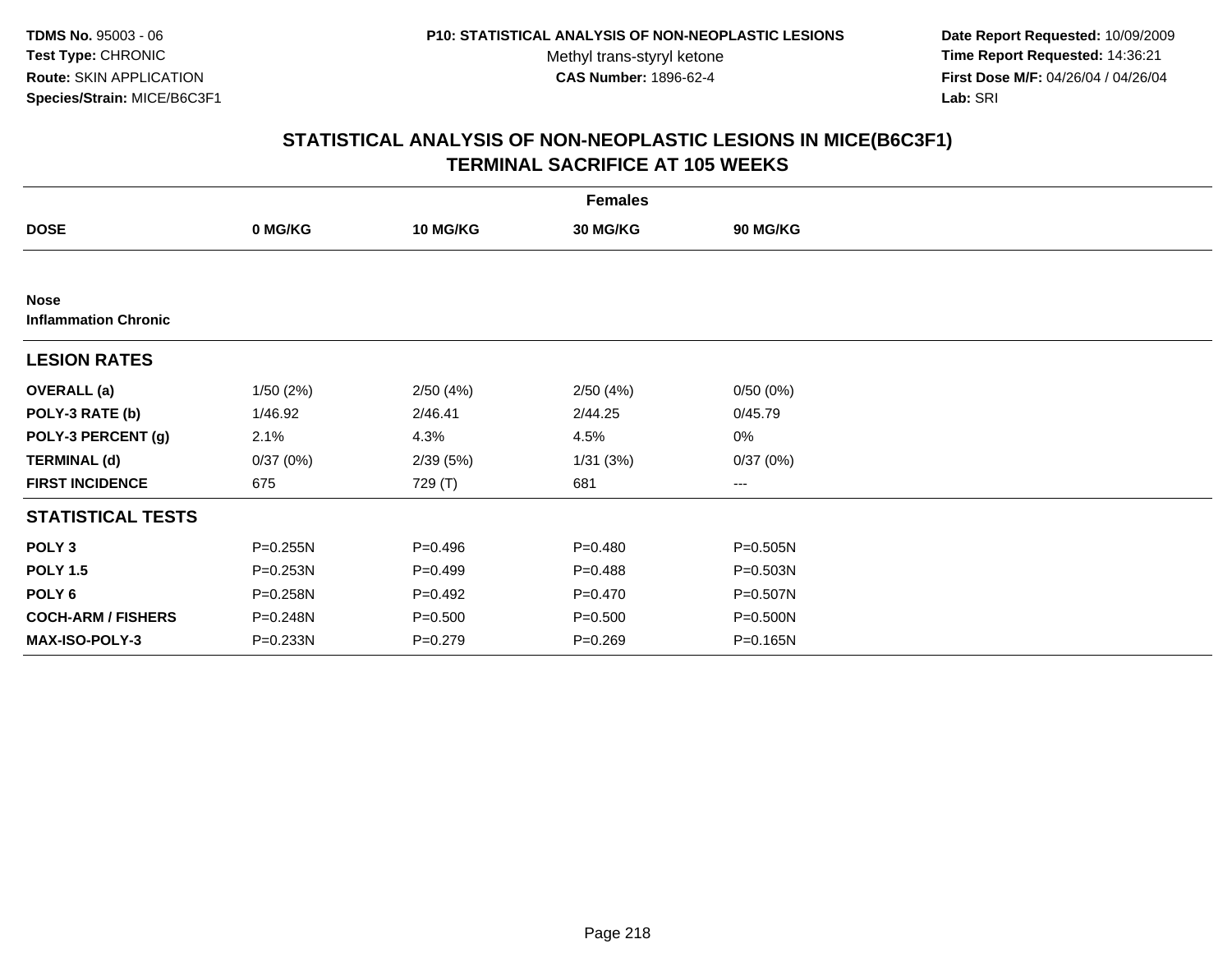**Date Report Requested:** 10/09/2009 **Time Report Requested:** 14:36:21 **First Dose M/F:** 04/26/04 / 04/26/04 Lab: SRI **Lab:** SRI

|                                                    | <b>Females</b> |                   |          |                   |  |  |  |  |
|----------------------------------------------------|----------------|-------------------|----------|-------------------|--|--|--|--|
| <b>DOSE</b>                                        | 0 MG/KG        | 10 MG/KG          | 30 MG/KG | <b>90 MG/KG</b>   |  |  |  |  |
|                                                    |                |                   |          |                   |  |  |  |  |
| <b>Nose: Respiratory Epithelium</b><br>Hyperplasia |                |                   |          |                   |  |  |  |  |
| <b>LESION RATES</b>                                |                |                   |          |                   |  |  |  |  |
| <b>OVERALL (a)</b>                                 | 0/50(0%)       | 0/50(0%)          | 0/50(0%) | 0/50(0%)          |  |  |  |  |
| POLY-3 RATE (b)                                    | 0/46.72        | 0/46.41           | 0/44.07  | 0/45.79           |  |  |  |  |
| POLY-3 PERCENT (g)                                 | 0%             | 0%                | $0\%$    | $0\%$             |  |  |  |  |
| <b>TERMINAL (d)</b>                                | 0/37(0%)       | 0/39(0%)          | 0/31(0%) | 0/37(0%)          |  |  |  |  |
| <b>FIRST INCIDENCE</b>                             | ---            | $\qquad \qquad -$ | ---      | $\qquad \qquad -$ |  |  |  |  |
| <b>STATISTICAL TESTS</b>                           |                |                   |          |                   |  |  |  |  |
| POLY <sub>3</sub>                                  | (e)            | (e)               | (e)      | (e)               |  |  |  |  |
| <b>POLY 1.5</b>                                    | (e)            | (e)               | (e)      | (e)               |  |  |  |  |
| POLY <sub>6</sub>                                  | (e)            | (e)               | (e)      | (e)               |  |  |  |  |
| <b>COCH-ARM / FISHERS</b>                          | (e)            | (e)               | (e)      | (e)               |  |  |  |  |
| MAX-ISO-POLY-3                                     | (e)            | (e)               | (e)      | (e)               |  |  |  |  |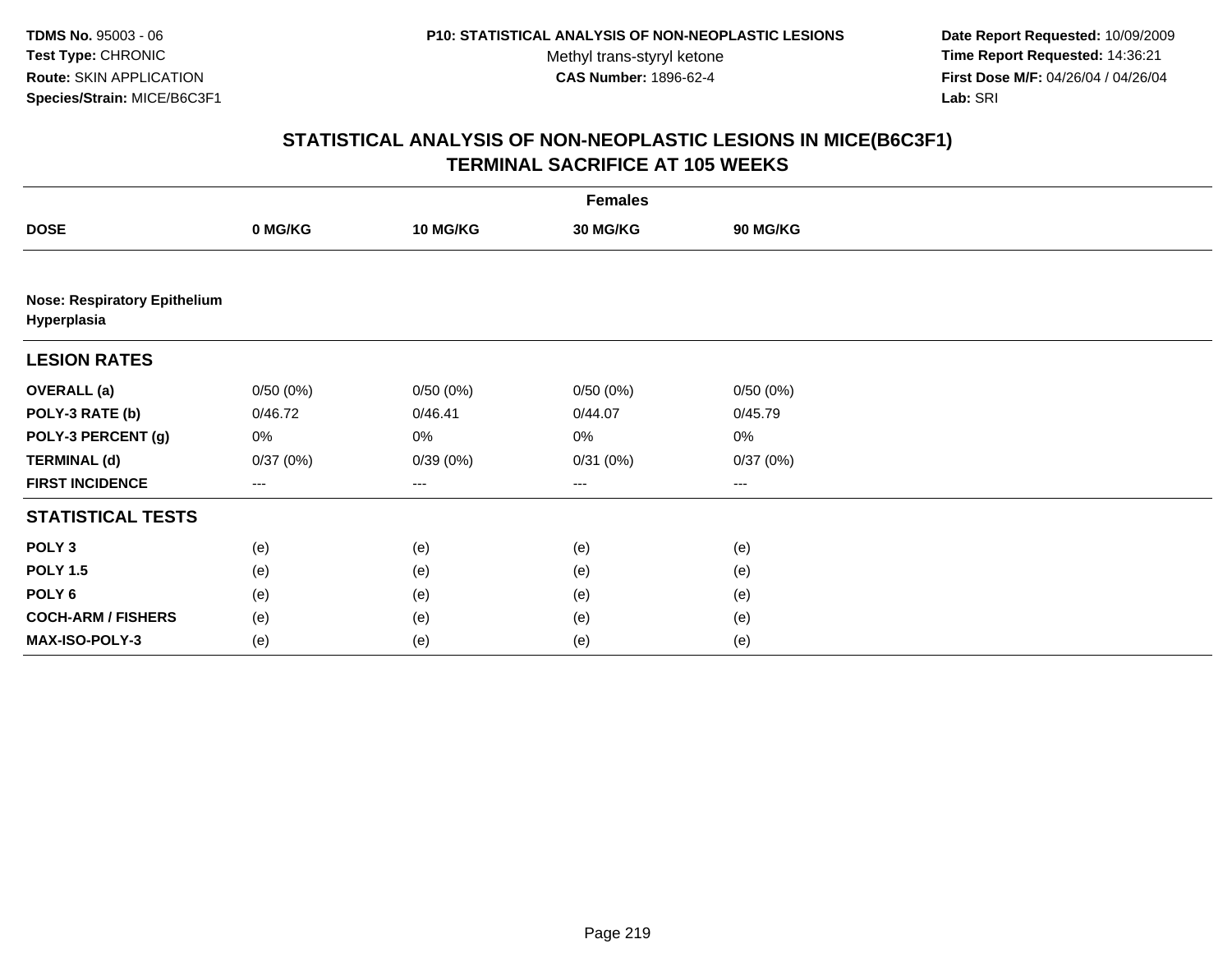**Date Report Requested:** 10/09/2009 **Time Report Requested:** 14:36:21 **First Dose M/F:** 04/26/04 / 04/26/04 Lab: SRI **Lab:** SRI

| <b>Females</b>            |            |                 |                 |             |  |  |  |
|---------------------------|------------|-----------------|-----------------|-------------|--|--|--|
| <b>DOSE</b>               | 0 MG/KG    | <b>10 MG/KG</b> | <b>30 MG/KG</b> | 90 MG/KG    |  |  |  |
|                           |            |                 |                 |             |  |  |  |
| Ovary<br>Cyst             |            |                 |                 |             |  |  |  |
| <b>LESION RATES</b>       |            |                 |                 |             |  |  |  |
| <b>OVERALL</b> (a)        | 9/49(18%)  | 17/50 (34%)     | 6/48 (13%)      | 10/50 (20%) |  |  |  |
| POLY-3 RATE (b)           | 9/46.70    | 17/47.28        | 6/42.70         | 10/46.08    |  |  |  |
| POLY-3 PERCENT (g)        | 19.3%      | 36%             | 14.1%           | 21.7%       |  |  |  |
| <b>TERMINAL (d)</b>       | 8/37 (22%) | 14/39 (36%)     | 4/31 (13%)      | 8/37 (22%)  |  |  |  |
| <b>FIRST INCIDENCE</b>    | 719        | 571             | 681             | 653         |  |  |  |
| <b>STATISTICAL TESTS</b>  |            |                 |                 |             |  |  |  |
| POLY <sub>3</sub>         | P=0.347N   | $P = 0.055$     | P=0.354N        | $P=0.487$   |  |  |  |
| <b>POLY 1.5</b>           | P=0.339N   | $P = 0.057$     | P=0.336N        | $P=0.497$   |  |  |  |
| POLY <sub>6</sub>         | P=0.350N   | $P = 0.054$     | P=0.368N        | $P=0.483$   |  |  |  |
| <b>COCH-ARM / FISHERS</b> | P=0.322N   | $P = 0.061$     | P=0.303N        | $P = 0.520$ |  |  |  |
| MAX-ISO-POLY-3            | P=0.216N   | P=0.034*        | P=0.264N        | $P = 0.386$ |  |  |  |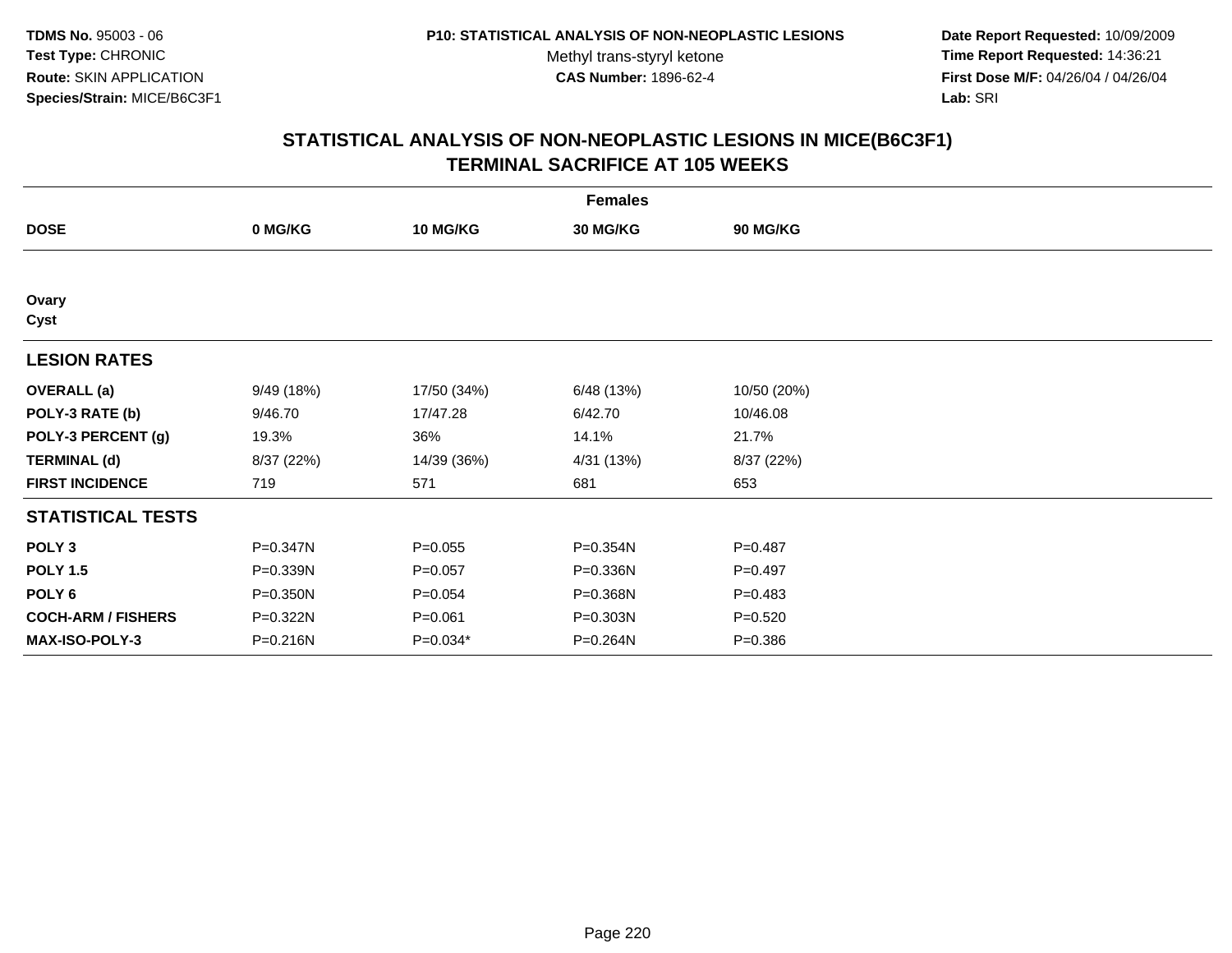**Date Report Requested:** 10/09/2009 **Time Report Requested:** 14:36:21 **First Dose M/F:** 04/26/04 / 04/26/04 Lab: SRI **Lab:** SRI

| <b>Females</b>            |             |                 |                 |             |  |  |  |
|---------------------------|-------------|-----------------|-----------------|-------------|--|--|--|
| <b>DOSE</b>               | 0 MG/KG     | <b>10 MG/KG</b> | <b>30 MG/KG</b> | 90 MG/KG    |  |  |  |
|                           |             |                 |                 |             |  |  |  |
| Ovary<br>Hemorrhage       |             |                 |                 |             |  |  |  |
| <b>LESION RATES</b>       |             |                 |                 |             |  |  |  |
| <b>OVERALL</b> (a)        | 9/49(18%)   | 15/50 (30%)     | 17/48 (35%)     | 18/50 (36%) |  |  |  |
| POLY-3 RATE (b)           | 9/46.95     | 15/46.93        | 17/42.94        | 18/46.90    |  |  |  |
| POLY-3 PERCENT (g)        | 19.2%       | 32%             | 39.6%           | 38.4%       |  |  |  |
| <b>TERMINAL (d)</b>       | 8/37 (22%)  | 14/39 (36%)     | 14/31 (45%)     | 16/37 (43%) |  |  |  |
| <b>FIRST INCIDENCE</b>    | 649         | 571             | 681             | 499         |  |  |  |
| <b>STATISTICAL TESTS</b>  |             |                 |                 |             |  |  |  |
| POLY <sub>3</sub>         | $P = 0.064$ | $P = 0.117$     | P=0.026*        | $P=0.031*$  |  |  |  |
| <b>POLY 1.5</b>           | $P = 0.068$ | $P = 0.123$     | P=0.032*        | $P=0.034*$  |  |  |  |
| POLY <sub>6</sub>         | $P = 0.063$ | $P = 0.109$     | P=0.022*        | $P=0.030*$  |  |  |  |
| <b>COCH-ARM / FISHERS</b> | $P = 0.077$ | $P = 0.132$     | P=0.047*        | $P=0.040*$  |  |  |  |
| <b>MAX-ISO-POLY-3</b>     | $P=0.030*$  | $P = 0.077$     | $P=0.018*$      | $P=0.019*$  |  |  |  |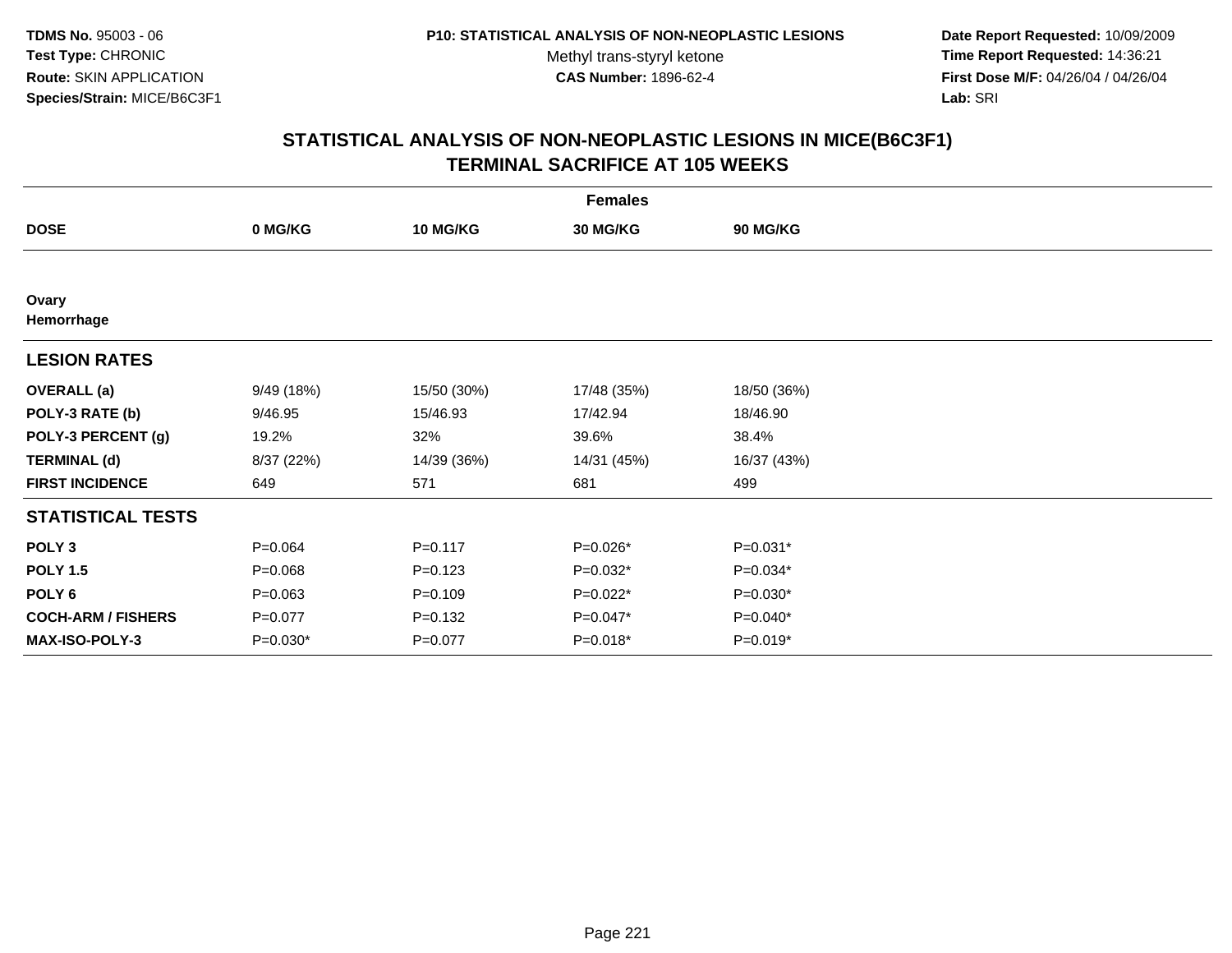**Date Report Requested:** 10/09/2009 **Time Report Requested:** 14:36:21 **First Dose M/F:** 04/26/04 / 04/26/04 Lab: SRI **Lab:** SRI

|                            |             |                 | <b>Females</b>  |             |  |
|----------------------------|-------------|-----------------|-----------------|-------------|--|
| <b>DOSE</b>                | 0 MG/KG     | <b>10 MG/KG</b> | <b>30 MG/KG</b> | 90 MG/KG    |  |
|                            |             |                 |                 |             |  |
| Ovary<br><b>Thrombosis</b> |             |                 |                 |             |  |
| <b>LESION RATES</b>        |             |                 |                 |             |  |
| <b>OVERALL</b> (a)         | 1/49(2%)    | 2/50(4%)        | 5/48 (10%)      | 3/50(6%)    |  |
| POLY-3 RATE (b)            | 1/46.66     | 2/46.41         | 5/42.66         | 3/46.22     |  |
| POLY-3 PERCENT (g)         | 2.1%        | 4.3%            | 11.7%           | 6.5%        |  |
| <b>TERMINAL (d)</b>        | 1/37(3%)    | 2/39(5%)        | 4/31 (13%)      | 2/37(5%)    |  |
| <b>FIRST INCIDENCE</b>     | 729 (T)     | 729 (T)         | 688             | 603         |  |
| <b>STATISTICAL TESTS</b>   |             |                 |                 |             |  |
| POLY <sub>3</sub>          | $P = 0.313$ | $P=0.498$       | $P = 0.082$     | $P = 0.302$ |  |
| <b>POLY 1.5</b>            | $P = 0.317$ | $P = 0.502$     | $P = 0.087$     | $P = 0.305$ |  |
| POLY <sub>6</sub>          | $P = 0.314$ | $P=0.495$       | $P = 0.078$     | $P = 0.301$ |  |
| <b>COCH-ARM / FISHERS</b>  | $P = 0.328$ | $P = 0.508$     | $P = 0.097$     | $P = 0.316$ |  |
| <b>MAX-ISO-POLY-3</b>      | $P = 0.133$ | $P = 0.281$     | $P=0.040*$      | $P = 0.154$ |  |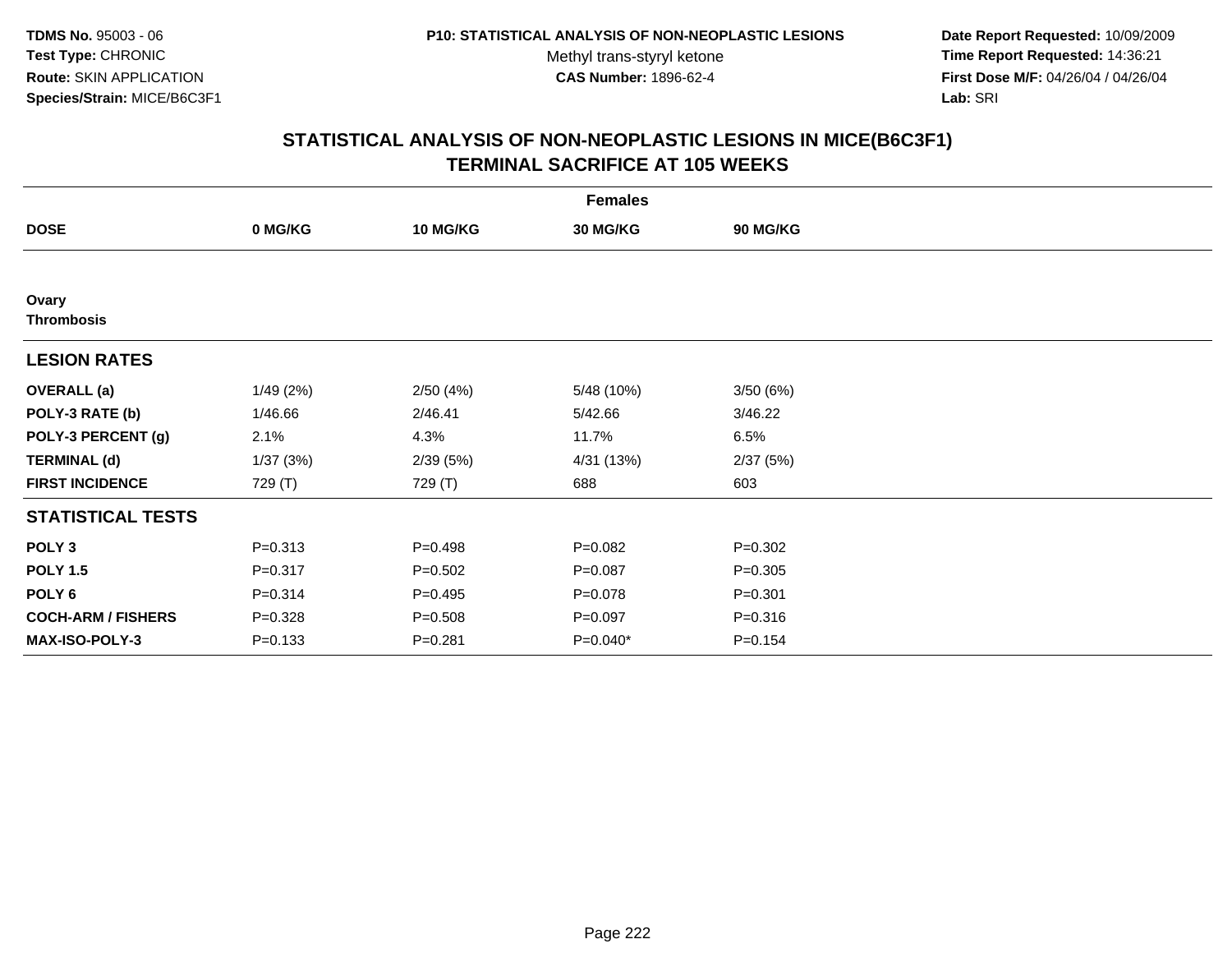**Date Report Requested:** 10/09/2009 **Time Report Requested:** 14:36:21 **First Dose M/F:** 04/26/04 / 04/26/04 Lab: SRI **Lab:** SRI

|                                                |              |              | <b>Females</b> |                 |  |
|------------------------------------------------|--------------|--------------|----------------|-----------------|--|
| <b>DOSE</b>                                    | 0 MG/KG      | 10 MG/KG     | 30 MG/KG       | <b>90 MG/KG</b> |  |
|                                                |              |              |                |                 |  |
| <b>Ovary: Interstitial Cell</b><br>Hyperplasia |              |              |                |                 |  |
| <b>LESION RATES</b>                            |              |              |                |                 |  |
| <b>OVERALL</b> (a)                             | 3/49(6%)     | 0/50(0%)     | 1/48(2%)       | 0/50(0%)        |  |
| POLY-3 RATE (b)                                | 3/46.66      | 0/46.41      | 1/42.50        | 0/45.79         |  |
| POLY-3 PERCENT (g)                             | 6.4%         | 0%           | 2.4%           | $0\%$           |  |
| <b>TERMINAL (d)</b>                            | 3/37(8%)     | 0/39(0%)     | 1/31(3%)       | 0/37(0%)        |  |
| <b>FIRST INCIDENCE</b>                         | 729 (T)      | ---          | 729 (T)        | ---             |  |
| <b>STATISTICAL TESTS</b>                       |              |              |                |                 |  |
| POLY <sub>3</sub>                              | P=0.153N     | P=0.120N     | P=0.339N       | P=0.122N        |  |
| <b>POLY 1.5</b>                                | $P = 0.153N$ | P=0.118N     | P=0.330N       | P=0.120N        |  |
| POLY 6                                         | $P = 0.151N$ | $P = 0.121N$ | P=0.348N       | P=0.123N        |  |
| <b>COCH-ARM / FISHERS</b>                      | P=0.154N     | P=0.117N     | P=0.316N       | P=0.117N        |  |
| MAX-ISO-POLY-3                                 | P=0.028N*    | P=0.040N*    | P=0.188N       | P=0.041N*       |  |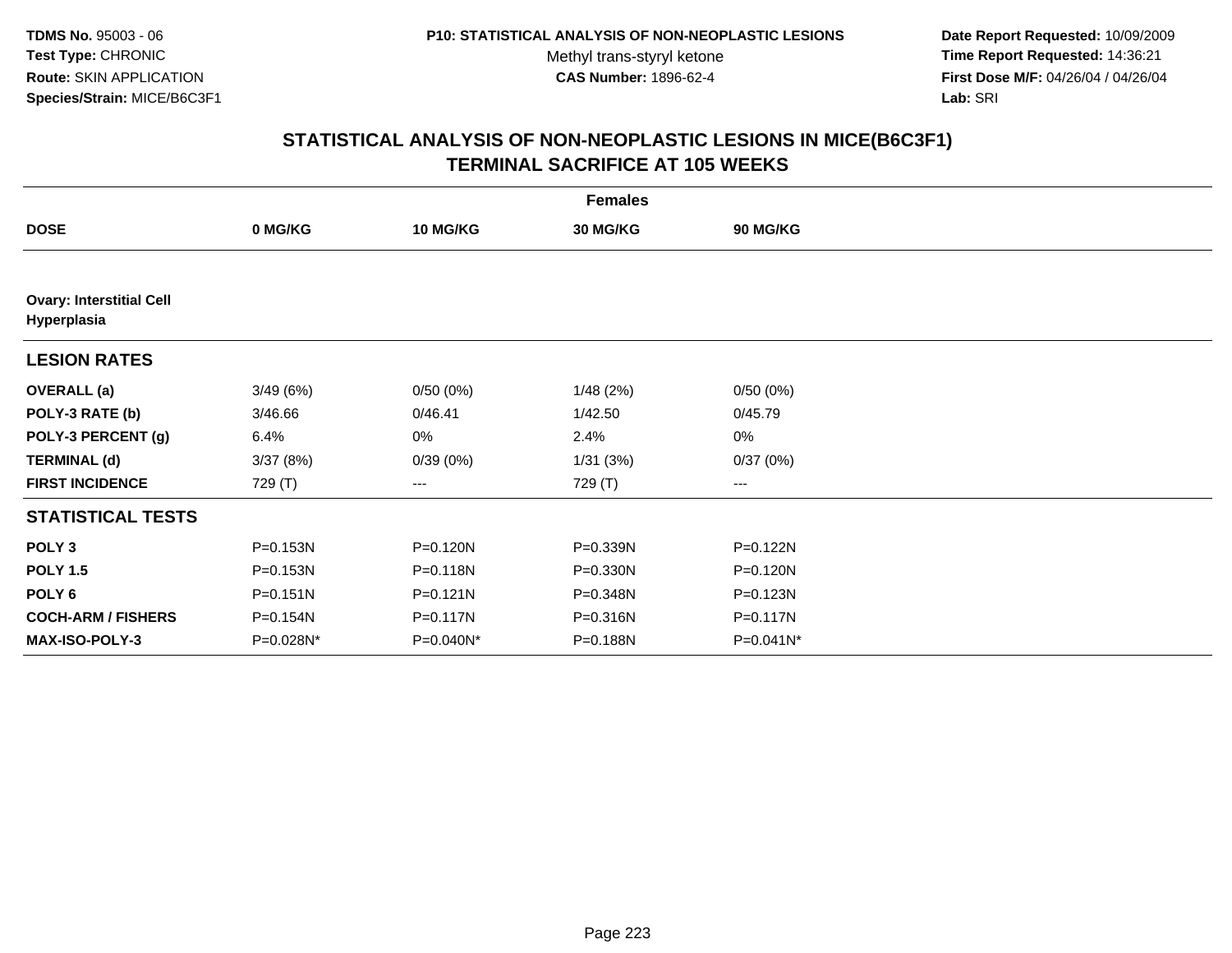**Date Report Requested:** 10/09/2009 **Time Report Requested:** 14:36:21 **First Dose M/F:** 04/26/04 / 04/26/04 Lab: SRI **Lab:** SRI

|                                   |             |                 | <b>Females</b> |             |  |
|-----------------------------------|-------------|-----------------|----------------|-------------|--|
| <b>DOSE</b>                       | 0 MG/KG     | <b>10 MG/KG</b> | 30 MG/KG       | 90 MG/KG    |  |
|                                   |             |                 |                |             |  |
| <b>Pancreas</b><br><b>Atrophy</b> |             |                 |                |             |  |
| <b>LESION RATES</b>               |             |                 |                |             |  |
| <b>OVERALL</b> (a)                | 2/50(4%)    | 4/50 (8%)       | 1/49(2%)       | 3/47(6%)    |  |
| POLY-3 RATE (b)                   | 2/46.72     | 4/46.83         | 1/43.30        | 3/43.42     |  |
| POLY-3 PERCENT (g)                | 4.3%        | 8.5%            | 2.3%           | 6.9%        |  |
| <b>TERMINAL (d)</b>               | 2/37(5%)    | 3/39(8%)        | 1/31(3%)       | 3/37(8%)    |  |
| <b>FIRST INCIDENCE</b>            | 729 (T)     | 609             | 729 (T)        | 729 (T)     |  |
| <b>STATISTICAL TESTS</b>          |             |                 |                |             |  |
| POLY <sub>3</sub>                 | $P = 0.519$ | $P = 0.338$     | P=0.526N       | $P=0.467$   |  |
| <b>POLY 1.5</b>                   | $P = 0.521$ | $P = 0.340$     | P=0.518N       | $P = 0.469$ |  |
| POLY <sub>6</sub>                 | $P = 0.520$ | $P = 0.337$     | P=0.535N       | $P = 0.467$ |  |
| <b>COCH-ARM / FISHERS</b>         | $P = 0.524$ | $P = 0.339$     | P=0.508N       | $P = 0.470$ |  |
| MAX-ISO-POLY-3                    | $P = 0.475$ | $P = 0.202$     | P=0.308N       | $P = 0.298$ |  |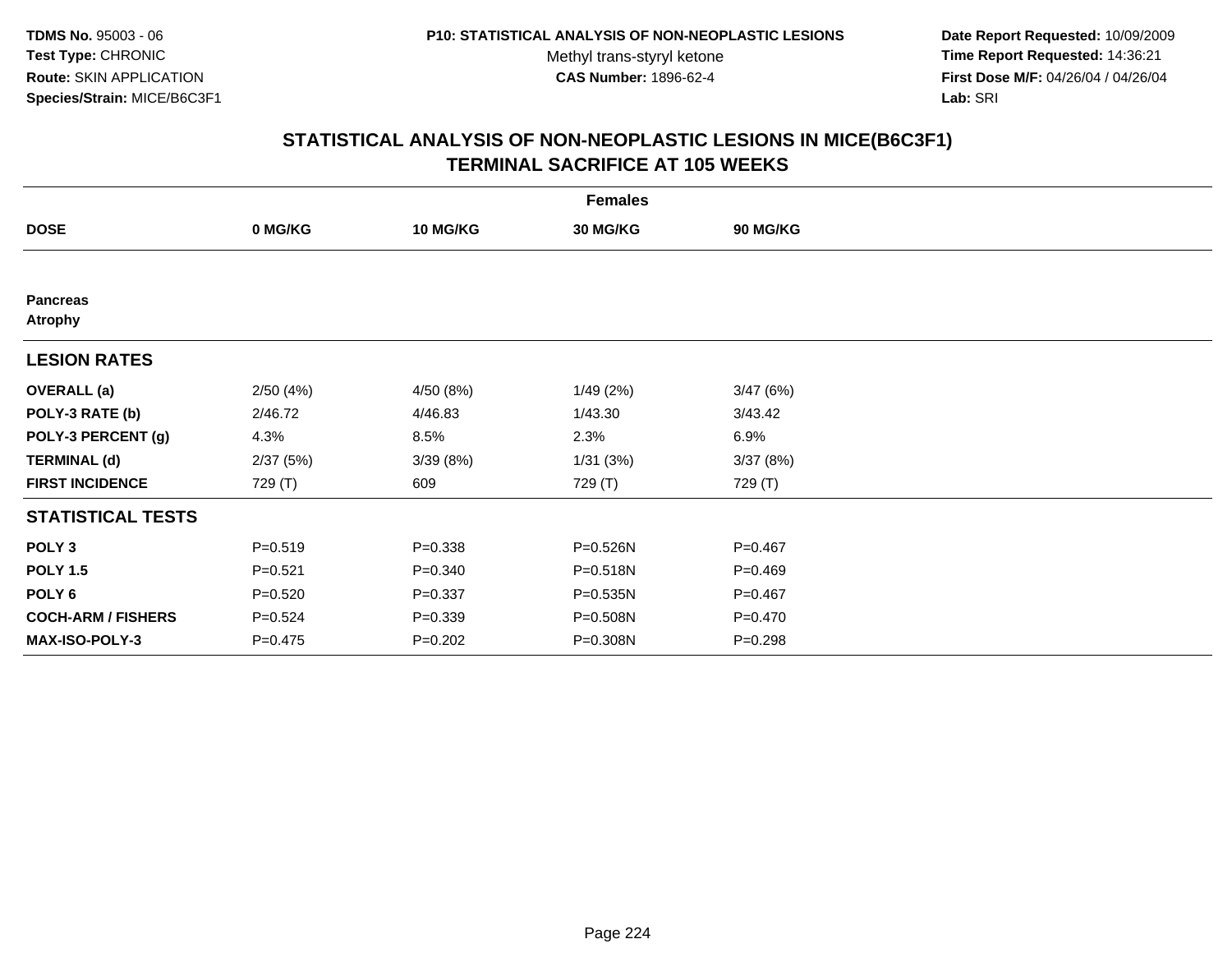**Date Report Requested:** 10/09/2009 **Time Report Requested:** 14:36:21 **First Dose M/F:** 04/26/04 / 04/26/04 Lab: SRI **Lab:** SRI

|                           | <b>Females</b> |                 |                 |             |  |  |  |  |
|---------------------------|----------------|-----------------|-----------------|-------------|--|--|--|--|
| <b>DOSE</b>               | 0 MG/KG        | <b>10 MG/KG</b> | <b>30 MG/KG</b> | 90 MG/KG    |  |  |  |  |
|                           |                |                 |                 |             |  |  |  |  |
| <b>Pancreas</b><br>Cyst   |                |                 |                 |             |  |  |  |  |
| <b>LESION RATES</b>       |                |                 |                 |             |  |  |  |  |
| <b>OVERALL</b> (a)        | 0/50(0%)       | 2/50(4%)        | 2/49(4%)        | 3/47(6%)    |  |  |  |  |
| POLY-3 RATE (b)           | 0/46.72        | 2/46.41         | 2/43.30         | 3/43.42     |  |  |  |  |
| POLY-3 PERCENT (g)        | 0%             | 4.3%            | 4.6%            | 6.9%        |  |  |  |  |
| <b>TERMINAL (d)</b>       | 0/37(0%)       | 2/39(5%)        | 2/31(7%)        | 3/37(8%)    |  |  |  |  |
| <b>FIRST INCIDENCE</b>    | $--$           | 729 (T)         | 729 (T)         | 729 (T)     |  |  |  |  |
| <b>STATISTICAL TESTS</b>  |                |                 |                 |             |  |  |  |  |
| POLY <sub>3</sub>         | $P = 0.133$    | $P = 0.236$     | $P=0.221$       | $P = 0.106$ |  |  |  |  |
| <b>POLY 1.5</b>           | $P = 0.134$    | $P = 0.237$     | $P = 0.226$     | $P=0.107$   |  |  |  |  |
| POLY <sub>6</sub>         | $P = 0.134$    | $P = 0.234$     | $P = 0.215$     | $P = 0.106$ |  |  |  |  |
| <b>COCH-ARM / FISHERS</b> | $P = 0.136$    | $P = 0.247$     | $P=0.242$       | $P = 0.110$ |  |  |  |  |
| MAX-ISO-POLY-3            | $P = 0.076$    | $P = 0.076$     | $P = 0.075$     | P=0.036*    |  |  |  |  |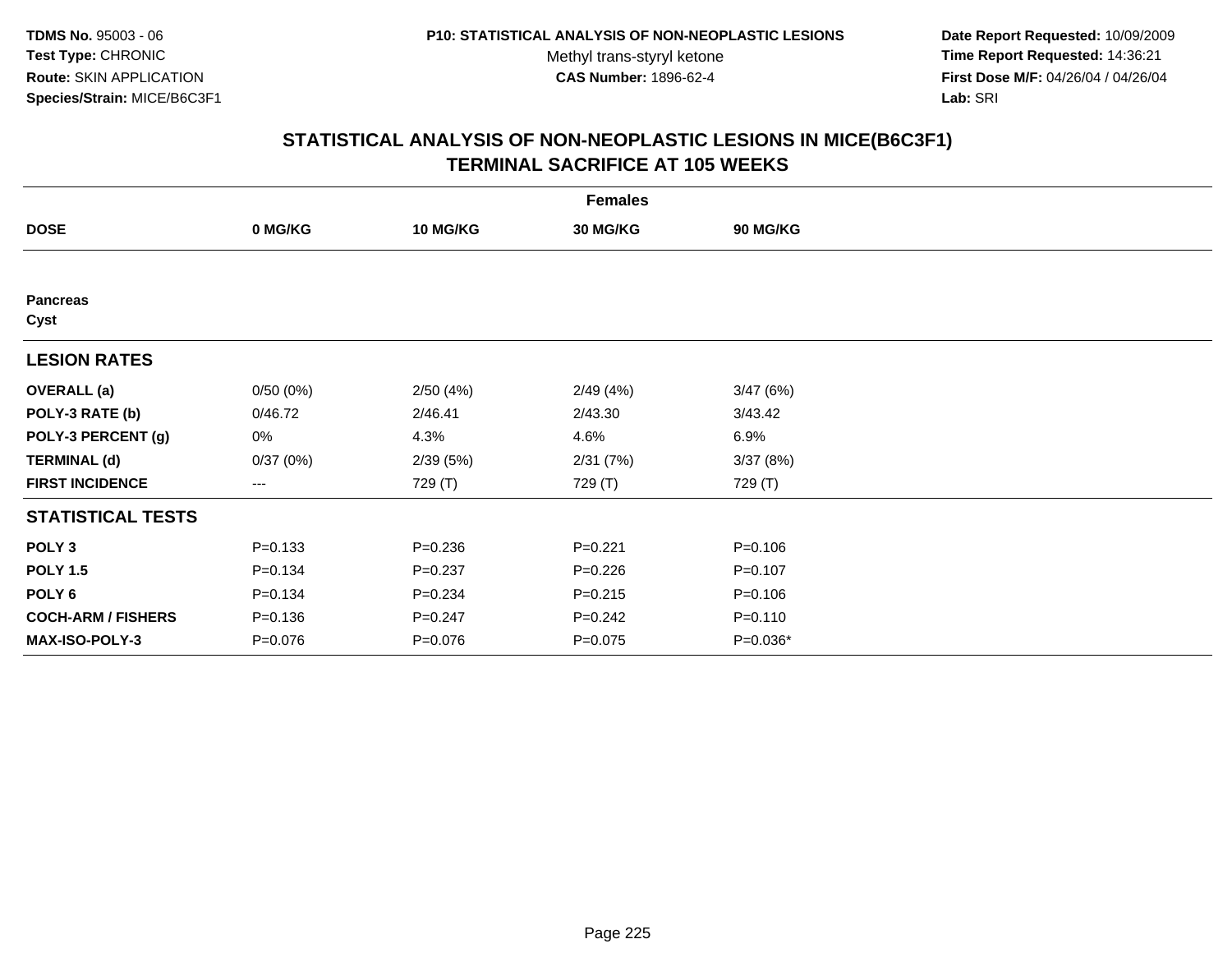**Date Report Requested:** 10/09/2009 **Time Report Requested:** 14:36:21 **First Dose M/F:** 04/26/04 / 04/26/04 Lab: SRI **Lab:** SRI

|                                         |             |              | <b>Females</b> |                 |  |
|-----------------------------------------|-------------|--------------|----------------|-----------------|--|
| <b>DOSE</b>                             | 0 MG/KG     | 10 MG/KG     | 30 MG/KG       | <b>90 MG/KG</b> |  |
|                                         |             |              |                |                 |  |
| <b>Pancreas</b><br>Hyperplasia Lymphoid |             |              |                |                 |  |
| <b>LESION RATES</b>                     |             |              |                |                 |  |
| <b>OVERALL</b> (a)                      | 1/50(2%)    | 0/50(0%)     | 2/49(4%)       | 1/47(2%)        |  |
| POLY-3 RATE (b)                         | 1/46.72     | 0/46.41      | 2/44.04        | 1/43.70         |  |
| POLY-3 PERCENT (g)                      | 2.1%        | 0%           | 4.5%           | 2.3%            |  |
| <b>TERMINAL (d)</b>                     | 1/37(3%)    | 0/39(0%)     | 1/31(3%)       | 0/37(0%)        |  |
| <b>FIRST INCIDENCE</b>                  | 729 (T)     | ---          | 465            | 655             |  |
| <b>STATISTICAL TESTS</b>                |             |              |                |                 |  |
| POLY <sub>3</sub>                       | $P = 0.537$ | $P = 0.501N$ | $P=0.479$      | $P = 0.746$     |  |
| <b>POLY 1.5</b>                         | $P = 0.536$ | P=0.500N     | $P=0.485$      | $P = 0.746$     |  |
| POLY 6                                  | $P = 0.542$ | P=0.503N     | $P=0.473$      | $P = 0.747$     |  |
| <b>COCH-ARM / FISHERS</b>               | $P = 0.538$ | P=0.500N     | $P=0.492$      | $P = 0.737$     |  |
| MAX-ISO-POLY-3                          | $P = 0.370$ | P=0.160N     | $P = 0.268$    | $P = 0.480$     |  |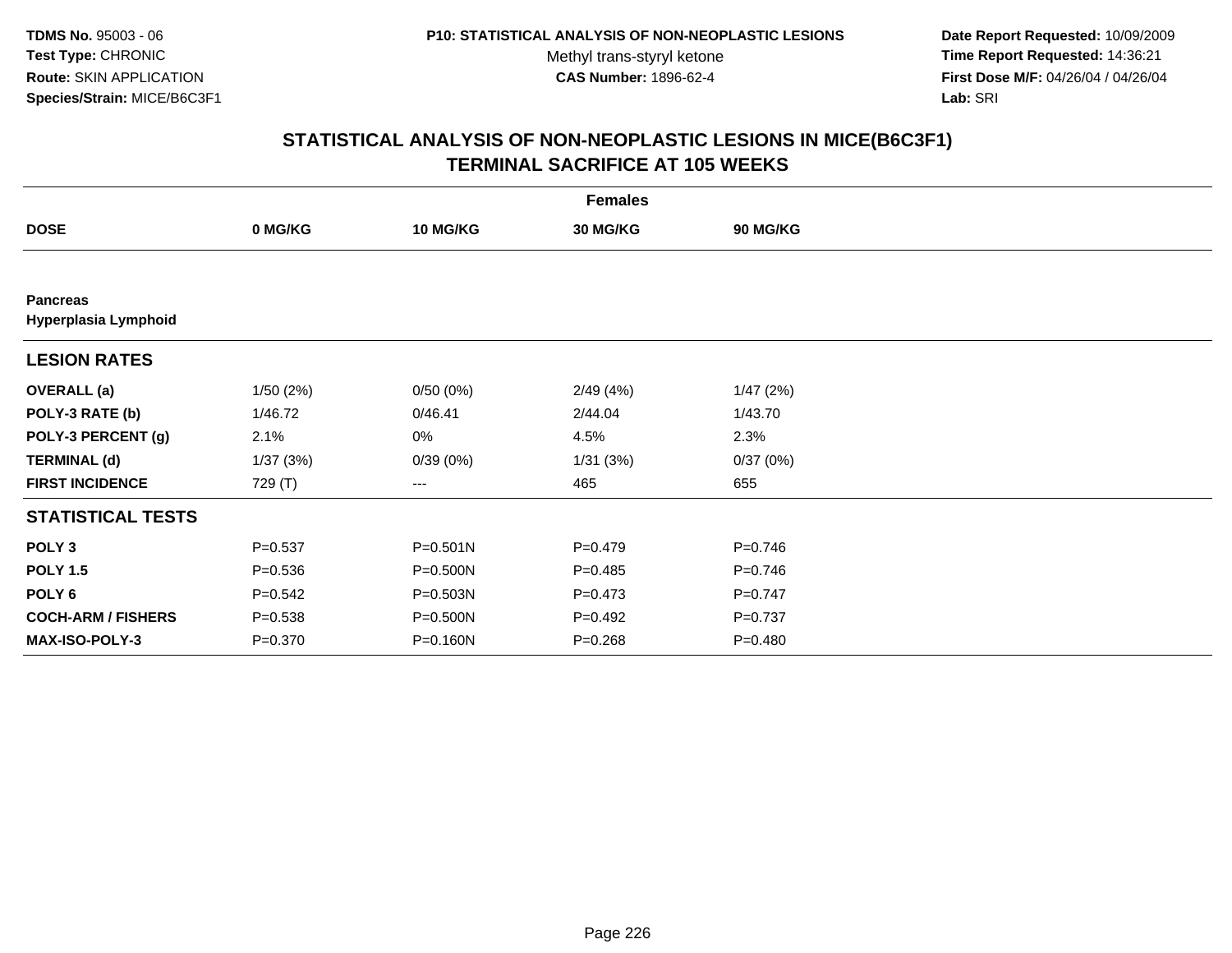**Date Report Requested:** 10/09/2009 **Time Report Requested:** 14:36:21 **First Dose M/F:** 04/26/04 / 04/26/04 Lab: SRI **Lab:** SRI

|                                  | <b>Females</b>         |                 |                 |          |  |  |  |  |
|----------------------------------|------------------------|-----------------|-----------------|----------|--|--|--|--|
| <b>DOSE</b>                      | 0 MG/KG                | <b>10 MG/KG</b> | <b>30 MG/KG</b> | 90 MG/KG |  |  |  |  |
|                                  |                        |                 |                 |          |  |  |  |  |
| <b>Parathyroid Gland</b><br>Cyst |                        |                 |                 |          |  |  |  |  |
| <b>LESION RATES</b>              |                        |                 |                 |          |  |  |  |  |
| <b>OVERALL</b> (a)               | 0/46(0%)               | 0/48(0%)        | 0/46(0%)        | 0/46(0%) |  |  |  |  |
| POLY-3 RATE (b)                  | 0/44.08                | 0/44.86         | 0/40.36         | 0/42.91  |  |  |  |  |
| POLY-3 PERCENT (g)               | 0%                     | 0%              | 0%              | 0%       |  |  |  |  |
| <b>TERMINAL (d)</b>              | 0/36(0%)               | 0/38(0%)        | 0/29(0%)        | 0/35(0%) |  |  |  |  |
| <b>FIRST INCIDENCE</b>           | $\qquad \qquad \cdots$ | ---             | ---             | $\cdots$ |  |  |  |  |
| <b>STATISTICAL TESTS</b>         |                        |                 |                 |          |  |  |  |  |
| POLY <sub>3</sub>                | (e)                    | (e)             | (e)             | (e)      |  |  |  |  |
| <b>POLY 1.5</b>                  | (e)                    | (e)             | (e)             | (e)      |  |  |  |  |
| POLY <sub>6</sub>                | (e)                    | (e)             | (e)             | (e)      |  |  |  |  |
| <b>COCH-ARM / FISHERS</b>        | (e)                    | (e)             | (e)             | (e)      |  |  |  |  |
| MAX-ISO-POLY-3                   | (e)                    | (e)             | (e)             | (e)      |  |  |  |  |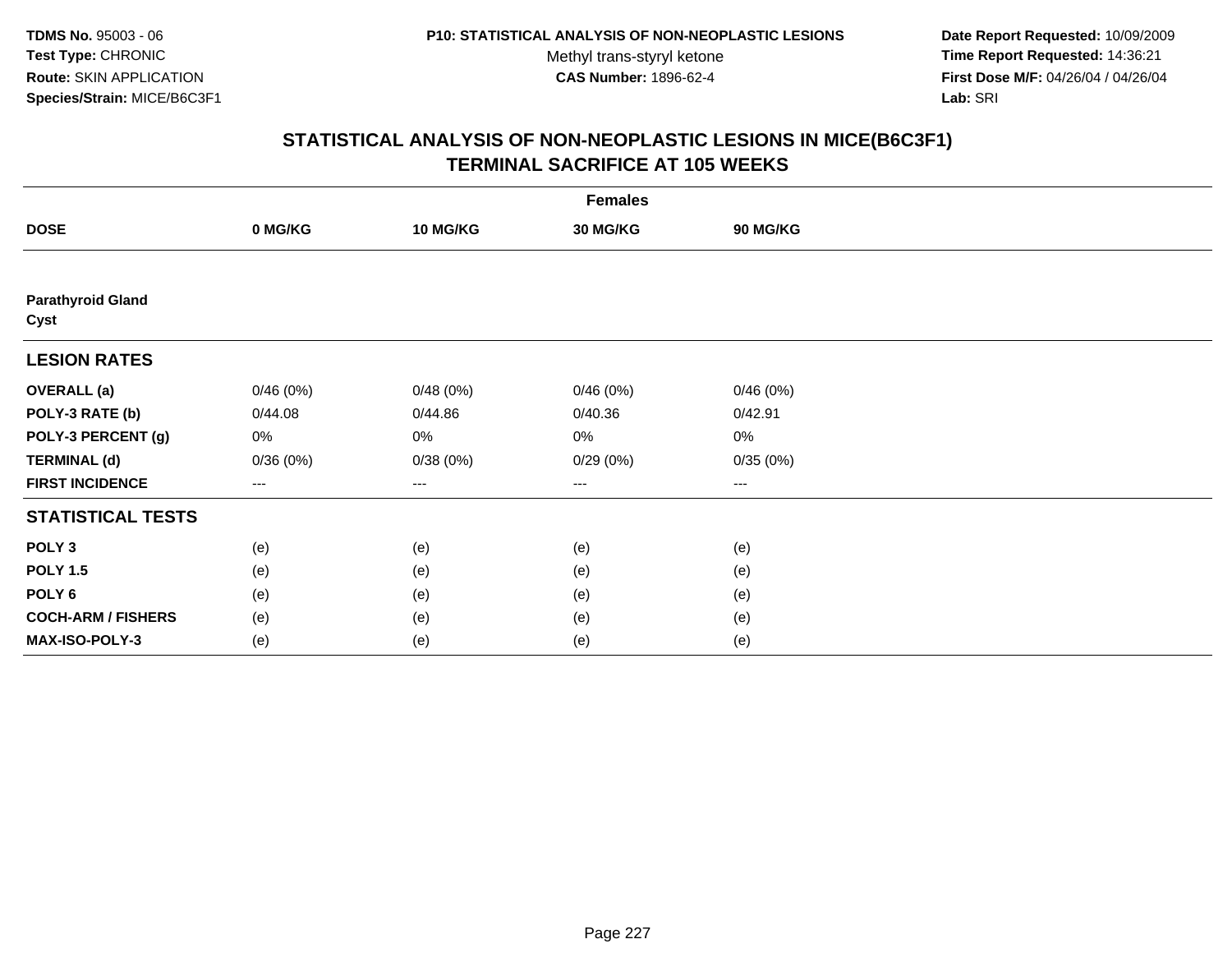**Date Report Requested:** 10/09/2009 **Time Report Requested:** 14:36:21 **First Dose M/F:** 04/26/04 / 04/26/04 Lab: SRI **Lab:** SRI

|                           |                                       |                 | <b>Females</b> |                 |  |  |  |  |  |
|---------------------------|---------------------------------------|-----------------|----------------|-----------------|--|--|--|--|--|
| <b>DOSE</b>               | 0 MG/KG                               | <b>10 MG/KG</b> | 30 MG/KG       | <b>90 MG/KG</b> |  |  |  |  |  |
|                           |                                       |                 |                |                 |  |  |  |  |  |
| Angiectasis               | <b>Pituitary Gland: Pars Distalis</b> |                 |                |                 |  |  |  |  |  |
| <b>LESION RATES</b>       |                                       |                 |                |                 |  |  |  |  |  |
| <b>OVERALL</b> (a)        | 0/47(0%)                              | 2/49(4%)        | 2/50(4%)       | 1/46(2%)        |  |  |  |  |  |
| POLY-3 RATE (b)           | 0/44.33                               | 2/45.41         | 2/44.07        | 1/41.97         |  |  |  |  |  |
| POLY-3 PERCENT (g)        | 0%                                    | 4.4%            | 4.5%           | 2.4%            |  |  |  |  |  |
| <b>TERMINAL (d)</b>       | 0/36(0%)                              | 2/38(5%)        | 2/31(7%)       | 1/34(3%)        |  |  |  |  |  |
| <b>FIRST INCIDENCE</b>    | ---                                   | 729 (T)         | 729 (T)        | 729 (T)         |  |  |  |  |  |
| <b>STATISTICAL TESTS</b>  |                                       |                 |                |                 |  |  |  |  |  |
| POLY <sub>3</sub>         | $P = 0.587$                           | $P = 0.242$     | $P = 0.236$    | $P = 0.489$     |  |  |  |  |  |
| <b>POLY 1.5</b>           | $P = 0.593$                           | $P = 0.245$     | $P = 0.242$    | $P = 0.492$     |  |  |  |  |  |
| POLY 6                    | $P = 0.581$                           | $P = 0.238$     | $P=0.228$      | $P = 0.486$     |  |  |  |  |  |
| <b>COCH-ARM / FISHERS</b> | $P = 0.602$                           | $P = 0.258$     | $P = 0.263$    | $P=0.495$       |  |  |  |  |  |
| MAX-ISO-POLY-3            | $P = 0.241$                           | $P = 0.079$     | $P = 0.079$    | $P = 0.157$     |  |  |  |  |  |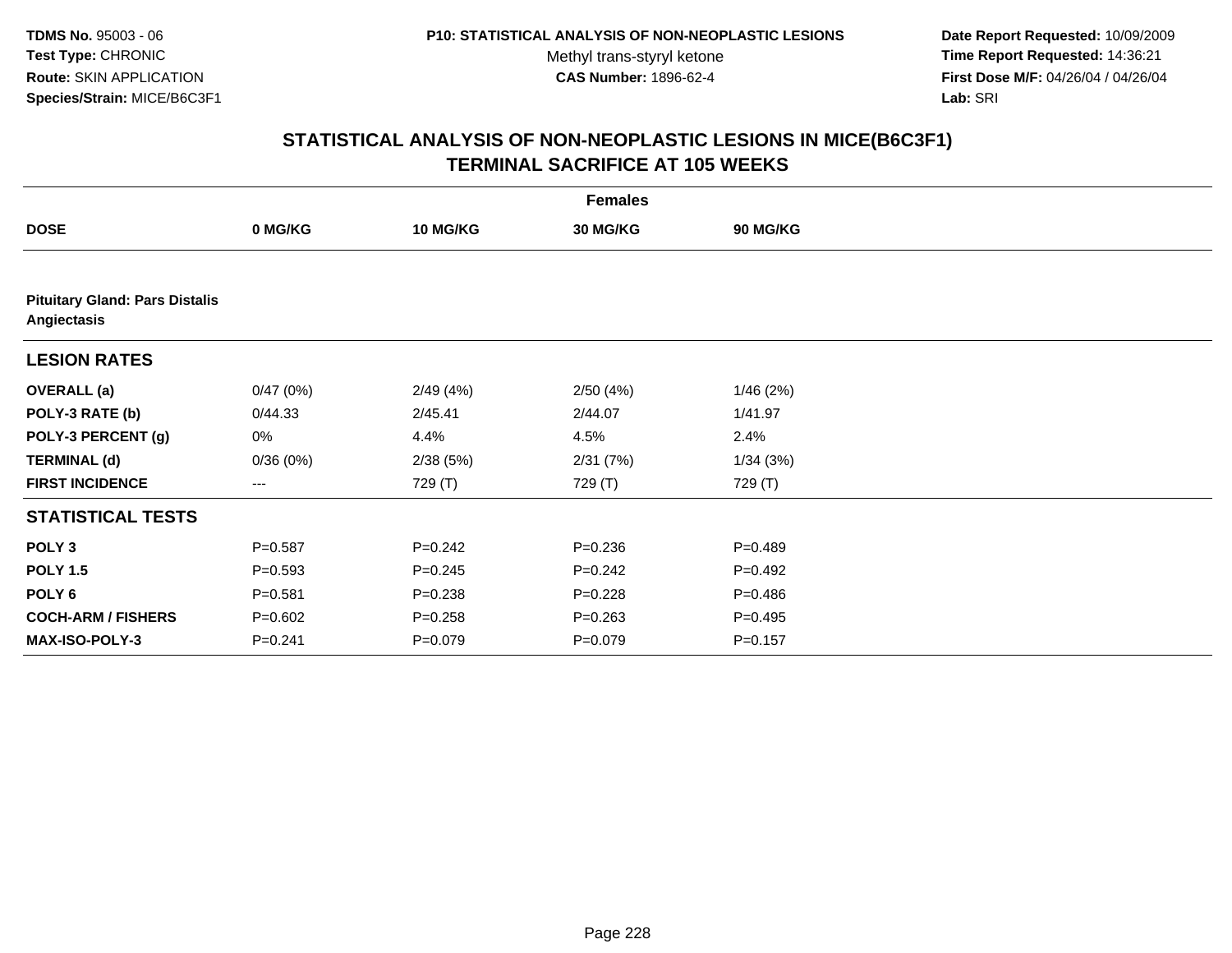**Date Report Requested:** 10/09/2009 **Time Report Requested:** 14:36:21 **First Dose M/F:** 04/26/04 / 04/26/04 Lab: SRI **Lab:** SRI

|                                               | <b>Females</b> |                 |             |                 |  |  |  |  |
|-----------------------------------------------|----------------|-----------------|-------------|-----------------|--|--|--|--|
| <b>DOSE</b>                                   | 0 MG/KG        | <b>10 MG/KG</b> | 30 MG/KG    | <b>90 MG/KG</b> |  |  |  |  |
|                                               |                |                 |             |                 |  |  |  |  |
| <b>Pituitary Gland: Pars Distalis</b><br>Cyst |                |                 |             |                 |  |  |  |  |
| <b>LESION RATES</b>                           |                |                 |             |                 |  |  |  |  |
| <b>OVERALL</b> (a)                            | 1/47(2%)       | 0/49(0%)        | 3/50(6%)    | 1/46(2%)        |  |  |  |  |
| POLY-3 RATE (b)                               | 1/44.33        | 0/45.41         | 3/44.11     | 1/42.26         |  |  |  |  |
| POLY-3 PERCENT (g)                            | 2.3%           | 0%              | 6.8%        | 2.4%            |  |  |  |  |
| <b>TERMINAL (d)</b>                           | 1/36(3%)       | 0/38(0%)        | 2/31(7%)    | 0/34(0%)        |  |  |  |  |
| <b>FIRST INCIDENCE</b>                        | 729 (T)        | ---             | 719         | 653             |  |  |  |  |
| <b>STATISTICAL TESTS</b>                      |                |                 |             |                 |  |  |  |  |
| POLY <sub>3</sub>                             | $P = 0.541$    | P=0.495N        | $P = 0.303$ | $P = 0.750$     |  |  |  |  |
| <b>POLY 1.5</b>                               | $P = 0.544$    | P=0.493N        | $P = 0.314$ | $P=0.752$       |  |  |  |  |
| POLY <sub>6</sub>                             | $P = 0.541$    | P=0.499N        | $P = 0.291$ | $P = 0.748$     |  |  |  |  |
| <b>COCH-ARM / FISHERS</b>                     | $P = 0.551$    | P=0.490N        | $P = 0.332$ | $P = 0.747$     |  |  |  |  |
| MAX-ISO-POLY-3                                | $P = 0.268$    | P=0.156N        | $P = 0.157$ | $P = 0.486$     |  |  |  |  |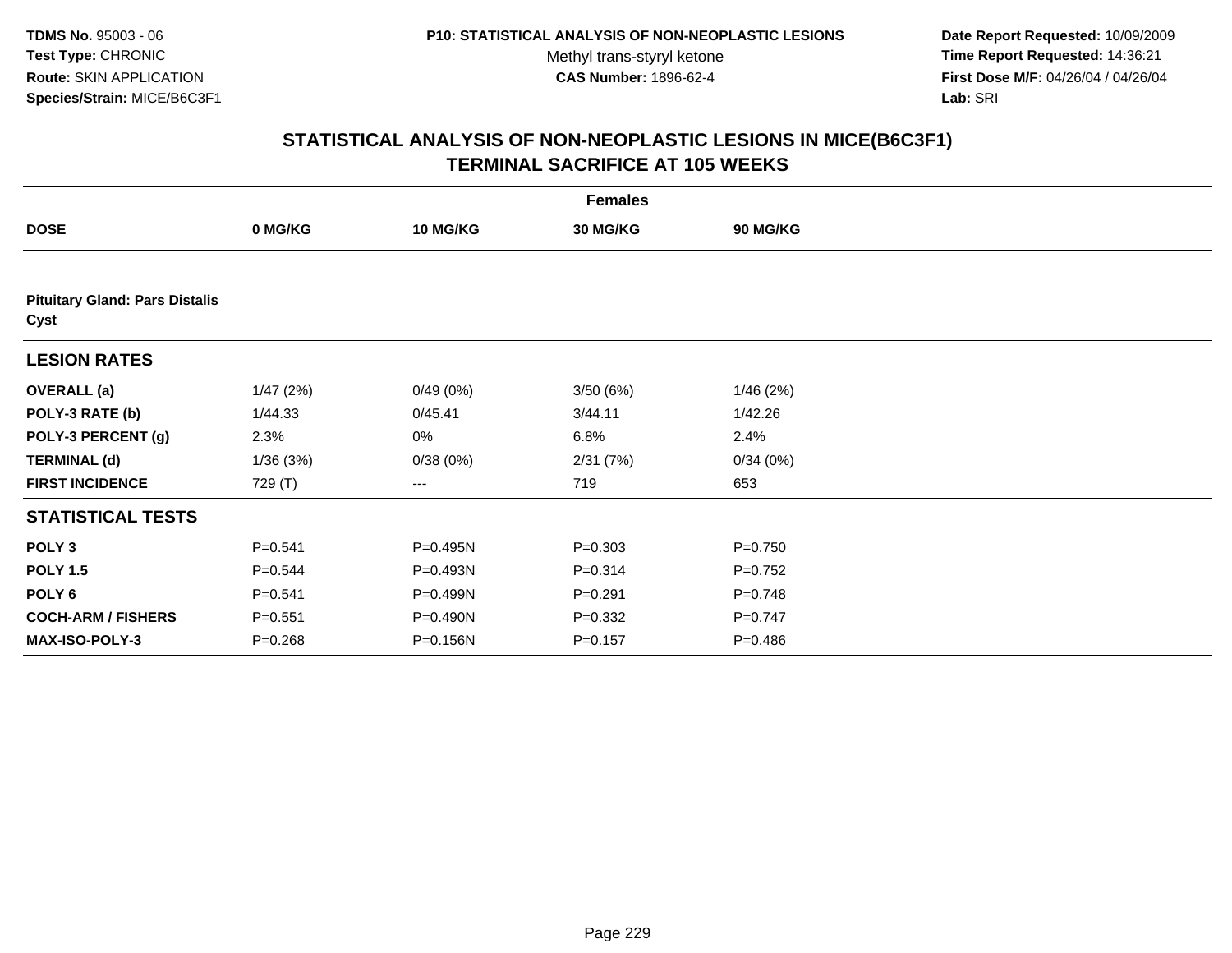**Date Report Requested:** 10/09/2009 **Time Report Requested:** 14:36:21 **First Dose M/F:** 04/26/04 / 04/26/04 Lab: SRI **Lab:** SRI

| <b>Females</b>                                       |           |                 |              |              |  |  |  |
|------------------------------------------------------|-----------|-----------------|--------------|--------------|--|--|--|
| <b>DOSE</b>                                          | 0 MG/KG   | <b>10 MG/KG</b> | 30 MG/KG     | 90 MG/KG     |  |  |  |
|                                                      |           |                 |              |              |  |  |  |
| <b>Pituitary Gland: Pars Distalis</b><br>Hyperplasia |           |                 |              |              |  |  |  |
| <b>LESION RATES</b>                                  |           |                 |              |              |  |  |  |
| <b>OVERALL</b> (a)                                   | 3/47(6%)  | 1/49(2%)        | 0/50(0%)     | 0/46(0%)     |  |  |  |
| POLY-3 RATE (b)                                      | 3/44.33   | 1/45.41         | 0/44.07      | 0/41.97      |  |  |  |
| POLY-3 PERCENT (g)                                   | 6.8%      | 2.2%            | 0%           | $0\%$        |  |  |  |
| <b>TERMINAL (d)</b>                                  | 3/36(8%)  | 1/38(3%)        | 0/31(0%)     | 0/34(0%)     |  |  |  |
| <b>FIRST INCIDENCE</b>                               | 729 (T)   | 729 (T)         | ---          | ---          |  |  |  |
| <b>STATISTICAL TESTS</b>                             |           |                 |              |              |  |  |  |
| POLY <sub>3</sub>                                    | P=0.097N  | P=0.297N        | P=0.120N     | P=0.128N     |  |  |  |
| <b>POLY 1.5</b>                                      | P=0.097N  | P=0.293N        | P=0.114N     | P=0.126N     |  |  |  |
| POLY 6                                               | P=0.096N  | P=0.303N        | P=0.126N     | $P = 0.131N$ |  |  |  |
| <b>COCH-ARM / FISHERS</b>                            | P=0.099N  | P=0.293N        | $P = 0.110N$ | P=0.125N     |  |  |  |
| MAX-ISO-POLY-3                                       | P=0.029N* | P=0.148N        | $P=0.041N^*$ | P=0.045N*    |  |  |  |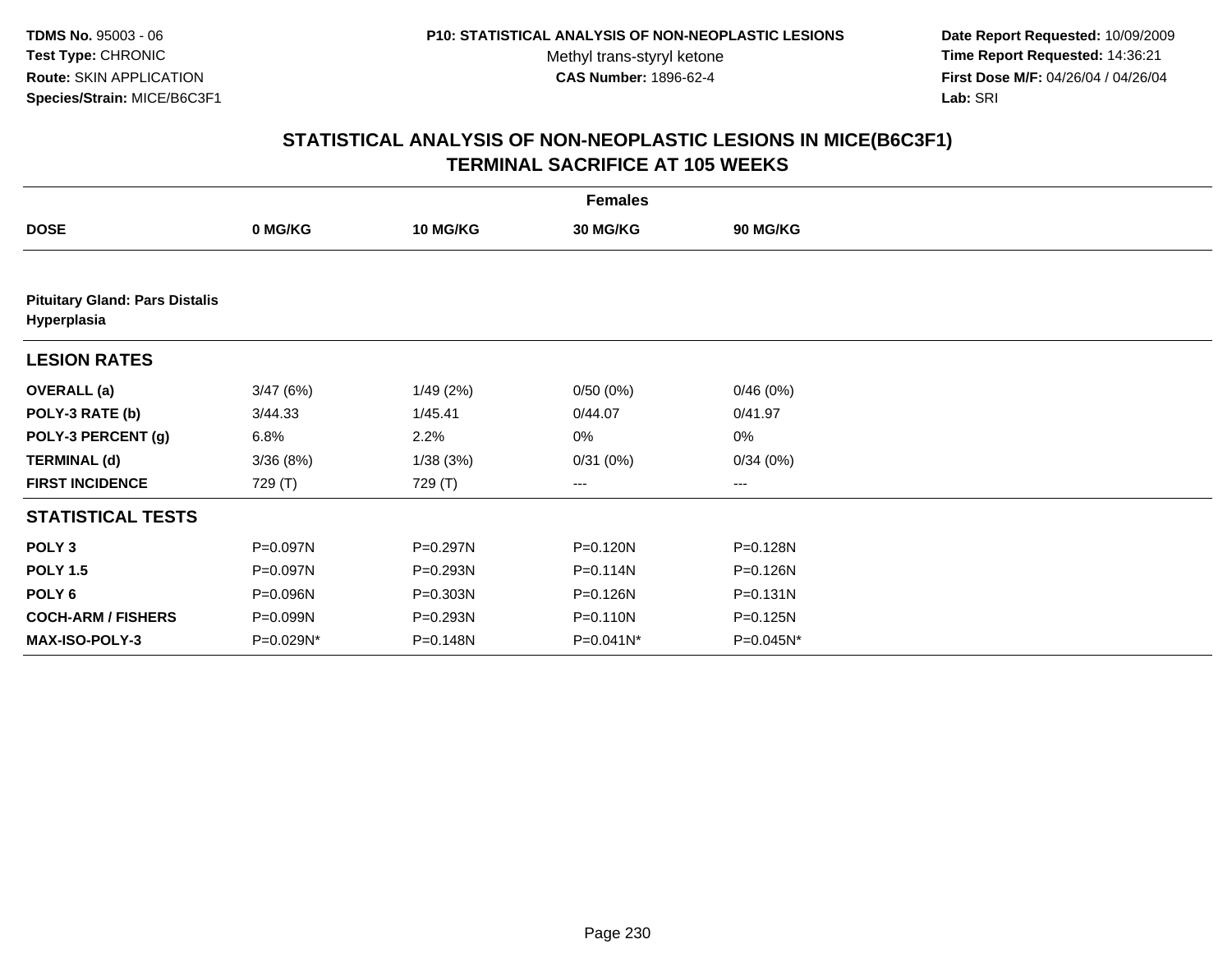**Date Report Requested:** 10/09/2009 **Time Report Requested:** 14:36:21 **First Dose M/F:** 04/26/04 / 04/26/04 Lab: SRI **Lab:** SRI

|                                                                   | <b>Females</b> |                 |             |                 |  |  |  |  |
|-------------------------------------------------------------------|----------------|-----------------|-------------|-----------------|--|--|--|--|
| <b>DOSE</b>                                                       | 0 MG/KG        | <b>10 MG/KG</b> | 30 MG/KG    | <b>90 MG/KG</b> |  |  |  |  |
|                                                                   |                |                 |             |                 |  |  |  |  |
| <b>Pituitary Gland: Pars Distalis</b><br><b>Hyperplasia Focal</b> |                |                 |             |                 |  |  |  |  |
| <b>LESION RATES</b>                                               |                |                 |             |                 |  |  |  |  |
| <b>OVERALL</b> (a)                                                | 6/47 (13%)     | 6/49 (12%)      | 12/50 (24%) | 5/46 (11%)      |  |  |  |  |
| POLY-3 RATE (b)                                                   | 6/44.62        | 6/46.35         | 12/44.17    | 5/41.97         |  |  |  |  |
| POLY-3 PERCENT (g)                                                | 13.5%          | 13%             | 27.2%       | 11.9%           |  |  |  |  |
| <b>TERMINAL (d)</b>                                               | 4/36 (11%)     | 4/38 (11%)      | 11/31 (36%) | 5/34(15%)       |  |  |  |  |
| <b>FIRST INCIDENCE</b>                                            | 687            | 590             | 704         | 729 (T)         |  |  |  |  |
| <b>STATISTICAL TESTS</b>                                          |                |                 |             |                 |  |  |  |  |
| POLY <sub>3</sub>                                                 | P=0.480N       | P=0.594N        | $P = 0.088$ | P=0.543N        |  |  |  |  |
| <b>POLY 1.5</b>                                                   | P=0.464N       | P=0.589N        | $P=0.102$   | $P = 0.530N$    |  |  |  |  |
| POLY 6                                                            | P=0.498N       | P=0.602N        | $P=0.072$   | $P = 0.557N$    |  |  |  |  |
| <b>COCH-ARM / FISHERS</b>                                         | P=0.440N       | P=0.590N        | $P=0.123$   | $P = 0.515N$    |  |  |  |  |
| MAX-ISO-POLY-3                                                    | $P = 0.339$    | P=0.471N        | $P = 0.055$ | P=0.416N        |  |  |  |  |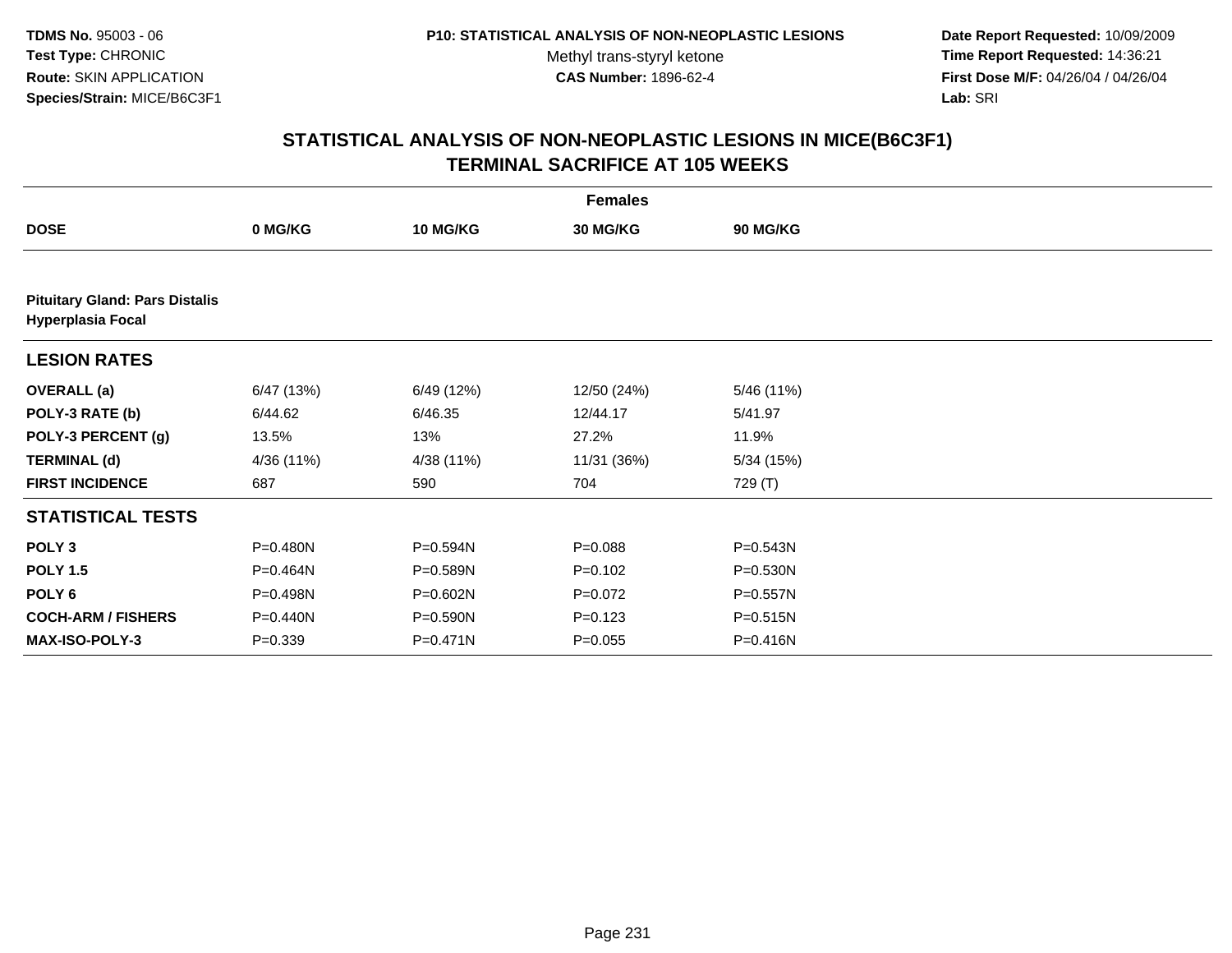**Date Report Requested:** 10/09/2009 **Time Report Requested:** 14:36:21 **First Dose M/F:** 04/26/04 / 04/26/04 Lab: SRI **Lab:** SRI

|                                          | <b>Females</b> |                 |                 |              |  |  |  |  |
|------------------------------------------|----------------|-----------------|-----------------|--------------|--|--|--|--|
| <b>DOSE</b>                              | 0 MG/KG        | <b>10 MG/KG</b> | <b>30 MG/KG</b> | 90 MG/KG     |  |  |  |  |
|                                          |                |                 |                 |              |  |  |  |  |
| <b>Salivary Glands</b><br><b>Atrophy</b> |                |                 |                 |              |  |  |  |  |
| <b>LESION RATES</b>                      |                |                 |                 |              |  |  |  |  |
| <b>OVERALL</b> (a)                       | 1/50(2%)       | 0/50(0%)        | 1/50(2%)        | 0/50(0%)     |  |  |  |  |
| POLY-3 RATE (b)                          | 1/46.72        | 0/46.41         | 1/44.25         | 0/45.79      |  |  |  |  |
| POLY-3 PERCENT (g)                       | 2.1%           | 0%              | 2.3%            | 0%           |  |  |  |  |
| <b>TERMINAL (d)</b>                      | 1/37(3%)       | 0/39(0%)        | 0/31(0%)        | 0/37(0%)     |  |  |  |  |
| <b>FIRST INCIDENCE</b>                   | 729 (T)        | $---$           | 681             | $\cdots$     |  |  |  |  |
| <b>STATISTICAL TESTS</b>                 |                |                 |                 |              |  |  |  |  |
| POLY <sub>3</sub>                        | P=0.462N       | P=0.501N        | $P = 0.748$     | P=0.504N     |  |  |  |  |
| <b>POLY 1.5</b>                          | P=0.462N       | P=0.500N        | $P=0.753$       | $P = 0.502N$ |  |  |  |  |
| POLY 6                                   | P=0.462N       | P=0.503N        | $P = 0.743$     | $P = 0.505N$ |  |  |  |  |
| <b>COCH-ARM / FISHERS</b>                | P=0.459N       | P=0.500N        | P=0.753N        | P=0.500N     |  |  |  |  |
| <b>MAX-ISO-POLY-3</b>                    | P=0.265N       | P=0.160N        | $P=0.484$       | P=0.164N     |  |  |  |  |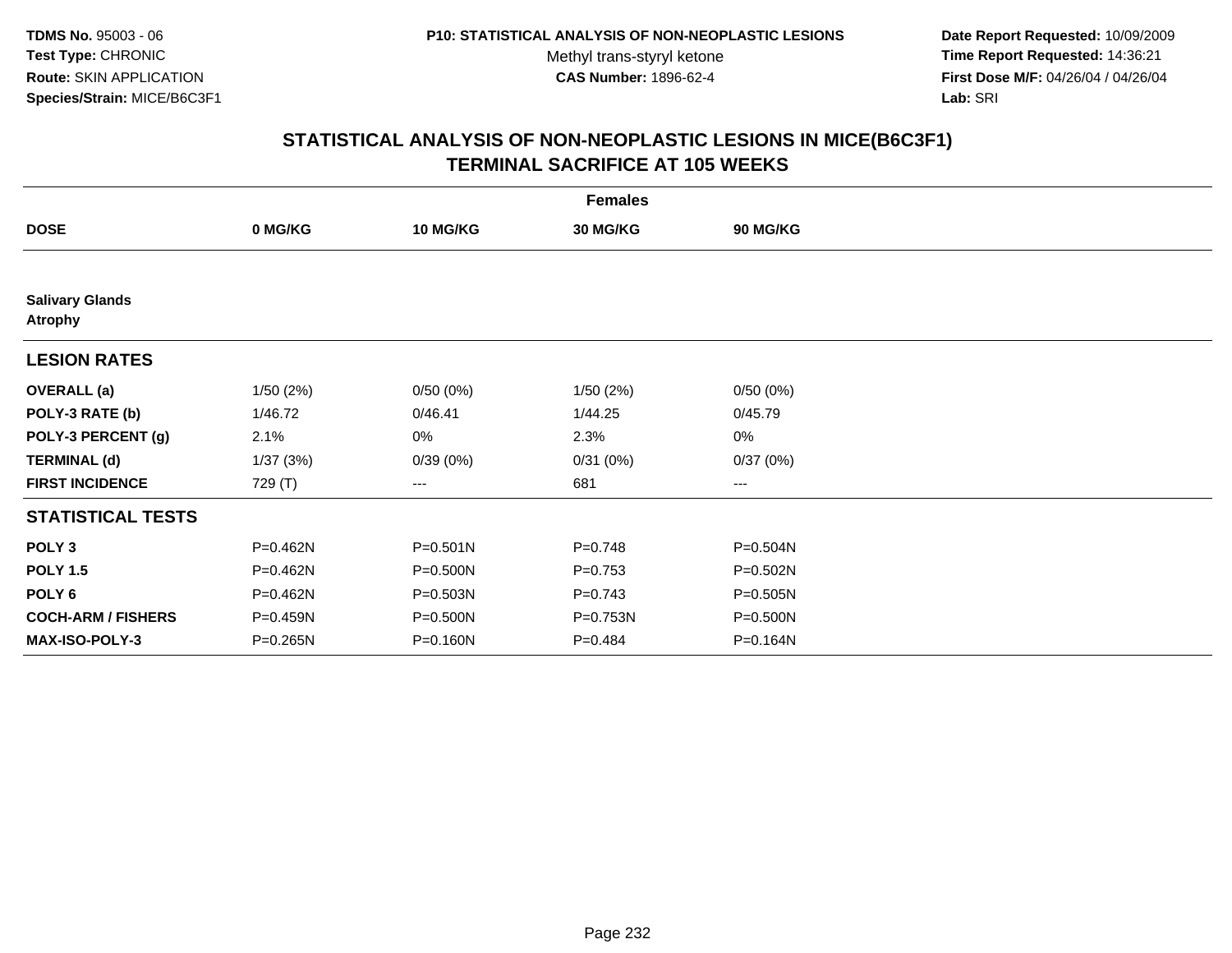**Date Report Requested:** 10/09/2009 **Time Report Requested:** 14:36:21 **First Dose M/F:** 04/26/04 / 04/26/04 Lab: SRI **Lab:** SRI

|                                                | <b>Females</b> |                 |              |                 |  |  |  |  |
|------------------------------------------------|----------------|-----------------|--------------|-----------------|--|--|--|--|
| <b>DOSE</b>                                    | 0 MG/KG        | <b>10 MG/KG</b> | 30 MG/KG     | <b>90 MG/KG</b> |  |  |  |  |
|                                                |                |                 |              |                 |  |  |  |  |
| <b>Salivary Glands</b><br>Hyperplasia Lymphoid |                |                 |              |                 |  |  |  |  |
| <b>LESION RATES</b>                            |                |                 |              |                 |  |  |  |  |
| <b>OVERALL</b> (a)                             | 20/50 (40%)    | 14/50 (28%)     | 12/50 (24%)  | 23/50 (46%)     |  |  |  |  |
| POLY-3 RATE (b)                                | 20/47.99       | 14/46.88        | 12/44.68     | 23/46.56        |  |  |  |  |
| POLY-3 PERCENT (g)                             | 41.7%          | 29.9%           | 26.9%        | 49.4%           |  |  |  |  |
| <b>TERMINAL (d)</b>                            | 16/37 (43%)    | 12/39 (31%)     | 8/31 (26%)   | 19/37 (51%)     |  |  |  |  |
| <b>FIRST INCIDENCE</b>                         | 285            | 653             | 676          | 653             |  |  |  |  |
| <b>STATISTICAL TESTS</b>                       |                |                 |              |                 |  |  |  |  |
| POLY <sub>3</sub>                              | $P=0.084$      | P=0.160N        | P=0.098N     | $P = 0.291$     |  |  |  |  |
| <b>POLY 1.5</b>                                | $P = 0.088$    | $P = 0.155N$    | P=0.085N     | $P = 0.307$     |  |  |  |  |
| POLY <sub>6</sub>                              | $P = 0.083$    | P=0.166N        | P=0.109N     | $P = 0.285$     |  |  |  |  |
| <b>COCH-ARM / FISHERS</b>                      | $P=0.102$      | P=0.146N        | P=0.066N     | $P = 0.343$     |  |  |  |  |
| MAX-ISO-POLY-3                                 | $P = 0.076$    | P=0.116N        | $P = 0.071N$ | $P = 0.228$     |  |  |  |  |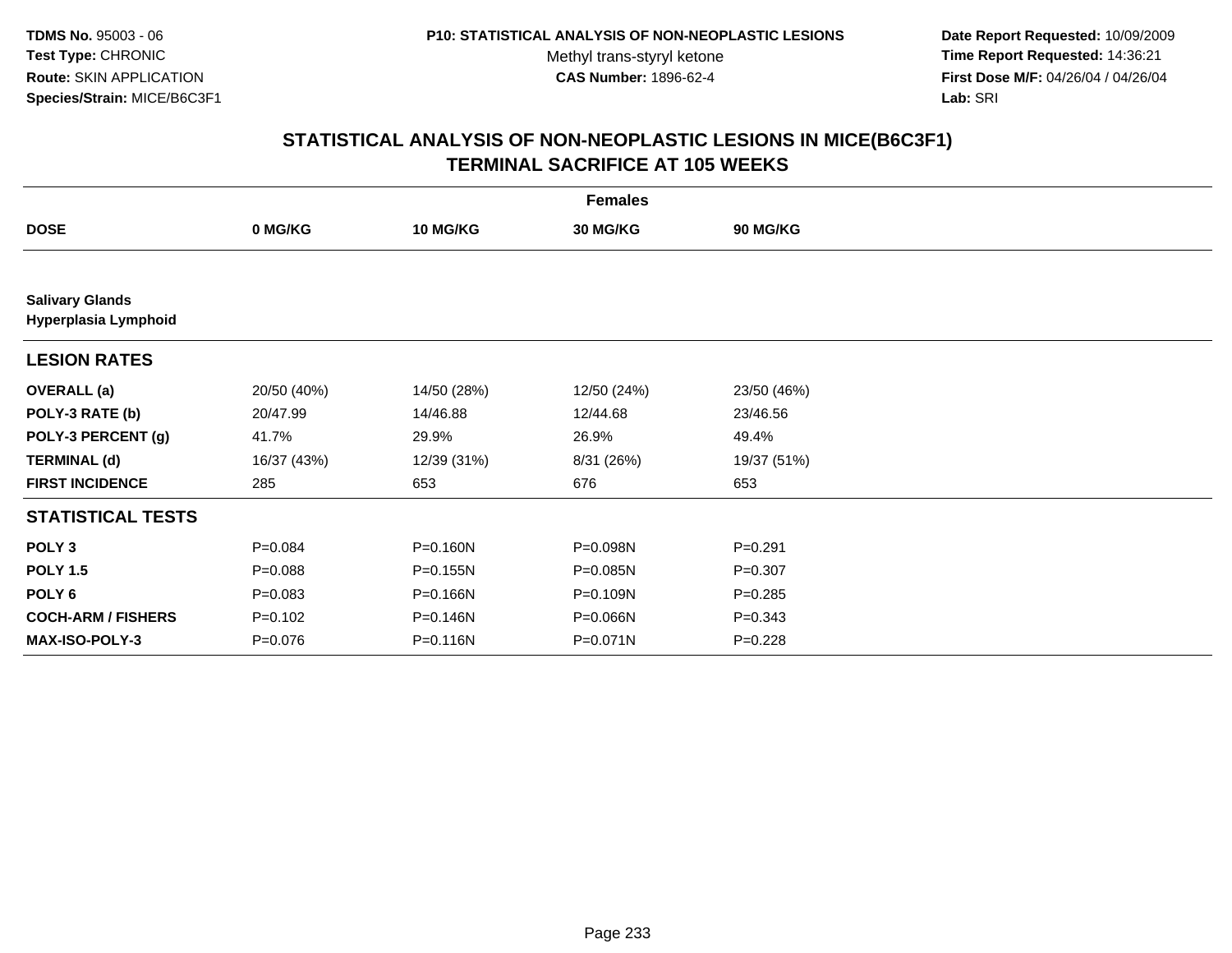**Date Report Requested:** 10/09/2009 **Time Report Requested:** 14:36:21 **First Dose M/F:** 04/26/04 / 04/26/04 Lab: SRI **Lab:** SRI

|                                                 | <b>Females</b> |                 |                        |                |  |  |  |  |
|-------------------------------------------------|----------------|-----------------|------------------------|----------------|--|--|--|--|
| <b>DOSE</b>                                     | 0 MG/KG        | <b>10 MG/KG</b> | 30 MG/KG               | 90 MG/KG       |  |  |  |  |
|                                                 |                |                 |                        |                |  |  |  |  |
| <b>Salivary Glands</b><br><b>Mineralization</b> |                |                 |                        |                |  |  |  |  |
| <b>LESION RATES</b>                             |                |                 |                        |                |  |  |  |  |
| <b>OVERALL</b> (a)                              | 3/50(6%)       | 1/50(2%)        | 0/50(0%)               | 0/50(0%)       |  |  |  |  |
| POLY-3 RATE (b)                                 | 3/46.72        | 1/46.41         | 0/44.07                | 0/45.79        |  |  |  |  |
| POLY-3 PERCENT (g)                              | 6.4%           | 2.2%            | 0%                     | 0%             |  |  |  |  |
| <b>TERMINAL (d)</b>                             | 3/37(8%)       | 1/39(3%)        | 0/31(0%)               | 0/37(0%)       |  |  |  |  |
| <b>FIRST INCIDENCE</b>                          | 729 (T)        | 729 (T)         | $\qquad \qquad \cdots$ | ---            |  |  |  |  |
| <b>STATISTICAL TESTS</b>                        |                |                 |                        |                |  |  |  |  |
| POLY <sub>3</sub>                               | P=0.095N       | P=0.308N        | P=0.130N               | $P = 0.122N$   |  |  |  |  |
| <b>POLY 1.5</b>                                 | P=0.095N       | P=0.306N        | P=0.125N               | $P = 0.121N$   |  |  |  |  |
| POLY <sub>6</sub>                               | P=0.094N       | P=0.311N        | $P = 0.135N$           | P=0.123N       |  |  |  |  |
| <b>COCH-ARM / FISHERS</b>                       | P=0.096N       | P=0.309N        | P=0.121N               | $P = 0.121N$   |  |  |  |  |
| <b>MAX-ISO-POLY-3</b>                           | P=0.028N*      | P=0.157N        | P=0.047N*              | $P = 0.041N^*$ |  |  |  |  |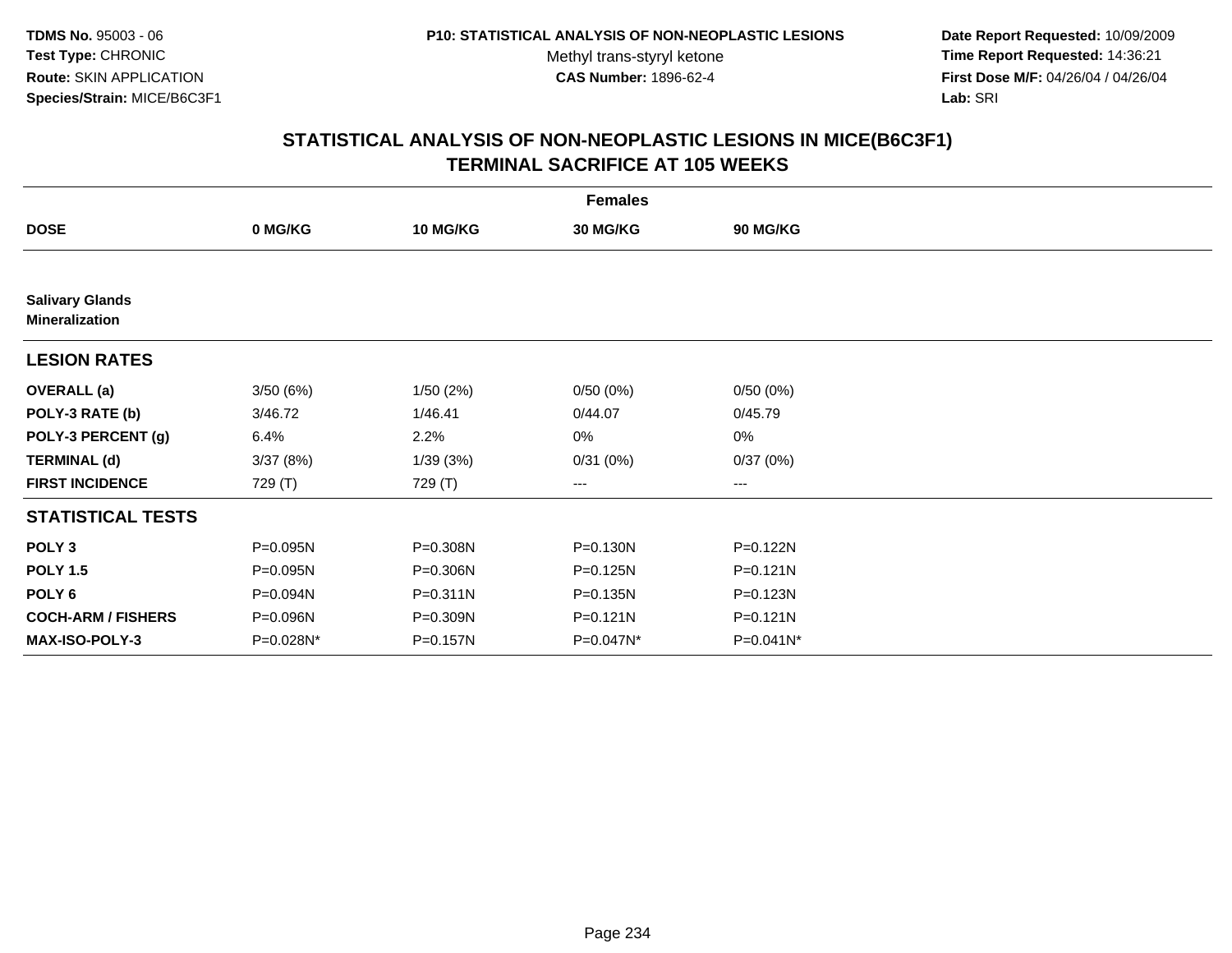**Date Report Requested:** 10/09/2009 **Time Report Requested:** 14:36:21 **First Dose M/F:** 04/26/04 / 04/26/04 Lab: SRI **Lab:** SRI

| <b>Females</b>            |             |                 |             |             |  |  |  |
|---------------------------|-------------|-----------------|-------------|-------------|--|--|--|
| <b>DOSE</b>               | 0 MG/KG     | <b>10 MG/KG</b> | 30 MG/KG    | 90 MG/KG    |  |  |  |
|                           |             |                 |             |             |  |  |  |
| <b>Skin</b><br>Edema      |             |                 |             |             |  |  |  |
| <b>LESION RATES</b>       |             |                 |             |             |  |  |  |
| <b>OVERALL</b> (a)        | 1/50(2%)    | 3/50(6%)        | 2/50(4%)    | 1/50(2%)    |  |  |  |
| POLY-3 RATE (b)           | 1/47.01     | 3/47.33         | 2/44.07     | 1/46.05     |  |  |  |
| POLY-3 PERCENT (g)        | 2.1%        | 6.3%            | 4.5%        | 2.2%        |  |  |  |
| <b>TERMINAL (d)</b>       | 0/37(0%)    | 1/39(3%)        | 2/31(7%)    | 0/37(0%)    |  |  |  |
| <b>FIRST INCIDENCE</b>    | 649         | 590             | 729 (T)     | 657         |  |  |  |
| <b>STATISTICAL TESTS</b>  |             |                 |             |             |  |  |  |
| POLY <sub>3</sub>         | P=0.432N    | $P = 0.308$     | $P=0.477$   | $P = 0.756$ |  |  |  |
| <b>POLY 1.5</b>           | P=0.429N    | $P = 0.308$     | $P=0.487$   | $P = 0.758$ |  |  |  |
| POLY <sub>6</sub>         | P=0.435N    | $P = 0.307$     | $P = 0.466$ | $P=0.754$   |  |  |  |
| <b>COCH-ARM / FISHERS</b> | P=0.424N    | $P = 0.309$     | $P = 0.500$ | P=0.753N    |  |  |  |
| MAX-ISO-POLY-3            | $P = 0.463$ | $P = 0.157$     | $P = 0.268$ | $P=0.493$   |  |  |  |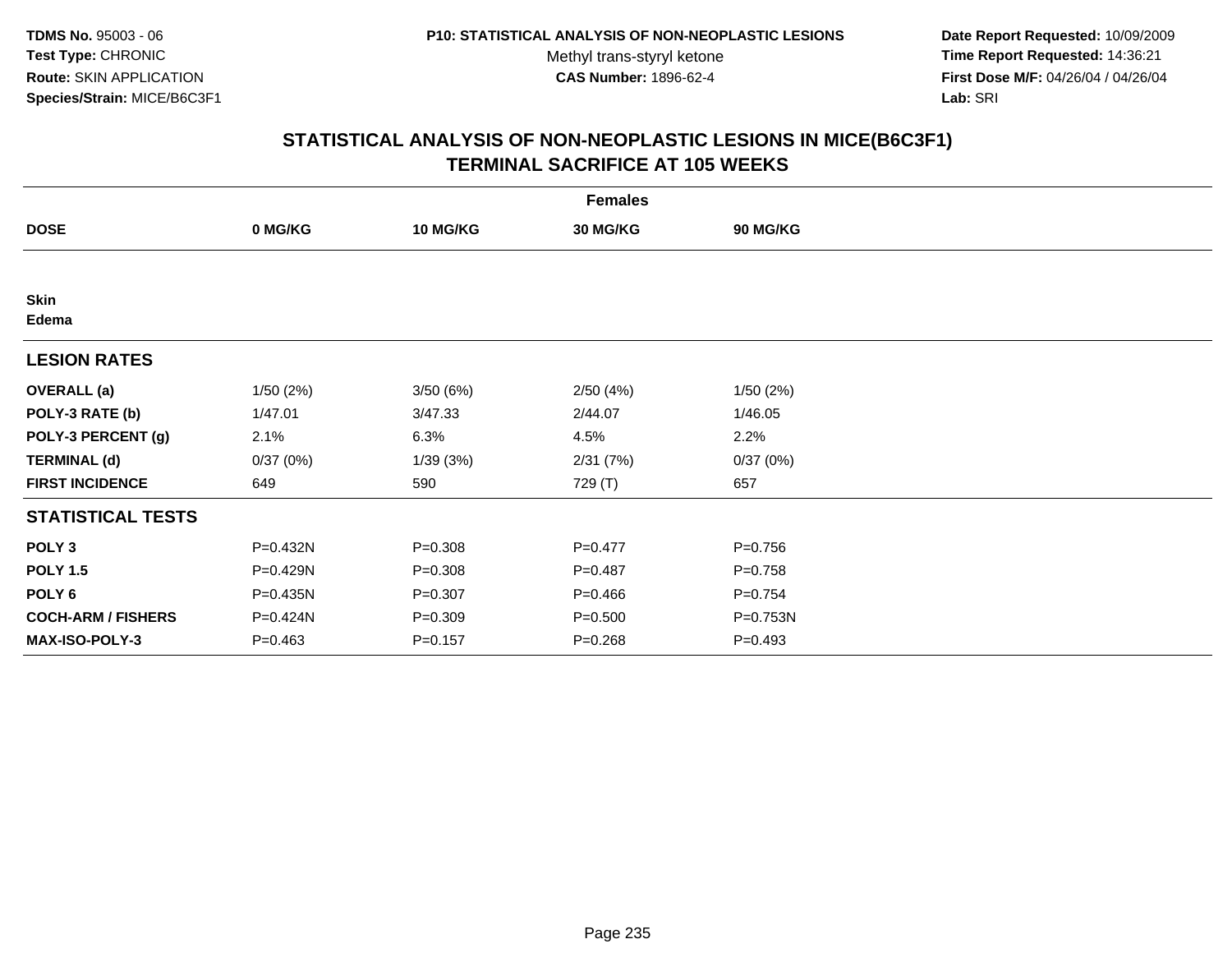**Date Report Requested:** 10/09/2009 **Time Report Requested:** 14:36:21 **First Dose M/F:** 04/26/04 / 04/26/04 Lab: SRI **Lab:** SRI

| <b>Females</b>                |           |             |              |                 |  |  |
|-------------------------------|-----------|-------------|--------------|-----------------|--|--|
| <b>DOSE</b>                   | 0 MG/KG   | 10 MG/KG    | 30 MG/KG     | <b>90 MG/KG</b> |  |  |
|                               |           |             |              |                 |  |  |
| <b>Skin</b><br>Hyperkeratosis |           |             |              |                 |  |  |
| <b>LESION RATES</b>           |           |             |              |                 |  |  |
| <b>OVERALL</b> (a)            | 3/50(6%)  | 4/50 (8%)   | 3/50(6%)     | 12/50 (24%)     |  |  |
| POLY-3 RATE (b)               | 3/46.76   | 4/46.41     | 3/44.07      | 12/46.96        |  |  |
| POLY-3 PERCENT (g)            | 6.4%      | 8.6%        | 6.8%         | 25.6%           |  |  |
| <b>TERMINAL (d)</b>           | 2/37(5%)  | 4/39 (10%)  | 3/31(10%)    | 8/37 (22%)      |  |  |
| <b>FIRST INCIDENCE</b>        | 719       | 729 (T)     | 729 (T)      | 499             |  |  |
| <b>STATISTICAL TESTS</b>      |           |             |              |                 |  |  |
| POLY <sub>3</sub>             | P<0.001** | $P=0.496$   | $P = 0.635$  | P=0.011*        |  |  |
| <b>POLY 1.5</b>               | P<0.001** | $P = 0.500$ | $P = 0.646$  | $P=0.011*$      |  |  |
| POLY 6                        | P<0.001** | $P=0.490$   | $P=0.622$    | P=0.011*        |  |  |
| <b>COCH-ARM / FISHERS</b>     | P<0.001** | $P = 0.500$ | $P = 0.661N$ | $P=0.011*$      |  |  |
| MAX-ISO-POLY-3                | P=0.002** | $P = 0.344$ | $P = 0.470$  | P=0.005**       |  |  |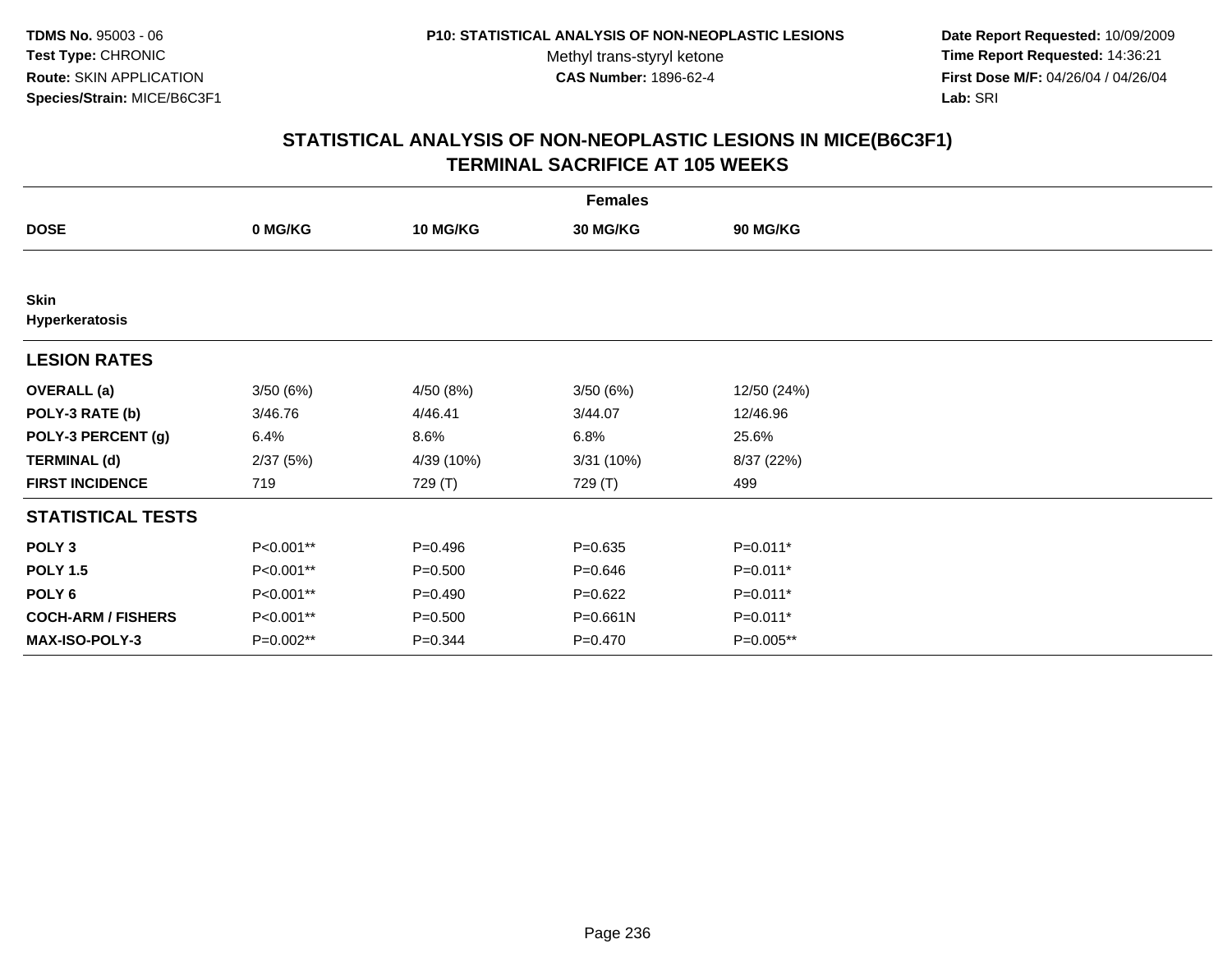**Date Report Requested:** 10/09/2009 **Time Report Requested:** 14:36:21 **First Dose M/F:** 04/26/04 / 04/26/04 Lab: SRI **Lab:** SRI

| <b>Females</b>                               |             |                 |                 |             |  |  |  |
|----------------------------------------------|-------------|-----------------|-----------------|-------------|--|--|--|
| <b>DOSE</b>                                  | 0 MG/KG     | <b>10 MG/KG</b> | <b>30 MG/KG</b> | 90 MG/KG    |  |  |  |
|                                              |             |                 |                 |             |  |  |  |
| <b>Skin</b><br><b>Hyperplasia Melanocyte</b> |             |                 |                 |             |  |  |  |
| <b>LESION RATES</b>                          |             |                 |                 |             |  |  |  |
| <b>OVERALL</b> (a)                           | 1/50(2%)    | 0/50(0%)        | 2/50(4%)        | 3/50(6%)    |  |  |  |
| POLY-3 RATE (b)                              | 1/46.76     | 0/46.41         | 2/44.07         | 3/45.97     |  |  |  |
| POLY-3 PERCENT (g)                           | 2.1%        | 0%              | 4.5%            | 6.5%        |  |  |  |
| <b>TERMINAL (d)</b>                          | 0/37(0%)    | 0/39(0%)        | 2/31(7%)        | 2/37(5%)    |  |  |  |
| <b>FIRST INCIDENCE</b>                       | 719         | ---             | 729 (T)         | 680         |  |  |  |
| <b>STATISTICAL TESTS</b>                     |             |                 |                 |             |  |  |  |
| POLY <sub>3</sub>                            | $P = 0.103$ | P=0.501N        | $P=0.479$       | $P = 0.299$ |  |  |  |
| <b>POLY 1.5</b>                              | $P = 0.104$ | P=0.500N        | $P = 0.488$     | $P=0.302$   |  |  |  |
| POLY 6                                       | $P = 0.103$ | P=0.504N        | $P = 0.470$     | $P = 0.298$ |  |  |  |
| <b>COCH-ARM / FISHERS</b>                    | $P = 0.106$ | P=0.500N        | $P = 0.500$     | $P = 0.309$ |  |  |  |
| <b>MAX-ISO-POLY-3</b>                        | $P = 0.114$ | P=0.161N        | $P = 0.269$     | $P = 0.152$ |  |  |  |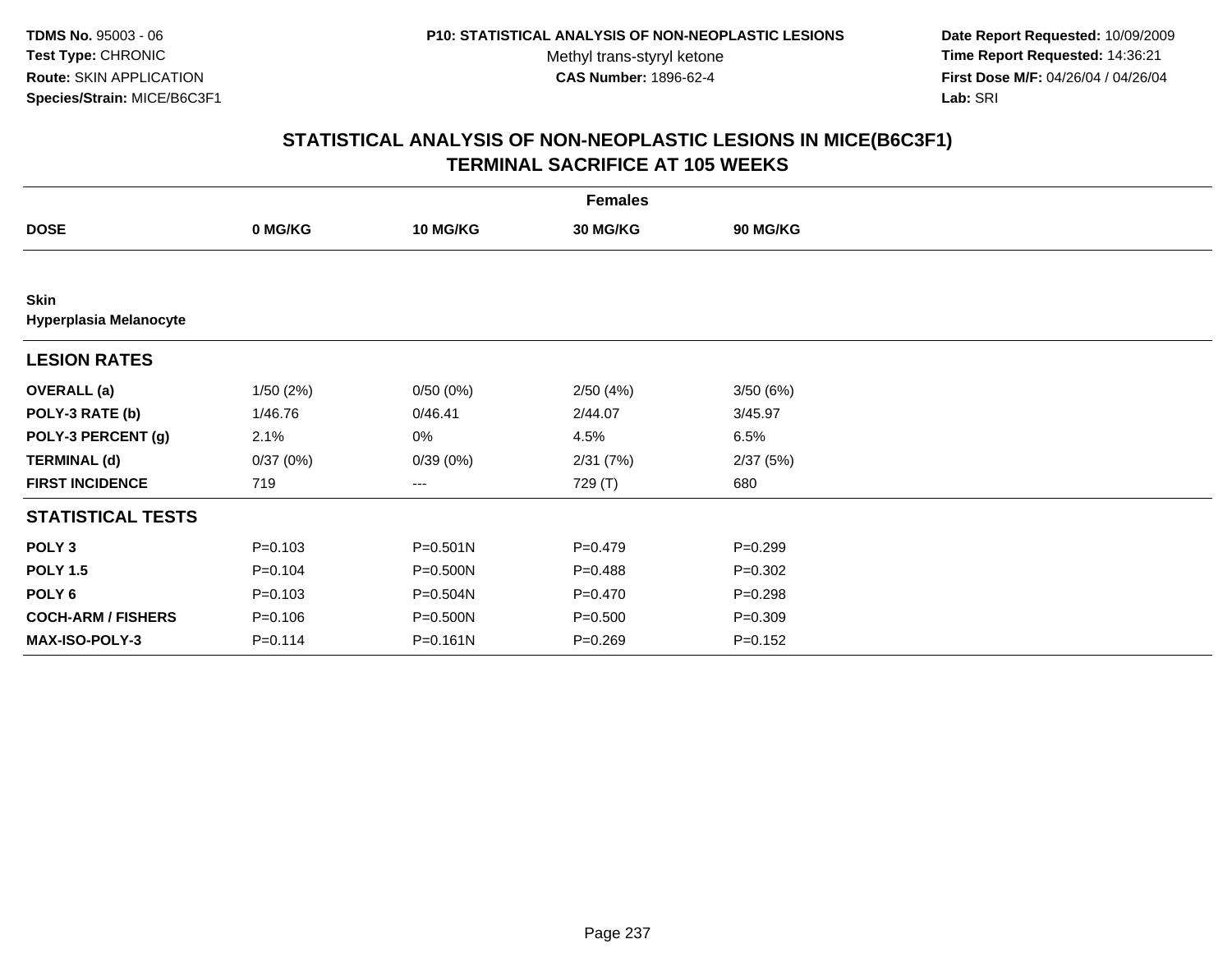**Date Report Requested:** 10/09/2009 **Time Report Requested:** 14:36:21 **First Dose M/F:** 04/26/04 / 04/26/04 Lab: SRI **Lab:** SRI

|                                          | <b>Females</b> |                 |          |          |  |  |  |  |
|------------------------------------------|----------------|-----------------|----------|----------|--|--|--|--|
| <b>DOSE</b>                              | 0 MG/KG        | <b>10 MG/KG</b> | 30 MG/KG | 90 MG/KG |  |  |  |  |
|                                          |                |                 |          |          |  |  |  |  |
| <b>Skin</b><br><b>Inflammation Acute</b> |                |                 |          |          |  |  |  |  |
| <b>LESION RATES</b>                      |                |                 |          |          |  |  |  |  |
| <b>OVERALL</b> (a)                       | 0/50(0%)       | 2/50(4%)        | 0/50(0%) | 0/50(0%) |  |  |  |  |
| POLY-3 RATE (b)                          | 0/46.72        | 2/46.41         | 0/44.07  | 0/45.79  |  |  |  |  |
| POLY-3 PERCENT (g)                       | 0%             | 4.3%            | 0%       | $0\%$    |  |  |  |  |
| <b>TERMINAL (d)</b>                      | 0/37(0%)       | 2/39(5%)        | 0/31(0%) | 0/37(0%) |  |  |  |  |
| <b>FIRST INCIDENCE</b>                   | ---            | 729 (T)         | $---$    | ---      |  |  |  |  |
| <b>STATISTICAL TESTS</b>                 |                |                 |          |          |  |  |  |  |
| POLY <sub>3</sub>                        | P=0.382N       | $P = 0.236$     | (e)      | (e)      |  |  |  |  |
| <b>POLY 1.5</b>                          | P=0.380N       | $P = 0.237$     | (e)      | (e)      |  |  |  |  |
| POLY <sub>6</sub>                        | P=0.384N       | $P = 0.234$     | (e)      | (e)      |  |  |  |  |
| <b>COCH-ARM / FISHERS</b>                | P=0.380N       | $P = 0.247$     | (e)      | (e)      |  |  |  |  |
| MAX-ISO-POLY-3                           | P=0.260N       | $P = 0.076$     | (e)      | (e)      |  |  |  |  |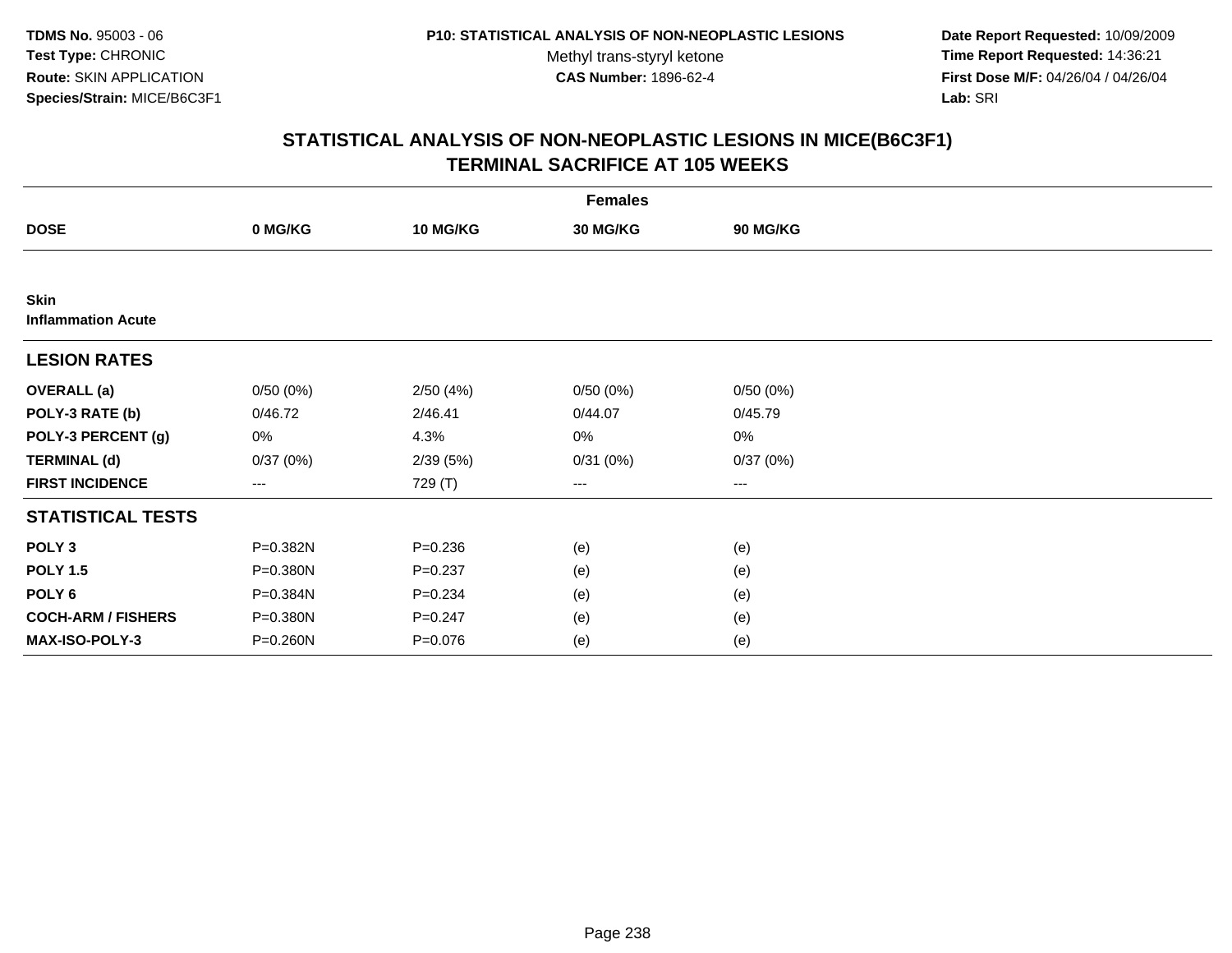**Date Report Requested:** 10/09/2009 **Time Report Requested:** 14:36:21 **First Dose M/F:** 04/26/04 / 04/26/04 Lab: SRI **Lab:** SRI

|                                            | <b>Females</b> |                 |             |             |  |  |  |  |
|--------------------------------------------|----------------|-----------------|-------------|-------------|--|--|--|--|
| <b>DOSE</b>                                | 0 MG/KG        | <b>10 MG/KG</b> | 30 MG/KG    | 90 MG/KG    |  |  |  |  |
|                                            |                |                 |             |             |  |  |  |  |
| <b>Skin</b><br><b>Inflammation Chronic</b> |                |                 |             |             |  |  |  |  |
| <b>LESION RATES</b>                        |                |                 |             |             |  |  |  |  |
| <b>OVERALL</b> (a)                         | 2/50(4%)       | 4/50 (8%)       | 7/50 (14%)  | 18/50 (36%) |  |  |  |  |
| POLY-3 RATE (b)                            | 2/46.76        | 4/46.41         | 7/44.07     | 18/45.97    |  |  |  |  |
| POLY-3 PERCENT (g)                         | 4.3%           | 8.6%            | 15.9%       | 39.2%       |  |  |  |  |
| <b>TERMINAL (d)</b>                        | 1/37(3%)       | 4/39 (10%)      | 7/31 (23%)  | 17/37 (46%) |  |  |  |  |
| <b>FIRST INCIDENCE</b>                     | 719            | 729 (T)         | 729 (T)     | 681         |  |  |  |  |
| <b>STATISTICAL TESTS</b>                   |                |                 |             |             |  |  |  |  |
| POLY <sub>3</sub>                          | P<0.001**      | $P = 0.334$     | $P = 0.065$ | P<0.001**   |  |  |  |  |
| <b>POLY 1.5</b>                            | P<0.001**      | $P = 0.337$     | $P = 0.071$ | P<0.001**   |  |  |  |  |
| POLY 6                                     | P<0.001**      | $P = 0.329$     | $P = 0.059$ | P<0.001**   |  |  |  |  |
| <b>COCH-ARM / FISHERS</b>                  | P<0.001**      | $P = 0.339$     | $P = 0.080$ | P<0.001**   |  |  |  |  |
| MAX-ISO-POLY-3                             | P<0.001**      | $P = 0.199$     | $P=0.035*$  | P<0.001**   |  |  |  |  |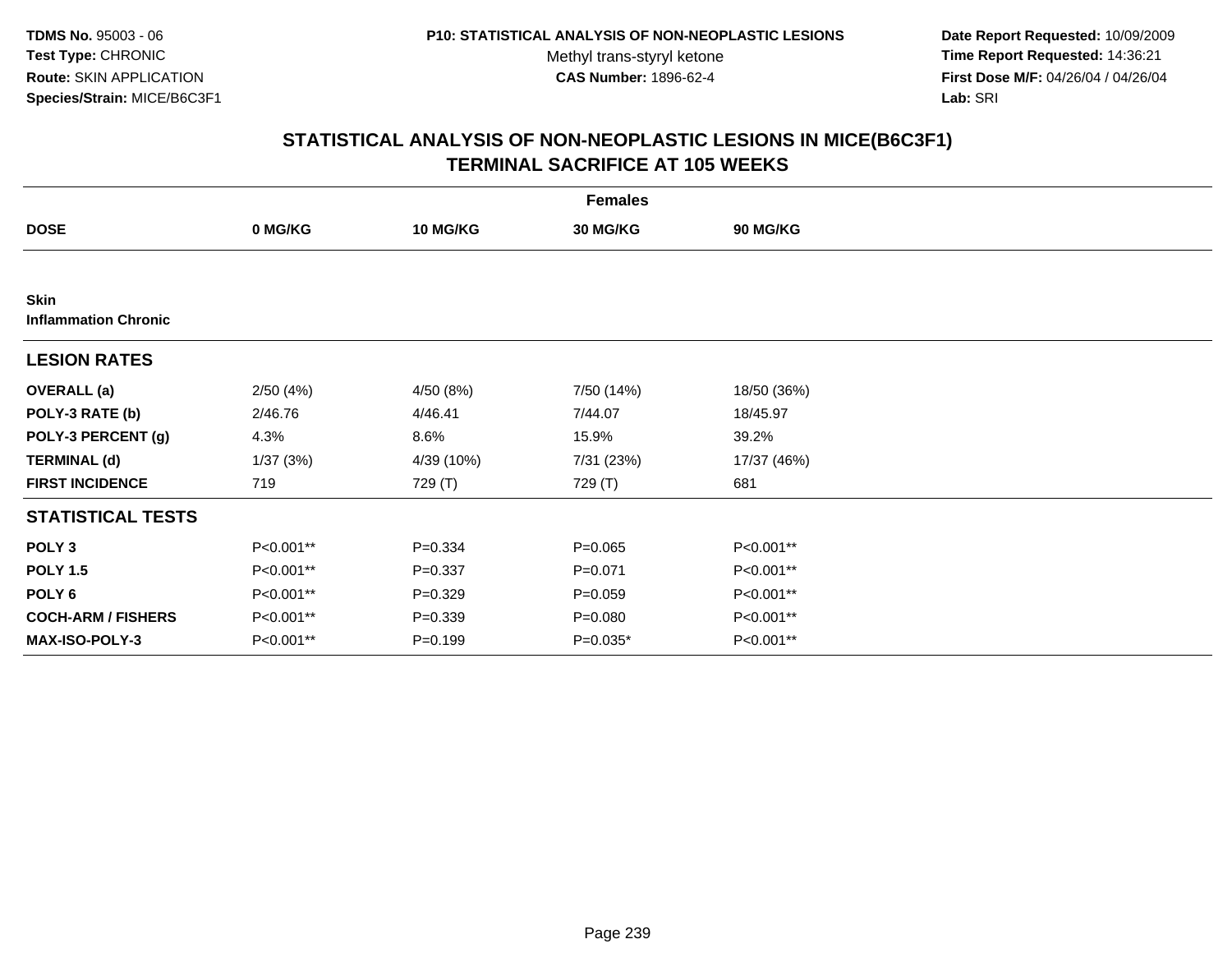**Date Report Requested:** 10/09/2009 **Time Report Requested:** 14:36:21 **First Dose M/F:** 04/26/04 / 04/26/04 Lab: SRI **Lab:** SRI

| <b>Females</b>                        |           |                 |             |            |  |  |  |
|---------------------------------------|-----------|-----------------|-------------|------------|--|--|--|
| <b>DOSE</b>                           | 0 MG/KG   | <b>10 MG/KG</b> | 30 MG/KG    | 90 MG/KG   |  |  |  |
|                                       |           |                 |             |            |  |  |  |
| <b>Skin: Epidermis</b><br>Hyperplasia |           |                 |             |            |  |  |  |
| <b>LESION RATES</b>                   |           |                 |             |            |  |  |  |
| <b>OVERALL</b> (a)                    | 2/50(4%)  | 2/50(4%)        | 2/50(4%)    | 9/50 (18%) |  |  |  |
| POLY-3 RATE (b)                       | 2/46.76   | 2/46.41         | 2/44.07     | 9/45.79    |  |  |  |
| POLY-3 PERCENT (g)                    | 4.3%      | 4.3%            | 4.5%        | 19.7%      |  |  |  |
| <b>TERMINAL (d)</b>                   | 1/37(3%)  | 2/39(5%)        | 2/31(7%)    | 9/37(24%)  |  |  |  |
| <b>FIRST INCIDENCE</b>                | 719       | 729 (T)         | 729 (T)     | 729 (T)    |  |  |  |
| <b>STATISTICAL TESTS</b>              |           |                 |             |            |  |  |  |
| POLY <sub>3</sub>                     | P=0.002** | $P = 0.691$     | $P=0.672$   | $P=0.023*$ |  |  |  |
| <b>POLY 1.5</b>                       | P=0.002** | $P = 0.693$     | $P = 0.681$ | $P=0.024*$ |  |  |  |
| POLY <sub>6</sub>                     | P=0.002** | $P = 0.688$     | $P = 0.662$ | P=0.021*   |  |  |  |
| <b>COCH-ARM / FISHERS</b>             | P=0.002** | P=0.691N        | P=0.691N    | P=0.026*   |  |  |  |
| MAX-ISO-POLY-3                        | P=0.003** | $P = 0.496$     | $P=0.475$   | P=0.011*   |  |  |  |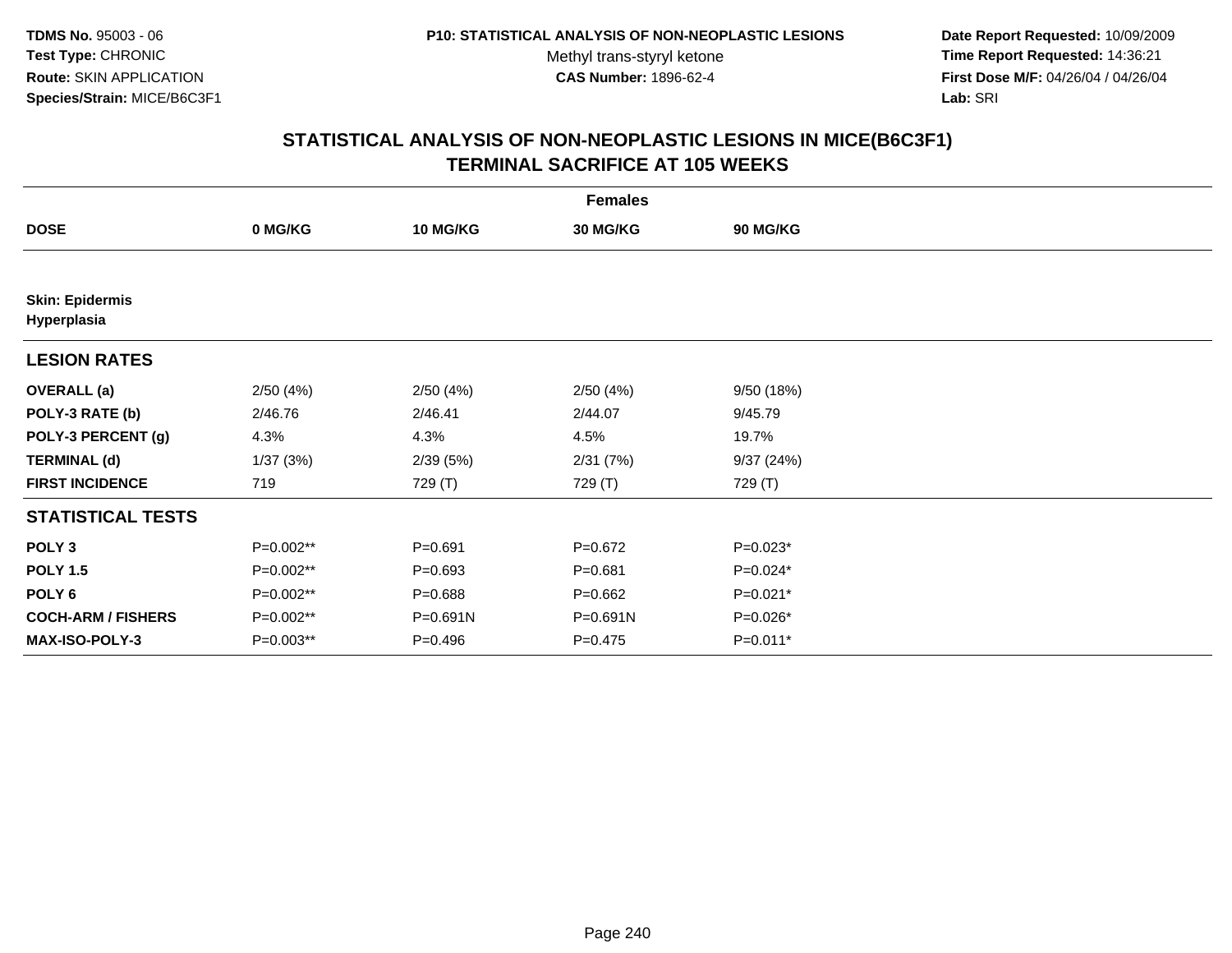**Date Report Requested:** 10/09/2009 **Time Report Requested:** 14:36:21 **First Dose M/F:** 04/26/04 / 04/26/04 Lab: SRI **Lab:** SRI

|                                                     | <b>Females</b> |             |             |                 |  |  |  |
|-----------------------------------------------------|----------------|-------------|-------------|-----------------|--|--|--|
| <b>DOSE</b>                                         | 0 MG/KG        | 10 MG/KG    | 30 MG/KG    | <b>90 MG/KG</b> |  |  |  |
|                                                     |                |             |             |                 |  |  |  |
| Skin: Epidermis, Site of Application<br>Hyperplasia |                |             |             |                 |  |  |  |
| <b>LESION RATES</b>                                 |                |             |             |                 |  |  |  |
| <b>OVERALL</b> (a)                                  | 7/50 (14%)     | 11/50 (22%) | 31/50 (62%) | 33/50 (66%)     |  |  |  |
| POLY-3 RATE (b)                                     | 7/46.92        | 11/46.41    | 31/46.17    | 33/46.42        |  |  |  |
| POLY-3 PERCENT (g)                                  | 14.9%          | 23.7%       | 67.2%       | 71.1%           |  |  |  |
| <b>TERMINAL (d)</b>                                 | 6/37 (16%)     | 11/39 (28%) | 26/31 (84%) | 28/37 (76%)     |  |  |  |
| <b>FIRST INCIDENCE</b>                              | 675            | 729 (T)     | 465         | 653             |  |  |  |
| <b>STATISTICAL TESTS</b>                            |                |             |             |                 |  |  |  |
| POLY <sub>3</sub>                                   | P<0.001**      | $P = 0.208$ | P<0.001**   | P<0.001**       |  |  |  |
| <b>POLY 1.5</b>                                     | P<0.001**      | $P = 0.215$ | P<0.001**   | P<0.001**       |  |  |  |
| POLY <sub>6</sub>                                   | P<0.001**      | $P = 0.198$ | P<0.001**   | P<0.001**       |  |  |  |
| <b>COCH-ARM / FISHERS</b>                           | P<0.001**      | $P = 0.218$ | P<0.001**   | P<0.001**       |  |  |  |
| <b>MAX-ISO-POLY-3</b>                               | P<0.001**      | $P = 0.142$ | P<0.001**   | P<0.001**       |  |  |  |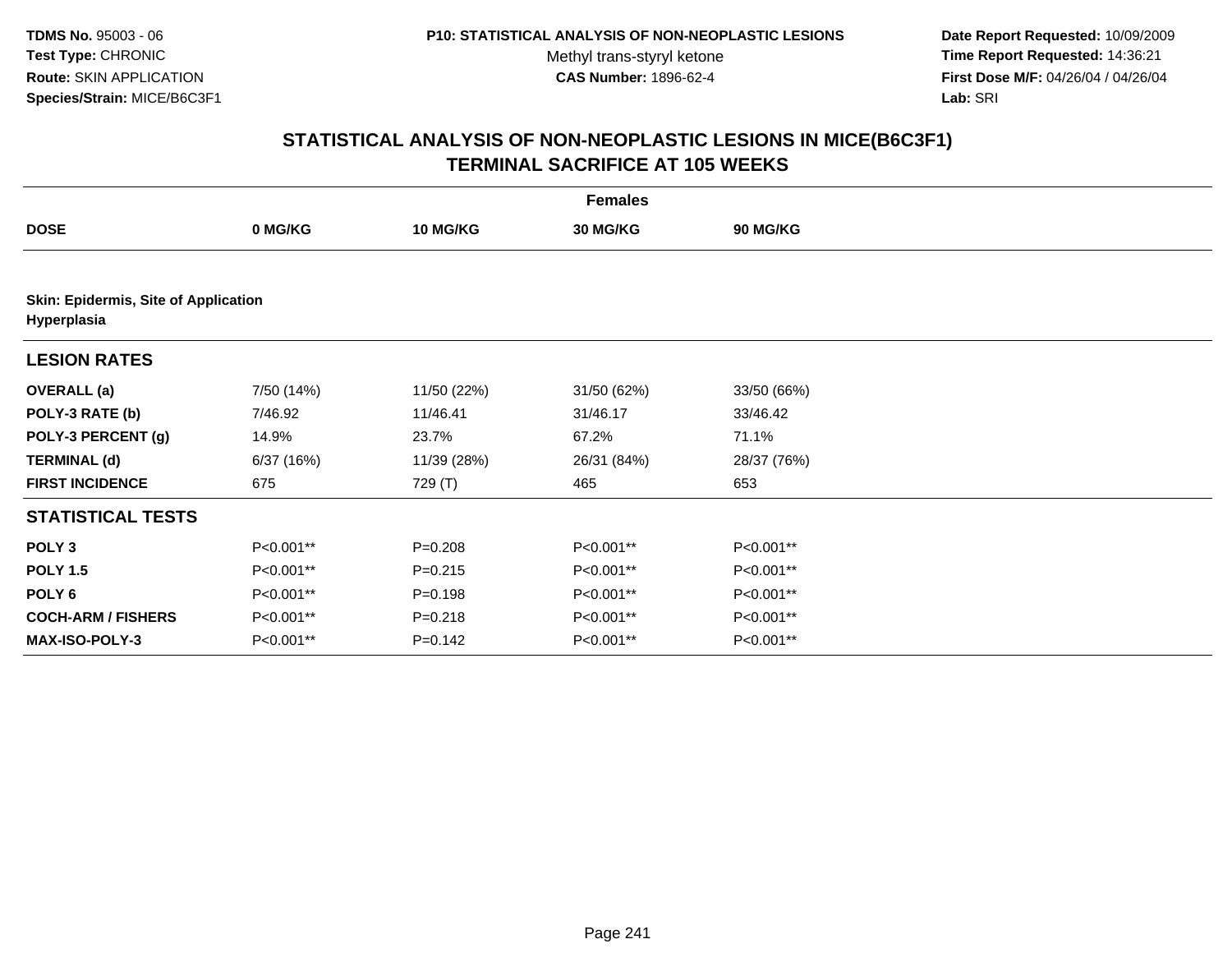**Date Report Requested:** 10/09/2009 **Time Report Requested:** 14:36:21 **First Dose M/F:** 04/26/04 / 04/26/04 Lab: SRI **Lab:** SRI

|                                                     | <b>Females</b> |                 |                   |                 |  |  |  |  |
|-----------------------------------------------------|----------------|-----------------|-------------------|-----------------|--|--|--|--|
| <b>DOSE</b>                                         | 0 MG/KG        | <b>10 MG/KG</b> | 30 MG/KG          | <b>90 MG/KG</b> |  |  |  |  |
|                                                     |                |                 |                   |                 |  |  |  |  |
| <b>Skin: Site of Application</b><br><b>Fibrosis</b> |                |                 |                   |                 |  |  |  |  |
| <b>LESION RATES</b>                                 |                |                 |                   |                 |  |  |  |  |
| <b>OVERALL</b> (a)                                  | 0/50(0%)       | 0/50(0%)        | 0/50(0%)          | 0/50(0%)        |  |  |  |  |
| POLY-3 RATE (b)                                     | 0/46.72        | 0/46.41         | 0/44.07           | 0/45.79         |  |  |  |  |
| POLY-3 PERCENT (g)                                  | 0%             | 0%              | 0%                | 0%              |  |  |  |  |
| <b>TERMINAL (d)</b>                                 | 0/37(0%)       | 0/39(0%)        | 0/31(0%)          | 0/37(0%)        |  |  |  |  |
| <b>FIRST INCIDENCE</b>                              | $---$          | $---$           | $\qquad \qquad -$ | ---             |  |  |  |  |
| <b>STATISTICAL TESTS</b>                            |                |                 |                   |                 |  |  |  |  |
| POLY <sub>3</sub>                                   | (e)            | (e)             | (e)               | (e)             |  |  |  |  |
| <b>POLY 1.5</b>                                     | (e)            | (e)             | (e)               | (e)             |  |  |  |  |
| POLY <sub>6</sub>                                   | (e)            | (e)             | (e)               | (e)             |  |  |  |  |
| <b>COCH-ARM / FISHERS</b>                           | (e)            | (e)             | (e)               | (e)             |  |  |  |  |
| MAX-ISO-POLY-3                                      | (e)            | (e)             | (e)               | (e)             |  |  |  |  |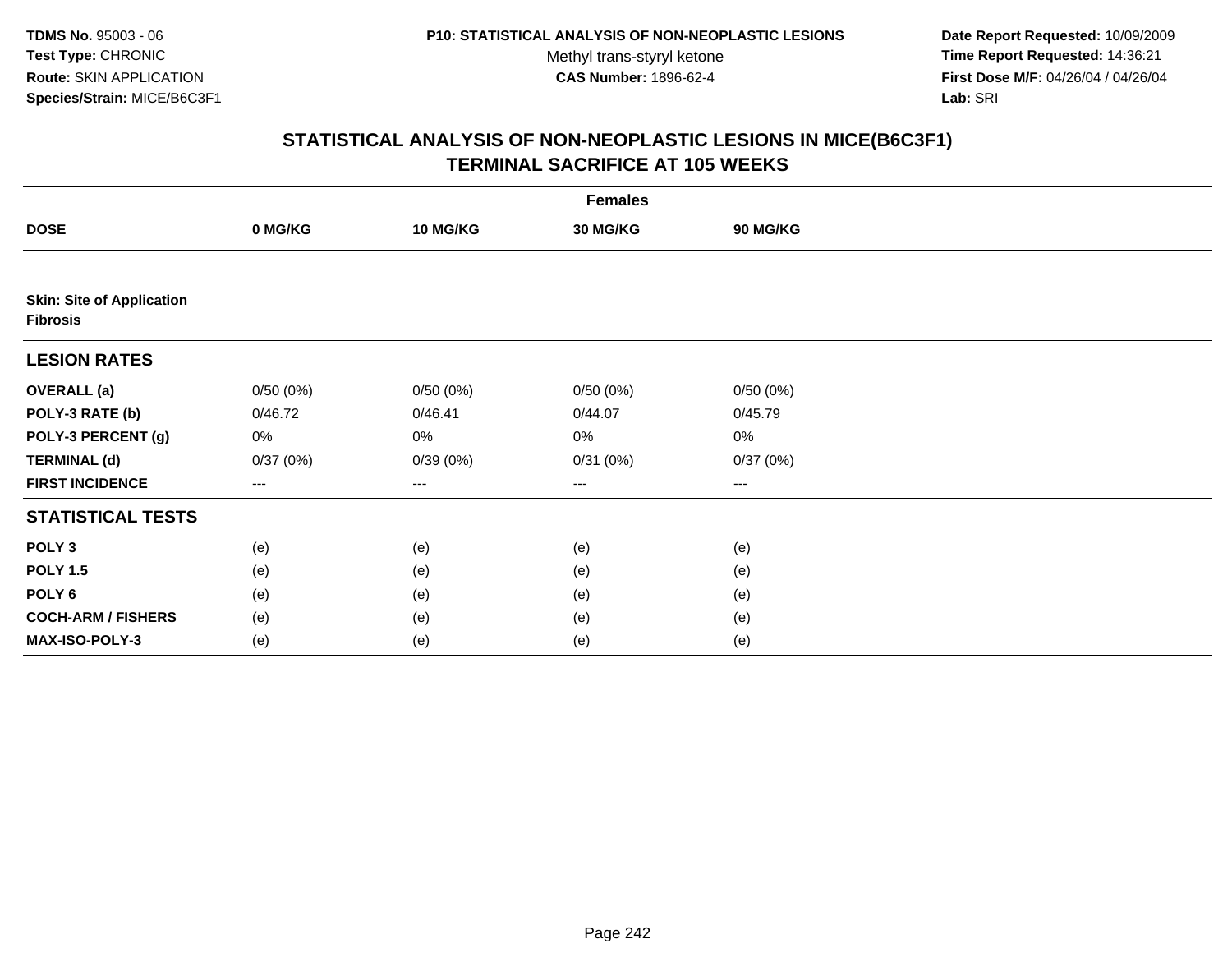**Date Report Requested:** 10/09/2009 **Time Report Requested:** 14:36:21 **First Dose M/F:** 04/26/04 / 04/26/04 Lab: SRI **Lab:** SRI

|                                                    | <b>Females</b> |                 |             |                 |  |  |  |
|----------------------------------------------------|----------------|-----------------|-------------|-----------------|--|--|--|
| <b>DOSE</b>                                        | 0 MG/KG        | <b>10 MG/KG</b> | 30 MG/KG    | <b>90 MG/KG</b> |  |  |  |
|                                                    |                |                 |             |                 |  |  |  |
| <b>Skin: Site of Application</b><br>Hyperkeratosis |                |                 |             |                 |  |  |  |
| <b>LESION RATES</b>                                |                |                 |             |                 |  |  |  |
| <b>OVERALL</b> (a)                                 | 9/50 (18%)     | 16/50 (32%)     | 37/50 (74%) | 36/50 (72%)     |  |  |  |
| POLY-3 RATE (b)                                    | 9/47.04        | 16/47.09        | 37/46.64    | 36/47.09        |  |  |  |
| POLY-3 PERCENT (g)                                 | 19.1%          | 34%             | 79.3%       | 76.4%           |  |  |  |
| <b>TERMINAL (d)</b>                                | 7/37 (19%)     | 13/39 (33%)     | 29/31 (94%) | 30/37 (81%)     |  |  |  |
| <b>FIRST INCIDENCE</b>                             | 675            | 653             | 465         | 499             |  |  |  |
| <b>STATISTICAL TESTS</b>                           |                |                 |             |                 |  |  |  |
| POLY <sub>3</sub>                                  | P<0.001**      | $P = 0.079$     | P<0.001**   | P<0.001**       |  |  |  |
| <b>POLY 1.5</b>                                    | P<0.001**      | $P=0.082$       | P<0.001**   | P<0.001**       |  |  |  |
| POLY <sub>6</sub>                                  | P<0.001**      | $P = 0.076$     | P<0.001**   | P<0.001**       |  |  |  |
| <b>COCH-ARM / FISHERS</b>                          | P<0.001**      | $P = 0.083$     | P<0.001**   | P<0.001**       |  |  |  |
| <b>MAX-ISO-POLY-3</b>                              | P<0.001**      | $P=0.050*$      | P<0.001**   | P<0.001**       |  |  |  |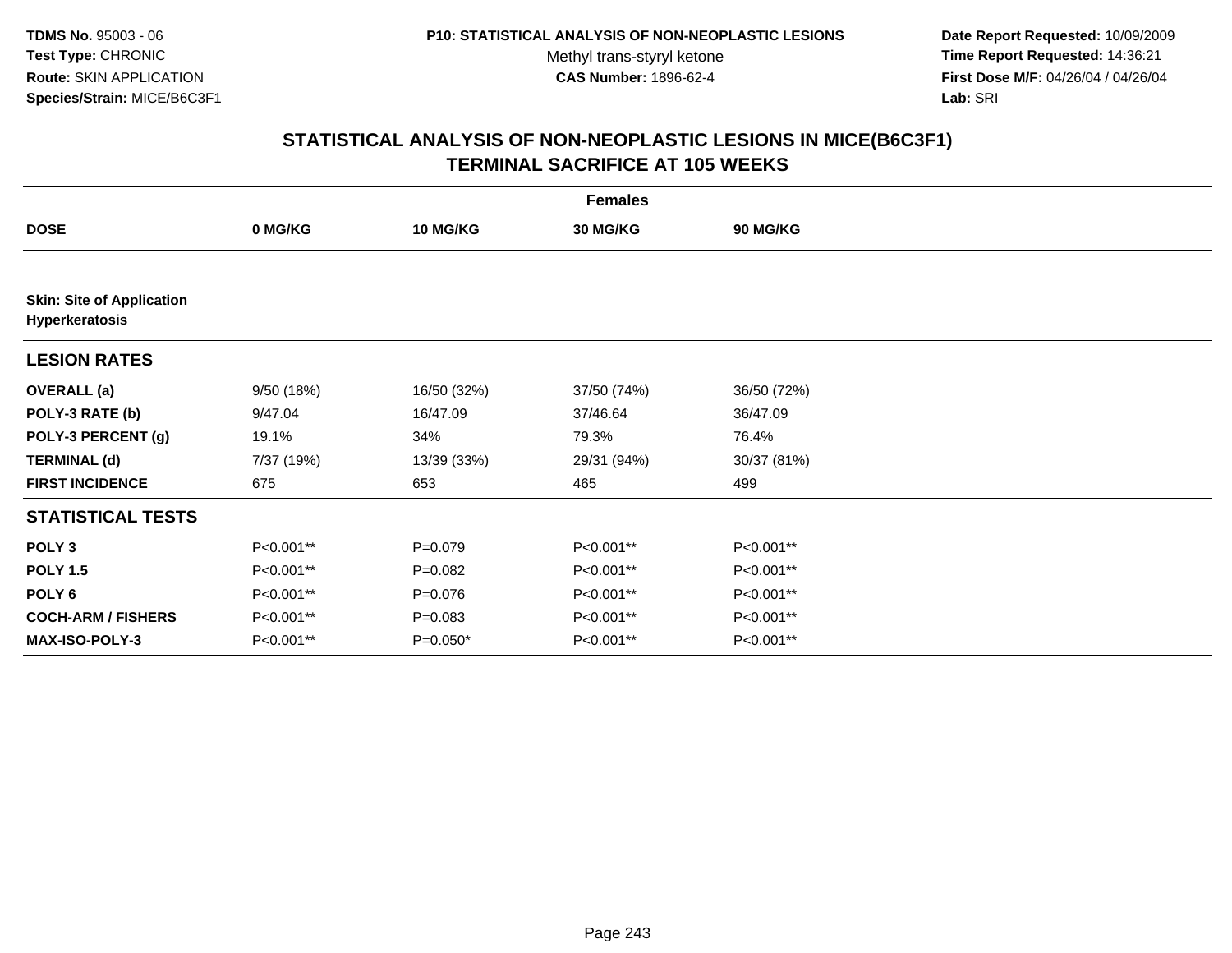**Date Report Requested:** 10/09/2009 **Time Report Requested:** 14:36:21 **First Dose M/F:** 04/26/04 / 04/26/04 Lab: SRI **Lab:** SRI

|                                                                   | <b>Females</b> |                 |             |                 |  |  |  |
|-------------------------------------------------------------------|----------------|-----------------|-------------|-----------------|--|--|--|
| <b>DOSE</b>                                                       | 0 MG/KG        | <b>10 MG/KG</b> | 30 MG/KG    | <b>90 MG/KG</b> |  |  |  |
|                                                                   |                |                 |             |                 |  |  |  |
| <b>Skin: Site of Application</b><br><b>Hyperplasia Melanocyte</b> |                |                 |             |                 |  |  |  |
| <b>LESION RATES</b>                                               |                |                 |             |                 |  |  |  |
| <b>OVERALL</b> (a)                                                | 3/50(6%)       | 3/50(6%)        | 33/50 (66%) | 36/50 (72%)     |  |  |  |
| POLY-3 RATE (b)                                                   | 3/47.86        | 3/46.41         | 33/46.21    | 36/48.01        |  |  |  |
| POLY-3 PERCENT (g)                                                | 6.3%           | 6.5%            | 71.4%       | 75%             |  |  |  |
| <b>TERMINAL (d)</b>                                               | 1/37(3%)       | 3/39(8%)        | 24/31 (77%) | 27/37 (73%)     |  |  |  |
| <b>FIRST INCIDENCE</b>                                            | 285            | 729 (T)         | 467         | 379             |  |  |  |
| <b>STATISTICAL TESTS</b>                                          |                |                 |             |                 |  |  |  |
| POLY <sub>3</sub>                                                 | P<0.001**      | $P = 0.648$     | P<0.001**   | P<0.001**       |  |  |  |
| <b>POLY 1.5</b>                                                   | P<0.001**      | $P=0.654$       | P<0.001**   | P<0.001**       |  |  |  |
| POLY 6                                                            | P<0.001**      | $P = 0.641$     | P<0.001**   | P<0.001**       |  |  |  |
| <b>COCH-ARM / FISHERS</b>                                         | P<0.001**      | P=0.661N        | P<0.001**   | P<0.001**       |  |  |  |
| <b>MAX-ISO-POLY-3</b>                                             | P<0.001**      | $P=0.484$       | P<0.001**   | P<0.001**       |  |  |  |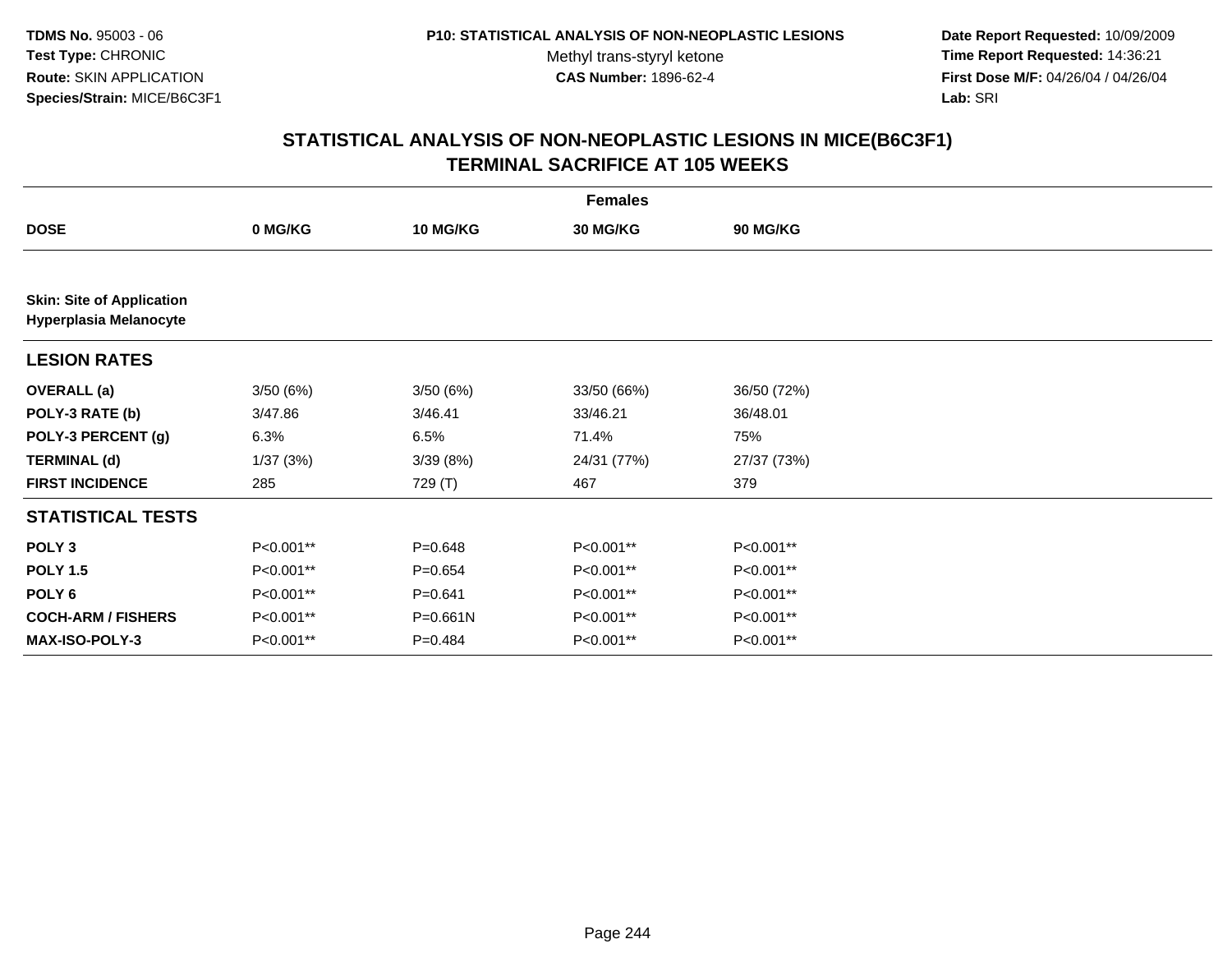**Date Report Requested:** 10/09/2009 **Time Report Requested:** 14:36:21 **First Dose M/F:** 04/26/04 / 04/26/04 Lab: SRI **Lab:** SRI

|                                                                 | <b>Females</b> |             |                 |                 |  |  |  |
|-----------------------------------------------------------------|----------------|-------------|-----------------|-----------------|--|--|--|
| <b>DOSE</b>                                                     | 0 MG/KG        | 10 MG/KG    | <b>30 MG/KG</b> | <b>90 MG/KG</b> |  |  |  |
|                                                                 |                |             |                 |                 |  |  |  |
| <b>Skin: Site of Application</b><br><b>Inflammation Chronic</b> |                |             |                 |                 |  |  |  |
| <b>LESION RATES</b>                                             |                |             |                 |                 |  |  |  |
| <b>OVERALL</b> (a)                                              | 7/50 (14%)     | 11/50 (22%) | 33/50 (66%)     | 38/50 (76%)     |  |  |  |
| POLY-3 RATE (b)                                                 | 7/46.96        | 11/47.16    | 33/47.02        | 38/47.83        |  |  |  |
| POLY-3 PERCENT (g)                                              | 14.9%          | 23.3%       | 70.2%           | 79.5%           |  |  |  |
| <b>TERMINAL (d)</b>                                             | 5/37 (14%)     | 9/39(23%)   | 26/31 (84%)     | 29/37 (78%)     |  |  |  |
| <b>FIRST INCIDENCE</b>                                          | 698            | 590         | 465             | 499             |  |  |  |
| <b>STATISTICAL TESTS</b>                                        |                |             |                 |                 |  |  |  |
| POLY <sub>3</sub>                                               | P<0.001**      | $P = 0.219$ | P<0.001**       | P<0.001**       |  |  |  |
| <b>POLY 1.5</b>                                                 | P<0.001**      | $P = 0.221$ | P<0.001**       | P<0.001**       |  |  |  |
| POLY <sub>6</sub>                                               | P<0.001**      | $P = 0.215$ | P<0.001**       | P<0.001**       |  |  |  |
| <b>COCH-ARM / FISHERS</b>                                       | P<0.001**      | $P = 0.218$ | P<0.001**       | P<0.001**       |  |  |  |
| <b>MAX-ISO-POLY-3</b>                                           | P<0.001**      | $P = 0.150$ | P<0.001**       | P<0.001**       |  |  |  |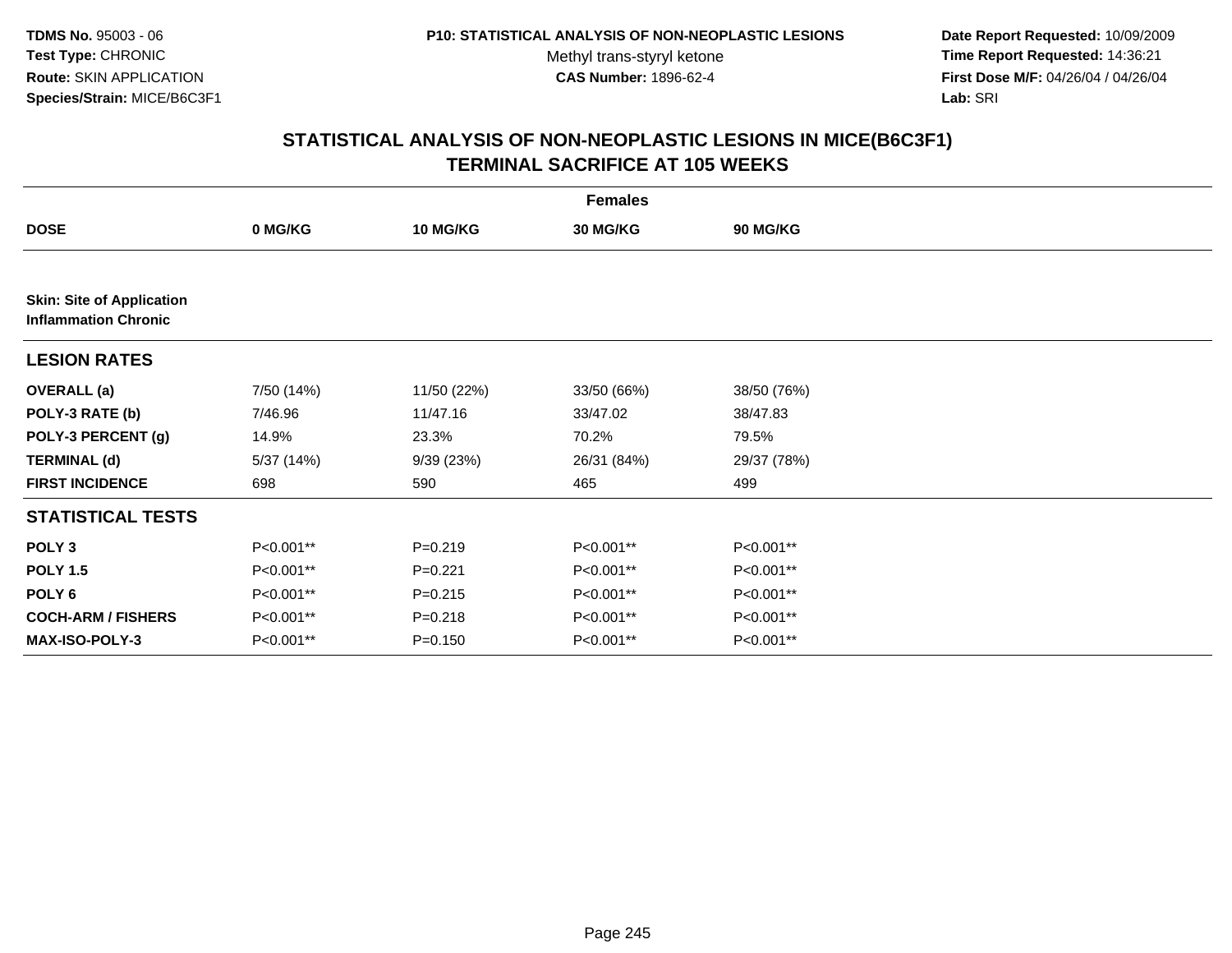**Date Report Requested:** 10/09/2009 **Time Report Requested:** 14:36:21 **First Dose M/F:** 04/26/04 / 04/26/04 Lab: SRI **Lab:** SRI

|                                                  | <b>Females</b> |                 |             |                 |  |  |  |  |
|--------------------------------------------------|----------------|-----------------|-------------|-----------------|--|--|--|--|
| <b>DOSE</b>                                      | 0 MG/KG        | <b>10 MG/KG</b> | 30 MG/KG    | <b>90 MG/KG</b> |  |  |  |  |
|                                                  |                |                 |             |                 |  |  |  |  |
| <b>Skin: Site of Application</b><br><b>Ulcer</b> |                |                 |             |                 |  |  |  |  |
| <b>LESION RATES</b>                              |                |                 |             |                 |  |  |  |  |
| <b>OVERALL</b> (a)                               | 0/50(0%)       | 0/50(0%)        | 2/50(4%)    | 4/50 (8%)       |  |  |  |  |
| POLY-3 RATE (b)                                  | 0/46.72        | 0/46.41         | 2/44.57     | 4/46.12         |  |  |  |  |
| POLY-3 PERCENT (g)                               | 0%             | 0%              | 4.5%        | 8.7%            |  |  |  |  |
| <b>TERMINAL (d)</b>                              | 0/37(0%)       | 0/39(0%)        | 1/31(3%)    | 1/37 (3%)       |  |  |  |  |
| <b>FIRST INCIDENCE</b>                           | ---            | ---             | 577         | 681             |  |  |  |  |
| <b>STATISTICAL TESTS</b>                         |                |                 |             |                 |  |  |  |  |
| POLY <sub>3</sub>                                | P=0.009**      | (e)             | $P=0.227$   | $P = 0.059$     |  |  |  |  |
| <b>POLY 1.5</b>                                  | P=0.009**      | (e)             | $P = 0.231$ | $P = 0.060$     |  |  |  |  |
| POLY <sub>6</sub>                                | P=0.009**      | (e)             | $P=0.222$   | $P = 0.058$     |  |  |  |  |
| <b>COCH-ARM / FISHERS</b>                        | P=0.010**      | (e)             | $P = 0.247$ | $P = 0.059$     |  |  |  |  |
| MAX-ISO-POLY-3                                   | $P=0.014*$     | (e)             | $P = 0.076$ | $P=0.019*$      |  |  |  |  |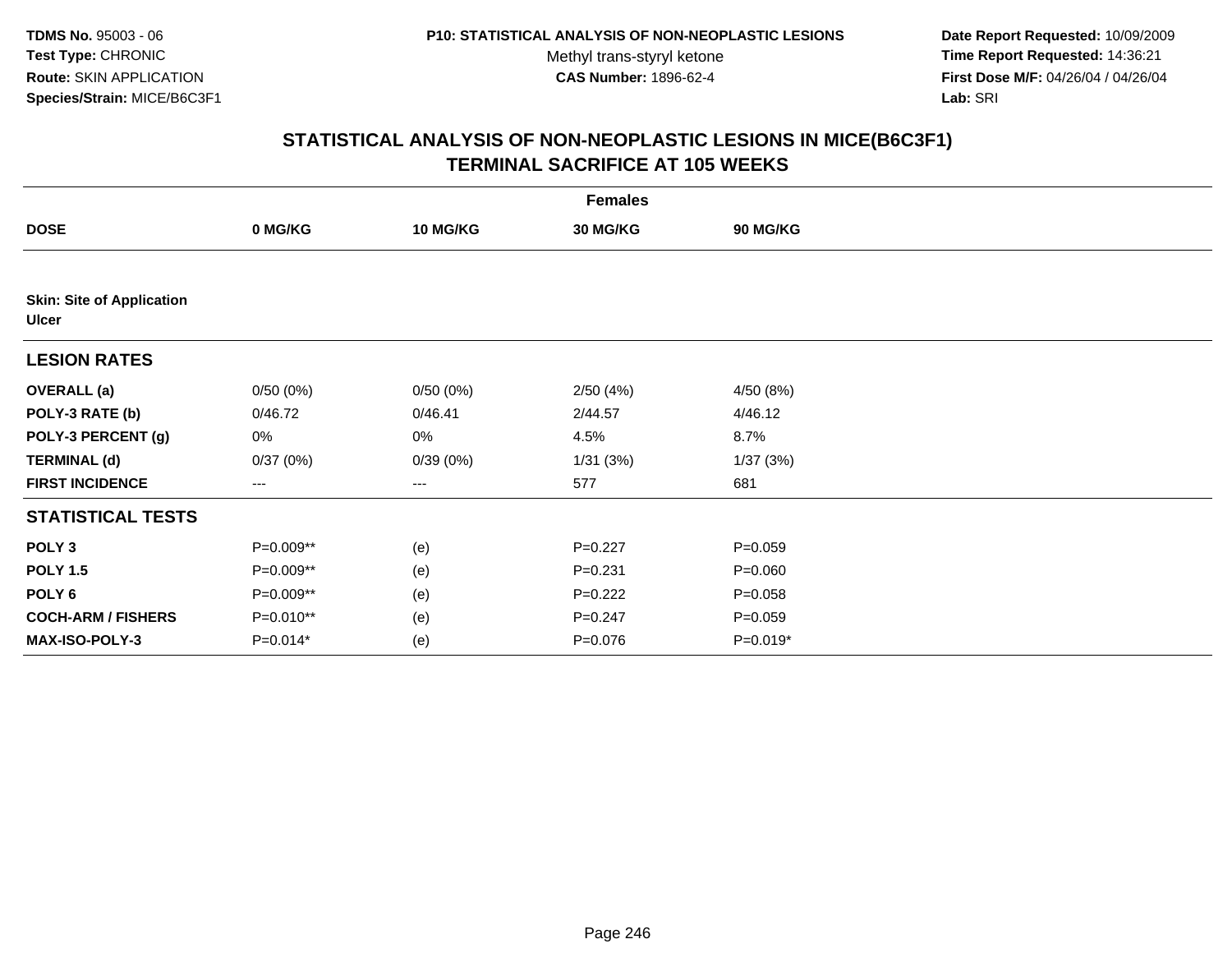**Date Report Requested:** 10/09/2009 **Time Report Requested:** 14:36:21 **First Dose M/F:** 04/26/04 / 04/26/04 Lab: SRI **Lab:** SRI

|                                                          | <b>Females</b> |                 |             |                 |  |  |  |
|----------------------------------------------------------|----------------|-----------------|-------------|-----------------|--|--|--|
| <b>DOSE</b>                                              | 0 MG/KG        | <b>10 MG/KG</b> | 30 MG/KG    | <b>90 MG/KG</b> |  |  |  |
|                                                          |                |                 |             |                 |  |  |  |
| <b>Spleen</b><br><b>Hematopoietic Cell Proliferation</b> |                |                 |             |                 |  |  |  |
| <b>LESION RATES</b>                                      |                |                 |             |                 |  |  |  |
| <b>OVERALL</b> (a)                                       | 27/49 (55%)    | 28/50 (56%)     | 31/48 (65%) | 26/48 (54%)     |  |  |  |
| POLY-3 RATE (b)                                          | 27/47.90       | 28/47.82        | 31/45.43    | 26/46.46        |  |  |  |
| POLY-3 PERCENT (g)                                       | 56.4%          | 58.6%           | 68.2%       | 56%             |  |  |  |
| <b>TERMINAL (d)</b>                                      | 21/37 (57%)    | 22/39 (56%)     | 22/31 (71%) | 21/37 (57%)     |  |  |  |
| <b>FIRST INCIDENCE</b>                                   | 285            | 590             | 467         | 379             |  |  |  |
| <b>STATISTICAL TESTS</b>                                 |                |                 |             |                 |  |  |  |
| POLY <sub>3</sub>                                        | P=0.475N       | $P = 0.496$     | $P = 0.164$ | P=0.567N        |  |  |  |
| <b>POLY 1.5</b>                                          | P=0.476N       | $P = 0.516$     | $P = 0.182$ | $P = 0.559N$    |  |  |  |
| POLY 6                                                   | P=0.469N       | $P = 0.476$     | $P = 0.153$ | $P = 0.571N$    |  |  |  |
| <b>COCH-ARM / FISHERS</b>                                | P=0.474N       | $P = 0.545$     | $P=0.228$   | P=0.544N        |  |  |  |
| MAX-ISO-POLY-3                                           | $P = 0.460$    | $P = 0.412$     | $P = 0.121$ | P=0.484N        |  |  |  |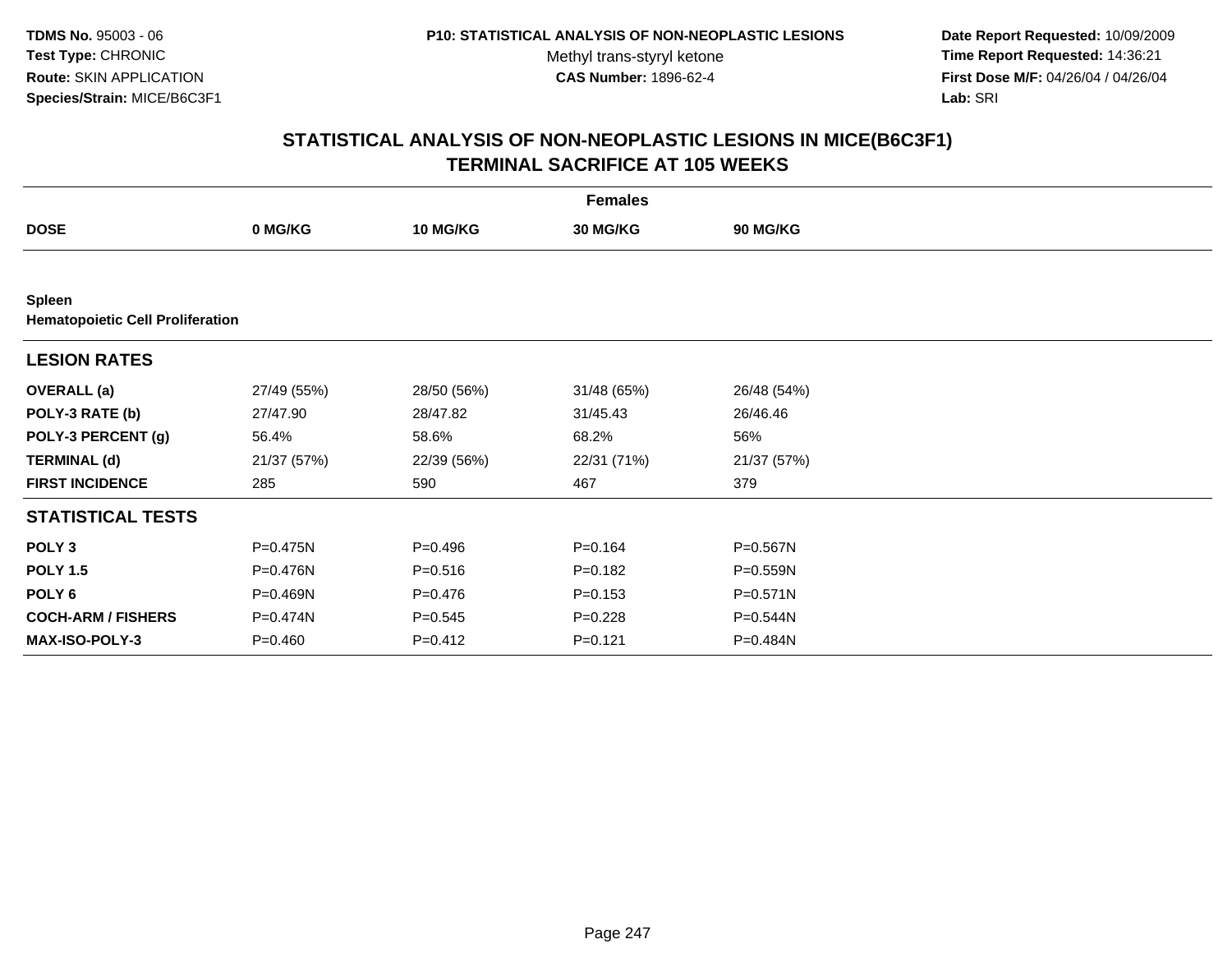**Date Report Requested:** 10/09/2009 **Time Report Requested:** 14:36:21 **First Dose M/F:** 04/26/04 / 04/26/04 Lab: SRI **Lab:** SRI

|                               | <b>Females</b> |                 |             |                 |  |  |  |  |
|-------------------------------|----------------|-----------------|-------------|-----------------|--|--|--|--|
| <b>DOSE</b>                   | 0 MG/KG        | <b>10 MG/KG</b> | 30 MG/KG    | <b>90 MG/KG</b> |  |  |  |  |
|                               |                |                 |             |                 |  |  |  |  |
| <b>Spleen</b><br>Pigmentation |                |                 |             |                 |  |  |  |  |
| <b>LESION RATES</b>           |                |                 |             |                 |  |  |  |  |
| <b>OVERALL</b> (a)            | 8/49 (16%)     | 5/50 (10%)      | 9/48 (19%)  | 3/48(6%)        |  |  |  |  |
| POLY-3 RATE (b)               | 8/45.95        | 5/46.74         | 9/42.59     | 3/44.69         |  |  |  |  |
| POLY-3 PERCENT (g)            | 17.4%          | 10.7%           | 21.1%       | 6.7%            |  |  |  |  |
| <b>TERMINAL (d)</b>           | 7/37 (19%)     | 4/39 (10%)      | 9/31(29%)   | 2/37(5%)        |  |  |  |  |
| <b>FIRST INCIDENCE</b>        | 719            | 639             | 729 (T)     | 653             |  |  |  |  |
| <b>STATISTICAL TESTS</b>      |                |                 |             |                 |  |  |  |  |
| POLY <sub>3</sub>             | $P = 0.130N$   | P=0.264N        | $P = 0.431$ | P=0.107N        |  |  |  |  |
| <b>POLY 1.5</b>               | $P = 0.131N$   | $P = 0.262N$    | $P=0.452$   | P=0.106N        |  |  |  |  |
| POLY <sub>6</sub>             | P=0.126N       | P=0.269N        | $P=0.410$   | P=0.106N        |  |  |  |  |
| <b>COCH-ARM / FISHERS</b>     | $P = 0.131N$   | P=0.264N        | $P = 0.481$ | P=0.106N        |  |  |  |  |
| MAX-ISO-POLY-3                | P=0.112N       | P=0.178N        | $P = 0.334$ | P=0.060N        |  |  |  |  |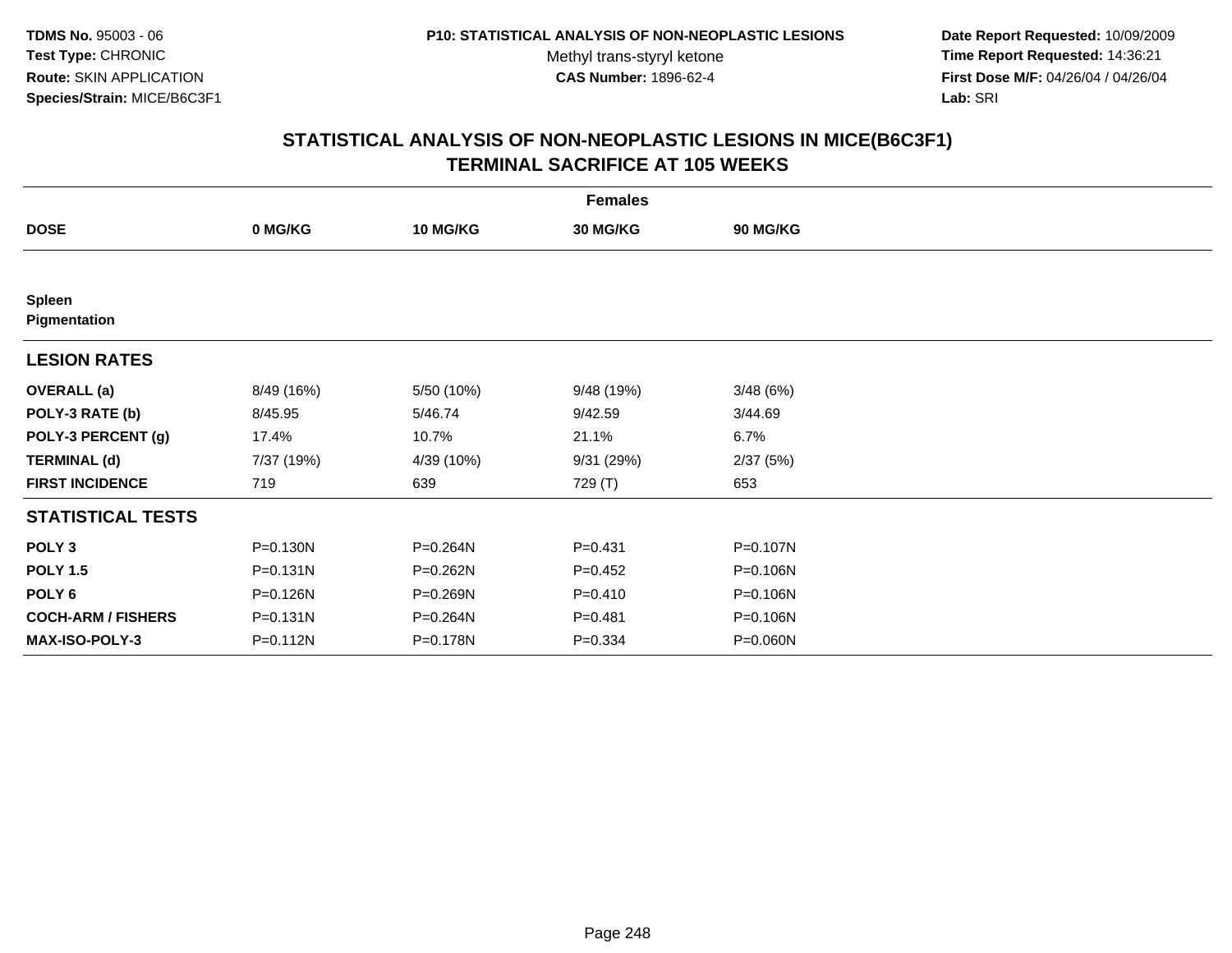**Date Report Requested:** 10/09/2009 **Time Report Requested:** 14:36:21 **First Dose M/F:** 04/26/04 / 04/26/04 Lab: SRI **Lab:** SRI

|                                                    | <b>Females</b> |                 |             |                 |  |  |  |  |
|----------------------------------------------------|----------------|-----------------|-------------|-----------------|--|--|--|--|
| <b>DOSE</b>                                        | 0 MG/KG        | <b>10 MG/KG</b> | 30 MG/KG    | <b>90 MG/KG</b> |  |  |  |  |
|                                                    |                |                 |             |                 |  |  |  |  |
| <b>Spleen: Lymphoid Follicle</b><br><b>Atrophy</b> |                |                 |             |                 |  |  |  |  |
| <b>LESION RATES</b>                                |                |                 |             |                 |  |  |  |  |
| <b>OVERALL</b> (a)                                 | 1/49(2%)       | 0/50(0%)        | 1/48(2%)    | 2/48(4%)        |  |  |  |  |
| POLY-3 RATE (b)                                    | 1/46.30        | 0/46.41         | 1/43.45     | 2/45.29         |  |  |  |  |
| POLY-3 PERCENT (g)                                 | 2.2%           | 0%              | 2.3%        | 4.4%            |  |  |  |  |
| <b>TERMINAL (d)</b>                                | 0/37(0%)       | 0/39(0%)        | 0/31(0%)    | 0/37(0%)        |  |  |  |  |
| <b>FIRST INCIDENCE</b>                             | 619            | ---             | 386         | 537             |  |  |  |  |
| <b>STATISTICAL TESTS</b>                           |                |                 |             |                 |  |  |  |  |
| POLY <sub>3</sub>                                  | $P = 0.231$    | P=0.500N        | $P=0.746$   | $P = 0.492$     |  |  |  |  |
| <b>POLY 1.5</b>                                    | $P=0.229$      | P=0.497N        | $P = 0.751$ | $P = 0.493$     |  |  |  |  |
| POLY 6                                             | $P = 0.235$    | $P = 0.503N$    | $P=0.741$   | $P = 0.493$     |  |  |  |  |
| <b>COCH-ARM / FISHERS</b>                          | $P=0.227$      | P=0.495N        | $P=0.747$   | $P=0.492$       |  |  |  |  |
| MAX-ISO-POLY-3                                     | $P=0.225$      | P=0.159N        | $P = 0.481$ | $P = 0.275$     |  |  |  |  |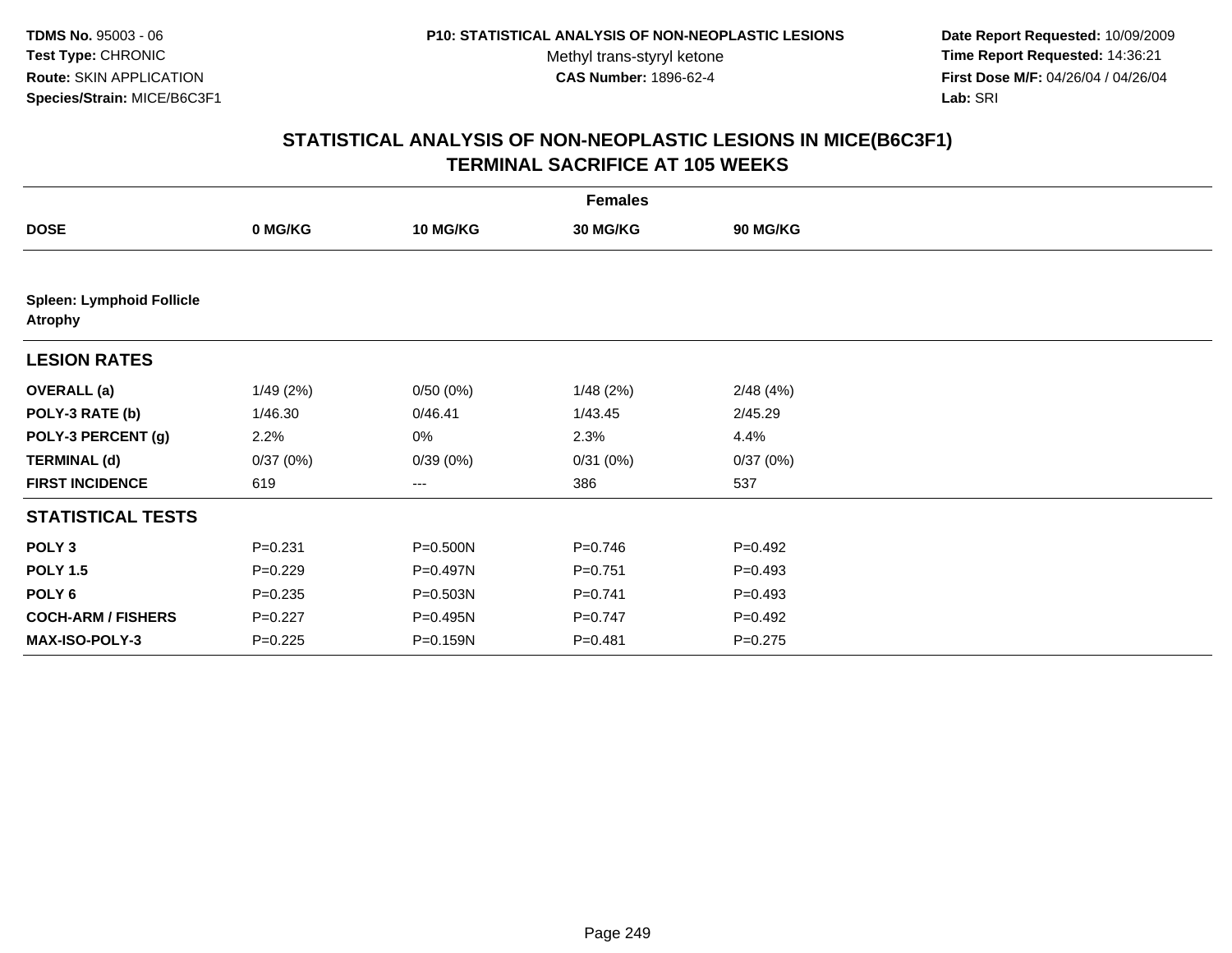**Date Report Requested:** 10/09/2009 **Time Report Requested:** 14:36:21 **First Dose M/F:** 04/26/04 / 04/26/04 Lab: SRI **Lab:** SRI

| <b>Females</b>                                  |             |                 |              |                 |  |  |
|-------------------------------------------------|-------------|-----------------|--------------|-----------------|--|--|
| <b>DOSE</b>                                     | 0 MG/KG     | <b>10 MG/KG</b> | 30 MG/KG     | <b>90 MG/KG</b> |  |  |
|                                                 |             |                 |              |                 |  |  |
| <b>Spleen: Lymphoid Follicle</b><br>Hyperplasia |             |                 |              |                 |  |  |
| <b>LESION RATES</b>                             |             |                 |              |                 |  |  |
| <b>OVERALL</b> (a)                              | 26/49 (53%) | 20/50 (40%)     | 19/48 (40%)  | 23/48 (48%)     |  |  |
| POLY-3 RATE (b)                                 | 26/46.89    | 20/46.67        | 19/43.83     | 23/45.00        |  |  |
| POLY-3 PERCENT (g)                              | 55.5%       | 42.9%           | 43.4%        | 51.1%           |  |  |
| <b>TERMINAL (d)</b>                             | 24/37 (65%) | 18/39 (46%)     | 16/31 (52%)  | 20/37 (54%)     |  |  |
| <b>FIRST INCIDENCE</b>                          | 285         | 681             | 465          | 653             |  |  |
| <b>STATISTICAL TESTS</b>                        |             |                 |              |                 |  |  |
| POLY <sub>3</sub>                               | $P = 0.510$ | P=0.152N        | P=0.170N     | P=0.417N        |  |  |
| <b>POLY 1.5</b>                                 | $P = 0.508$ | $P = 0.145N$    | P=0.156N     | $P = 0.411N$    |  |  |
| POLY 6                                          | $P = 0.534$ | P=0.158N        | P=0.177N     | P=0.403N        |  |  |
| <b>COCH-ARM / FISHERS</b>                       | $P = 0.525$ | $P = 0.135N$    | $P = 0.130N$ | P=0.381N        |  |  |
| <b>MAX-ISO-POLY-3</b>                           | P=0.285N    | P=0.109N        | P=0.128N     | P=0.339N        |  |  |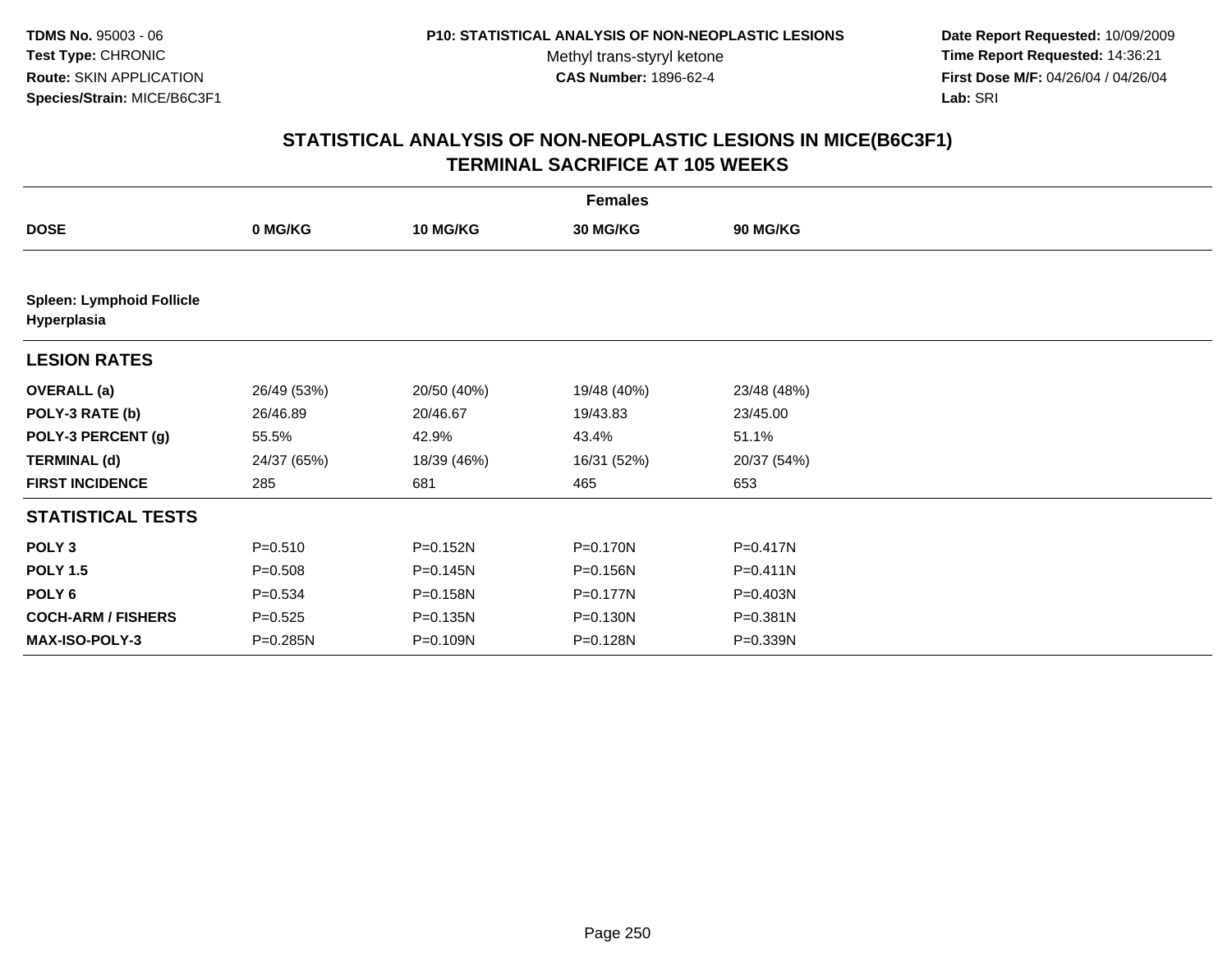**Date Report Requested:** 10/09/2009 **Time Report Requested:** 14:36:21 **First Dose M/F:** 04/26/04 / 04/26/04 Lab: SRI **Lab:** SRI

|                                        | <b>Females</b> |          |              |              |  |  |  |  |
|----------------------------------------|----------------|----------|--------------|--------------|--|--|--|--|
| <b>DOSE</b>                            | 0 MG/KG        | 10 MG/KG | 30 MG/KG     | 90 MG/KG     |  |  |  |  |
|                                        |                |          |              |              |  |  |  |  |
| Stomach, Forestomach<br><b>Erosion</b> |                |          |              |              |  |  |  |  |
| <b>LESION RATES</b>                    |                |          |              |              |  |  |  |  |
| <b>OVERALL</b> (a)                     | 2/50(4%)       | 1/50(2%) | 0/50(0%)     | 0/50(0%)     |  |  |  |  |
| POLY-3 RATE (b)                        | 2/46.84        | 1/46.41  | 0/44.07      | 0/45.79      |  |  |  |  |
| POLY-3 PERCENT (g)                     | 4.3%           | 2.2%     | 0%           | $0\%$        |  |  |  |  |
| <b>TERMINAL (d)</b>                    | 1/37(3%)       | 1/39(3%) | 0/31(0%)     | 0/37(0%)     |  |  |  |  |
| <b>FIRST INCIDENCE</b>                 | 698            | 729 (T)  | $\cdots$     | $\cdots$     |  |  |  |  |
| <b>STATISTICAL TESTS</b>               |                |          |              |              |  |  |  |  |
| POLY <sub>3</sub>                      | P=0.169N       | P=0.503N | $P = 0.251N$ | P=0.242N     |  |  |  |  |
| <b>POLY 1.5</b>                        | P=0.169N       | P=0.500N | $P = 0.245N$ | P=0.240N     |  |  |  |  |
| POLY 6                                 | P=0.168N       | P=0.507N | P=0.258N     | P=0.244N     |  |  |  |  |
| <b>COCH-ARM / FISHERS</b>              | P=0.169N       | P=0.500N | P=0.247N     | $P = 0.247N$ |  |  |  |  |
| <b>MAX-ISO-POLY-3</b>                  | P=0.086N       | P=0.284N | P=0.089N     | P=0.081N     |  |  |  |  |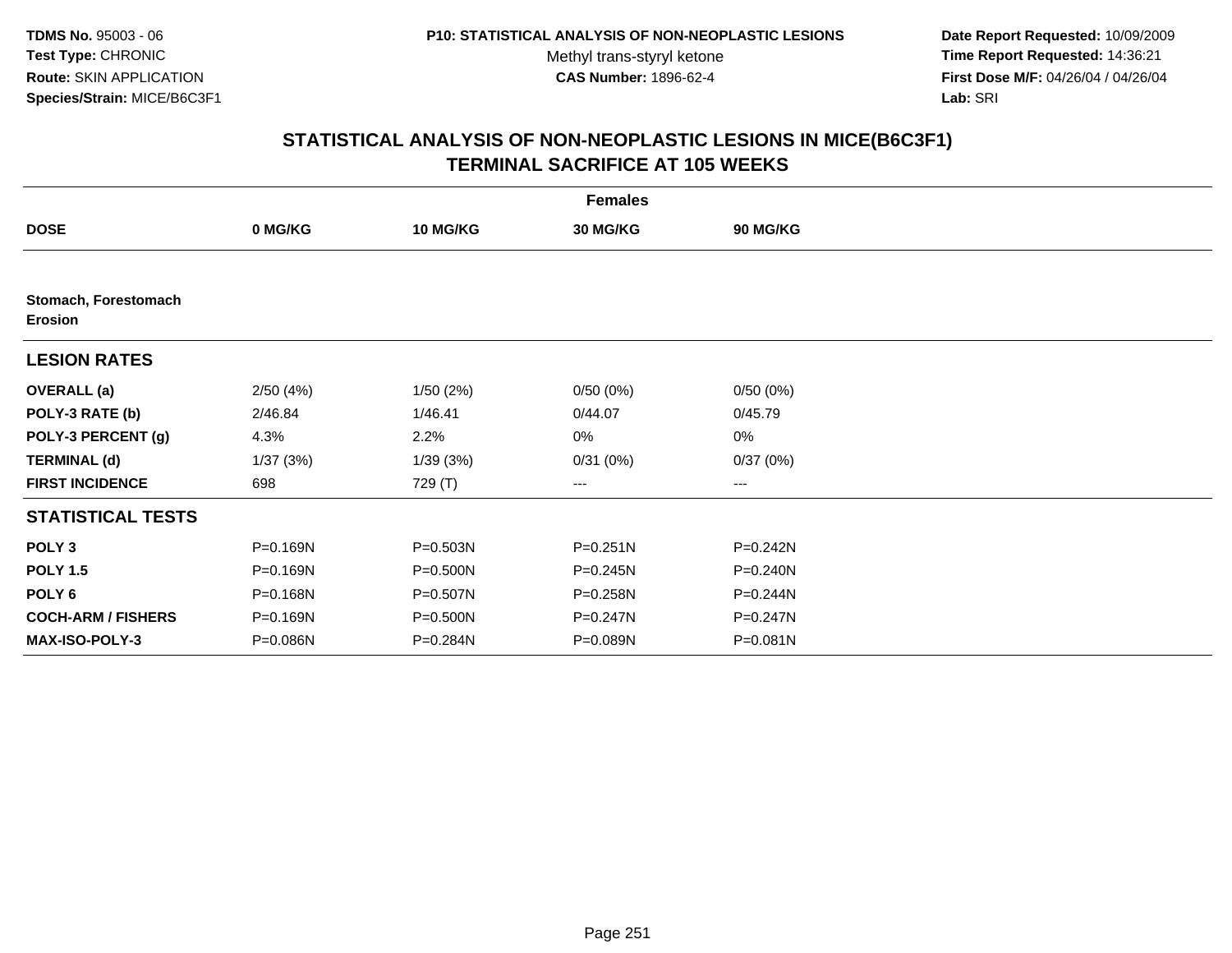**Date Report Requested:** 10/09/2009 **Time Report Requested:** 14:36:21 **First Dose M/F:** 04/26/04 / 04/26/04 Lab: SRI **Lab:** SRI

|                                                     | <b>Females</b> |             |             |                 |  |  |  |  |
|-----------------------------------------------------|----------------|-------------|-------------|-----------------|--|--|--|--|
| <b>DOSE</b>                                         | 0 MG/KG        | 10 MG/KG    | 30 MG/KG    | <b>90 MG/KG</b> |  |  |  |  |
|                                                     |                |             |             |                 |  |  |  |  |
| Stomach, Forestomach<br><b>Inflammation Chronic</b> |                |             |             |                 |  |  |  |  |
| <b>LESION RATES</b>                                 |                |             |             |                 |  |  |  |  |
| <b>OVERALL</b> (a)                                  | 1/50(2%)       | 1/50(2%)    | 2/50(4%)    | 0/50(0%)        |  |  |  |  |
| POLY-3 RATE (b)                                     | 1/47.01        | 1/46.41     | 2/44.97     | 0/45.79         |  |  |  |  |
| POLY-3 PERCENT (g)                                  | 2.1%           | 2.2%        | 4.5%        | 0%              |  |  |  |  |
| <b>TERMINAL (d)</b>                                 | 0/37(0%)       | 1/39(3%)    | 0/31(0%)    | 0/37(0%)        |  |  |  |  |
| <b>FIRST INCIDENCE</b>                              | 649            | 729 (T)     | 386         | ---             |  |  |  |  |
| <b>STATISTICAL TESTS</b>                            |                |             |             |                 |  |  |  |  |
| POLY <sub>3</sub>                                   | P=0.340N       | $P = 0.758$ | $P=0.485$   | $P = 0.505N$    |  |  |  |  |
| <b>POLY 1.5</b>                                     | P=0.337N       | $P = 0.760$ | $P=0.492$   | P=0.503N        |  |  |  |  |
| POLY <sub>6</sub>                                   | P=0.342N       | $P=0.755$   | $P=0.475$   | P=0.508N        |  |  |  |  |
| <b>COCH-ARM / FISHERS</b>                           | P=0.332N       | P=0.753N    | $P = 0.500$ | $P = 0.500N$    |  |  |  |  |
| <b>MAX-ISO-POLY-3</b>                               | P=0.281N       | $P = 0.496$ | $P=0.272$   | $P = 0.165N$    |  |  |  |  |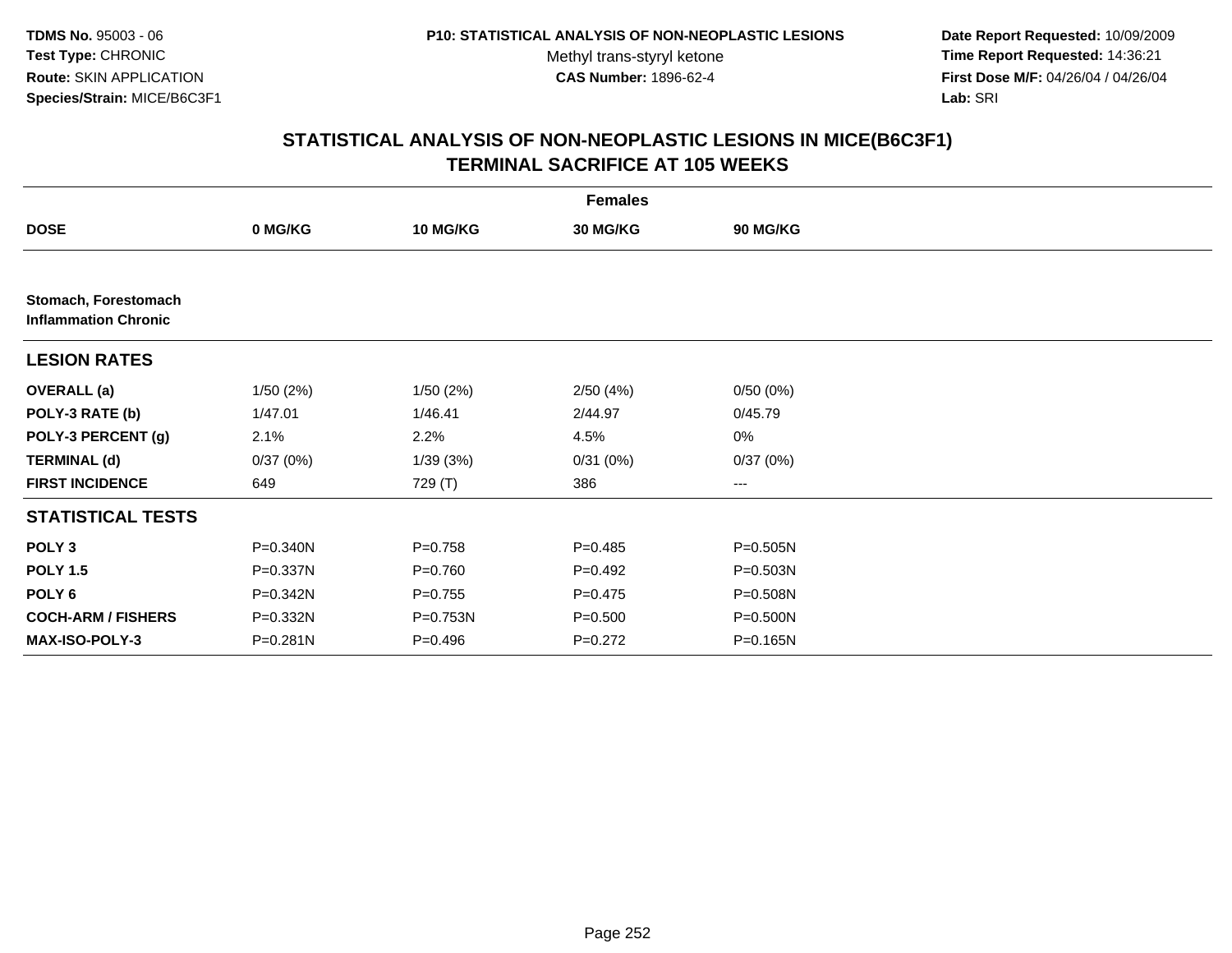**Date Report Requested:** 10/09/2009 **Time Report Requested:** 14:36:21 **First Dose M/F:** 04/26/04 / 04/26/04 Lab: SRI **Lab:** SRI

|                                      | <b>Females</b> |                 |                 |             |  |  |  |  |
|--------------------------------------|----------------|-----------------|-----------------|-------------|--|--|--|--|
| <b>DOSE</b>                          | 0 MG/KG        | <b>10 MG/KG</b> | <b>30 MG/KG</b> | 90 MG/KG    |  |  |  |  |
|                                      |                |                 |                 |             |  |  |  |  |
| Stomach, Forestomach<br><b>Ulcer</b> |                |                 |                 |             |  |  |  |  |
| <b>LESION RATES</b>                  |                |                 |                 |             |  |  |  |  |
| <b>OVERALL</b> (a)                   | 2/50(4%)       | 2/50(4%)        | 4/50 (8%)       | 5/50 (10%)  |  |  |  |  |
| POLY-3 RATE (b)                      | 2/47.04        | 2/46.41         | 4/45.02         | 5/46.08     |  |  |  |  |
| POLY-3 PERCENT (g)                   | 4.3%           | 4.3%            | 8.9%            | 10.9%       |  |  |  |  |
| <b>TERMINAL (d)</b>                  | 0/37(0%)       | 2/39(5%)        | 1/31(3%)        | 3/37(8%)    |  |  |  |  |
| <b>FIRST INCIDENCE</b>               | 675            | 729 (T)         | 467             | 657         |  |  |  |  |
| <b>STATISTICAL TESTS</b>             |                |                 |                 |             |  |  |  |  |
| POLY <sub>3</sub>                    | $P=0.124$      | $P = 0.689$     | $P = 0.317$     | $P = 0.208$ |  |  |  |  |
| <b>POLY 1.5</b>                      | $P = 0.126$    | $P=0.692$       | $P = 0.326$     | $P=0.212$   |  |  |  |  |
| POLY <sub>6</sub>                    | $P = 0.123$    | $P = 0.683$     | $P = 0.307$     | $P = 0.204$ |  |  |  |  |
| <b>COCH-ARM / FISHERS</b>            | $P = 0.129$    | P=0.691N        | $P = 0.339$     | $P = 0.218$ |  |  |  |  |
| MAX-ISO-POLY-3                       | $P=0.175$      | $P=0.494$       | $P = 0.190$     | $P = 0.116$ |  |  |  |  |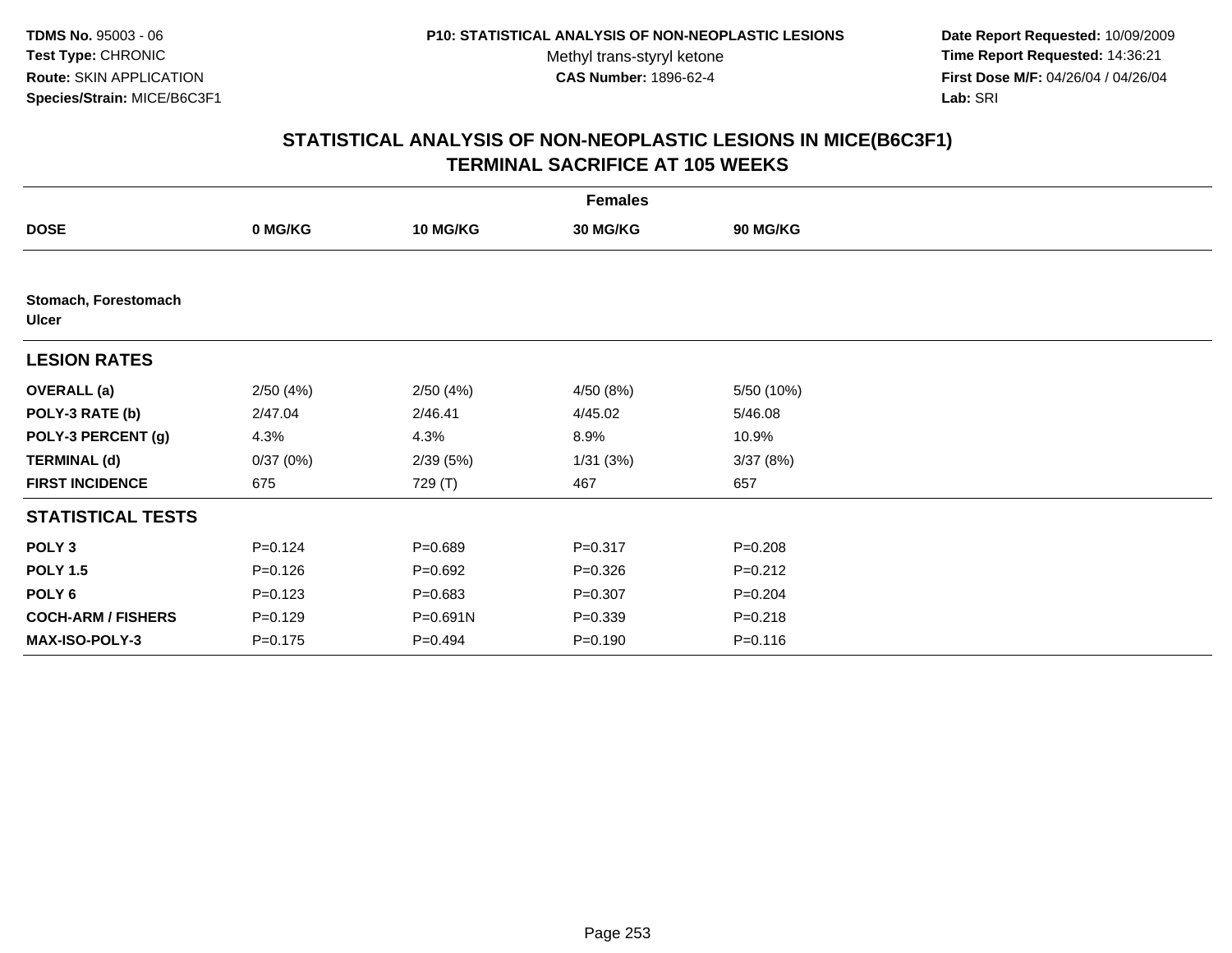**Date Report Requested:** 10/09/2009 **Time Report Requested:** 14:36:21 **First Dose M/F:** 04/26/04 / 04/26/04 Lab: SRI **Lab:** SRI

|                           | <b>Females</b>                   |             |             |                 |  |  |  |  |
|---------------------------|----------------------------------|-------------|-------------|-----------------|--|--|--|--|
| <b>DOSE</b>               | 0 MG/KG                          | 10 MG/KG    | 30 MG/KG    | <b>90 MG/KG</b> |  |  |  |  |
|                           |                                  |             |             |                 |  |  |  |  |
| Hyperplasia               | Stomach, Forestomach: Epithelium |             |             |                 |  |  |  |  |
| <b>LESION RATES</b>       |                                  |             |             |                 |  |  |  |  |
| <b>OVERALL</b> (a)        | 6/50 (12%)                       | 7/50 (14%)  | 10/50 (20%) | 4/50(8%)        |  |  |  |  |
| POLY-3 RATE (b)           | 6/47.25                          | 7/46.88     | 10/45.89    | 4/46.08         |  |  |  |  |
| POLY-3 PERCENT (g)        | 12.7%                            | 14.9%       | 21.8%       | 8.7%            |  |  |  |  |
| <b>TERMINAL (d)</b>       | 3/37(8%)                         | 6/39(15%)   | 5/31 (16%)  | 2/37(5%)        |  |  |  |  |
| <b>FIRST INCIDENCE</b>    | 649                              | 590         | 386         | 657             |  |  |  |  |
| <b>STATISTICAL TESTS</b>  |                                  |             |             |                 |  |  |  |  |
| POLY <sub>3</sub>         | P=0.259N                         | $P=0.494$   | $P = 0.187$ | P=0.386N        |  |  |  |  |
| <b>POLY 1.5</b>           | P=0.253N                         | $P = 0.500$ | $P=0.197$   | P=0.379N        |  |  |  |  |
| POLY <sub>6</sub>         | P=0.264N                         | $P=0.484$   | $P = 0.173$ | $P = 0.393N$    |  |  |  |  |
| <b>COCH-ARM / FISHERS</b> | P=0.243N                         | $P = 0.500$ | $P=0.207$   | P=0.370N        |  |  |  |  |
| MAX-ISO-POLY-3            | P=0.237N                         | $P = 0.376$ | $P = 0.126$ | P=0.269N        |  |  |  |  |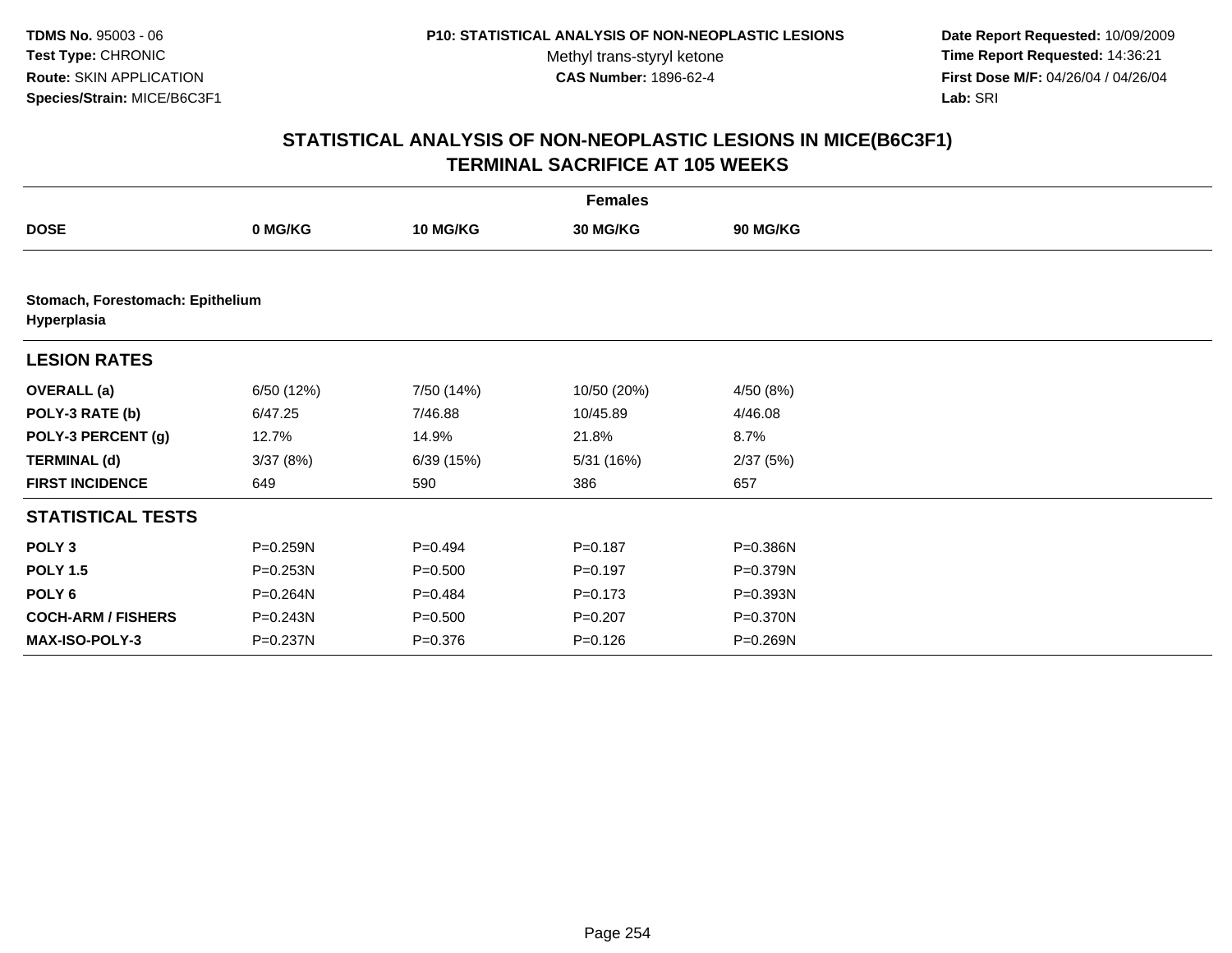**Date Report Requested:** 10/09/2009 **Time Report Requested:** 14:36:21 **First Dose M/F:** 04/26/04 / 04/26/04 Lab: SRI **Lab:** SRI

| <b>Females</b>             |             |                 |             |              |  |  |  |
|----------------------------|-------------|-----------------|-------------|--------------|--|--|--|
| <b>DOSE</b>                | 0 MG/KG     | <b>10 MG/KG</b> | 30 MG/KG    | 90 MG/KG     |  |  |  |
|                            |             |                 |             |              |  |  |  |
| Stomach, Glandular<br>Cyst |             |                 |             |              |  |  |  |
| <b>LESION RATES</b>        |             |                 |             |              |  |  |  |
| <b>OVERALL</b> (a)         | 5/48 (10%)  | 3/48(6%)        | 8/48 (17%)  | 4/46 (9%)    |  |  |  |
| POLY-3 RATE (b)            | 5/45.43     | 3/45.38         | 8/43.01     | 4/43.56      |  |  |  |
| POLY-3 PERCENT (g)         | 11%         | 6.6%            | 18.6%       | 9.2%         |  |  |  |
| <b>TERMINAL (d)</b>        | 5/37 (14%)  | 2/39(5%)        | 7/31 (23%)  | 3/37(8%)     |  |  |  |
| <b>FIRST INCIDENCE</b>     | 729 (T)     | 639             | 688         | 723          |  |  |  |
| <b>STATISTICAL TESTS</b>   |             |                 |             |              |  |  |  |
| POLY <sub>3</sub>          | P=0.559N    | P=0.357N        | $P = 0.240$ | P=0.526N     |  |  |  |
| <b>POLY 1.5</b>            | P=0.559N    | P=0.355N        | $P = 0.255$ | $P = 0.525N$ |  |  |  |
| POLY <sub>6</sub>          | P=0.557N    | P=0.360N        | $P=0.225$   | P=0.527N     |  |  |  |
| <b>COCH-ARM / FISHERS</b>  | P=0.560N    | P=0.357N        | $P = 0.276$ | P=0.527N     |  |  |  |
| <b>MAX-ISO-POLY-3</b>      | $P = 0.367$ | P=0.232N        | $P = 0.164$ | P=0.388N     |  |  |  |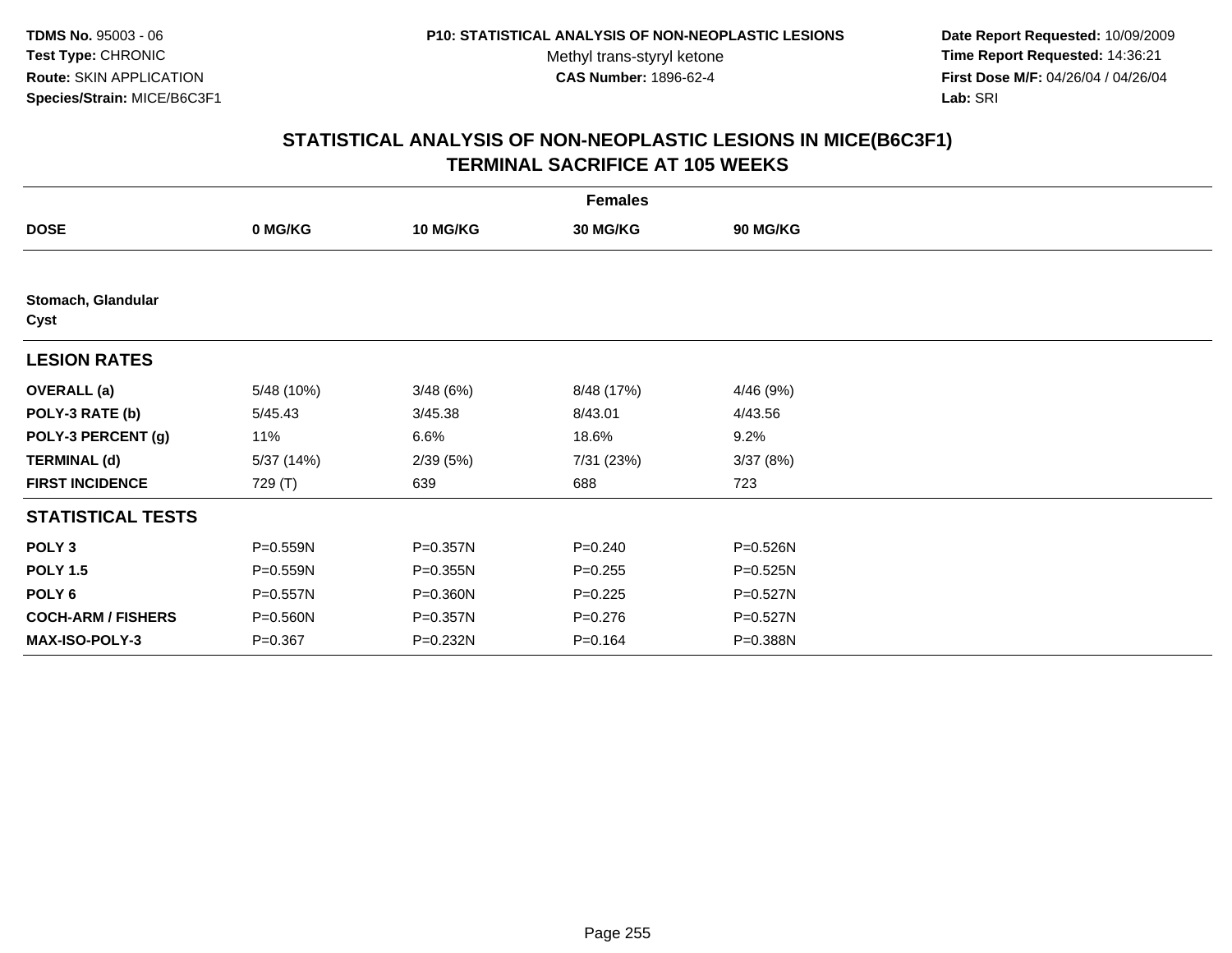**Date Report Requested:** 10/09/2009 **Time Report Requested:** 14:36:21 **First Dose M/F:** 04/26/04 / 04/26/04 Lab: SRI **Lab:** SRI

|                                      | <b>Females</b> |             |             |             |  |  |  |  |
|--------------------------------------|----------------|-------------|-------------|-------------|--|--|--|--|
| <b>DOSE</b>                          | 0 MG/KG        | 10 MG/KG    | 30 MG/KG    | 90 MG/KG    |  |  |  |  |
|                                      |                |             |             |             |  |  |  |  |
| Stomach, Glandular<br><b>Erosion</b> |                |             |             |             |  |  |  |  |
| <b>LESION RATES</b>                  |                |             |             |             |  |  |  |  |
| <b>OVERALL</b> (a)                   | 0/48(0%)       | 3/48(6%)    | 1/48(2%)    | 1/46(2%)    |  |  |  |  |
| POLY-3 RATE (b)                      | 0/45.43        | 3/45.94     | 1/42.85     | 1/43.55     |  |  |  |  |
| POLY-3 PERCENT (g)                   | 0%             | 6.5%        | 2.3%        | 2.3%        |  |  |  |  |
| <b>TERMINAL (d)</b>                  | 0/37(0%)       | 1/39(3%)    | 1/31(3%)    | 0/37(0%)    |  |  |  |  |
| <b>FIRST INCIDENCE</b>               | ---            | 590         | 729 (T)     | 725         |  |  |  |  |
| <b>STATISTICAL TESTS</b>             |                |             |             |             |  |  |  |  |
| POLY <sub>3</sub>                    | P=0.604N       | $P = 0.121$ | $P = 0.488$ | $P = 0.492$ |  |  |  |  |
| <b>POLY 1.5</b>                      | P=0.604N       | $P = 0.121$ | $P=0.493$   | $P = 0.492$ |  |  |  |  |
| POLY 6                               | P=0.604N       | $P = 0.121$ | $P = 0.483$ | $P = 0.491$ |  |  |  |  |
| <b>COCH-ARM / FISHERS</b>            | P=0.606N       | $P = 0.121$ | $P = 0.500$ | $P = 0.489$ |  |  |  |  |
| <b>MAX-ISO-POLY-3</b>                | $P = 0.230$    | $P=0.040*$  | $P = 0.158$ | $P = 0.156$ |  |  |  |  |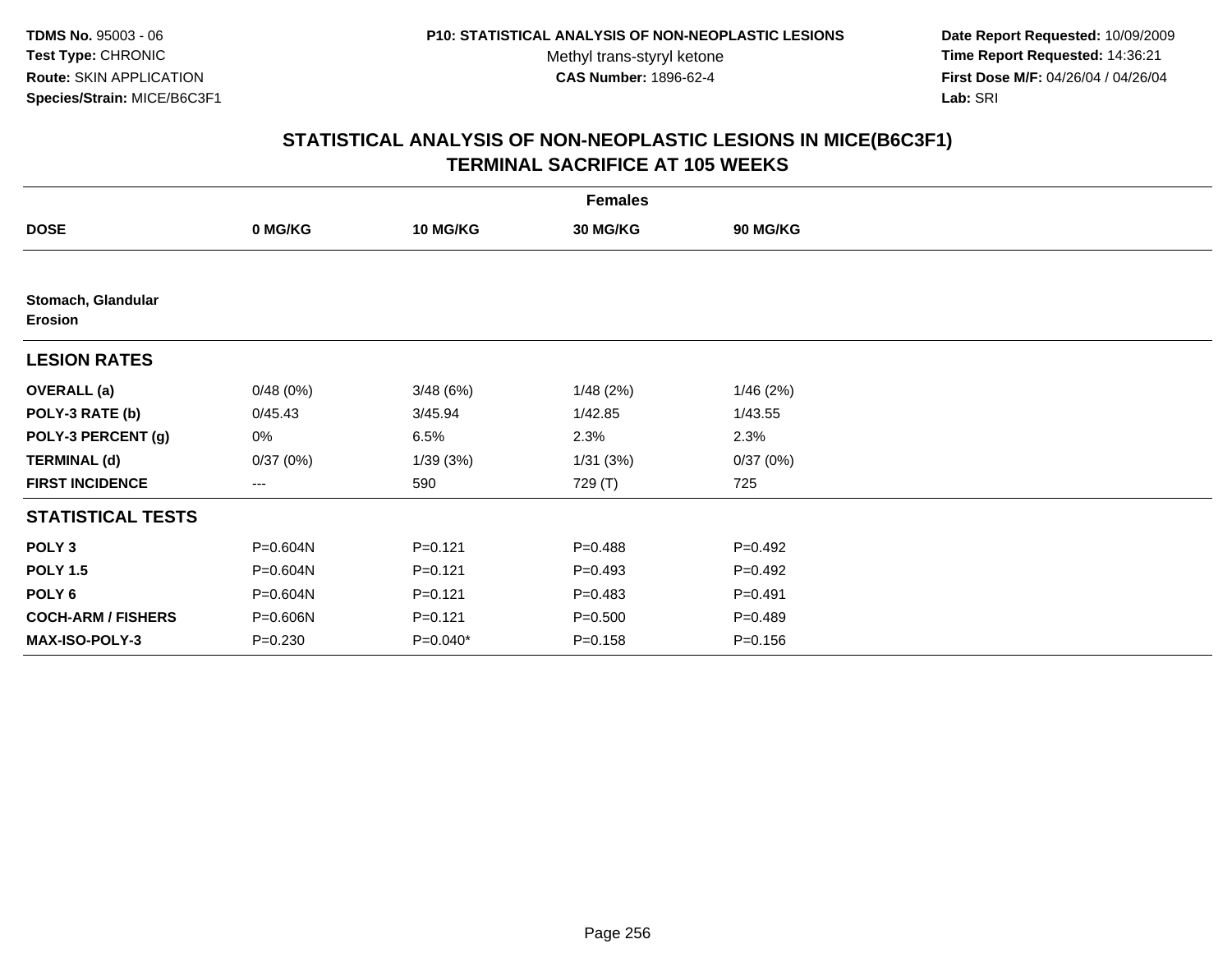**Date Report Requested:** 10/09/2009 **Time Report Requested:** 14:36:21 **First Dose M/F:** 04/26/04 / 04/26/04 Lab: SRI **Lab:** SRI

|                                                 | <b>Females</b> |                 |                   |                 |  |  |  |  |
|-------------------------------------------------|----------------|-----------------|-------------------|-----------------|--|--|--|--|
| <b>DOSE</b>                                     | 0 MG/KG        | <b>10 MG/KG</b> | 30 MG/KG          | <b>90 MG/KG</b> |  |  |  |  |
|                                                 |                |                 |                   |                 |  |  |  |  |
| Stomach, Glandular<br><b>Inflammation Acute</b> |                |                 |                   |                 |  |  |  |  |
| <b>LESION RATES</b>                             |                |                 |                   |                 |  |  |  |  |
| <b>OVERALL</b> (a)                              | 0/48(0%)       | 0/48(0%)        | 0/48(0%)          | 1/46(2%)        |  |  |  |  |
| POLY-3 RATE (b)                                 | 0/45.43        | 0/45.06         | 0/42.85           | 1/43.54         |  |  |  |  |
| POLY-3 PERCENT (g)                              | 0%             | 0%              | 0%                | 2.3%            |  |  |  |  |
| <b>TERMINAL (d)</b>                             | 0/37(0%)       | 0/39(0%)        | 0/31(0%)          | 1/37(3%)        |  |  |  |  |
| <b>FIRST INCIDENCE</b>                          | $---$          | ---             | $\qquad \qquad -$ | 729 (T)         |  |  |  |  |
| <b>STATISTICAL TESTS</b>                        |                |                 |                   |                 |  |  |  |  |
| POLY <sub>3</sub>                               | $P = 0.209$    | (e)             | (e)               | $P=0.491$       |  |  |  |  |
| <b>POLY 1.5</b>                                 | $P = 0.209$    | (e)             | (e)               | $P=0.492$       |  |  |  |  |
| POLY <sub>6</sub>                               | $P = 0.209$    | (e)             | (e)               | $P = 0.491$     |  |  |  |  |
| <b>COCH-ARM / FISHERS</b>                       | $P = 0.208$    | (e)             | (e)               | $P=0.489$       |  |  |  |  |
| MAX-ISO-POLY-3                                  | $P = 0.121$    | (e)             | (e)               | $P = 0.156$     |  |  |  |  |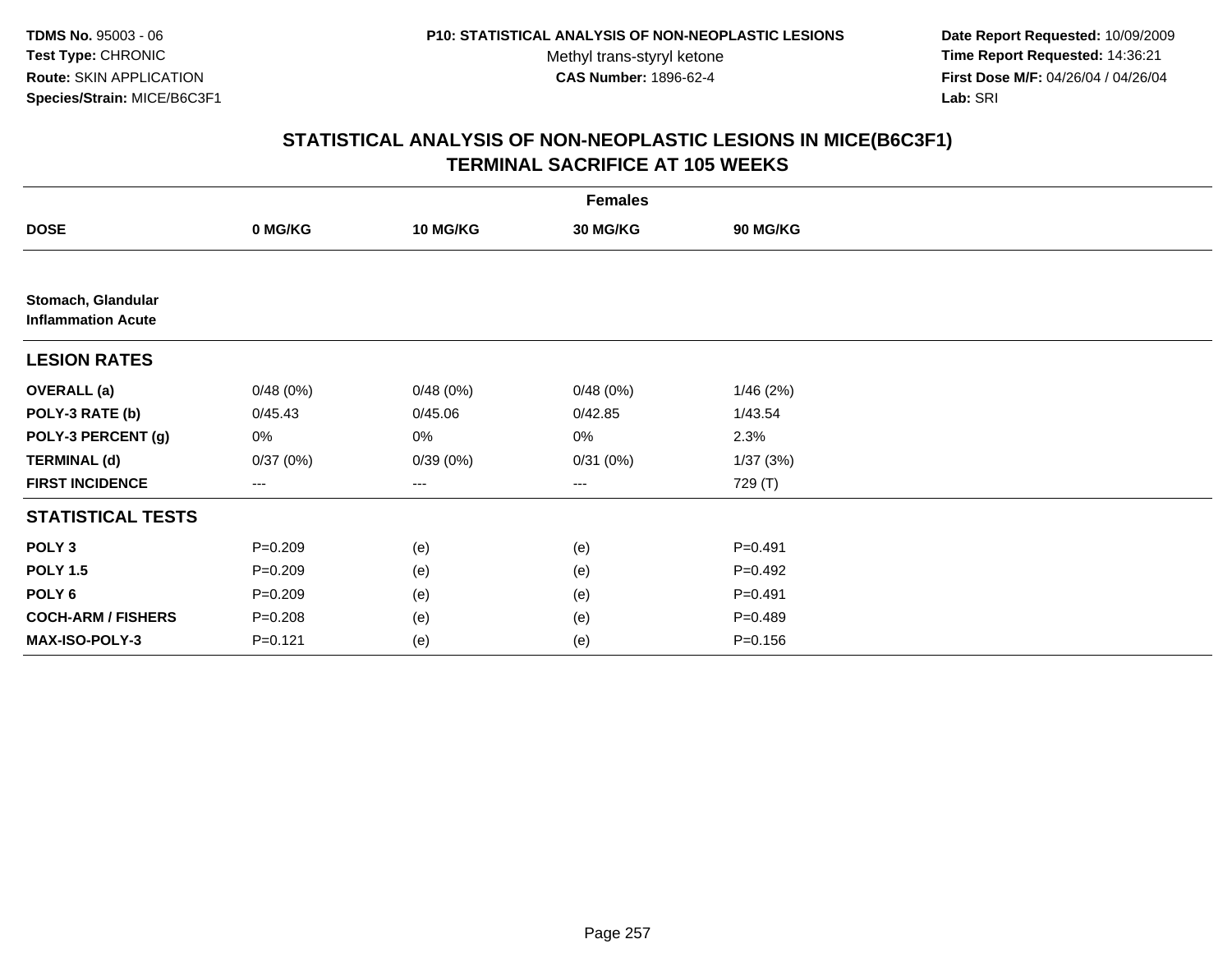**Date Report Requested:** 10/09/2009 **Time Report Requested:** 14:36:21 **First Dose M/F:** 04/26/04 / 04/26/04 Lab: SRI **Lab:** SRI

| <b>Females</b>                                    |          |                 |                   |                 |  |  |  |
|---------------------------------------------------|----------|-----------------|-------------------|-----------------|--|--|--|
| <b>DOSE</b>                                       | 0 MG/KG  | <b>10 MG/KG</b> | 30 MG/KG          | <b>90 MG/KG</b> |  |  |  |
|                                                   |          |                 |                   |                 |  |  |  |
| Stomach, Glandular<br><b>Inflammation Chronic</b> |          |                 |                   |                 |  |  |  |
| <b>LESION RATES</b>                               |          |                 |                   |                 |  |  |  |
| <b>OVERALL</b> (a)                                | 0/48(0%) | 0/48(0%)        | 0/48(0%)          | 0/46(0%)        |  |  |  |
| POLY-3 RATE (b)                                   | 0/45.43  | 0/45.06         | 0/42.85           | 0/43.54         |  |  |  |
| POLY-3 PERCENT (g)                                | 0%       | 0%              | 0%                | 0%              |  |  |  |
| <b>TERMINAL (d)</b>                               | 0/37(0%) | 0/39(0%)        | 0/31(0%)          | 0/37(0%)        |  |  |  |
| <b>FIRST INCIDENCE</b>                            | $---$    | $---$           | $\qquad \qquad -$ | ---             |  |  |  |
| <b>STATISTICAL TESTS</b>                          |          |                 |                   |                 |  |  |  |
| POLY <sub>3</sub>                                 | (e)      | (e)             | (e)               | (e)             |  |  |  |
| <b>POLY 1.5</b>                                   | (e)      | (e)             | (e)               | (e)             |  |  |  |
| POLY <sub>6</sub>                                 | (e)      | (e)             | (e)               | (e)             |  |  |  |
| <b>COCH-ARM / FISHERS</b>                         | (e)      | (e)             | (e)               | (e)             |  |  |  |
| MAX-ISO-POLY-3                                    | (e)      | (e)             | (e)               | (e)             |  |  |  |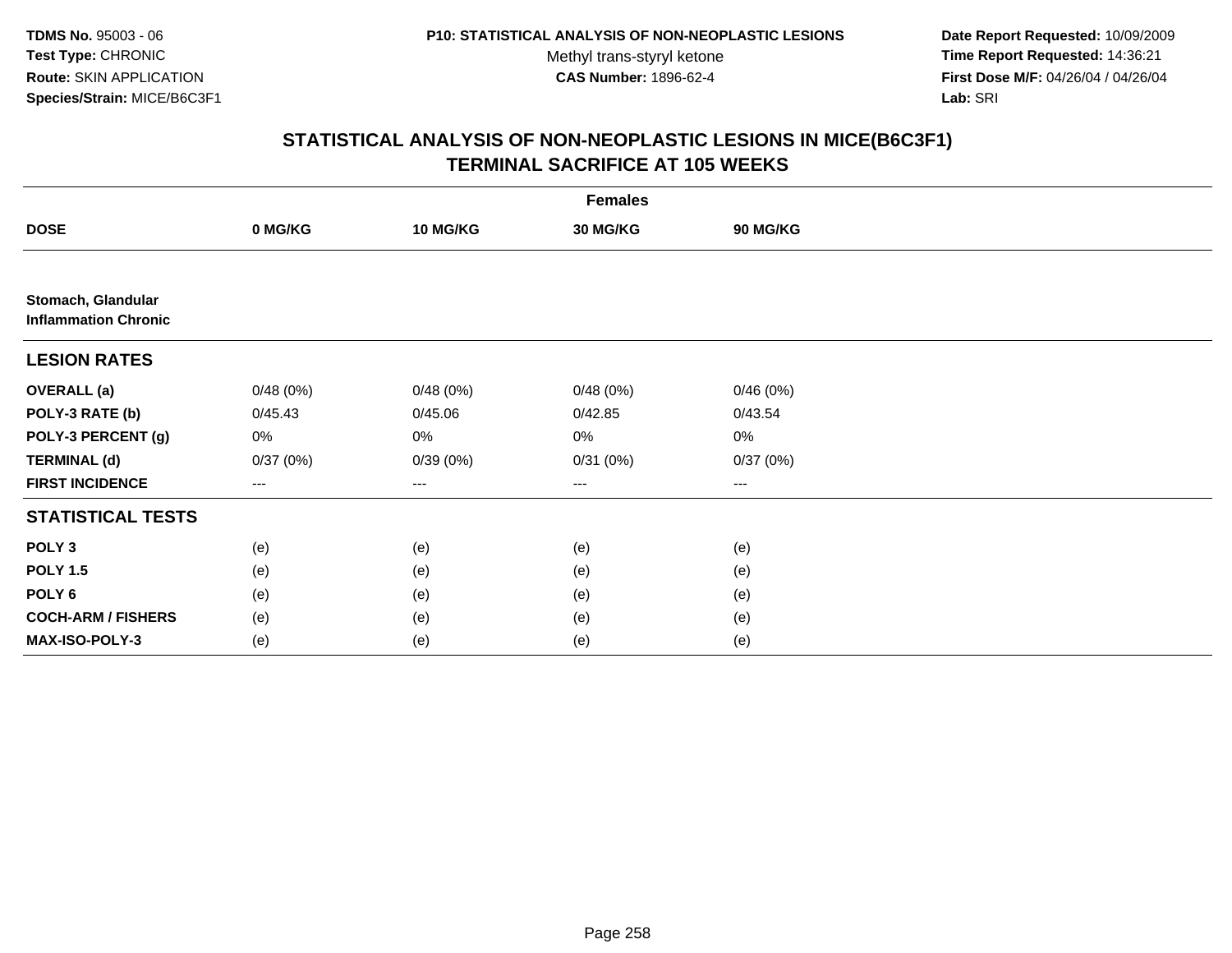**Date Report Requested:** 10/09/2009 **Time Report Requested:** 14:36:21 **First Dose M/F:** 04/26/04 / 04/26/04 Lab: SRI **Lab:** SRI

| <b>Females</b>                          |          |                 |                        |          |  |  |  |
|-----------------------------------------|----------|-----------------|------------------------|----------|--|--|--|
| <b>DOSE</b>                             | 0 MG/KG  | <b>10 MG/KG</b> | 30 MG/KG               | 90 MG/KG |  |  |  |
|                                         |          |                 |                        |          |  |  |  |
| Stomach, Glandular<br><b>Metaplasia</b> |          |                 |                        |          |  |  |  |
| <b>LESION RATES</b>                     |          |                 |                        |          |  |  |  |
| <b>OVERALL</b> (a)                      | 0/48(0%) | 0/48(0%)        | 0/48(0%)               | 0/46(0%) |  |  |  |
| POLY-3 RATE (b)                         | 0/45.43  | 0/45.06         | 0/42.85                | 0/43.54  |  |  |  |
| POLY-3 PERCENT (g)                      | 0%       | 0%              | 0%                     | 0%       |  |  |  |
| <b>TERMINAL (d)</b>                     | 0/37(0%) | 0/39(0%)        | 0/31(0%)               | 0/37(0%) |  |  |  |
| <b>FIRST INCIDENCE</b>                  | ---      | $---$           | $\qquad \qquad \cdots$ | $\cdots$ |  |  |  |
| <b>STATISTICAL TESTS</b>                |          |                 |                        |          |  |  |  |
| POLY <sub>3</sub>                       | (e)      | (e)             | (e)                    | (e)      |  |  |  |
| <b>POLY 1.5</b>                         | (e)      | (e)             | (e)                    | (e)      |  |  |  |
| POLY <sub>6</sub>                       | (e)      | (e)             | (e)                    | (e)      |  |  |  |
| <b>COCH-ARM / FISHERS</b>               | (e)      | (e)             | (e)                    | (e)      |  |  |  |
| MAX-ISO-POLY-3                          | (e)      | (e)             | (e)                    | (e)      |  |  |  |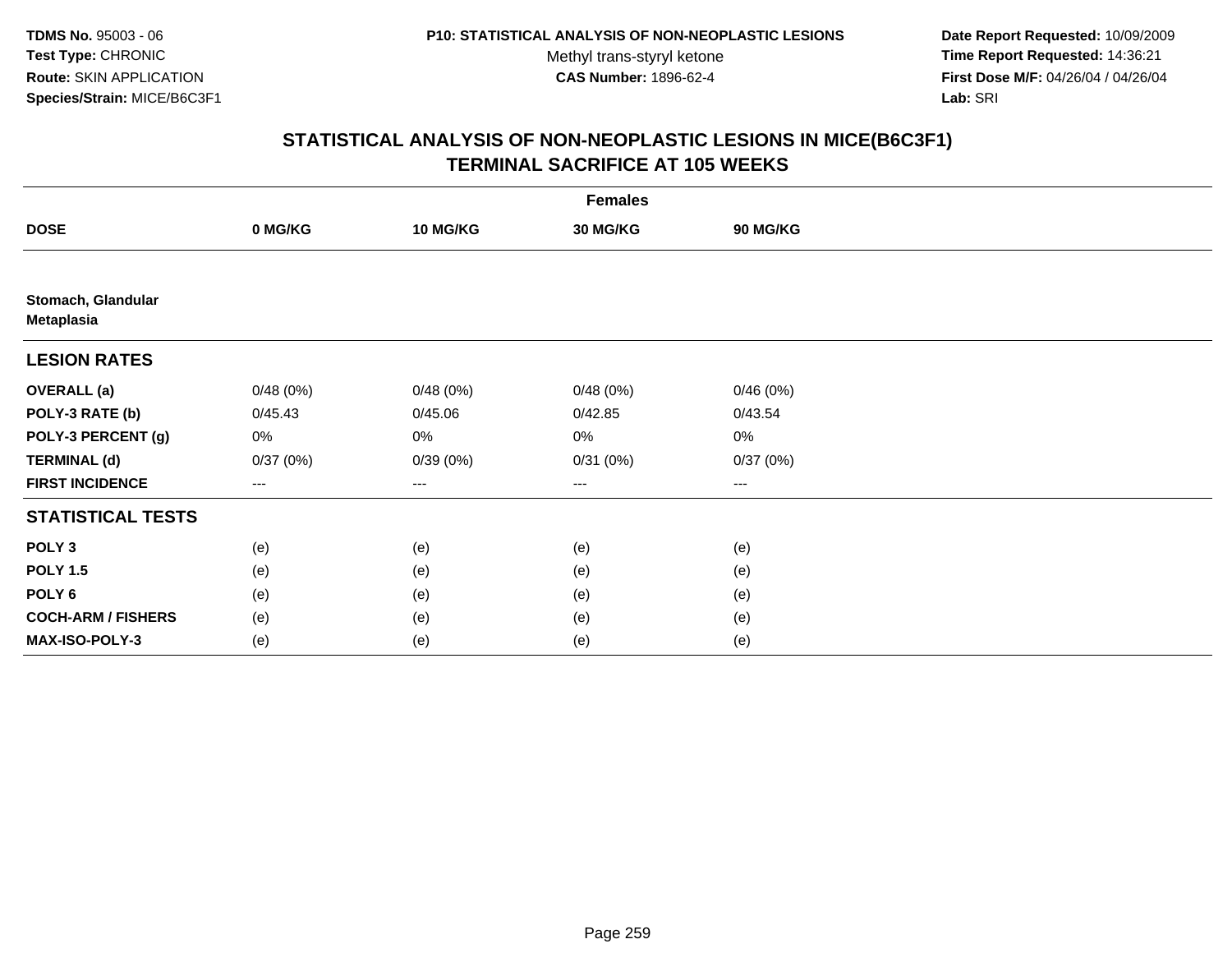**Date Report Requested:** 10/09/2009 **Time Report Requested:** 14:36:21 **First Dose M/F:** 04/26/04 / 04/26/04 Lab: SRI **Lab:** SRI

| <b>Females</b>                              |             |             |              |             |  |  |  |
|---------------------------------------------|-------------|-------------|--------------|-------------|--|--|--|
| <b>DOSE</b>                                 | 0 MG/KG     | 10 MG/KG    | 30 MG/KG     | 90 MG/KG    |  |  |  |
|                                             |             |             |              |             |  |  |  |
| Stomach, Glandular<br><b>Mineralization</b> |             |             |              |             |  |  |  |
| <b>LESION RATES</b>                         |             |             |              |             |  |  |  |
| <b>OVERALL</b> (a)                          | 1/48(2%)    | 1/48(2%)    | 1/48(2%)     | 2/46(4%)    |  |  |  |
| POLY-3 RATE (b)                             | 1/45.43     | 1/45.53     | 1/43.15      | 2/43.54     |  |  |  |
| POLY-3 PERCENT (g)                          | 2.2%        | 2.2%        | 2.3%         | 4.6%        |  |  |  |
| <b>TERMINAL (d)</b>                         | 1/37(3%)    | 0/39(0%)    | 0/31(0%)     | 2/37(5%)    |  |  |  |
| <b>FIRST INCIDENCE</b>                      | 729 (T)     | 590         | 648          | 729 (T)     |  |  |  |
| <b>STATISTICAL TESTS</b>                    |             |             |              |             |  |  |  |
| POLY <sub>3</sub>                           | $P = 0.346$ | P=0.760N    | $P = 0.749$  | $P = 0.485$ |  |  |  |
| <b>POLY 1.5</b>                             | $P = 0.346$ | P=0.759N    | $P=0.754$    | $P = 0.486$ |  |  |  |
| POLY 6                                      | $P = 0.346$ | $P = 0.760$ | $P = 0.744$  | $P = 0.485$ |  |  |  |
| <b>COCH-ARM / FISHERS</b>                   | $P = 0.345$ | P=0.753N    | $P = 0.753N$ | $P = 0.484$ |  |  |  |
| <b>MAX-ISO-POLY-3</b>                       | $P = 0.404$ | P=0.499N    | $P = 0.485$  | $P = 0.270$ |  |  |  |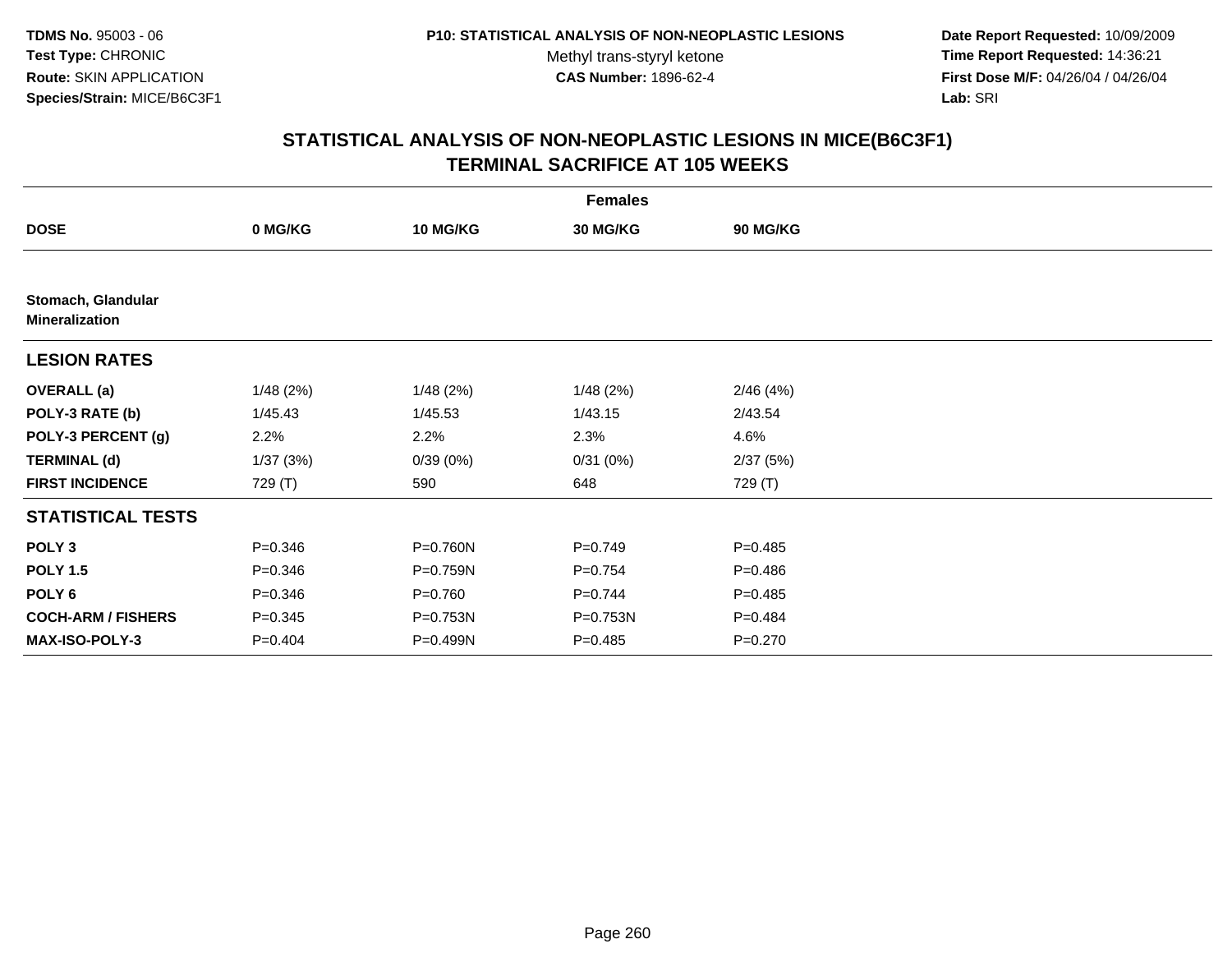**Date Report Requested:** 10/09/2009 **Time Report Requested:** 14:36:21 **First Dose M/F:** 04/26/04 / 04/26/04 Lab: SRI **Lab:** SRI

| <b>Females</b>                     |          |                 |                 |              |  |  |  |
|------------------------------------|----------|-----------------|-----------------|--------------|--|--|--|
| <b>DOSE</b>                        | 0 MG/KG  | <b>10 MG/KG</b> | <b>30 MG/KG</b> | 90 MG/KG     |  |  |  |
|                                    |          |                 |                 |              |  |  |  |
| Stomach, Glandular<br><b>Ulcer</b> |          |                 |                 |              |  |  |  |
| <b>LESION RATES</b>                |          |                 |                 |              |  |  |  |
| <b>OVERALL</b> (a)                 | 1/48(2%) | 0/48(0%)        | 1/48(2%)        | 0/46(0%)     |  |  |  |
| POLY-3 RATE (b)                    | 1/45.63  | 0/45.06         | 1/43.01         | 0/43.54      |  |  |  |
| POLY-3 PERCENT (g)                 | 2.2%     | 0%              | 2.3%            | 0%           |  |  |  |
| <b>TERMINAL (d)</b>                | 0/37(0%) | 0/39(0%)        | 0/31(0%)        | 0/37(0%)     |  |  |  |
| <b>FIRST INCIDENCE</b>             | 678      | $---$           | 688             | $--$         |  |  |  |
| <b>STATISTICAL TESTS</b>           |          |                 |                 |              |  |  |  |
| POLY <sub>3</sub>                  | P=0.467N | $P = 0.503N$    | $P=0.747$       | $P = 0.509N$ |  |  |  |
| <b>POLY 1.5</b>                    | P=0.468N | P=0.501N        | $P=0.753$       | P=0.508N     |  |  |  |
| POLY <sub>6</sub>                  | P=0.466N | P=0.505N        | $P = 0.741$     | $P = 0.510N$ |  |  |  |
| <b>COCH-ARM / FISHERS</b>          | P=0.469N | P=0.500N        | P=0.753N        | $P = 0.511N$ |  |  |  |
| MAX-ISO-POLY-3                     | P=0.269N | P=0.162N        | $P=0.483$       | P=0.168N     |  |  |  |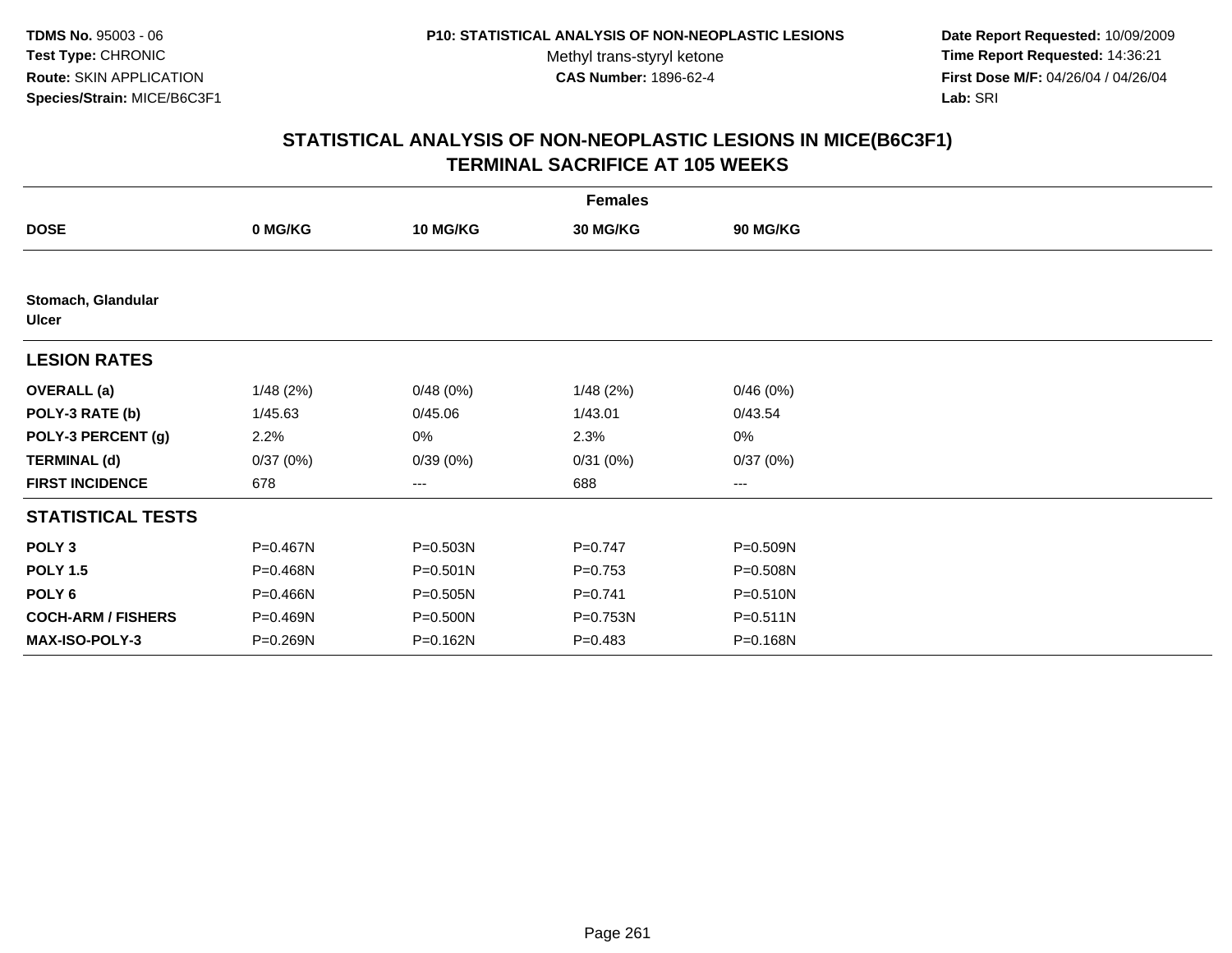**Date Report Requested:** 10/09/2009 **Time Report Requested:** 14:36:21 **First Dose M/F:** 04/26/04 / 04/26/04 Lab: SRI **Lab:** SRI

| <b>Females</b>                                |          |              |                 |              |  |  |  |
|-----------------------------------------------|----------|--------------|-----------------|--------------|--|--|--|
| <b>DOSE</b>                                   | 0 MG/KG  | 10 MG/KG     | <b>30 MG/KG</b> | 90 MG/KG     |  |  |  |
|                                               |          |              |                 |              |  |  |  |
| Stomach, Glandular: Epithelium<br>Hyperplasia |          |              |                 |              |  |  |  |
| <b>LESION RATES</b>                           |          |              |                 |              |  |  |  |
| <b>OVERALL</b> (a)                            | 1/48(2%) | 0/48(0%)     | 1/48(2%)        | 0/46(0%)     |  |  |  |
| POLY-3 RATE (b)                               | 1/45.55  | 0/45.06      | 1/42.85         | 0/43.54      |  |  |  |
| POLY-3 PERCENT (g)                            | 2.2%     | 0%           | 2.3%            | 0%           |  |  |  |
| <b>TERMINAL (d)</b>                           | 0/37(0%) | 0/39(0%)     | 1/31(3%)        | 0/37(0%)     |  |  |  |
| <b>FIRST INCIDENCE</b>                        | 698      | $--$         | 729 (T)         | ---          |  |  |  |
| <b>STATISTICAL TESTS</b>                      |          |              |                 |              |  |  |  |
| POLY <sub>3</sub>                             | P=0.467N | $P = 0.502N$ | $P=0.747$       | P=0.509N     |  |  |  |
| <b>POLY 1.5</b>                               | P=0.468N | $P = 0.500N$ | $P=0.753$       | P=0.508N     |  |  |  |
| POLY <sub>6</sub>                             | P=0.465N | $P = 0.505N$ | $P = 0.740$     | $P = 0.510N$ |  |  |  |
| <b>COCH-ARM / FISHERS</b>                     | P=0.469N | P=0.500N     | P=0.753N        | $P = 0.511N$ |  |  |  |
| MAX-ISO-POLY-3                                | P=0.269N | $P = 0.161N$ | $P=0.482$       | P=0.167N     |  |  |  |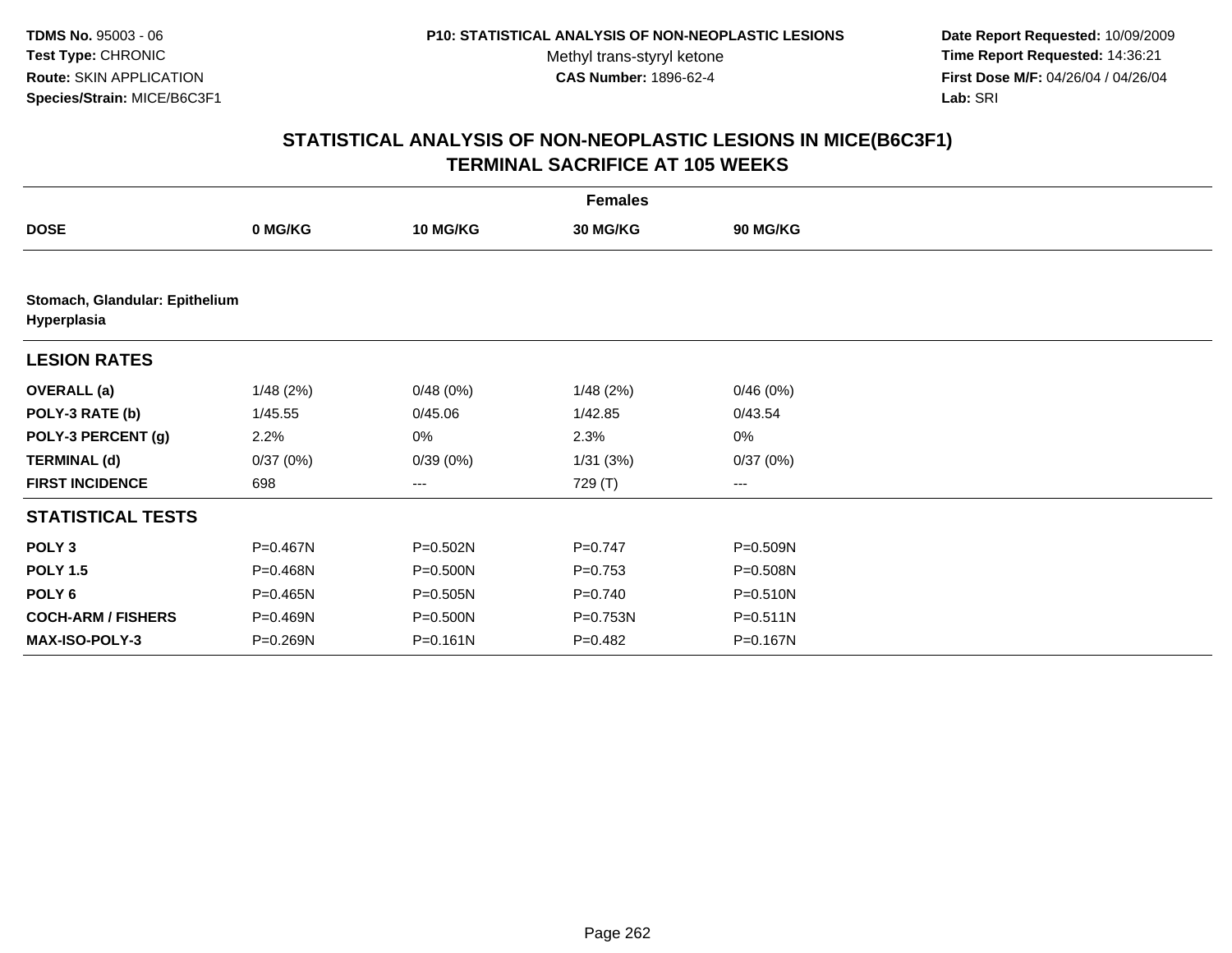**Date Report Requested:** 10/09/2009 **Time Report Requested:** 14:36:21 **First Dose M/F:** 04/26/04 / 04/26/04 Lab: SRI **Lab:** SRI

| <b>Females</b>            |             |                 |                 |             |  |  |  |
|---------------------------|-------------|-----------------|-----------------|-------------|--|--|--|
| <b>DOSE</b>               | 0 MG/KG     | <b>10 MG/KG</b> | <b>30 MG/KG</b> | 90 MG/KG    |  |  |  |
|                           |             |                 |                 |             |  |  |  |
| <b>Thymus</b><br>Cyst     |             |                 |                 |             |  |  |  |
| <b>LESION RATES</b>       |             |                 |                 |             |  |  |  |
| <b>OVERALL</b> (a)        | 2/50(4%)    | 1/46(2%)        | 4/46 (9%)       | 4/48(8%)    |  |  |  |
| POLY-3 RATE (b)           | 2/46.72     | 1/43.70         | 4/41.76         | 4/44.87     |  |  |  |
| POLY-3 PERCENT (g)        | 4.3%        | 2.3%            | 9.6%            | 8.9%        |  |  |  |
| <b>TERMINAL (d)</b>       | 2/37(5%)    | 1/39(3%)        | 3/31 (10%)      | 2/37(5%)    |  |  |  |
| <b>FIRST INCIDENCE</b>    | 729 (T)     | 729 (T)         | 676             | 723         |  |  |  |
| <b>STATISTICAL TESTS</b>  |             |                 |                 |             |  |  |  |
| POLY <sub>3</sub>         | $P = 0.178$ | P=0.523N        | $P = 0.287$     | $P = 0.319$ |  |  |  |
| <b>POLY 1.5</b>           | $P = 0.180$ | P=0.525N        | $P = 0.293$     | $P = 0.320$ |  |  |  |
| POLY <sub>6</sub>         | $P = 0.176$ | P=0.521N        | $P = 0.282$     | $P = 0.318$ |  |  |  |
| <b>COCH-ARM / FISHERS</b> | $P = 0.181$ | P=0.532N        | $P = 0.300$     | $P = 0.319$ |  |  |  |
| MAX-ISO-POLY-3            | $P = 0.199$ | P=0.302N        | $P = 0.171$     | $P = 0.189$ |  |  |  |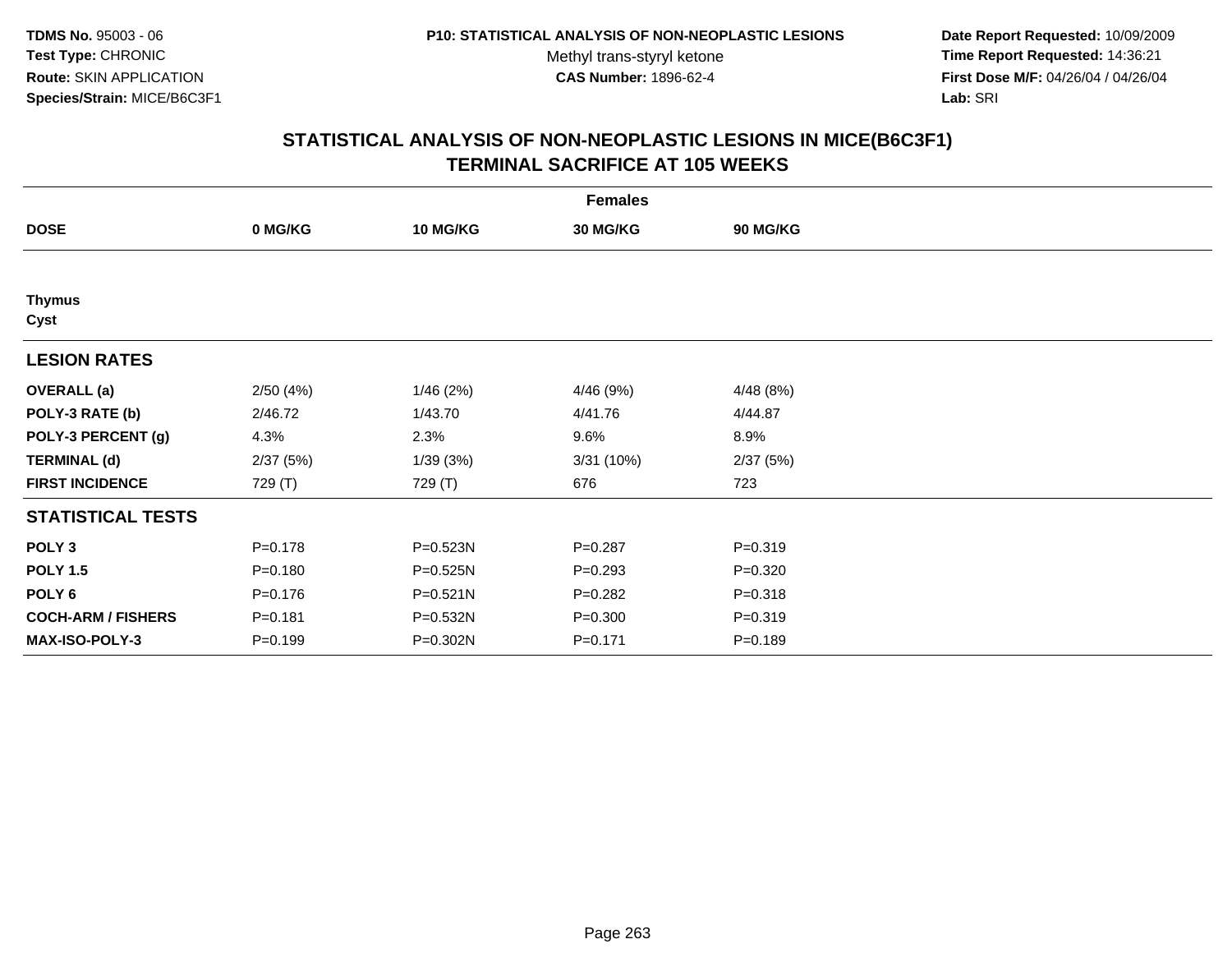**Date Report Requested:** 10/09/2009 **Time Report Requested:** 14:36:21 **First Dose M/F:** 04/26/04 / 04/26/04 Lab: SRI **Lab:** SRI

|                             | <b>Females</b> |                 |                 |             |  |  |  |  |
|-----------------------------|----------------|-----------------|-----------------|-------------|--|--|--|--|
| <b>DOSE</b>                 | 0 MG/KG        | <b>10 MG/KG</b> | <b>30 MG/KG</b> | 90 MG/KG    |  |  |  |  |
|                             |                |                 |                 |             |  |  |  |  |
| <b>Thymus</b><br>Hemorrhage |                |                 |                 |             |  |  |  |  |
| <b>LESION RATES</b>         |                |                 |                 |             |  |  |  |  |
| <b>OVERALL</b> (a)          | 6/50(12%)      | 7/46 (15%)      | 10/46 (22%)     | 9/48 (19%)  |  |  |  |  |
| POLY-3 RATE (b)             | 6/46.72        | 7/43.70         | 10/41.56        | 9/44.83     |  |  |  |  |
| POLY-3 PERCENT (g)          | 12.8%          | 16%             | 24.1%           | 20.1%       |  |  |  |  |
| <b>TERMINAL (d)</b>         | 6/37(16%)      | 7/39 (18%)      | 10/31 (32%)     | 9/37(24%)   |  |  |  |  |
| <b>FIRST INCIDENCE</b>      | 729 (T)        | 729 (T)         | 729 (T)         | 729 (T)     |  |  |  |  |
| <b>STATISTICAL TESTS</b>    |                |                 |                 |             |  |  |  |  |
| POLY <sub>3</sub>           | $P = 0.261$    | $P=0.449$       | $P = 0.137$     | $P = 0.258$ |  |  |  |  |
| <b>POLY 1.5</b>             | $P = 0.266$    | $P=0.446$       | $P = 0.146$     | $P = 0.260$ |  |  |  |  |
| POLY <sub>6</sub>           | $P = 0.256$    | $P=0.453$       | $P = 0.128$     | $P = 0.255$ |  |  |  |  |
| <b>COCH-ARM / FISHERS</b>   | $P = 0.268$    | $P=0.435$       | $P = 0.158$     | $P = 0.259$ |  |  |  |  |
| MAX-ISO-POLY-3              | $P = 0.211$    | $P = 0.336$     | $P = 0.093$     | $P = 0.178$ |  |  |  |  |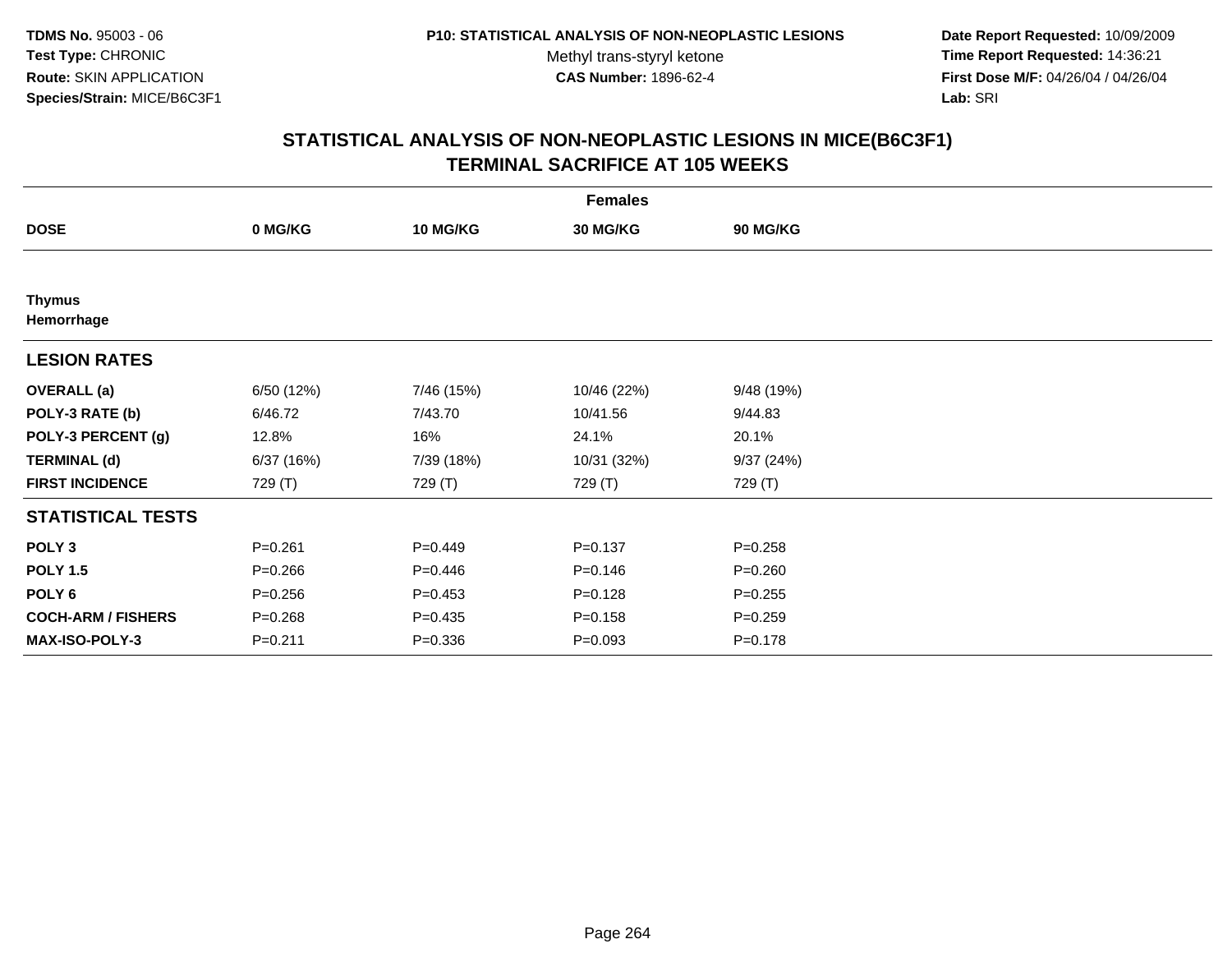**Date Report Requested:** 10/09/2009 **Time Report Requested:** 14:36:21 **First Dose M/F:** 04/26/04 / 04/26/04 Lab: SRI **Lab:** SRI

| <b>Females</b>                                              |             |                 |             |                 |  |
|-------------------------------------------------------------|-------------|-----------------|-------------|-----------------|--|
| <b>DOSE</b>                                                 | 0 MG/KG     | <b>10 MG/KG</b> | 30 MG/KG    | <b>90 MG/KG</b> |  |
|                                                             |             |                 |             |                 |  |
| <b>Thyroid Gland: Follicle</b><br><b>Degeneration Focal</b> |             |                 |             |                 |  |
| <b>LESION RATES</b>                                         |             |                 |             |                 |  |
| <b>OVERALL</b> (a)                                          | 30/49 (61%) | 31/50 (62%)     | 35/49 (71%) | 31/47 (66%)     |  |
| POLY-3 RATE (b)                                             | 30/47.81    | 31/49.03        | 35/46.78    | 31/45.85        |  |
| POLY-3 PERCENT (g)                                          | 62.8%       | 63.2%           | 74.8%       | 67.6%           |  |
| <b>TERMINAL (d)</b>                                         | 21/37 (57%) | 22/39 (56%)     | 23/31 (74%) | 24/37 (65%)     |  |
| <b>FIRST INCIDENCE</b>                                      | 619         | 590             | 386         | 499             |  |
| <b>STATISTICAL TESTS</b>                                    |             |                 |             |                 |  |
| POLY <sub>3</sub>                                           | $P = 0.351$ | $P=0.564$       | $P = 0.145$ | $P = 0.391$     |  |
| <b>POLY 1.5</b>                                             | $P = 0.354$ | $P = 0.568$     | $P = 0.171$ | $P = 0.396$     |  |
| POLY <sub>6</sub>                                           | $P = 0.351$ | $P = 0.553$     | $P = 0.112$ | $P = 0.386$     |  |
| <b>COCH-ARM / FISHERS</b>                                   | $P = 0.361$ | $P = 0.551$     | $P = 0.196$ | $P = 0.394$     |  |
| MAX-ISO-POLY-3                                              | $P = 0.310$ | $P=0.479$       | $P = 0.102$ | $P = 0.313$     |  |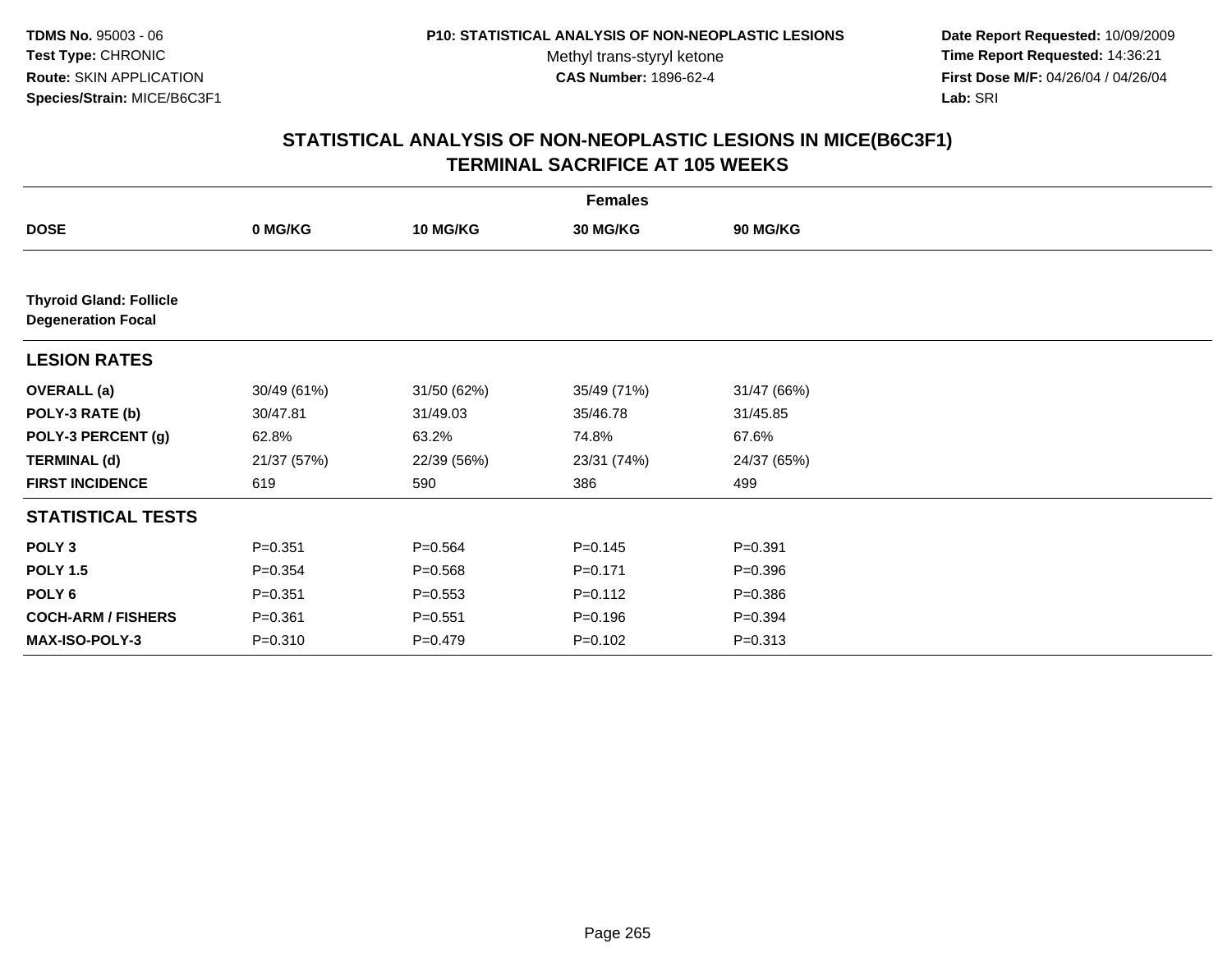**Date Report Requested:** 10/09/2009 **Time Report Requested:** 14:36:21 **First Dose M/F:** 04/26/04 / 04/26/04 Lab: SRI **Lab:** SRI

|                                                      |             |                 | <b>Females</b> |                 |  |
|------------------------------------------------------|-------------|-----------------|----------------|-----------------|--|
| <b>DOSE</b>                                          | 0 MG/KG     | <b>10 MG/KG</b> | 30 MG/KG       | <b>90 MG/KG</b> |  |
|                                                      |             |                 |                |                 |  |
| <b>Thyroid Gland: Follicular Cell</b><br>Hyperplasia |             |                 |                |                 |  |
| <b>LESION RATES</b>                                  |             |                 |                |                 |  |
| <b>OVERALL (a)</b>                                   | 0/49(0%)    | 1/50(2%)        | 1/49(2%)       | 2/47(4%)        |  |
| POLY-3 RATE (b)                                      | 0/46.14     | 1/46.41         | 1/43.67        | 2/44.14         |  |
| POLY-3 PERCENT (g)                                   | 0%          | 2.2%            | 2.3%           | 4.5%            |  |
| <b>TERMINAL (d)</b>                                  | 0/37(0%)    | 1/39(3%)        | 0/31(0%)       | 0/37(0%)        |  |
| <b>FIRST INCIDENCE</b>                               | ---         | 729 (T)         | 624            | 653             |  |
| <b>STATISTICAL TESTS</b>                             |             |                 |                |                 |  |
| POLY <sub>3</sub>                                    | $P = 0.180$ | $P = 0.501$     | $P = 0.489$    | $P=0.227$       |  |
| <b>POLY 1.5</b>                                      | $P = 0.180$ | $P = 0.503$     | $P=0.494$      | $P=0.227$       |  |
| POLY <sub>6</sub>                                    | $P = 0.183$ | $P = 0.498$     | $P = 0.485$    | $P=0.229$       |  |
| <b>COCH-ARM / FISHERS</b>                            | $P = 0.179$ | $P = 0.505$     | $P = 0.500$    | $P = 0.237$     |  |
| MAX-ISO-POLY-3                                       | $P = 0.118$ | $P = 0.160$     | $P = 0.158$    | $P = 0.074$     |  |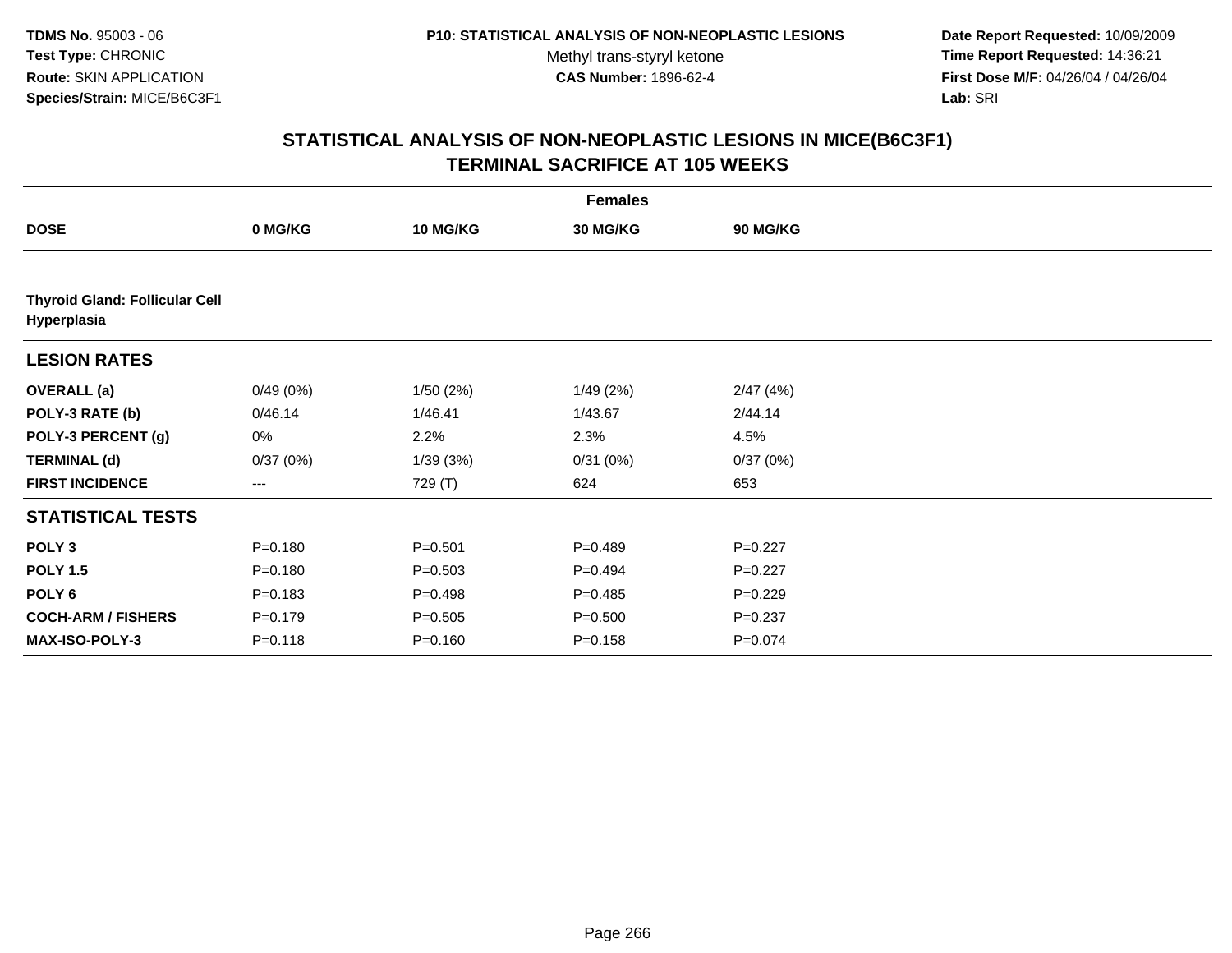**Date Report Requested:** 10/09/2009 **Time Report Requested:** 14:36:21 **First Dose M/F:** 04/26/04 / 04/26/04 Lab: SRI **Lab:** SRI

|                                                                   |          |             | <b>Females</b> |              |  |
|-------------------------------------------------------------------|----------|-------------|----------------|--------------|--|
| <b>DOSE</b>                                                       | 0 MG/KG  | 10 MG/KG    | 30 MG/KG       | 90 MG/KG     |  |
|                                                                   |          |             |                |              |  |
| <b>Thyroid Gland: Follicular Cell</b><br><b>Hyperplasia Focal</b> |          |             |                |              |  |
| <b>LESION RATES</b>                                               |          |             |                |              |  |
| <b>OVERALL</b> (a)                                                | 2/49(4%) | 2/50(4%)    | 2/49(4%)       | 0/47(0%)     |  |
| POLY-3 RATE (b)                                                   | 2/46.26  | 2/46.41     | 2/43.30        | 0/43.68      |  |
| POLY-3 PERCENT (g)                                                | 4.3%     | 4.3%        | 4.6%           | $0\%$        |  |
| <b>TERMINAL (d)</b>                                               | 1/37(3%) | 2/39(5%)    | 2/31(7%)       | 0/37(0%)     |  |
| <b>FIRST INCIDENCE</b>                                            | 698      | 729 (T)     | 729 (T)        | $---$        |  |
| <b>STATISTICAL TESTS</b>                                          |          |             |                |              |  |
| POLY <sub>3</sub>                                                 | P=0.169N | P=0.693N    | $P = 0.670$    | $P = 0.250N$ |  |
| <b>POLY 1.5</b>                                                   | P=0.169N | P=0.688N    | $P = 0.680$    | P=0.249N     |  |
| POLY <sub>6</sub>                                                 | P=0.167N | $P = 0.689$ | $P = 0.658$    | $P = 0.251N$ |  |
| <b>COCH-ARM / FISHERS</b>                                         | P=0.166N | P=0.684N    | P=0.691N       | P=0.258N     |  |
| <b>MAX-ISO-POLY-3</b>                                             | P=0.204N | P=0.498N    | $P = 0.473$    | P=0.086N     |  |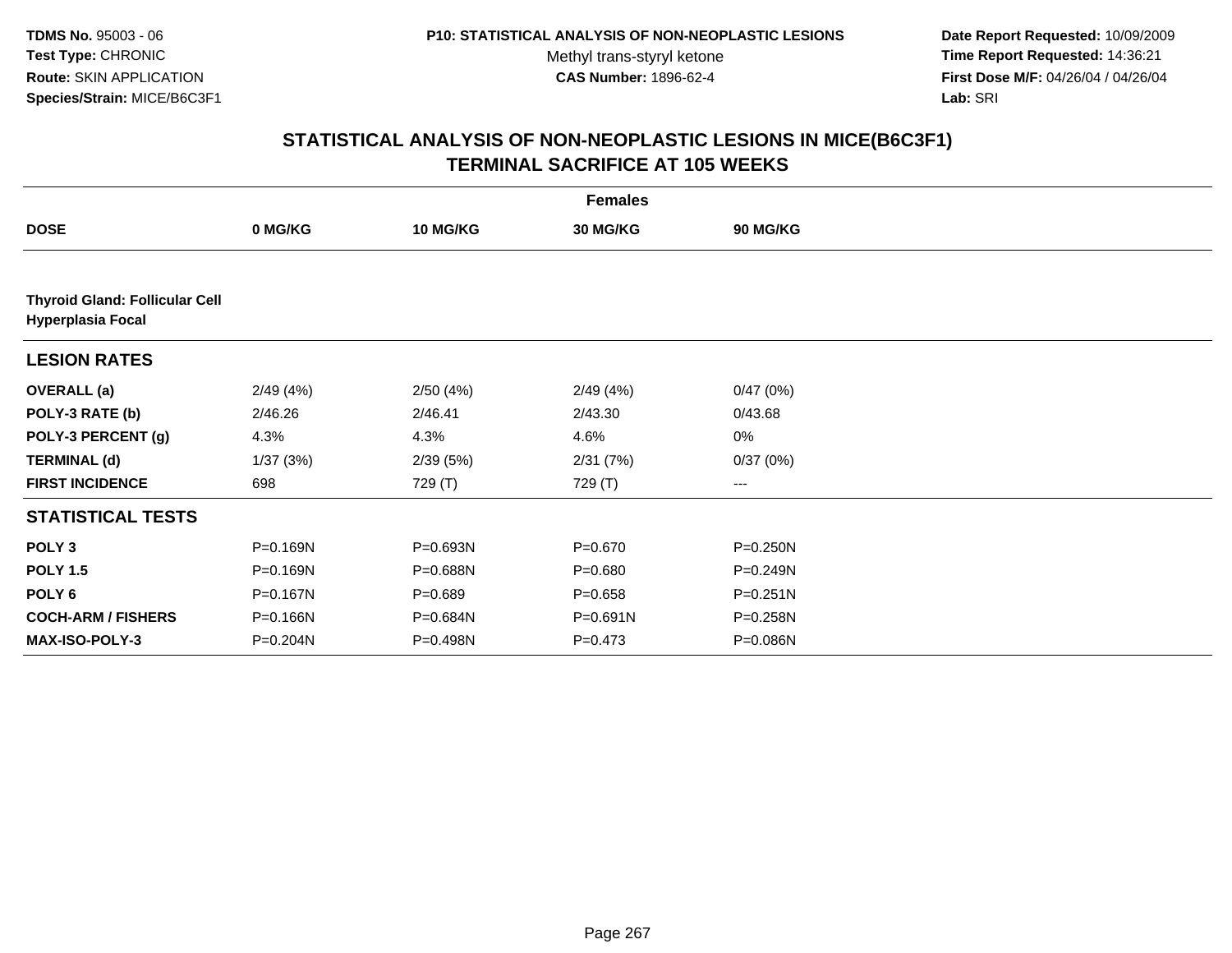**Date Report Requested:** 10/09/2009 **Time Report Requested:** 14:36:21 **First Dose M/F:** 04/26/04 / 04/26/04 Lab: SRI **Lab:** SRI

| <b>Females</b>                  |                        |                   |          |          |  |
|---------------------------------|------------------------|-------------------|----------|----------|--|
| <b>DOSE</b>                     | 0 MG/KG                | <b>10 MG/KG</b>   | 30 MG/KG | 90 MG/KG |  |
|                                 |                        |                   |          |          |  |
| <b>Urinary Bladder</b><br>Edema |                        |                   |          |          |  |
| <b>LESION RATES</b>             |                        |                   |          |          |  |
| <b>OVERALL</b> (a)              | 0/49(0%)               | 0/50(0%)          | 0/48(0%) | 0/48(0%) |  |
| POLY-3 RATE (b)                 | 0/46.10                | 0/46.41           | 0/42.35  | 0/44.25  |  |
| POLY-3 PERCENT (g)              | 0%                     | 0%                | 0%       | 0%       |  |
| <b>TERMINAL (d)</b>             | 0/37(0%)               | 0/39(0%)          | 0/31(0%) | 0/37(0%) |  |
| <b>FIRST INCIDENCE</b>          | $\qquad \qquad \cdots$ | $\qquad \qquad -$ | ---      | $\cdots$ |  |
| <b>STATISTICAL TESTS</b>        |                        |                   |          |          |  |
| POLY <sub>3</sub>               | (e)                    | (e)               | (e)      | (e)      |  |
| <b>POLY 1.5</b>                 | (e)                    | (e)               | (e)      | (e)      |  |
| POLY <sub>6</sub>               | (e)                    | (e)               | (e)      | (e)      |  |
| <b>COCH-ARM / FISHERS</b>       | (e)                    | (e)               | (e)      | (e)      |  |
| MAX-ISO-POLY-3                  | (e)                    | (e)               | (e)      | (e)      |  |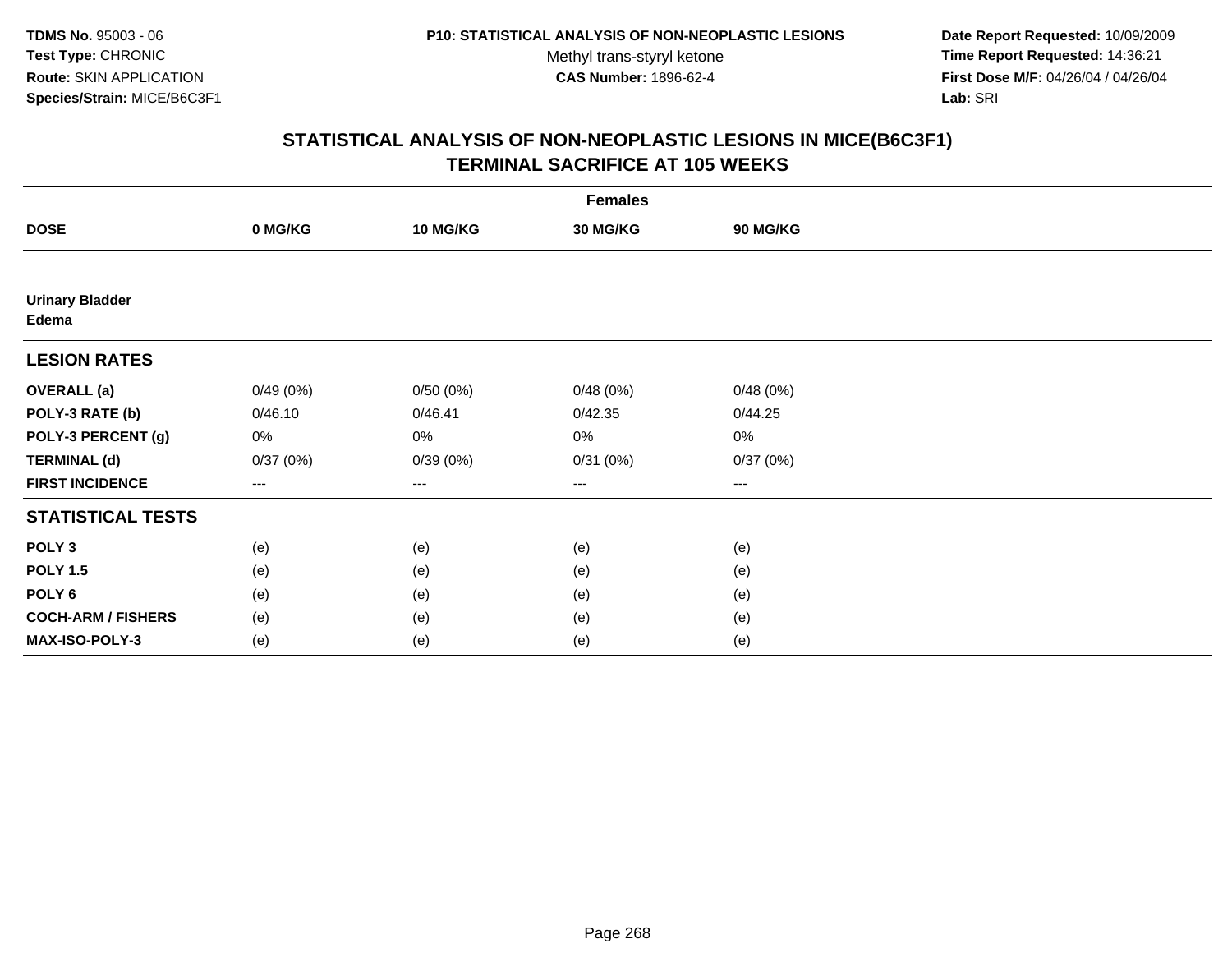**Date Report Requested:** 10/09/2009 **Time Report Requested:** 14:36:21 **First Dose M/F:** 04/26/04 / 04/26/04 Lab: SRI **Lab:** SRI

|                                                |             |                 | <b>Females</b> |                 |  |
|------------------------------------------------|-------------|-----------------|----------------|-----------------|--|
| <b>DOSE</b>                                    | 0 MG/KG     | <b>10 MG/KG</b> | 30 MG/KG       | <b>90 MG/KG</b> |  |
|                                                |             |                 |                |                 |  |
| <b>Urinary Bladder</b><br>Hyperplasia Lymphoid |             |                 |                |                 |  |
| <b>LESION RATES</b>                            |             |                 |                |                 |  |
| <b>OVERALL</b> (a)                             | 11/49 (22%) | 6/50 (12%)      | 10/48 (21%)    | 8/48 (17%)      |  |
| POLY-3 RATE (b)                                | 11/46.54    | 6/47.11         | 10/43.19       | 8/44.96         |  |
| POLY-3 PERCENT (g)                             | 23.6%       | 12.7%           | 23.2%          | 17.8%           |  |
| <b>TERMINAL (d)</b>                            | 8/37 (22%)  | 4/39 (10%)      | 6/31 (19%)     | 6/37(16%)       |  |
| <b>FIRST INCIDENCE</b>                         | 687         | 609             | 624            | 603             |  |
| <b>STATISTICAL TESTS</b>                       |             |                 |                |                 |  |
| POLY <sub>3</sub>                              | P=0.479N    | $P = 0.135N$    | P=0.577N       | P=0.334N        |  |
| <b>POLY 1.5</b>                                | P=0.478N    | P=0.132N        | P=0.554N       | P=0.329N        |  |
| POLY <sub>6</sub>                              | P=0.475N    | P=0.140N        | P=0.598N       | P=0.336N        |  |
| <b>COCH-ARM / FISHERS</b>                      | P=0.471N    | P=0.133N        | $P = 0.521N$   | P=0.323N        |  |
| <b>MAX-ISO-POLY-3</b>                          | P=0.387N    | P=0.085N        | P=0.478N       | P=0.249N        |  |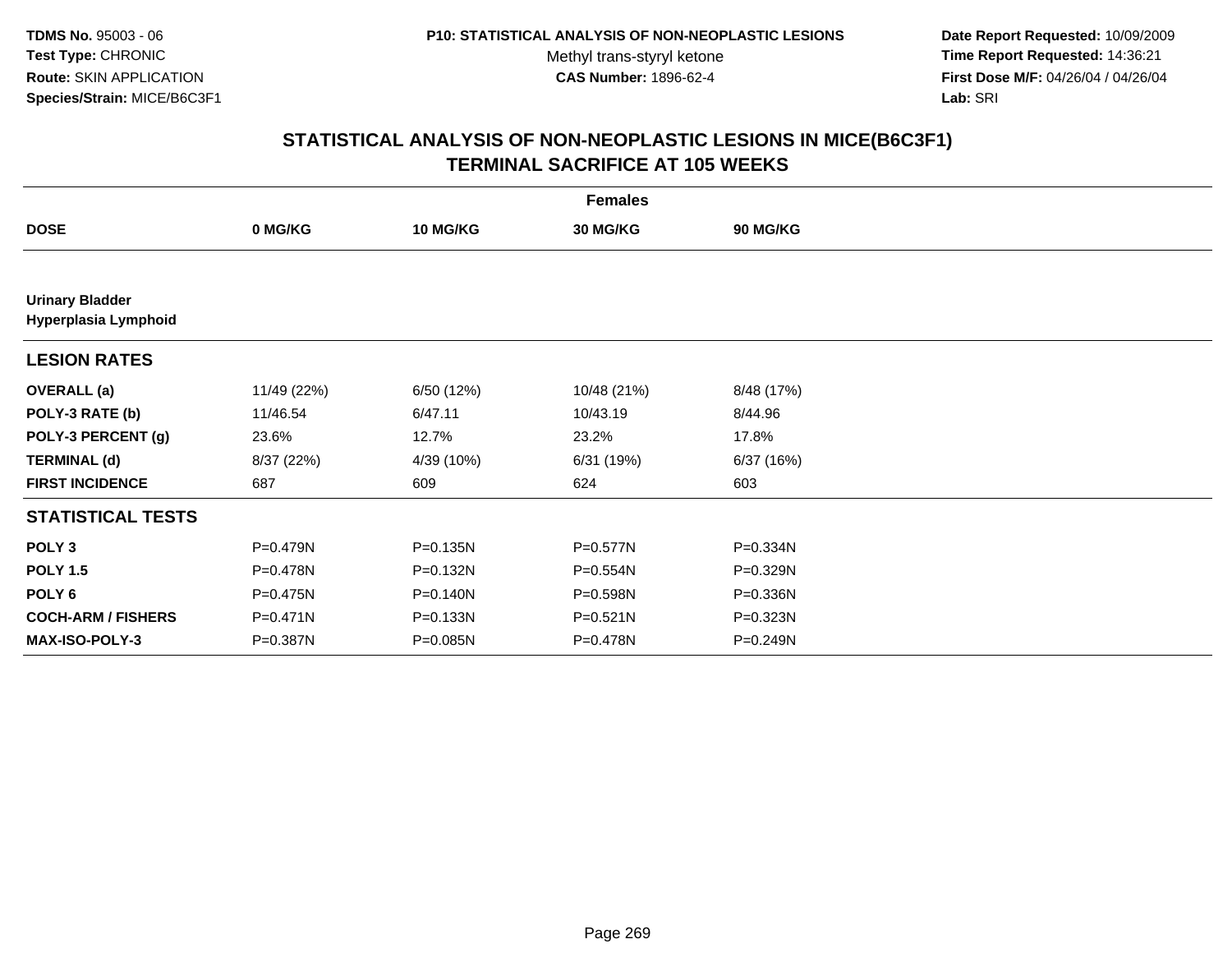**Date Report Requested:** 10/09/2009 **Time Report Requested:** 14:36:21 **First Dose M/F:** 04/26/04 / 04/26/04 Lab: SRI **Lab:** SRI

| <b>Females</b>                             |              |                 |             |             |  |
|--------------------------------------------|--------------|-----------------|-------------|-------------|--|
| <b>DOSE</b>                                | 0 MG/KG      | <b>10 MG/KG</b> | 30 MG/KG    | 90 MG/KG    |  |
|                                            |              |                 |             |             |  |
| <b>Uterus</b><br><b>Hyperplasia Cystic</b> |              |                 |             |             |  |
| <b>LESION RATES</b>                        |              |                 |             |             |  |
| <b>OVERALL</b> (a)                         | 49/50 (98%)  | 46/50 (92%)     | 43/49 (88%) | 47/50 (94%) |  |
| POLY-3 RATE (b)                            | 49/49.06     | 46/49.55        | 43/47.48    | 47/48.54    |  |
| POLY-3 PERCENT (g)                         | 99.9%        | 92.8%           | 90.6%       | 96.8%       |  |
| <b>TERMINAL (d)</b>                        | 37/37 (100%) | 36/39 (92%)     | 30/31 (97%) | 36/37 (97%) |  |
| <b>FIRST INCIDENCE</b>                     | 608          | 571             | 465         | 499         |  |
| <b>STATISTICAL TESTS</b>                   |              |                 |             |             |  |
| POLY <sub>3</sub>                          | $P = 0.610$  | P=0.081N        | P=0.033N*   | P=0.326N    |  |
| <b>POLY 1.5</b>                            | P=0.567N     | P=0.090N        | P=0.030N*   | P=0.270N    |  |
| POLY 6                                     | $P = 0.570$  | P=0.091N        | P=0.044N*   | P=0.427N    |  |
| <b>COCH-ARM / FISHERS</b>                  | P=0.485N     | P=0.181N        | P=0.053N    | P=0.309N    |  |
| <b>MAX-ISO-POLY-3</b>                      | P=0.093N     | P=0.026N*       | P=0.010N**  | P=0.086N    |  |